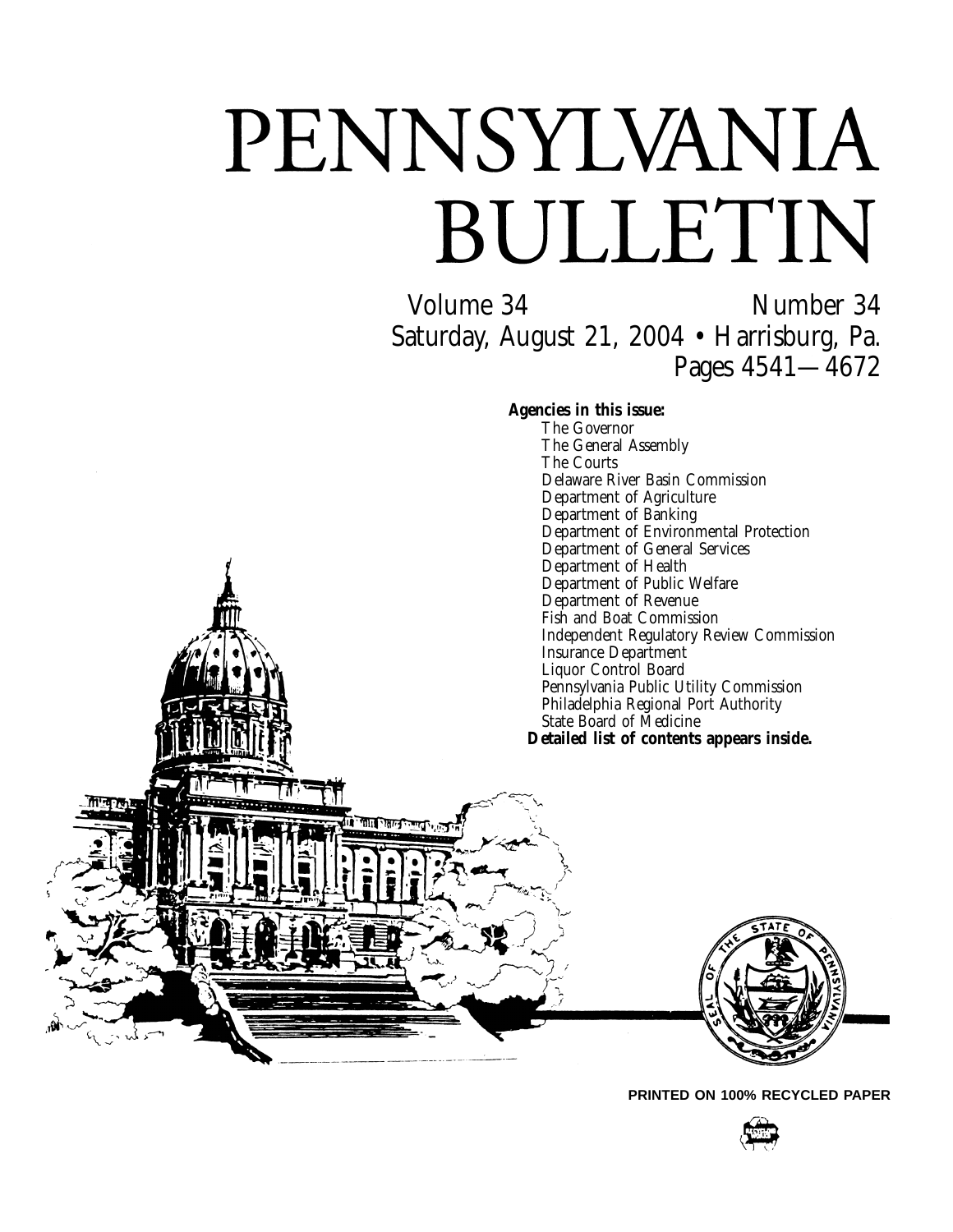| If information on mailing label is incorrect, please make changes in space provided below and mail to:<br>CUT ON DOTTED LINES AND ENCLOSE IN AN ENVELOPE<br>CHANGE NOTICE<br>Latest Pennsylvania Code Reporter<br>(Master Transmittal Sheet):<br>No. 357, August 2004 | Code)<br>17055-3198<br>CUSTOMER NUMBER (6 digit number above name)<br>FRY COMMUNICATIONS, INC<br>Pennsylvania Bulletin<br>800 W. Church Rd.<br>Mechanicsburg, PA<br><b>YPE OR PRINT LEGIBLY</b><br>(State)<br>ADDRESS (Number and Street)<br>Attn:<br>NAME OF INDIVIDUAL<br><b>OFFICE NAME-TITLE</b><br><b>City</b> |
|-----------------------------------------------------------------------------------------------------------------------------------------------------------------------------------------------------------------------------------------------------------------------|---------------------------------------------------------------------------------------------------------------------------------------------------------------------------------------------------------------------------------------------------------------------------------------------------------------------|
|-----------------------------------------------------------------------------------------------------------------------------------------------------------------------------------------------------------------------------------------------------------------------|---------------------------------------------------------------------------------------------------------------------------------------------------------------------------------------------------------------------------------------------------------------------------------------------------------------------|

**PENNSYLVANIA**



**BULLETIN**

(ISSN 0162-2137)

Commonwealth of Pennsylvania, Legislative Reference Bureau, 647 Main Capitol Building, State & Third Streets, Harrisburg, Pa. 17120, under the policy supervision and direction of the Joint Committee on Documents pursuant to Part II of Title 45 of the Pennsylvania Consolidated Statutes (relating to publication and effectiveness of Commonwealth Documents). Subscription rate \$82.00 per year, postpaid to points in the United States. Individual copies \$2.50. Checks for subscriptions and individual copies should be made payable to ''*Fry Communications, Inc.*'' Periodicals postage paid at Harrisburg, Pennsylvania.

Orders for subscriptions and other circulation matters should be sent to:

Fry Communications, Inc. Attn: *Pennsylvania Bulletin* 800 W. Church Rd. Mechanicsburg, PA 17055-3198

Postmaster send address changes to:

FRY COMMUNICATIONS Attn: *Pennsylvania Bulletin* 800 W. Church Rd. Mechanicsburg, Pennsylvania 17055-3198 (717) 766-0211 ext. 2340 (800) 334-1429 ext. 2340 (toll free, out-of-State) (800) 524-3232 ext. 2340 (toll free, in State)

published weekly by Fry Communications, Inc. for the

Copyright <sup>©</sup> 2004 Commonwealth of Pennsylvania ISBN 0-8182-0004-9

Editorial preparation, composition, printing and distribution of the *Pennsylvania Bulletin* is effected on behalf of the Commonwealth of Pennsylvania by FRY COMMUNICATIONS, Inc., 800 W. Church Road, Mechanicsburg, Pennsylvania 17055-3198.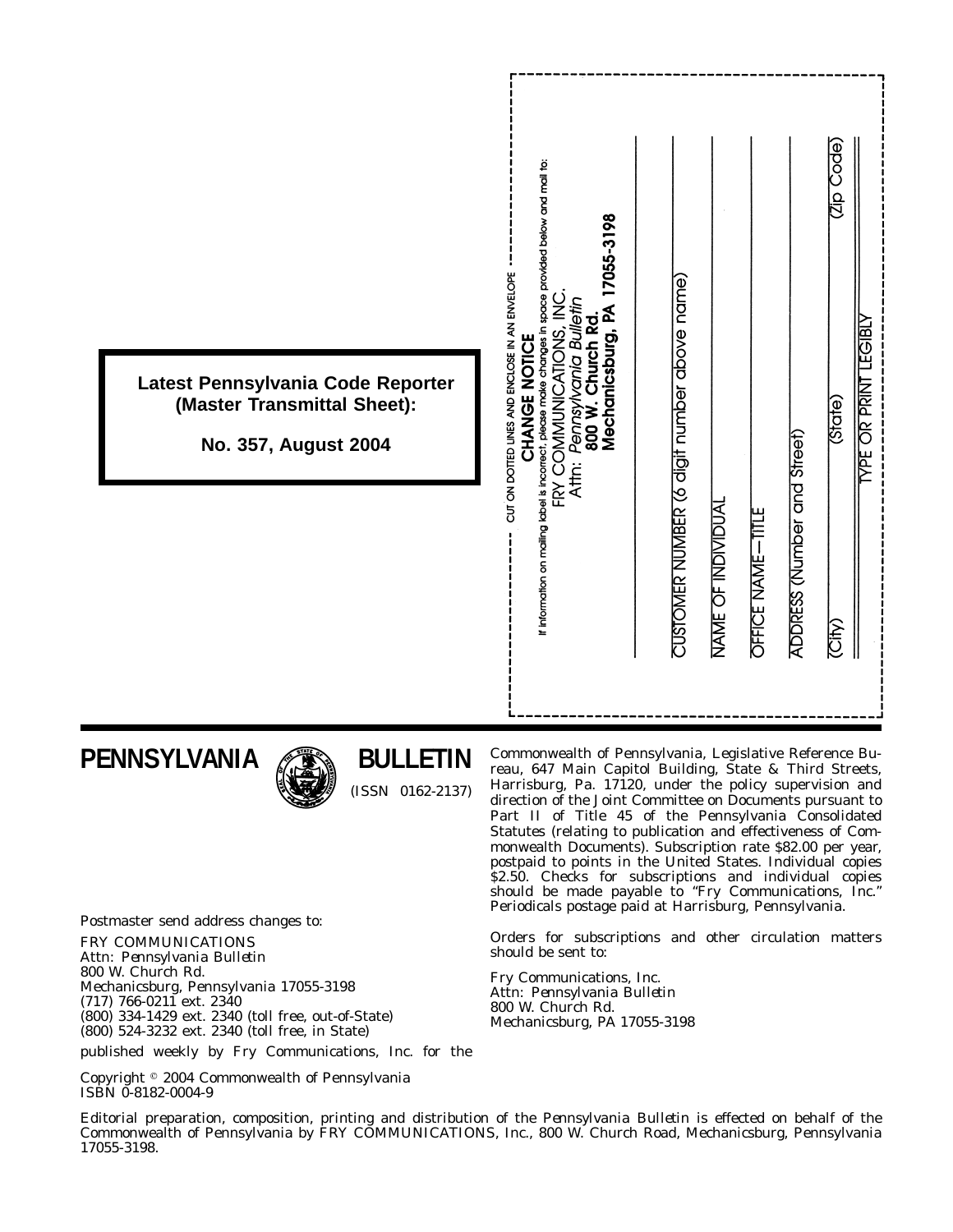# **CONTENTS**

### **THE GOVERNOR**

#### **EXECUTIVE ORDERS**

Pennsylvania Business Tax Reform Commission .... 4550

### **THE GENERAL ASSEMBLY**

| Recent actions during the 2004 regular session of |  |  |  |
|---------------------------------------------------|--|--|--|
|                                                   |  |  |  |

### **THE COURTS**

#### **JUDICIAL SYSTEM GENERAL PROVISIONS**

| Establishment of the minor judiciary interest on<br>trust accounts program; no. 209; magisterial doc. |  |
|-------------------------------------------------------------------------------------------------------|--|
| <b>LOCAL COURT RULES</b>                                                                              |  |
| <b>Bucks County</b>                                                                                   |  |
|                                                                                                       |  |
| <b>Carbon County</b>                                                                                  |  |

|                       | Pretrial services plan; no. 051 MI 96 4554 |  |
|-----------------------|--------------------------------------------|--|
| <b>Fayette County</b> |                                            |  |
|                       | Local rule 204; no. 1674 of 2004 6D 4572   |  |

#### **EXECUTIVE AGENCIES DELAWARE RIVER BASIN COMMISSION Notices** Meeting and public hearing ............................. 4606 **DEPARTMENT OF AGRICULTURE Rules and Regulations** Application of soil and groundwater contaminated with agricultural chemicals to agricultural lands .......................................... 4575 Sheep and lamb marketing program; wine marketing and research program ............................ 4573 **Notices** Farm safety and occupational health grant program application period............................... 4607 Order of quarantine; Plum Pox Virus .............. 4608 **DEPARTMENT OF BANKING Notices** Action on applications............................. 4609 Maximum lawful rate of interest for residential mortgages for the month of September 2004 . . . . . . 4611 **DEPARTMENT OF ENVIRONMENTAL PROTECTION Notices** Applications, actions and special notices. . . . . . . . . . . 4611 Availability of general NPDES permit for discharges from hydrostatic testing of tanks and pipelines (PAG-10) ....................................... 4650 **Now Available Online at http://www.pabulletin.com PENNSYLVANIA BULLETIN, VOL. 34, NO. 34, AUGUST 21, 2004**

| Coastal zone management program; coastal zone<br>grants for Federal fiscal year 2005 4650                                                           |  |
|-----------------------------------------------------------------------------------------------------------------------------------------------------|--|
| DEPARTMENT OF GENERAL SERVICES                                                                                                                      |  |
| Notices                                                                                                                                             |  |
| State contracts information 4668                                                                                                                    |  |
| <b>DEPARTMENT OF HEALTH</b>                                                                                                                         |  |
| <b>Notices</b>                                                                                                                                      |  |
| Applications for exception:<br>Brookville Hospital  4650<br>Lancaster General Hospital  4651                                                        |  |
| UPMC Monroeville Surgery Center  4651<br>UPMC Passavant 4651                                                                                        |  |
| Governor's Council on Physical Fitness and Sports                                                                                                   |  |
|                                                                                                                                                     |  |
| Hearing Aid Advisory Council meeting  4652<br>Requests for exception; long-term care nursing facil-                                                 |  |
|                                                                                                                                                     |  |
| <b>DEPARTMENT OF PUBLIC WELFARE</b>                                                                                                                 |  |
| Notices                                                                                                                                             |  |
| Ongoing list of behavioral health managed care                                                                                                      |  |
| 2004 group one exception requests; Medical Assist-<br>ance long term care participation review  4654                                                |  |
| <b>DEPARTMENT OF REVENUE</b>                                                                                                                        |  |
| <b>Rules and Regulations</b>                                                                                                                        |  |
|                                                                                                                                                     |  |
| FISH AND BOAT COMMISSION                                                                                                                            |  |
| <b>Proposed Rulemaking</b>                                                                                                                          |  |
| Special fishing regulations; delayed harvest artifi-                                                                                                |  |
| <b>Notices</b>                                                                                                                                      |  |
| Opening of Tacony Access Area, Philadelphia<br>Proposed change to the list of Class A wild trout                                                    |  |
| waters; Young Womans Creek  4655                                                                                                                    |  |
| <b>INDEPENDENT REGULATORY REVIEW</b><br><b>COMMISSION</b>                                                                                           |  |
| <b>Notices</b>                                                                                                                                      |  |
| Notice of comments issued  4656                                                                                                                     |  |
| <b>INSURANCE DEPARTMENT</b>                                                                                                                         |  |
| <b>Rules and Regulations</b>                                                                                                                        |  |
| Annual audited insurers' financial report required 4591                                                                                             |  |
| <b>Notices</b>                                                                                                                                      |  |
| Conseco Senior Health Insurance Company; rate<br>increase filing for long term care policy formsATL-<br>FQ-LTC, ATL-FQ-NH and ATL-FQ-HHC; rate fil- |  |
|                                                                                                                                                     |  |
|                                                                                                                                                     |  |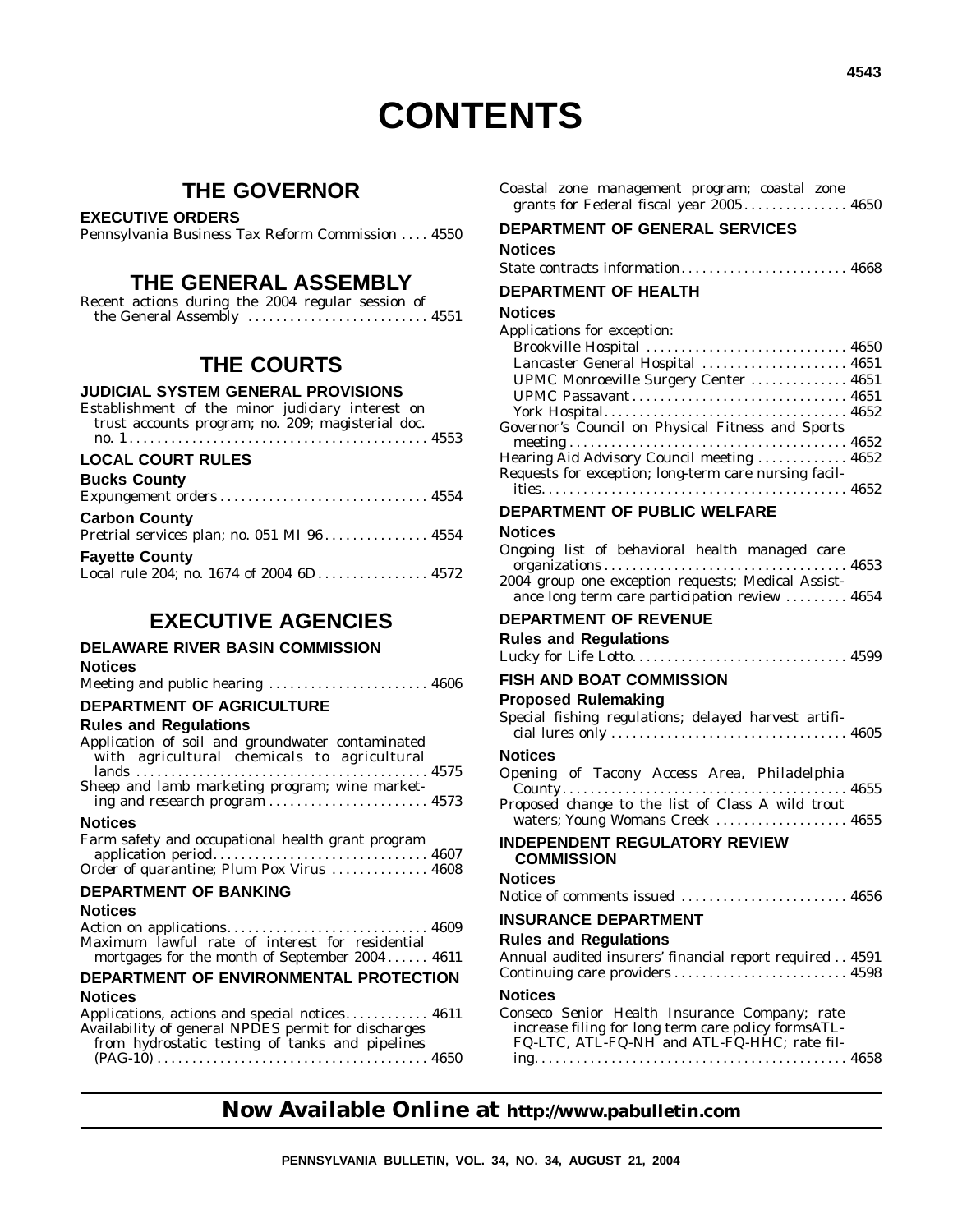#### **4544**

| Erie Insurance Exchange; private passenger rules   |
|----------------------------------------------------|
| Notice to medical malpractice insurance carriers   |
| and self-insured health care providers 4658        |
| Pennsylvania Compensation Rating Bureau; tempo-    |
| rary staffing classifications filing  4659         |
| Review procedure hearings; cancellation or refusal |
|                                                    |
| Review procedure hearings under the Unfair Insur-  |
|                                                    |
| <b>LIQUOR CONTROL BOARD</b>                        |
| <b>Notices</b>                                     |

| Expiration of leases 4660 |  |  |
|---------------------------|--|--|
|---------------------------|--|--|

# **PENNSYLVANIA PUBLIC UTILITY COMMISSION**

#### **Notices**

| Insurance coverage requirements for motor            |  |
|------------------------------------------------------|--|
|                                                      |  |
|                                                      |  |
| Service of notice of motor carrier applications 4666 |  |
| PHILADELPHIA REGIONAL PORT AUTHORITY                 |  |
| Notices                                              |  |
|                                                      |  |
| <b>STATE BOARD OF MEDICINE</b>                       |  |
| Notices                                              |  |
| Commonwealth of Pennsylvania Bureau of Profes-       |  |
| sional and Occupational Affairs v. Gregory Alan      |  |
| Johnson, M.D., respondent; doc. no. 0892-49-02;      |  |
|                                                      |  |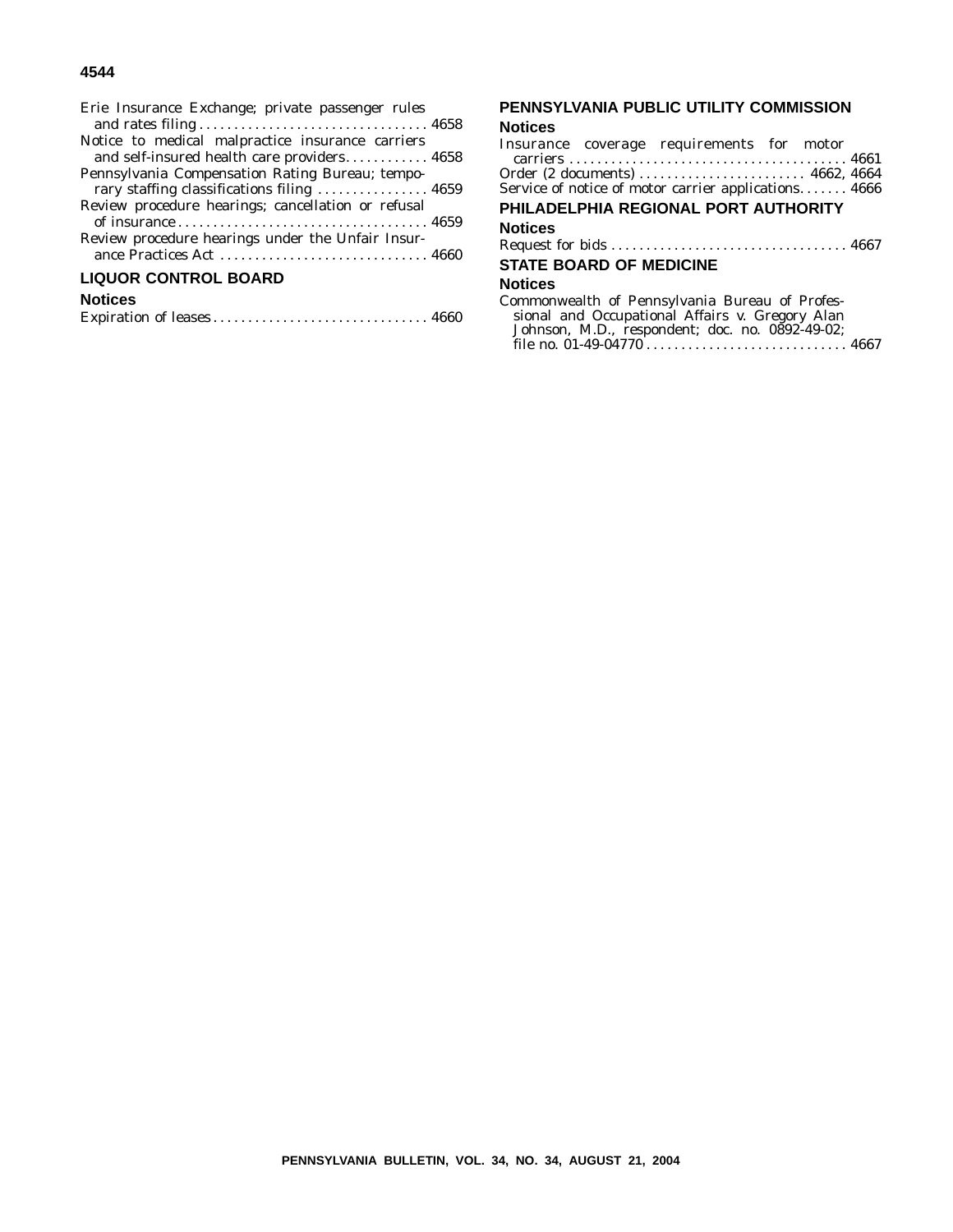# **READER'S GUIDE TO THE** *PENNSYLVANIA BULLETIN* **AND** *PENNSYLVANIA CODE*

#### *Pennsylvania Bulletin*

The *Pennsylvania Bulletin* is the official gazette of the Commonwealth of Pennsylvania. It is published every week and includes a table of contents. A cumulative subject matter index is published quarterly.

The *Pennsylvania Bulletin* serves several purposes. First, it is the temporary supplement to the *Pennsylvania Code*, which is the official codification of agency rules and regulations and other statutorily authorized documents. Changes in the codified text, whether by adoption, amendment, repeal or emergency action must be published in the *Pennsylvania Bulletin*. Further, agencies proposing changes to the codified text do so in the *Pennsylvania Bulletin*.

Second, the *Pennsylvania Bulletin* also publishes: Governor's Executive Orders; State Contract Notices; Summaries of Enacted Statutes; Statewide and Local Court Rules; Attorney General Opinions; Motor Carrier Applications before the Public Utility Commission; Applications and Actions before the Department of Environmental Protection; Orders of the Independent Regulatory Review Commission; and other documents authorized by law.

The text of certain documents published in the *Pennsylvania Bulletin* is the only valid and enforceable text. Courts are required to take judicial notice of the *Pennsylvania Bulletin*.

#### **Adoption, Amendment or Repeal of Regulations**

Generally an agency wishing to adopt, amend or repeal regulations must first publish in the *Pennsylvania Bulletin* a Notice of Proposed Rulemaking. There are limited instances where the agency may omit the proposal step; they still must publish the adopted version.

The Notice of Proposed Rulemaking contains the full text of the change, the agency contact person, a fiscal note required by law and background for the action.

The agency then allows sufficient time for public comment before taking final action. An adopted proposal must be published in the *Pennsylvania*

*Bulletin* before it can take effect. If the agency wishes to adopt changes to the Notice of Proposed Rulemaking to enlarge the scope, they must repropose.

#### **Citation to the** *Pennsylvania Bulletin*

Cite material in the *Pennsylvania Bulletin* by volume number and page number. Example: Volume 1, *Pennsylvania Bulletin*, page 801 (short form: 1 Pa.B. 801).

#### *Pennsylvania Code*

The *Pennsylvania Code* is the official codification of rules and regulations issued by Commonwealth agencies and other statutorily authorized documents. The *Pennsylvania Bulletin* is the temporary supplement to the *Pennsylvania Code*, printing changes as soon as they occur. These changes are then permanently codified by the *Pennsylvania Code Reporter*, a monthly, loose-leaf supplement.

The *Pennsylvania Code* is cited by title number and section number. Example: Title 10 *Pennsylvania Code*, § 1.1 (short form: 10 Pa.Code § 1.1).

Under the *Pennsylvania Code* codification system, each regulation is assigned a unique number by title and section. Titles roughly parallel the organization of Commonwealth government. Title 1 *Pennsylvania Code* lists every agency and its corresponding *Code* title location.

#### **How to Find Documents**

Search for your area of interest in the *Pennsylvania Code*.

The *Pennsylvania Code* contains, as Finding Aids, subject indexes for the complete *Code* and for each individual title, a list of Statutes Used As Authority for Adopting Rules and a list of annotated cases. Source Notes give you the history of the documents. To see if there have been recent changes, not yet codified, check the List of *Pennsylvania Code* Chapters Affected in the most recent issue of the *Pennsylvania Bulletin*.

The *Pennsylvania Bulletin* also publishes a quarterly List of Pennsylvania Code Sections Affected which lists the regulations in numerical order, followed by the citation to the *Pennsylvania Bulletin* in which the change occurred.

#### **SUBSCRIPTION INFORMATION: (717) 766-0211 GENERAL INFORMATION AND FINDING AIDS: (717) 783-1530**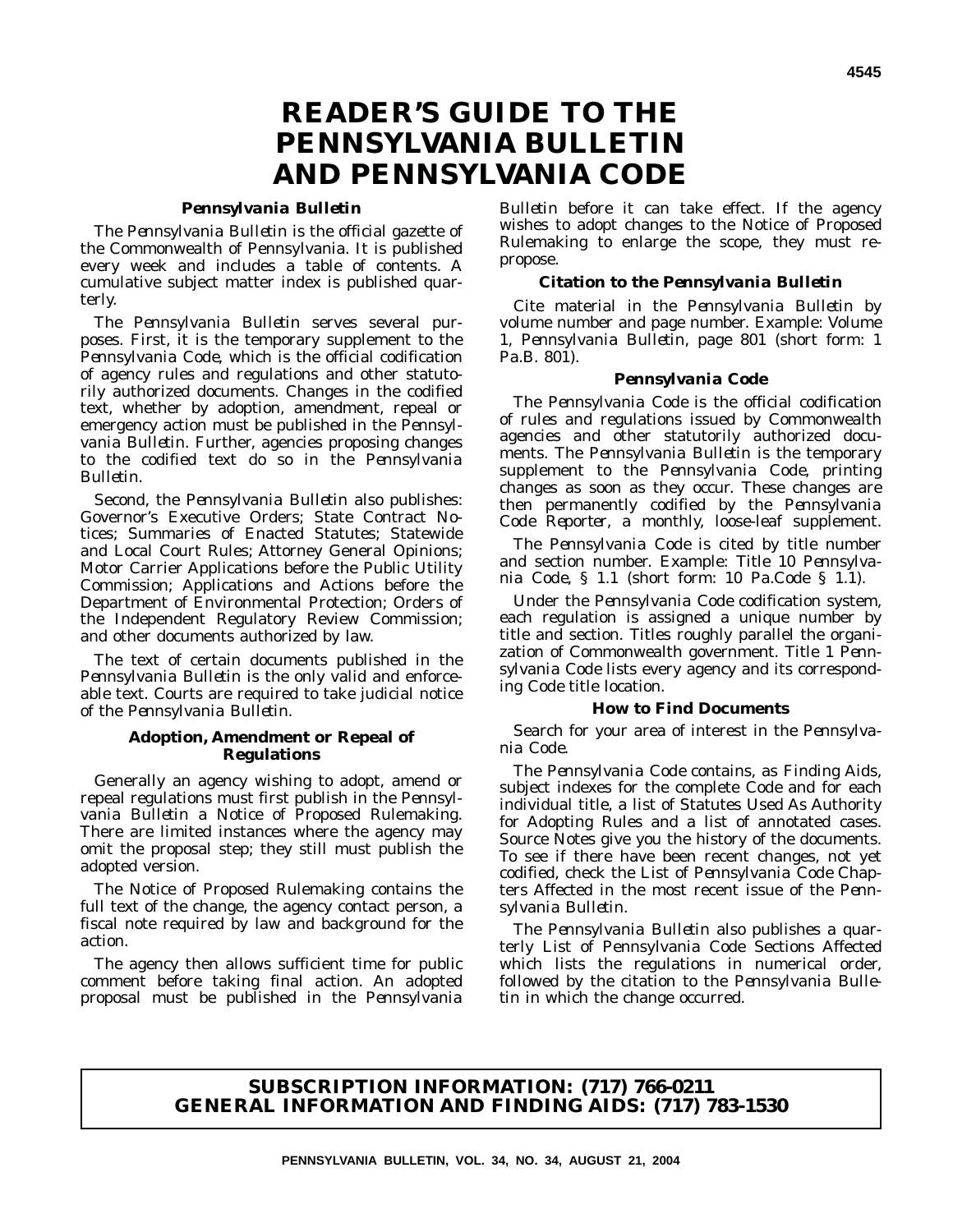#### **Printing Format**

Material proposed to be added to an existing rule or regulation is printed in **bold face** and material proposed to be deleted from such a rule or regulation is enclosed in brackets **[ ]** and printed in **bold face.** Asterisks indicate ellipsis of *Pennsylvania Code* text retained without change. Proposed new or additional regulations are printed in ordinary style face.

#### **Fiscal Notes**

Section 612 of The Administrative Code of 1929 (71 P. S. § 232) requires that the Office of Budget prepare a fiscal note for regulatory actions and administrative procedures of the administrative departments, boards, commissions or authorities receiving money from the State Treasury stating whether the proposed action or procedure causes a loss of revenue or an increase in the cost of programs for the Commonwealth or its political subdivisions; that the fiscal note be published in the *Pennsylvania Bulletin* at the same time as the proposed change is advertised; and that the fiscal note shall provide the following information: (1) the designation of the fund out of which the appropriation providing for expenditures under the action or procedure shall be made; (2) the probable cost for the fiscal year the program is implemented; (3) projected cost estimate of the program for each of the five succeeding fiscal years; (4) fiscal history of the program for which expenditures are to be made; (5) probable loss of revenue for the fiscal year of its implementation; (6) projected loss of revenue from the program for each of the five succeeding fiscal years; (7) line item, if any, of the General Appropriation Act or other appropriation act out of which expenditures or losses of Commonwealth funds shall occur as a result of the action or procedures; (8) recommendation, if any, of the Secretary of the Budget and the reasons therefor.

The required information is published in the foregoing order immediately following the proposed change to which it relates; the omission of an item indicates that the agency text of the fiscal note states that there is no information available with respect thereto. In items (3) and (6) information is set forth for the first through fifth fiscal years; in that order, following the year the program is implemented, which is stated. In item (4) information is set forth for the current and two immediately preceding years, in that order. In item (8) the recommendation, if any, made by the Secretary of Budget is published with the fiscal note. See 4 Pa. Code § 7.231 *et seq.* Where ''no fiscal impact'' is published, the statement means no additional cost or revenue loss to the Commonwealth or its local political subdivision is intended.

#### **Reproduction, Dissemination or Publication of Information**

Third parties may not take information from the *Pennsylvania Code* and *Pennsylvania Bulletin* and reproduce, disseminate or publish such information except as provided by 1 Pa. Code § 3.44. 1 Pa. Code § 3.44 reads as follows:

#### **§ 3.44. General permission to reproduce content of Code and Bulletin.**

Information published under this part, which information includes, but is not limited to, cross references, tables of cases, notes of decisions, tables of contents, indexes, source notes, authority notes, numerical lists and codification guides, other than the actual text of rules or regulations may be reproduced only with the written consent of the Bureau. The information which appears on the same leaf with the text of a rule or regulation, however, may be incidentally reproduced in connection with the reproduction of the rule or regulation, if the reproduction is for the private use of a subscriber and not for resale. There are no other restrictions on the reproduction of information published under this part, and the Commonwealth hereby consents to a reproduction.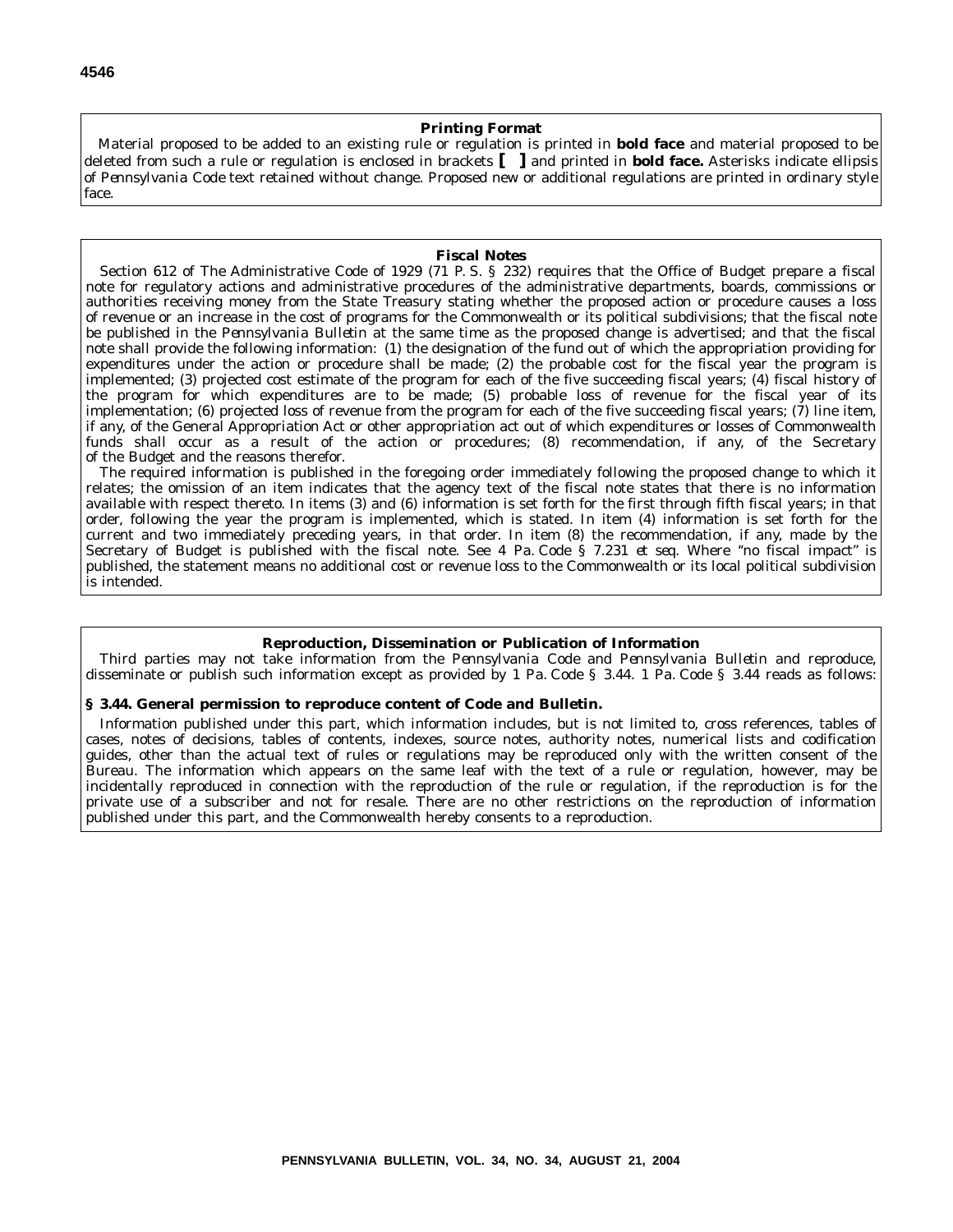$0.007$ 

 $A1AB$ 

# List of Pa. Code Chapters Affected

The following numerical guide is a list of the chapters of each title of the Pennsylvania Code affected by documents published in the Pennsylvania Bulletin during 2004.

#### 1 Pa. Code (General Provisions)

| <b>Adopted Rules</b> |  |  |  |  |  |  |  |  |  |  |  |  |  |  |  |  |  |  |  |  |  |  |  |  |  |  |  |  |  |  |  |
|----------------------|--|--|--|--|--|--|--|--|--|--|--|--|--|--|--|--|--|--|--|--|--|--|--|--|--|--|--|--|--|--|--|
|                      |  |  |  |  |  |  |  |  |  |  |  |  |  |  |  |  |  |  |  |  |  |  |  |  |  |  |  |  |  |  |  |
|                      |  |  |  |  |  |  |  |  |  |  |  |  |  |  |  |  |  |  |  |  |  |  |  |  |  |  |  |  |  |  |  |
|                      |  |  |  |  |  |  |  |  |  |  |  |  |  |  |  |  |  |  |  |  |  |  |  |  |  |  |  |  |  |  |  |
|                      |  |  |  |  |  |  |  |  |  |  |  |  |  |  |  |  |  |  |  |  |  |  |  |  |  |  |  |  |  |  |  |
|                      |  |  |  |  |  |  |  |  |  |  |  |  |  |  |  |  |  |  |  |  |  |  |  |  |  |  |  |  |  |  |  |
|                      |  |  |  |  |  |  |  |  |  |  |  |  |  |  |  |  |  |  |  |  |  |  |  |  |  |  |  |  |  |  |  |

# 4 Pa. Code (Administration)<br>Adopted Rules

| Auopicu Itules                                        |  |
|-------------------------------------------------------|--|
|                                                       |  |
|                                                       |  |
| 6 (with correction) 366, 2162, 2164, 2288, 3236, 4550 |  |
|                                                       |  |
|                                                       |  |
|                                                       |  |
|                                                       |  |
|                                                       |  |
|                                                       |  |
|                                                       |  |
|                                                       |  |
|                                                       |  |

#### **Proposed Rulemaking**

|--|--|--|--|--|--|--|--|

| <b>Statements of Policy</b> |  |  |  |  |                              |  |  |  |  |  |  |  |  |
|-----------------------------|--|--|--|--|------------------------------|--|--|--|--|--|--|--|--|
|                             |  |  |  |  |                              |  |  |  |  |  |  |  |  |
|                             |  |  |  |  | 2830, 3277, 3608, 3723, 4154 |  |  |  |  |  |  |  |  |
|                             |  |  |  |  |                              |  |  |  |  |  |  |  |  |

# 7 Pa. Code (Agriculture)<br>Adopted Rules

| лиоріси імпеэ |  |
|---------------|--|
|               |  |
|               |  |
|               |  |
|               |  |
|               |  |
|               |  |

#### **Proposed Rulemaking**

| 12 Pa. Code (Commerce, Trade and Local Government)<br><b>Statements of Policy</b>                  |
|----------------------------------------------------------------------------------------------------|
| 22 Pa. Code (Education)<br><b>Adopted Rules</b>                                                    |
|                                                                                                    |
|                                                                                                    |
| 25 Pa. Code (Environmental Protection)<br><b>Adopted Rules</b>                                     |
|                                                                                                    |
| $109 \ldots \ldots \ldots \ldots \ldots \ldots \ldots \ldots \ldots \ldots 1758, 1762, 3130, 4435$ |
|                                                                                                    |
|                                                                                                    |
|                                                                                                    |

#### **Proposed Rulemaking**

#### 28 Pa. Code (Health and Safety)

#### **Adopted Rules**

| 1051 — 105 |  |  |  |  |  |  |  |  |  |  |  |  |  |  |  |  |  |  |  |  |  |  |  | 677 |  |  |
|------------|--|--|--|--|--|--|--|--|--|--|--|--|--|--|--|--|--|--|--|--|--|--|--|-----|--|--|

#### 31 Pa. Code (Insurance)

#### **Adopted Rules** 146c

#### **Proposed Rulemaking**

| 34 Pa. Code (Labor and Industry)<br><b>Adopted Rules</b> |  |  |  |  |
|----------------------------------------------------------|--|--|--|--|
|                                                          |  |  |  |  |
|                                                          |  |  |  |  |
|                                                          |  |  |  |  |
| <b>Statements of Policy</b>                              |  |  |  |  |
|                                                          |  |  |  |  |
| 37 Pa. Code (Law)                                        |  |  |  |  |
| <b>Proposed Rulemaking</b>                               |  |  |  |  |
|                                                          |  |  |  |  |
|                                                          |  |  |  |  |
|                                                          |  |  |  |  |
|                                                          |  |  |  |  |
| <b>Statements of Policy</b>                              |  |  |  |  |
|                                                          |  |  |  |  |
| 40 Pa. Code (Liquor)<br><b>Proposed Rulemaking</b>       |  |  |  |  |
|                                                          |  |  |  |  |
|                                                          |  |  |  |  |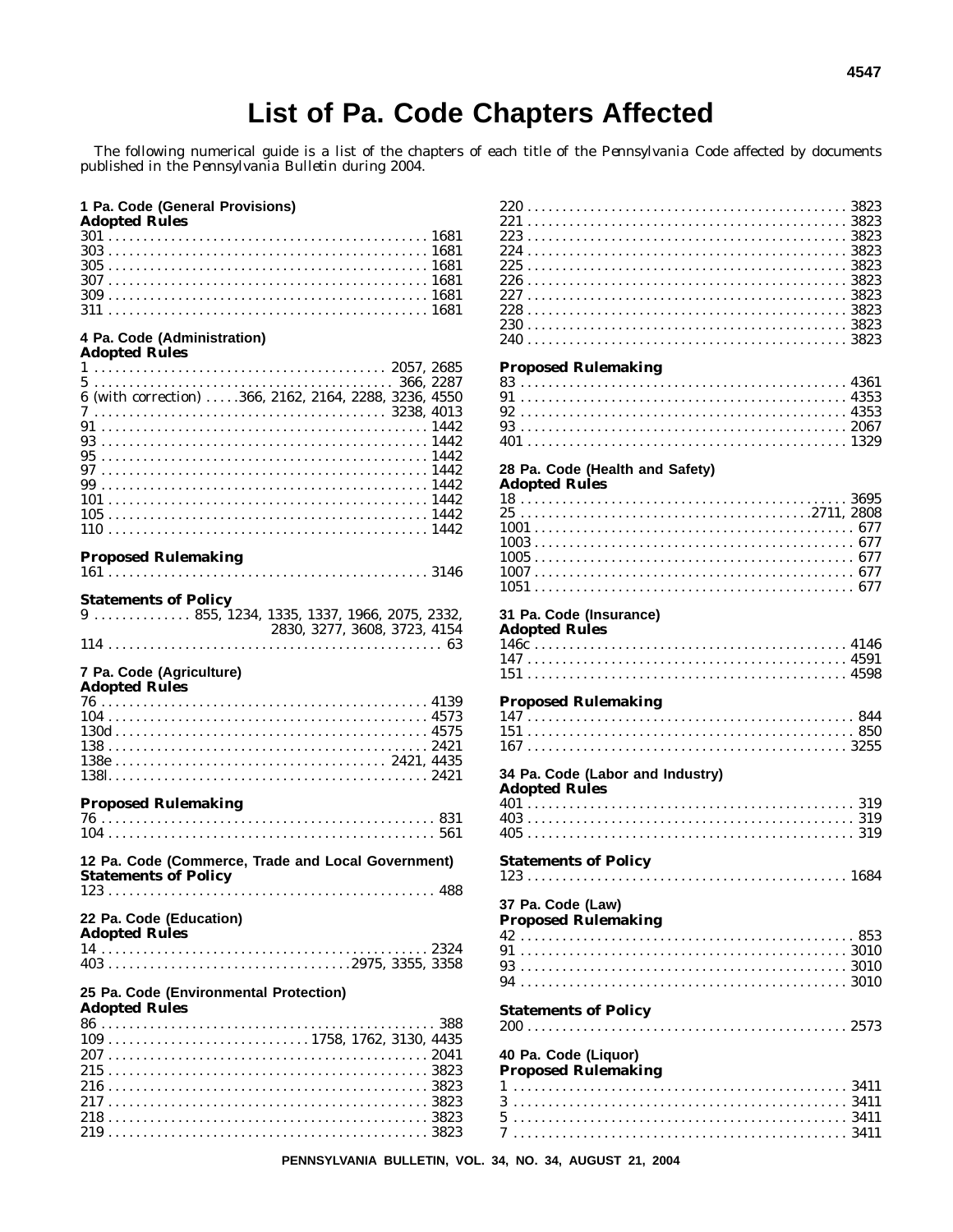#### 4548

| 49 Pa. Code (Professional and Vocational Standards) |
|-----------------------------------------------------|
| <b>Adopted Rules</b>                                |
| 3 (with correction) 1574, 1683, 3699                |
|                                                     |
|                                                     |
|                                                     |
|                                                     |
|                                                     |
|                                                     |
|                                                     |
|                                                     |
|                                                     |
|                                                     |
|                                                     |
|                                                     |
|                                                     |

#### **Proposed Rulemaking**

| $273146$ |  |  |  |  |  |  |  |  |  |  |  |  |  |  |  |  |  |  |  |  |  |  |  |  |  |  |
|----------|--|--|--|--|--|--|--|--|--|--|--|--|--|--|--|--|--|--|--|--|--|--|--|--|--|--|
|          |  |  |  |  |  |  |  |  |  |  |  |  |  |  |  |  |  |  |  |  |  |  |  |  |  |  |
|          |  |  |  |  |  |  |  |  |  |  |  |  |  |  |  |  |  |  |  |  |  |  |  |  |  |  |
|          |  |  |  |  |  |  |  |  |  |  |  |  |  |  |  |  |  |  |  |  |  |  |  |  |  |  |
|          |  |  |  |  |  |  |  |  |  |  |  |  |  |  |  |  |  |  |  |  |  |  |  |  |  |  |
|          |  |  |  |  |  |  |  |  |  |  |  |  |  |  |  |  |  |  |  |  |  |  |  |  |  |  |
|          |  |  |  |  |  |  |  |  |  |  |  |  |  |  |  |  |  |  |  |  |  |  |  |  |  |  |
|          |  |  |  |  |  |  |  |  |  |  |  |  |  |  |  |  |  |  |  |  |  |  |  |  |  |  |

#### 52 Pa. Code (Public Utility)

#### **Proposed Rulemaking**

#### **Statements of Policy** 55 Pa. Code (Public Welfare) **Adopted Rules Proposed Rulemaking**

#### **Statements of Policy**  $6000...$

#### 58 Pa. Code (Recreation)

| Adopted Rules |                                          |  |
|---------------|------------------------------------------|--|
|               |                                          |  |
|               |                                          |  |
|               |                                          |  |
|               |                                          |  |
|               |                                          |  |
|               |                                          |  |
|               |                                          |  |
|               | $141$ 2328, 2825, 3710, 3711, 3712, 3713 |  |
|               |                                          |  |

#### **Proposed Rulemaking**  $143 \ldots \ldots \ldots \ldots \ldots \ldots \ldots \ldots \ldots \ldots \ldots \quad 484, 1782, 1944$ 61 Pa. Code (Revenue) **Adopted Rules** 64 Pa. Code (Securities) **Adopted Rules** 67 Pa. Code (Transportation) **Adopted Rules Proposed Rulemaking Statements of Policy** 204 Pa. Code (Judicial System General Provisions) **Adopted Rules Proposed Rulemaking** 210 Pa. Code (Appellate Procedure) **Adopted Rules** Ç  $\mathbf{1}$ 1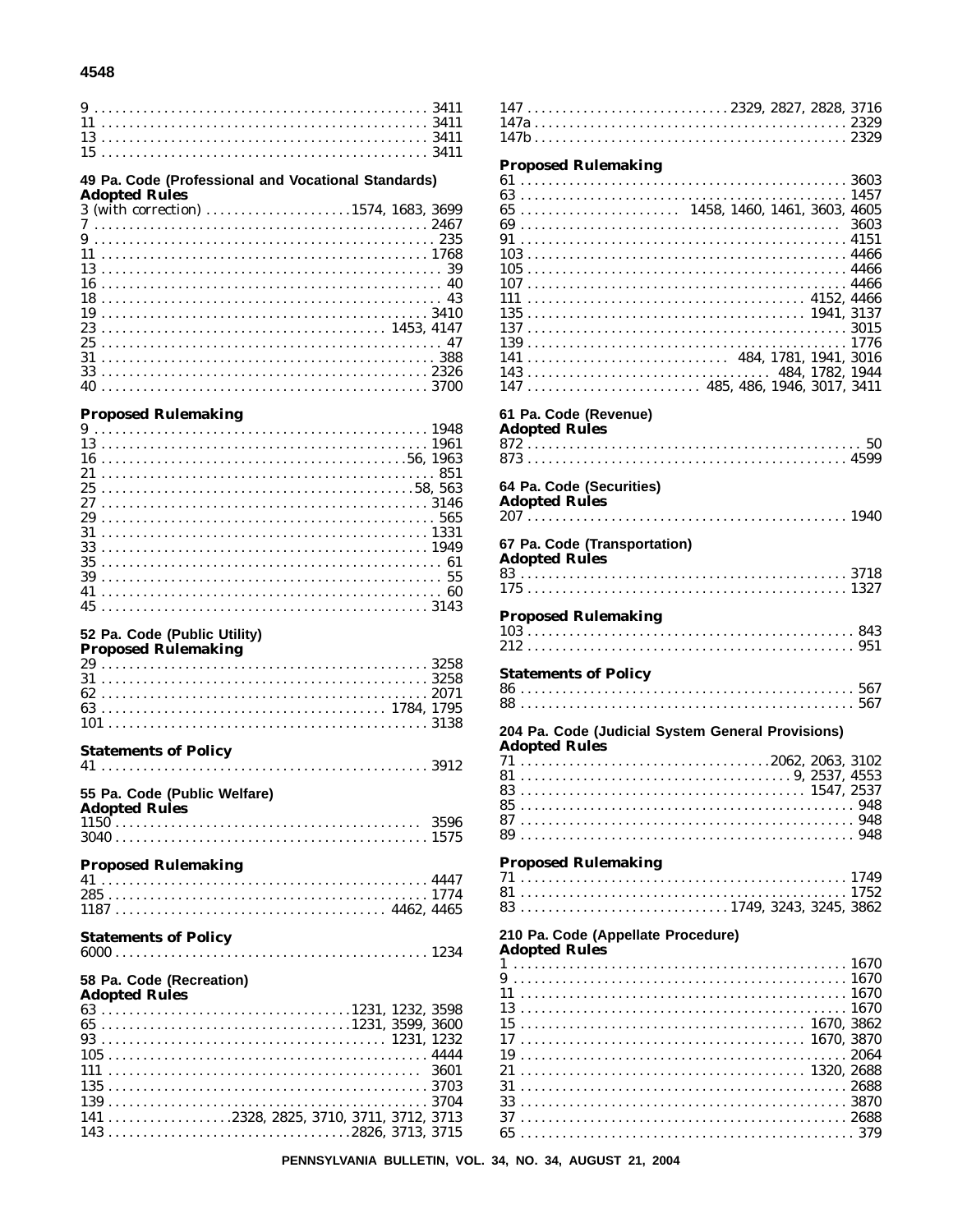|                      | 225 Pa. Code (Rules of Evidence) |  |
|----------------------|----------------------------------|--|
| <b>Adopted Rules</b> |                                  |  |

#### **Proposed Rulemaking**

#### **231 Pa. Code (Rules of Civil Procedure) Adopted Rules**

| uvpleu ivules |  |
|---------------|--|
|               |  |
|               |  |
|               |  |
|               |  |
|               |  |
|               |  |
|               |  |
|               |  |
|               |  |
|               |  |
|               |  |
|               |  |
|               |  |
|               |  |
|               |  |
|               |  |
|               |  |
|               |  |
|               |  |
|               |  |
|               |  |
|               |  |
|               |  |
|               |  |
|               |  |
|               |  |
|               |  |
|               |  |
|               |  |

#### **Proposed Rulemaking**

#### **234 Pa. Code (Rules of Criminal Procedure) Adopted Rules** 1 ................... 1547, 1671, 1929, 2541, 2910, 3105 4 .......................................... 1547, 1929 5 ......................... 1547, 1932, 2543, 2910, 3105 6 ................................................ 3105 7 .......................................... 1547, 3105 8 ................................................ 3105 9 .....................................1547, 1671, 3105 **Proposed Rulemaking** 1 .......................................... 1429, 4412 2 ................................................ 4412 4 . . . . . . . . . . . . . . . . . . . . . . . . . . . . . . . . . . . . . . . . . . . . .34, 4412 5 ................................................ 4412 6 ................................................ 2543 **246 Pa. Code (Minor Court Civil Rules) Adopted Rules** 300 . . . . . . . . . . . . . . . . . . . . . . . . . . . . . . . . . . . . . . . . . . . . . . 2464 400 . . . . . . . . . . . . . . . . . . . . . . . . . . . . . . . . . . . . . . . . . . . . . . 2465 **Proposed Rulemaking** 200 . . . . . . . . . . . . . . . . . . . . . . . . . . . . . . . . . . . . . . . . . . . . . . . 480 300 . . . . . . . . . . . . . . . . . . . . . . . . . . . . . . . . . . . . . . . . . . . . . . . 480 400 . . . . . . . . . . . . . . . . . . . . . . . . . . . . . . . . . . . . . . . . . . . . . . 4022 500 . . . . . . . . . . . . . . . . . . . . . . . . . . . . . . . . . . . . . . . . . . . . . . . 480 1000 ............................................. 1933 **249 Pa. Code (Philadelphia Rules)** Unclassified . . . . . . . . . . . . . . . . . . . . . . . . . . . . . . . . . . . . . . . . 36 **252 Pa. Code (Allegheny County Rules)** Unclassified ...................................... 2912 **255 Pa. Code (Local Court Rules)** Unclassified . . . . . . . . . . . 37, 231, 379, 482, 483, 557, 829, 830, 949, 1229, 1230, 1320, 1321, 1326, 1433, 1570, 1571, 1573, 1674, 1936, 1937, 2289, 2312, 2545, 2551, 2690, 2704, 2705, 2706, 2710, 2798, 2801, 2912, 2914, 2987, 2991, 2998, 3008, 3009, 3110, 3125, 3247, 3248, 3249, 3250, 3251, 3252, 3253, 3254, 3371, 3394, 3401, 3404, 3406, 3585, 3587, 3593, 3678, 3681, 3683, 3687, 3688, 3691, 3873, 3875, 3876, 3877, 3880, 3881, 3882, 3883, 3884, 3910, 3911, 4023, 4026, 4107, 4110, 4112, 4121,

4122, 4127, 4425, 4426, 4428, 4429, 4432, 4433,

4554, 4572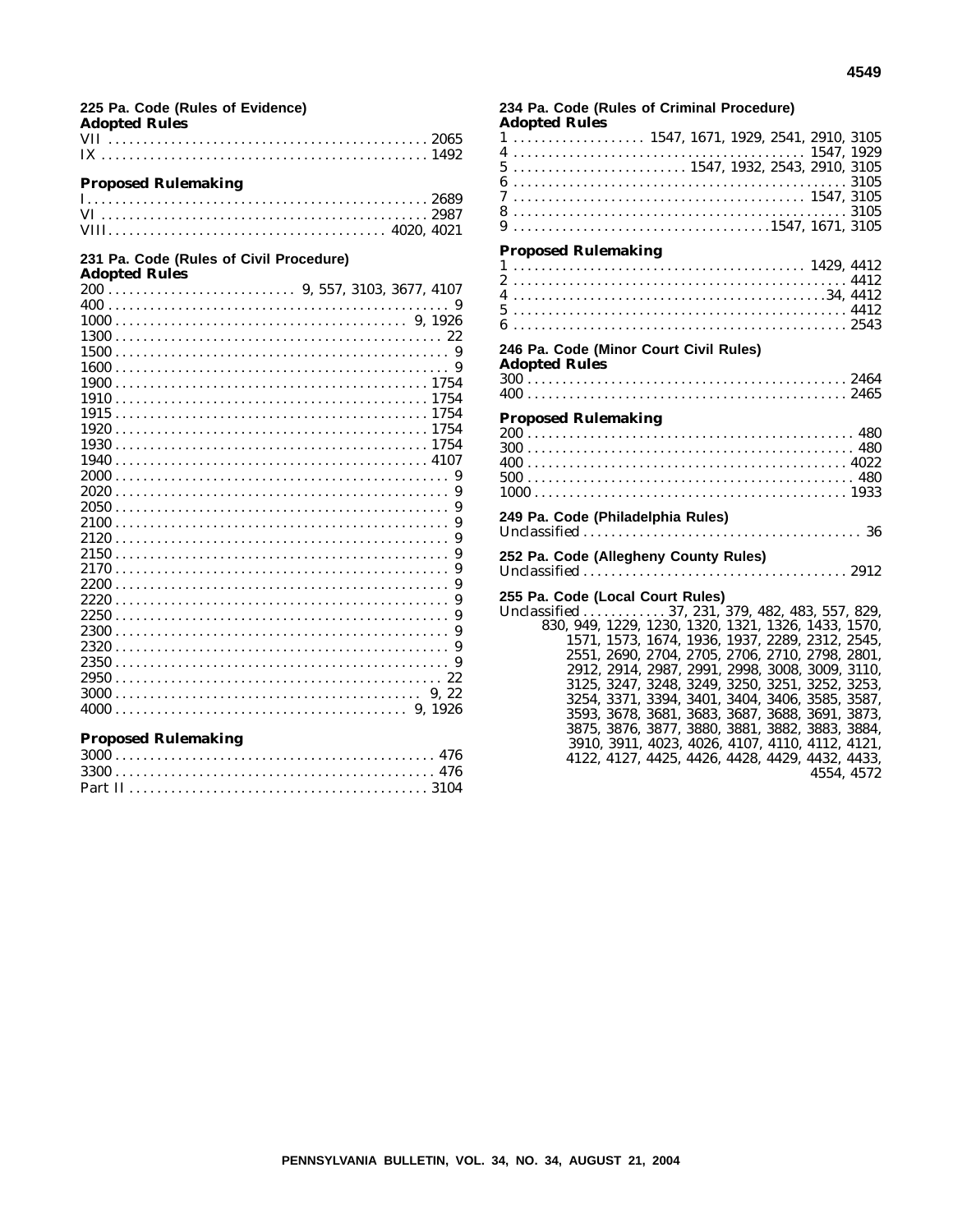# **THE GOVERNOR**

# **Title 4—ADMINISTRATION**

#### **PART I. GOVERNOR'S OFFICE**

#### **[4 PA. CODE CH. 6]**

#### **[EXECUTIVE ORDER 2004-3, REVISION NO. 1]**

#### **Pennsylvania Business Tax Reform Commission**

July 1, 2004

By virtue of the authority vested in me by the Constitution of the Commonwealth of Pennsylvania and other laws, I, Edward G. Rendell, Governor of the Commonwealth of Pennsylvania, hereby revise Section 5 of Executive Order 2004-3, page 2, as follows:

Edund G Rendal

*Governor*

**Fiscal Note**: GOV 04-9. No fiscal impact; (8) recommends adoption.

**Annex A**

#### **TITLE 4. ADMINISTRATION**

#### **PART I. GOVERNOR'S OFFICE**

#### **CHAPTER 6. ADDITIONAL COUNCILS AND COMMITTEES**

#### **Subchapter L. PENNSYLVANIA BUSINESS TAX REFORM COMMISSION**

#### **§ 6.195. Reports.**

The Pennsylvania Business Tax Reform Commission will prepare a written report for submission to the Governor and the General Assembly, as required by § 6.192(b) (relating to tasks), on or before November 30, 2004.

[Pa.B. Doc. No. 04-1536. Filed for public inspection August 20, 2004, 9:00 a.m.]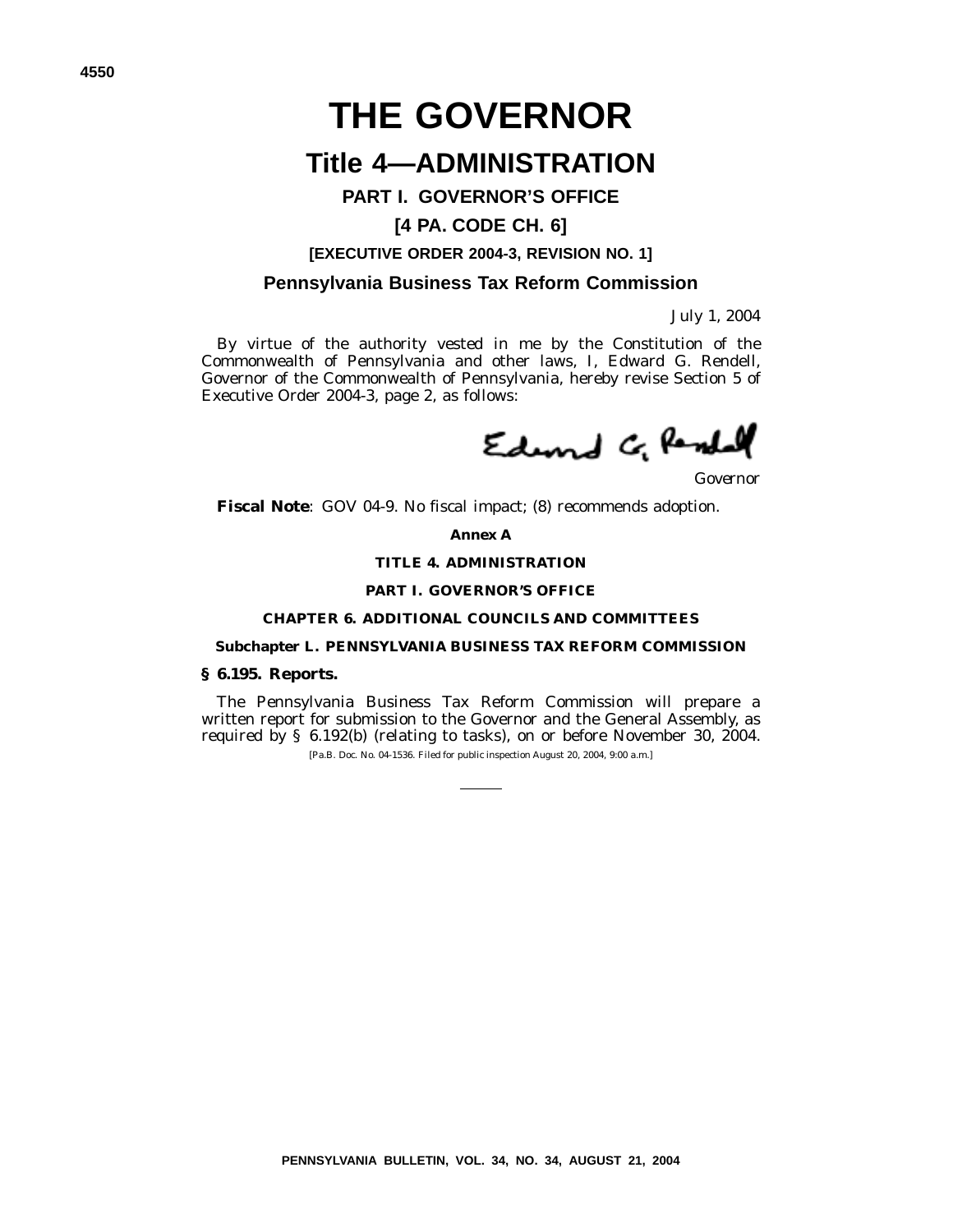#### **Recent Actions during the 2004 Regular Session of the General Assembly**

The following is a summary of recent actions of the General Assembly during the 2004 Regular Session.

| Doc.<br>No. | Date of<br>Action | Bill<br><b>Number</b> | <i>Printer's</i><br>Number | <i>Effective</i><br>Date                      | <b>Subject Matter</b>                                                                                                                                                                                                                                 |
|-------------|-------------------|-----------------------|----------------------------|-----------------------------------------------|-------------------------------------------------------------------------------------------------------------------------------------------------------------------------------------------------------------------------------------------------------|
|             |                   |                       |                            | 2004 GENERAL ACTS ENACTED-ACT 074 through 095 |                                                                                                                                                                                                                                                       |
| 074         | <b>Jul 15</b>     | HB1117                | <b>PN4319</b>              | 60 days                                       | Crimes Code (18 Pa.C.S.) and Judicial<br>Code (42 Pa.C.S.)-railroad protection,<br>railroad vandalism, interference with<br>transportation facilities and railroad civil<br>immunity                                                                  |
| 075         | <b>Jul 15</b>     | HB1130                | <b>PN4139</b>              | 60 days                                       | Vehicle Code (75 Pa.C.S.)—learners' per-<br>mits, drivers of emergency vehicles, Child<br>Passenger Restraint Fund, oral hazard<br>warnings and civil immunity for lenders<br>of child passenger restraint systems                                    |
| 076         | <b>Jul 15</b>     | HB1912                | <b>PN4143</b>              | 60 days                                       | Vehicle Code (75 Pa.C.S.)-person with<br>disability plate and placard, physical ex-<br>aminations, reports on mental or physical<br>disabilities or disorders and determination<br>of incompetency                                                    |
| 077         | <b>Jul 15</b>     | <b>HB1996</b>         | <b>PN4282</b>              | 60 days                                       | Procurement (62 Pa.C.S.)-cooperative<br>purchasing, legislative reports and guar-<br>anteed energy savings and contracts                                                                                                                              |
| 078         | <b>Jul 15</b>     | HB2230                | <b>PN3040</b>              | immediately                                   | <b>Emergency Medical Services Act—support</b><br>of emergency medical services                                                                                                                                                                        |
| 079         | <b>Jul 15</b>     | HB2351                | <b>PN3279</b>              | 60 days                                       | Borough Code—retirement benefits of em-<br>ployees transferred to wastewater authori-<br>ties                                                                                                                                                         |
| 080         | <b>Jul 15</b>     | HB2433                | <b>PN4246</b>              | immediately                                   | Volunteer Fire Company and Volunteer<br>Ambulance Service Grant Act-award of<br>grants, expenses incurred by Pennsylva-<br>nia Emergency Management Agency and<br>allocation of appropriated funds                                                    |
| 081         | <b>Jul 15</b>     | HB2467                | <b>PN3519</b>              | 60 days                                       | Municipal Pension Plan Funding Stan-<br>dard and Recovery Act-contents of actu-<br>arial valuation report                                                                                                                                             |
|             |                   |                       |                            |                                               | ( <i>Editor's Note:</i> Listings for Acts 82–94 supercede the listing published at 34 Pa.B. 4103 and 4104 (August 7, 2004).)                                                                                                                          |
| 082         | <b>Jul 15</b>     | SB0157                | <b>PN1766</b>              | immediately*                                  | Public School Code of 1949-firefighter<br>and emergency service training as credit-<br>able high school courses, education em-<br>powerment districts and credit card mar-<br>keting on college or university campus                                  |
| 083         | <b>Jul 15</b>     | <b>SB0508</b>         | PN1727                     | 60 days                                       | Municipal Claim and Tax Lien Law-<br>redemption of property and challenging<br>foreclosure sales                                                                                                                                                      |
| 084         | <b>Jul 15</b>     | <b>SB0679</b>         | <b>PN1549</b>              | 60 days                                       | Controlled Substance, Drug, Device and<br>Cosmetic Act-possession or transporting<br>of liquefied ammonia gas, possession of<br>certain precursors and chemicals used in<br>manufacture of controlled substances and<br>clandestine drug laboratories |
| 085         | <b>Jul 15</b>     | <b>SB0769</b>         | <b>PN1654</b>              | 90 days                                       | Elderly Immunization Act-enactment                                                                                                                                                                                                                    |
| 086         | <b>Jul 15</b>     | SB0971                | <b>PN1340</b>              | 60 days                                       | Public Employee Pension Forfeiture Act-<br>definition of "crimes related to public of-<br>fice or public employment"                                                                                                                                  |
| 087         | <b>Jul 15</b>     | <b>SB0979</b>         | <b>PN1779</b>              | immediately                                   | Judicial Code (42 Pa.C.S.)—child victims<br>and witnesses                                                                                                                                                                                             |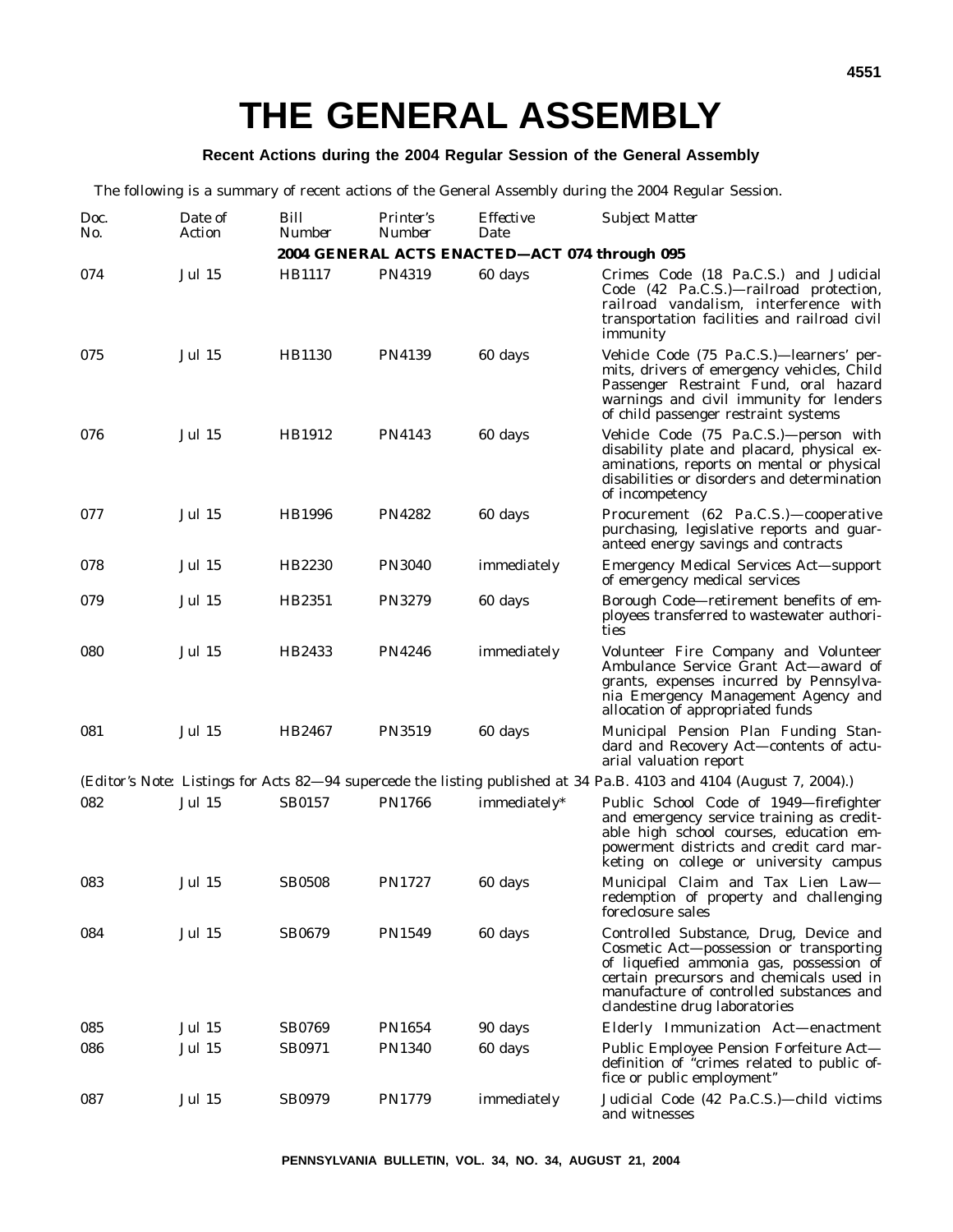#### **4552 THE GENERAL ASSEMBLY**

| Doc.<br>No. | Date of<br>Action | Bill<br><b>Number</b> | Printer's<br><b>Number</b> | <b>Effective</b><br>Date      | <b>Subject Matter</b>                                                                                                                                                              |
|-------------|-------------------|-----------------------|----------------------------|-------------------------------|------------------------------------------------------------------------------------------------------------------------------------------------------------------------------------|
| 088         | <b>Jul 15</b>     | <b>SB1039</b>         | PN1791                     | immediately                   | Public Officers (65 Pa.C.S.)—definition of<br>"agency"                                                                                                                             |
| 089         | <b>Jul 15</b>     | <b>SB1092</b>         | <b>PN1557</b>              | 60 days                       | Fred Jaindl Memorial Highway-designa-<br>tion                                                                                                                                      |
| 090         | <b>Jul 15</b>     | <b>SB1095</b>         | <b>PN1565</b>              | 60 days                       | Chuck Mattei Interchange-designation                                                                                                                                               |
| 091         | <b>Jul 15</b>     | <b>SB1100</b>         | <b>PN1573</b>              | 60 days                       | General County Assessment Law-valua-<br>tion of property                                                                                                                           |
| 092         | <b>Jul 15</b>     | <b>SB1139</b>         | <b>PN1784</b>              | immediately                   | Pennsylvania Construction Code Act-<br>application of act, adoption of regulations,<br>administration and enforcement, changes<br>in Uniform Construction Code and exemp-<br>tions |
| 093         | <b>Jul 15</b>     | <b>SB1184</b>         | <b>PN1734</b>              | 60 days                       | Project 70 lands—release and imposition<br>of restrictions on land in Scranton.<br>Lackawanna County                                                                               |
| 094         | <b>Jul 16</b>     | HB2654                | <b>PN4249</b>              | immediately*                  | General Local Government Code (53<br>Pa.C.S.)-parking authorities and taxi-<br>cabs and limousines in cities of the first<br>class                                                 |
| 095         | <b>Jul 20</b>     | <b>HB0147</b>         | PN4323                     | immediately                   | Tax Reform Code of 1971-film production<br>tax credit                                                                                                                              |
|             |                   |                       |                            |                               | 2004 APPROPRIATION ACTS ENACTED-ACT 037A through 039A                                                                                                                              |
| 037A        | <b>Jul 15</b>     | HB2534                | <b>PN4301</b>              | immediately                   | Drexel University—instruction and stu-<br>dent aid                                                                                                                                 |
| 038A        | <b>Jul 15</b>     | HB2554                | PN4313                     | immediately                   | Franklin Institute Science Museum-<br>maintenance expenses                                                                                                                         |
| 039A        | <b>Jul 15</b>     | HB2590                | <b>PN4317</b>              | immediately                   | Lake Erie College of Osteopathic Medi-<br>cine-instruction in Doctor of Osteopathy<br>program                                                                                      |
|             |                   |                       |                            | 2004 VETOES OF BILLS-VETO 004 |                                                                                                                                                                                    |
| 004         | <b>Jul 21</b>     | HB2758                | <b>PN4224</b>              |                               | General Local Government Code (53<br>Pa.C.S.)—fire company reduction and clo-                                                                                                      |

\* denotes an effective date with exceptions

#### **Effective Dates of Statutes**

The effective dates specified above for laws and appropriation acts were contained in the applicable law or appropriation act. Where no date is specified or where the effective date specified is prior to the date of enactment, the effective date is 60 days after final enactment except for statutes making appropriations or affecting budgets of political subdivisions. See 1 Pa.C.S. §§ 1701—1704 (relating to effective dates of statutes).

#### **Advance Copies of Statutes**

Section 1106 of Title 1 of the *Pennsylvania Consolidated Statutes* provides that the prothonotaries of each county shall file advance copies of statutes in their offices for public inspection until the *Laws of Pennsylvania* are generally available. Section 2406(h) of The Administrative Code of 1929 provides that the Department of General Services shall distribute advance sheets of the *Laws of Pennsylvania* to each law judge of the courts, to every county and public library of this Commonwealth and to each member of the General Assembly. These copies shall be furnished without charge. The Department shall also mail one copy of each law enacted during any legislative session to any person who pays to it the sum of \$20.

Requests for annual subscriptions for advance copies of statutes should be sent to the State Bookstore, State Records Center Building, 1825 Stanley Drive, Harrisburg, PA 17103, accompanied by a check or money order in the sum of \$20, payable to the ''Commonwealth of Pennsylvania.''

> ROBERT W. ZECH, Jr., *Director Legislative Reference Bureau*

sure provisions for cities of the first class

[Pa.B. Doc. No. 04-1537. Filed for public inspection August 20, 2004, 9:00 a.m.]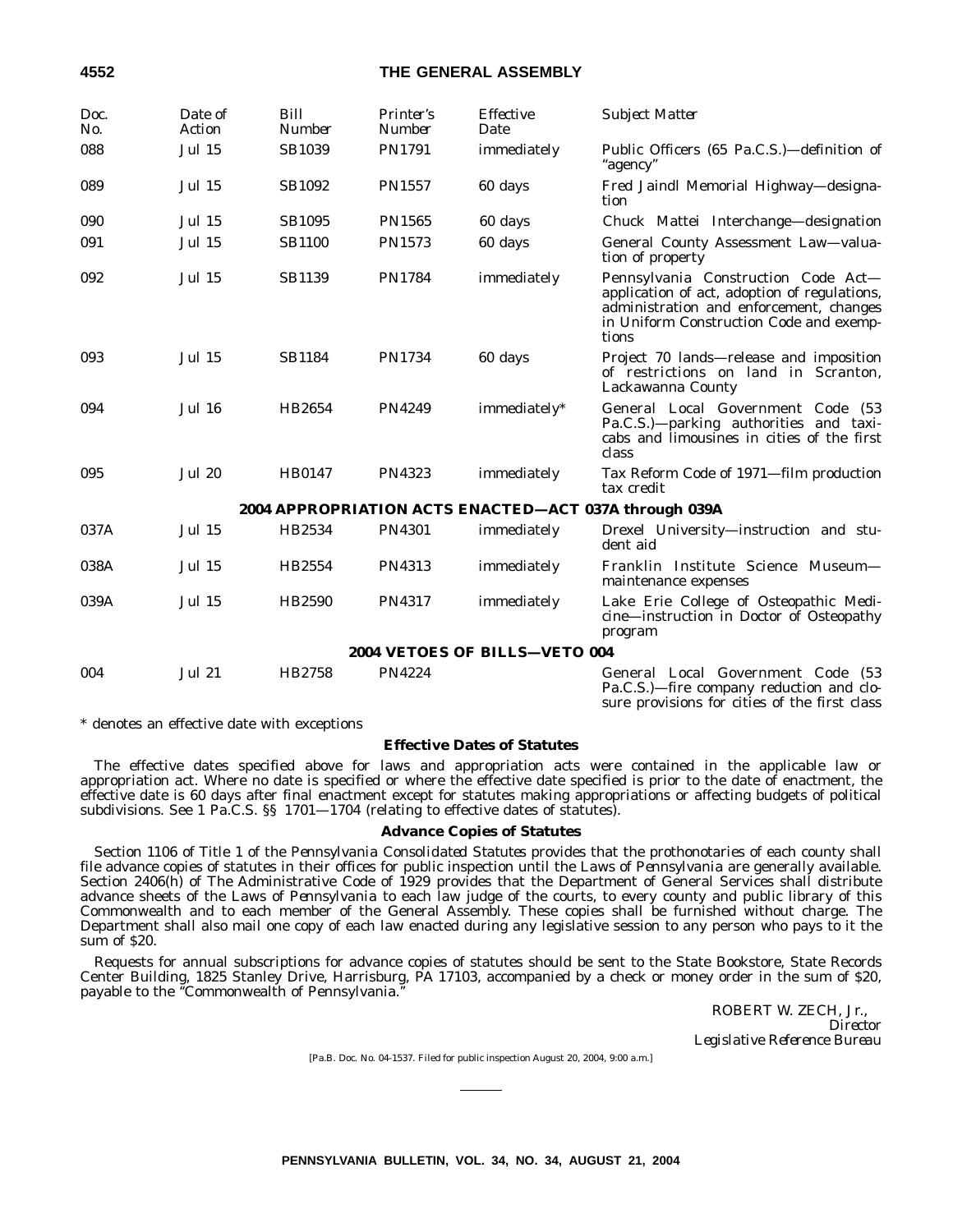# **Title 204—JUDICIAL SYSTEM GENERAL PROVISIONS**

#### **PART V. PROFESSIONAL ETHICS AND CONDUCT**

#### **[204 PA. CODE CH. 81]**

**Establishment of the Minor Judiciary Interest on Trust Accounts Program; No. 209; Magisterial Doc. No. 1**

#### **Order**

#### *Per Curiam:*

*And Now*, this 3rd day of August, 2004, it is hereby ordered pursuant to Article V, Section 10, of the Constitution of Pennsylvania that:

1. To the extent that notice of proposed rulemaking would be required by Rule 103 of the Pennsylvania Rules of Judicial Administration or otherwise with respect to the rules adopted hereby, the immediate adoption of such rules is hereby found to be required in the interests of justice.

2. The Interest on Trust Account Program for the Minor Judiciary hereafter referred to as MJ-IOTA Program is hereby established by amending Pennsylvania Code Title 204, Chapter 81 with the addition of paragraphs (a)—(e) as set forth in Annex A.

3. The MJ-IOTA Program shall be administered by the IOLTA Board of the Supreme Court of Pennsylvania.

4. The IOLTA Board shall, to the extent consistent with the provisions of this Order and the rules adopted by the IOLTA Board, administer the MJ-IOTA Program to the extent practicable as a supplement to the IOLTA program administered by the IOLTA Board pursuant to Rule of Professional Conduct 1.15, and shall draft for review and approval of the Supreme Court regulations regarding the handling of funds by judiciary affected by this Order.

5. This Order, and the code changes promulgated hereby, shall take effect on the 3rd day of August, 2004.

#### **Annex A**

#### **TITLE 204. JUDICIAL SYSTEM GENERAL PROVISIONS**

#### **PART V. PROFESSIONAL ETHICS AND CONDUCT**

#### **Subpart A. PROFESSIONAL RESPONSIBILITY**

#### **CHAPTER 81. RULES OF PROFESSIONAL CONDUCT**

#### **Subchapter C. MINOR JUDICIARY INTEREST ON TRUST ACCOUNTS**

Sec.

81.301. Minor Judiciary Interest on Trust Accounts Program.

#### **§ 81.301. Minor Judiciary Interest on Trust Accounts Program.**

(a) All qualified funds received by a judge, magistrate or district justice (hereinafter judicial official) in the administration of his/her duties shall be placed in a Minor Judiciary Interest on Trust Account (MJ-IOTA) Account. This rule does not change existing practices with

respect to funds (other than qualified funds) received by a judicial official in the administration of his/her duties.

(b) Qualified funds are monies received by a judicial official in a custodial capacity that, in the good faith judgment of the judicial official, are nominal in amount or are reasonably expected to be held for such a short period of time that sufficient interest income will not be generated to justify the expense of earning interest to benefit the owner of the funds.

(c) A MJ-IOTA is an unsegregated interest-bearing account with a depository institution for the deposit of qualified funds maintained by a judicial official. An account shall not be considered an MJ-IOTA Account unless the depository institution at which the account is maintained shall:

(1) Remit monthly any interest earned on the account to the IOLTA Board, or if that is not possible, remit the interest earned at least quarterly.

(2) Transmit to the IOLTA Board with each remittance a statement showing at least the name of the account, account number, service charges or fees deducted, if any, the amount of interest remitted from the account, and if available, the average daily collected balance in the account for the period reported.

(3) Compute the rate of interest paid on MJ-IOTA Accounts at no less than the highest rate of interest generally available from the depository institution to non-MJ-IOTA depositors when MJ-IOTA Accounts meet or exceed the same minimum balance or other account eligibility qualifications as other non-MJ-IOTA depositors. In no event shall the rate of interest payable on MJ-IOTA accounts be less than the rate paid by the depository institution on negotiable order of withdrawal accounts or super negotiable order of withdrawal accounts.

(4) The accounts must be collateralized by the assets of the banks in accordance with Act 72 of 1971.

(d) The MJ-IOTA Program shall be administered by the IOLTA Board. Disbursement and allocation of MJ-IOTA funds shall be subject to the prior approval of the Supreme Court. A copy of the IOLTA Board's proposed annual budget will be provided to the Court, designating the uses to which MJ-IOTA Funds are recommended. The IOLTA Board shall submit to the Supreme Court a copy of its audited statement of financial affairs, clearly setting forth in detail all funds previously approved for disbursement under the MJ-IOTA Program.

Interest earned on MJ-IOTA Accounts may be used only for the following purposes:

(1) educational legal clinical programs and internships administered by law schools located in Pennsylvania, with emphasis given to providing grants to these programs such that the total funding they receive from the IOLTA Board is relatively stable and reasonably predictable from year to year in accordance with the allocation plan approved by the Court:

(2) delivery of civil legal assistance to the poor and disadvantaged in Pennsylvania by non-profit corporations described in Section 501(c)(3) of the Internal Revenue Code of 1986, as amended; and

(3) administration and development of the MJ-IOTA program in Pennsylvania.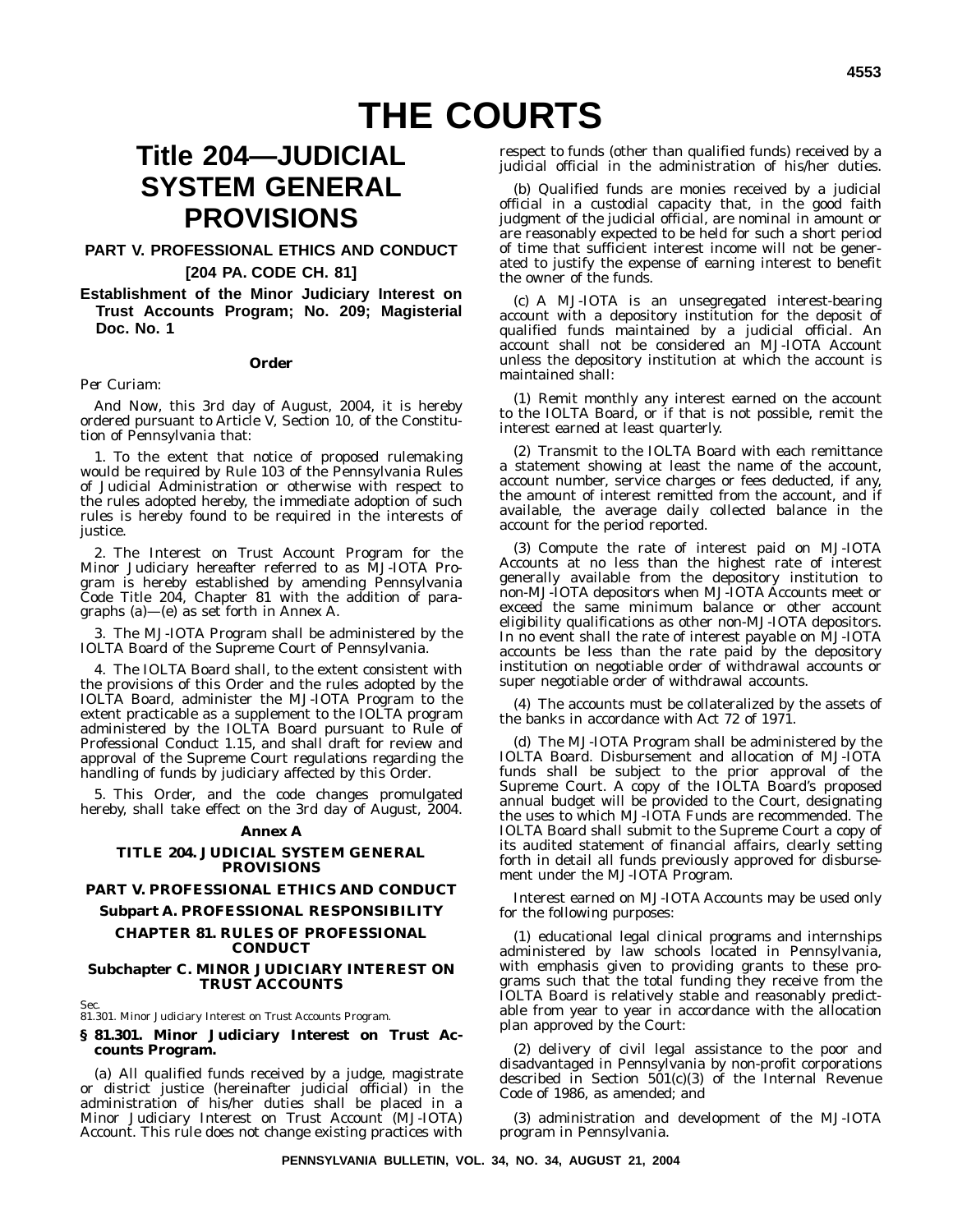(e) The IOLTA Board shall hold the beneficial interest in MJ-IOTA Funds. Monies received in the MJ-IOTA program are not state or federal funds and are not subject to Article VI of the Act of April 9, 1929 (P. L. 177, No. 175) known as the Administrative Code of 1929, or the Act of June 29, 1976 (P. L. 469, No. 117).

[Pa.B. Doc. No. 04-1538. Filed for public inspection August 20, 2004, 9:00 a.m.]

# **Title 255—LOCAL COURT RULES**

**BUCKS COUNTY Expungement Orders**

#### **Administrative Order No. 49**

And now, this 23rd day of July, 2004, it is hereby ordered that all Expungement Orders granted upon Petition by the Bucks County District Attorney shall apply to each offense charged under the Case Number to which the Expungement Order refers.

This Order shall apply to all Expungement Orders entered from January 1, 2004 until further Order of this court.

*By the Court*

DAVID W. HECKLER, *President Judge*

[Pa.B. Doc. No. 04-1539. Filed for public inspection August 20, 2004, 9:00 a.m.]

#### **CARBON COUNTY Pretrial Services Plan; No. 051 MI 96**

#### **Administrative Order 20-2004**

*And Now*, this 4th day of August, 2004, in order to modify policy and procedure for the Carbon County Pretrial Services Plan, it is hereby

*Ordered* and *Decreed* that, effective thirty days after publication in the *Pennsylvania Bulletin*, the Court hereby *Revises* its Pretrial Services Plan that follows.

The Carbon County District Court Administrator is *Ordered* and *Directed* to do the following:

1. File seven (7) certified copies of this Administrative Order with the Administrative Office of Pennsylvania Courts.

2. File two (2) certified copies and one (1) diskette with the Legislative Reference Bureau for publication in the *Pennsylvania Bulletin*.

3. File one (1) certified copy with the Pennsylvania Criminal Procedural Rules Committee.

4. Forward one (1) copy for publication in the *Carbon County Law Journal*.

5. Forward one (1) copy to the Carbon County Law Library.

6. Keep continuously available for public inspection copies of the Order and Rule in the Clerk of Court's Office.

*By the Court*

RICHARD W. WEBB, *President Judge*

#### *Purpose*

To establish policy and procedure governing the administration of Carbon County's Pretrial Services Program.

#### *Applicability*

To the Carbon County Court of Common Pleas, the Minor Judiciary, the Carbon County Adult Probation/ Parole Department and the Carbon County Correctional Facility.

#### *Definitions*

As utilized in this document, the following definitions shall apply:

1. *Arrest:* The apprehension, legal custody, seizure or restraint of an offender by a law enforcement official.

2. *Bail:* The security or other guarantee required and given for release of a person, conditioned upon a written undertaking, in the form of a bail bond, that the person will appear when required and comply with all conditions set forth in the bail bond.

3. *Bail Authority:* The district justice, magistrate, Philadelphia bail commissioner, or the judge with jurisdiction over the case who is authorized by law to set, modify, revoke or deny bail.

4. *Bail Bond:* A document executed by a defendant, and when applicable, one or more sureties, whereby, the defendant agrees that while at liberty after being released on bail, he or she will appear at all subsequent proceedings as required and comply with all the conditions of the bail bond.

5. *Bail Report:* A concise document provided to the issuing authority that includes socioeconomic data, prior criminal record, demographic data and other background information on the defendant.

6. *Central Repository:* The central location for the collection, compilation, maintenance and dissemination of criminal history record information.

7. *Classificational Levels:* The placement of offenders by a correctional system signifying differential care and handling of offenders by assigning a level of supervision according to the risk they may present to the community, the needs of the offender and the availability of resources in the community. This multi-dimensional process goes beyond management of the offenders for the convenience of the agency and involves determination of the degree of supervision necessary, as well as, the offender's resocialization requirements.

8. *Clerk of Courts:* The official in each judicial district who has the responsibility and function under state or local law to maintain the official criminal court file and docket, without regard to that person's official title.

9. *Collateral Contact:* Communication by telephone with the offender or communication in a manner with another person having regular contact with the offender, such as local law enforcement official or treatment specialist.

10. *Common Pleas Court:* Trial courts of original, general jurisdiction.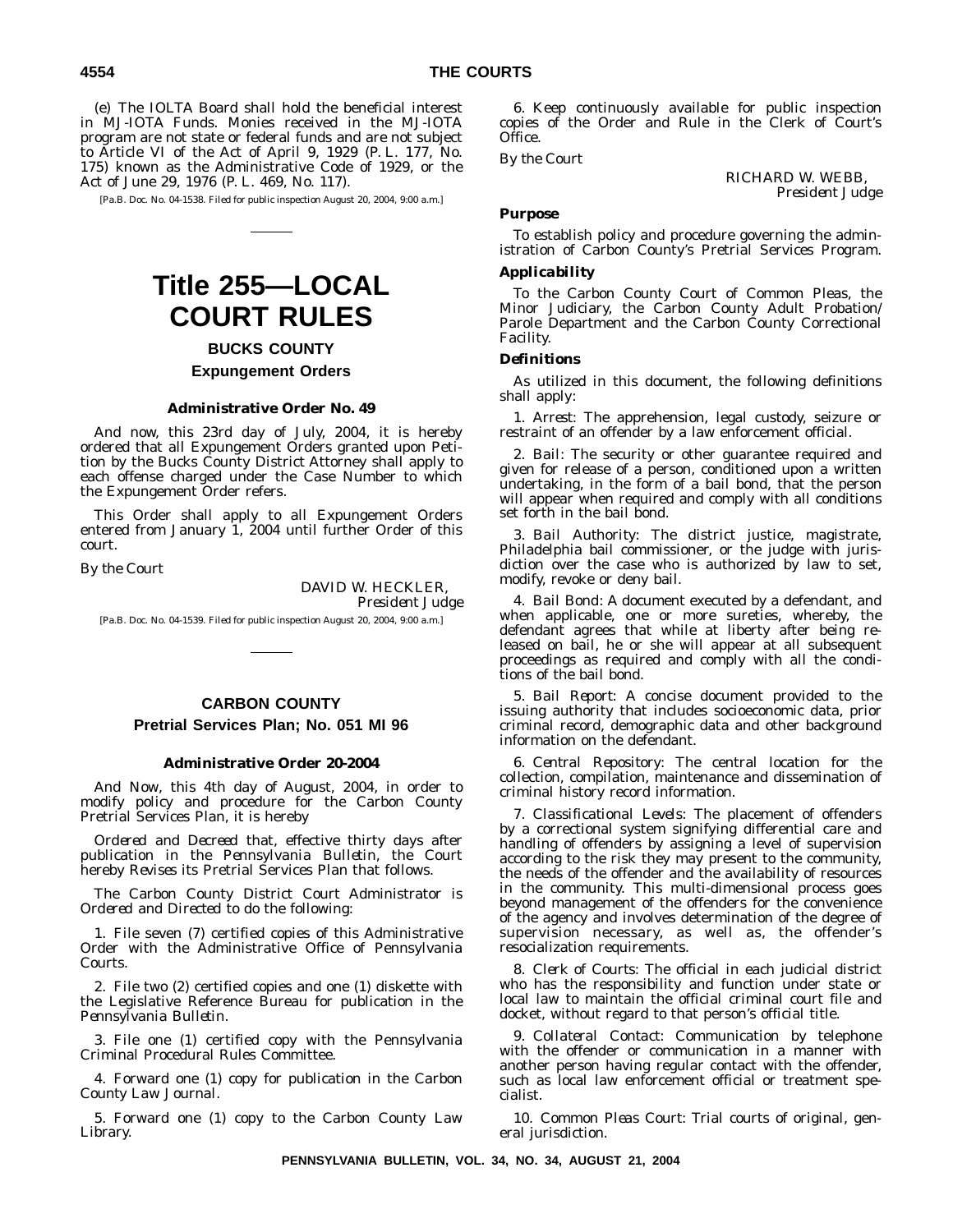11. *Commonwealth Law Enforcement Assistance Network (CLEAN):* A computer system maintained by the Pennsylvania State Police to store information on offenses throughout the Commonwealth.

12. *Community Supervision:* Regular and systematic control and guidance provided to offenders, who are placed under the jurisdiction of the department on pretrial services supervision.

13. *Conditions of Bail Release:* A written listing of prescribed conditions, which the offender agrees to follow while under pretrial supervision.

14. *Contraband:* Any item that the offender is not permitted to possess under the conditions of supervision, including any item whose possession is forbidden by Federal, State or local law.

15. *Control and Surveillance:* The monitoring of offender behavior in the community, to ensure compliance with court-imposed sanctions of release and to promote law-abiding behavior.

16. *Criminal History Record Information:* Information collected by criminal justice agencies concerning individuals, and arising from the initiation of a criminal proceeding.

17. *Criminal Justice Agency:* Any court, including the minor judiciary, with criminal jurisdiction or any other governmental agency, or subunit thereof, created by statute or by the State or Federal constitutions, specifically authorized to perform as its principal function the administration of criminal justice, and which allocates a substantial portion of its annual budget to such function.

18. *Defendant:* The party against whom a civil or criminal action is brought.

19. *Detainer:* An internal administrative mechanism to assure that an inmate subject to an unexpired term of confinement will not be released from custody until the jurisdiction asserting violations of supervision has had an opportunity to act by taking the inmate into custody or by making a revocation determination.

20. *Disposition:* Information indicating that criminal proceedings have been concluded.

21. *Dissemination:* The oral or written transmission or disclosure of criminal history record information to individuals or agencies other than the criminal justice agency, which maintains the information.

22. *Exigent Circumstances:* Includes, but is not limited to, suspicion that contraband or other evidence of violations of the conditions of supervision might be destroyed or suspicion that a weapon might be used. Exigent circumstances always exist with respect to a vehicle.

23. *Issuing Authority:* Any public official having the power and authority of a magistrate, a Philadelphia bail commissioner, or a district justice.

24. *Major Violations:* Inappropriate behavior by the offender, which does pose a serious threat to himself, others, property or the community.

25. *Management Information Systems:* Automated or manually collected data and records utilized for planning, research and evaluation.

26. *Minor Violations:* Inappropriate behavior by the offender, which does not pose a serious threat to himself, others, property or the community.

27. *National Crime Information Center (NCIC):* A computerized system run by the Federal Bureau of Investigation in order to track offenses throughout the United States.

28. *New Criminal Offense Violation:* A violation of the conditions of release, which violation is for a new criminal arrest or conviction.

29. *Offenders:* Those individuals who have committed a criminal act and have been placed under the jurisdiction of the department for supervisory purposes.

30. *Offense Tracking Number (OTN):* A number given by a court to each specific case.

31. *Originating Agency Identifier (ORI):* A number given to each agency by the Pennsylvania State Police in order to track those agencies submitting information to the central repository.

32. *Personal Contact:* Face-to-face contact with the offender, either in a formal office setting or in the community.

33. *Personal Search:* A warrantless search of an offender's person, including, but not limited to, the offender's clothing and any personal property which is in the possession, within the reach or under the control of the offender.

34. *Praecipe:* An original writ commanding the defendant to do the act required. Also, an order addressed to the clerk of court, requesting the issuance of a particular writ.

35. *Pretrial Services Program:* A program designed to monitor the activity of criminal offenders released on bail status under certain court imposed conditions, pending final disposition of the criminal charges.

36. *Prima Facie:* Literally, ''on its face.'' Evidence is said to be prima facia when, standing alone, it amounts to the degree of proof needed to make a particular finding.

37. *Property Search:* A warrantless search of real property, vehicle or personal property, which is in the possession or under the control of the offender.

38. *Real Property:* Any residence or business property of the offender, including all portions of property to which the offender has access.

39. *Release On Recognizance (ROR):* Release conditioned only upon the defendant's written agreement to appear when required and to comply with the conditions of the bail bond in Rule 526(A).

40. *Release on Nonmonetary Conditions:* Release conditioned upon the defendant's agreement to comply with any nonmonetary conditions, as set forth in Rule 527, which the bail authority determines are reasonably necessary to ensure the defendant's appearance and compliance with the conditions of the bail bond.

41. *Release on Unsecured Bail Bond:* Release conditioned upon the defendant's written agreement to be liable for a fixed sum of money if he or she fails to appear as required or fails to comply with the conditions of the bail bond. No money or other form of security is deposited.

42. *Release on Nominal Bail:* Release conditioned upon the defendant's depositing a nominal amount of cash which the bail authority determines is sufficient security for the defendant's release, such as \$1.00, and the agreement of a designated person, organization, or bail agency to act as surety for the defendant.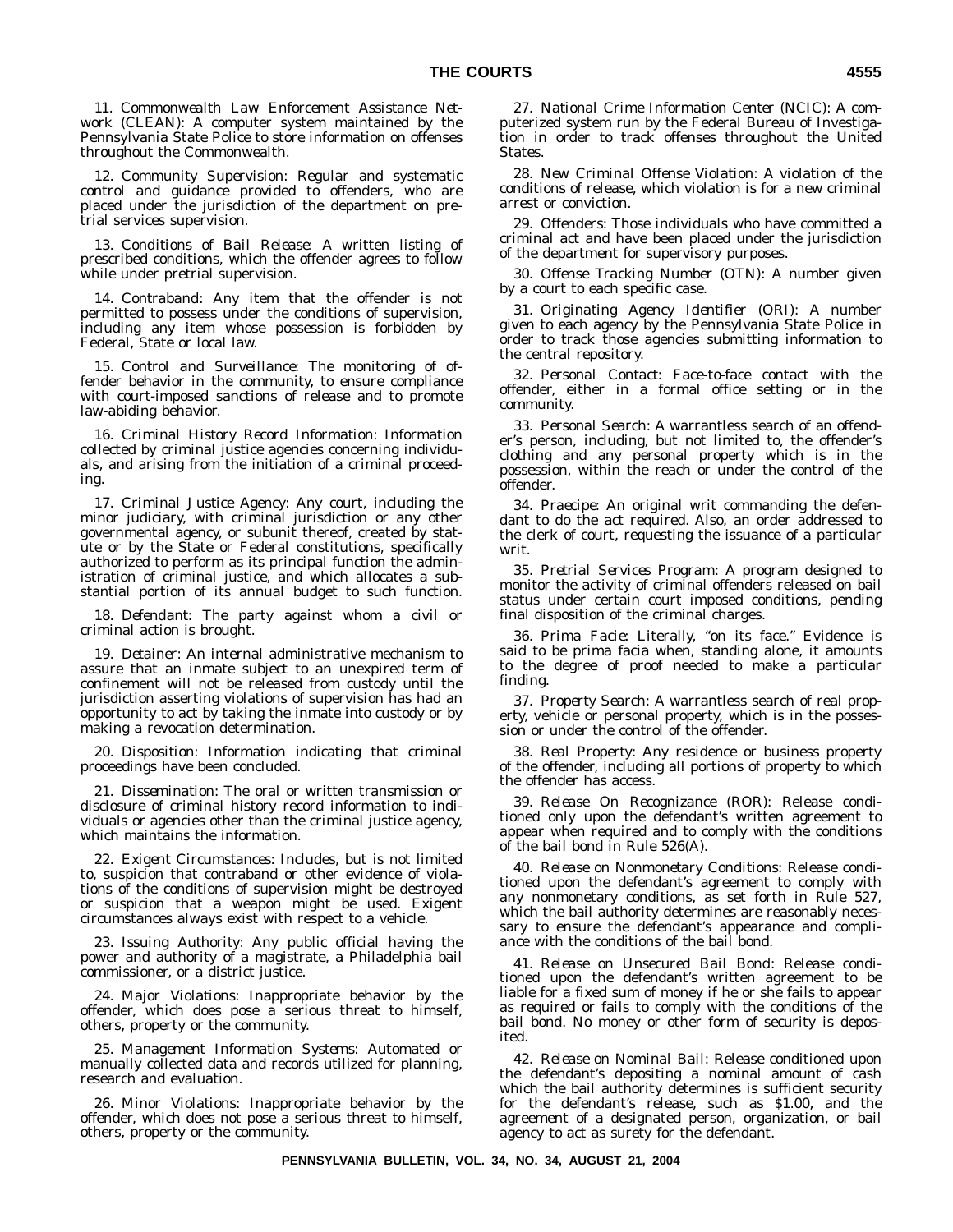43. *Release on a Monetary Condition:* Release conditioned upon the defendant's compliance with a monetary condition imposed pursuant to Rule 528. The amount of the monetary condition shall not be greater than is necessary to reasonably ensure the defendant's appearance and compliance with the conditions of the bail bond.

44. *Security:* Shall include cash, certified check, money order, personal check or guaranteed arrest bond or bail bond certificate.

45. *Surety:* A person, who agrees to be responsible for another's debts or obligations.

46. *Technical Violation:* A violation of the conditions of release, which violation is other than a new criminal arrest or conviction.

47. *Warrant:* A legal document issued by the Court or the adult probation/parole department that authorizes a law enforcement agency or other legal authority to apprehend an offender and commit him to prison.

48. *Workload Formula:* An administrative strategy for the analysis of quantifiable objectives and time factors for an employee performing their functions over a specific time period. Employees have a relatively fixed amount of total time available to complete job tasks in an identifiable time frame.

#### *Authority and Policy Statement*

*Authority:* This policy statement has been developed pursuant to and in accordance with statutory requirements, local rules established by the Carbon County Adult Probation/Parole Department and through the formal adoption by the Carbon County Court of Common Pleas through administrative court order.

*Policy Statement:* The Carbon County Adult Probation/ Parole Department and Carbon County Court of Common Pleas recognizes that defendant's placed on bail must be held accountable to the conditions of release imposed by the issuing authority, whereby the active community supervision will ensure public safety and the appearance of the defendant at court hearings. Additionally, nonadversarial information shall be provided to the court for bail consideration and sentencing decisions.

*Principles and Approach to Pretrial Services:* Pretrial release programs do not release defendants, judges alone are responsible for setting and releasing individuals on bail. Pretrial programs are responsible for providing accurate information and assessments to the court or issuing authority that assist judges in an appropriate bail determination. Furthermore, defendants are presumed innocent and entitled to be treated as such at the point of pretrial intervention.

#### *Pretrial Services Program*

*Goals and Objectives:* The Carbon County Pretrial Services Program is designed to accomplish the following:

1. To maximize the release of defendants on nonfinancial conditions by identifying those defendants most likely to appear in court.

2. To help facilitate judicial release decisions by providing the courts with factual information about the defendants in the timeliest manner possible.

3. To monitor released pretrial arrestees to ensure compliance with the conditions of release imposed by the court for the benefit of public safety.

4. To establish a process that would improve the release from detention appropriate pretrial detainees who may respond to an alternative form of supervision and treatment.

5. To identify, assess and refer drug/alcohol dependent offenders accused of non-violent offenses to appropriate community based treatment facilities.

6. To promote pretrial arrestee accountability through community supervision and treatment.

7. To provide non-adversarial information to the court for bail consideration and sentencing decisions.

*Duties and Powers of the Carbon County Pretrial Services Program:* Pursuant to 42 Pennsylvania Rules of Criminal Procedure, Rule 530, the Carbon County Court of Common Pleas, by local rule (See Administrative Court Order No. 9-2004), shall establish and designate the Carbon County Adult Probation/Parole Department as the agency responsible for the administration of the pretrial services project. The department shall be responsible for the following:

1. To gather information about defendants relevant to bail decisions.

2. To make recommendations to the bail authority concerning the types of release and the conditions of release on bail for individual defendants.

3. To supervise defendants when so designated by the bail authority.

4. To make reasonable rules and regulations to implement the bail agency's functions.

*Target Population:* Under the local rules of criminal procedure adopted by the Carbon County Court of Common Pleas, the following defendant's shall be automatically referred to the Carbon County Pretrial Services Program for supervision and monitoring:

1. Defendants or surety, who post the full amount of the monetary condition as imposed by the court, judge or issuing authority (See 42 Pennsylvania Rules of Criminal Procedure, Rule 528).

2. When the judge, court or issuing authority so orders, a sum of money not to exceed ten percent (10%) of the amount of bail set is posted by the defendant or surety (See 42 Pennsylvania Rules of Criminal Procedure, Rule 528).

3. When the judge, court or issuing authority imposes nonmonetary conditions of release on bail and reporting requirements are imposed for pretrial intervention (See 42 Pennsylvania Rules of Criminal Procedure, Rule 526 and 527).

*Ineligible Offenders:* The following defendants shall be declared ineligible for participation in the pretrial services program, unless otherwise court ordered:

1. Defendants afforded bail for indirect criminal contempt.

2. Fugitives from Justice.

3. Probation, Parole and intermediate punishment violators.

4. Bail posted by a licensed bondsman.

5. Defendants who post realty as bail.

*Referral Process:* When an offender posts bail, the offender and/or surety shall be provided a copy of the Notice to Appear correspondence by the issuing authority, the Clerk of Court's Office and/or prison officials. The defendant and surety shall report to the Carbon County Adult Probation/Parole Office on the next available working day (See Page 30 of this Policy Statement).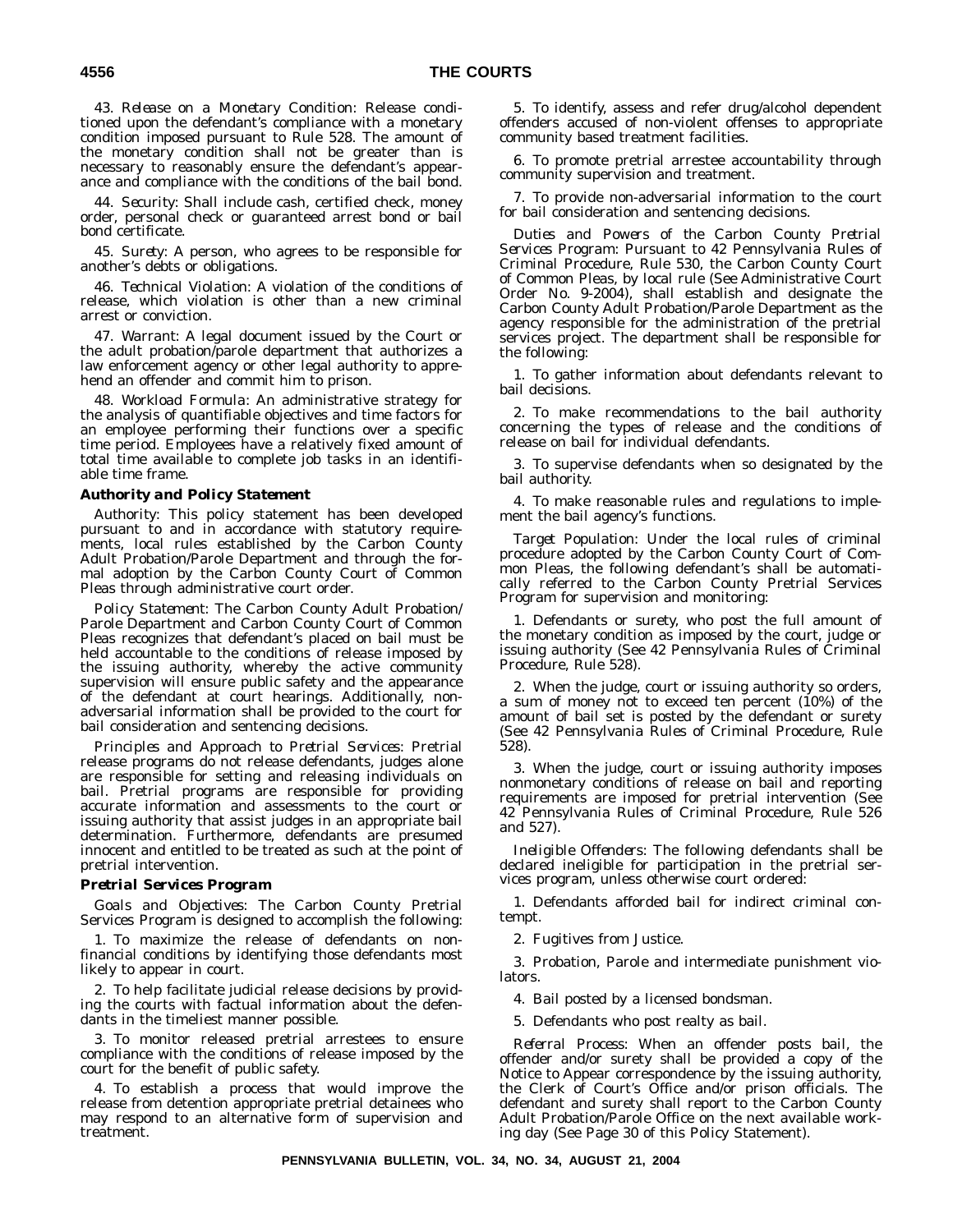#### *Workload Management*

*Goals and Objectives of Workload Management:* A workload approach to pretrial services management is designed to address the following:

1. To provide information and data for budget justification and support.

2. To enable an agency to adequately allocate its resources.

3. To enhance agency accountability.

*Pretrial Services Workload Formula:* A workload formula shall be developed and applied to the allocation of tasks to full-time pretrial service personnel. This formula shall be reviewed on an annual basis.

*Reporting:* Pretrial service personnel shall report directly to the Chief Adult Probation/Parole Officer or supervisor. The supervisor shall conduct caseload reviews from an administrative and case management perspective.

*Assignment of Work Tasks:* All work associated with pretrial services shall be allocated to the Pretrial Services Officer through a workload formula that shall consider the following factors:

1. Legal requirements of adult offenders.

2. Supervision levels based on a departmental classification system.

3. Geographic location of adult offenders for purposes of computing travel time.

4. Training, investigative and administrative tasks required.

*Identification of Workload Factors:* To develop an effective workload formula, the following factors shall be considered:

1. Identification of pretrial services/diversion duties and responsibilities.

2. Measurement of an assigned task to final completion.

3. Development of a classification system for pretrial service offenders.

4. Translation of task assignments into specific time factors that can be analyzed in a quantitative manner.

*Implementation:* The workload formula shall be implemented as follows:

1. The Pretrial Services Officer shall be assigned all pretrial diversion offenders, unless a conflict of interest exists. The employee will be responsible for the offender from initial intake to final disposition. Also, the employee will be responsible for all other functions associated with the operation of a pretrial services program. Adjustments or modifications to this formula can only be accomplished by the Chief Adult Probation/Parole Officer or the Court.

#### *Conflict of Interest*

*Departmental Policy:* Any situation when a staff member has competing professional or personal obligations or personal or financial interests that would make it difficult for him or her to fulfill his or her duties fairly. A conflict of interest may occur under the following circumstances:

1. A staff member's private interest differs from his or her professional obligations to the court.

2. Professional actions or decisions occur that an independent observer might reasonably question.

3. A conflict depends upon situation and not the character or actions of the individual.

4. A family member, friend, associate or any other individual that is closely connected with an employee of the department.

*Duty to Disclose:* An officer that has a foreseeable conflict of interest with a potential offender must advise his or her immediate supervisor. The supervisor will investigate the conflict and if necessary, reassign the case. In those circumstances when an offender is closely related or associated with a departmental employee, then the court will be notified and the case referred to the Pennsylvania Board of Probation and Parole or a neighboring county for possible supervision.

*Gift Policy:* See Article 49 of the Common Pleas Court of Carbon County Personnel Policy and Procedure Manual for Court Employees.

*Disciplinary Process:* Any violation of this section may result in disciplinary action, including termination.

#### *Intake Process*

*Initial Interview:* When a defendant is referred for pretrial services intervention, the following documentation shall be completed by the intake officer:

1. Offender facesheet.

- 2. Conditions of bail.
- 3. Surety responsibility form, if applicable.
- 4. Bail Information Sheet.
- 5. Release of information form, if applicable.
- 6. Photograph of the defendant.

*Offender Facesheet:* The intake officer shall gather all demographic information concerning the defendant and all other bail information using this departmental form.

*Conditions of Bail Release:* The intake officer shall review the standard conditions of bail release and any other special conditions imposed by the issuing authority or court (See Pages 31 & 32 of this Policy Statement).

*Purpose of Imposing Conditions:* Conditions of the pretrial services program shall serve three purposes:

1. To ensure the appearance of the offender as required by the bond.

2. To assist the offender during the pre-verdict phase.

3. To protect the safety and security of the community.

*Authority to Impose Conditions of Bail:* The issuing authority or court shall attach such reasonable conditions of bail, which are least restrictive in nature, and in accordance with 42 Pennsylvania Rules of Criminal Procedure, Rule 526, 527 and 528.

*Modification of Bail Order:* The issuing authority or judge of common pleas may modify the bail order in accordance with 42 Pennsylvania Rules of Criminal Procedure, Rule 529.

*Electronic Monitoring Condition:* Any defendant placed in the pretrial services program with a special condition of electronic monitoring imposed by the issuing authority or court shall comply with all rules and regulations of the electronic monitoring program, including payment of all daily monitoring fees as established by the court.

*Surety Responsibility Form:* The surety of the bail bond should execute this form in the presence of the defendant and the intake officer. However, if the surety is unavail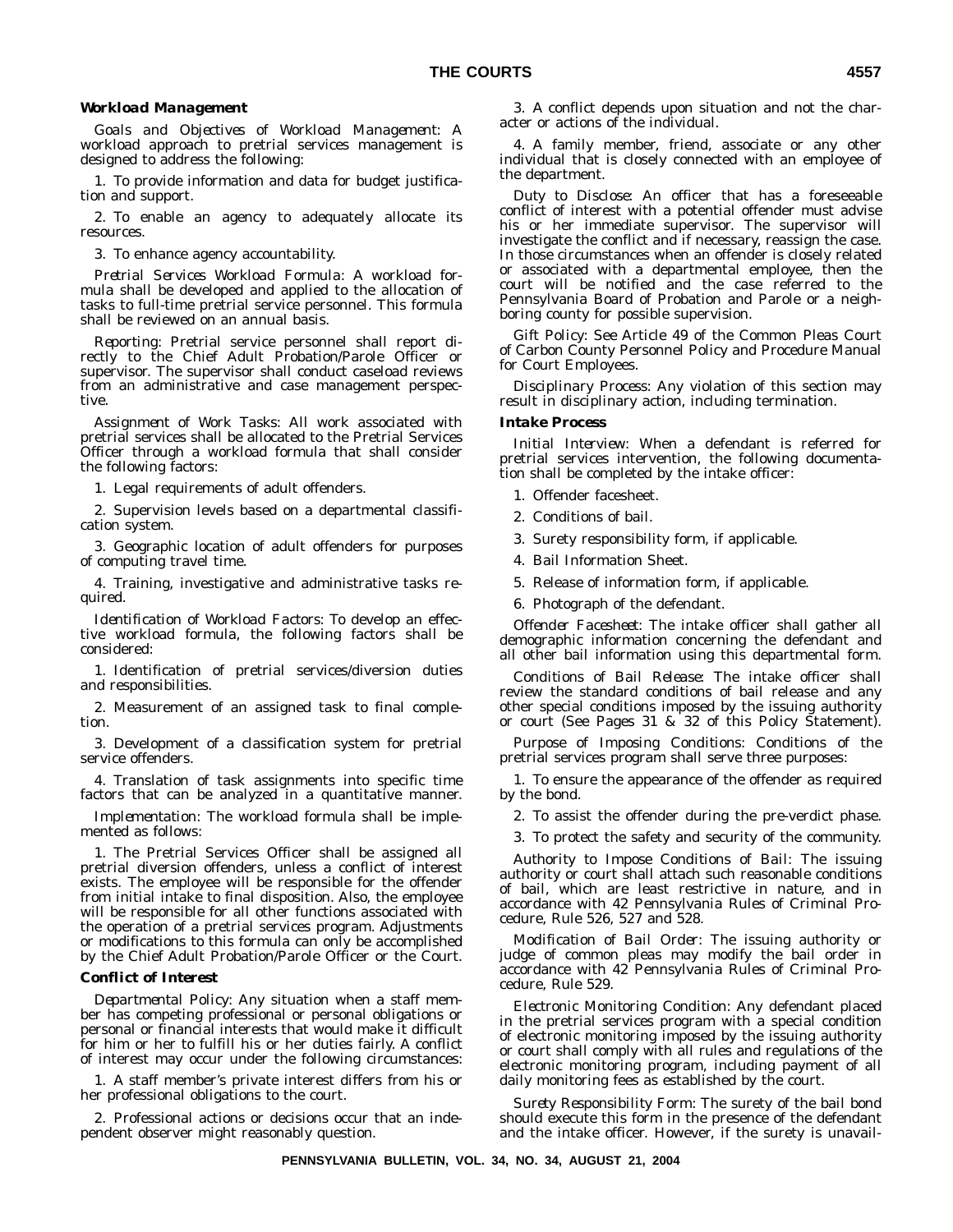able at the time of the initial intake, then the form shall be forwarded to the surety for completion (See Page 33 of this policy statement).

*Bail Information Sheet:* The intake officer shall gather specific information concerning the defendant's prior criminal history and health issues (See Page 34 of this policy statement).

*Notice to Appear and Monitoring:* Defendants shall be provided written notification by the issuing authority for all scheduled hearings. The pretrial services officer shall inform all program participants of all scheduled hearings at the time of initial intake interview. During the course of pretrial supervision, the assigned officer shall continue to monitor court-scheduled hearings and provide appropriate levels of notification to the defendant for appearance.

*Monitoring Court Appearance Rates:* In order to determine the effectiveness of the pretrial service program, the Chief Adult Probation/Parole Officer shall monitor and gather statistical information concerning court appearance rates for all program participants.

#### *Classificational Levels*

*Method of Supervision:* There shall be three (3) levels of classification established by the agency. Assignment criteria for each classification level shall be developed and documented in the offender case record to ensure conformity and equity to all offenders. The department shall adopt the following classification levels:

1. *Intensive Supervision Level and Contact Requirements:* The pretrial services officer shall maintain four (4) face-to-face contacts and two (2) collateral contacts monthly with the offender. Various reasons may exist for this classification level, which may include, but are not limited to the following:

a. The instant offense was a crime against a person of a violent or sexual nature.

b. The offender has a severe history of mental/ emotional disorders or displays chronic alcohol or drug abuse.

c. The offender has an extensive history of delinquent and criminal behavior.

d. The offender is delinquent and not conforming to the prescribed conditions of bail release.

e. Officer impressions of the offender based on prior contacts, experience, training or professionalism.

f. The most serious offense in the criminal complaint is a felony.

2. *Maximum Supervision Level and Contact Requirements:* The pretrial services officer shall maintain two (2) face-to-face contacts and two (2) collateral contacts monthly with the offender. Various reasons may exist for this classification level, which may include, but are not limited to the following:

a. The instant offense was against a person.

b. The offender has a moderate history of delinquent behavior.

c. The offender has a moderate history of mental/ emotional disorders or alcohol/drug abuse.

d. The offender is delinquent and not conforming to the prescribed conditions of bail release.

e. Officer impressions of the offender based on prior contacts, experience, training or professionalism.

f. The most serious offense in the criminal complaint is a misdemeanor.

g. After a plea negotiation and signed stipulation, the felony offenses were reduced to misdemeanors.

3. *Close Supervision Level and Contact Requirements:* The pretrial services officer shall maintain one (1) face-toface contact and one (1) collateral contact monthly with the offender. Various reasons may exist for this classification level, which may include, but are not limited to the following:

a. The instant offense was against a property rather than a person.

b. The offender is a first-time adult offender with no prior history of delinquent or criminal behavior.

c. The offender has no history of mental/emotional disorders or alcohol/drug abuse.

d. The offender is conforming to the prescribed conditions of release.

e. Officer impressions of the offender based on prior contacts, experience, training or professionalism.

f. The offender was placed on ROR or unsecured bond.

g. After a plea negotiation and signed stipulation, the felony offenses were reduced to misdemeanors or the defendant was referred to the ARD Program.

*Administrative Supervision Level-Contact Requirements:* There shall be four (4) levels of classification established for administrative cases. Assignment criteria for each classification level shall be developed and documented in the offender case record to ensure conformity and equity to all offenders. The department shall adopt the following administrative classificational levels:

1. *Administrative Intensive Supervision Level and Contact Requirements:* The pretrial services officer shall maintain four (4) personal contacts and two (2) collateral contacts monthly with the offender. Various reasons may exist for this classificational level, which may include, but are not limited to the following:

a. See this policy statement for intensive supervision level and contact requirements.

b. The defendant resides outside Carbon County, is incarcerated or has been admitted to an inpatient treatment facility.

c. Officer impressions of the offender based on prior contacts, experience, training or professionalism.

2. *Administrative Maximum Supervision Level and Contact Requirements:* The pretrial services officer shall maintain two (2) personal contacts and two (2) collateral contacts monthly with the offender. Various reasons may exist for this classificational level, which may include, but are not limited to the following:

a. See this policy statement for maximum supervision level and contact requirements.

b. The defendant resides outside Carbon County, is incarcerated or has been admitted to an inpatient treatment facility.

c. Officer impressions of the offender based on prior contacts, experience, training or professionalism.

3. *Administrative Close:* The pretrial services officer shall maintain one (1) personal contact and one (1) collateral contact monthly with the offender. Various reasons may exist for this classificational level, which may include, but are not limited to the following: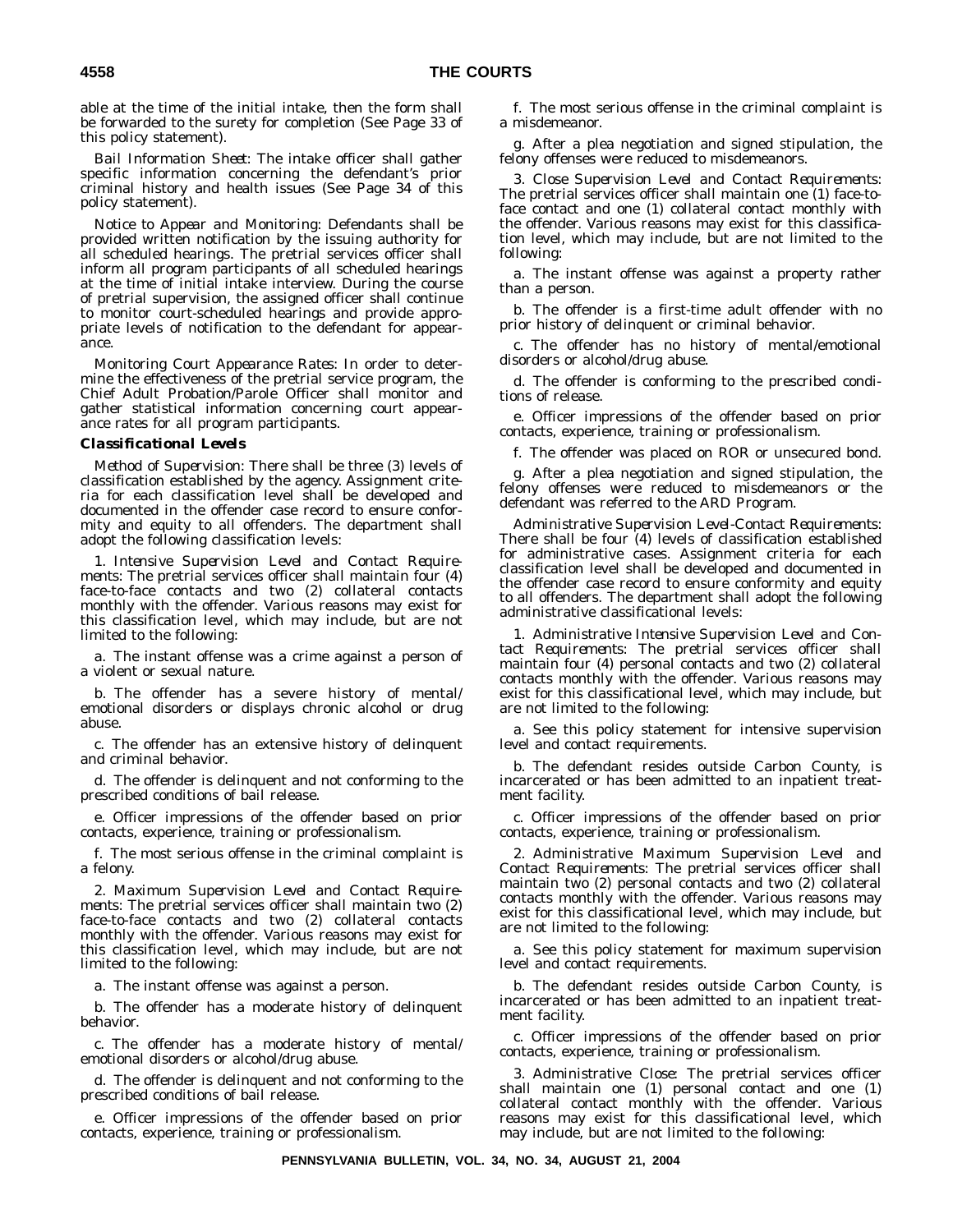a. See this policy statement for close supervision level and contact requirements.

b. The defendant resides outside Carbon County, is incarcerated or has been admitted to an inpatient treatment facility.

c. Officer impressions of the offender based on prior contacts, experience, training or professionalism.

*Administrative Jail:* The pretrial services officer shall maintain contact with the institution housing the defendant and verify a minimum release date.

*Administrative Reporting Schedules:* When an offender resides outside the jurisdiction of the department and is not being supervised by another department, then the following types of administrative reporting schedules shall be acceptable:

1. *Mail-in Reporting:* An offender placed on this reporting schedule shall maintain contact with the assigned officer in accordance with departmental requirements. The assigned officer shall provide the offender with a sufficient amount of mail-in forms upon placement on this type of reporting schedule.

2. *Phone-in reporting:* An offender placed on this reporting schedule shall maintain contact with the assigned officer in accordance with departmental requirements.

#### *Offender Contact Requirements*

*Documentation of Contacts:* The assigned officer shall document all personal and collateral contacts in the offender's case record.

*Office Contacts:* The department recognizes that certain circumstances may exist that prevents an officer from maintaining face-to-face contacts with an offender in the field. Therefore, special provisions exist for officers to schedule offenders for office appointments on a random basis. However, the department discourages officers from frequently relying on this method of supervision to replace community-based contacts since an after-hours work schedule is available for officers to contact offenders.

*Collateral Contacts—Law Enforcement Authorities:* The department mandates that officers maintain collateral contacts with local law enforcement authorities to enhance community supervision. This type of contact is an excellent source of information concerning the offender's adjustment in the community. The frequency of law enforcement collateral contacts shall be established based on the minimum requirements of the classification level assigned to the offender.

*Initial Field Contact:* The initial contact with the offender shall take place at the offender's residence within ten (10) scheduled field days from receipt of the case. The purpose of the initial field contact is to verify the residence, obtain a layout of the residence, verify all occupants of the residence, determine whether the possibility exists that weapons or illegal contraband could exist within the residence and determine whether the residence is a suitable environment for the offender's successful community adjustment.

#### *Portable Breath Testers, Urine Collection and Drug Testing Procedure*

*Authority to Drug Test:* The Carbon County Court of Common Pleas has established, as a general condition of bail, that it shall be a violation of supervision to possess/ control/consume/sell narcotics, dangerous drugs or other controlled substances without a valid prescription. Therefore, drug testing of offenders should be unannounced, unless otherwise Court ordered, or depending on individual needs as determined by the assigned officer. Scheduled urine screens with the Carbon-Monroe-Pike Commission are permissible under this policy statement.

#### *Assessment and Screening*

*Assessment and Initial Interview:* During the initial intake phase, the officer shall interview the offender and gather information concerning the offender's present and past history of substance abuse. The officer shall also consider the following when assessing an offender's substance abuse history:

- 1. Risk/Needs Assessment
- 2. Bail Information Sheet or Bail Report
- 3. Presentence Investigation
- 4. Prior criminal history record
- 5. Police reports

*Referral Process:* During the assessment and screening phase, the assigned officer shall identify whether the offender has a substance abuse problem. A treatment plan shall be developed and the offender referred to the Carbon-Monroe-Pike Drug/Alcohol Commission for either urine screening or counseling, if court ordered.

#### *Portable Breath Testers*

*Breathalyzers:* Offenders suspected of alcohol consumption in violation of their conditions of release shall be tested using any of the following methods:

1. Use of the agency breathalyzer.

2. Collection of a urine sample to be tested by a laboratory.

#### *Offender Urine Collection & Testing Requirements*

*Collection of the Urine Sample:* In order to ensure that the sample has not been adulterated, the officer must observe the offender purge into the collection container. Furthermore, if collecting the sample at the offender's residence, the officer should conduct a thorough search of the collection area prior to securing the sample.

*Drug-Free Urine Samples:* An officer who observes an offender attempting to use drug-free urine for the purpose of evading or causing deceitful results in a test for the presence of drugs shall confiscate all items and refer the matter to appropriate law enforcement officials for criminal prosecution (See 18 Pa.C.S.A. § 7509).

#### *Minimum Urine Collection Guidelines*

When it is determined that the offender has a substance abuse problem or the instant offense is drugrelated, then the following minimum urine collection guidelines shall apply to all offenders placed under the supervision of the department:

1. *Intensive Supervision:* Offenders placed on this level of supervision shall have a minimum of four urine samples collected monthly.

2. *Maximum Supervision:* Offenders placed on this level of supervision shall have a minimum of two samples collected monthly.

3. *Close Supervision:* Offenders placed on this level of supervision shall have a minimum of one sample collected monthly.

*Administrative Cases:* Although this section of the policy statement is not compulsory, the department recognizes that offenders placed on this level of supervision and reside outside the jurisdiction of the department are difficult to contact. Therefore, when court ordered, the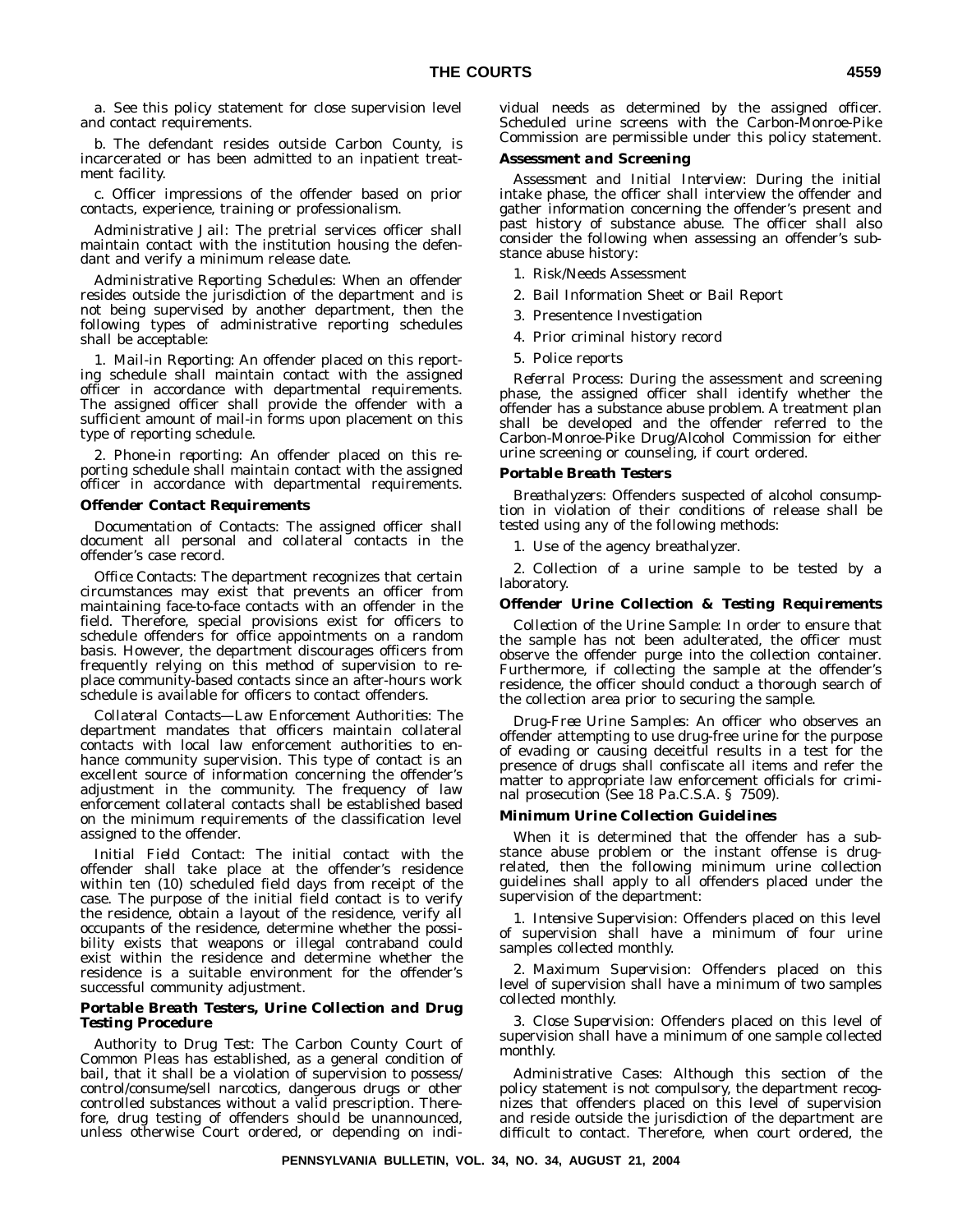officer shall attempt to coordinate with a facility in the offender's jurisdiction to collect and tests urine samples.

*Random Urine Collection:* Offenders not suspected of substance abuse or are unfamiliar to the department or officer shall be subject to random urine screens, which means that the officer shall secure one sample every three months.

#### *Response to Positive Urine Screens*

*Discussion:* Offenders under the supervision of the department must be held accountable when they test positive for illegal substances or alcohol. If offenders can violate the rules and regulations of release and fail to observe other requirements of supervision without any consequences, then none of the goals of community supervision, such as public protection, treatment and punishment can be achieved.

*Positive Urine Screen:* When an offender tests positive for an illegal substance, the officer shall consider the following sanctions:

1. Issue a written violation and complete an offender admission report.

2. Refer the offender for drug/alcohol treatment.

3. Increase the frequency of the offender urine schedule.

4. File a petition to revoke supervision.

*Termination from Urine Screens:* When an offender has successfully completed drug/alcohol treatment, then the offender may be terminated from a urine screen schedule. Further collection of random urine samples shall be at the discretion of the officer.

#### *Other Violation Process*

*Failure To Report After Placement in Program:* An offender, so ordered by the court, to report to the Carbon County Adult Probation/Parole Office for participation in the Pretrial Services Program and fails to do so, shall be subject to the following procedure:

1. The Pretrial Services Officer shall send certified and regular mailings to the offender's last known address scheduling an intake appointment,

2. Failure by the defendant to report for the intake appointment shall result in the issuance of a warrant for the offender's arrest and the filing of a Petition to Revoke Bail.

*Investigation of Technical Violations:* The assigned officer shall investigate all technical violations of the prescribed conditions of supervision within five working days. All witnesses, victims, police officers or interested parties involved with the alleged violations shall be contacted and interviewed by the officer. All relevant documentation shall be obtained and recorded in the offender's case record. Written violations reports shall be signed by the offender within ten working days after initial contact with the offender and submitted to the Chief Adult Probation/Parole Officer for review and approval.

*Investigation of New Criminal Offense Violation:* When an offender is arrested for new criminal charges, the assigned officer shall obtain the criminal complaint and affidavit of probable cause from the arresting agency. Typically, a bail revocation hearing shall be scheduled after a Primia Facia case has been established by the Minor Judiciary.

*Levels of Review:* The department, the Court or issuing authority shall prescribe the levels of review and decision making process for violations of the conditions of release as follows:

1. *First Level:* At this level, when infrequent or isolated minor violations of supervision occur, then the following initial violation process shall be utilized:

a. *Verbal Reprimand:* The assigned field officer can resolve infrequent or isolated minor violations of supervision with direct consultation with the offender. All verbal reprimands shall be documented in the offender case record.

2. *Second Level:* At this level, when continued minor violations of supervision occur or a major violation occurs, then the following violation process shall be utilized:

a. *Written Reprimand:* The assigned field officer can resolve repeated minor violations or a major violation of supervision with direct consultation with the offender through a written violation report. All violation reports shall be placed in the offender case record, a copy provided to the offender and the original submitted to the Chief for review.

3. *Third Level:* At this level, when frequent and repeated minor violations or major violations of supervision occur, then the following violation process shall be utilized:

a. *Administrative Conference:* Frequent and repeated minor or major violations of supervision shall result with direct consultation with the Chief Adult Probation/Parole Officer, the assigned officer and the offender. The original administrative conference report shall be retained in the offender's case record with a copy furnished to the offender.

4. *Fourth Level:* At this level, when frequent and repeated minor or major violations of supervision occurs, and the offender's has not conformed to the conditions of release and has not made an adequate adjustment in the community, then the following violation process shall be utilized:

a. *Arrest Warrant:* Repeated violations of supervision for minor or major violations will result in the issuance of an arrest warrant pursuant to this policy statement.

b. *Revocation Petition:* Repeated violations of supervision for minor or major violations will result in the filing of a revocation petition with the Clerk of Courts Office or notification with the appropriate Magisterial District.

*Progression of Review:* Generally, progressive levels of review shall not be required in situations where the offender's actions or violations of supervision pose a serious threat to himself, property, others or the community.

*Minor Violations of Supervision:* The following is a list of minor violations of supervision:

1. Failure to report to the assigned pretrial services officer as directed.

2. Change of residence without knowledge of the pretrial services officer.

3. New arrest for a summary offense.

4. Leaving the Commonwealth of Pennsylvania.

5. Failure to report to a treatment agency for counseling or urine testing.

6. Any other violation, which does not pose a serious threat to the offender, property, others or the community.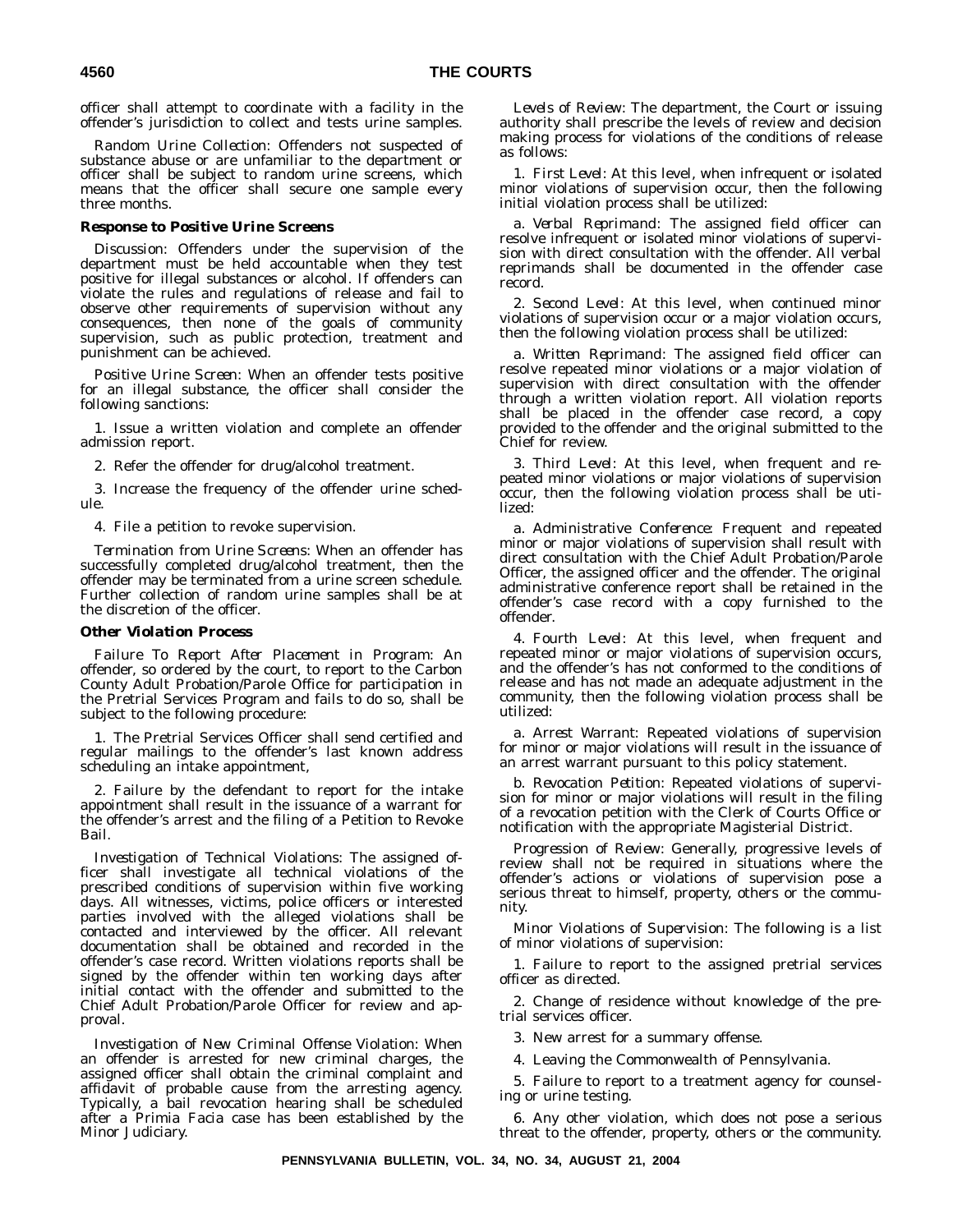*Major Violations of Supervision:* The following is a list of major violations of supervision:

1. New arrest for Misdemeanor or Felony offenses.

2. Possession of controlled substances or drug paraphernalia.

3. Positive urine screen.

4. Failure to appear for court scheduled hearing.

5. Alcohol possession or consumption, when applicable.

6. Intimidation or retaliation against witnesses or victims.

7. Any other violation, which poses a serious threat to the offender, property, others or the community.

8. Violation of any specific condition imposed on the offender by the court or issuing authority.

9. Relocating from the approved residence and the offender is considered an absconder.

10. Repeated minor and major violations.

11. Failure to permit officer access to residence

12. Possession of weapons, if applicable.

*Officer Recommendations:* Officers completing and presenting written violation reports to the Chief Adult Probation/Parole Officer shall include appropriate recommendations for corrective action or case disposition.

*Annual Review:* The Court and the department shall conduct an annual assessment of all categorized violations of supervision.

#### *Investigation of Detected Program Violations*

The assigned officer or on-call officer shall investigate all violations of the pretrial services program immediately after detection. All relevant information and documentation concerning violations shall be obtained with all persons involved being interviewed, if applicable. Upon determination of the specific violation, the officer shall follow the violation process as described in this policy statement.

#### *Investigation of Program Violations (After Normal Business Hours)*

Response to program violations after normal business hours shall occur as follows:

1. *On-Call Schedule:* The Chief Adult Probation/Parole Officer shall prepare and post an on-call schedule. All Adult Probation/Parole Officers will be scheduled and rotated on a weekly basis and shall be responsible for the following:

a. The on-call officer must wear the digitized pager at all times. Failure to respond to a page will result in appropriate disciplinary action.

b. The on-call officer will be responsible for the pager. If the pager is damaged or lost, the cost of the pager may be assessed to the officer if negligence is determined.

c. Modifications to the on-call schedule are permitted. Prior arrangements shall be made with the Chief to ensure proper coverage.

2. *Home Electronic Monitoring Violations:* In the event that an electronic monitoring violation occurs, the following procedures shall be utilized:

a. The central monitoring station has been provided a procedure to notify the Carbon County Communications Center for program violations.

b. The Carbon County Communications Center shall be provided all officer pager numbers and personal telephone numbers.

c. An intermediate punishment program manual will be provided to all officers as a reference guide. All telephone numbers will be available within the manual.

d. When the pretrial services on-call officer is notified of a program violation, the officer shall respond to the page immediately. If the violation is for home electronic monitoring, the officer shall contact the central monitoring station to determine the nature of the violation. If the monitoring center cannot correct the problem, then the officer shall contact the offender to resolve the problem. If the problem cannot be rectified over the telephone, then, the on-call officer must respond to the residence to investigate the violation. However, before conducting the field investigation, the officer shall contact the back-up on-call officer for authorization and then contact the general supervision on-call officer for possible assistance. The pretrial services on-call officer shall not conduct a field investigation alone and without proper authorization from a supervisor.

*Supervisor Unavailable After Hours:* When the primary on-call officer receives an after-hours page concerning a program violation and the secondary on-call officer or other supervisor cannot be contacted, then the primary on-call officer shall rely on experience, judgment and this policy statement when conducting a field investigation or detaining an offender. Authorization shall be implied under these circumstances.

*Violations at Minor Judiciary Level:* If an offender placed under pretrial services violates any conditions of the program, and the defendant has not had a preliminary hearing, then the officer shall notify the appropriate magistrate and inform the court of the nature of the violations.

#### *Search and Seizure*

*Authority to Conduct Search and Seizure:* As a standard condition of the pretrial services program, all adult probation/parole officers are in a supervisory relationship with their offenders. The purpose of this supervision is to assist the offenders in their rehabilitation and to protect the community. Therefore, pretrial offenders shall be subject to searches of their property, person or vehicle at the request of the officer.

*Reasonable Suspicion Standard:* An adult probation/ parole officer may conduct a search if there is reasonable suspicion to believe that the offender possesses contraband or other evidence of violations of the conditions of supervision. The following factors, where applicable, may be taken into account:

- 1. The observations of the officer.
- 2. Information provided by others.
- 3. The activities of the offender.
- 4. Information provided by the offender.
- 5. The experience of the officers with the offender.

6. The experience of the officers in similar circumstances.

7. The prior criminal and supervisory history of the offender.

8. The need to verify compliance with the conditions of supervision.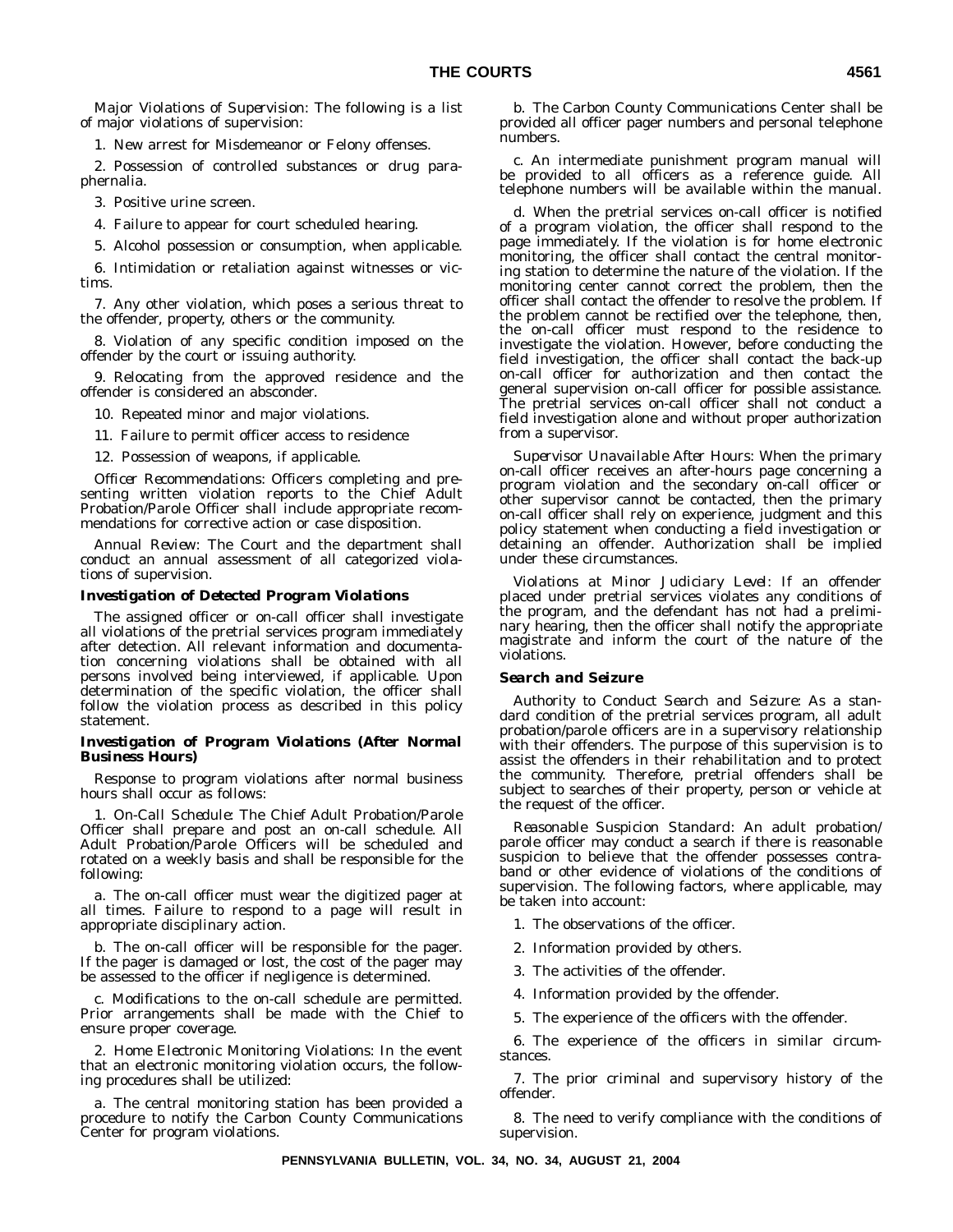*Other Circumstances for Search:* An officer may conduct a search under the following circumstances:

1. When an offender is transported or taken into custody;

2. A property search may be conducted by any officer if there is reasonable suspicion to believe that the real or other property in the possession of or under the control of the offender contains contraband or other evidence of violations of the conditions of supervision.

*Supervisor Approval:* Prior approval from a supervisor to conduct a property search shall be obtained absent exigent circumstances. No prior approval shall be required for a personal search. Exigent circumstances shall include, but not limited to:

1. Officer safety.

2. Strong suspicion that the contraband might be destroyed.

3. The offender may be in possession of a weapon.

4. The property is a vehicle.

5. A supervisor is unavailable for approval.

*Written Report:* A report of every property search conducted without supervisor approval shall be prepared by the officer and filed in the offender's record. The exigent circumstances shall be stated in the report.

#### *Arrest Process*

*Authority to Arrest Offenders in a Pretrial Services Program:* Pursuant to the requirements of 42 Pennsylvania Rules of Criminal Procedure, Rule 536, the Carbon County Adult Probation/Parole Office is the recognized bail agency for the Common Pleas Court and shall have the authority to arrest offenders in violation of the conditions of bail ((See Administrative Court Order No. 17-2001),

*Use of Force Model:* See Administrative Court Order 20 -2003.

*Factors Determining Arrest of an Offender:* The following factors should be considered by the officer when considering to arrest a pretrial service offender:

1. The risk the offender poses to the community.

2. The offender was arrested for a new criminal offense.

3. The offender has continued to use illegal substances.

4. The offender has repeatedly committed minor and/or major violations.

5. The offender has absconded from supervision.

6. The offender has engaged in conduct, which threatened the safety and well being of the community and others.

7. The offender has not followed through on his/her treatment plan.

8. The offender possessed or controlled weapons or firearms.

9. The offender had contact with the victim, witnesses or other family members of the victim.

10. Other factors, in the opinion of the officer, that poses a threat to the community.

#### *Arrest Planning*

*Planned Field Arrest:* Prior to effectuating any arrest, the arrest team shall consult with his/her immediate supervisor and consider the following:

1. The offender's propensity for violence.

2. The offender's criminal history, including the instant offense on supervision.

3. Availability of law enforcement personnel for assistance.

4. Lay-out of dwelling, including number of residents or significant others, whom may be present.

5. Task assignments to officers participating in the arrest.

6. There shall be no less then four officers present for a planned arrest.

*Planned Office Arrest:* When offenders are arrested in the department, the following shall be considered when making an office arrest:

1. The offender shall be arrested inside the office setting, and not in the hallway.

2. All agency personnel present shall be notified by the assigned officer that the offender is going to be arrested.

3. The Sheriff's Department shall be notified of any arrest, regardless of the availability of deputy sheriff's.

4. Typically, the Sheriff's Department shall transport the offender to prison, however, if Deputy Sheriff's are unavailable, then two adult probation officers shall transport the offender to prison.

5. Conduct a systematic search of the offender prior to leaving the office.

*Field Arrest:* When offenders are arrested in the field, the following procedure shall be considered:

1. Consult with an immediate supervisor in order to properly plan the arrest.

2. Notify the local police department that an arrest is being made in their jurisdiction and request assistance, if available.

3. See Arrest Planning of the policy statement.

*Request for Law Enforcement Assistance:* County adult probation/parole officers may lawfully request assistance of local law enforcement personnel other than another adult probation officer, to arrest an offender for technical violations without a warrant or court order {See Commonwealth v Lyons, 555 A.2d 920, 382 Pa.Super 438, 1989 and P.S. § 309.1}. Absence of adult probation officer at time local law enforcement personnel effectuated warrantless arrest for technical violation did not render arrest illegal where arrest was made pursuant to adult probation officer's request {See 16 P.S. § 1216; 61 P.S. § 309.1; 42 Pa.C.S.A. § 8952 and 42 Pa.C.S.A. § 8953}.

*Sheriff's Department Jurisdiction:* Deputy Sheriff's have express authority to assist adult probation officers in effecting warrantless arrest for violators, even though outside their own jurisdiction {See Commonwealth v Lyons, 555 A.2d 920, 382 Pa.Super 438, 1989 and 61 P.S. § 1216; 61 P.S. § 309.1; 42 Pa.C.S.A. § 8952 and 42 Pa.C.S.A. § 8953}.

*Petition to Revoke Bail:* When a determination is made that the defendant is no longer amenable to supervision, then a Petition to Revoke Bail shall be completed and filed with the Clerk of Courts Office (See Page 35 of this Policy Statement).

**PENNSYLVANIA BULLETIN, VOL. 34, NO. 34, AUGUST 21, 2004**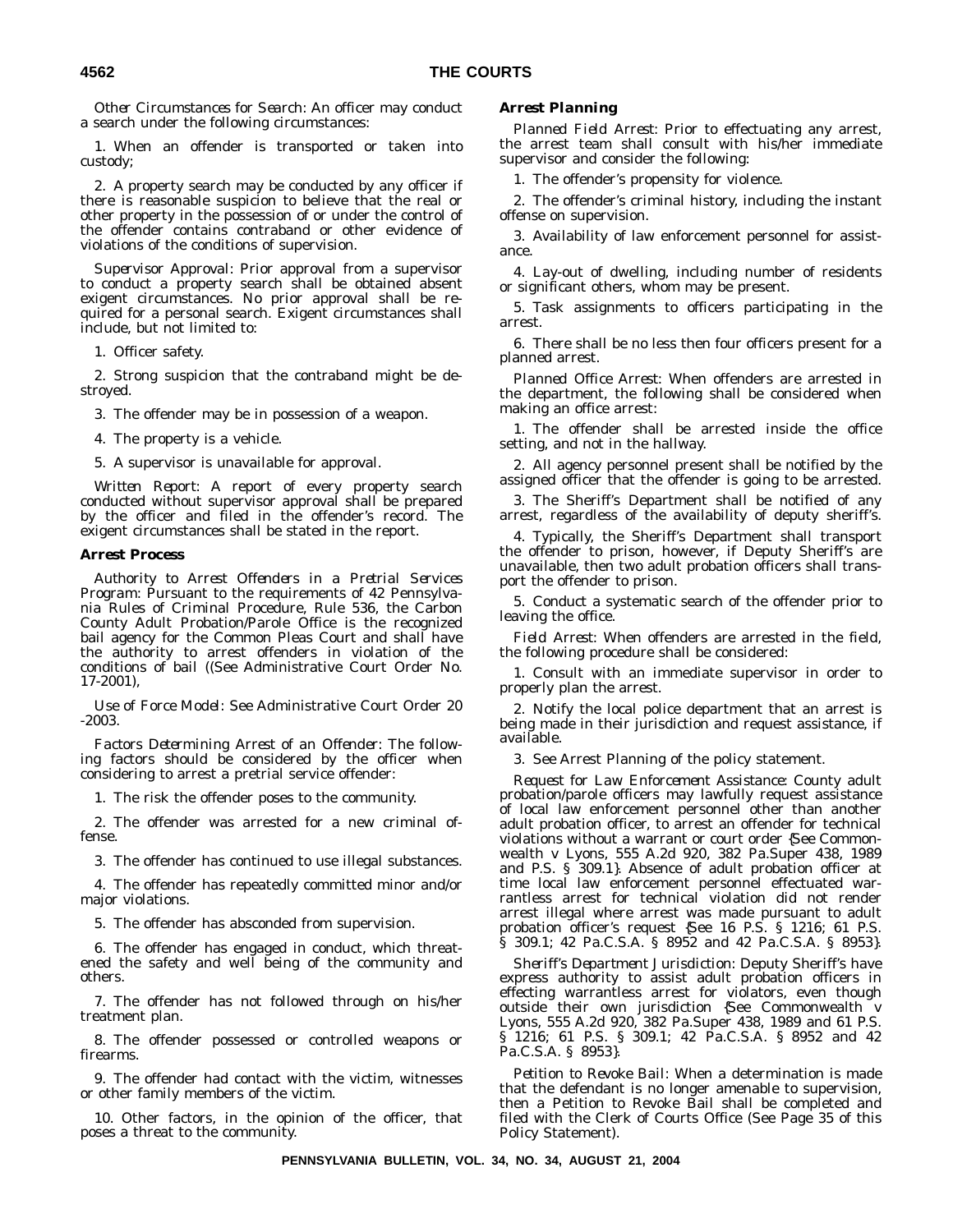*Warrant for Arrest:* When a determination is made that the defendant is no longer amenable to supervision and considered a risk to the community, then a warrant for arrest shall be executed (See Page 35 of this Policy Statement).

*Detainers:* When an offender is incarcerated on unrelated criminal offenses that occurred while on bail supervision, then a detainer may be lodged against the defendant (See Page 36 of this Policy Statement).

*Supervisor Approval:* All Petitions to Revoke Bail and Warrant for Arrest must be reviewed and approved by a supervisor prior to submission to the court.

*Critical Incident Report:* See Administrative Court Order 20-2003.

#### *Bail Reports*

*Primary Purpose:* The primary purpose of the bail report is:

1. To provide the issuing authority or court with timely, relevant and accurate information concerning the offender,

2. To collect information necessary for making a bail determination.

*New Admissions:* The pretrial officer shall contact the Carbon County Prison daily for all new prison admissions and obtain all identifying information from prison administration on the inmate.

*Timetables for Completion:* The pretrial services officer shall conduct a timely interview with the defendant at the earliest time possible after the arrest and commitment to prison. Ideally, the officer should conduct the initial interview within twenty-four (24) hours of detention on weekdays and seventy-two (72) hours of detention on weekends.

*Universal Screening:* Except in those cases where the court has no jurisdiction to effect release, all defendants in custody shall be interviewed, regardless of the nature of the instant offense. The following exceptions shall apply:

1. Indirect criminal contempt (PFA Violators).

2. Bench Warrants for Failure to Appear or Domestic Relations.

3. Probation/Parole violators.

4. Fugitives From Justice.

*Agency Resources and Assignment of Reports:* The agency has created a specialized unit that processes and completes all bail reports through the pretrial services division. The Chief shall assign all bail reports to the pretrial services officer. However, whenever time constraints prohibit, or resources are limited, the Chief or other staff personnel may assist in the preparation of these reports. Also, universal-screening practices may be adjusted to maximize the impact of pretrial intervention when workloads may prohibit such screening procedures.

*Necessary Documentation From Issuing Authority or Magistrate:* When an offender is incarcerated and a bail interview is required, the pretrial services officer shall obtain a copy of the criminal complaint, affidavit of probable cause and the bail piece from the appropriate Magistrate.

*Criminal History Records:* Once the pretrial services officer obtains the identifying information from prison officials, the officer shall immediately notify the Carbon County Communications Center to obtain a criminal history on the offender through the Commonwealth Law Enforcement Assistance Network (CLEAN) as follows:

1. Complete a request for criminal history form as developed by the 911 Communications Center and submit the form to the center with the department's Originating Agency Identifier (ORI).

2. Once the agency is operational with the Justice Network (JNET), then the officer will be able to generate his or her own criminal history for Pennsylvania.

3. However, until operational, if the offender has an out-of-state criminal history, then the officer shall request from the 911 Communications Center a criminal history through National Crime Information Center (NCIC).

*Initial Interview and Collection of Information:* The pretrial services officer shall conduct a structured interview with the defendant, either face-to-face or by video conferencing. The officer shall gather information from the defendant using the following areas of discussion:

- 1. Criminal history information
- 2. Employment history
- 3. Marital information
- 4. Financial information
- 5. Medical/Health Information
- 6. Military Information
- 7. Family History
- 8. Community and Neighborhood Information
- 9. Educational Information
- 10. Identifying Information

*Questions Concerning the Alleged Incident:* Pursuant to the requirements of 42 Pennsylvania Rules of Criminal Procedure, Rule 530 (B), the representative of the adult probation/parole office who obtains information from the defendant shall both orally and in writing, advise the offender that anything said may be used against the defendant. The interview process shall not include any questions or discussions concerning the alleged incident. Such questions may impede the program's ability to conduct impartial inquiry.

*Training:* The Chief shall determine appropriate levels of training in the preparation of investigative reports, which shall include specialized training involving interviewing skills and techniques or report writing.

*Interview of the Defendant:* The pretrial services officer shall interview the defendant is accordance with this policy statement. The writer of the report must plan the interview before it actually begins. This approach will make the interview more effective, efficient and structured, which should reduce the risk of requiring an additional interview. Before the interview begins, the investigator should inform the defendant of the nature and purpose of the interview and the report. During the interview, the investigator should develop an interview sequence, which would make the offender more willing to communicate. The sequence should be a statement that introduces the topic, questions that elicit the information and probes that clarify or elaborate on the information obtained from the question. The investigator shall record all information obtained from the defendant.

*Video Conferencing:* The interviewer shall coordinate with prison officials to conduct the interview using video conferencing.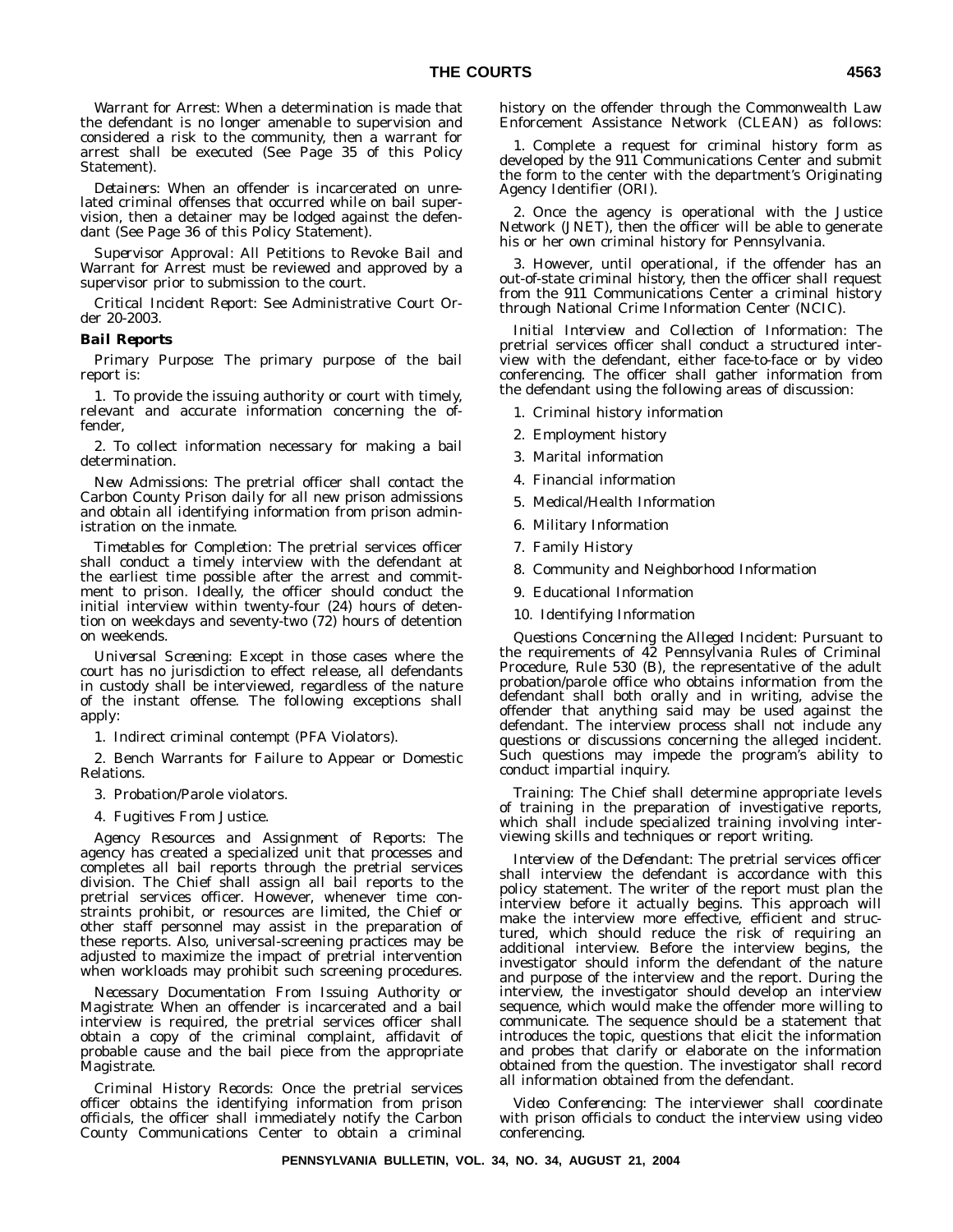*Content of the Bail Report:* The following information shall be gathered and included in the body of the report:

1. *Identifying Information (Cover Sheet):*

a. Date of Report, Name, Aliases, address, age, date of birth and social security number

b. Sex, Race and Citizenship

c. Education and Marital status

d. FBI , SID and OTN Numbers

e. Docket Number, Criminal Offenses, Gradation, Statutory Citation and Custody Status

f. Name of Judge, Bail Amount, Offense, Arrest and Commitment Dates

g. Detainers or other pending charges, Co-defendants

h. Height, Weight, Eye Color, Hair Color, Marks, Scars or Tattoos

i. Prior record history summary

2. *Criminal History:*

a. All prior juvenile arrests or adult arrests shall be verified in writing. Exceptions shall be permitted for telephonic verification when time constraints prohibit the acquisition of written documentation.

b. Obtain criminal records from rap sheets from state and federal repositories, District Attorney's File, Clerk of Courts Office, other probation offices, local police departments, local magistrates, previous presentence reports, and internal management information systems.

c. List of previous juvenile arrest/adjudications (information must include docket number, offense date, place of arrest, arresting agency, offense, disposition date, sentence date and disposition).

d. List of previous adult convictions (information must include docket number, offense date, place of arrest, arresting agency, offense, disposition date, sentence date and disposition).

e. Military arrests (information must include, docket number, offense date, place of arrest, arresting agency, offense, disposition date, sentence date and disposition).

f. Previous probation and parole supervision (information must include revocations and failure to appear history).

g. Detainers or pending charges presently lodged against the defendant.

3. *Family History:*

a. Name, address, age and telephone number of biological parents or stepparents.

b. Name, address, age and telephone number of all siblings or stepsiblings.

c. Early developmental influences, such as physical, mental or sexual abuse which may have a significant impact on the defendant's present behavior or personality.

d. Attitudes of the defendant towards his relationship with his family, including discipline, affection or rejection.

e. Whom defendant was reared, if other than parents.

f. Relationships with all family members and extent of family solidarity.

g. Interview with adult family members, who reside with the defendant, concerning defendant's suitability to reside at the residence, if released from prison.

h. Other significant information provided by the defendant.

#### 4. *Marital Status:*

a. Present marital status, including common law (include date, place, name, address, age, and telephone number of spouse or paramour).

b. List name, age and address of all children produced by the defendant, including the name of the other biological parent.

c. Previous marriages (including date, place, name of previous spouse). If divorced, cite reasons for the separation.

d. Domestic violence history, including the filing of a protection from abuse order, (only when the instant offense involves a victim of domestic violence).

e. Interview with spouse or adult children, if they reside with the defendant.

f. Other significant information provided by the defendant.

5. *Home and Neighborhood:*

a. Description of home or residence and physical verification of same, when offender resides in Carbon County. When a defendant resides outside Carbon County, then the investigator must verify the residence telephonically.

b. List all prior residences, length of residency and with whom the defendant resided.

c. Description of defendant's ties to the area, if any (including family or friends).

d. Other significant information provided by the defendant.

6. *Health:*

a. Defendant's general medical condition or health problems, current or previous.

b. Drug and alcohol related history (including frequency of use; age when first started experimentation; prior treatment; prior criminal activity related to drug/ alcohol problems).

c. Mental Health related history (including social adjustment; prior mental health treatment; reasons for admission; discharge diagnosis).

d. Assaultive Conduct (including any prior convictions or arrests for assaultive behavior, impressions of the investigator as to the risk the offender poses to the community).

e. Sexual Conduct (including any prior convictions or arrests for sexual assaultive behavior, impressions of the investigator as to the risk the offender poses to the community).

f. Other significant information provided by the defendant.

7. *Employment:*

a. List current employer (information must include name, address, position, wages, and dates of employment).

b. Interview current employer for verification purposes (information must include, name, address, position, wages, dates of employment and risk of losing position).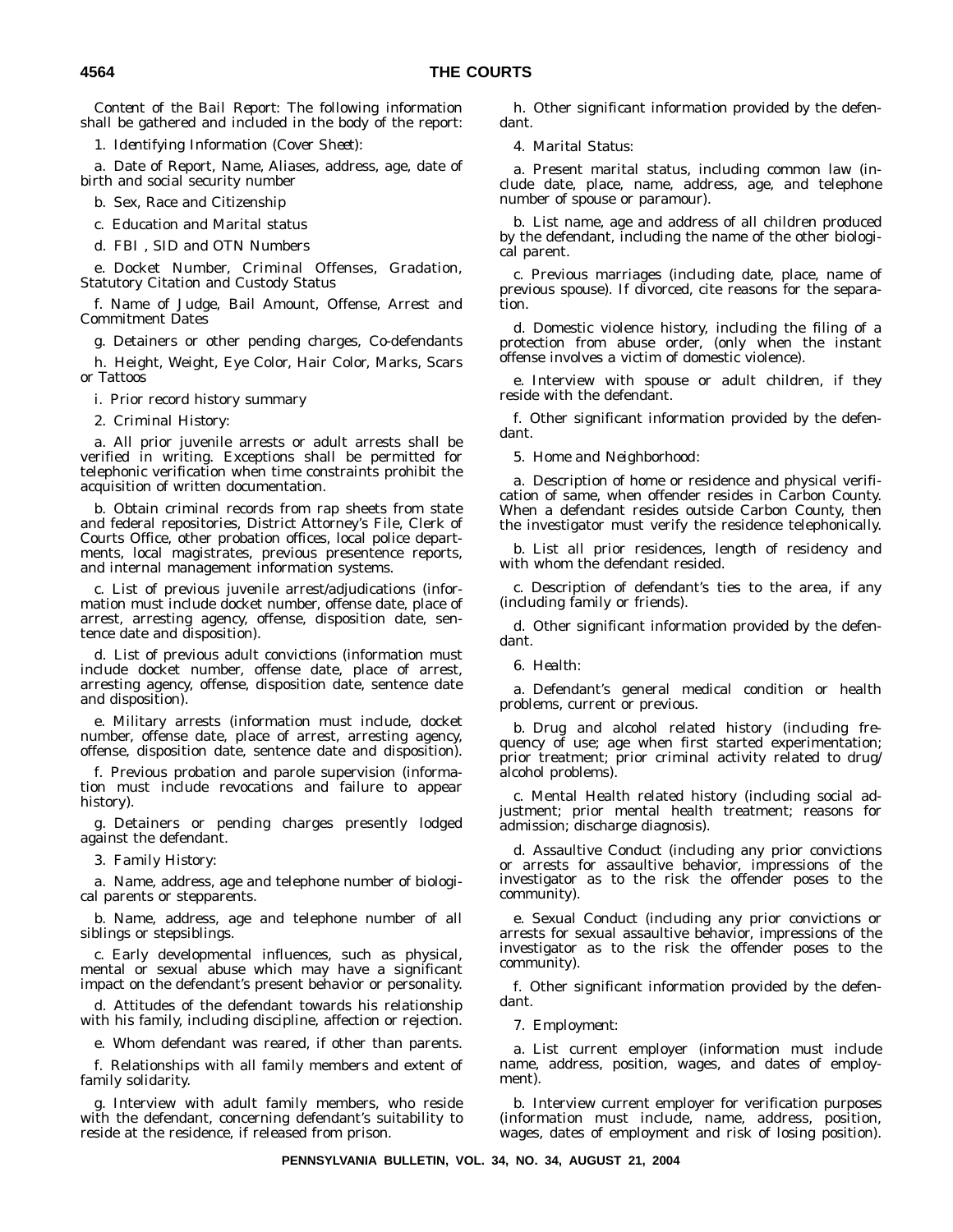c. If the defendant objects to the investigator interviewing their employer, then the investigator shall not conduct the interview, but include that information in the body of the report.

d. Only include a list of previous employers for a period of five years (information must include, name, address, position, address, wages, dates of employment and reason for leaving).

e. List all skills, interests and abilities.

f. List attendance at vocational or technical schools and certificates.

g. List other sources of income (including disability, retirement, public assistance).

h. Other significant information provided by the defendant.

8. *Education:*

a. Highest grade achieved.

b. Post high school education.

c. Age left school and reason.

d. Other significant information provided by the defendant.

9. *Military Record:*

a. Branch of military service, serial number and dates of enlistment and discharge.

b. Highest grade or rank achieved.

c. Type of discharge.

d. Other significant information provided by the defendant.

10. *Financial Status:*

a. Assets: Statement of financial assets and general standard of living (Houses, vehicles, property, accounts, investments, stocks, bonds, etc.)

b. Financial obligations (Including mortgage, household expenses, child support, court costs).

c. Other significant information provided by the defendant.

11. *Sources of Information:*

a. Cite all sources of information.

12. *Official Version (Affidavit of Probable Cause):*

a. A copy of the criminal complaint shall be included in the body of the report.

13. *Supervision Plan:*

a. In all cases, the interviewer shall identify problematic areas with the offender and recommend special conditions to the issuing authority or judge for inclusion in the bail piece.

14. *Signature Page:*

a. Signature of investigator and date.

b. Signature of approval by Chief or supervisor and date.

15. *Assessment Tool:*

a. An assessment tool has been developed by the department and shall be completed on every offender and included in the body of the bail report.

*Report Formats:* All information shall be prepared using report formats adopted by the court and the agency.

1. *Bail Report Format:* This format focuses on a topic outline and prepared in a narrative form, outlining key factors.

*Report Writing:* The report shall be prepared in a clear, thorough and concise manner, writing in the active voice. The investigator shall distinctly label what are opinions, conclusions and facts and cite and identify the source, with all information being verified. The investigator shall use wording that everyone understands and describe people, things and events in operational terms.

*Uncooperative Defendant:* During the interview phase, if a defendant fails to cooperate with the investigator, then the investigator shall notify the issuing authority that the defendant has failed to cooperate during the interview process.

*Verification of Information:* The defendant shall be informed that the interview is designed to obtain information concerning bail consideration and that all information gathered will be verified. The investigator shall verify the following information:

1. Prior Criminal Record History

2. Defendant's Address

3. Family ties to the area (interview adult occupants of the residence).

4. Employment or schooling (interview employer or school officials, when applicable).

*Purpose of Verification:* The rationale for verification is based on the following:

1. It allows the interviewer an opportunity to confirm the accuracy of the information gathered.

2. It may serve as a notification to family or friends of the arrest.

3. It may provide useful information to the court concerning serious health problems or drug/alcohol dependency problems that may require immediate attention by the court of prison personnel.

4. It adds credibility to the interview information.

*Address Verification:* The investigator shall verify the offender's residence using the following standards:

1. When an offender resides in Carbon County, the officer must physically inspect and verify the residence to determine whether the offender can reside there if released from custody.

2. The officer must attempt to gain entrance and interview a resident, however, if the officer cannot gain entrance, then this information shall be included in the body of the bail report.

3. Telephonic interview with a resident is acceptable if the officer cannot gain access to the residence.

4. When an offender resides outside of Carbon County, then telephonic verification is required, however, if the officer cannot contact a resident, then this information shall be included in the body of the bail report.

5. If the offender resides alone, then the officer must contact the landlord or family member. If the officer cannot contact the landlord or family member, then this information shall be included in the body of the bail report.

6. The officer shall only include the defendant's prior addresses within the past three (3) years.

*Objectivity:* The investigator shall remain objective when preparing the report. The writer shall avoid and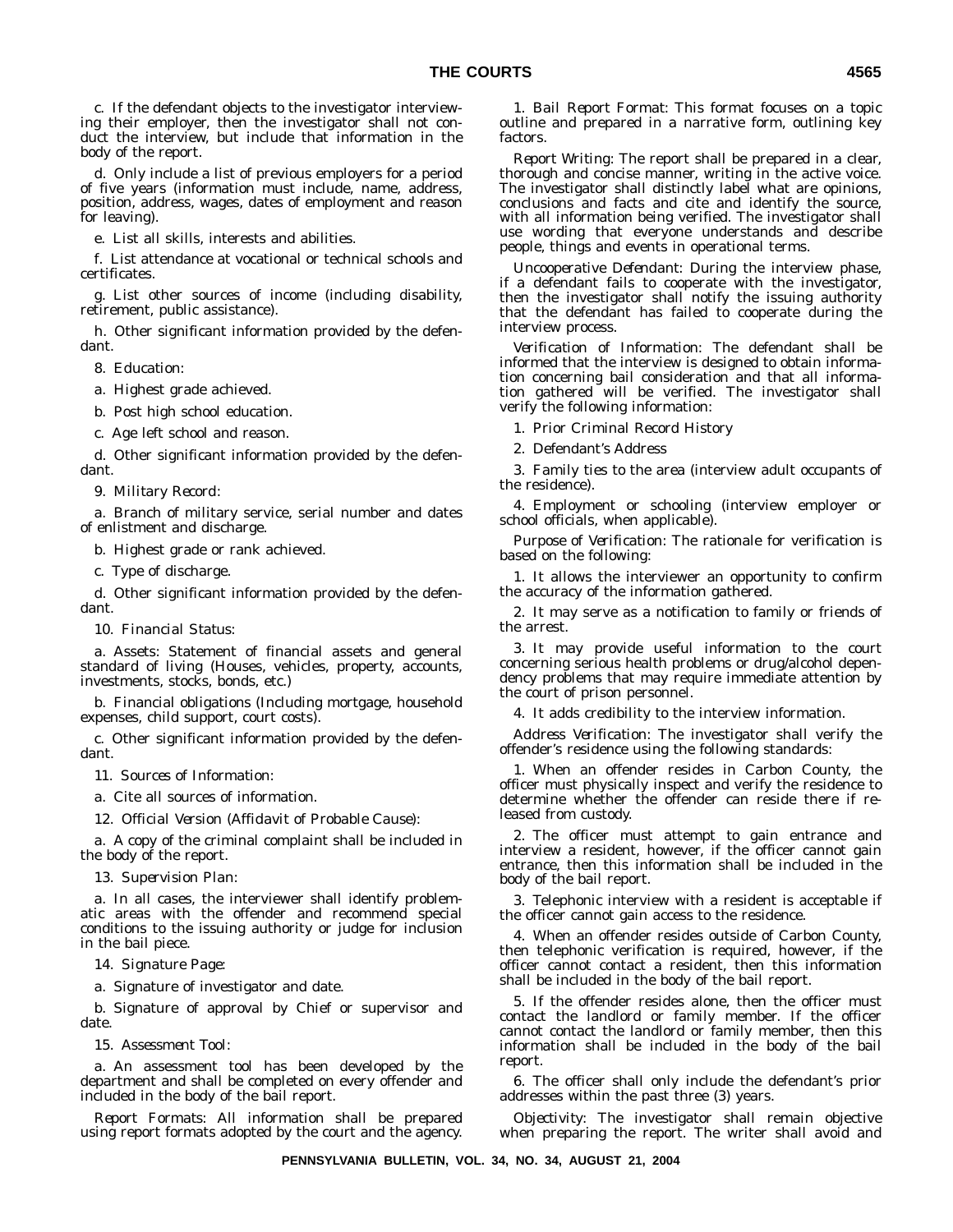eliminate previous experiences, stereotypes, prejudices and biases when completing the report.

*Documentation:* During the investigative phase, the investigator shall document all information and maintain accurate records.

*Review of the Report:* Prior to submission of the report to the appropriate issuing authority, the Chief or supervisor shall review all bail reports for investigative conduct, report preparation, content and accuracy.

*Submission of the Report:* The completed bail report shall be submitted to the following parties in advance of the scheduled preliminary hearing:

1. The issuing authority (Magistrate).

2. The District Attorney's Office.

3. Defense Counsel or defendant, if unrepresented.

*Confidentiality of Bail Report:* Pursuant to the requirements of 42 Pennsylvania Rules of Criminal Procedure, Rule 530(C), all bail reports shall be declared confidential and not of public record.

*Confidentiality During the Investigative Process:* The issue of confidentiality shall extend beyond the courtroom and shall permeate the entire investigative process. From initial receipt, to final disposition, the investigator shall take the necessary safeguards to ensure that the process shall remain confidential and that no information shall be disclosed, unless in accordance with this policy section.

*Disclosure to Other Interested Parties:* Pursuant to the requirements of 42 Pennsylvania Rules of Criminal Procedure, Rule 530(C), the bail report shall be disclosed to the following interested parties:

1. Defense Counsel and/or the defendant, if unrepresented,

2. The issuing authority or judge setting the bail,

3. The attorney for the Commonwealth,

4. Probation Department preparing a presentence investigation,

5. Other interested parties, provided the defendant has signed a release of information form indicating such disclosure.

#### *Criminal History Procedure*

*Criminal Justice Agencies:* The Carbon County Adult Probation/Parole Department is recognized as a criminal justice agency in the Commonwealth of Pennsylvania (See 18 Pa.C.S. § 9102).

*Criminal History Records Information Security, Access and Training:* All criminal history record information compiled on a criminal defendant shall be stored in the appropriate offender case folder. All offender case folders shall be stored in a secure area within the department, such as, locked filed cabinets. All agency personnel shall have access to this information and shall receive appropriate levels of training concerning this policy statement.

*Right of Access and Review:* Any individual or his legal representative has the right to review, challenge, correct and appeal the accuracy and completeness of his criminal history record information. Any individual or legal representative requesting to review his or her criminal history record information shall submit proper identification to the department for the review. Any individual or legal representative that challenges the accuracy of the criminal history record information must specify which portion of the record is incorrect and specify what the corrected version should be. The burden is on the defendant to prove any inaccuracies. The appellate courts have ruled ''. . . information concerning prior convictions in the report is presumed to be valid, which presumption can only be rebutted by the defense, and need not be supported by evidence from the Commonwealth unless and until a challenge is voiced'' [See 18 Pa.C.S. § 9151 and Commonwealth v. Charles, 339 Pa. Super. 284, 296, 488 A.2d 1126, 1132 (1985)]. However, the Carbon County Adult Probation/Parole Department agency shall not provide any individual or his legal representative with any criminal history documentation supporting the offender's criminal history record information. The individual shall be referred to the Pennsylvania State Police to secure and complete a ''Request for Criminal Record Check,'' which fee shall be paid by the offender (See 18 Pa.C.S.A. § 9152).

*Compiling Criminal History Record Information:* Whenever the pretrial services officer initiates an investigation into the offender's criminal background, the investigator shall:

1. Obtain a FBI and Pennsylvania criminal rap sheet (through NCIC and CLEAN) from the Carbon County Communications Center by providing the agency with the department's ORI number, which can be obtained from the Chief Adult Probation/Parole Officer. The investigator shall provide the communications center with the following information on the defendant:

a. Offender's last, first and middle name, if available.

b. Date of Birth.

c. Social Security Number.

2. Run own criminal history once JNET connectivity is established.

3. Review the District Attorney's Office file on the offender for possible criminal history record information.

4. Review the department's management information systems for possible criminal history record information contained in an offender's case folder.

5. Review juvenile court records.

6. Interview the defendant concerning any prior juvenile or adult arrests, convictions or adjudications.

*Juvenile Record:* Whenever the investigator initiates an investigation into the calculation of the offender's criminal background, the investigator shall:

1. Review local juvenile court records.

2. If the offender discloses a juvenile record in another jurisdiction, then the investigator shall contact the appropriate jurisdiction for juvenile arrest records.

3. Interview the defendant concerning any prior juvenile or adult arrests, convictions or adjudications.

*Verification of Criminal History Record Information:* The investigator shall obtain and verify all prior adult criminal convictions and juvenile arrests/adjudications, when time constraints permit, as follows:

1. Obtain written documentation from the jurisdiction requesting the following information:

a. Arresting agency and location

b. Date of the offense

c. Criminal charges with gradation, OTN number and Docket Number

d. Date of disposition (e.g. guilty plea, found guilty)

**PENNSYLVANIA BULLETIN, VOL. 34, NO. 34, AUGUST 21, 2004**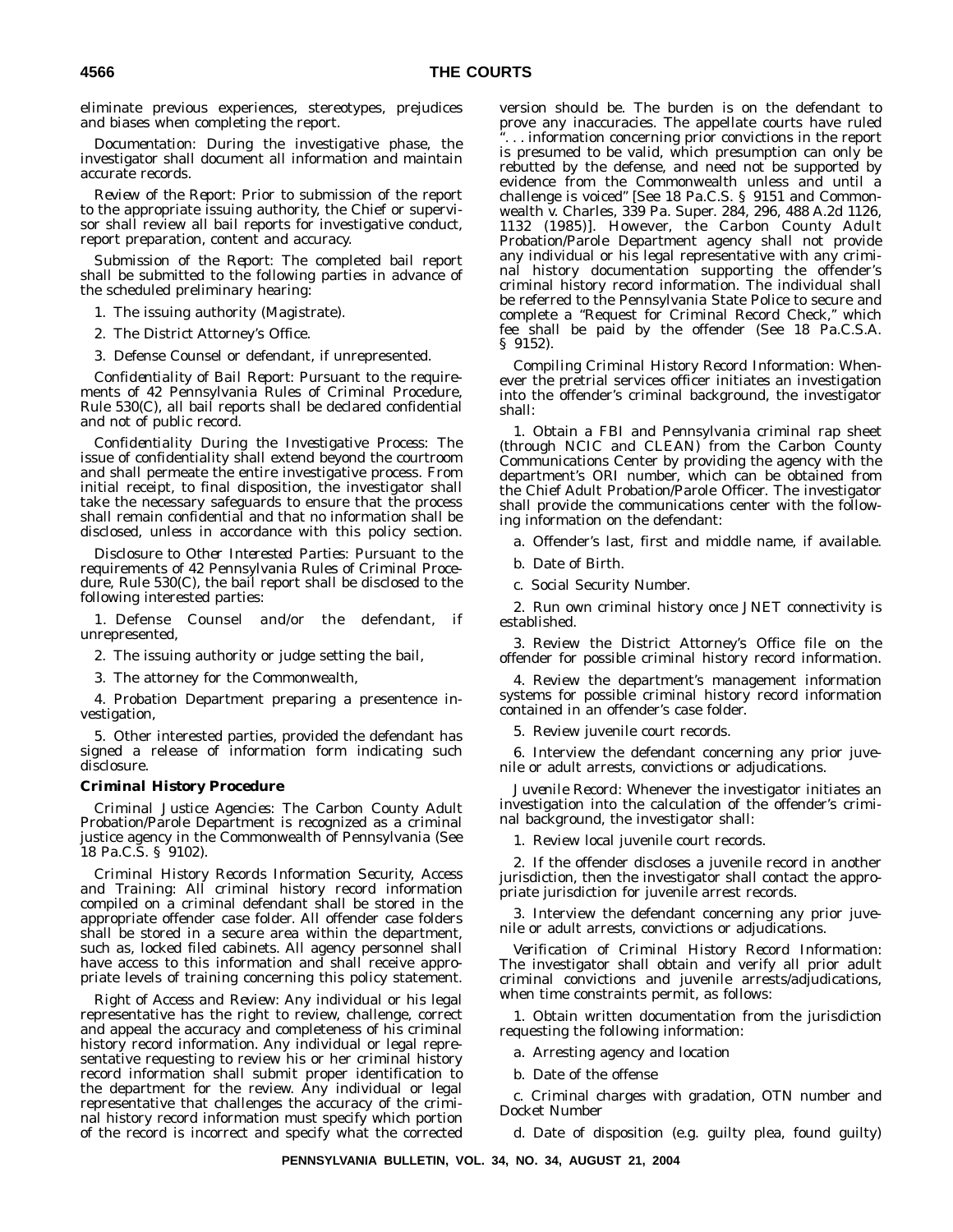e. Date of sentence and disposition type (probation, incarceration)

f. Order of Court (guilty plea, sentencing)

g. Previous presentence investigations

2. The department recognizes, that in some instances, time constraints will prohibit the acquisition of written documentation; therefore, the pretrial investigator can verify the above-mentioned information using telephonic means.

3. Facsimile transmissions of documentation are acceptable.

*Incomplete Prior Records:* The investigator shall not record and utilize any criminal history record information that cannot be verified through written or oral methods, unless the defendant discloses such information and does not contest the accuracy of the record.

*Dissemination of Criminal History Record Information to Non-Criminal Justice Agencies:* All inquiries from non-criminal justice agencies shall be referred to the Carbon County Clerk of Courts Office.

*Telephonic Requests for Criminal History Record Information:* When a telephonic inquiry is made by a criminal justice agency for criminal history record information, and the source of the inquiry is unfamiliar to the department, then a written request, on agency letterhead, must be submitted to the department before any information shall be disseminated.

*Secondary Dissemination of Criminal History Records (Rap Sheets):* Any criminal history records (rap sheets) received by the department through a formal inquiry from the Carbon County Communications Center is prohibited from being secondarily disclosed to any criminal justice or non-criminal justice agency.

*Training:* The Chief Adult Probation/Parole Officer shall provide appropriate levels of training concerning this policy section.

*Misuse of Criminal History Records:* Any departmental employee who violates this policy statement and who obtains a criminal history record from the Carbon County Communications Center or through JNET, other than for work-related purposes, shall be subject to disciplinary action, including termination.

*Destruction of Criminal History Records:* All criminal history records, if printed through JNET, shall be shredded after use and not stored in the offender's folder.

*Dissemination Log:* When the officer provides a copy of a criminal history record to another criminal justice agency, then a dissemination log must be completed and attached to the offender's folder. The log shall contain the date, agency requesting the information, the offender's name and case number and the person who released the information.

#### *Nominal Bail Requirements*

*Minimum Bail Amount Requirements:* Whenever the issuing authority establishes nominal bail, the following minimum bail amount shall be used to determine participation in the Carbon County Pretrial Services Program.

1. *Minimum Bail Amount Requirement:* Whenever an offender is afforded bail in the sum of \$2,500.00 or less (\$250.00/cash percentage or less), then the offender will not be considered for pretrial service intervention, unless otherwise court ordered.

#### *Case Records*

*Offender Case Record Information:* Once all intake paperwork is completed and received by agency clerical staff, then the following case record information shall be prepared and completed for filing and distribution:

1. *Offender Face Sheet:* All sections of the offender face sheet shall be completed and distributed to the pretrial services officer, along with the digital photograph of the offender.

2. *Case Record Folders:* All case record folders opened by the department shall be assigned an identification file number. This number shall be created based on a numerical sequential catalog system. Clerical staff shall maintain a record of the assigned case record folder numbers for easy identification and retention. All active folders shall be placed in the active file cabinets in alphabetical order.

3. *Case Record Folder Labels:* Colored coded labels will be attached to every folder. The label information shall include the offenders name, the assigned identification file number and the docket number, if available. Colors assigned to the case record folders are as follows:

| a. ARD Offenders:           | Pink label   |
|-----------------------------|--------------|
| b. Parole Offenders:        | Yellow label |
| c. Probation Offenders:     | Blue label   |
| d. Intermediate Punishment: | Green Label  |
| e. Pretrial Services:       | White Label  |
|                             |              |

*Distribution of Case Folder Documents:* Clerical staff will be responsible for all copies and the distribution of case folder documentation to the pretrial services officer and other court related agencies.

*Security of Case Records:* All case records not being utilized by agency personnel shall be maintained in a secure location. Active case records shall be directly supervised and controlled by the assigned officer.

*Privacy of Case Folders:* Information contained in the offender case folder is strictly prohibited from disclosure to third parties, unless the offender signs a ''Consent to Obtain and Release Information Form'' stating what specific information is to be disclosed. Agency personnel are exempt from this policy, however, any employee witnessed removing or disclosing case record information without proper authorization and breeching offender confidentiality shall be subject to disciplinary action, including termination.

1. *Exceptions to this Section:* The following entity will have unlimited access to the offender case folder:

a. Carbon County Court of Common Pleas

b. Carbon County District Attorney's Office

*Limited Access:* The following agencies shall have limited access to the offender case folder:

1. The Carbon County Children and Youth Services.

2. Other probation/parole agencies.

3. Military personnel conducting background investigations.

- 4. Law Enforcement Agencies.
- 5. Defense counsel.

6. Other court-related offices.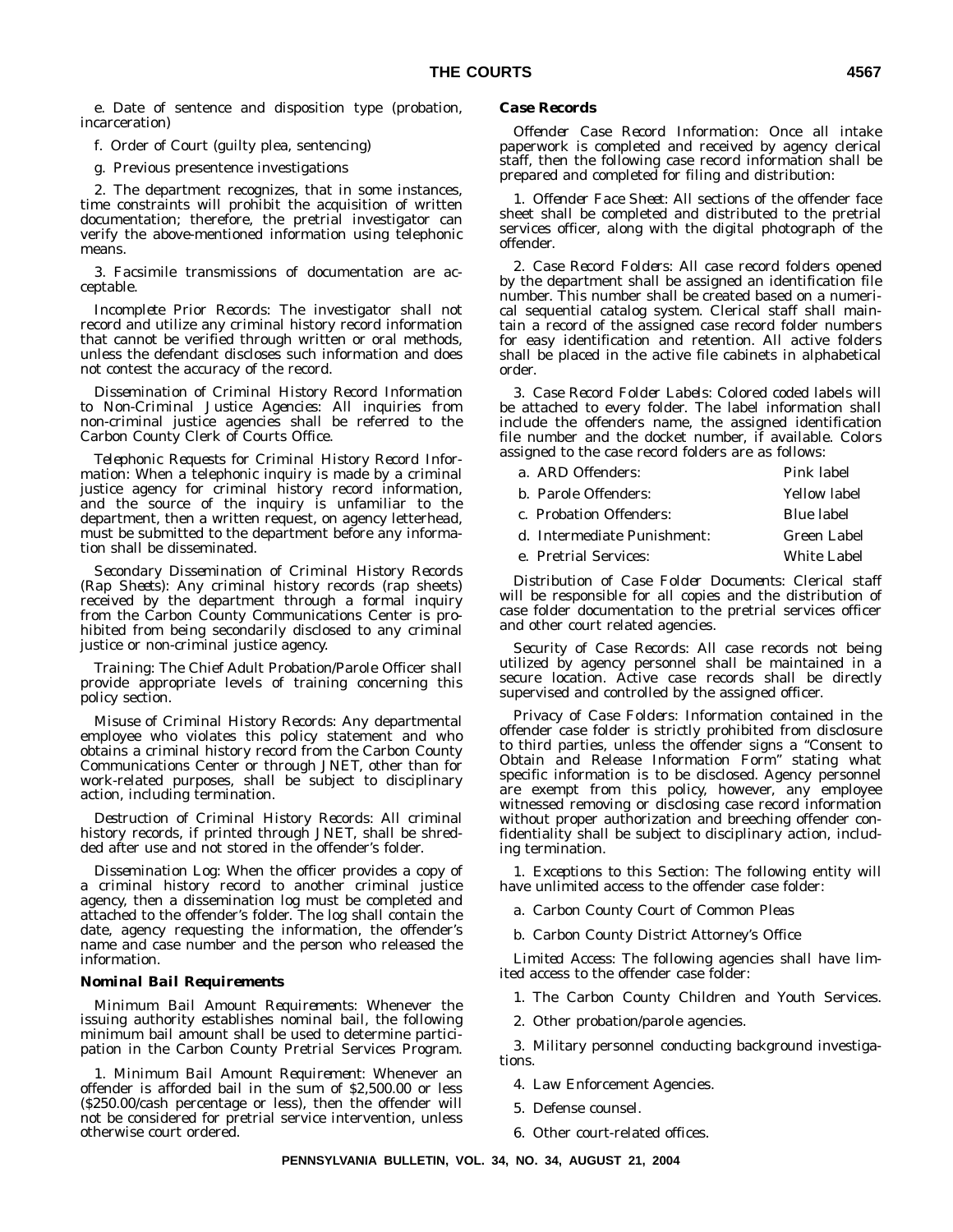*Confidential Information:* Agencies that have limited access will not be entitled to review any treatment documentation, such as mental health or drug/alcohol reports.

*Record Review:* The Chief Adult Probation/Parole Officer shall review the case record maintenance procedure on an annual basis.

*Discharged Offenders:* When a case record has been terminated, agency clerical staff shall inspect and purge the offender case folder from all duplicated documents. Records of discharged offenders shall be maintained in accordance with procedures adopted by the Court, the agency and the Archives Department. All inactive case folders shall be removed from the office and retained in the Archives Department for microfilming. Destruction of all inactive case folders shall be in accordance with policy and procedure adopted by the Courts, the Archive's Department or statute.

#### *Termination Criteria*

*Termination Criteria:* The following criteria shall be utilized to determine when an offender shall be terminated from the program:

1. Final disposition of the criminal charges (when the offender was sentenced to ARD, probation, parole, intermediate punishment, fine, probation without verdict or partial or total confinement).

2. Charges were dismissed, withdrawn or Nol Prossed.

3. Bail was revoked and the offender was remanded to prison.

4. A Rule 586 was negotiated (See 42 Pa. Rules of Criminal Procedure Rule 586).

5. The offender was sentenced on another matter and is currently under supervision by the department.

6. Bail reduction to ROR or Unsecured Bond, unless otherwise court ordered.

7. The defendant failed to appear for a court appearance.

#### *Petitions To Reduce Bail*

*Petitions to Reduce Bail:* If referred by the court for investigation, the pretrial services officer shall be given at least twenty-four (24) hours notice of presentation of a petition by the defendant to reduce bail in all criminal matters. Defense counsel and the District Attorney shall make an effort to agree on an appropriate amount of bail and any special conditions. If an agreement cannot be reached on the petition, the Court shall schedule a hearing.

*Investigation of the Petition To Reduce Bail:* The pretrial services officer shall interview and obtain the position of the assigned District Attorney on bail reduction. If the District Attorney opposes the petition, then the pretrial services officer shall interview the defendant and verify the contents of the petition. A bail recommendation shall be prepared, which shall include any special conditions. The Chief shall review the recommendation and forward the recommendation to the Court. The pretrial

services officer may be required to testify at any subsequent bail reduction hearings.

*Time Constraints for Investigation:* When the pretrial services officer receives a petition for bail reduction, the officer must complete his investigation and submit a recommendation to the court no later than five (5) working days from receipt of the petition. A supervisor can only make exceptions to this requirement.

#### *Management Information Systems*

*Database Management:* The Chief Adult Probation/ Parole Officer shall maintain caseload statistical information in a database system for all defendants placed in the pretrial services program, as well as, maintain a roster of all bail reports completed by the pretrial services officer.

#### *Performance Standards*

*Pretrial Services Performance Standards:* The pretrial services officer shall adhere to all performance standards established by the department pursuant to the supervision of all pretrial offenders placed under the jurisdiction of the department and pursuant to the completion and submission of the bail report.

#### *Disciplinary Process*

*Violations of this Policy Statement:* Any violations of this policy statement could result in disciplinary action, including termination (See Article 41 of the Common Pleas of Carbon County Personnel Policy and Procedure Manual for Court Employees).

#### SURETY AND DEFENDANT RESPONSIBILITIES: NOTICE TO APPEAR

Under the local rules of criminal procedure adopted by the Carbon County Court of Common Pleas, pursuant to the requirements of 42 Pennsylvania. Rules of Criminal Procedure, Rule 526, 527 and 528, you have posted the full amount of bail or ten percent  $(10%)$  cash bail of the total amount of bail set by the issuing authority. As a specific requirement of this bail bond, the surety and the defendant are required to appear at the Carbon County Adult Probation/Parole Department, 1st Floor Courthouse Building, Jim Thorpe, Pennsylvania, on the next available working day. Business hours are 8:30 a.m. to 4:30 p.m., Monday through Friday.

As surety on this bail bond, you and the defendant have an absolute responsibility to report to the department for the proper completion of all essential documentation concerning the defendant's and surety's responsibilities for the bail bond. There are standard conditions of bail and other standard forms that must be completed by the defendant and surety. Failure to comply with these instructions may result in the forfeiture of the full sum of the bail bond and the issuance of a warrant for the defendant's arrest and commitment to the Carbon County Correctional Facility.

If there are any questions concerning these instructions, please contact the Carbon County Adult Probation/ Parole Department at (570) 325-4226.

> Sincerely, Ronald S. Kokinda Chief Adult Probation/Parole Officer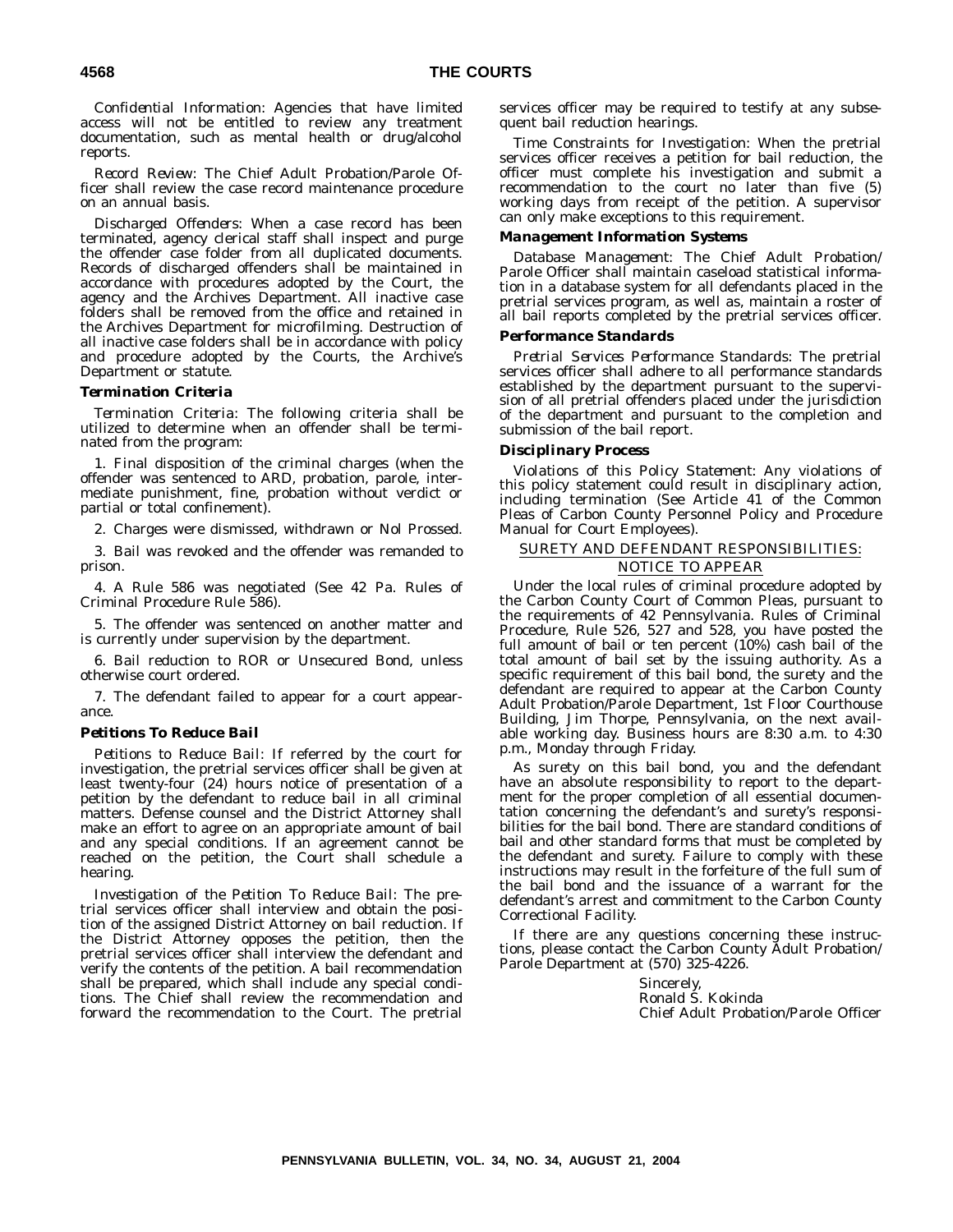#### CARBON COUNTY COURT OF COMMON PLEAS ADULT PROBATION/PAROLE DEPARTMENT PRETRIAL SERVICES PROGRAM JIM THORPE, PENNSYLVANIA 18229 OFFICE: (570) 325-4226 EMERGENCY: (570) 325-9123 BUSINESS HOURS: 8:30 A.M. to 4:30 P.M.

#### ''CONDITIONS OF BAIL SUPERVISION''

#### NAME: CASE NUMBER(S):

In this judicial district as provided by local rule of court, the judge or issuing authority has ordered your participation<br>the Carbon County Pretrial Services Program effective \_\_\_\_\_\_\_\_\_\_\_\_\_\_\_\_\_\_\_\_. You will be under the in the Carbon County Pretrial Services Program effective \_ the Carbon County Adult Probation/Parole Department, Pretrial Services Division, until such time as you are legally discharged by the court or until final disposition of your criminal proceedings. During this period of supervision, certain conditions of bail have been imposed pursuant to the requirements of 42 Pennsylvania Rules of Criminal Procedure, Rule 526, 527 and 528. Also, during this period of supervision, the department has the authority, in the event of any of the following violation(s) of the conditions of your bail release, issue a warrant for your arrest and remand you to prison pending a bail revocation hearing pursuant to the requirements of 42 Pennsylvania Rules of Criminal Procedure, Rule 536. If the court determines at the revocation hearing that you violated the conditions of bail, the court may forfeit your bail money and remand you to prison pending final disposition of the charges.

#### YOU SHALL BE SUBJECT TO THE FOLLOWING CONDITIONS:

1. You shall appear before the issuing authority or court at all times required until full and final disposition of the criminal proceedings.

2. Your address of

is your approved residence. You must give written notice to your assigned pretrial services officer of any change of address within forty-eight (48) hours of the date of such change.

3. You shall report in person or writing and permit your pretrial services officer to visit you at your residence, place of employment or any other specified location.

4. You will refrain from the violation of all Municipal, County, State and Federal criminal statutes, as well as provisions of the Vehicle Code and the Liquor Code. You must notify your pretrial services officer of any arrest or citation within seventy-two (72) hours of occurrence.

5. You will abstain from the unlawful possession, or sale of, narcotics, drug paraphernalia and dangerous drugs, and abstain from the use of controlled substances within the meaning of the Controlled Substance, Drug, Device and Cosmetic Act, without a valid prescription. Also, you will submit to random urinalysis screening as requested by your pretrial services officer.

6. You will remain in the Commonwealth of Pennsylvania unless your pretrial services officer prior to such travel has granted permission.

7. You will report to any treatment agency recommended by the court, issuing authority or your pretrial services officer and follow all directives and recommendations made by the treatment facility.

8. You shall not have any contact with victims, witnesses or their family members, unless otherwise court ordered.

9. You will submit to searches of your property, residence or person when requested by your pretrial services officer when there is reasonable suspicion to believe that you have violated the terms and conditions of the bail bond.

10. You shall comply with any specific requirement or special conditions of release, which may be reasonably imposed by the issuing authority of court:

#### VIOLATION PROCESS

Upon a breach of a condition of bail, the department has the authority to issue a warrant for your arrest and remand you to prison pending a bail revocation hearing pursuant to 42 Pennsylvania Rules of Criminal Procedure, Rule 536. At the hearing, the issuing authority or court may declare the bond forfeited and make a record thereof. Upon such declaration, written notice of such forfeiture shall be given to the surety, or when there is no surety, such notice shall be provided to the defendant. Also, the issuing authority or court may remand you to prison pending final disposition of the criminal proceedings.

#### OFFENDER GRIEVANCE PROCEDURE

A client grievance procedure has been developed to assist you if you believe you have a legitimate complaint concerning an administrative decision, action, policy or regulation of the department. If you believe that you have a valid complaint concerning your supervision while on bail, you must attempt to resolve the situation with your assigned officer. If your attempt to resolve the situation is unsuccessful, then you must submit a written request within ten (10) days to the Chief for review. Your complaint will be processed by the Chief Adult Probation/Parole Officer within ten (10) days of receipt. The Chief may rule on your complaint with or without the benefit of a formal hearing. If a hearing is held, it would be convenient to all parties involved. The decision of the Chief shall be final.

**PENNSYLVANIA BULLETIN, VOL. 34, NO. 34, AUGUST 21, 2004**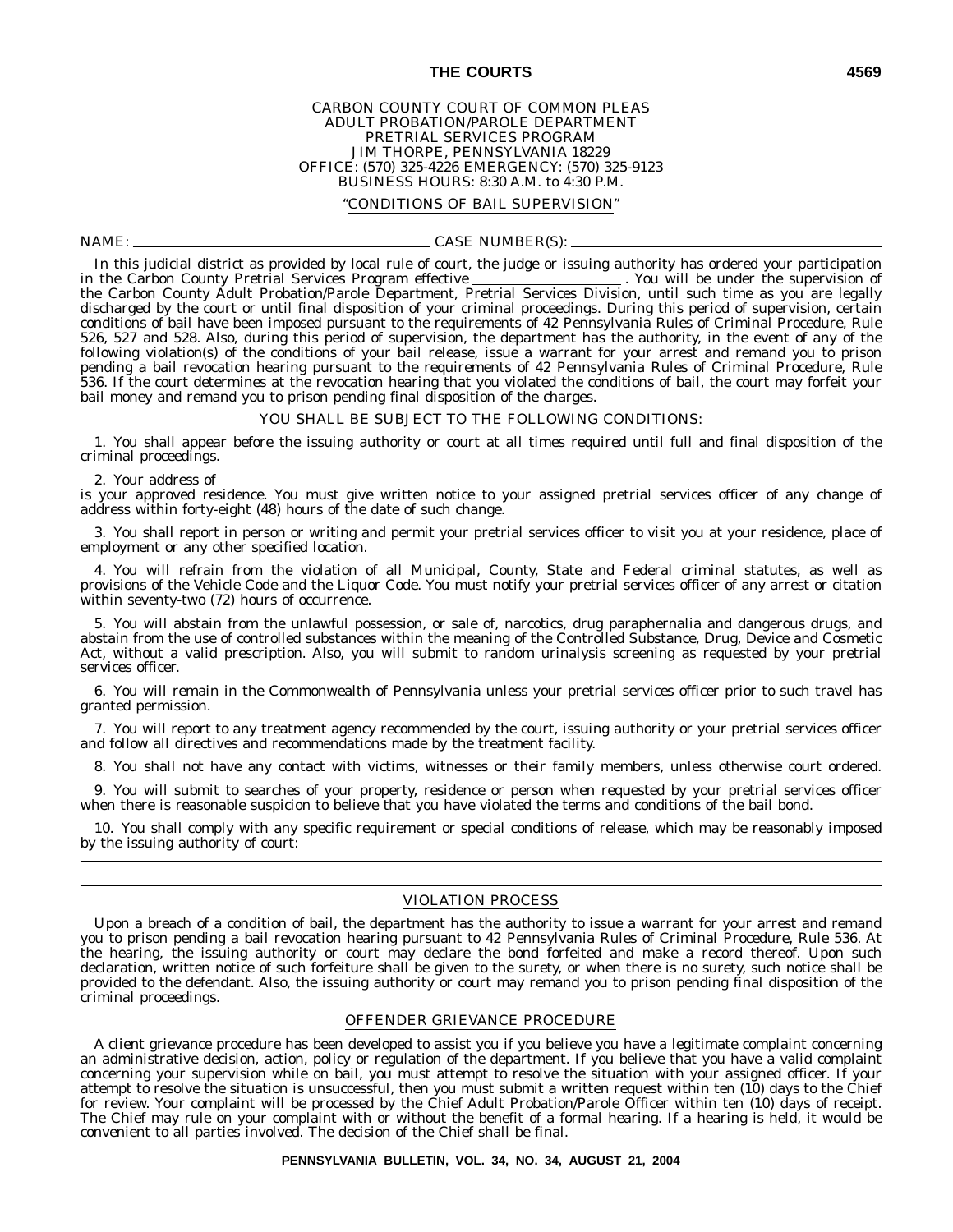#### ACKNOWLEDGEMENT

I, hereby acknowledge that I have read, or have been read to me, the aforementioned conditions of my supervision. I fully understand all conditions of bail and agree to follow and comply with all directives of the department, the court, the issuing authority and my assigned officer. Finally, I fully understand the penalties and consequences involved should I, in any manner, violate the conditions of bail.

OFFENDER'S SIGNATURE: DATE: DATE: DATE: DATE: DATE: DATE: DATE: DATE: DATE: DATE: DATE: DATE: DATE: DATE: DATE: DATE: DATE: DATE: DATE: DATE: DATE: DATE: DATE: DATE: DATE: DATE: DATE: DATE: DATE: DATE: DATE: DATE: DATE: DA WITNESS: DATE: SURETY: DATE:

#### SURETY RESPONSIBILITIES

As surety on this bail bond, I have read and fully understand the following:

1. If the defendant fails to appear at any court hearing, I as surety can be held responsible and forfeit the full amount of bail set.

2. Certain conditions are placed on the defendant at the time of bail release. These conditions are mandatory and any violation could result in bail revocation. If bail is revoked by the appropriate authority, the defendant could be returned to prison and all bail money posted will be retained by the county.

3. I will report any change in the defendant's status, address, telephone number, employment or court hearings to the Carbon County Adult Probation/Parole Department immediately.

4. In the event that a defendant is in non-compliance status with the conditions of bail release, I understand that I cannot withdraw the defendant's bail. It is the responsibility of the Carbon County Adult Probation/Parole Department to petition the court for bail revocation.

|                                          | Defendant's Signature                                                                                      | Date |  |
|------------------------------------------|------------------------------------------------------------------------------------------------------------|------|--|
|                                          | <b>Surety's Signature</b>                                                                                  | Date |  |
|                                          | Witness's Signature                                                                                        | Date |  |
|                                          | <b>Bail Information Sheet</b>                                                                              |      |  |
|                                          |                                                                                                            |      |  |
|                                          | 1. Have you ever been arrested as a juvenile ? $\Box$ Yes $\Box$ No                                        |      |  |
|                                          | If yes, for what? $\overline{\phantom{a}}$                                                                 |      |  |
|                                          | 2. Have you ever been arrested as an adult ? $\Box$ Yes $\Box$ No                                          |      |  |
|                                          |                                                                                                            |      |  |
|                                          | 3. Do you have any alcohol problems? $\square$ None $\square$ Occasional Usage $\square$ Frequent Usage    |      |  |
|                                          |                                                                                                            |      |  |
|                                          |                                                                                                            |      |  |
|                                          | 4. Do you have any drug problems? □ None □ Occasional Usage □ Frequent Usage                               |      |  |
|                                          | Substances Used: New York and Substances Used: New York and Substances Used: New York and Substances Used: |      |  |
|                                          | Date of Last Use:                                                                                          |      |  |
|                                          |                                                                                                            |      |  |
|                                          | 5. Do you have any mental health problems? $\Box$ Yes $\Box$ No                                            |      |  |
|                                          | 6. Have you ever failed to appear for any prior court appearances? $\Box$ Yes $\Box$ No                    |      |  |
| <b>Adult Probation Officer Signature</b> |                                                                                                            | Date |  |
| Offender's Signature                     |                                                                                                            | Date |  |
|                                          | PENNSYLVANIA BULLETIN, VOL. 34, NO. 34, AUGUST 21, 2004                                                    |      |  |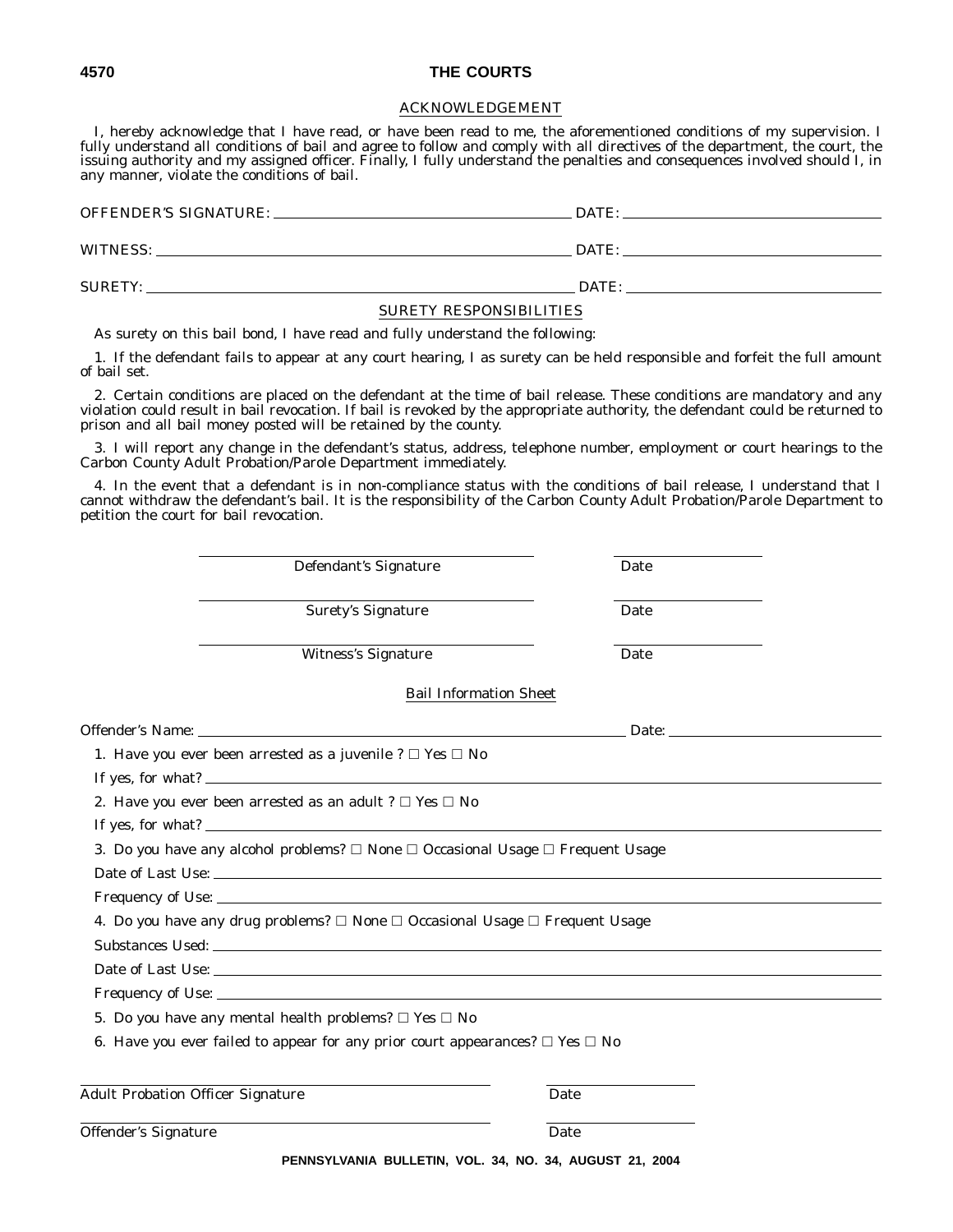#### IN THE COURT OF COMMON PLEAS CARBON COUNTY, PENNSYLVANIA

CRIMINAL

:

:

#### COMMONWEALTH OF PENNSYLVANIA

 $\text{VS}$  :  $\text{NO(S):}$ 

#### PETITION FOR REVOCATION OF BAIL

TO THE HONORABLE:

The petition of , of the Carbon County Adult Probation/Parole Department respectfully represents as follows:

1. That said defendant was afforded bail by the Honorable \_\_\_\_\_\_\_\_\_\_\_\_\_\_\_\_ as follows:

Date: Offense(s): Bail Amount:

2. That said defendant was placed on pretrial services supervision on .

3. That said defendant has violated the conditions of bail in the following respects:

*WHEREFORE*, the Carbon County Adult Probation/Parole Department respectfully requests:

1. ( ) The Honorable Court issue a bench warrant for the apprehension of the defendant.

2. ( ) The Honorable Court set a hearing and that the accused be required to answer to the violations.

The averments of this petition are made subject to the penalties of 18 Pa.C.S. § 4904 (relating to unsworn falsification to authorities).

Adult Probation Officer Date Supervisor

ORDER OF COURT

NOW, this , 20 , upon consideration of the foregoing petition, IT IS HEREBY ORDERED AND DECREED as follows:

1. The CLERK OF COURTS is directed to issue a bench warrant for the defendant named in the foregoing petition and that the Bail Authority (Adult Probation Office), Sheriff and/or proper legal authority is directed to apprehend said defendant and commit him/her to the Carbon County Prison pending a bail revocation hearing.

2. A copy of the attached petition and Order of Court shall be served upon the defendant and copies shall be provided to the defendant's attorney of record, the District Attorney of Carbon County and the Adult Probation Office.

3. A bail revocation hearing shall be held in Courtroom # , Carbon County Courthouse, Jim Thorpe, Pennsylvania, on the \_\_\_\_\_\_\_\_\_ day of \_\_\_\_\_\_\_\_\_\_\_\_\_\_\_\_\_\_\_\_\_\_\_\_\_\_, 20 , \_\_\_\_\_\_\_\_, @ \_\_\_\_\_\_\_\_\_\_\_\_ a.m./p.m.. Failure to attend said hearing may result in the issuance of a bench warrant for your apprehension and forfeiture of bail.

4. A bail revocation hearing using video conferencing at the Carbon County Prison, Nesquehoning, Pennsylvania, shall be held on the  $\mu$  day of  $\mu$  a.m./p.m.

BY THE COURT:

P.J.

#### WARRANT TO COMMIT AND DETAIN

#### PRE-TRIAL SERVICES

To the Sheriff, Superintendent, Keeper or Warden of the Prison or House of Correction, or any Officer of the Courts of the Commonwealth, Municipal Court, Police Department, Constable, etc.—*GREETINGS*:

By virtue of the authority given to me by this Court of Common Pleas of Carbon County as the Bail Authority for the County of Carbon and as authorized under the Pennsylvania Rules of Criminal Procedure, Rule 536, you are hereby authorized and directed to commit and detain for violations of bail:

Offender's Name

Term Number(s)

until his/her case shall be heard or there shall be an Order by the appropriate authority to release him/her.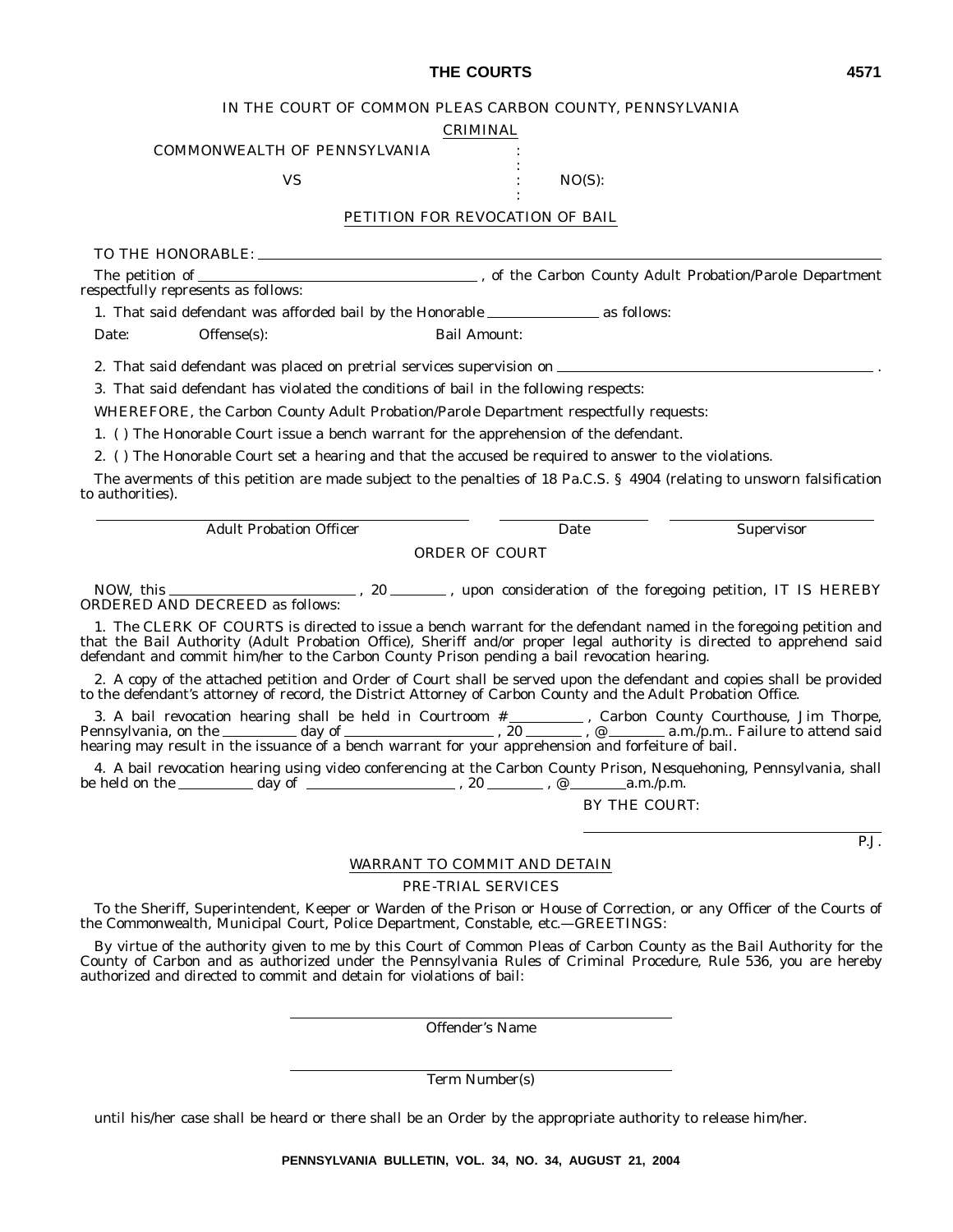Adult Probation/Parole Officer

Supervisor's Signature

Date

[Pa.B. Doc. No. 04-1540. Filed for public inspection August 20, 2004, 9:00 a.m.]

#### **FAYETTE COUNTY**

#### **Local Rule 204; No. 1674 of 2004 6D**

#### **Order**

*And Now*, this 29th day of July, 2004, pursuant to Pennsylvania Rule of Civil Procedure 239, it is hereby ordered that Local Rule 204 is rescinded.

The Prothonotary is directed as follows:

(1) Seven certified copies of this order shall be filed with the Administrative Office of Pennsylvania Courts.

(2) Two certified copies and diskette of this order shall be distributed to the Legislative Reference Bureau for publication in the *Pennsylvania Bulletin*.

(3) One certified copy of this order shall be sent to the State Civil Procedural Rules Committee.

(4) One certified copy shall be sent to the Fayette County Law Library and the Editor of the *Fayette Legal Journal*.

*By the Court*

CONRAD B. CAPUZZI, *President Judge*

[Pa.B. Doc. No. 04-1541. Filed for public inspection August 20, 2004, 9:00 a.m.]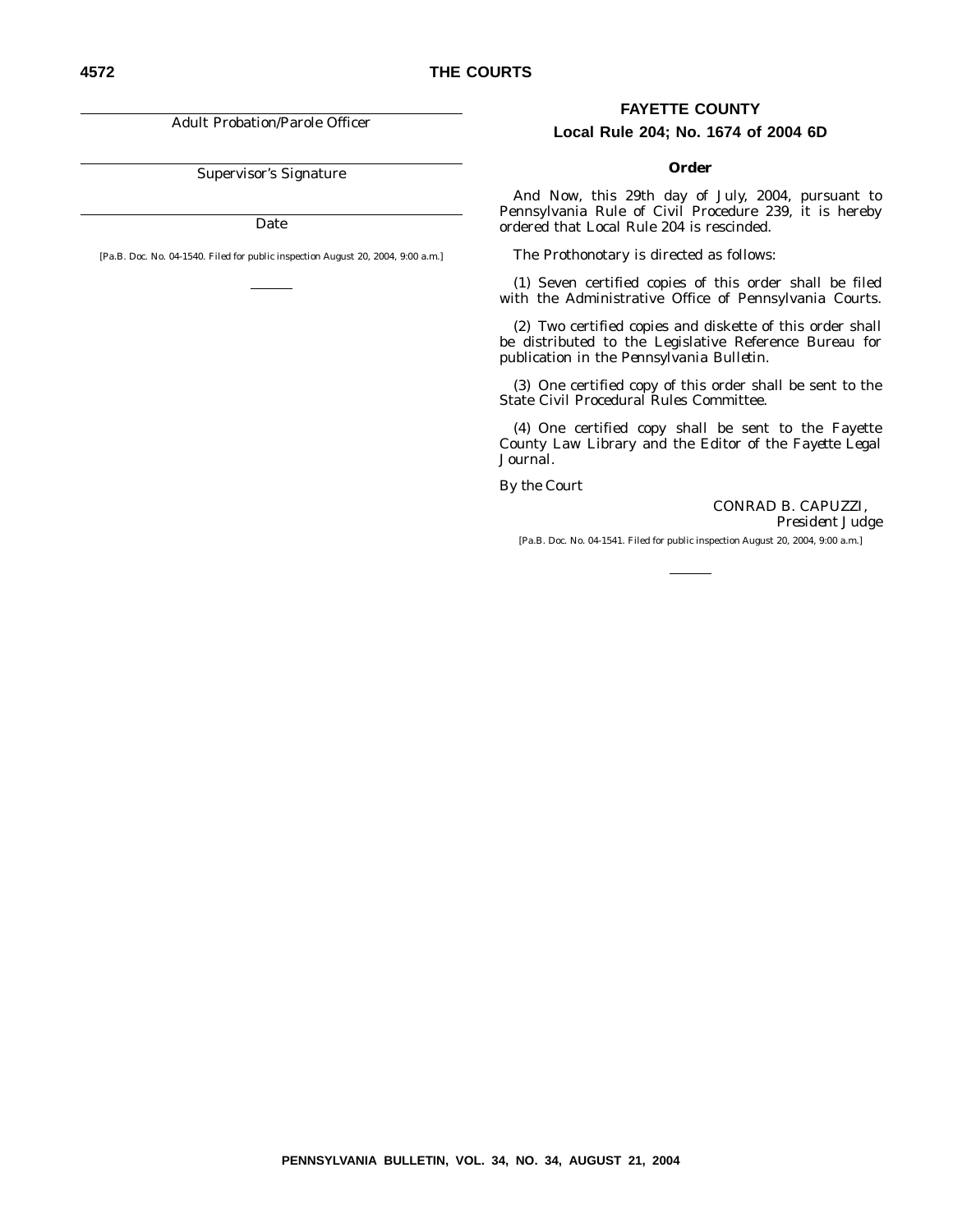# **RULES AND REGULATIONS**

# **Title 7—AGRICULTURE**

#### **DEPARTMENT OF AGRICULTURE**

**[7 PA. CODE CH. 104]**

#### **Sheep and Lamb Marketing Program; Wine Marketing and Research Program**

The Department of Agriculture (Department) deletes Subchapter C (relating to sheep and lamb marketing program) and adds Subchapter  $\vec{F}$  (relating to wine marketing and research program) to read as set forth in Annex A.

#### *Statutory Authority*

Sections 4501—4513 of 3 Pa.C.S. (relating to Agricultural Commodities Marketing Act) (act) provides the legal authority for this final-form rulemaking. Both the Sheep and Lamb Marketing Program (Sheep Program) and the Wine Marketing and Research Program (Wine Program) are agricultural commodity programs established under authority of the act. Section 4511 of the act (relating to rules and regulations) authorizes the Department to promulgate regulations necessary to enforce a marketing program established under its authority.

#### *Purpose*

This final-form rulemaking deletes Subchapter C. Since the Sheep Program was terminated some time ago, Subchapter C serves no purpose.

This final-form rulemaking also affirms the obligations of affected wine producers with respect to the Wine Program, provides a mechanism for accounting and payment of producer charges and establishes a mechanism for the collection of producer charges from affected producers who do not pay their fair share to support the Wine Program.

#### *Background*

The act authorizes the establishment of an agricultural commodity marketing program through a referendum among affected producers of the agricultural commodity involved. The Wine Program was established through a referendum among persons who produce or sell wine under authority of a limited winery license issued in accordance with the Liquor Code (47 P. S. §§ 1-101—8- 803).

The production of wine is closely regulated. Holders of limited winery licenses are required to report their wine production and sales to the Liquor Control Board. This production information assists the Wine Program in calculating the producer charges owed it by each affected wine producer. The producer charges are 15¢ per gallon of wine sold within a particular January 1—December 31 marketing season.

The final-form rulemaking emphasizes the obligation of an affected wine producer to account for and pay the appropriate producer charges to the Wine Program and provide that program a mechanism by which to pursue collection of unpaid producer charges.

#### *Need for the Final-Form Rulemaking*

The final-form rulemaking is necessary for the operation of the Wine Program and makes extensive use of language from existing regulations for other act-based

agricultural commodity marketing programs. The Department is satisfied of the need for the final-form rulemaking.

#### *Comments*

Notice of proposed rulemaking was published at 34 Pa.B. 561 (January 31, 2004) and provided for a 30-day public comment period. The only formal written comments received with respect to the proposed rulemaking were offered by the Independent Regulatory Review Commission (IRRC). The Department's response to these comments follows.

*Comment 1:* IRRC observed that proposed § 104.71 (relating to scope) states that persons who produce and sell wine under authority of a limited winery license will be required to pay producer charges to the Wine Program, and recommended that the final-form rulemaking include a reference to the provision of the Liquor Code addressing limited wineries (47 P. S. § 5-505.2).

*Response:* The Department has implemented this recommendation in the final-form rulemaking.

*Comment 2:* IRRC recommended that the terms "ACMA," "marketing contract" "PLCB" and be deleted from § 104.72 (relating to definitions), since these terms are not used elsewhere in regulations. This same recommendation had been made informally by *Pennsylvania Bulletin* staff when the proposed rulemaking was submitted for publication.

*Response:* The Department has implemented this recommendation in the final-form rulemaking.

*Comment 3:* IRRC asked the Department to either explain or delete the phrase "or other time period designated by the Program'' in proposed § 104.75(a)(2) (relating to accounting and payment).

*Response:* The referenced phrase has been deleted from the final-form rulemaking.

*Comment 4:* With respect to proposed § 104.75(e), IRRC offered the following:

This subsection requires producers to pay a penalty for nonpayment of producer charges "of at least \$100 but not more than \$5,000, and as nearly equivalent to 100% of the amount of the delinquent producer charge as is practicable.'' We note in the Vegetable Marketing and Research Program and the Peach and Nectarine Research Program the maximum fine levied is \$500. Why has the Department chosen to implement a much higher fine for this Program? The preamble should include the Department's reasoning for the fines in this subsection.

*Response:* The object of the subsection is to allow for a penalty that would, in most cases, effectively double the amount of money a delinquent producer would have to pay the Wine Program. This penalty amount is tempered by the \$5,000 ceiling in the final-form rulemaking. The Department and the Wine Program Board considered the upward civil penalty limits imposed by the commodity marketing programs described in the comment, but felt that the \$5,000 figure is more appropriate for the Wine Program, and that this figure would help provide an incentive for compliance with the accounting and payment provisions of the final-form rulemaking.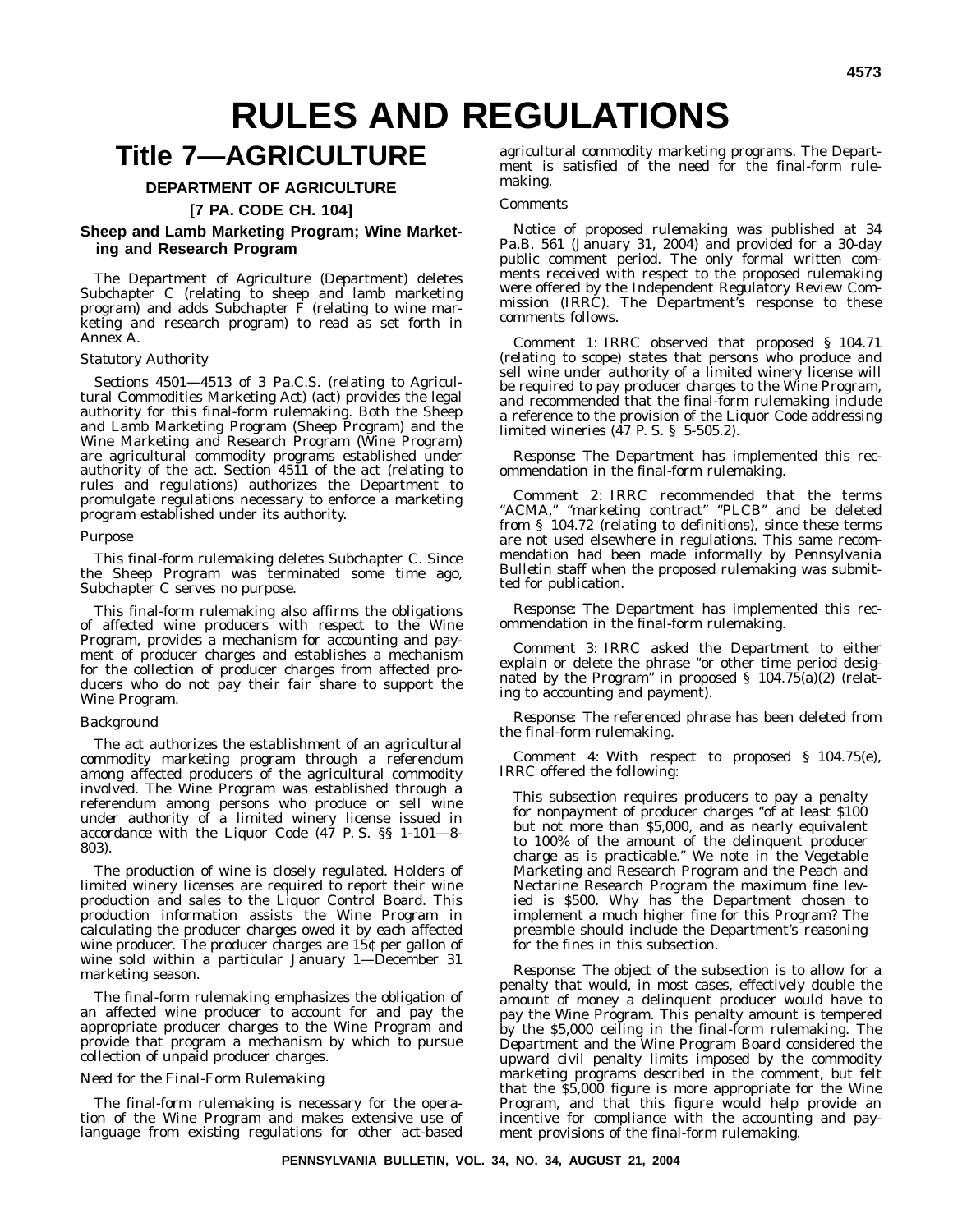#### *Fiscal Impact*

*Commonwealth:* The final-form rulemaking imposes no costs and has no fiscal impact on the Commonwealth.

*Political Subdivisions:* The final-form rulemaking imposes no costs and has no fiscal impact on political subdivisions.

*Private Sector:* The final-form rulemaking imposes no costs and has no adverse fiscal impact upon the private sector. Although the final-form rulemaking references the 15¢ per gallon producer charge, the charge has been established through a referendum among affected producers, in accordance with the act. The final-form rulemaking repeats this existing obligation, but does not create it. The final-form rulemaking will help to fully fund the research and marketing efforts of the Wine Program. Although this is expected to have a favorable economic impact upon this Commonwealth's wine production industry, this benefit is not readily quantifiable.

*General Public:* The final-form rulemaking imposes no costs and has no adverse fiscal impact upon the general public.

#### *Paperwork Requirements*

The final-form rulemaking will not appreciably increase the paperwork burden of the Department, other government units or affected wine producers.

#### *Sunset Date*

There is no sunset date for the final-form rulemaking. The Department will review the efficacy of these regulations on an ongoing basis.

#### *Contact Person*

Further information is available by contacting the Department of Agriculture, Bureau of Market Development, Pennsylvania Wine Marketing and Research Program, 2301 North Cameron Street, Harrisburg, PA 17110- 9408, Attn: Kyle Nagurny, (717) 787-2376.

#### *Regulatory Review*

Under section 5(a) of the Regulatory Review Act (71 P. S. § 745.5(a)), on January 16, 2004, the Department submitted a copy of the notice of proposed rulemaking, published at 34 Pa.B. 561, to IRRC and the Chairpersons of the House and Senate Standing Committees on Agriculture and Rural Affairs for review and comment.

Under section 5(c) of the Regulatory Review Act, IRRC and the Committees were provided with copies of the comments received during the public comment period, as well as other documents when requested. In preparing the final-form rulemaking, the Department has considered all comments from IRRC, the House and Senate Committees and the public.

Under section 5.1(j.2) of the Regulatory Review Act (71 P. S. § 745.5a(j.2)), on July 15, 2004, the final-form rulemaking was deemed approved by the House and Senate Committees. Under section 5.1(e) of the Regulatory Review Act, IRRC met on July 15, 2004, and approved the final-form rulemaking.

#### *Findings*

The Department finds that:

(1) Public notice of intention to adopt the regulations adopted by this order has been given under sections 201 and 202 of the act of July 31, 1968 (P. L. 769, No. 240) (45 P. S. §§ 1201 and 1202), and the regulations thereunder, 1 Pa. Code §§ 7.1 and 7.2.

(2) A public comment period was provided as required by law and all comments received were considered.

(3) The modifications that were made to this final-form rulemaking in response to comments received do not enlarge the purpose of the proposed rulemaking published at 34 Pa.B. 561.

(4) The adoption of the final-form rulemaking in the manner provided in this order is necessary and appropriate for the administration of the authorizing statute.

#### *Order*

The Department, acting under authority of the authorizing statute, orders that:

(a) The regulations of the Department, 7 Pa. Code Chapter 104, are amended by deleting §§ 104.21—104.30 and by adding §§ 104.71—104.75 to read as set forth in Annex A.

(b) The Secretary of Agriculture shall submit this order and Annex A to the Office of General Counsel and to the Office of Attorney General for approval as required by law.

(c) The Secretary of Agriculture shall certify this order and Annex A and deposit them with the Legislative Reference Bureau as required by law.

(d) This order shall take effect upon publication in the *Pennsylvania Bulletin*.

DENNIS C WOLFF,

*Secretary*

(*Editor's Note:* For the text of the order of the Independent Regulatory Review Commission, relating to this document, see 34 Pa.B. 4082 (July 31, 2004).)

**Fiscal Note:** Fiscal Note 2-142 remains valid for the final adoption of the subject regulations.

#### **Annex A**

#### **TITLE 7. AGRICULTURE**

#### **PART IV. BUREAU OF MARKET DEVELOPMENT**

#### **CHAPTER 104. ENFORCEMENT OF MARKETING PROGRAMS**

#### **Subchapter C. (Reserved)**

#### **§§ 104.21—104.30. (Reserved).**

#### **Subchapter F. WINE MARKETING AND RESEARCH PROGRAM**

Sec.<br>104.71.

- Scope.
- 104.72. Definitions.<br>104.73. Producer ch
- 104.73. Producer charges.<br>104.74. Responsibility for 104.74. Responsibility for payment of producer charge.<br>104.75. Accounting and payment.
- Accounting and payment.

#### **§ 104.71. Scope.**

This subchapter establishes the procedures by which persons who produce or sell wine under authority of a limited winery license issued under authority of section 505.2 of the Liquor Code (47 P. S. § 5-505.2) shall account for and pay producer charges owed the Program.

#### **§ 104.72. Definitions.**

The following words and terms, when used in this subchapter, have the following meanings, unless the context clearly indicates otherwise:

*Board—*The persons appointed by the Secretary from among those producers whose commodities are subject to the marketing and research program set forth in this subchapter.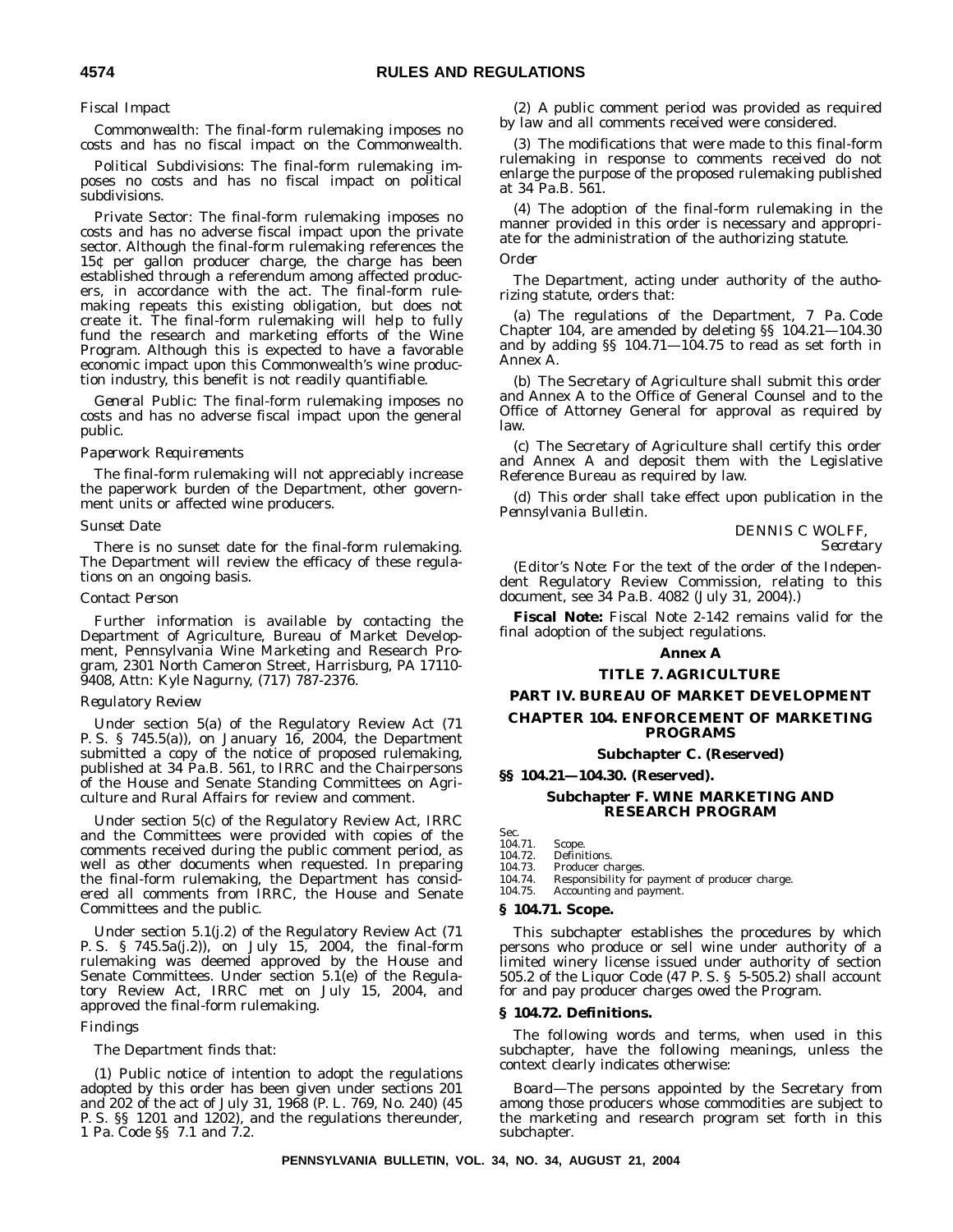*Department—*The Department of Agriculture of the Commonwealth.

*Limited winery—*The holder of a limited winery license issued under authority of the Liquor Code (47 P. S. §§ 1-101—8-803).

*Marketing season—*

(i) The initial marketing season for purposes of this subchapter shall be from July 1, 2001, through December 31, 2001.

(ii) Thereafter, the marketing season shall be the period beginning January 1 of any year and extending through December 31 of the same year.

*Person—*An individual, partnership, firm, corporation, association or any other business unit.

Producer—A person who produces or sells wine under authority of a limited winery license during a particular marketing season.

*Program—*The Pennsylvania Wine Marketing and Research Program.

*Secretary—*The Secretary of the Department.

#### **§ 104.73. Producer charges.**

The producer charges owed the Program shall be 15¢ per gallon of wine sold within a given marketing season, except in-State winery-to-winery sales in bond. In-State winery-to-winery sales in bond are exempt from charges. The producer charges may be changed by subsequent amendment of the Program in accordance with the referendum procedure in Chapter 103 (relating to referendums).

#### **§ 104.74. Responsibility for payment of producer charge.**

It is the responsibility of the producer to pay the appropriate producer charge owed the Program within the time period set forth in § 104.75(b) (relating to accounting and payment) and in the manner set forth in § 104.75(a).

#### **§ 104.75. Accounting and payment.**

(a) *Annual production statement.* The Program will provide a producer with annual production statement forms with which to verify the quantity of wine that it has produced within a particular marketing season. The producer shall provide the following information on the annual production statement and submit the form in accordance with this section.

(1) The name and address of the producer.

(2) The number of gallons of wine sold within the marketing season.

(3) A calculation of the amount of producer charges owed the Program by the producer.

(b) *Deadlines*. The payment of the producer charges shall be postmarked and mailed, or actually delivered to the Program, by the first day of February immediately following the previous marketing season.

(c) *Form of payment*. Payments of producer charges shall be by check or money order made payable to the ''PA Wine Marketing and Research Program.''

(d) *Address*. Payments of producer charges shall be mailed or delivered to:

Department of Agriculture Bureau of Market Development Attn: Pennsylvania Wine Marketing and Research Program

2301 North Cameron Street Harrisburg, Pennsylvania 17110-9408.

(e) *Penalty for failure to account or pay*. Producers who fail to mail or deliver the required producer charges owed the Program within 30 days of the due date, as described in subsection (b), shall be required to pay a penalty of at least \$100 but not more than \$5,000, and as nearly equivalent to 100% of the amount of the delinquent producer charges as is practicable. An action seeking the imposition of a penalty, plus payment of producer charges due the Program, may be brought in the appropriate magisterial district. A penalty imposed shall be in addition to the delinquent producer charges owed the Program.

[Pa.B. Doc. No. 04-1542. Filed for public inspection August 20, 2004, 9:00 a.m.]

#### **DEPARTMENT OF AGRICULTURE [7 PA. CODE CH. 130d]**

#### **Application of Soil and Groundwater Contaminated with Agricultural Chemicals to Agricultural Lands**

The Department of Agriculture (Department), under the specific authority of section 904(d) of the Land Recycling and Environmental Remediation Standards Act (act) (35 P. S. § 6026.904(d)), adopts Chapter 130d (relating to application of soil and groundwater contaminated with agricultural chemicals to agricultural lands) to read as set forth in Annex A.

#### *Authority*

The Department has the power and authority to promulgate and adopt this final-form rulemaking. This authority is established under section 904(d) of the act. Section 904(d) of the act delineates the duties of the Department and directs the Department to " . . . promulgate regulations providing for the option of safely reusing soil and groundwater contaminated with agricultural chemicals generated as a result of remediation activities at agricultural chemical facilities through the land application of these materials on agricultural lands.'' The final-form rulemaking is required to  $" \dots$  provide for the appropriate application rates of such materials, either alone or in the combination with other agricultural chemicals, and prescribe appropriate operations controls and practices to protect the public health, safety and welfare and the environment at the site of land application.''

#### *Need for the Final-Form Rulemaking*

The act requires the Department to promulgate regulations providing for the option of safely reusing soil and groundwater contaminated with agricultural chemicals generated as a result of remediation activities at agricultural chemical facilities through the land application of these materials on agricultural lands. The Department takes very seriously its duty to protect the health and safety of the general public and to preserve the quality and productivity of agricultural lands in this Commonwealth. The final-form rulemaking is intended to address the safety of the application of soil and groundwater contaminated agricultural chemicals and to protect and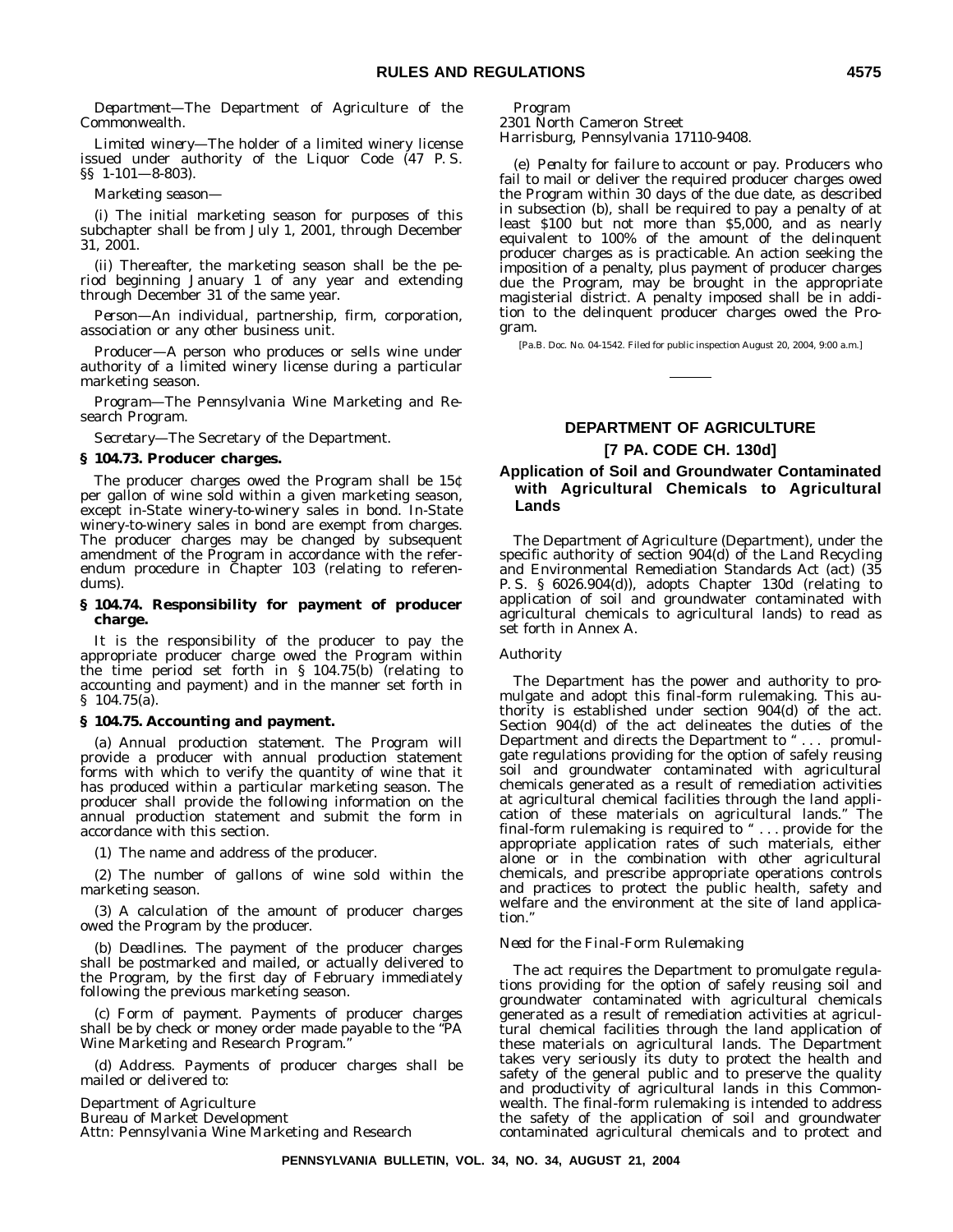assure the productivity and viability of the agricultural lands to which media is applied. The act and regulations provide for an alternative approach, other than incineration or landfill disposal, to dispose of soil and groundwater contaminated with agricultural chemicals taken from an agricultural chemical facility being remediated under the act.

In addition, the Department of Environmental Protection, under the Solid Waste Management Act (35 P. S. §§ 6018.101-6018.1003), has regulations in place concerning the land application of residual waste in 25 Pa. Code Chapter 291 (relating to land application of residual waste) including regulations specifically regarding application to agricultural land in 25 Pa. Code Chapter 291, Subchapter D (relating to additional requirements for the agricultural utilization of residual waste). ''Residual waste'' as defined by the Solid Waste Management Act includes agricultural waste. The act does not exempt the application of soil and groundwater contaminated with agricultural chemicals to agricultural lands from the regulations promulgated under the Solid Waste Management Act. Therefore, the Department has endeavored to assure the final-form rulemaking is consistent with the residual waste regulations pertaining to application of residual waste to agricultural land.

In the interest of carrying out its statutory duties and providing a safe alternative use for soil and groundwater contaminated with agricultural chemicals the Department has promulgated this final-form rulemaking. The finalform rulemaking is to establish safe standards, criteria and procedures for the application of the contaminated media to agricultural lands.

#### *Comments*

Notice of proposed rulemaking was published at 32 Pa.B. 1965 (April 20, 2002) and provided for a 30-day public comment period. The Department received numerous comments regarding the proposed rulemaking and made extensive revisions to the proposed rulemaking based on the comments. Therefore, the Department decided to distribute the revised rulemaking to all commentators for their review prior to submitting the revised rulemaking into the final-form rulemaking process. The Department received no additional comments.

Comments were received from the Independent Regulatory Review Commission (IRRC); the Honorable Raymond Bunt, Jr., Majority Chairperson, Agriculture and Rural Affairs Committee; the Honorable Peter J. Daley, Democratic Chairperson, Agriculture and Rural Affairs Committee; members and representatives of the regulated community, Syngenta Crop Protection, CropLife America and DuPont Crop Protection, who submitted their comments through the office of the Honorable Raymond Bunt, Jr.; and the Chesapeake Bay Foundation. The Department thanks all of those who commented on the finalform rulemaking. The comments were insightful and helped the Department to clarify, simplify and streamline the final-form rulemaking and develop a final-form rulemaking that meets the parameters of the act.

A comment and response document is available upon request from the contact person listed in this preamble.

#### *Fiscal Impact*

#### *Commonwealth*

The final-form rulemaking will impose substantial costs and have a fiscal impact upon the Commonwealth. The final-form rulemaking will add a new program and increase the regulatory workload of the Department. The final-form rulemaking will require additional manpower for proper, meticulous and timely review of complex land application proposals and for inspections during land application and follow-up inspections after the land application is complete. In addition, denials may lead to appeals and further regulatory costs for the Department.

#### *Political Subdivisions*

The final-form rulemaking will impose costs and have a fiscal impact upon political subdivisions to the extent they become involved in regulating, through imposition of additional regulatory requirements such as ordinances and public meetings, an activity—the application of soil and groundwater contaminated with agricultural chemicals from an agricultural chemical facility to agricultural land—which was not allowed prior to the enactment of the act and the acceptance of this final-form rulemaking. The final-form rulemaking however, do not require involvement of, or regulation by, political subdivisions.

#### *Private Sector*

The final-form rulemaking only affects private sector persons who choose to land apply soil and groundwater taken from an agricultural chemical facility being remediated under the act and contaminated with agricultural chemicals to agricultural land. For members of the private sector that elect to follow this approach, the finalform rulemaking will impose substantial costs primarily related to the testing requirements for soil and groundwater contaminated with agricultural chemicals prior to their application to agricultural land. However, these costs are no more prohibitive than the cost of other means of disposal of that contaminated media, such as landfill disposal or incineration, both of which have less potential to harm the environment or productive agricultural land.

#### *General Public*

The final-form rulemaking will impose no additional costs and have no fiscal impact on the general public.

#### *Paperwork Requirements*

The final-form rulemaking will result in an appreciable increase in paperwork. The Department will be required to review complex land application proposals and records generated as a result of the land application of soil and groundwater contaminated with agricultural chemicals. The Department has been required to generate a land application proposal setting forth a general outline for the applicant.

#### *Contact Person*

Further information is available by contacting the Department of Agriculture, Bureau of Plant Industry, 2301 North Cameron Street, Harrisburg, PA 17110-9408, Attn: Vance Wagner, (717) 787-4843.

#### *Regulatory Review*

Under section 5(a) of the Regulatory Review Act (71 P. S. § 745.5(a)), on April 10, 2002, the Department submitted a copy of the notice of proposed rulemaking, published at 32 Pa.B. 1965, to IRRC and the Chairpersons of the House Agricultural and Rural Affairs Committee and the Senate Agriculture and Rural Affairs Committee for review and comment.

Under section 5(c) of the Regulatory Review Act, IRRC and the Committees were provided with copies of the comments received during the public comment period, as well as other documents when requested. In preparing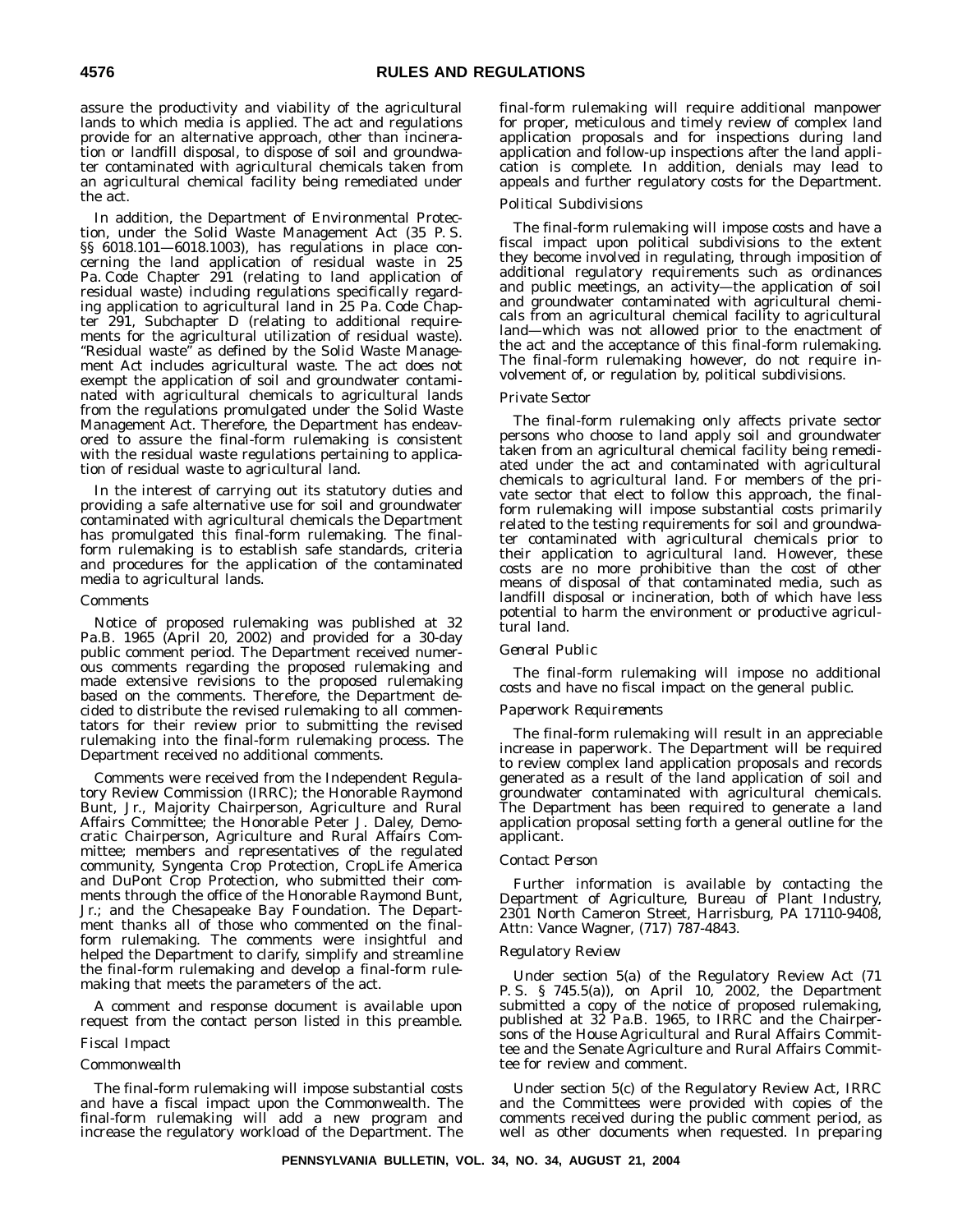the final-form rulemaking, the Department has considered all comments from IRRC, the House and Senate Committees and the public.

Under section 5.1(j.2) of the Regulatory Review Act (71 P. S. § 745.5a(j.2)), on June 23, 2004, the final-form rulemaking was deemed approved by the House and Senate Committees. Under section 5.1(e) of the Regulatory Review Act, IRRC met on June 24, 2004, and approved the final-form rulemaking.

#### *Findings*

The Department finds that:

(1) Public notice of intention to adopt the amendments adopted by this order has been given under sections 201 and 202 of the act of July 31, 1968 (P. L. 769, No. 240) (45 P. S. §§ 1201 and 1202) and the regulations promulgated thereunder, 1 Pa. Code §§ 7.1 and 7.2.

(2) A public comment period was provided as required by law and all comments received were considered.

(3) The modifications that were made to the final-form rulemaking in response to comments received do not enlarge the purpose of the proposed rulemaking published at 32 Pa.B. 1965.

(4) Prior to final submittal of the final-form rulemaking, a draft of the final-form rulemaking and comment and response document were sent to persons who commented during the proposed stage of rulemaking and were given 10 days to submit additional comments.

(5) The modifications that were made to the final-form rulemaking in response to additional comments received do not enlarge the purpose of the proposed rulemaking published at 32 Pa.B. 1965.

(6) The adoption of the final-form rulemaking in the manner provided in this order is necessary and appropriate for the administration of the authorizing statute.

#### *Order*

The Department, acting under authority of the authorizing statute, orders that:

(a) The regulations of the Department, 7 Pa. Code Chapter 130d, are amended by adding §§ 130d.1—130d.5, 130d.21—130d.30, 130d.31—130d.33, 130d.41—130d.48, 130d.51, 130d.52, 130d.61 and 130d.62 to read as set forth in Annex A

(b) The Secretary of the Department shall submit this order and Annex A to the Office of General Counsel and to the Office of Attorney General for review and approval as to legality and form, as required by law.

(c) The Secretary of the Department shall certify this order and Annex A and deposit them with the Legislative Reference Bureau, as required by law.

(d) This order shall take effect upon publication in the *Pennsylvania Bulletin*.

#### DENNIS C WOLFF, *Secretary*

(*Editor's Note:* For the text of the order of the Independent Regulatory Review Commission, relating to this document, see 34 Pa.B. 3652 (July 10, 2004).)

**Fiscal Note:** 2-116. (1) General Fund; (2) Implementing Year 2003-04 is \$0; (3) 1st Succeeding Year 2004-05 is \$50,000; 2nd Succeeding Year 2005-06 is \$53,000; 3rd Succeeding Year 2006-07 is \$55,000; 4th Succeeding Year 2007-08 is \$57,000; 5th Succeeding Year 2008-09 is \$60,000; (4) 2002-03 Program—N/A; 2001-02 ProgramN/A; 2000-01 Program—N/A; (7) General Government Operations—Department of Agriculture; (8) recommends adoption.

#### **Annex A**

#### **TITLE 7. AGRICULTURE**

#### **PART V. BUREAU OF PLANT INDUSTRY**

#### **CHAPTER 130d. APPLICATION OF SOIL AND GROUNDWATER CONTAMINATED WITH AGRICULTURAL CHEMICALS TO AGRICULTURAL LANDS**

**Subch.**

- **A. GENERAL PROVISIONS**
- **B. LAND APPLICATION PROPOSAL REQUIREMENTS FOR PERMISSION TO APPLY SOIL AND GROUNDWATER CONTAMINATED WITH AGRICULTURAL CHEMICALS TO AGRICULTURAL LAND**
- **C. LAND APPLICATION PROPOSAL REVIEW PROCEDURES**
- **D. GENERAL OPERATING REQUIREMENTS FOR LAND APPLICATION OF SOIL AND GROUNDWATER CONTAMINATED WITH AGRICULTURAL CHEMICALS TO AGRICULTURAL LAND**
- **E. GENERAL REQUIREMENTS AND EXCEPTIONS FOR USE AND APPLICATION OF GROUNDWATER CONTAMINATED WITH AGRICULTURAL CHEMICALS AS TANK MIX**

**F. CLOSURE**

#### **Subchapter A. GENERAL PROVISIONS**

Sec.<br>130d.1.

130d.1. Definitions.<br>130d.2. Scope.

130d.2. Scope.

Continuing authority.

130d.4. Retained recordkeeping.<br>130d.5. Public notice by applica Public notice by applicant.

#### **§ 130d.1. Definitions.**

The following words and terms, when used in this chapter, have the following meanings, unless the context clearly indicates otherwise:

*Act—*The Land Recycling and Environmental Remediation Standards Act (35 P. S. §§ 6026.101—6026.908).

*Active ingredient—*

(i) In the case of a pesticide other than a plant regulator, defoliant or desiccant, an ingredient which will prevent, destroy, repel or mitigate any pest.

(ii) In the case of a plant regulator, an ingredient which, through physiological action, will accelerate or retard the rate of growth or rate of maturation or otherwise alter the behavior of ornamental or crop plants or the product thereof.

(iii) In the case of a defoliant, an ingredient which will cause the leaves or foliage to drop from a plant.

(iv) In the case of a desiccant, an ingredient which will artificially accelerate the drying of plant tissue.

*Agricultural chemical—*A substance defined as a fertilizer, under 3 Pa.C.S. § 6702 (relating to definitions), or a substance defined as a plant amendment, plant-amending ingredient, soil amendment or soil-amending ingredient under 3 Pa.C.S. § 6902 (relating to definitions) or a substance regulated under the Pennsylvania Pesticide Control Act of 1973 (3 P. S. §§ 111.21—111.60).

*Agricultural chemical facility—*A facility where agricultural chemicals are held, stored, blended, formulated, sold or distributed. The term does not include facilities identified by the North American Industry Classification System (NAICS) in NAICS 325320 where agricultural chemicals are manufactured.

*Agricultural land* or *farmland—*Land in this Commonwealth that is currently being utilized for the commercial production of agricultural crops, livestock or livestock products, poultry products, milk or dairy products, fruit or other horticultural products.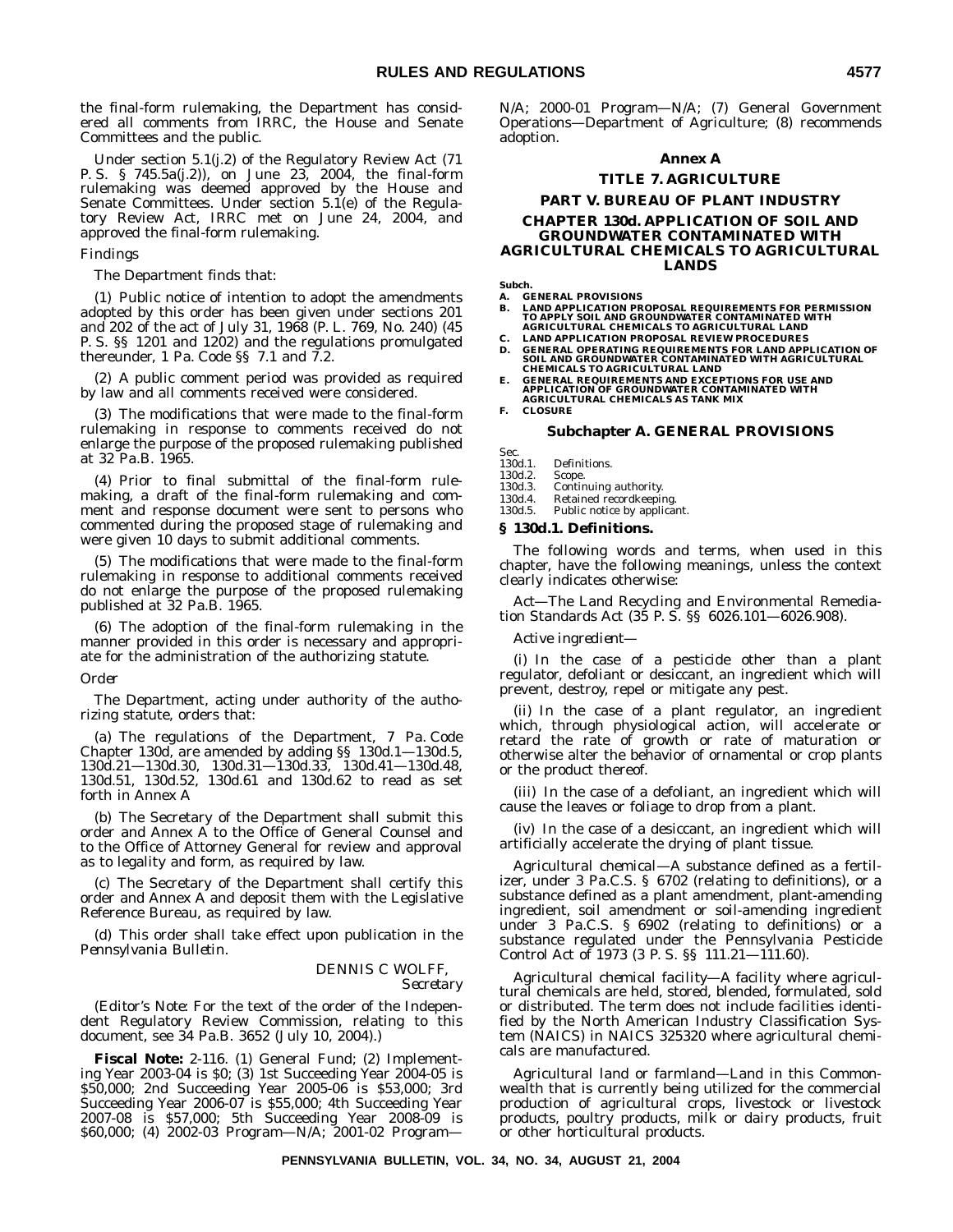*Animal—*All vertebrate and invertebrate species, including man and other mammals, birds, fish and shellfish.

*Application site—*The farmland area approved to receive an application of soil or groundwater contaminated with agricultural chemicals and delineated in the applicant's land application proposal containing and detailing the exact location of the farmland upon which the soil or groundwater contaminated with the agricultural chemicals is to be applied, including the property boundaries of the farmland and each field upon which the contaminated soil or groundwater will be applied.

*Applicator—*A certified applicator, private applicator, commercial applicator, public applicator or pesticide application technician.

(i) *Certified applicator*. An individual who is certified under section 16.1, 17 or 17.1 of the Pennsylvania Pesticide Control Act of 1973 (3 P. S. §§ 111.36a, 111.37 and 111.37a) as competent to use or supervise the use or application of any pesticide.

(ii) *Private applicator*. A certified applicator who uses or supervises the use of any pesticide which is classified for restricted use for purposes of producing any agricultural commodity on property owned or rented by him or his employer or, if applied without compensation other than trading of personal services between producers of agricultural commodities, on the property of another person.

(iii) *Commercial applicator*.

(A) A certified applicator (whether or not the applicator is a private applicator with respect to some uses) who uses or supervises the use of any pesticide on the property or premises of another, or on easements granted under State law.

(B) An applicator who uses or supervises the use of any restricted use pesticide on property owned or rented by him or his employer, when not for purposes of producing an agricultural product.

(C) The Secretary may by regulation deem certain types of applicators using any pesticide on their own property or that of their employer as commercial applicators.

(iv) *Public applicator*. A certified applicator who applies pesticides as an employee of the State or its instrumentalities or any local agency.

(v) *Pesticide application technician*. An individual employed by a commercial applicator or governmental agency who, having met the competency requirements of section 16.1 of the Pennsylvania Pesticide Control Act of 1973 is registered by the Secretary to apply pesticides under the direct supervision of a certified applicator.

*Background—*The concentration of a regulated substance determined by appropriate statistical methods that is present at the site, but is not related to the release of regulated substances at the site.

*Cleanup or remediation—*To clean up, mitigate, correct, abate, minimize, eliminate, control or prevent a release of a regulated substance into the environment in order to protect the present or future public health, safety, welfare or the environment, including preliminary actions to study or assess the release.

*Contaminated media—*Soil and groundwater contaminated with agricultural chemicals generated as a result of remediation activities at agricultural chemical facilities.

*DEP—*The Department of Environmental Protection of the Commonwealth.

*Defoliant—*Any substance or mixture of substances intended for causing the leaves or foliage to drop from a plant, with or without causing abscission.

*Department—*The Department of Agriculture of the Commonwealth.

*Desiccant—*Any substance or mixture of substances intended for artificially accelerating the drying of plant tissue.

*Environment—*Includes water, air, land and all plants and man and other animals living therein, and the interrelationships which exist among these.

*Environmental protection acts—*Includes:

(i) The Clean Streams Law (35 P. S. §§ 691.1— 691.1001).

(ii) The Municipal Waste Planning, Recycling and Waste Reduction Act (53 P. S. §§ 4001.101—4001.1904).

(iii) The Hazardous Sites Cleanup Act (35 P. S. §§ 6020.101—6020.1305).

(iv) The Low-Level Radioactive Waste Disposal Act (35 P. S. §§ 7130.101—7130.906).

(v) The act of July 13, 1988 (35 P. S. §§ 6019.1— 6019.6), known as the Infectious and Chemotherapeutic Waste Disposal Law.

(vi) The Air Pollution Control Act (35 P. S. §§ 4001— 4015).

(vii) The Surface Mining Conservation and Reclamation Act (52 P. S. §§ 1396.1—1396.31).

(viii) The Noncoal Surface Mining Conservation and Reclamation Act (35 P. S. §§ 3301—3326).

(ix) The Dam Safety and Encroachments Act (32 P. S. §§ 693.1—693.27).

(x) The Solid Waste Management Act (35 P. S. §§ 6018.101—6018.1003).

(xi) The Nutrient Management Act (3 P. S. §§ 1701— 1718).

(xii) Sections 6701—6725 of 3 Pa.C.S. (relating to Fertilizer Act).

(xiii) The Pennsylvania Pesticide Control Act of 1973 (3 P. S. §§ 111.21—111.61).

(xiv) The Federal Insecticide, Fungicide and Rodenticide Act of 1947 (7 U.S.C.A. §§ 136—136y).

(xv) The Resource Conservation and Recovery Act of 1976 (42 U.S.C.A. §§ 6901—6986).

(xvi) Sections 6901—6921 of 3 Pa.C.S. (relating to Soil and Plant Amendment Act).

(xvii) Other State or Federal statutes relating to environmental protection or the protection of public health.

*Equipment—*

(i) Any type of ground, water or aerial equipment or contrivance using motorized, mechanical or pressurized power and used to apply any agricultural chemical.

(ii) The term does not include any pressurized handsized household apparatus used to apply any agricultural chemical or any equipment or contrivance of which the person who is applying the agricultural chemical is the source of power or energy in pesticide application.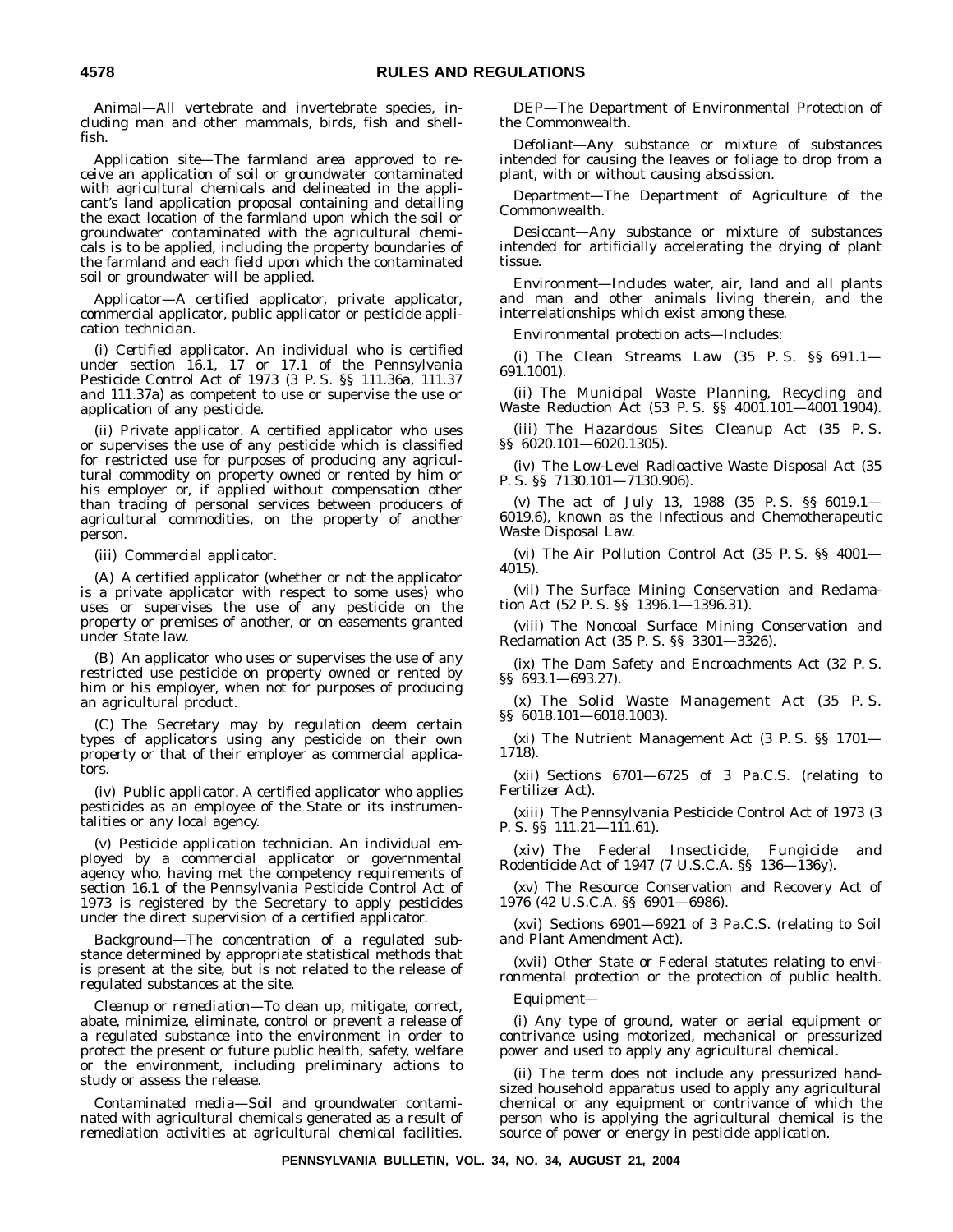*General use pesticides—*A pesticide not classified as a restricted use pesticide.

*Groundwater—*Water below the land surface in a zone of saturation.

*HAL—*Health Advisory Levels published by the United States Environmental Protection Agency for particular substances.

*Habitats of concern—*A habitat defined as one of the following:

(i) Typical wetlands with identifiable function and value, except for exceptional value wetlands as defined in 25 Pa. Code § 105.17 (relating to wetlands).

(ii) Breeding areas for species of concern.

(iii) Migratory stopover areas for species of concern.

(iv) Wintering areas for species of concern.

(v) Habitat for State endangered plant and animal species.

(vi) Areas otherwise designated as critical or of concern by the Game Commission, the Fish and Boat Commission or the Department of Conservation and Natural Resources.

*Incorporation—*Plowing or injecting contaminated media to a depth of at least 6 inches and in a manner that ensures a uniform mixture of top soil and contaminated media.

*Label—*The written, printed or graphic matter on, or attached to the agricultural chemical or device or any of its containers or wrappers.

*Labeling—*Pertaining to agricultural chemicals, the term means all labels and other written, printed or graphic matter which includes one of the following:

(i) That which accompanies the pesticide, agricultural chemical or device at any time.

(ii) To which reference is made on the label or in literature accompanying the agricultural chemical, except to current official publications of the United States Environmental Protection Agency, the United States Departments of Agriculture and Interior, the Departments of Health and Human Services and Education, State experiment stations, State agricultural colleges and other similar Federal or State institutions or agencies authorized by law to conduct research in the field of agricultural chemicals.

*Land application proposal—*An application for permission to apply soil and groundwater contaminated with agricultural chemicals, generated as a result of remediation activities carried out at an agricultural chemical facility, to agricultural land.

*MCL—*Maximum contaminant level established for drinking water by DEP.

*Person—*An individual, firm, corporation, association, partnership, consortium, joint venture, commercial entity, authority, nonprofit corporation, interstate body or other legal entity which is recognized by law as the subject of rights and duties. The term includes the Federal Government, State Government, political subdivisions and Commonwealth instrumentalities.

*Pesticide—*A substance or mixture of substances intended for preventing, destroying, repelling or mitigating any pest, and any substance or mixture of substances intended for use as a plant regulator, defoliant or desiccant.

#### *Plant regulator—*

(i) A substance or mixture of substances intended, through physiological action, for accelerating or retarding the rate of growth or rate of maturation, or for otherwise altering the behavior of plants or the produce thereof, but does not include substances to the extent that they are intended as plant nutrients, trace elements, nutritional chemicals, plant inoculants and soil amendments.

(ii) The term does not include any of those nutrient mixtures or soil amendments, commonly known as vitamin-hormone horticultural products, intended for improvement, maintenance, survival, health and propagation of plants and not for pest destruction and are nontoxic and nonpoisonous in the undiluted packaged concentration.

*Prime farmland—*Those lands which are defined by the Secretary of the United States Department of Agriculture in 7 CFR 657 (relating to prime and unique farmlands), and which have been historically used for cropland.

*Secretary—*The Secretary of the Department.

*Tank mix* or *spray mix—*A mixture of one or more agricultural chemicals which is diluted with water prior to the time of application.

*Treatment—*The term shall have the same meaning as given to this term in section 103 of the Hazardous Sites Cleanup Act (35 P. S. § 6020.103).

*Under the direct supervision of a certified commercial or public applicator—*Unless otherwise prescribed by labeling, the term means application by a registered pesticide application technician acting under the instructions and control of a certified applicator who is available if needed, even though the certified applicator is not physically present at the time and place the pesticide is applied, or application by a crew of noncertified or nonregistered employees working under the instruction and control of a certified commercial or public applicator who is physically present at the job site.

*Unreasonable adverse effects on the environment—*Any unreasonable risk to man, animal or the environment, taking into account the economic, social and environmental costs and benefits for the use of any agricultural chemical.

#### **§ 130d.2. Scope.**

(a) The Department has the powers and the duties set forth under section 904(d) of the act (35 P. S. § 6026.904(d)).

(b) This chapter specifies general procedures and rules for persons who solicit and receive approval from the Department to apply soil or groundwater contaminated with agricultural chemicals, generated as a result of remediation activities at agricultural chemical facilities, to agricultural land.

(c) This chapter applies only to the application of soil or groundwater contaminated with agricultural chemicals, generated as a result of remediation activities, at agricultural chemical facilities and applied to agricultural lands. The Department has no power to issue final approval for the land application of soil or groundwater generated as the result of remediation activities as follows:

(1) That are contaminated with chemicals or substances other than agricultural chemicals.

(2) That were not undertaken at an agricultural chemical facility.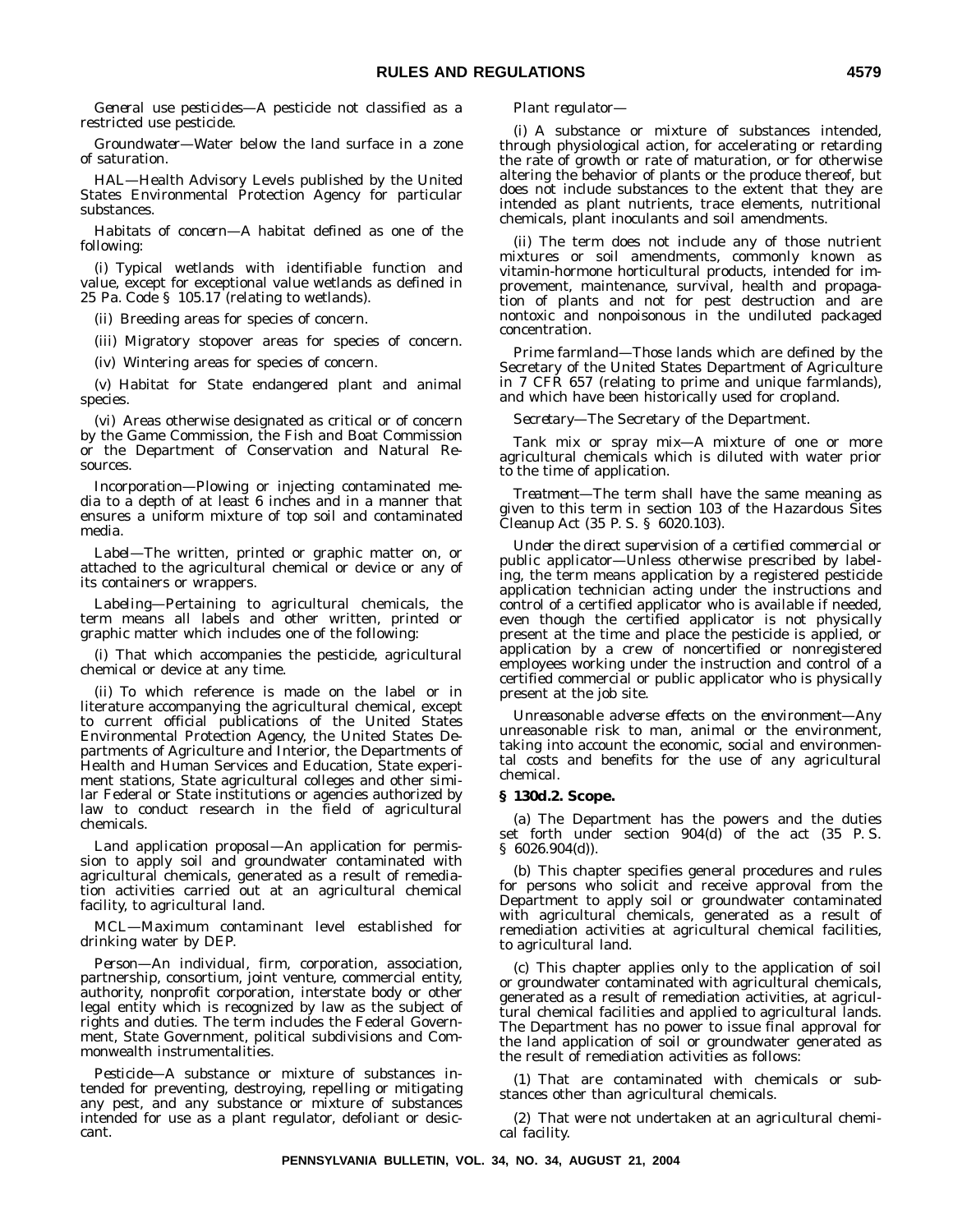(3) Where the contaminated soil or groundwater will be applied to land other than agricultural land.

(d) The applicant is responsible for obtaining any additional permits or approvals necessary for management of waste that contains agricultural chemicals and other chemicals or substances. The applicant shall submit an affidavit attesting to the fact that either no contaminants other than the agricultural chemicals tested for and set forth in its application are present in the soil or groundwater it seeks to apply to the agricultural land or if other contaminants exist, an affidavit stating what those contaminants are and attesting to the fact the applicant has received all permits or approvals necessary for the application of those contaminants to agricultural land. If the permits or approvals are obtained prior to submission of the land application proposal, the permits or approvals, or both, shall be attached to the land application proposal.

#### **§ 130d.3. Continuing authority.**

(a) Nothing in this chapter may be construed to amend, modify, repeal or otherwise alter any provision of any act cited and the regulations pertaining thereto, relating to civil and criminal penalties or enforcement actions and remedies available to the Department or in any way to amend, modify, repeal or alter the authority of the Department to take appropriate civil and criminal action under those statutes.

(b) Nothing in this chapter may be construed to place any duty, responsibility or liability on the Department for contaminants in soil or groundwater other than agricultural chemicals that were tested for and approved by the Department. The applicant is soley responsible for all duties and liability related to all contaminants other than the agricultural chemicals tested for, set forth in the applicant's land application proposal and approved by the Department.

#### **§ 130d.4. Retained recordkeeping.**

(a) *General*. An applicant receiving permission to apply soil or groundwater contaminated with agricultural chemicals to agricultural land, shall maintain records in accordance with recordkeeping provisions of section 35 of the Pennsylvania Pesticide Control Act of 1973 (3 P. S. §§ 111.55) and in accordance with the appropriate recordkeeping provisions of §§ 128.11, 128.24, 128.35, 128.53, 128.65 and 128.88. In addition, an approved applicant shall keep the following records:

(1) The daily operation records required by § 130d.46 (relating to daily operational records).

(2) The annual operation report required by § 130d.48 (relating to annual operational report).

(3) The final report required by § 130d.62 (relating to final report).

(4) The right of entry agreement required by § 130d.27(b) (relating to right of entry and agreement with landowner).

(b) *Inspection and audit*. All records and documents shall be available for inspection or audit at reasonable times (such as regular operating hours of the Department) by the Department or its authorized agents.

(c) *Retention time period*. All records, reports and documents shall be retained by the person responsible for the application of the soil and groundwater for 5 years after the date on which the site closure plan and final report were approved by the Department.

#### **§ 130d.5. Public notice by applicant.**

The applicant shall comply with the notice requirements established by section 25.1 of the Pennsylvania Pesticide Control Act of 1973 (3 P. S. §§ 111.45a) and §§ 128.81—128.89 (relating to prior notification) and § 128.112 (relating to notification of hypersensitive individuals).

#### **Subchapter B. LAND APPLICATION PROPOSAL REQUIREMENTS FOR PERMISSION TO APPLY SOIL AND GROUNDWATER CONTAMINATED WITH AGRICULTURAL CHEMICALS TO AGRICULTURAL LAND**

Sec.

- 130d.21. General requirements for land application proposal form.
- Chemical analysis of waste and sampling techniques and protocol.
- 130d.23. Waste sampling plan.<br>130d.24. Operating plan.

- 130d.24. Operating plan. 130d.25. Maps and related information.
- 130d.26. Financial responsibility.<br>130d.27. Right of entry and agree
- 130d.27. Right of entry and agreement with landowner. 130d.28. Identification of interest.
- 
- 130d.29. Compliance information<br>130d.30. Environmental assessme Environmental assessment.

#### **§ 130d.21. General requirements for land application proposal form.**

(a) *Submittal*. Land application proposals shall be submitted in writing, on forms provided by the Department. Persons submitting land application proposals shall submit them to the Department at the address which appears on the land application proposal form developed by the Department.

(b) *Documentation*. Each land application proposal shall include and have attached thereto, information, maps, plans, specifications, designs, analyses, test reports and other data as may be required by the Department to determine compliance with this chapter. The Department will notify the applicant in writing requesting any additional information.

(c) *Affirmation of chemical analysis of waste and sampling techniques and protocol and the waste sampling plan*. The chemical analysis of waste and sampling techniques and protocol and the waste sampling plan, required by §§ 130d.22 and 130d.23 (relating to chemical analysis of waste and sampling techniques and protocol; and waste sampling plan), shall be supported by an affidavit, signed by the applicant, affirming that all known and likely agricultural chemicals, nutrients and constituents at the remediation site were tested for and the tests were performed in accordance with this chapter and the applicant's land application proposal.

(d) *Affirmation of compliance with all applicable laws, rules and ordinances*. The applicant shall submit a signed affidavit, affirming it has received the proper permits and approvals and that the removal, storage, handling and application of the contaminated soil or groundwater is in compliance with applicable laws, regulations and ordinances.

(e) *Affirmation of operation plan*. The operating plan shall be signed by the applicant and the appropriate applicator verifying that the techniques, methods and rates of application set forth in the operating plan will be followed.

#### **§ 130d.22. Chemical analysis of waste and sampling techniques and protocol.**

(a) *General criteria*. A person who seeks to apply soil or groundwater, generated as a result of remediation activities at an agricultural chemical facility, to agricultural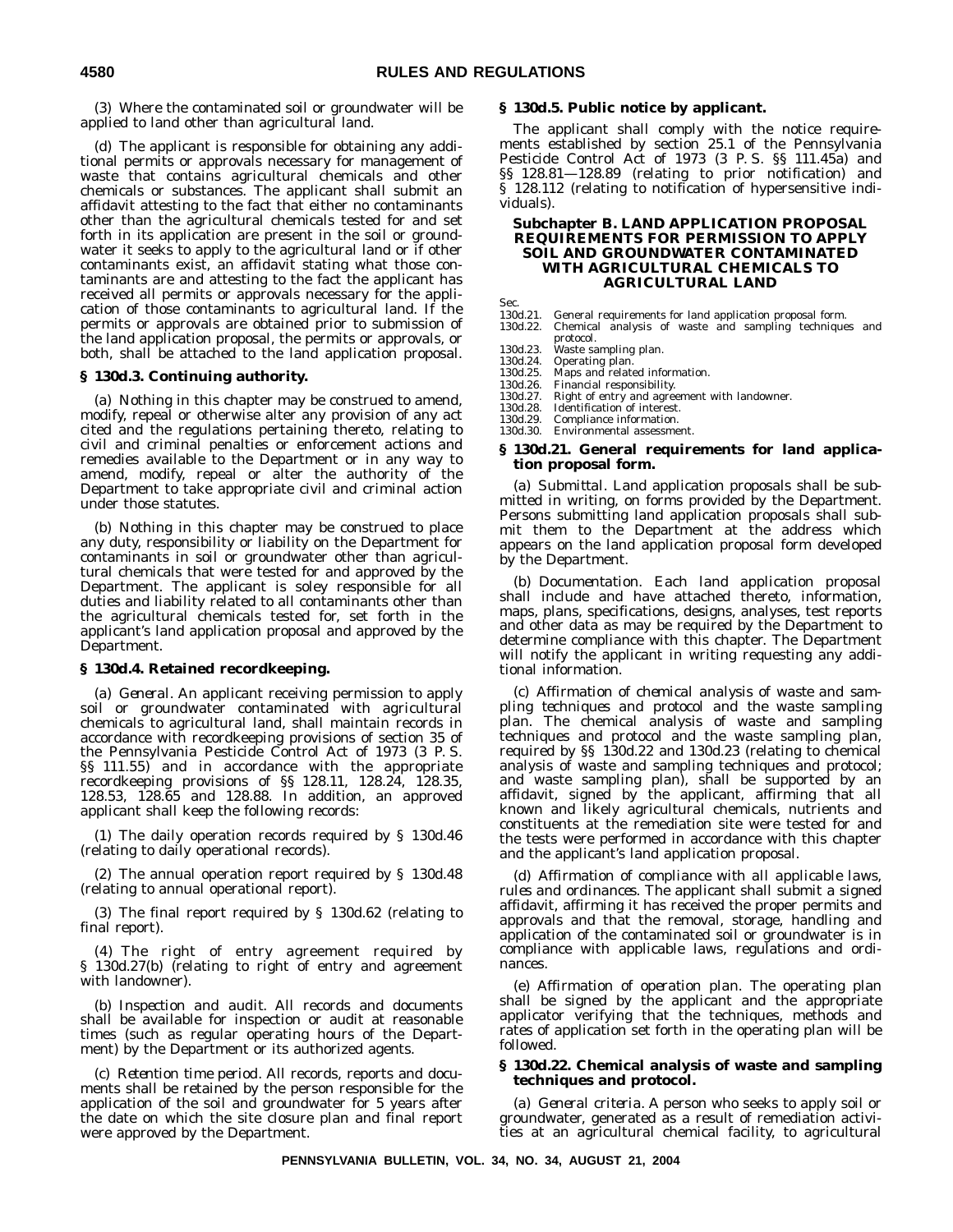land shall perform a detailed analysis and testing of the soil or groundwater, or both, at the agricultural chemical facility site and the application site. A verified copy of the sampling techniques and results shall be submitted to the Department as part of the land application proposal.

(b) *Analysis and testing of the soil or groundwater, or both, at the agricultural chemical facility site*. The analysis and testing at the agricultural chemical facility site shall fully characterize the physical properties and chemical composition of each type of agricultural chemical that was held, stored, blended, formulated, sold, distributed, manufactured or generated by the agricultural chemical facility and shall be done in accordance with subsections (d) and  $(e)(1)$  and  $(2)$ . The substances tested for shall be predicated on the manufacturing processes and business carried on at the agricultural chemical facility site being remediated and records obtained from that agricultural chemical facility or facilities on that site. The types of agricultural chemicals likely to be contained in the soil and groundwater shall be gleaned from information available regarding the agricultural chemical facility site at which the remediation activities are taking place including the following:

(1) Records, including sales records, memorandums, invoices and historical data, of the type of products manufactured, held, stored, formulated, sold, distributed, produced or used.

(2) Material safety data sheets or similar sources that may help characterize the types of agricultural chemicals and waste generated.

(3) Notices of past spills, violations or contamination if applicable.

(4) Information regarding any agricultural chemical byproduct or agricultural chemical produced during or as a result of the manufacturing processes, mixing, storage or distribution of materials.

(c) *Analysis and testing of soil at the proposed application site*. The analysis and testing at the proposed application site shall cover soil samples taken from the proposed application site and shall be done in accordance with subsections (d) and (e)(3). The soil samples taken from the proposed application site shall be tested for each agricultural chemical, nutrient or constituent found in the soil or groundwater, or both, at the agricultural chemical facility site that is proposed to be applied to the application site. In addition, the proposed application site analysis shall delineate the soil types found within the proposed application area. The testing and analysis of the soil at the proposed application site, at minimum, shall include:

(1) A chemical, nutrient and constituent analysis of each 15-acre field or plot upon which a soil pile or quantity of groundwater from the remediated agricultural chemical facility site is to be applied.

(2) Testing for all agricultural chemicals, the byproducts or derivatives thereof, and each agricultural chemical, nutrient or constituent that was found to be present in the contaminated soil or groundwater, or both, at the agricultural chemical facility being remediated which are to be applied at the proposed application site.

(3) Documentation of the soil types found within the proposed application area.

(d) *Approved laboratory*. Soil or groundwater samples, or both, from each soil pile or quantity of groundwater taken from the agriculture chemical facility site being remediated and sought to be applied to agricultural land and soil samples taken from the application site shall be tested on a parts per million basis and shall be submitted for analysis to a laboratory compliant with the United States Environmental Protection Agency's (EPA) Good Laboratory Practices (GLP) Program. A list of EPA GLP compliant laboratories is available on the Department's website. A copy of the test results shall be submitted to the Department as part of the land application proposal and to the owner of the agricultural land on which the contaminated soil and groundwater is sought to be applied.

(e) *Sampling techniques*. Sampling techniques shall be consistent with the sampling procedures set forth in the *Pennsylvania Agronomy Guide* which are set forth herein.

(1) *Soil pile samples from the agricultural chemical facility remediation site*. Sampling of soil piles from an agricultural chemical facility remediation site shall consist of one representative sample from each soil pile proposed to be land applied. A representative sample shall consist of 15 core samples from each soil pile at the remediation site which is proposed to be land applied to an agricultural site. A soil pile shall contain no more than 36,000 cubic yards of soil, which represents the cubic yards of soil contained in 15 acres of land at a 6-inch depth and is consistent with the standards established in the *Pennsylvania Agronomy Guide*. Multiple soil piles require multiple samples. Samples shall be collected and recorded in the following manner:

(i) Fifteen core samples shall be collected from each soil pile proposed to be land applied.

(ii) Each core sample shall be collected from a depth of at least 4 to 6 inches.

(iii) The core samples taken from each soil pile shall be mixed in order to acquire a representative sample from that particular soil pile.

(iv) Roots, stones and other debris not representative of the substrate being sampled and proposed for land application shall be removed from the core samples.

(v) The mixed sample from each soil pile shall be placed in a clean unused container and marked in a manner delineating the particular soil pile from which the sample was taken. The sample container shall be compliant with the standards established by the approved laboratory to which the soil samples will be submitted for testing.

(vi) The applicant shall complete the required report form, set forth the agricultural chemicals to be tested for, in compliance with the requirements of this chapter, and submit the sample or samples to an approved laboratory.

(2) *Water samples from the agricultural chemical facility remediation site*. Where groundwater from an agricultural chemical facility remediation site is proposed to be applied to agricultural land, the applicant shall collect 1 pint of water from the remediation site for every 2,000 gallons of water sought to be land applied or utilized as tank mix. Samples shall be collected and recorded in the following manner:

(i) Samples shall be collected from random and mixed points and depths throughout the remediation site to assure a true and representative sampling of the water contaminated with agricultural chemicals at the remediation site.

(ii) Samples shall be collected in clean unused glass bottles and kept chilled during and prior to delivery to an approved laboratory.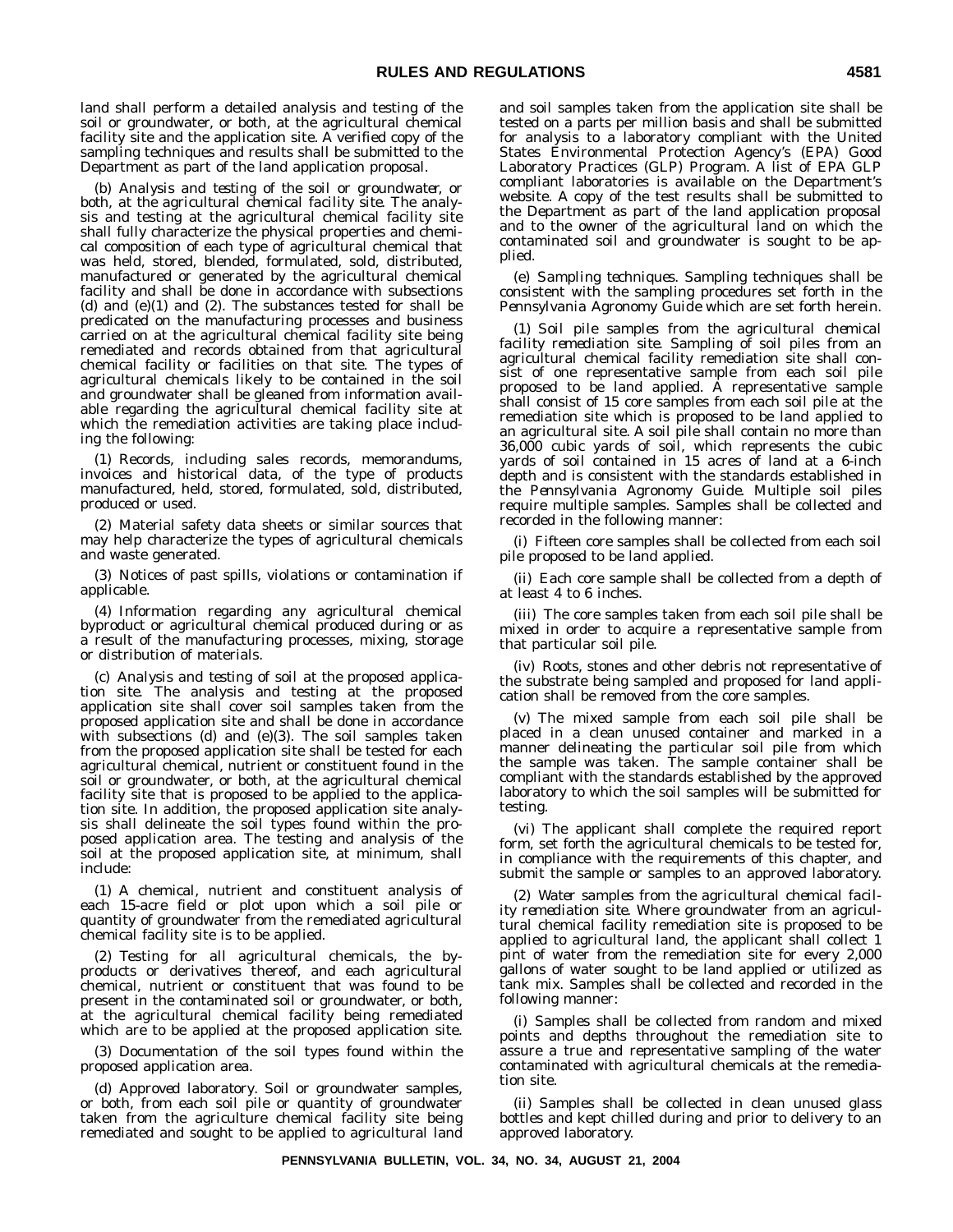(iii) Samples shall be marked in a manner delineating the particular site location and depth from which the sample was taken.

(iv) The applicant shall complete the required report form, set forth the agricultural chemicals to be tested for, in compliance with this chapter, and submit the sample or samples to an approved laboratory.

(3) *Soil samples from the proposed application site*. Sampling of soil from the proposed application site shall consist of one representative sample per every 15 acres of land upon which the soil contaminated with agricultural chemicals from the agricultural chemical facility is proposed to be land applied. Samples shall be collected and recorded in the following manner:

(i) A representative sample shall consist of 15 core samples collected from 15 different areas per 15-acre plot (one core sample taken from each acre on that plot) of land area proposed to receive soil or water, or both, contaminated with agricultural chemicals from an agricultural chemical facility being remediated under the act.

(ii) Core samples shall be collected from a depth of at least 4 to 6 inches.

(iii) The 15 core samples collected from each 15-acre plot shall be thoroughly mixed to get a representative sample from that 15-acre plot.

(iv) Roots, stones and other debris not representative of the field plot being sampled shall be removed from the core samples.

(v) The mixed sample from each 15-acre plot shall be placed in a clean, unused container and marked in a manner delineating the particular 15-acre plot from which the sample was taken. The sample container shall be compliant with the standards established by the approved laboratory to which the soil sample will be submitted for testing.

(vi) The applicant shall complete the required report form, set forth the agricultural chemicals to be tested for and submit the sample or samples to an approved laboratory.

#### **§ 130d.23. Waste sampling plan.**

The applicant shall develop a waste sampling plan. The waste sampling plan shall be attached to and made part of the land application proposal submitted to the Department. The waste sampling plan shall encompass the sampling techniques utilized for the soil or groundwater from the agricultural chemical facility site and the application site. The waste sampling plan shall cover each agricultural chemical, nutrient or constituent proposed to be applied to the agricultural land. The waste sampling plan shall take into account and be consistent with the chemical analysis and testing protocol required by § 130d.22 (relating to chemical analysis of waste and sampling techniques and protocol). At a minimum, the plan shall include:

(1) *Quality assurance and quality control procedures*. The plan shall ensure an accurate and representative sampling of the contaminated soil or groundwater, or both, the person seeks to apply to agricultural land and an accurate and representative sampling from each field or plot at the application site upon which the contaminated media will be placed. The plan shall set forth the following:

(i) The type of chemicals, nutrients and constituents for which each soil pile or quantity of groundwater was tested and analyzed and the rationale for the selection of those chemicals, nutrients and constituents.

(ii) The name and address of the approved laboratory that was used to test for the chemicals, nutrients and constituents.

(iii) The method utilized for labeling and managing the soil piles and quantities of groundwater to assure they are applied at the proper rates and to the proper areas once they reach the application site, since individual soil piles and quantities of groundwater may contain different types and concentrations of chemicals, nutrients and constituents.

(2) An evaluation of the ability of the agricultural chemicals and constituents contained in the soil or groundwater to be fully utilized by the crop to be grown on the application site and to leach into the environment.

(3) A narrative delineating the scientific evidence supporting the contention that the contaminated soil or groundwater can be land applied to agricultural land without negatively affecting the productivity of the agricultural land or causing harm to the environment or animal or human health.

#### **§ 130d.24. Operating plan.**

The land application proposal shall contain an operating plan setting forth general information and land application rates and procedures. Information in the operating plan will be considered by the Department when reviewing the land application proposal.

(1) *General information*. The operating plan shall contain the following general information:

(i) The address and a description of the remediation site from which the contaminated soil or groundwater to be applied to the agricultural land originated or was generated.

(ii) The address and a description of the agricultural site to which the contaminated soil or groundwater will be applied.

(iii) The proposed life of the operation from the time the first soil pile or quantity of groundwater arrives on the application site to final closure of the application site and the origin and chemical, nutrient and constituent make up of each soil pile or quantity of groundwater to be applied.

(iv) The proposed application rate per acre, which shall be consistent with standards established by this chapter, as well as, the Nutrient Management Act (3 P. S. §§ 1701-1718), 3 Pa.C.S. §§ 6701-6725 (relating to Fertilizer Act), 3 Pa.C.S. §§ 6901—6921 (relating to Soil and Plant Amendment Act), the Pennsylvania Pesticide Control Act of 1973 (3 P. S. §§ 111.21—111.61) and the Federal Insecticide, Fungicide and Rodenticide Act of 1947 (7 U.S.C.A. §§ 136—136y).

(v) The proposed methods, techniques and types of applications, which shall be consistent with standards established by this chapter as well as the Nutrient Management Act, the Fertilizer Act, the Soil and Plant Amendment Act, the Pennsylvania Pesticide Control Act of 1973 and the Federal Insecticide, Fungicide and Rodenticide Act of 1947.

(vi) The proposed dates of application.

(vii) The equipment to be used for site preparation, land application of the contaminated soil and groundwater and incorporation of the contaminated soil.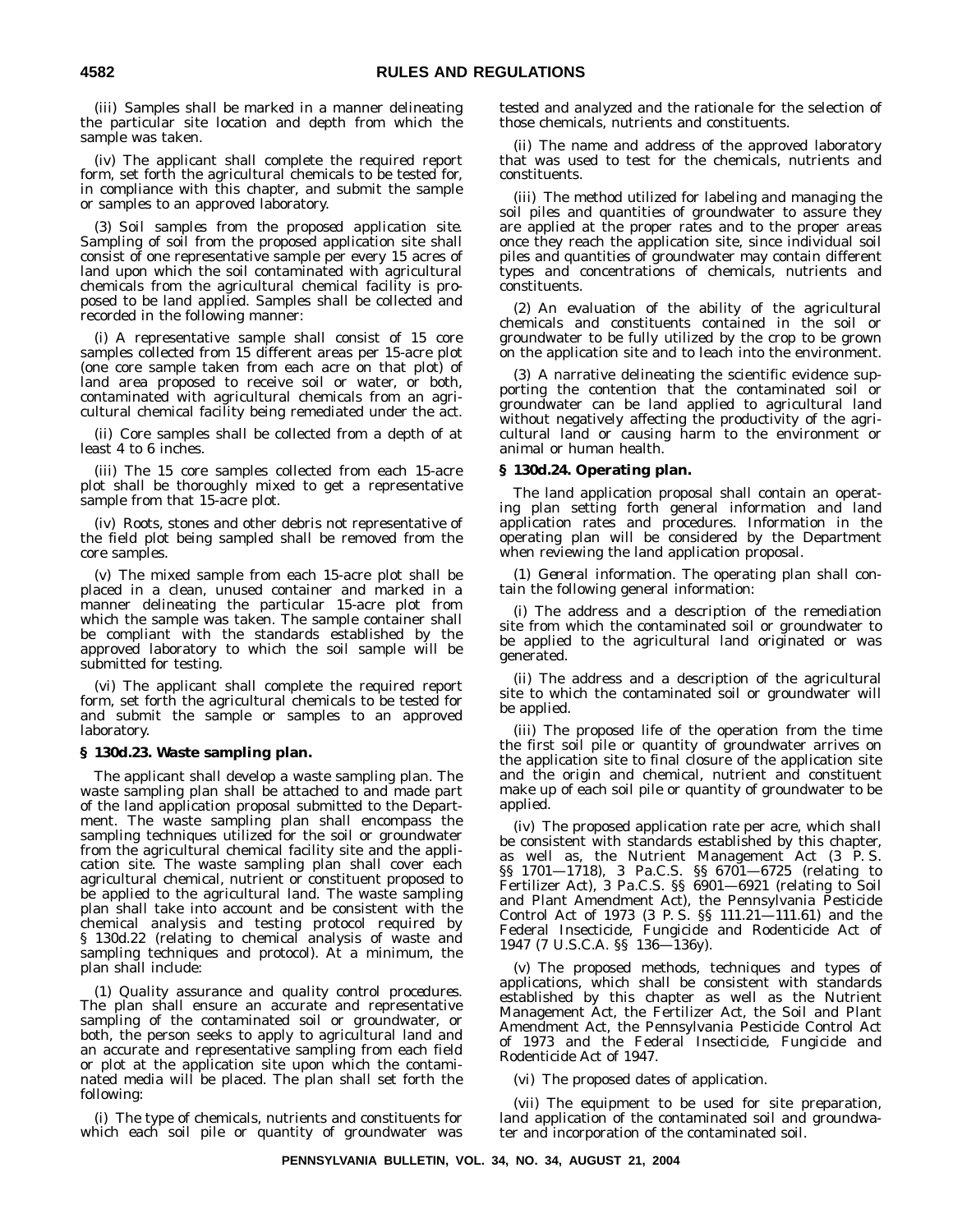(viii) The use that will be made of the proposed application area and the crops that will be planted on each application plot for 3 years following the application.

(ix) A plan to control drift or migration of the chemicals, nutrients and constituents in the soil and groundwater being applied.

(x) Information necessary to show compliance with this chapter, such as the contaminants and contamination levels in each soil pile or quantity of groundwater, the specific plot upon which each soil pile or quantity of groundwater will be placed and the techniques and application rates to be utilized.

(2) *Application rate calculation*. The Department will review the application rate proposal set forth by the applicant in the land application proposal. The Department will consider the following, which shall be addressed in the applicant's operation plan:

(i) The type and concentration of each agricultural chemical contained in each soil pile or quantity of groundwater reported by the applicant in the land application proposal submitted to the Department.

(ii) The excavated soil type indicated by the applicant in the land application proposal submitted to the Department.

(iii) The total volume of excavated soil or contaminated groundwater in each individual soil pile or quantity.

(iv) The proposed application site crop for the upcoming growing season and a projected 3 year crop rotation plan including the use of the land, type of crop to be grown and the use of the crops. The same crop may be planted year after year with the approval of the Department.

(v) The concentration, in parts per million, of the active ingredients in each soil pile or quantity of groundwater contaminated with agricultural chemicals.

(vi) The application rate for the selected site and crop based on the current labeling for each pesticide found. If fertilizers are being applied, the applicant shall follow the recommendations for fertilizer applications for specific crops listed in the latest edition of the *Pennsylvania Agronomy Guide*.

(vii) For agricultural chemicals other than fertilizers a conversion factor (37000) shall be used. The calculation considers the concentration of parts per million and the conversion of  $FT<sup>3</sup>$  to  $YD<sup>3</sup>$ .

#### $(3FT)^3/YD^3 \div 1,000,000 = 1/37037.037$

The result of the calculation is the total acreage required for land application for each individual agricultural chemical. A safety factor included in this calculation considers the cumulative effect of all the pesticides detected in the soil pile or quantity of groundwater. The acres required for each individual contaminant found in each soil pile or quantity of groundwater contaminated with agricultural chemicals are summed. This value is the uniform soil application rate. Soil application rate (volume of excavated soil or contaminated groundwater ÷ total acres required) (yds<sup>3</sup>/acre).

(viii) The application credits that shall be taken and the additive loading effect of the soil or groundwater contaminated with agricultural chemicals. The rate will be calculated using the following formula:

(Land required for an individual contaminant ÷ total acres required)  $\times$  product label rate = active ingredient application credit (lbs/acres)).

(3) *Application rate considerations and procedures*. The following shall be addressed in the applicant's operation plan:

(i) *Application rate*. The application rate as compared to the label rates of the various compounds present in each soil pile or quantity of groundwater contaminated with agricultural chemicals shall adhere to and not exceed the labeling rate for each compound present.

(ii) *Total loading*. All pesticides detected in a single soil pile or quantity of groundwater contaminated with agricultural chemicals shall be considered when developing soil application rates. The cumulative effect of all the pesticides can be considered by summing the acreage needed for each individual pesticide to develop the total acreage required. Where more than one pesticide is present in a soil pile or quantity of groundwater the soil pile or groundwater shall be applied at the most restrictive labeling rate. Nutrients shall be considered separately from pesticides when developing soil application rates. In addition, the sum of pesticide active ingredient applied through any land application activities and other applications in the same season (or following season, in the case of fall or postharvest land applications) may not exceed labeling rate restrictions for any pesticide applied.

(iii) *Incorporation*. The soil and groundwater contaminated with agricultural chemicals shall be applied in a manner that assures an even distribution of agricultural chemicals within the soil pile or quantity of groundwater and ensures the application rate will be uniform across the application site. In addition, where incorporation is necessary, the incorporation techniques used for soil piles contaminated with agricultural chemicals shall achieve a mixture of top soil and contaminated media and shall ensure the contaminated media is incorporated to a depth of at least 6 inches. The contaminated media shall be incorporated into the soil at the application site within 24 hours of application.

(iv) *Top soil considerations*. The applicant shall set forth procedures (such as developing a soil and erosion prevention plan and an incorporation plan) to assure that topsoil will not be lost, stripped off the land or buried under the contaminated soil to be applied.

(v) *Uniform application rate*. The applicant shall set forth procedures to assure the application rate will be uniform across the field application area or as close to uniform as is possible given the current technology, machinery and application techniques available.

(vi) *Multiple applications of nutrients*. The total amount of nutrients applied through the land application plus other commercial fertilizers, manure and nutrient applications shall be set forth in the operation plan in the land application proposal. In addition, if the nutrients are being applied to an agricultural site that is required to have a nutrient management plan, under the Nutrient Management Act, the applicant shall attest that the application of the additional nutrients contained in the soil piles or groundwater to be applied conform with and do not violate the standards established in the applicant's nutrient management plan. If the application requires a revision to the nutrient management plan, the applicant shall attach a notification from the State Conservation Commission attesting to the fact the nutrient management plan has been revised to account for the additional nutrients and the revised plan has received final approval.

(4) *Additional application requirements*. The operating plan shall also include the following information: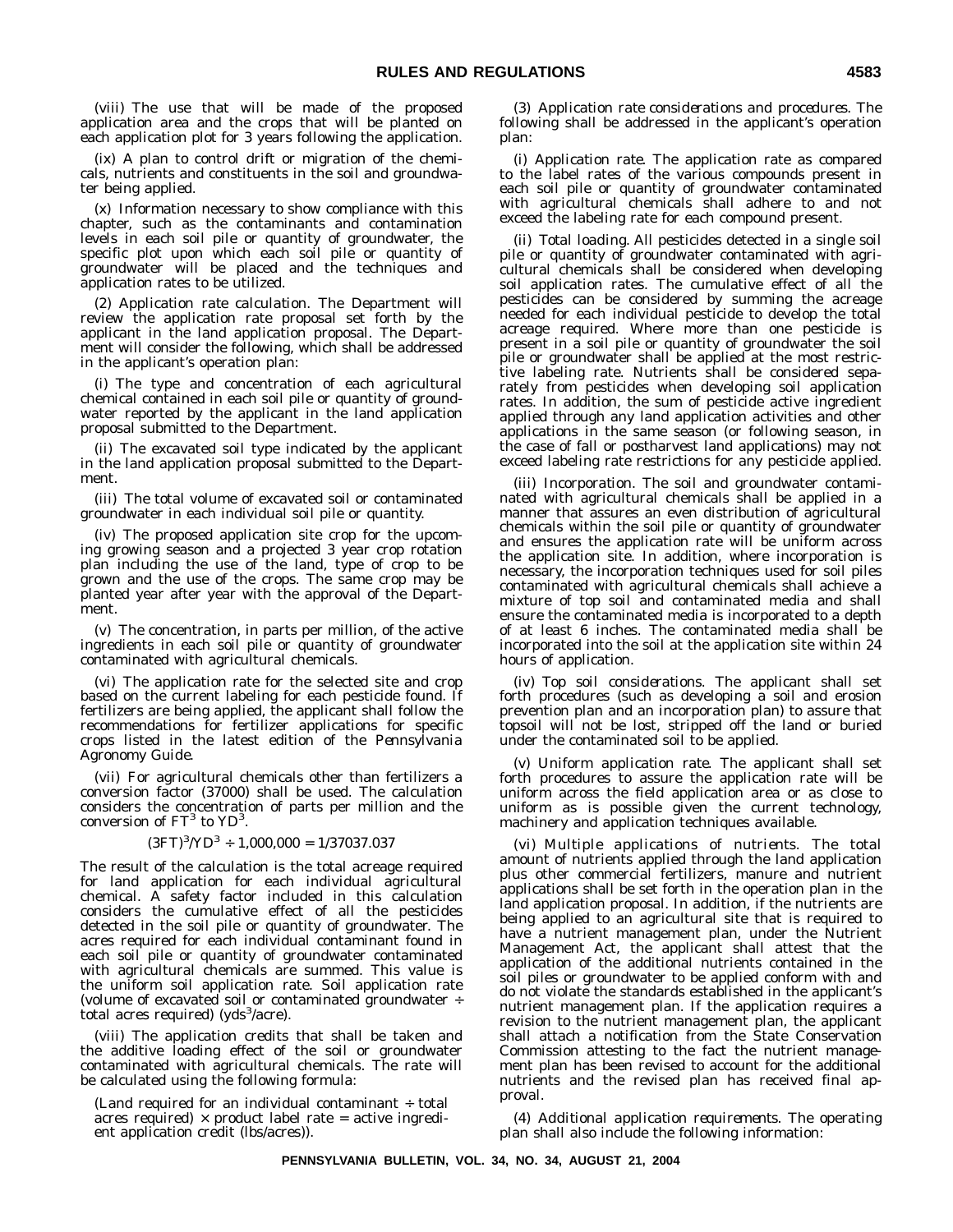(i) A projected 3-year crop rotation plan for each field or plot upon which soil or groundwater contaminated with agricultural chemicals is to be applied, including type of crop to be grown, planting sequence, crop planting technique to be used, crop and land management and use of crops grown.

(ii) A nutrient and pesticide management plan for the site, including:

(A) A description of the kind and amount of fertilizer, soil conditioner or pesticide that will be placed on the site in addition to the soil or groundwater contaminated with agricultural chemicals.

(B) The number and kind of animals on the farm or property and the total nutrient value of the manure produced by those animals, and the location (field or plot) where the manure is to be placed.

(C) An explanation and analysis of the effect on the soil and crops from the additional nutrients, soil conditioners or pesticides that would be supplied by the soil and groundwater contaminated with agricultural chemicals.

(D) The benefit to the soil, crops or farming operation that the soil and groundwater contaminated with agricultural chemicals would provide.

#### **§ 130d.25. Maps and related information.**

(a) *Boundary map*. A land application proposal shall contain detailed maps including necessary narrative descriptions, which show the following:

(1) The boundaries and the names of the present owners of record of the land constituting the proposed application site and a description of all title, deed or usage restrictions, including easements, right-of-way, covenants and other property interests, affecting the proposed application site.

(2) The boundaries of the land where soil and groundwater contaminated with agricultural chemicals will be applied over the estimated total life of the proposed application, including the boundaries of each plot of land that will be affected in each sequence of land application activity.

(3) A grid showing the exact field or location where each soil pile or quantity of groundwater contaminated with agricultural chemicals will be applied.

(4) The location and name of public and private water supplies and wells within the proposed application site and adjacent areas that are within the setback requirements set forth in Subchapter D (relating to general operating requirements for land application of soil and groundwater contaminated with agricultural chemicals to agricultural land).

(b) *Soils map*. A land application proposal shall contain a United States Department of Agriculture Soil Conservation Service Soils Map or other reliable data if current soils maps are unavailable, which shows the location and types of soils within the proposed application area.

#### **§ 130d.26. Financial responsibility.**

The applicant shall comply with § 128.34 (relating to financial responsibility). The applicant shall be in compliance with § 128.34 prior to the initiation of the application of the soil or groundwater contaminated with agricultural chemicals to the agricultural land and shall remain in compliance until final closure of the application site as set forth in Subchapter F (relating to closure). Failure to comply with § 128.34 shall result in a denial of the land application proposal or a revocation of the Department's approval when the applicant fails to maintain continued compliance with § 128.34.

#### **§ 130d.27. Right of entry and agreement with landowner.**

(a) *Consent of landowner*. When the landowner is the person submitting the land application proposal and responsible for the application of the soil and groundwater contaminated with agricultural chemicals, no right of entry or other agreement is necessary. In all other situations, the land application proposal shall contain a description or copies of the legal documents upon which the applicant bases his legal right to enter onto, operate on and apply soil and groundwater contaminated with agricultural chemicals on the proposed application site. When a description is given, the applicant shall sign a verified statement attesting to the fact the document exists in the form described. The Department will accept either one of the following legal documents or other document the Department may determine conveys the appropriate legal right:

(1) A copy of a signed consent agreement between the applicant and the current owner of the land upon which the soil or groundwater contaminated with agricultural chemicals will be applied.

(2) A copy of the document of conveyance that expressly grants or reserves the applicant the right to enter onto, operate on and apply soil and groundwater contaminated with agricultural chemicals on the current land owner's property and an abstract of title relating the documents to the current landowner.

(b) *Right of entry*. Each land application proposal shall contain, upon a form prepared and furnished by the Department, the irrevocable written consent of the landowner to the Commonwealth and its authorized agents to enter the proposed application site. The consent shall be obtained prior to final approval of the land application proposal by the Department and shall be applicable prior to the initiation of operations, for the duration of operations at the application site, and for not less than 1 year nor more than 3 years after final closure for the purpose of inspection and monitoring. Failure of the landowner to give consent shall result in denial of the land application proposal.

#### **§ 130d.28. Identification of interest.**

(a) *General information*. Each land application proposal shall contain the following information:

(1) The legal names, addresses and telephone numbers of:

- (i) The applicant.
- (ii) The applicator.

(iii) Any contractor, if the contractor is a person other than the applicant.

(2) The name, address and telephone number of the current owner of record of the agricultural land on which the applicant intends to apply the soil and groundwater contaminated with agricultural chemicals.

(b) *Ownership information*. Each land application proposal shall contain a statement of whether the applicant is an individual, corporation, partnership, limited partnership, limited liability company, proprietorship, municipality, syndicate, joint venture or other association or entity. For applicants other than sole proprietorships, the land application proposal shall contain the following information, if applicable: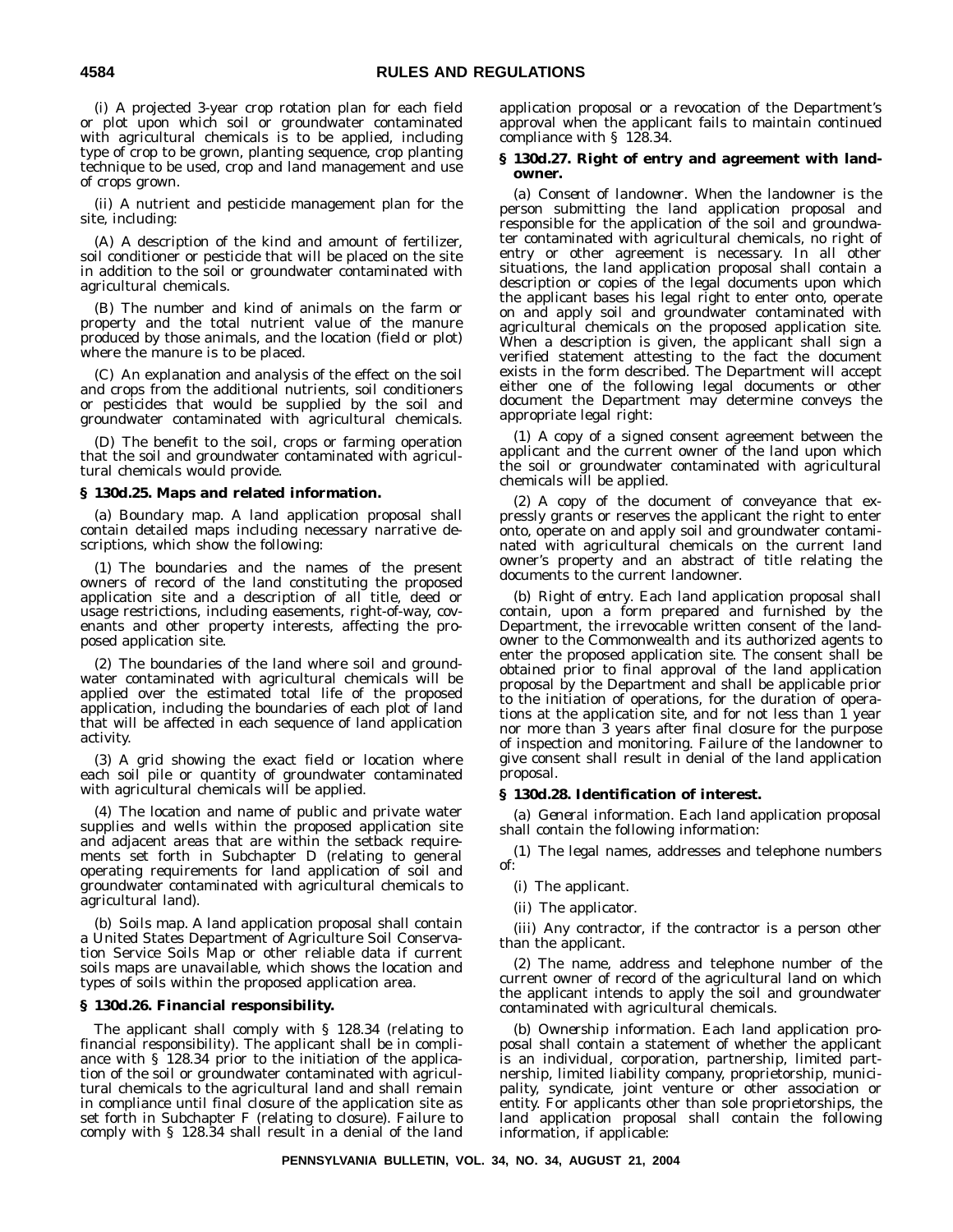(1) The name and address of every officer, general and limited partner, director and other persons performing a function similar to a director of the applicant.

(2) For corporations, the names, principal places of business and the Internal Revenue Service tax identification numbers of the applicant corporation, United States parent corporations of the applicant, including ultimate parent corporations, and all United States subsidiary corporations of the applicant and the applicant's parent corporations.

(3) The names and addresses of other persons or entities having or exercising control over any aspect of the land application of the soil and groundwater contaminated with agricultural chemicals, including associates and agents. This shall include a description of the duties and responsibilities and the control to be exercised by these persons.

(c) *Permits and approvals*. Each land application proposal submitted to the Department shall list the additional permits or approvals necessary for the land application of the contaminated soil and groundwater to the proposed application site. The land application proposal shall set forth the status of those permits or approvals.

(d) *Applicant history*. Each land application proposal shall set forth previous experience of the applicant with regard to land application of agricultural waste or soil or groundwater contaminated with agricultural or other chemicals. The applicant shall identify the location of the sites, the type of operation undertaken and any environmental problems or citations during or resulting from the operation.

#### **§ 130d.29. Compliance information.**

The land application proposal shall contain a verified statement attesting that the proposed land application will comply with all applicable Federal, State and local laws, rules, regulations and ordinances.

#### **§ 130d.30. Environmental assessment.**

(a) *Impacts*. The land application proposal shall include an environmental assessment setting forth a detailed analysis of the potential impact of the application of the soil and groundwater contaminated with agricultural chemicals to the proposed agricultural site, including potential environmental harms of the proposed land application such as any short term or long term effects or degradation to the fertility or quality of the agricultural land at the application site, water uses and land uses, and potential deleterious effects on contiguous land, the environment and the public health and safety. The applicant shall consider environmental features such as streams, wells, local parks and habitats of concern.

(b) *Mitigation*. The land application proposal shall include a mitigation plan. The mitigation plan shall delineate the steps the applicant will take in the event the application of the soil or groundwater contaminated with agricultural chemicals has a negative impact on the application site or the environment or causes harm or degradation to the application site or contiguous land, or both.

#### **Subchapter C. LAND APPLICATION PROPOSAL REVIEW PROCEDURES**

Sec. 130d.31. Criteria for approval or denial.

Receipt of land application proposal and completeness review. 130d.32. Receipt of land<br>130d.33. Review process.

#### **§ 130d.31. Criteria for approval or denial.**

(a) *Acceptance*. In accordance with the authority in section 904(b) of the act (35 P. S. § 6026.904(b)), the Department will accept and review only those proposals which seek to apply soil or groundwater contaminated with agricultural chemicals, generated as a result of remediation activities at agricultural chemical facilities, that are to be applied to agricultural land.

(b) *Approval, denial, modification and rescission*. When exercising its power to approve, deny or request modification of a proposal to apply soil or groundwater contaminated with agricultural chemicals generated as a result of remediation activities at agricultural chemical facilities that is to be applied to agricultural land, the Department will follow the Pennsylvania Pesticide Control Act of 1973 (3 P. S. §§ 111.21—111.61), 3 Pa.C.S. §§ 6701—6725 (relating to Fertilizer Act), 3 Pa.C.S. §§ 6901—6921 (relating to Soil and Plant Amendment Act), the Nutrient Management Act (3 P. S. §§ 1701—1718) and the Federal Insecticide, Fungicide and Rodenticide Act of 1947 (7 U.S.C.A. §§ 136—136y). The Department will deny a land application proposal that violates any provision of the acts in this subsection. The Department may rescind approval of a land application proposal if the person applying the contaminated soil or groundwater violates any provision of the Pennsylvania Pesticide Control Act of 1973, the Fertilizer Act, the Soil and Plant Amendment Act, the Nutrient Management Act, the Federal Insecticide, the Fungicide and Rodenticide Act of 1947, the act or this chapter or if it discovers a mistake or falsification made in the land application proposal, the test results, the sampling techniques or any part of the operation and actual application of the soil or groundwater to the agricultural land.

(c) *Affirmation of facts*. A land application proposal will not be approved unless the applicant affirmatively demonstrates to the Department's satisfaction that the following conditions are met:

(1) The land application proposal is complete, accurate and meets the standards established by the act and this chapter.

(2) The land application of the soil and groundwater contaminated with agricultural chemicals detailed in the land application proposal can be feasibly accomplished, under the techniques and facts set forth therein and as required by the act and this chapter.

(3) The land application of the soil and groundwater contaminated with agricultural chemicals detailed in the land application proposal will not cause harm to the environment, the health, safety and welfare of the general public, or degrade or pollute the agricultural land to which it will be applied.

(4) The land application of the soil and groundwater contaminated with agricultural chemicals detailed in the land application proposal will not violate the Pennsylvania Pesticide Control Act of 1973, the Fertilizer Act, the Soil and Plant Amendment Act, the Nutrient Management Act or the Federal Insecticide, Fungicide and Rodenticide Act of 1947.

(d) *Soil or groundwater containing other chemicals in addition to agricultural chemicals*. Where the soil or groundwater sought to be applied contains other chemicals in addition to agricultural chemicals, the Department may begin review of the land application proposal for the application of the agricultural chemicals in the soil or groundwater but will not consider the land application proposal complete or issue an approval until the applicant has provided the Department with the information required by §§ 130d.2(d), 130d.21(d) and 130d.29 (relating to scope; general requirements for land application form; and compliance information).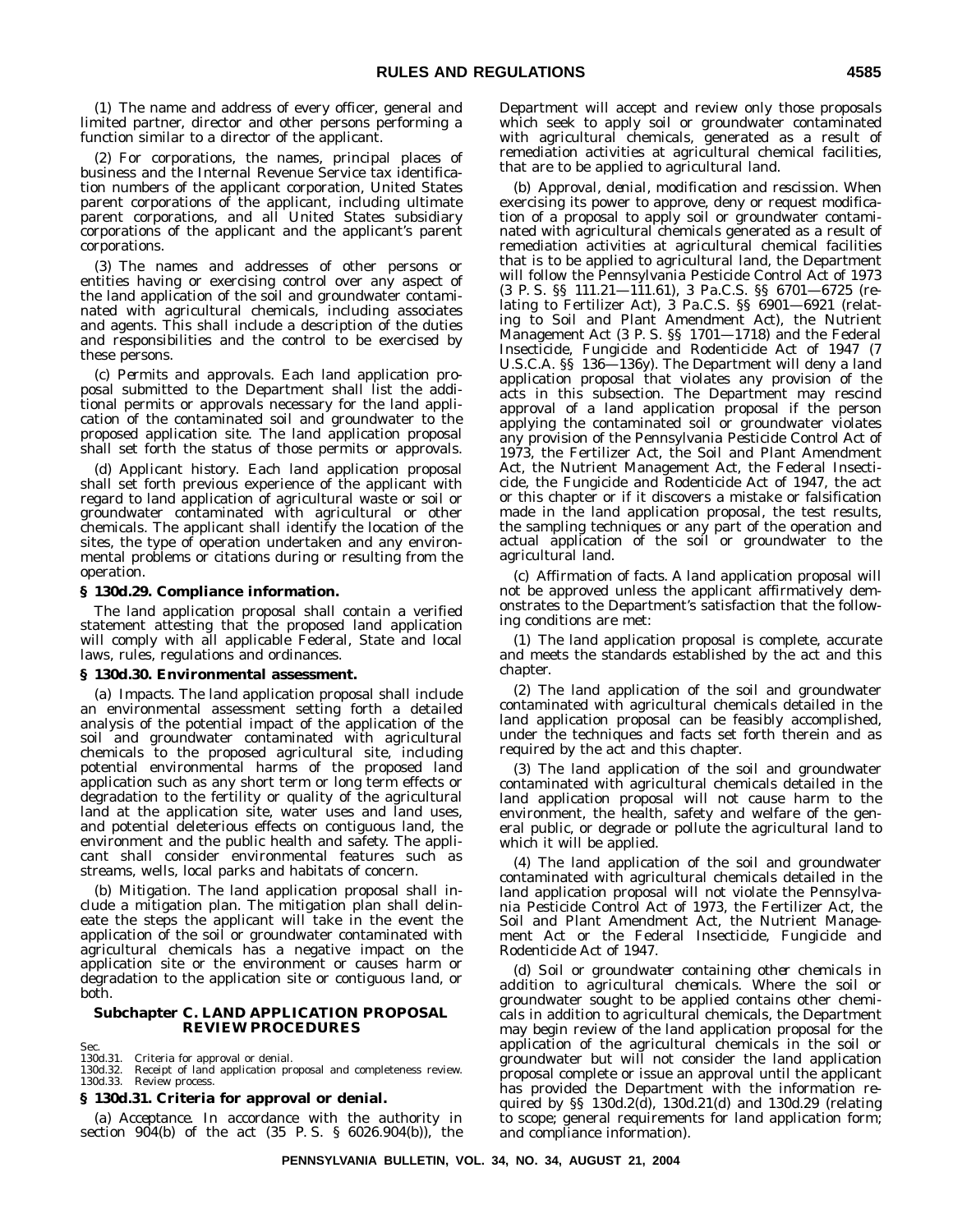#### **§ 130d.32. Receipt of land application proposal and completeness review.**

(a) *Receipt of land application proposal and completeness review*. After receipt of a land application proposal, the Department will determine whether the land application proposal is administratively complete.

(b) *Receipt*. For purposes of this section, ''receipt of application'' does not occur until the land application proposal is deemed administratively complete.

(c) *Administratively complete land application proposal*. A land application proposal is administratively complete if it contains all the necessary information, approvals, maps and other documents required by this chapter. There is no set timetable for review of a land application proposal. If the land application proposal is administratively complete, the Department will make every effort to render a decision, within 60 days of receiving the administratively complete land application proposal, to approve, approve with modifications or deny the land application proposal. The Department will mail the applicant a written notice of approval or disapproval. A notice of disapproval will state the reasons for the Department's disapproval of the land application proposal.

(d) *Incomplete land application proposal*. When the land application proposal is not complete, the Department will send a written notice and a request for additional information and documentation to the applicant. When additional information and documentation is requested, the Department's review and consideration of the land application proposal will cease until the requested material is received. Upon receipt of all the additional information and documentation requested, the Department will resume its review of the land application proposal. The Department will deny the land application proposal if the applicant fails to provide the additional information and documentation within 60 days of mailing of the request for additional information and documentation.

#### **§ 130d.33. Review process.**

(a) The Department will review all proposals for land application of soil or groundwater contaminated with agricultural chemicals, generated as the result of remediation activities at agricultural chemical facilities, to be applied to agricultural land.

(b) The Department will review all land application proposals with regard to the land application of agricultural chemicals only.

(c) Where chemicals other than agricultural chemicals are contained in the contaminated media, the Department will review the land application proposal in accordance with provisions set forth in §§ 130d.2(d) and 130d.31(d) (relating to scope; and criteria for approval or denial).

(d) The decision of the Department to approve or deny a land application proposal is final.

#### **Subchapter D. GENERAL OPERATING REQUIREMENTS FOR LAND APPLICATION OF SOIL AND GROUNDWATER CONTAMINATED WITH AGRICULTURAL CHEMICALS TO AGRICULTURAL LAND**

- Sec.<br>130d.41. Standards for land application of soil and groundwater contaminated with agricultural chemicals.
- 130d.42. Land application rates and procedures.<br>130d.43. Additional application requirements.
- Additional application requirements.

130d.44. Limitations on land application of soil and groundwater contaminated with agricultural chemicals. 130d.45. Prohibited applications.

130d.46. Daily operational records.

### 130d.47. Reports. 130d.48. Annual operational report.

#### **§ 130d.41. Standards for land application of soil and groundwater contaminated with agricultural chemicals.**

A person approved to apply soil or groundwater contaminated with agricultural chemicals resulting from the remediation of an agricultural facility to agricultural land shall comply with the following:

(1) The land application and application rate shall be consistent with labeling requirements for the pesticide active ingredients found in the soil or groundwater being land applied and the Department may require a safety factor of 1/2 the label application rate. With regard to fertilizer found in the soil or groundwater being land applied, the application shall be consistent with labeling and standards established by the *Pennsylvania Agronomy Guide*.

(2) The cumulative effect of all pesticides found in the soil or groundwater being land applied shall be consistent with the labeling requirements for each pesticide and may not exceed the labeling rate for any of the pesticides contained in the soil pile or quantity of groundwater contaminated with agricultural chemicals.

(3) The cumulative effect of all fertilizers or soil amendments, or both, found in the soil or groundwater being land applied shall be consistent with and not exceed the standards established by the *Pennsylvania Agronomy Guide*.

(4) Proper application techniques set forth and approved by the Department in the applicant's operational plan shall be followed.

(5) Consultants or other individuals directing land application activities shall be certified in the appropriate use category for the pesticides being applied. A certified applicator is required to be onsite at all times during the application of pesticide contaminated soils.

(6) Individual soil piles and groundwater contaminated with agricultural chemicals may not be consolidated for application without prior written approval from the Department and the landowner.

(7) The Department may approve the application of additional agricultural chemicals, not found in background levels at the proposed application site, to the proposed application site in cases when the application rate will not result in crop injury, illegal crop residues, polluting or fouling of the agricultural land or cause unreasonable adverse effects on the environment. The Department will not approve an application of contaminated soil or groundwater where the application is likely to result in crop injury, illegal crop residues, polluting or fouling of the agricultural land or cause unreasonable adverse affects on the environment.

(8) The application of agricultural chemicals shall be in compliance with the Pennsylvania Pesticide Control Act of 1973 (3 P. S. §§ 111.21—111.61), the Federal Insecticide, Fungicide and Rodenticide Act of 1947 (7 U.S.C.A. §§ 136—136y), sections 6701—6725 of 3 Pa.C.S. (relating to Fertilizer Act), sections 6901—6921 of 3 Pa.C.S. (relating to Soil and Plant Amendment Act), the *Pennsylvania Agronomy Guide* and any nutrient management plan approved under the Nutrient Management Act.

(9) Banned, cancelled or suspended agricultural chemicals may not be applied, as established by the regulations under the Pennsylvania Pesticide Control Act of 1973, the Federal Insecticide, Fungicide and Rodenticide Act of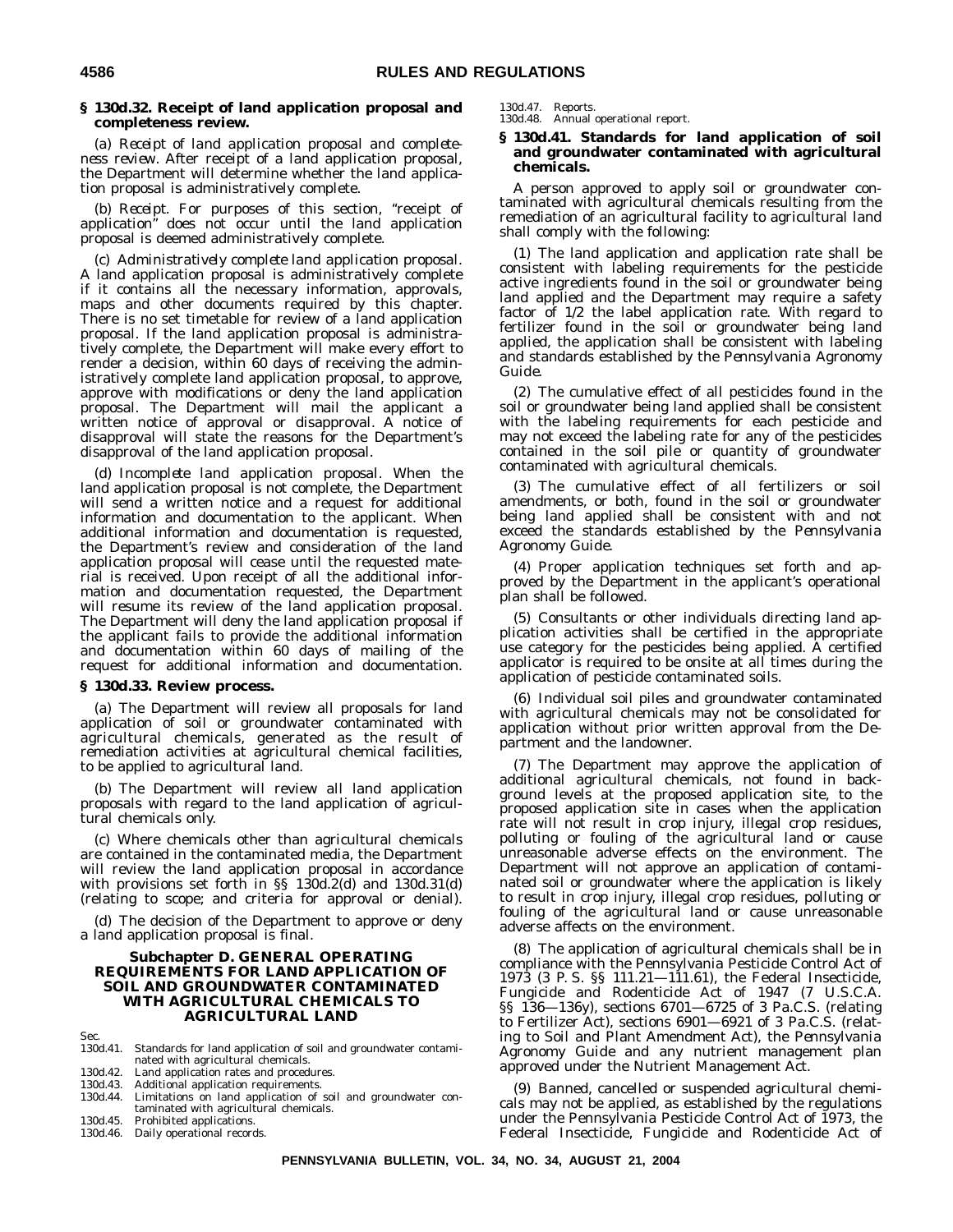1947 and the Resource Conservation and Recovery Act of 1976 (42 U.S.C.A. §§ 6901—6986).

(10) Incompatible agricultural chemicals may not be applied. The land application of incompatible agricultural chemicals is prohibited by the Pennsylvania Pesticide Control Act of 1973 and the Federal Insecticide, Fungicide and Rodenticide Act of 1947.

(11) The person responsible for the land application of the soil and groundwater contaminated with agricultural chemicals shall comply with all local ordinances.

#### **§ 130d.42. Land application rates and procedures.**

(a) *Application rate*. When applying soil and groundwater contaminated with agricultural chemicals, the approved applicant shall follow the application rates set forth and approved by the Department in the land application proposal and operation plan.

(b) *Application rates and procedures*. The approved applicant shall follow the application rates, standards and techniques in the operating plan and approved land application proposal. The applicant shall assure:

(1) The application rate of the various compounds present in each soil pile or quantity of groundwater contaminated with agricultural chemicals adheres to and does not exceed the labeling rate for each compound present.

(2) Where more than one pesticide or other agricultural chemical is present in a soil pile or quantity of groundwater, the soil pile or groundwater shall be applied at the most restrictive labeling rate.

(3) The soil and groundwater contaminated with agricultural chemicals shall be applied in a manner that assures an even distribution of agricultural chemicals within the soil pile or quantity of groundwater and ensures the application rate will be uniform across the field application site. In addition, where incorporation is necessary, the incorporation techniques used for soil piles contaminated with agricultural chemicals shall achieve a mixture of top soil and contaminated media and ensure the contaminated media is incorporated to a depth of at least 6 inches. The contaminated media shall be incorporated into the soil at the application site within 24 hours of application.

(4) The applicant shall utilize techniques and procedures that assure topsoil will not be lost, removed, stripped off the land or buried under the contaminated soil to be applied. In addition, the techniques and procedures utilized shall assure the application rate will be uniform across the field application area or as close to uniform as is possible given the current technology, machinery and application techniques available.

(5) The total amount of nutrients applied through the land application plus other commercial fertilizers, manure and nutrient applications may not violate the provisions of any label, the Federal Insecticide, Fungicide and Rodenticide Act of 1947 (7 U.S.C.A. §§ 136—136y) or the Pennsylvania Pesticide Control Act of 1973 (3 P. S. §§ 111.21—111.61).

(c) *Timetable for land application of soil and groundwater contaminated with agricultural chemicals*. Land application of soil and groundwater contaminated with agricultural chemicals shall be applied between April 1 and September 30 of each year, unless otherwise approved in writing by the Department.

(d) *Federal Insecticide, Fungicide and Rodenticide Act of 1947 and Pennsylvania Pesticide Control Act of 1973*.

Application, application rates and application techniques used to land apply soil piles and quantities of groundwater contaminated with agricultural chemicals may not violate the Federal Insecticide, Fungicide and Rodenticide Act of 1947 or the Pennsylvania Pesticide Control Act of 1973.

#### **§ 130d.43. Additional application requirements.**

The approved applicant shall follow the crop rotation and nutrient and pesticide management plans in the approved operating plan. The Department will monitor the operation to assure the plans are being followed.

#### **§ 130d.44. Limitations on land application of soil and groundwater contaminated with agricultural chemicals.**

When applying soil and groundwater contaminated with agricultural chemicals the approved applicant shall assure the following:

(1) *Labeling rates*. Pesticide contaminated soil and groundwater shall be applied to a site or crop, or both, in a manner consistent with labeling directions and requirements for that pesticide.

(2) *Annual crops*. In the case of annual crops, the crop shall be grown on the application area during the season that the application is made.

(3) *Postharvest application*. If land application is conducted in the fall or postharvest, the crop following the application shall be suitable for the labeling requirements of the agricultural chemicals contained in the soil and groundwater to be land applied.

(4) *Site suitability*. Site suitability will be based on the land application proposal. The information contained within the land application proposal shall evidence that the rates of application of the soil and groundwater contaminated with agricultural chemicals will comply with labeling requirements, will not exceed labeling rates, will not exceed additivity requirements and will not cause damage to the proposed application site or adjacent land or water. General slope, drainage characteristics, presence of shallow groundwater, distance to surface waters and suitability for agricultural purposes are some of the characteristics that will be considered.

(5) *Application of soil piles*. To allow for proper incorporation of contaminated soil piles, the soil piles may not be applied overtop of the soil at the application site at a thickness greater than 1/2 inch. The soil piles shall be incorporated into the soil at the application site to a depth of at least 6 inches, unless otherwise authorized by the Department.

(6) *Application techniques*. Soil and groundwater contaminated with agricultural chemicals may not be applied by any type of spray irrigation equipment or by aerial equipment or any other technique that may cause or lead to excessive drift of the agricultural chemicals contained in the soil or groundwater unless the person has demonstrated in the land application proposal the equipment or technique will not cause aerosol transport offsite or onto a field that will contain an incompatible crop, and the Department has approved in writing this machinery or technique.

(7) *Ponding and standing accumulations*. Soil and groundwater contaminated with agricultural chemicals shall be applied to the soil surface and incorporated in a manner that prevents ponding or standing accumulations of contaminated soil or groundwater, or both, on or overtop of the topsoil at the application site.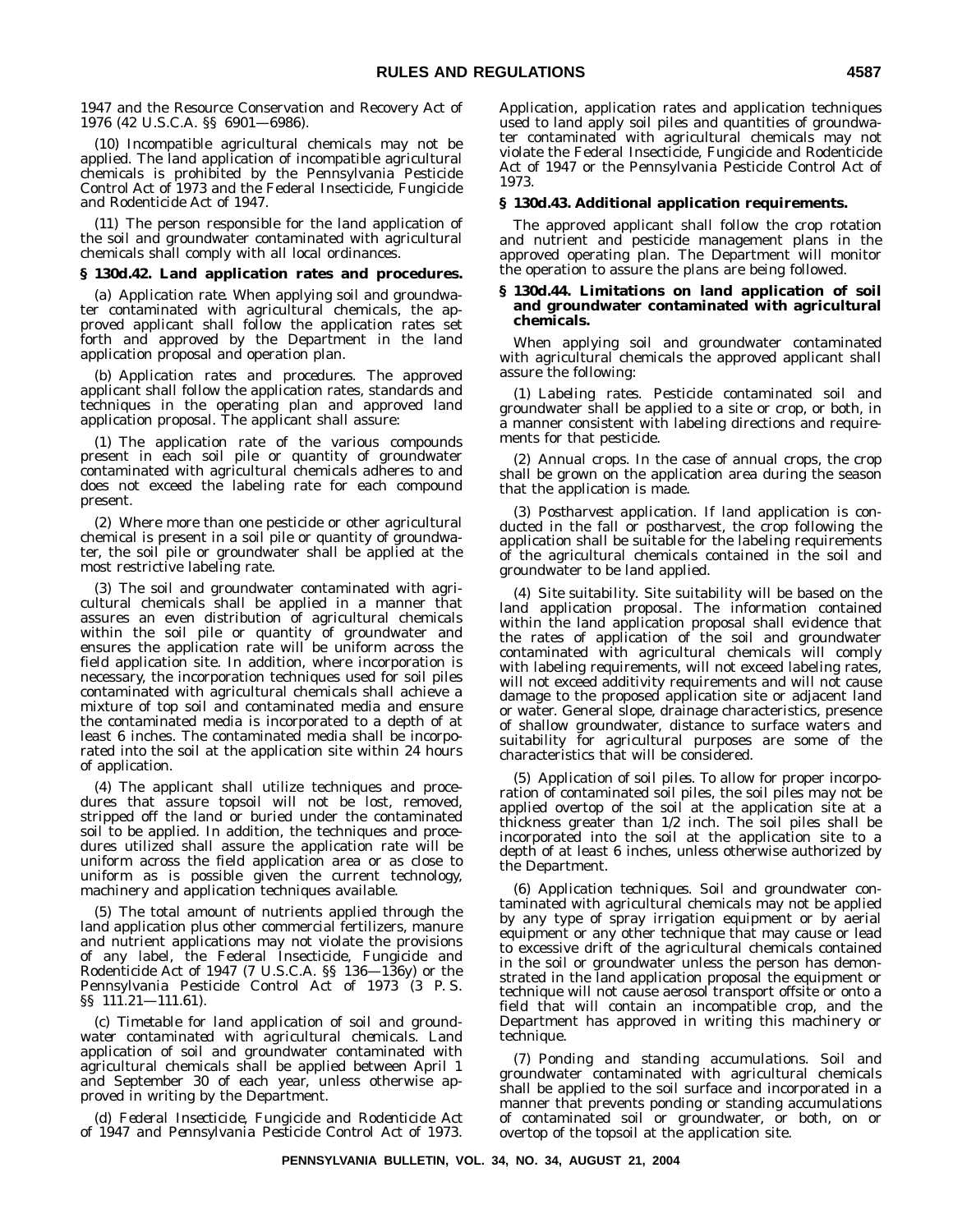(8) *Pasturing or grazing*. Livestock may not be pastured or allowed to graze on areas where soil and groundwater contaminated with agricultural chemicals has been applied for at least 3 years subsequent to the application, unless otherwise approved by the Department in writing.

(9) *Land use and crops*. The use that will be made of the proposed application area and the crops that will be grown on the site subsequent to the application of the soil and groundwater contaminated with agricultural chemicals shall be consistent with the labeling requirements of the pesticides contained in the soil piles or groundwater to be applied.

#### **§ 130d.45. Prohibited applications.**

(a) *General*. The following applications of soil or groundwater contaminated with agricultural chemicals are prohibited, unless specifically authorized by the Department in writing:

(1) An application which would violate any provisions of the act, the environmental protection acts or this chapter.

(2) An application to any ''preserved farmland'' as defined in 4 Pa. Code Chapter 7, Subchapter W (relating to agricultural land preservation policy).

(3) An application to soil designated as ''prime farmland'' as defined under 7 CFR 657 (relating to prime and unique farmland).

(4) An application which would render the farmland unusable for agricultural purposes or would cause unreasonable adverse effects on the environment.

(5) An application to a site which would cause the total annual application amounts of an agricultural chemical to exceed its respective labeling application rate.

(6) An application that does not comply with existing laws and regulations.

(7) An application where the soil or groundwater contaminated with agricultural chemicals contains a constituent in such high concentrations that it requires a loading rate which would give the media little or no nutrient or soil conditioning value or little or no pesticide value when applied to the proposed application site.

(b) *Setback areas where land application is prohibited*. The operation plan shall address how the applicant intends to comply with this subsection. Soil and groundwater contaminated with agricultural chemicals may not be applied in the following areas:

(1) Within 100 feet of an intermittent or perennial stream as defined in 25 Pa. Code § 271.1 (relating to definitions).

(2) Within 300 feet of a water source, as defined in 25 Pa. Code § 271.1, unless the current owner of the water source has provided a written waiver consenting to the activities closer than 300 feet.

(3) Within 100 feet of a sinkhole or diversion ditch.

(4) Within 100 feet of an exceptional value wetland, as defined in 25 Pa. Code § 105.17 (relating to wetlands).

(5) Within 100 feet measured horizontally from an occupied dwelling, unless the current owner thereof has provided a written waiver consenting to the activities closer than 100 feet. The waiver shall be knowingly made and separate from a lease or deed unless the lease or deed contains an explicit waiver from the owner.

#### **§ 130d.46. Daily operational records.**

(a) *General*. The applicant approved to apply soil and groundwater contaminated with agricultural chemicals to agricultural land shall make and maintain an operational record for each day that the contaminated soil or groundwater is applied. These records shall be maintained in dated files and made accessible to the Department upon request.

(b) *Contents of daily operational record*. The daily operational record shall include the following:

(1) The specific soil piles or quantities of groundwater contaminated with agricultural chemicals applied that day, including weight or volume and types and levels of pesticides, fertilizers, soil conditioners, nutrients and other chemicals in each soil pile or quantity of groundwater applied.

(2) The technique and equipment used to apply and incorporate each soil pile or quantity of groundwater contaminated with agricultural chemicals, as well as the depth of incorporation.

(3) The application rate and calculations evidencing the application rate for each soil pile or quantity of groundwater contaminated with agricultural chemicals are in compliance with this chapter.

(4) The specific location of the application of each soil pile or quantity of groundwater contaminated with agricultural chemicals.

(5) The name, mailing address, county and state of each remediation site from which the contaminated media came and the specific soil pile or quantity of groundwater received from each remediation site. The records shall cross-reference the specific location of the application of each soil pile or quantity of groundwater contaminated with agricultural chemicals.

(6) A record of any deviations from the approved land application proposal operating plan.

(7) The general weather conditions during application.

(8) A record of actions taken to correct deviations from the operating plan or violations of the act, the environmental protection acts or this chapter.

(c) *Retention*. Daily operational records shall be maintained and retained until final approval of the site closure plan required by Subchapter F (relating to closure) by the Department. These records shall be available to the Department upon request.

#### **§ 130d.47. Reports.**

(a) A person who receives approval from the Department to apply soil or groundwater contaminated with agricultural chemicals, generated as a result of remediation activities at agricultural chemical facilities, to agricultural land shall file an annual operational report or a final report, or both, with the Department. The annual operational report required by § 130d.48 (relating to annual operational report) shall be filed with the Department within 60 days of the end of the 1-year time period running from the beginning of application of the soil and groundwater contaminated with agricultural chemicals to the application site and each year of operation thereafter. The final report required by § 130d.62 (relating to final report) shall be filed with the Department along with the site closure plan required by § 130d.61 (relating to site closure plan) within 60 days of final closure of the application site. The annual report and the final report may be combined when the application of the contaminated soil or groundwater is completed in 1 year or less.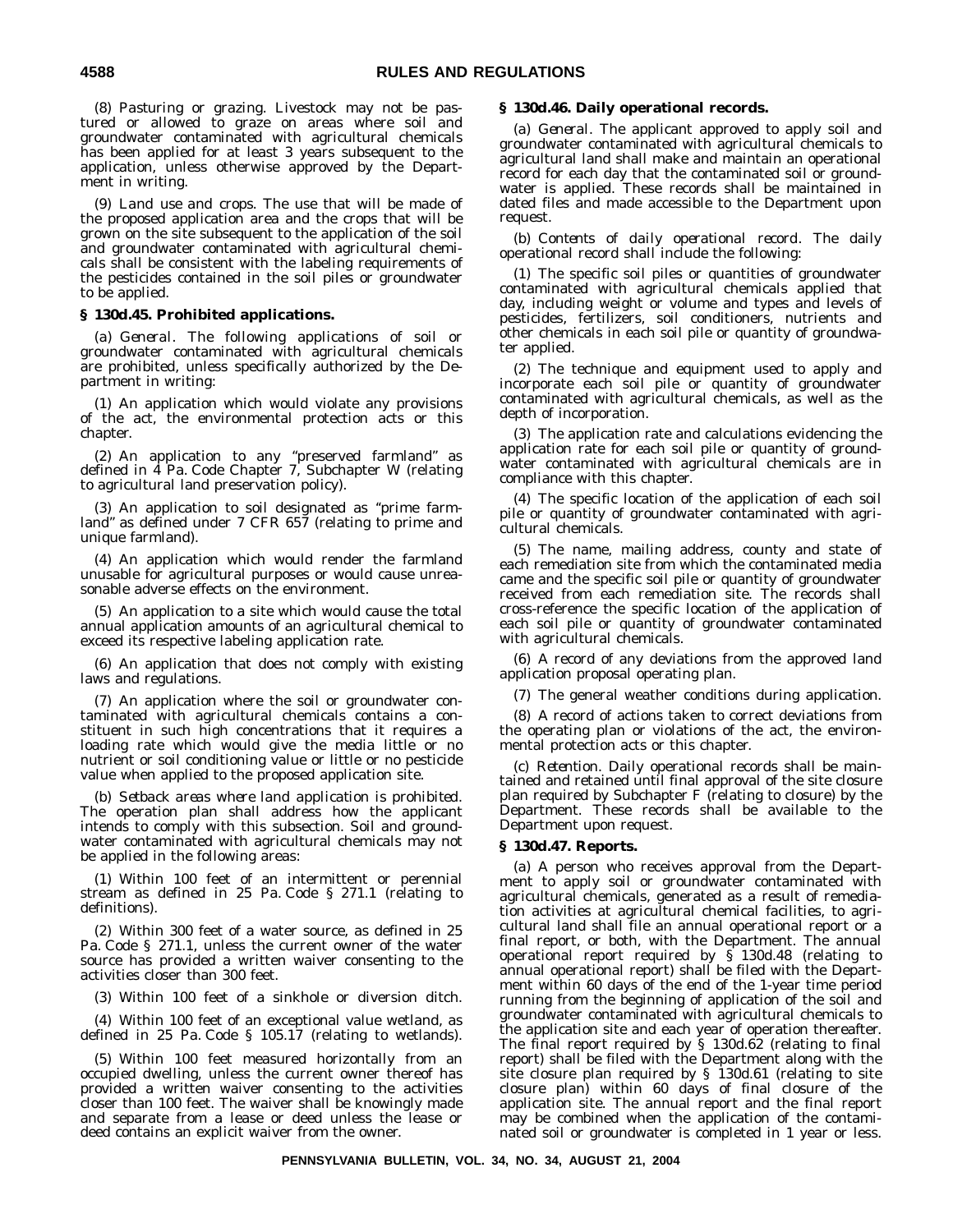(b) The records and reports shall be submitted on forms prepared by the Department and shall contain the following:

(1) The name, mailing address, county and telephone number of the person applying the contaminated soil or groundwater.

(2) The name, mailing address, county and telephone number of the owner of the agricultural land upon which the contaminated soil or groundwater is being or has been applied.

(3) A copy of the daily records and annual operational report required by § 130d.46 (relating to daily operational records) and § 130d.48.

(4) A spread sheet on each soil pile or quantity of groundwater applied cross-referencing the field to which it was applied and documenting the following:

(i) The chemical analysis of the specific soil pile or quantity of groundwater applied.

(ii) The application method used for each soil pile or quantity of groundwater.

(iii) The date of incorporation and depth of incorporation of each soil pile.

#### **§ 130d.48. Annual operational report.**

(a) *General*. The applicant approved to apply soil and groundwater contaminated with agricultural chemicals to agricultural land shall make and maintain an annual operational record. These records shall be maintained according to generally accepted principles.

(b) *Contents of annual operational report*. The annual operational record shall be a compilation of the daily records made and maintained by the approved applicant. The annual operational record shall be a synopsis of the daily records and shall include the following:

(1) A synopsis of the weight or volume and types and levels of pesticides, fertilizers, soil conditioners nutrients and other chemicals applied to each field or plot at the application site.

(2) A synopsis of the techniques and equipment used to apply and incorporate each soil pile or quantity of groundwater contaminated with agricultural chemicals to each field or plot at the application site and the depth of incorporation at each field or plot.

(3) A synopsis of the application rate and calculations evidencing the application rate to each field or plot for each soil pile or quantity of groundwater contaminated with agricultural chemicals is in compliance with this chapter.

(4) A final list containing the name, mailing address, county and state of each remediation site from which contaminated media came that was applied to the site. This list shall identify each soil pile and quantity of groundwater received from each remediation site.

(5) A final list, including dates, of any deviations from the land application proposal operating plan.

(6) A final list, including dates, of actions taken to correct deviations from the operating plan or violations of the act, the environmental protection acts or this chapter.

(7) A current certificate of insurance, as specified in § 130d.26 (relating to financial responsibility), evidencing continuous coverage for comprehensive general liability insurance.

(8) A map of the same scale and type required by § 130d.25 (relating to maps and related information), showing the field boundaries where soil and groundwater contaminated with agricultural chemicals was applied, and the volume and type of agricultural chemicals and contaminated media applied to each field or other approved application area.

#### **Subchapter E. GENERAL REQUIREMENTS AND EXCEPTIONS FOR USE AND APPLICATION OF GROUNDWATER CONTAMINATED WITH AGRICULTURAL CHEMICALS AS TANK MIX**

**Sec.** 

130d.51. General requirements. 130d.52. General exceptions.

#### **§ 130d.51. General requirements.**

(a) *Special land application proposal form*. A person seeking approval to utilize and apply groundwater contaminated with agricultural chemicals generated as a result of remediation activities at an agricultural chemical facility as tank mix, shall apply in writing on a special land application proposal form prepared by the Department. The person seeking permission shall follow the land proposal application procedures in Subchapters B and D (relating to land application proposal requirements for permission to apply soil and groundwater contaminated with agricultural chemicals to agricultural land; and general operating requirements for land application of soil and groundwater contaminated with agricultural chemicals to agricultural land).

(b) *Review and approval of special land application proposal form*. The Department will follow the review process in Subchapter C (relating to land application proposal review procedures) when reviewing an application for use of groundwater contaminated with agricultural chemicals as tank mix. When the Department permits groundwater contaminated with agricultural chemicals, generated as a result of remediation activities at an agricultural chemical facility, to be applied as tank mix to agricultural land, the applicant shall comply with the provisions of this chapter except those expressly waived in writing by the Department in its letter of approval.

(c) *Denial of special land application proposal form*. When the Department denies a request to utilize and apply groundwater contaminated with agricultural chemicals as tank mix, the person seeking approval may still submit a land application proposal form under the standard provisions of this chapter. The Department's letter of denial will set forth the reasons for the denial.

(d) *Ongoing testing and monitoring requirement*. When the Department approves the application of groundwater contaminated with agricultural chemicals, as tank mix, the approved applicant shall be required to conduct quarterly testing and monitoring of the groundwater and submit the results of the tests to the Department. The testing shall be done in accordance with §§ 130d.22 and 130d.23 (relating to chemical analysis of waste and sampling techniques and protocol; and waste sampling plan), shall test and monitor for the agricultural chemicals set forth in the applicant's approved land application proposal and shall be consistent with the land application proposal approved by the Department. The approved applicant shall continue to monitor and test until a final closure plan has been submitted to and approved by the Department and pumping and application of the groundwater contaminated with agricultural chemicals has ceased. This requirement applies to each well or other source from which the groundwater contaminated with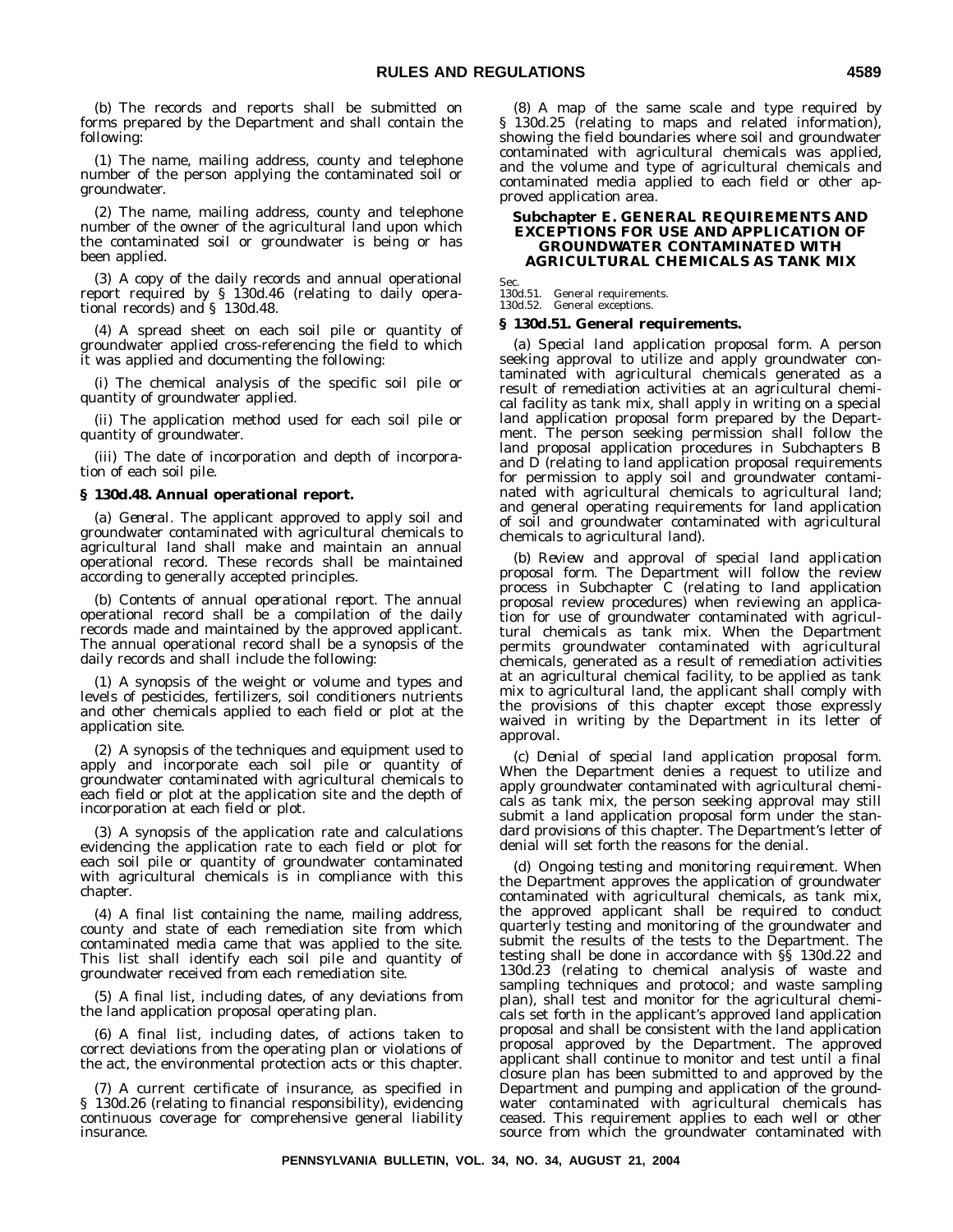agricultural chemicals to be utilized as tank mix is being drawn or pumped. Based on the quarterly test results and consistent with the rates and procedures in §§ 130d.41—130d.45, the Department may allow or require the approved applicant to change the rates of application.

(e) *Cancellation of approval to utilize and apply groundwater contaminated with agricultural chemicals as tank mix*. The Department will cancel the approval to utilize and apply groundwater contaminated with agricultural chemicals as tank mix if the groundwater contamination levels rise above the DEP published MCL and HAL standards or new contaminants are found. The utilization and land application of the contaminated groundwater as tank mix shall immediately cease. The previously approved applicant shall no longer fall under the exception established by this subchapter and delineated in the Department's letter of approval. The previously approved applicant shall be required to either cease and desist or, where possible, comply with the standard land application requirements of this chapter. Land application of the groundwater contaminated with agricultural chemicals may not resume until the previously approved applicant can demonstrate compliance with this chapter.

#### **§ 130d.52. General exceptions.**

(a) When the chemical and waste analysis results manifest that the types and concentrations levels of agricultural chemicals contained in the quantity of groundwater, generated as a result of remediation activities at an agricultural chemical facility, sought to be land applied are at levels below DEP published MCL and HAL standards, the Department may allow the groundwater to be utilized as tank mix.

(b) When the Department permits groundwater contaminated with agricultural chemicals to be utilized as tank mix, the Department may waive certain provisions of this chapter. The Department will determine which provisions to waive based on the information contained in the land application proposal, with special attention to the types, levels and concentrations of agricultural chemicals in the groundwater the applicant is seeking to apply. The Department will set forth the waivers specifically in its letter of approval.

(c) The Department will not waive the following provisions:

(1) Subchapter B (relating to land application proposal requirements for permission to apply soil and groundwater contaminated with agricultural chemicals to agricultural land).

(2) Subchapter C (relating to land application proposal review procedures).

(3) Subchapter D (relating to general operating requirements for land application of soil and groundwater contaminated with agricultural chemicals to agricultural land).

(4) Subchapter F (relating to closure).

#### **Subchapter F. CLOSURE**

| Sec. |                             |
|------|-----------------------------|
|      | 130d.61. Site closure plan. |
|      | 130d.62. Final report.      |

#### **§ 130d.61. Site closure plan.**

(a) *General*. The applicant approved by the Department to land apply soil and groundwater contaminated with agricultural chemicals to agricultural land shall submit a site closure plan and final report delineating the results of the land application activity to the Department. The site closure plan and final report shall be filed with the Department within 60 days of final closure of the application site.

(b) *Contents of plan*. The site closure plan shall include the following:

(1) A proposed postapplication field soil sampling and analysis plan which shall be consistent with the procedures for soil sampling and analysis in §§ 130d.22 and 130d.23 (relating to chemical analysis of waste and sampling techniques and protocol; and waste sampling plan).

(2) The compounds analyzed for and the methods of analysis. This should be consistent with the initial background components analyzed and the methods used.

(3) A discussion of any problems encountered during the project and actions taken to correct any problems or violations.

#### **§ 130d.62. Final report.**

The applicant approved by the Department to apply soil and groundwater contaminated with agricultural chemicals to agricultural land shall submit a final report to the Department. The final report shall be submitted to the Department within 60 days of final closure of the application site and shall contain the final results of the site closure plan, a narrative describing both positive and negative results of the land application and the following information:

(1) The names of the persons supervising the application.

(2) The total acreage on which the soil or groundwater, or both, contaminated with agricultural chemicals was applied.

(3) The dates of each application.

(4) The start and stop time of each application.

(5) The weather conditions during each application.

- (6) The calibration measures used.
- (7) The type of equipment used.

(8) The type of incorporation method used and the date of incorporation.

(9) The types and concentrations of agricultural chemicals present in each soil pile or quantity of groundwater and the specific field to which each soil pile or quantity of groundwater, or both, was applied.

(10) A discussion of any problems that occurred and actions taken to correct the problems.

(11) The analytical results of both the original application site analysis and the field closure soil sampling plan.

[Pa.B. Doc. No. 04-1543. Filed for public inspection August 20, 2004, 9:00 a.m.]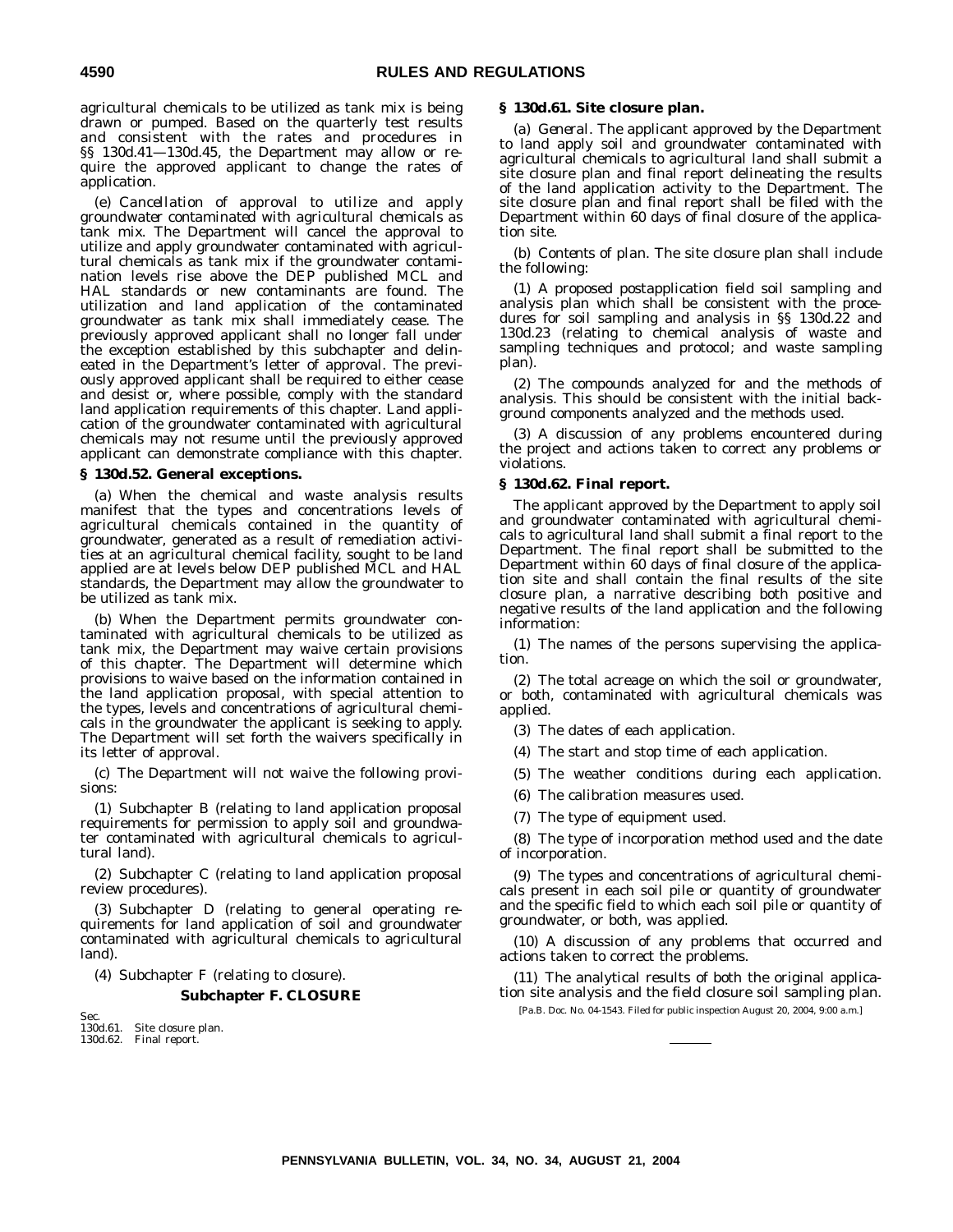### **Title 31—INSURANCE**

#### **INSURANCE DEPARTMENT**

**[31 PA. CODE CH. 147]**

#### **Annual Audited Insurers' Financial Report Required**

The Insurance Department (Department) amends Chapter 147 (relating to annual audited insurers' financial report required) to read as set forth in Annex A.

#### *Purpose*

The purpose of this final-form rulemaking is to update Chapter 147, commonly referred to as the CPA Audit Rule. Chapter 147 requires insurers to have annual audits of their year-end financial statements performed by independent certified public accountants (CPA). The annual audited financial reports are required to be filed with the Department by June 1 of each year. Chapter 147 was adopted in 1979 and is based on a model regulation developed by the National Association of Insurance Commissioners (NAIC). The model is included in the NAIC Financial Regulation Standards and Accreditation Program, which was established in 1989 to set minimum standards for state regulation of the financial solvency of the insurance industry. The Department has been accredited by the NAIC for compliance with the standards since 1994. Chapter 147 was last amended in 2001 to bring it into compliance with changes to the NAIC model. The NAIC model was revised in 2002 to address concerns about the use of indemnification clauses in the engagement of CPAs for the annual audits. In 2003, an additional revision was made to specifically require CPAs to adhere to applicable NAIC instructions and procedures in conducting audits. The updates in this final-form rulemaking include the 2002 and 2003 revisions to the NAIC model, as well as other revisions to improve the clarity of Chapter 147, particularly with respect to its applicability to continuing care providers.

#### *Statutory Authority*

This final-form rulemaking is adopted under the authority of sections 206, 506, 1501 and 1502 of The Administrative Code of 1929 (71 P. S. §§ 66, 186, 411 and 412) regarding the general rulemaking authority of the Department; sections 320, 630, 1007 and 2452 of The Insurance Company Law of 1921 (40 P. S. §§ 443, 764a, 967 and 991.2452) regarding the authority of the Insurance Commissioner (Commissioner) to require insurance companies, associations, exchanges, fraternal benefit societies and preferred provider organizations to file statements concerning their affairs and financial condition; sections 205 and 206 of The Pennsylvania Fair Plan Act (40 P. S. §§ 1600.205 and 1600.206); section 731 of the Medical Care Availability and Reduction of Error (MCARE) Act (40 P. S. § 1303.731); 40 Pa.C.S. §§ 6125, 6331 and 6701 (relating to reports and examinations; reports and examinations; and regulation); sections 11 and 14 of the Health Maintenance Organization Act (40 P. S. §§ 1561 and 1564); and sections 7 and 25 of the Continuing-Care Provider Registration and Disclosure Act (40 P. S. §§ 3207 and 3225) which, respectively, relate to the specific regulatory and rulemaking authority of the Department regarding financial reporting by the Pennsylvania Fair Plan, the Pennsylvania Professional Liability Joint Underwriting Association, hospital plan corporations, professional health service corporations, beneficial associations, health maintenance organizations and continuing care providers.

#### *Comments and Response*

Notice of proposed rulemaking was published at 34 Pa.B. 844 (February 14, 2004) with a 30-day public comment period.

No comments were received from the Chairpersons of the Senate Banking and Insurance Committee and the House Insurance Committee. No comments were received during the 30-day public comment period. The Independent Regulatory Review Commission (IRRC) submitted its comments and suggestions to the Department on April 14, 2004. The Department has responded to IRRC's comments in this final-form rulemaking.

The following is a discussion of comments and summary of changes in the final-form rulemaking.

#### *§ 147.8. Scope of audit and report of independent certified public accountant.*

Subsection (d) in the proposed rulemaking stated: ''The Commissioner may from time to time prescribe that additional auditing procedures be observed by the independent certified public accountant in the audit of the financial statements of insurers under this chapter.'' IRRC had two comments regarding this subsection. First, IRRC commented that the phrase ''from time to time'' was vague and should be deleted. The Department agrees that the phrase is unnecessary and has deleted it in the final-form rulemaking. IRRC also commented that the final-form regulation should identify under what circumstances additional auditing procedures may be required. The language in subsection (d) was previously found in subsection (a) and has been in Chapter 147 since it was first adopted in 1979. It provides the Commissioner with the flexibility to respond to an unanticipated or unprecedented situation if additional auditing procedures may be needed. The Department is not aware of any instances where this subsection has been used to require additional auditing procedures. However, because the final-form rulemaking applies to various types of insurers and regulated entities, including continuing care providers and special purpose insurance mechanisms, the subsection may be needed to address unusual or unique situations that may not be contemplated or addressed by generally accepted auditing standards or the NAIC *Financial Condition Examiner's Handbook*. Therefore, the subsection provides the flexibility to respond, if necessary, to an unanticipated or unprecedented event that has not been addressed by Nationally recognized auditing standards.

#### *Affected Parties*

Chapter 147 applies to all types of insurers and continuing care providers licensed to transact business in this Commonwealth and the CPAs retained by these entities to conduct audits of their annual financial statements.

#### *Fiscal Impact*

#### *State Government*

The final-form rulemaking will clarify and strengthen existing regulatory requirements. There will be no increase in cost to the Department as a result of this final-form rulemaking.

#### *General Public*

The final-form rulemaking has no fiscal impact on the general public.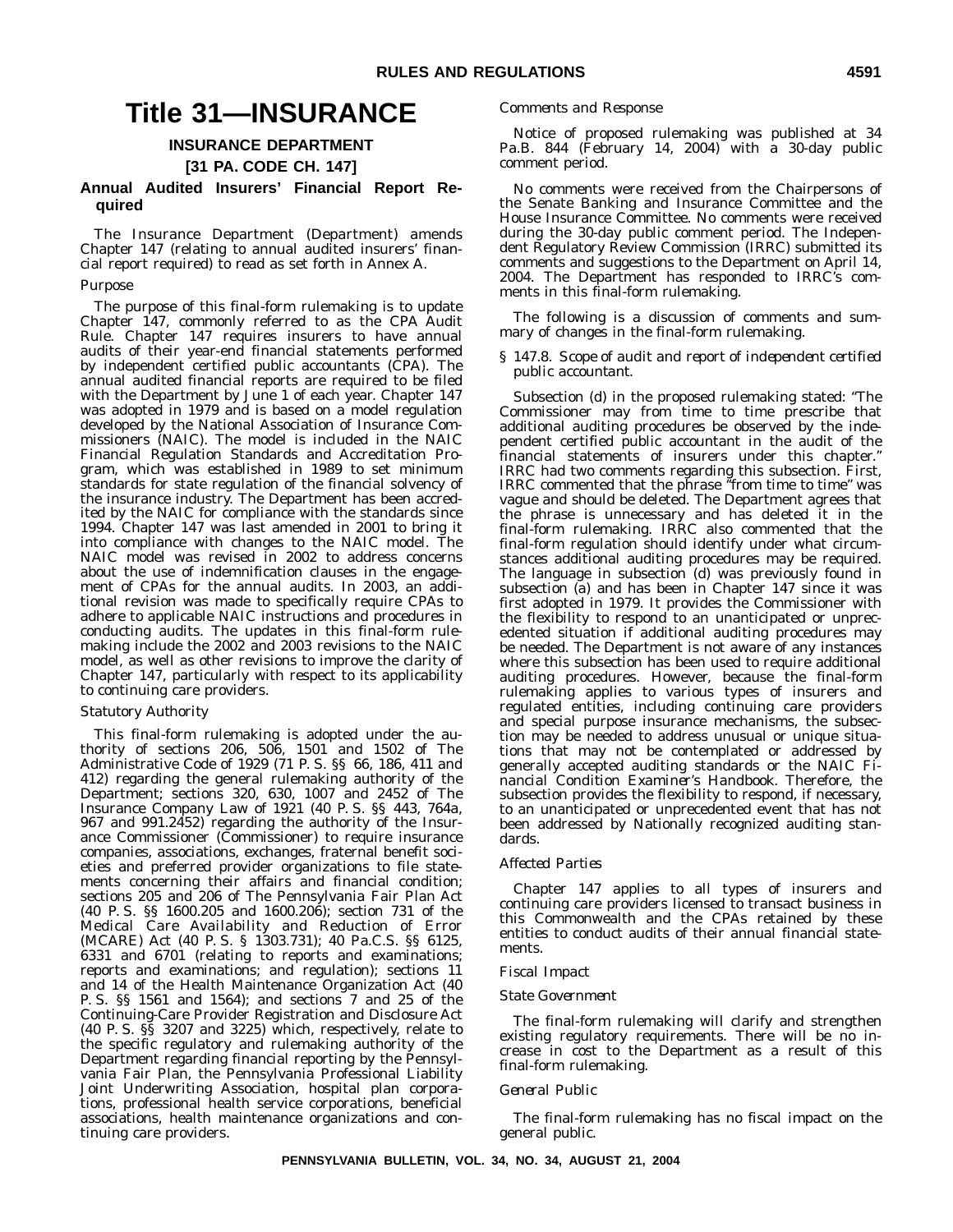#### *Political Subdivisions*

There will be no fiscal impact on political subdivisions as a result of the final-form rulemaking.

#### *Private Sector*

The strengthened requirements in this final-form rulemaking are consistent with NAIC standards and will impose no significant costs on insurers and continuing care providers in obtaining annual audits of their financial statements.

#### *Paperwork*

The final-form rulemaking will not impose additional paperwork on the Department and affected parties. The final-form rulemaking may reduce paperwork to the extent that it provides for the filing of documents in electronic form.

#### *Effectiveness/Sunset Date*

The final-form rulemaking will become effective upon final-form publication in the *Pennsylvania Bulletin*. The Department continues to monitor the effectiveness of regulations on a triennial basis; therefore, no sunset date has been assigned.

#### *Contact Person*

Questions regarding the final form rulemaking should be sent to Peter J. Salvatore, Regulatory Coordinator, Insurance Department, 1326 Strawberry Square, Harrisburg, PA 17120, (171) 787-4429, fax (717) 705-3873, psalvatore@state.pa.us.

#### *Regulatory Review*

Under section 5(a) of the Regulatory Review Act (71 P. S. § 745.5(a)), on June 11, 2004, the Department submitted a copy of the notice of proposed rulemaking, published at 34 Pa.B. 844, to IRRC and the Chairpersons of the House Insurance Committee and Senate Banking and Insurance Committee for review and comment.

Under section 5(c) of the Regulatory Review Act, IRRC and the Committees were provided with copies of the comments received during the public comment period, as well as other documents when requested. In preparing the final-form rulemaking, the Department has considered all comments from IRRC, the House and Senate Committees and the public.

Under section 5.1(j.2) of the Regulatory Review Act (71 P. S. § 745.5a(j.2)), on July 14, 2004, the final-form rulemaking was deemed approved by the House and Senate Committees. Under section  $5.\check{1}(e)$  of the Regulatory Review Act, IRRC met on July 15, 2004, and approved the final-form rulemaking.

#### *Findings*

The Commissioner finds that:

(1) Public notice of intention to adopt this final-form rulemaking as amended by this order has been given under sections 201 and 202 of the act of July 31, 1968 (P. L. 769, No. 240) (45 P. S. §§ 1201 and 1202) and the regulations thereunder, 1 Pa. Code §§ 7.1 and 7.2.

(2) The adoption of this final-form rulemaking in the manner provided in this order is necessary and appropriate for the administration and enforcement of the authorizing statutes.

#### *Order*

The Commissioner, acting under the authorizing statutes, orders that:

(a) The regulations of the Department, 31 Pa. Code Chapter 147, are amended by amending §§ 147.2—147.11 and 147.13 to read as set forth in Annex A.

(b) The Commissioner shall submit this order and Annex A to the Office of General Counsel and Office of Attorney General for approval as to form and legality as required by law.

(c) The Commissioner shall certify this order and Annex A and deposit them with the Legislative Reference Bureau as required by law.

(d) This order shall take effect upon final publication in the *Pennsylvania Bulletin*.

#### M. DIANE KOKEN, *Insurance Commissioner*

(*Editor's Note:* For the text of the order of the Independent Regulatory Review Commission, relating to this document, see 34 Pa.B. 4082 (July 31, 2004).)

(*Editor's Note:* See 34 Pa.B. 4598 for a document relating to this rulemaking.)

**Fiscal Note:** Fiscal Note 11-217 remains valid for the final adoption of the subject regulations.

#### **Annex A**

#### **TITLE 31. INSURANCE**

#### **PART VIII. MISCELLANEOUS PROVISIONS**

#### **CHAPTER 147. ANNUAL AUDITED INSURERS' FINANCIAL REPORT REQUIRED**

#### **§ 147.2. Definitions.**

The following words and terms, when used in this chapter, have the following meanings, unless the context clearly indicates otherwise:

*Audited financial report*—The term includes those items specified in § 147.4 (relating to contents of annual audited financial report).

*Commissioner*—The Insurance Commissioner of the Commonwealth.

*Department*—The Insurance Department of the Commonwealth.

*Domestic insurer*—An insurer incorporated or organized under the laws of the Commonwealth.

*Foreign insurer*—An insurer not incorporated or organized under the laws of the Commonwealth.

*Independent certified public accountant*—

(i) A certified public accountant licensed, or an accounting firm registered, to practice in this Commonwealth under The CPA Law (63 P. S. §§ 9.1—9.16b) or in another state with similar licensing requirements, in good standing with the American Institute of Certified Public Accountants, Inc., and in good standing in the states in which the certified public accountant is licensed or the accounting firm is registered to practice; who conforms to the standards of the profession as contained in the ''Code of Professional Ethics of the American Institute of Certified Public Accountants, Inc.'' and The CPA Law or similar laws.

(ii) For insurers organized in Canada or the United Kingdom of Great Britain and Northern Ireland, a chartered accountant.

*Insurer*—

(i) The term includes any of the following licensed to transact business in this Commonwealth: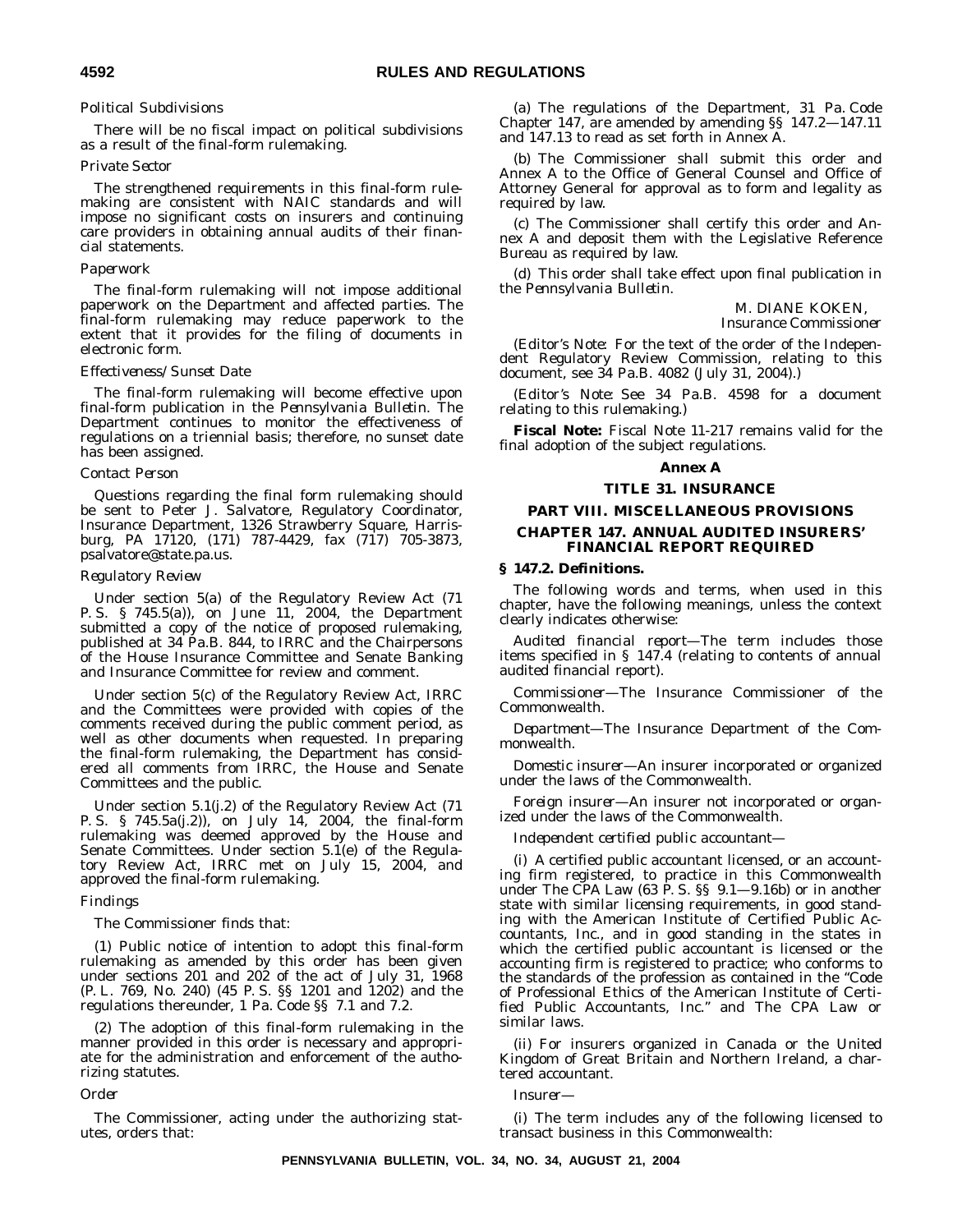(A) An insurance company, association or exchange.

(B) A reciprocal or interinsurance exchange.

(C) The Inspection Bureau, the Industry Placement Facility and the Fair Plan coming under the Pennsylvania Fair Plan Act (40 P. S. §§ 1600.101—1600.502).

(D) A nonprofit health plan corporation, whether operating a hospital plan or a professional health services plan, or both.

(E) An employers' mutual liability insurance association.

(F) A health maintenance organization.

(G) A fraternal benefit society or beneficial association.

(H) A preferred provider organization.

(I) A joint underwriting association under section 731 of the Medical Care Availability and Reduction of Error (MCARE) Act (40 P. S. § 1303.731).

(ii) Except as otherwise noted, the term also includes a continuing care provider licensed to transact business in this Commonwealth.

#### **§ 147.3. Filing and extensions for filing of annual audited financial report.**

(a) Every insurer, unless exempted by the Commissioner under § 147.13 (relating to effective date and exemption), shall have an annual audit performed by an independent certified public accountant and shall file as instructed by the Commissioner an audited financial report for that year on or before June 1 for the year ending December 31 immediately preceding unless an extension is granted under subsection (b). The Commissioner may require an insurer to file an audited financial report earlier than June 1 by providing 90 days' advance notice to the insurer. The Commissioner may require audited financial reports and related information required under this chapter to be filed with the Department and the National Association of Insurance Commissioners in a form of electronic transmission acceptable to the Commissioner.

(b) Extensions of the filing date may be granted by the Commissioner for 30-day periods upon showing, by the insurer and its independent certified public accountant, the reasons for requesting an extension by the Commissioner. The request for extension shall be submitted in writing at least 10 days prior to the due date in sufficient detail to permit the Commissioner to make an informed decision with respect to the requested extension.

(c) Subsections (a) and (b) do not apply to continuing care providers. In accordance with the law and regulations relating to continuing care providers, each continuing care provider shall have an annual audit performed by an independent certified public accountant and shall file with the Commissioner an audited financial report for that year within 4 months following the end of the provider's fiscal year.

(d) Audited financial reports filed as instructed by the Commissioner will be open to the public for examination and inspection.

#### **§ 147.4. Contents of annual audited financial report.**

(a) The annual audited financial report shall reflect the financial condition of the insurer as of the end of the most recent calendar year and the results of its operations, cash flows and changes in capital and surplus for the year then ended in conformity with statutory accounting practices prescribed, or otherwise permitted, by the Department. Statutory accounting practices are those practices and procedures prescribed by the Accounting Practices and Procedures Manuals published by the National Association of Insurance Commissioners, or as otherwise prescribed or provided by specific statutes, regulations, orders or rulings of the Commonwealth or the Department.

(b) The annual audited financial report shall, at a minimum, include the following:

(1) Financial statements that present in a comparable manner, as of the end of the current and the preceding calendar year, the financial condition of the insurer, including the following:

(i) Balance sheet reporting admitted assets, liabilities, capital and surplus.

(ii) Statement of operations.

- (iii) Statement of cash flows.
- (iv) Statement of changes in capital and surplus.

(2) Notes to financial statements. These notes shall be those required by the appropriate National Association of Insurance Commissioners Annual Statement Instructions and Accounting Practices and Procedures Manual. The notes shall include a reconciliation of differences, if any, between the audited statutory financial statements and the annual statements filed with the Department, with a written description of the nature of these differences, particularly with respect to surplus or stockholder equity and the results of operations. The insurer shall file an amendment to its annual statement with the Department, the National Association of Insurance Commissioners and other states in which the insurer is licensed, to reflect differences between the audited statutory financial statement and the annual statement filed with the Department within 60 days of the filing date of the audited financial report. The Commissioner may require amendments to financial statements to be filed with the Department and the National Association of Insurance Commissioners in a form of electronic transmission acceptable to the Commissioner.

(3) The report of an independent certified public accountant prepared in compliance with this chapter, including notification of adverse financial condition, report on significant deficiencies in internal controls and letter of qualifications of the independent certified public accountant.

(c) The financial statements included in the audited financial report shall be prepared in a form and using language and groupings substantially the same as the relevant sections of the annual statement of the insurer filed with the Department, and the financial statements shall be comparative, presenting the amounts as of December 31 of the current year and the amounts as of the immediately preceding December 31. In the first year in which an insurer is required to file an audited financial report, the comparative data may be omitted if sufficient detail is made available to the Department upon request. An account which represents less than 5% of the insurer's admitted assets may be aggregated for reporting purposes, except that all invested asset accounts shall be separately reported.

(d) If an error is discovered after a report is filed, the independent certified public accountant shall withdraw the report and issue a corrected report to the insurer and to the Department within 30 days of the date the independent certified public accountant becomes aware of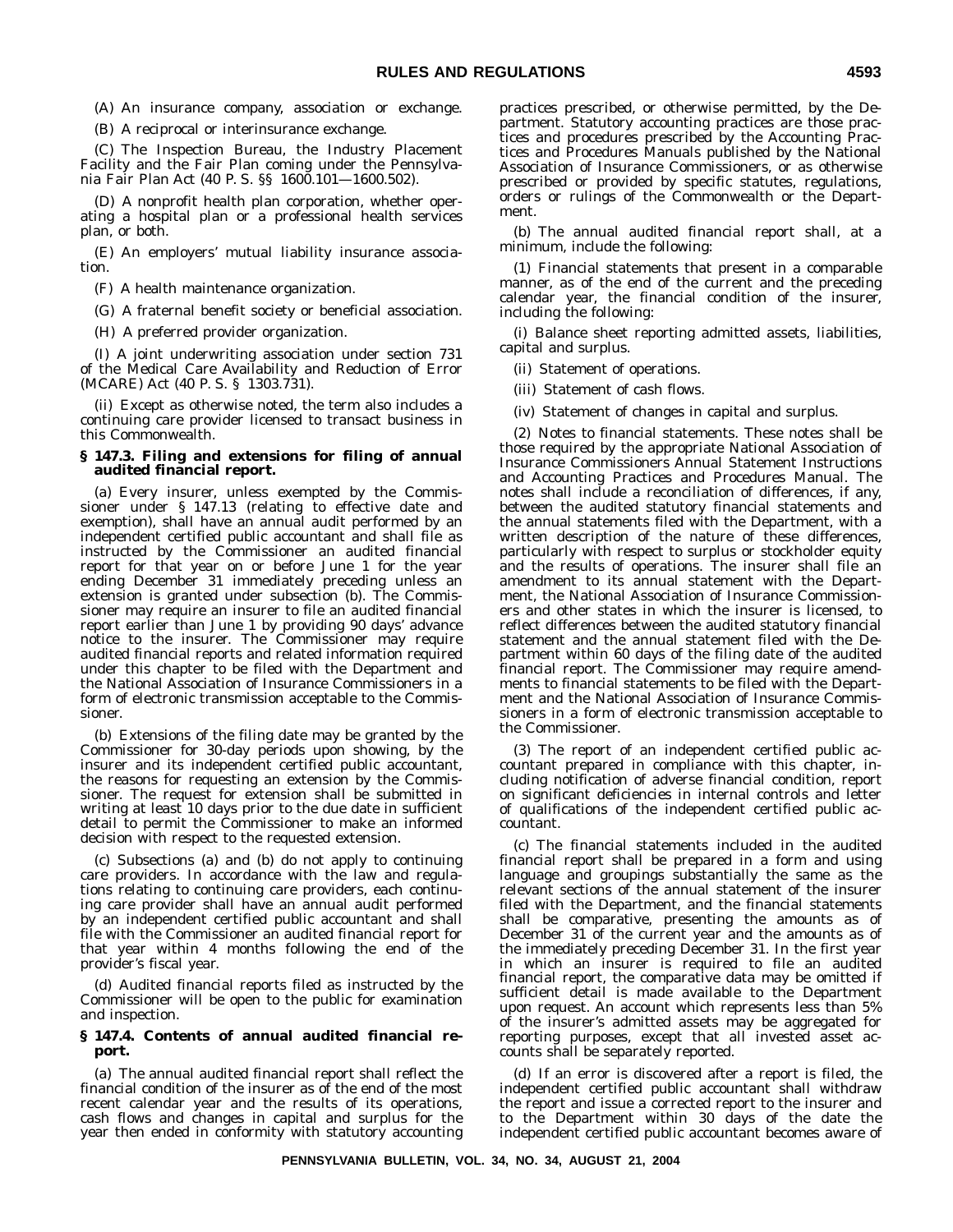the discovery of the error. To the extent that the error requires an amendment to the insurer's annual financial statement filed with the Department, the insurer shall file, within 60 days of the date the corrected report is issued, an amendment to its annual statement with the Department, the National Association of Insurance Commissioners and other states in which the insurer is licensed, to reflect differences between the corrected audited statutory financial statement and the annual statement filed with the Department and including reconciling notes as required by the appropriate National Association of Insurance Commissioners *Annual Statement Instructions* and *Accounting Practices and Procedures Manual.* The Commissioner may require amendments to financial statements to be filed with the Department and the National Association of Insurance Commissioners in a form of electronic transmission acceptable to the Commissioner.

(e) Subsections (a)—(d) do not apply to continuing care providers. The annual audited financial report for a continuing care provider shall comply with the following:

(1) The annual audited financial report for a nonprofit continuing care provider shall reflect its financial condition as of the end of its most recent fiscal year and the results of its activities, cash flows and changes in net assets for the fiscal year then ended in conformity with generally accepted accounting principles. The annual audited financial report shall, at a minimum, include the following:

(i) Financial statements that present in a comparable manner, as of the end of the current and the preceding fiscal year, or the period of time that the continuing care provider has been in existence, whichever is shorter, the financial condition of the continuing care provider, including balance sheet, statements of activities, cash flows, changes in net assets and notes to financial statements.

(ii) Report of an independent certified public accountant prepared in compliance with this chapter, including notification of adverse financial condition, report on significant deficiencies in internal controls and letter of qualifications of the independent certified public accountant.

(2) The annual audited financial report for a for-profit continuing care provider shall reflect its financial condition as of the end of its most recent fiscal year and the results of its operations, cash flows and changes in shareholder's equity for the year then ended in conformity with generally accepted accounting principles. The annual audited financial report shall, at a minimum, include the following:

(i) Financial statements that present in a comparable manner, as of the end of the current and the preceding fiscal year, or the period of time that the continuing care provider has been in existence, whichever is shorter, the financial condition of the continuing care provider, including balance sheet, statements of net income, cash flows, shareholder's equity and comprehensive income, and notes to financial statements.

(ii) Report of an independent certified public accountant prepared in compliance with this chapter, including notification of adverse financial condition, report on significant deficiencies in internal controls and letter of qualifications of the independent certified public accountant.

(3) If an error is discovered after an annual audited financial report is filed, the independent certified public accountant shall withdraw the report and issue a corrected report within 30 days of the date the independent certified public accountant becomes aware of the discovery of the error.

#### **§ 147.5. Designation of independent certified public accountant.**

(a) Each insurer required by this chapter to file an annual audited financial report shall, within 60 days after becoming subject to the requirement, register with the Commissioner in writing the name and address of the independent certified public accountant or accounting firm retained to conduct the annual audit set forth in this chapter. Insurers which have not retained an independent certified public accountant by November 11, 1995, shall engage and register the name and address of an independent certified public accountant with the Commissioner at least 6 months before the date when the first audited financial report is required to be filed. This subsection does not apply to insurers which registered with the Commissioner in writing the name and address of an independent certified public accountant in compliance with this chapter prior to November 11, 1995.

(b) The insurer shall obtain a letter from its independent certified public accountant and file a copy with the Commissioner, stating that the independent certified public accountant is aware of the provisions of the insurance statutes and regulations that relate to accounting and financial matters of the State in accordance with whose regulation the audited financial report is made and affirming that the independent certified public accountant will express an opinion on the financial statements in terms of their conformity to the statutory accounting practices prescribed or otherwise permitted by the Department, specifying the exceptions the independent certified public accountant may believe appropriate.

(c) If an independent certified public accountant who was the independent certified public accountant for the immediately preceding filed audited financial report is dismissed, resigns or is otherwise replaced, the insurer shall within 5 business days notify the Department of the dismissal, resignation or replacement.

(1) Within 10 business days of submitting a notification of dismissal, resignation or replacement, the insurer shall also furnish the Commissioner with a separate letter stating whether, in the 24 months preceding the dismissal, resignation or replacement, there were disagreements with the former independent certified public accountant on a matter of accounting principles or practices, financial statement disclosure, or auditing scope or procedure, which disagreements, if not resolved to the satisfaction of the former independent certified public accountant, would have caused the independent certified public accountant to make reference to the subject matter of the disagreement in connection with the independent certified public accountant's opinion.

(2) The disagreements required to be reported include both those resolved to the former independent certified public accountant's satisfaction and those not resolved to the former independent certified public accountant's satisfaction. For purposes of this subsection, disagreements are those that occur at the decision making level-that is, between personnel of the insurer responsible for presentation of its financial statements and personnel of the accounting firm responsible for rendering the report. The insurer shall also in writing request the former independent certified public accountant to furnish it a letter addressed to the insurer stating whether the independent certified public accountant agrees with the statements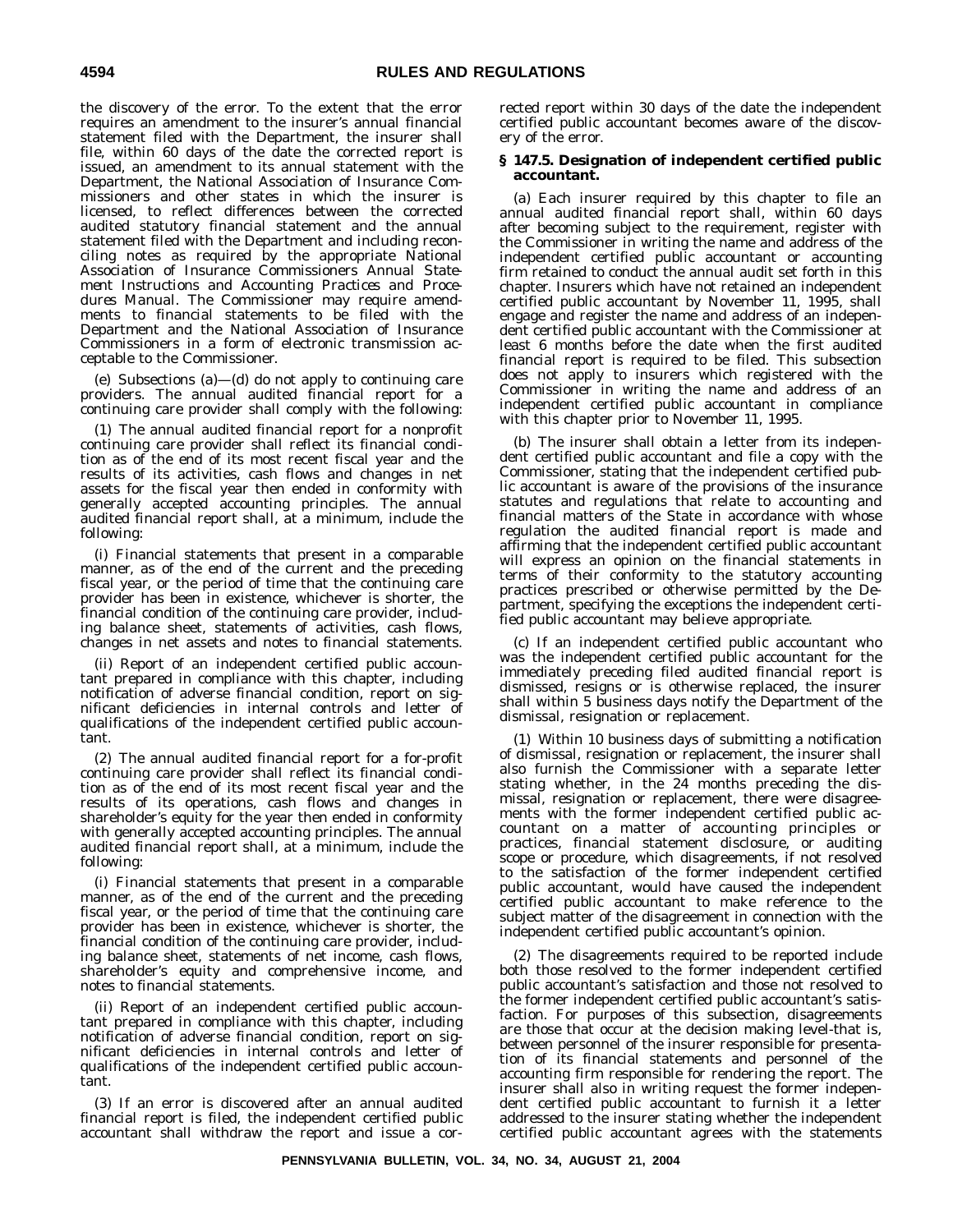contained in the letter of the insurer and, if not, stating the reasons for which the independent certified public accountant does not agree. The insurer shall furnish the responsive letter from the former independent certified public accountant to the Commissioner together with its own.

(d) Subsection (b) does not apply to continuing care providers. A continuing care provider shall obtain a letter from its independent certified public accountant and file a copy with the Commissioner, stating that the independent certified public accountant is aware of the provisions of the Commonwealth's statutes and regulations that relate to accounting and financial matters applicable to continuing care providers and affirming that the independent certified public accountant will express an opinion on the financial statements in terms of their conformity with generally acceptable accounting principles.

#### **§ 147.6. Qualifications of independent certified public accountant.**

(a) The Commissioner will not recognize a person or firm as a qualified independent certified public accountant under any of the following conditions:

(1) The person is not licensed, or the firm is not registered, to practice and is not in good standing under the laws of the Commonwealth or of a state with licensing requirements similar to the Commonwealth.

(2) The person or firm is not in good standing with the American Institute of Certified Public Accountants, Inc. and, if applicable, the Public Company Accounting Oversight Board.

(3) The person or firm is not in good standing in all states in which the person is licensed, or the firm is registered, to practice.

(4) The person or firm has entered into an agreement of indemnity, or other release from liability, that would shift, transfer, or limit in any manner the potential liability of the person or firm for failure, whether by omission or commission, to adhere to applicable auditing or professional standards, whether or not the failure would result in whole or in part from misrepresentations made by the insurer or its representatives.

(b) For an insurer organized in Canada or the United Kingdom of Great Britain and Northern Ireland, the Commissioner will not recognize a person or firm as a qualified independent public accountant under any of the following conditions:

(1) The person or firm is not a chartered accountant.

(2) The person or firm has entered into an agreement of indemnity, or other release from liability, that would shift, transfer, or limit in any manner the potential liability of the person or firm for failure, whether by omission or commission, to adhere to applicable auditing or professional standards, whether or not the failure would result in whole or in part from misrepresentations made by the insurer or its representatives.

(c) Except as otherwise provided in this section, the Commissioner will recognize an independent certified public accountant as independent and qualified who conforms to the standards of the profession as contained in the ''Code of Professional Ethics of the American Institute of Certified Public Accountants, Inc.'' and The CPA Law (63 P. S. §§ 9.1—9.16b) or similar laws.

(d) A partner or other person responsible for rendering an audited financial report may not act in that capacity for more than 7 consecutive years. Following a 7-year period of service, the person will be disqualified from acting in that or a similar capacity for the same insurer or its insurance subsidiaries or affiliates for 2 years. An insurer may apply to the Commissioner for relief from the rotation requirement on the basis of unusual circumstances. In determining if the relief should be granted, the Commissioner may consider the following factors:

(1) The number of partners, the expertise of the partners or the number of insurance or continuing care provider clients in the currently registered firm.

(2) The premium volume of the insurer or revenue volume of the continuing care provider.

(3) The number of jurisdictions in which the insurer transacts business.

(e) The Commissioner will not recognize as a qualified independent certified public accountant, nor accept an annual audited financial report prepared in whole or in part by a natural person who meets one of the following conditions:

(1) The person has been convicted of fraud, bribery, a violation of 18 U.S.C.A. Chapter 96 (relating to the Racketeer Influenced and Corrupt Organizations) or any dishonest conduct or practice under Federal or state law.

(2) The person has been found to have violated the insurance laws of the Commonwealth with respect to previous reports submitted under this chapter.

(3) The person has demonstrated a pattern or practice of failing to detect or disclose material information in previous reports filed under this chapter.

(f) The Commissioner may hold a hearing in accordance with 2 Pa.C.S. §§ 501—508 and 701—704 (relating to Administrative Agency Law) and Chapters 56—58 (relating to special rules of administrative practice and procedure; publication of citations and notice of hearings; and objections and procedure for hearings on reports of examination) to determine whether a certified public accountant is qualified and, considering the evidence presented, may rule that the accountant is not independent or qualified, or both, for purposes of expressing an opinion on the financial statements in the audited financial report made under this chapter and may require the insurer to replace the certified public accountant.

(g) A qualified independent certified public accountant may enter into an agreement with an insurer to have disputes relating to an audit resolved by mediation or arbitration. However, in the event of a receivership proceeding commenced against the insurer under Article V of The Insurance Department Act (40 P. S. §§ 221.1— 221.63), the mediation or arbitration agreement may be disavowed by the statutory receiver.

(h) If the Commissioner has reason to believe that an audit performed contains a material departure from generally accepted auditing standards, the Commissioner may refer the matter to the State Board of Accountancy and the American Institute of Certified Public Accountants, Inc., for review and determination. Upon the finding by the State Board of Accountancy or the American Institute of Certified Public Accountants, Inc., that a certified public accountant violated applicable standards relating to competence, the performance of audits, accounting principles or other professional conduct, the Commissioner will not accept the audited financial report for that audit and will no longer accept audited financial statements certified by that certified public accountant.

(i) Within 60 days of receipt of notice from the Commissioner of a finding under subsection (h) that an audit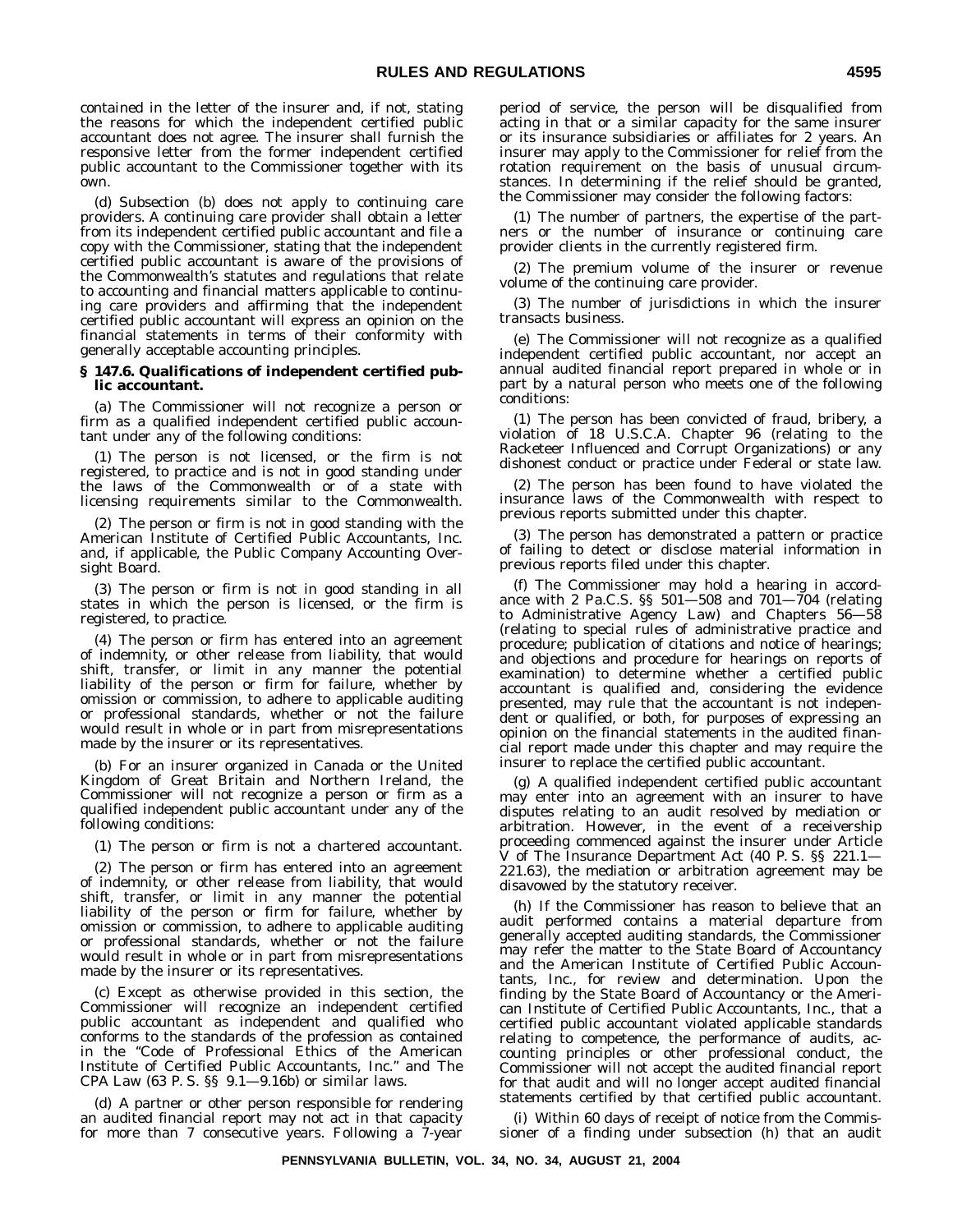contains a material departure from generally accepted auditing standards, the insurer for which the audit was performed shall register with the Commissioner the name and address of a qualified independent certified public accountant retained by the insurer to perform an audit in compliance with this chapter for the year for which the finding was made. The audited financial report for the year for which the finding was made shall be filed within a time period to be determined by the Commissioner.

#### **§ 147.7. Consolidated or combined audits.**

(a) An insurer may make written application to the Commissioner for approval to file audited consolidated or combined financial reports in lieu of separate annual audited financial reports if the insurer is part of a group of insurance companies which utilizes a pooling or 100% reinsurance agreement that affects the solvency and integrity of the insurer's reserves and the insurer cedes all of its direct and assumed business to the pool. A columnar consolidating or combining worksheet, setting forth the amounts shown on the consolidated or combined audited financial report with a reconciliation of differences between the amounts shown in the individual insurer columns of the worksheet and comparable amounts shown on the annual statements of the insurer, shall be filed with the report. The reconciliation shall include explanations of consolidating and eliminating entries. Noninsurance operations may be shown on the worksheet on a combined or individual basis. Consolidated or combined audited financial reports shall be prepared in conformity with statutory accounting practices as set forth in § 147.4(a) (relating to contents of annual audited financial report).

(b) The Commissioner may require an insurer to file separate annual audited financial reports.

(c) Subsection (a) does not apply to continuing care providers. A continuing care provider may make written application to the Commissioner for approval to file consolidated or combined financial reports in lieu of separate annual audited financial reports if the continuing care provider is part of a group of affiliated entities. A columnar consolidating or combining worksheet, setting forth the amounts shown for each individual entity on the consolidated or combined audited financial report and including explanations of consolidating and eliminating entries, shall be filed with the report. Consolidated or combined audited financial reports shall be prepared as set forth in § 147.4(e).

#### **§ 147.8. Scope of audit and report of independent certified public accountant.**

(a) The annual financial statements filed by an insurer with the Department shall be audited by an independent certified public accountant. The audit of the financial statements of the insurer shall be conducted in accordance with generally accepted auditing standards.

(b) The scope of the audit and data testing procedures shall be conducted as required by the appropriate *Annual Statement Instructions* adopted by the National Association of Insurance Commissioners. Consideration shall also be given to other procedures in the *Financial Condition Examiner's Handbook* adopted by the National Association of Insurance Commissioners.

(c) Subsection (b) does not apply to continuing care providers.

(d) The Commissioner may prescribe that additional auditing procedures be observed by the independent certified public accountant in the audit of the financial statements of insurers under this chapter.

#### **§ 147.9. Notification of adverse financial condition.**

(a) An insurer required to furnish the annual audited financial report shall require the independent certified public accountant to report, in writing, within 5 business days to the board of directors or audit committee of the insurer, any of the following:

(1) A determination by the independent certified public accountant that the insurer has materially misstated its financial condition as reported to the Commissioner as of the balance sheet date currently being audited.

(2) A determination by the independent certified public accountant that the insurer does not meet its capital and surplus requirement, or that the continuing care provider does not meet its liquid reserve requirement, under laws and regulations relating to the insurer or continuing care provider as of the balance sheet date currently being audited.

(b) An insurer required by this chapter to file an annual audited financial report who receives any report from the independent certified public accountant, as required by this section, shall forward a copy of the report to the Commissioner within 5 business days of receipt of the report and shall provide the independent certified public accountant making the report with evidence of the report being furnished to the Commissioner. If within the required 5 business day period, the independent certified public accountant does not receive evidence from the insurer of the report being furnished to the Commissioner, the independent certified public accountant shall directly furnish to the Commissioner a copy of the report within the next 5 business days.

(c) The engagement letter executed by the insurer and the independent certified public accountant shall expressly provide that the independent certified public accountant is not liable in any manner to the insurer for a statement made under subsection (b) if the statement is made in good faith in compliance with subsection (b).

(d) If the independent certified public accountant, subsequent to the date of the annual audited financial report filed under this chapter, becomes aware of facts which might have affected the independent certified public accountant's report, the independent certified public accountant is required to take action as prescribed in Volume 1, Section AU 561 of the Professional Standards of the American Institute of Certified Public Accountants, Inc. If, pursuant to the auditing standards for subsequent discovery of facts, the independent certified public accountant advises the insurer to make appropriate disclosure of newly discovered facts, the insurer shall provide the Department with written notice of the independent certified public accountant's advice within 5 business days of receipt of that advice.

#### **§ 147.10. Report on significant deficiencies in internal controls.**

(a) Concurrently with the filing of the annual audited financial reports, each insurer shall furnish the Commissioner with a written report prepared by the independent certified public accountant describing significant deficiencies in the insurer's internal control structure noted by the independent certified public accountant during the audit. The *Statement of Auditing Standard No. 60, Communication of Internal Control Structure Matters Noted in an Audit (AU Section 325 of the Professional Standards of the American Institute of Certified Public*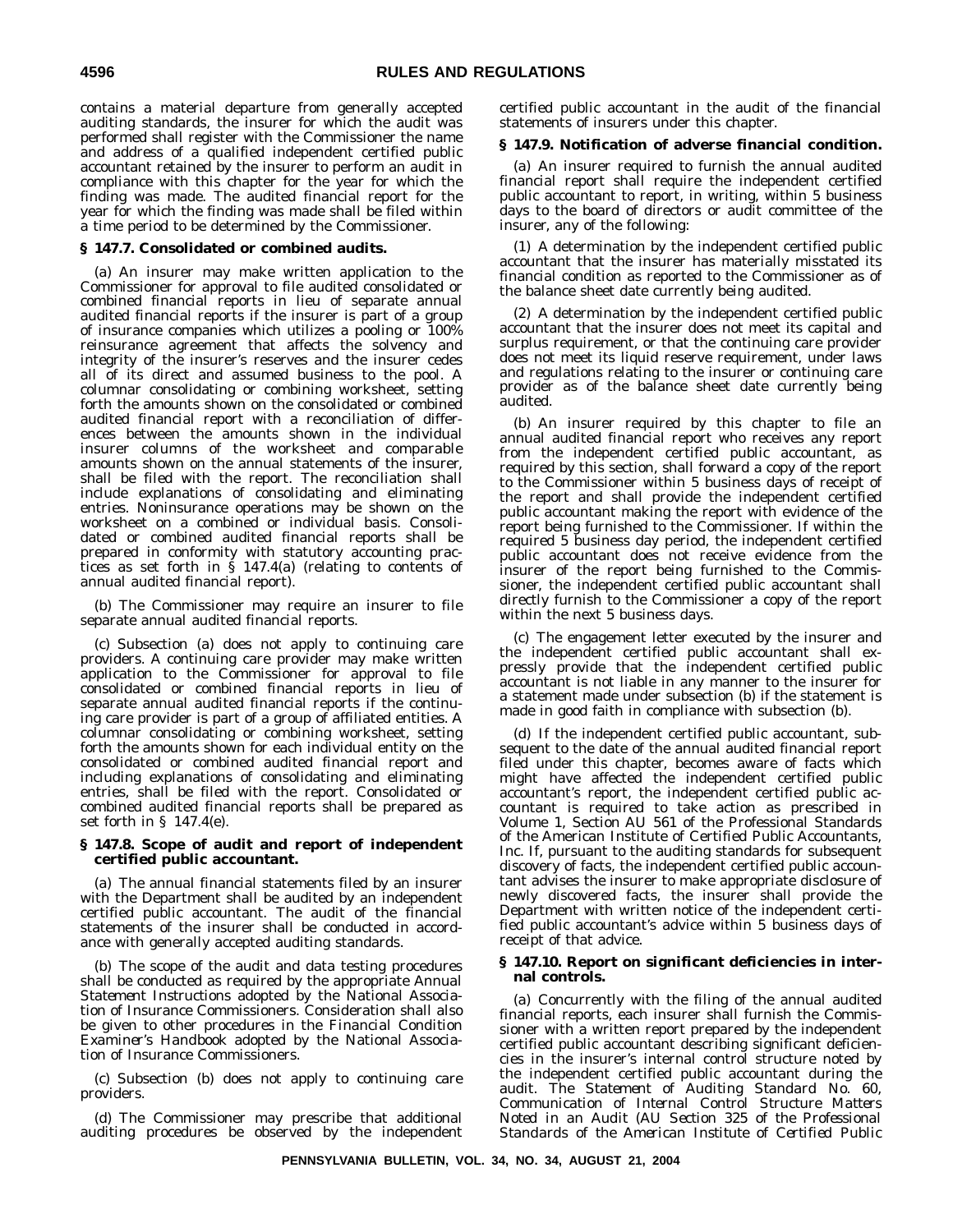*Accountants, Inc.)* requires an independent certified public accountant to communicate significant deficiencies, known as ''reportable conditions,'' noted during a financial statement audit to the appropriate parties within an entity. A report should not be issued if the independent certified public accountant does not identify significant deficiencies.

(b) The insurer is required to provide, within 60 days of the date of the independent certified public accountant's report on significant deficiencies, a description of remedial actions taken or proposed to correct significant deficiencies, if the actions are not described in the independent certified public accountant's report.

#### **§ 147.11. Definitions, availability and maintenance of independent certified public accountant workpapers.**

(a) Workpapers are the records kept by an independent certified public accountant of the procedures followed, the tests performed, the information obtained and the conclusions reached pertinent to audit of the financial statements of an insurer. For purposes of this chapter, workpapers include audit planning documentation, audit programs, permanent files, internal control and electronic data processing questionnaires, analyses, memoranda, letters of confirmation and representation, abstracts of company documents and schedules or commentaries which are prepared or obtained by the independent certified public accountant in the course of the independent certified public accountant's audit of the financial statements of an insurer and which support the opinion thereon.

(b) Every insurer required to file an annual audited financial report under this chapter shall require the independent certified public accountant to make available, through the insurer, for review by Department examiners workpapers prepared in the conduct of the audit, as well as communications related to the audit between the independent certified public accountant and the insurer, including the engagement letter, at the offices of the insurer, at the offices of the independent certified public accountant, at the offices of the Department or at another reasonable place designated by the Commissioner. The insurer shall require that the independent certified public accountant retain the audit workpapers and communications for at least 7 years after the period reported on and agree to make a partner or manager available to the Department upon reasonable request.

(c) In the conduct of the periodic review by Department examiners described in subsection (b), electronic copies or photocopies of pertinent audit workpapers may be made and retained by the Department.

(d) Copies of audit workpapers so obtained in the course of review will be considered part of the record of examination of the Commissioner and will be held as confidential records.

#### **§ 147.13. Effective date and exemption.**

(a) This chapter applies to all insurers doing business in this Commonwealth.

(b) For those insurers retaining an independent certified public accountant on November 11, 1995, the 7-year period of service referred to in § 147.6(d) (relating to qualifications of independent certified public accountant) begins when the independent certified public accountant or other person responsible for rendering the annual audited financial report was first retained or assigned that responsibility. The requirement that an insurer

retain the services of a new independent certified public accountant in order to comply with the 7-year rotation provision in § 147.6(d) shall become effective November 11, 1997.

(c) Foreign insurers having direct premiums written in this Commonwealth less than \$1 million in a calendar year and having fewer than 1,000 policyholders or certificateholders of directly written policies in this Commonwealth at the end of that calendar year shall be exempt from this chapter for that year unless the Commissioner makes a specific finding that compliance is necessary for the Commissioner to carry out statutory responsibilities. Foreign insurers having assumed premiums pursuant to contracts or treaties of reinsurance, or both, of \$1 million or more are not exempt.

(d) Domestic insurers having total admitted assets less than \$10 million, direct premium written Nationwide less than \$1 million in a calendar year and having fewer than 1,000 policyholders or certificateholders of directly written policies Nationwide at the end of that calendar year are exempt from this chapter for that year unless the Commissioner makes a specific finding that compliance is necessary for the Commissioner to carry out statutory responsibilities. Domestic insurers having total admitted assets greater than \$10 million or assumed premiums pursuant to contracts or treaties, or both, of reinsurance of \$1 million or more are not exempt.

(e) Domestic insurers not insuring or reinsuring risks located outside of this Commonwealth having total admitted assets less than \$10 million and either direct premium written of less than \$1 million in a calendar year or fewer than 1,000 policyholders or certificateholders of directly written policies at the end of that calendar year are exempt from this chapter for that year, unless the Commissioner makes a specific finding that compliance is necessary for the Commissioner to carry out statutory responsibilities. Insurers having total admitted assets greater than \$10 million or assumed premiums pursuant to contracts or treaties of reinsurance, or both, of \$1 million or more are not exempt.

(f) Foreign insurers filing annual audited financial reports in another state, pursuant to that state's requirements for annual audited financial reports whose requirements have been found by the Commissioner to be substantially similar to the requirements of this chapter, are exempt from this chapter if the insurer meets the following conditions:

(1) A copy of the annual audited financial report, report of evaluation of accounting procedures and system of internal controls, report on significant deficiencies in internal controls, and the independent certified public accountant's letter of qualifications which are filed with the other state are filed as instructed by the Commissioner in accordance with the filing dates specified in this chapter. Canadian insurers may submit independent certified public accountant's reports as filed with the Canadian Dominion Department of Insurance.

(2) A copy of a notification of adverse financial condition report filed with the other state is filed with the Commissioner within the time frames specified in § 147.9 (relating to notification of adverse financial condition).

(g) Upon written application of an insurer, the Commissioner may grant an exemption from compliance with this chapter if the Commissioner finds, upon review of the application, that compliance with this chapter would constitute a financial or organizational hardship upon the insurer. An exemption may be granted at any time and

**PENNSYLVANIA BULLETIN, VOL. 34, NO. 34, AUGUST 21, 2004**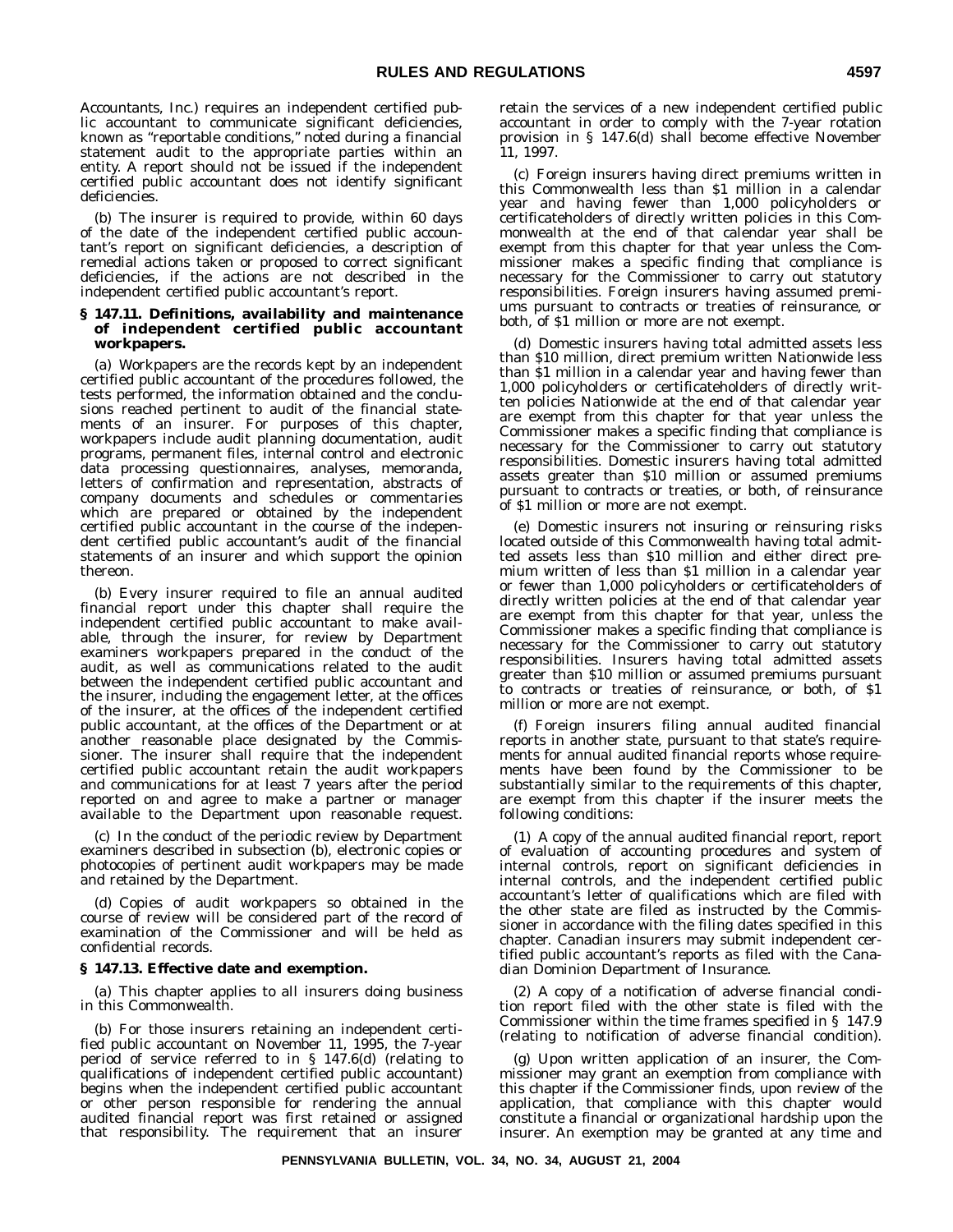from time to time for specified periods. Within 10 days from a denial of the written request of an insurer for an exemption from this chapter, the insurer may request in writing a hearing on its application for an exemption. Hearings will be held in accordance with 2 Pa.C.S. §§ 501-508 and 701-704 (relating to Administrative Agency Law) and Chapters 56—58 (relating to special rules of administrative practice and procedure; publication of citations and notice of hearings; and objections and procedure for hearings on reports of examinations).

(h) Subsections (c)—(g) do not apply to continuing care providers.

(i) In the case of insurers organized in Canada or the United Kingdom of Great Britain and Northern Ireland, the annual audited financial report is defined as the annual statement of total business on the form filed by the insurers with their domiciliary supervision authority, audited by an independent chartered accountant. For these insurers, the letter required in § 147.15 (relating to letter of qualifications of independent certified public accountant) shall state that the independent certified public accountant is aware of the requirements relating to the annual audited financial report filed with the Commissioner under § 147.3 (relating to filing and extensions for filing of annual audited financial report) and shall affirm that the opinion expressed is in conformity with those requirements.

[Pa.B. Doc. No. 04-1544. Filed for public inspection August 20, 2004, 9:00 a.m.]

### **INSURANCE DEPARTMENT [31 PA. CODE CH. 151] Continuing Care Providers**

The Insurance Department (Department) amends Chapter 151 (relating to continuing care providers).

#### *Purpose*

This final-form rulemaking updates and clarifies Chapter 151 with respect to the requirements for annual audits of financial statements filed by continuing care providers with the Department. This final-form rulemaking is a companion to Insurance Department Document #11-217 (see 34 Pa.B. 4591 (August 21, 2004)), which includes amendments to clarify the requirements in Chapter 147 (relating to annual audited insurers' financial report required) with respect to audits of nonprofit and for-profit continuing care providers. Chapter 151 was adopted in 1985 to implement the Continuing-Care Provider Registration and Disclosure Act (act) (40 P. S. §§ 3201—3225). Chapter 147 was last amended in 2001 and prescribes requirements for annual audits of all types of licensed insurers and continuing care providers. Therefore, the provisions in Chapter 151 regarding annual audits are outdated and not needed in addition to the requirements in Chapter 147.

#### *Statutory Authority*

This final-form rulemaking is adopted under the authority of the act.

#### *Comments*

Notice of proposed rulemaking was published at 34 Pa.B. 850 (February 14, 2004) with a 30-day public comment period.

No comments were received from the House Insurance Committee and the Senate Banking and Insurance Committee. No comments were received during the 30-day public comment period. During its regulatory review, the Independent Regulatory Review Commission (IRRC) did not submit comments to the Department. Therefore, no changes were made to the final-form rulemaking.

#### *Affected Parties*

Chapter 151 applies to continuing care providers licensed to transact business in this Commonwealth. The provisions regarding annual audits also apply to the certified public accountants retained to conduct audits of financial statements filed by continuing care providers with the Department.

#### *Fiscal Impact*

*State Government*

This final-form rulemaking updates and clarifies existing regulatory requirements. There will be no increase in costs to the Department as a result of this final-form rulemaking.

#### *General Public*

The final-form rulemaking has no fiscal impact on the general public.

#### *Political Subdivisions*

There will be no fiscal impact on political subdivisions as a result of the final-form rulemaking.

#### *Private Sector*

The updates in this final-form rulemaking will impose no significant costs on continuing care providers.

#### *Paperwork*

The final-form rulemaking will not impose additional paperwork on the Department or affected parties.

#### *Effectiveness/Sunset Date*

The final-form rulemaking will become effective upon final-form publication in the *Pennsylvania Bulletin*. The Department continues to monitor the effectiveness of regulations on a triennial basis; therefore, no sunset date has been assigned.

#### *Contact Person*

Questions or comments regarding the final-form rulemaking should be sent to Peter J. Salvatore, Regulatory Coordinator, Insurance Department, 1326 Strawberry Square, Harrisburg, PA 17120, (717) 787-4429, fax (717) 705-3873, psalvatore@state.pa.us.

#### *Regulatory Review*

Under section 5(a) of the Regulatory Review Act (71 P. S. § 745.5(a)), on June 11, 2004, the Department submitted a copy of the notice of proposed rulemaking, published at 34 Pa.B. 850, to IRRC and the Chairpersons of the House Insurance Committee and the Senate Banking and Insurance Committee for review and comment.

Under section 5(c) of the Regulatory Review Act, IRRC and the Committees were provided with copies of the comments received during the public comment period, as well as other documents when requested. In preparing the final-form rulemaking, the Department has considered all comments from IRRC, the House and Senate Committees and the public.

Under section 5.1(j.2) of the Regulatory Review Act (71 P. S. § 745.5a(j.2)), on July 14, 2004, the final-form rulemaking was deemed approved by the House and Senate Committees. Under section 5g of the Regulatory Review Act, the final-form rulemaking was deemed approved by IRRC, effective July 14, 2004.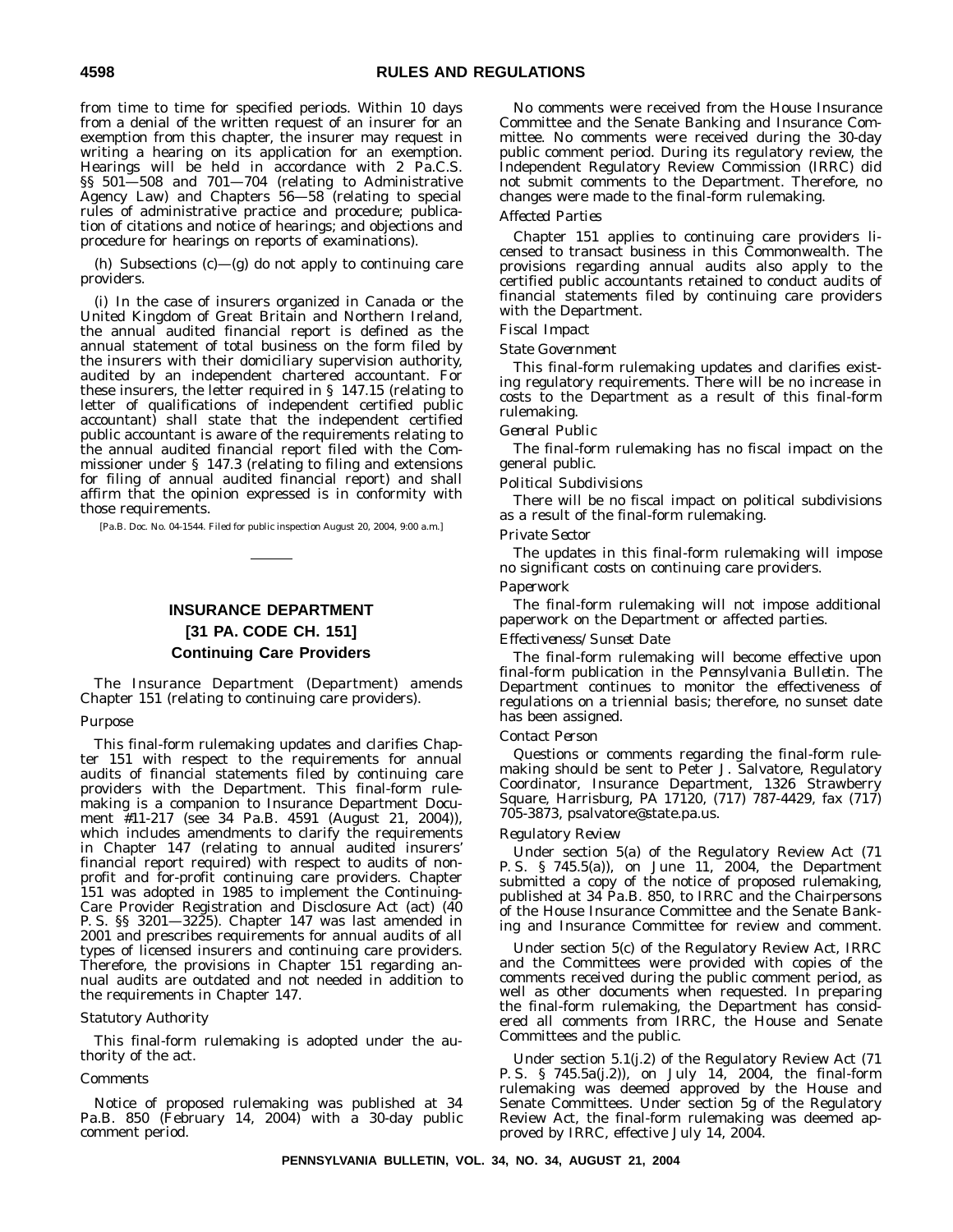#### *Findings*

The Commissioner finds that:

(1) Public notice of intention to adopt this rulemaking as amended by this order has been given under sections 201 and 202 of the act of July 31, 1968 (P. L. 769, No. 240) (45 P. S. §§ 1201 and 1202) and the regulations thereunder, 1 Pa. Code §§ 7.1 and 7.2.

(2) The adoption of this rulemaking in the manner provided in this order is necessary and appropriate for the administration and enforcement of the authorizing statutes.

#### *Order*

The Commissioner, acting under the authorizing statutes, orders that:

(a) The regulations of the Department, 31 Pa. Code Chapter 151, are amended by amending § 151.7 to read as set forth at 34 Pa.B. 850.

(b) The Commissioner shall submit this order and 34 Pa.B. 850 to the Office of General Counsel and Office of Attorney General for approval as to form and legality as required by law.

(c) The Commissioner shall certify this order and 34 Pa.B. 850 and deposit them with the Legislative Reference Bureau as required by law.

(d) This order shall take effect upon final-form publication in the *Pennsylvania Bulletin*.

#### M. DIANE KOKEN, *Insurance Commissioner*

(*Editor's Note:* For the text of the order of the Independent Regulatory Review Commission, relating to this document, see 34 Pa.B. 4082 (July 31, 2004).)

**Fiscal Note:** Fiscal Note 11-220 remains valid for the final adoption of the subject regulation.

[Pa.B. Doc. No. 04-1545. Filed for public inspection August 20, 2004, 9:00 a.m.]

### **Title 61—REVENUE**

#### **DEPARTMENT OF REVENUE [61 PA. CODE CH. 873]**

### **Lucky for Life Lotto**

The Secretary of Revenue (Secretary), under the authority in section 303 of the State Lottery Law (72 P. S. § 3761-303), adds Chapter 873 (relating to Lucky for Life Lotto) to read as set forth in Annex A.

Because of time constraints associated with the establishment, operation and administration of Lottery games, the Department of Revenue (Department), under section 204 of the act of July 31, 1968 (P. L. 769, No. 240) (CDL) (45 P. S. § 1204) and the regulation thereunder, 1 Pa. Code § 7.4, finds that notice of proposed rulemaking is, under the circumstances, impracticable and, therefore, may be omitted.

The Department's justification for utilizing the finalomitted rulemaking process is based upon the time constraints associated with the establishment, operation and administration of Lottery games. The efficient and successful operation of the Lottery requires that the Lottery implement the latest innovations and trends in the lottery industry. The inability to adapt marketing strategies quickly may lead to a reduction in Lottery revenues. The necessity of the Lottery to react quickly to market forces has been recognized in the past as an appropriate justification for utilizing the final-omitted rulemaking process as evidenced by the approval of these types of regulations in the past.

#### *Purpose of the Final-Omitted Rulemaking*

The final-omitted rulemaking establishes and details the procedures that will be followed in operating and administering the Lucky for Life Lotto.

#### *Explanation of Regulatory Requirements*

The Lucky for Life Lotto game offers the player two opportunities to win: an instant prize feature and correctly matching the numbers on a ticket in a single play to those drawn in the Lottery drawing in which the ticket is entered.

The instant prize is determined by the Lottery's central computer system which will assign each play on a ticket a randomly selected number from 1 through 20. Nineteen of these numbers will have been predesignated by the Lottery's central computer as ''nonwinning'' numbers, the remaining number having been predetermined by the computer as the ''winning'' number. If the randomly selected number assigned to a play matches the predetermined ''winning'' number, that play will be an instant winning play entitling the player to an instant prize of \$10.

Correctly matching six numbers from 1 through 38, or a designated combination thereof, within a single play, and meeting other validation criteria, entitles the ticket holder to a set prize as set forth in § 873.9 (relating to determination of prize winners). The first prize category (jackpot) prize is \$3,000 a month for life (\$1.008 million lifetime minimum), second prize \$2,000, third prize \$40 and fourth prize \$3.

#### *Fiscal Impact*

The Department has determined that the final-omitted rulemaking will have no adverse fiscal impact on the Commonwealth and that the game described by the regulations could increase revenues available to older residents in this Commonwealth.

#### *Paperwork*

The regulations will not generate substantial paperwork for the public or the Commonwealth.

#### *Effectiveness/Sunset Date*

The final-omitted rulemaking will become effective upon publication in the *Pennsylvania Bulletin*. The finalomitted rulemaking is scheduled for review within 5 years of final publication. No sunset date has been assigned.

#### *Contact Person*

The contact person for an explanation of the finalomitted rulemaking is Mary R. Sprunk, Office of Chief Counsel, Department of Revenue, Dept. 281061, Harrisburg, PA 17128-1061.

#### *Regulatory Review*

Under section 5.1(a) of the Regulatory Review Act (71 P. S. § 745.5a(a)), on June 11, 2004, the Department submitted a copy of the final-omitted rulemaking and a copy of a Regulatory Analysis Form to the Independent Regulatory Review Commission (IRRC) and to the Chairpersons of the House Committee on Finance and the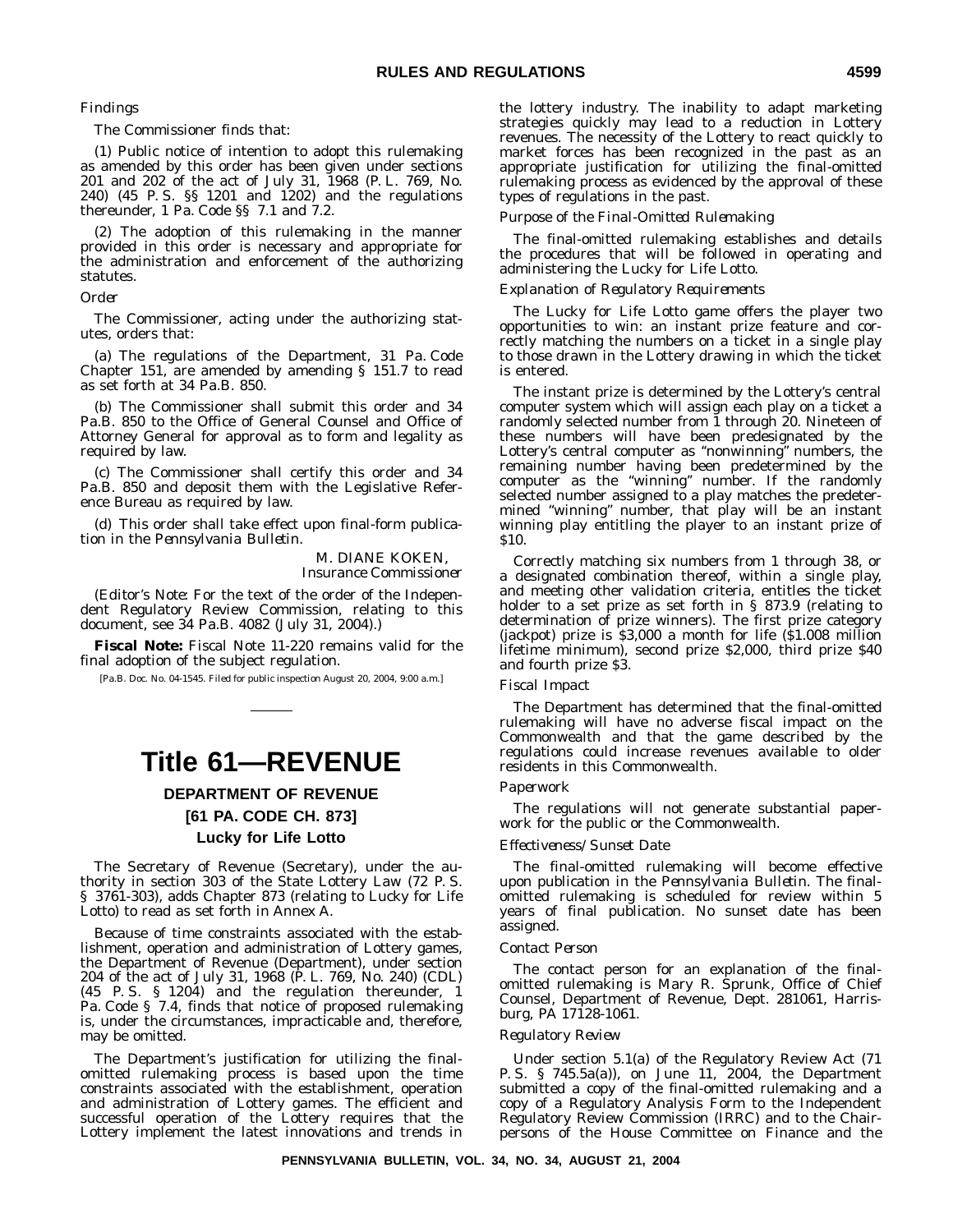Senate Committee on Finance. A copy of this material is available to the public upon request.

Under section 5.1(j.2) of the Regulatory Review Act, on July 14, 2004, the final-form rulemaking was deemed approved by the House and Senate Committees. Under section 5.1(e) of the Regulatory Review Act, IRRC met on July 15, 2004, and approved the final-omitted rulemaking.

#### *Findings*

The Department finds that the final-omitted rulemaking is necessary and appropriate for the administration and enforcement of the authorizing statute. Under section 204 of the CDL, the Department also finds that the proposed rulemaking procedures in sections 201 and 202 of the CDL (45 P. S. §§ 1201 and 1202) are unnecessary because of the time constraints associated with the establishment, operation and administration of Lottery games.

#### *Order*

The Department, acting under the authorizing statute, orders that:

(a) The regulations of the Department, 61 Pa. Code, are amended by adding §§ 873.1—873.19 to read as set forth in Annex A.

(b) The Secretary shall submit this order and Annex A to the Office of General Counsel and Office of Attorney General for approval as to form and legality as required by law.

(c) The Secretary shall certify this order and Annex A and deposit them with the Legislative Reference Bureau as required by law.

(d) This order shall take effect upon publication in the *Pennsylvania Bulletin*.

GREGORY C. FAJT,

*Secretary*

(*Editor's Note:* For the text of the order of the Independent Regulatory Review Commission relating to this document, see 34 Pa.B. 4082 (July 31, 2004).)

**Fiscal Note:** 15-427. No fiscal impact; (8) recommends adoption.

#### **Annex A**

#### **TITLE 61. REVENUE**

#### **PART V. STATE LOTTERIES**

#### **CHAPTER 873. LUCKY FOR LIFE LOTTO.**

Sec.<br>873.1. 873.1. Creation.<br>873.2. Purpose. 873.2. Purpose. 873.3. Definitions.<br>873.4. Ticket sales 873.4. Ticket sales retailers.<br>873.5. Ticket price. 873.5. Ticket price.<br>873.6. Lucky for I Lucky for Life Lotto bet slip and ticket characteristics and restrictions. 873.7. Determination of instant prize winners.<br>873.8. Time, place and manner of conducting 873.8. Time, place and manner of conducting drawing.<br>873.9. Determination of prize winners. 873.9. Determination of prize winners.<br>873.10. Ticket responsibility. 873.10. Ticket responsibility.<br>873.11. Ticket validation req Ticket validation requirements. 873.12. Procedures for claiming and payment of prizes. 873.13. Prizes. 873.14. Unclaimed prize money.<br>873.15. Withholding. 873.15. Withholding.<br>873.16. Purchase an Purchase and prize restrictions. 873.17. Restriction on voluntary assignment of first place prize (jack-

- pot). 873.18. Governing law.
- 873.19. Probability of winning.

#### **§ 873.1. Creation.**

Under the act and this part, there is created a numbers game, called Lucky for Life Lotto, which will commence at the discretion of the Secretary, and will continue until the Secretary publicly announces a suspension or termination date.

#### **§ 873.2. Purpose.**

(a) The Lucky for Life Lotto Game offers the player the opportunity to win two ways: instantly winning a prize; and correctly matching the numbers on his ticket in a single play to those drawn in the Lottery drawing in which the ticket is entered.

(b) The purpose of the Lucky for Life Lotto Game is to determine winners from ticket holders matching six numbers from 1 through 38, or a designated combination thereof, within a single play, with the six winning numbers to be randomly drawn. Correctly matching the six winning numbers drawn, or a designated combination thereof, and meeting other validation criteria, entitles the ticket holder to a set prize identified in § 873.9(a) (relating to determination of prize winners). Drawings will be conducted twice a week or as determined and publicly announced by the Secretary.

(c) In addition, every Lucky for Life Lotto ticket issued by the Lottery central computer system will be eligible to win an instant prize. The determination of the instant ticket winners, as described in § 873.7 (relating to determination of instant prize winners), will be made by the Lottery's central computer system based upon a statistical probability of 1 in 20. This probability will be adjusted to incorporate the number of plays on each ticket.

#### **§ 873.3. Definitions.**

The following words and terms, when used in this chapter, have the following meanings, unless the context clearly indicates otherwise:

*Apparent winning ticket*—A ticket bearing winning numbers which has not been validated by the Lottery.

*Confidential security checks*—Proprietary measures used by the Lottery to validate and verify a ticket's authenticity.

*Drawing*—The process of selecting winning numbers that determines the number of winners for each prize category of the game.

*Game section*—One of the five areas of the Lucky for Life Lotto bet slip that contains 38 squares each numbered 1 through 38. Each area is lettered either A, B, C, D or E and, when used to purchase a ticket, each corresponds to the numbers selected or quick picked, or both, and printed on the ticket for a single play.

*Lucky for Life Lotto bet slip*—A card having a game section used by a player to play the game.

*On-line retailer or retailer*—A person who is properly licensed by the Lottery to sell tickets.

*Pay status*—The designation within the Lottery's gaming computer system, which indicates that a given drawing has been verified and validated.

*Play*—A single line of six numbers from 1 to 38 which represents a single \$2 wager, and consists of six playerselected or quick-picked numbers, or both.

*Quick pick*—The random selection through a Lottery terminal of up to six different numbers from 1 through 38 that appear as a play in the Lucky for Life Lotto Game.

#### **PENNSYLVANIA BULLETIN, VOL. 34, NO. 34, AUGUST 21, 2004**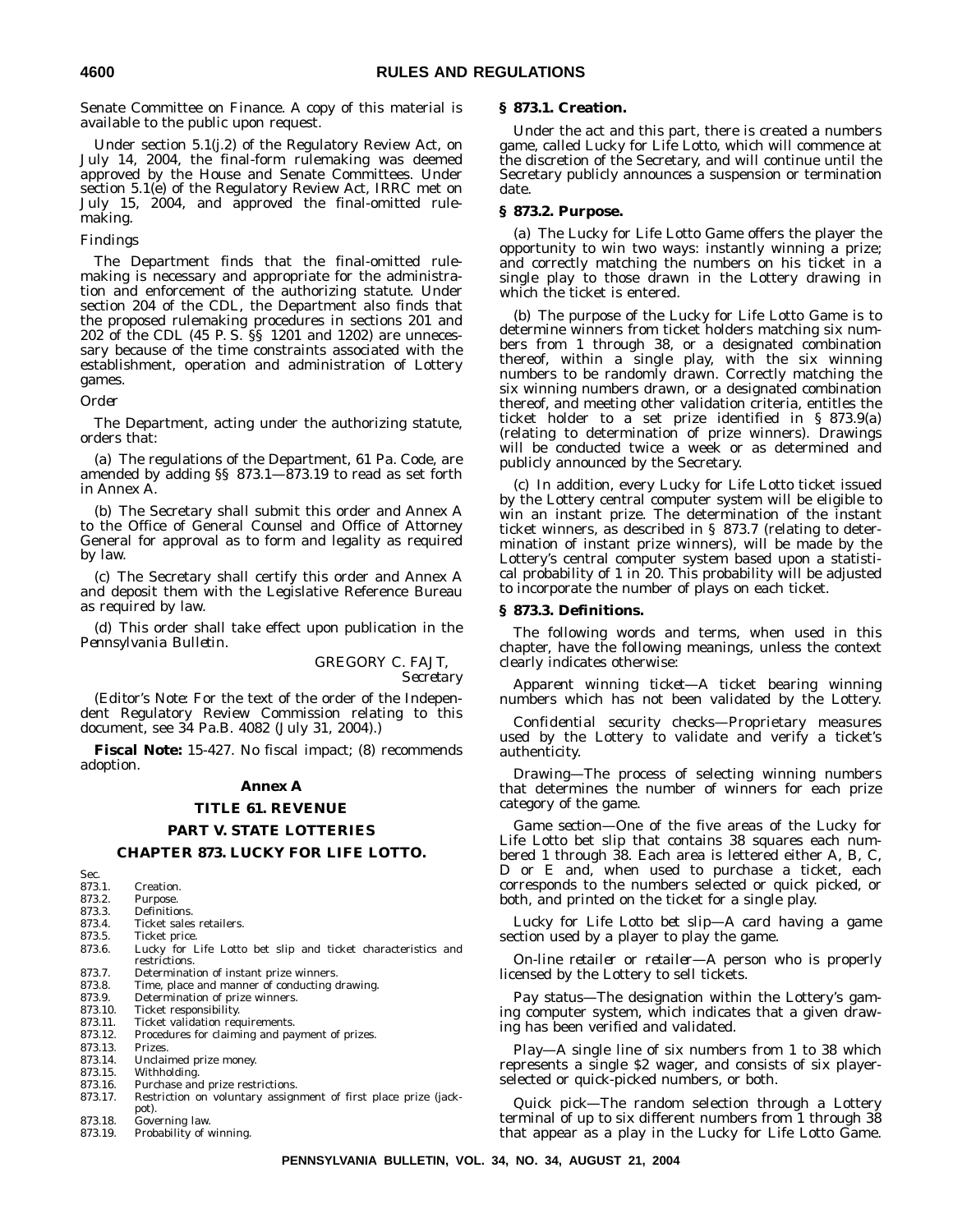*Set prize*—Any prize other than the first prize category (jackpot) prize that can be won in this game.

*Ticket*—A Lucky for Life Lotto ticket is a lottery ticket produced by a licensed retailer in an authorized manner, and contains, at the discretion of the player one, two, three, four or five plays, designated respectively as game A, B, C, D and E. The ticket also contains at a minimum, the drawing date, the amount bet, instant play data as described in § 873.7 (relating to determination of instant prize winners) and validation data.

*Trailing ticket*—A ticket produced automatically by the lottery's central computer system when an original ticket with remaining plays is presented for payment. The ticket contains the same pertinent play data for the remaining plays as contained on the original ticket.

*Validation criteria*—Criteria, including those set forth in § 873.11(a) (relating to ticket validation requirements), against which Lottery tickets are compared in the determination of whether the ticket has won a prize.

*Winning numbers*—Six numbers, from 1 through 38, selected in a Lucky for Life Lotto drawing and which have been subsequently validated by the Lottery, which shall be used to determine the winning Lucky for Life Lotto plays on tickets.

#### **§ 873.4. Ticket sales retailers.**

(a) Lucky for Life Lotto Game ticket sales may only be made through licensed retailers the Director will appoint and contract with as provided in § 815.42 (relating to ticket sales agents).

(b) The Lottery may terminate sales by a retailer without prior notice to the retailer if the retailer becomes delinquent in payment of proceeds due the Lottery, or fails to handle Lottery funds in the prescribed manner, or if the retailer fails to follow the contract or an addendum thereof, this part or procedures established governing the sale of tickets or if the Lottery deems it to be in the best interest of the Commonwealth.

#### **§ 873.5. Ticket price.**

Lucky for Life Lotto tickets may be purchased for \$2 per play. A play, at the owner's option, may be up to six numbers selected by the player from 1 through 38, and the remainder selected randomly by the Lottery computer system, or all six numbers randomly selected through the Lottery terminal. Additional plays may, at the discretion of the player, be purchased for an additional \$2 for each play purchased. There may be up to five plays on a ticket.

#### **§ 873.6. Lucky for Life Lotto bet slip and ticket characteristics and restrictions.**

(a) The player shall select, or request selection by computer, up to six numbered squares from 1 through 38. If less than six numbers are selected by the player the remaining number or numbers will be selected randomly by the Lottery computer system from that same range of numbers, in one or more of the game sections on a Lucky for Life Lotto bet slip. Lucky for Life Lotto bet slips shall be available at no cost to the player. The minimum entry is \$2. For \$2, play game A; for \$4, play games A and B; for \$6, play games A, B and C; for \$8, play games A, B, C, and D; for \$10, play games A, B, C, D and E. Game sections shall be selected in alphabetical order in accordance with the instructions printed on the Lucky for Life Lotto bet slip. A Lucky for Life Lotto bet slip has no pecuniary or prize value and does not constitute evidence of the purchase of a ticket or the numbers selected.

(b) To purchase a ticket, a player shall, in addition to the purchase price, submit the completed Lucky for Life Lotto bet slip, or request number selection, either by quick pick or manual terminal entry, or both, to an on-line retailer to have issued a ticket. The ticket shall contain, at a minimum, a six number selection, in each play section, (for each \$2 wagered), the drawing date, amount bet, validation number data and instant play data. This ticket, or a subsequently produced trailing ticket, shall be the only valid proof of the bet placed, and the only valid receipt for claiming a prize. The ticket shall only be valid for the drawing date or dates printed on the ticket.

(c) If Lucky for Life Lotto bet slips are unavailable, number selections may be given to an on-line retailer in groups of up to six number selections for each \$2 wagered. The retailer shall manually enter each group of up to six number selections into the computer terminal. The terminal will randomly generate the remainder of the numbers if the player selected less than the six required numbers.

(d) A Lucky for Life Lotto ticket may not be cancelled or voided once printed by the Lottery terminal, even if the ticket is printed in error.

(e) It is the sole responsibility of the ticket holder to verify the accuracy and condition of data printed on the ticket. The placing of plays is done at the player's own risk through the on-line retailer who is acting on behalf of the player in entering the play or plays.

(f) The Department reserves the right to stop play on a number or combination of numbers to protect the integrity of the prize structure of the game anytime during the course of the game.

#### **§ 873.7. Determination of instant prize winners.**

(a) For each Lucky for Life Lotto play, the Lottery's central computer system will assign that play a randomly selected number from 1 through 20. Nineteen of the numbers from 1 through 20 will have been predesignated by the Lottery's central computer as "nonwinning" numbers, the remaining number having been predetermined by the computer as the "winning" number. If the randomly selected number assigned to a play matches the predetermined ''winning'' number, that play will be an instant winning play.

(b) If on a ticket no play is an instant winner the ticket produced by the Lottery terminal will indicate ''NO INSTANT WIN TRY AGAIN.''

(c) A ticket upon which one or more plays qualifies as an instant winner will indicate ''INSTANT WINNER \$'' followed by the total amount of the instant prize won on that ticket.

#### **§ 873.8. Time, place and manner of conducting drawing.**

(a) *Time of drawing*. A Lucky for Life Lotto drawing will be held twice a week or as determined and publicly announced by the Secretary.

(b) *Place of drawing*. A Lucky for Life Lotto drawing will be conducted in the Harrisburg area unless the Secretary directs that a drawing or part of the drawing procedure be conducted at some other location.

(c) *Manner of conducting drawings*. The Lottery will select at random, six numbers from a field of numbers from 1 through 38, with the aid of mechanical devices or

**PENNSYLVANIA BULLETIN, VOL. 34, NO. 34, AUGUST 21, 2004**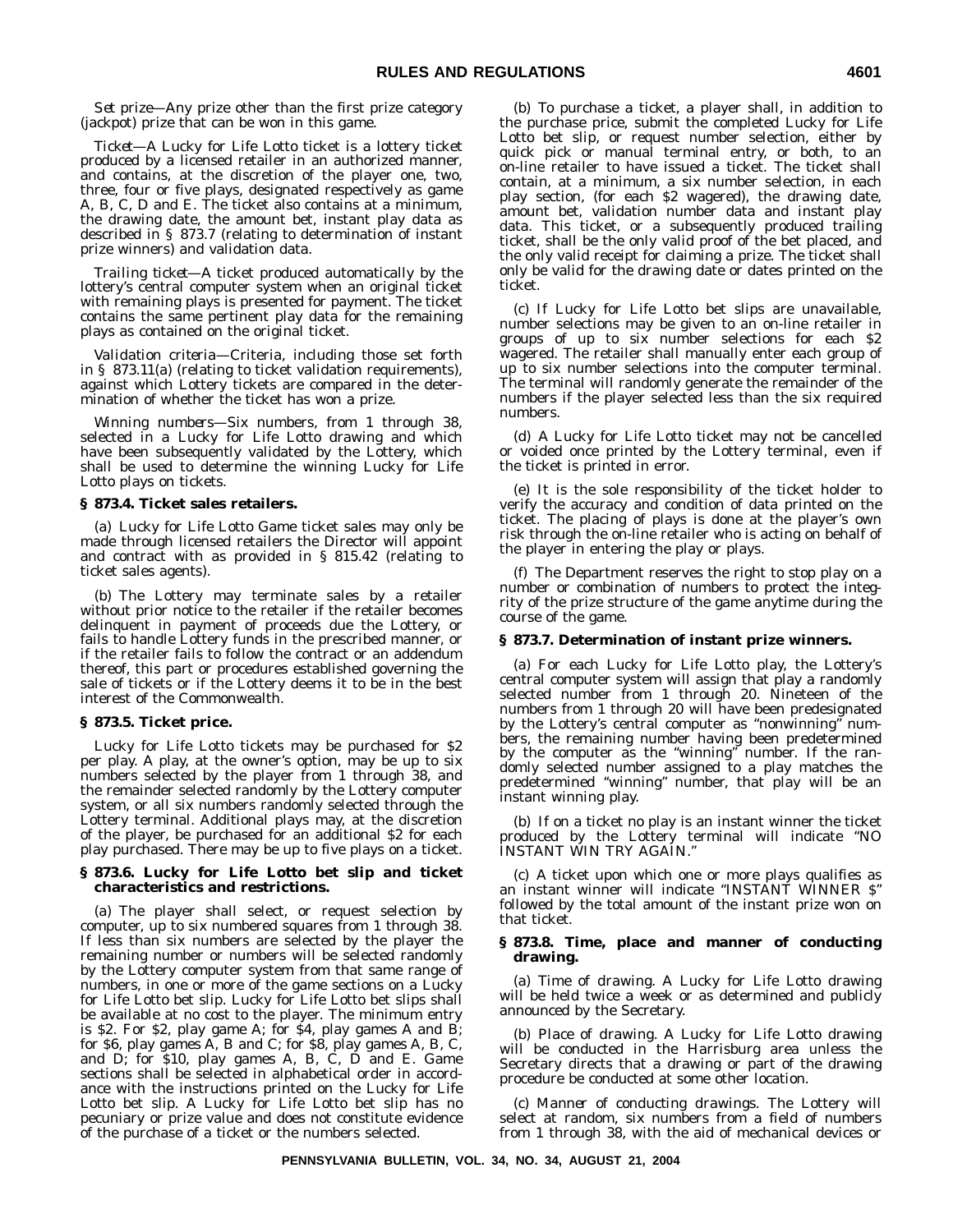any other selection methodology as authorized by the Secretary. The validity of a drawing will be solely determined by the Lottery.

(a) The prizes to be awarded to an owner of an apparent winning ticket are as follows:

#### **§ 873.9. Determination of prize winners.**

| Tickets containing the following<br>numbers in one single game play | <b>Prize Category</b> | Prize Amount       | Percent (%) of Sales Anticipated to<br>Be Paid in Prizes/Category |
|---------------------------------------------------------------------|-----------------------|--------------------|-------------------------------------------------------------------|
| All six winning numbers                                             | 1st.                  | \$3,000/month/life | 10.27%                                                            |
| Five winning numbers                                                | 2nd                   | \$2,000            | 6.95%                                                             |
| Four winning numbers                                                | 3rd                   | <b>S40</b>         | 5.39%                                                             |
| Three winning numbers                                               | 4th                   | \$3                | 5.39%                                                             |
| Instant winner                                                      | Instant winner        | <b>S10</b>         | 25.0%                                                             |

(b) Holders of tickets entitling them to a first prize category (jackpot) prize shall be entitled to a prize of \$3,000 a month for life (\$1,008,000 lifetime minimum), which shall be paid by an initial cash payment of \$36,000, plus equal annual payments of \$36,000, over the lifetime of the winner. In the event that the winner dies before having received the \$1,008,000 minimum, payments will continue under provisions of § 811.16 (relating to prizes payable after death of prize winner) until the \$1,008,000 minimum has been paid. For purposes of claiming the \$3,000 a month for life prize, ''lifetime'' for legal entities shall be defined as 28 years, beginning the date the prize is claimed.

(c) If the winner of a Pennsylvania Lottery Lucky for Life Lotto first place prize is younger than 18 years of age, the winner will not begin to receive the prize until the winner has attained 18 years of age.

(d) There can only be one claimant per ticket for a first prize category (jackpot) prize.

(e) Lucky for Life Lotto prizes will be paid as follows:

(1) Individual ticket prize payments will be made as a single payment with the exception of the first prize (jackpot) category.

(2) If more than five winning first prize (jackpot) plays are determined in the same drawing, each, upon meeting the requirements of §§ 873.11 and 873.12 (relating to ticket validation requirements; and procedures for claiming and payment of prizes), is entitled to a share of annual payments totaling \$180,000. Each share is limited to annual payments for the lifetime of the winner equal to \$180,000 divided by the actual number of jackpot prize winners. In these cases, the minimum lifetime amount is determined to be 28 annual payments each in the amount as determined above. For the purpose of calculating the share of the first-place prize pool, prizes will be rounded down to the nearest 50¢. This conditional pari-mutuel top prize payout may be changed at the discretion of the Secretary and the change will be announced by public notice in the *Pennsylvania Bulletin*. The change will only apply prospectively to Lucky for Life Lotto drawings as of the date specified in the public notice.

(f) A winning Lucky for Life Lotto play is entitled only to the highest prize won by those numbers, plus the instant prize, if applicable.

(g) The number of prize categories, the allocation of prize money among the prize categories, the instant prize amount and frequency of instant prize award, and the annuity amount or terms may be changed at the discretion of the Secretary and the change will be announced by

public notice in the *Pennsylvania Bulletin*. The changes will only apply prospectively to Lucky for Life Lotto drawings as of the date specified in the public notice.

(h) Retailer incentive and marketing promotion programs, including the use of free tickets, may be implemented at the discretion of the Secretary. Funds for the programs, if needed, will be drawn from the Lottery fund.

#### **§ 873.10. Ticket responsibility.**

(a) A ticket is a bearer document deemed to be owned by the person holding the ticket, except that if a name is contained on the back of the ticket, the person so named will, for all purposes, be considered the owner of the ticket.

(b) The Commonwealth will not be responsible for lost or stolen tickets.

(c) The purchaser of the ticket has the sole responsibility for checking the accuracy and condition of the data printed on the ticket.

(d) The Commonwealth will not be responsible for tickets redeemed in error by a player at an on-line retailer.

#### **§ 873.11. Ticket validation requirements.**

(a) *Valid tickets*. To be a valid ticket, the following conditions shall be met:

(1) The ticket validation number shall be present in its entirety and shall correspond to the computer record generated at the time the ticket is produced.

(2) The ticket shall be intact.

(3) The ticket may not be mutilated, altered, reconstituted or tampered with.

(4) The ticket may not be counterfeit or an exact duplicate of a winning ticket.

(5) The ticket shall have been issued by the Lottery through a licensed retailer.

(6) The ticket may not have been stolen.

(7) The ticket shall be validated in accordance with § 873.12 (relating to procedures for claiming and payment of prizes).

(8) The player-selected or computer-selected numbers, or both, on the ticket shall be in individual groups of six numbers each associated with a single letter, A, B, C, D or E. The six numbers and the associated letter shall constitute a single play.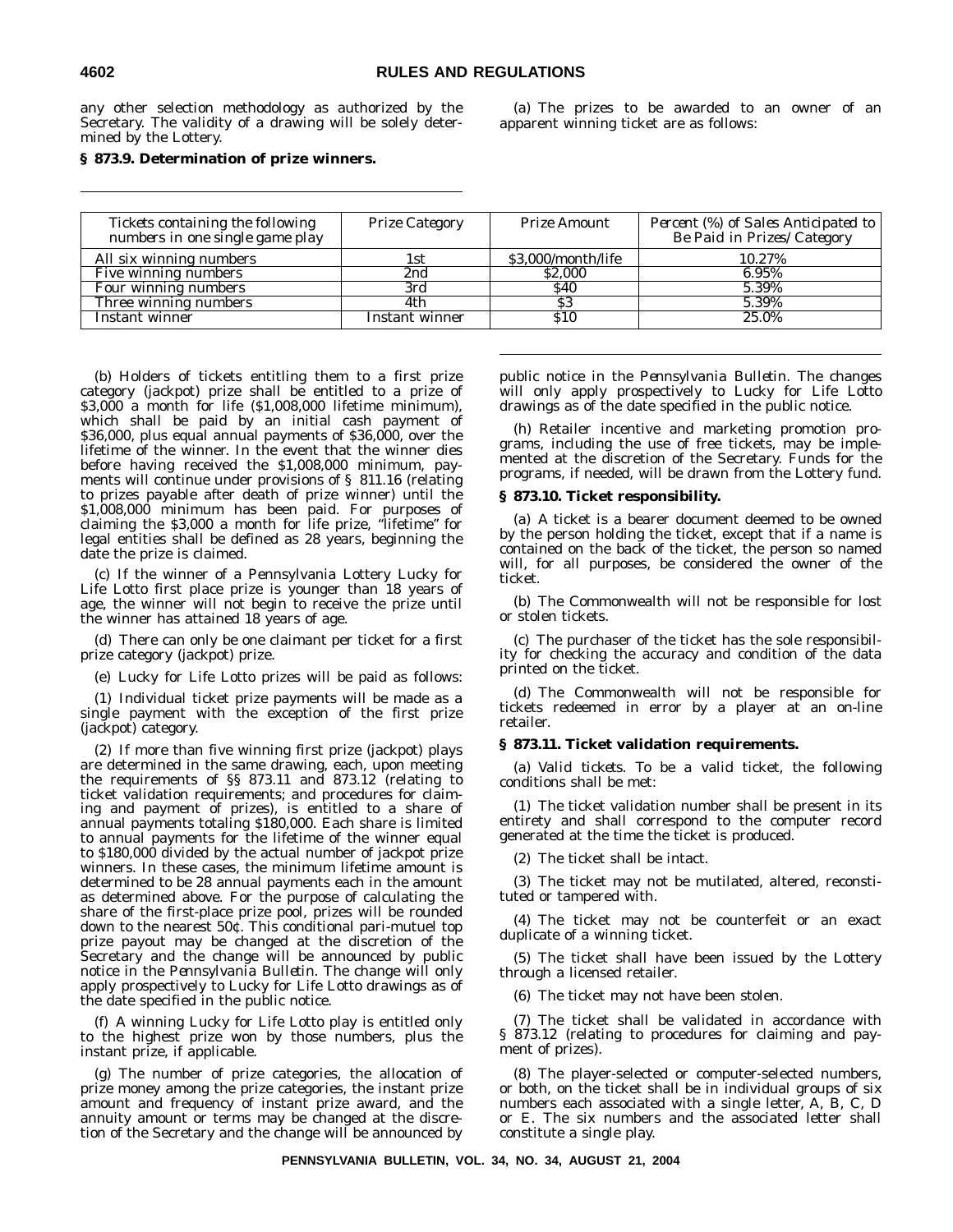(9) The ticket data shall have been recorded on the Lottery's central computer system prior to the drawing and the ticket data shall match this computer record in every way.

(10) The player-selected and computer-selected numbers, the validation number data and the drawing date of an apparent winning ticket shall appear on the official file of winning tickets; and a ticket with that exact data may not have been previously paid.

(11) The ticket may not be misregistered, defectively printed or printed or produced in error to an extent that it cannot be processed by the Lottery.

(12) The ticket shall pass other confidential security checks of the Lottery.

(13) By submitting a ticket for validation, the player agrees to abide by this chapter as determined by the Secretary.

(14) There may not be another breach of this part in relation to the ticket which, in the opinion of the Secretary, justifies disqualification.

(b) *Invalid or defective tickets/disputes*. A ticket not passing the validation checks in subsection (a) will be considered invalid and will not be paid.

(1) In cases of doubt, the determination of the Secretary is final and binding. The Secretary may replace an invalid ticket with a ticket of equivalent sale price from a current Lottery game.

(2) If a defective ticket is purchased or if the Secretary determines to adjust an error, the sole and exclusive remedy will be the replacement of the defective or erroneous ticket with a ticket of equivalent sale price from a current Lottery game.

(3) If a ticket is not paid by the Lottery and a dispute occurs as to whether the ticket is a winning ticket, the Lottery may replace the ticket as provided in paragraph (2). This is the sole and exclusive remedy of the holder of the ticket.

#### **§ 873.12. Procedures for claiming and payment of prizes.**

(a) A prize shall be claimed only through a licensed on-line retailer, and except for the instant prize, may be claimed as soon as that drawing is placed in pay status by the Lottery.

(1) The holder of a ticket designated as an instant prize winner may claim the instant prize before or after the drawing for which the ticket was valid.

(2) The holder of a ticket designated as an instant prize winner, who has claimed the instant prize prior to the drawing for which the ticket is valid shall be issued a trailing ticket which shall contain the same relevant play information as contained in the redeemed ticket except for the instant prize data.

(b) An on-line retailer is authorized and required to make payment of a prize of \$2,500 or less, if the ticket is presented within a designated time period as announced by the Secretary, on an individual winning ticket, if the retailer has sufficient funds available for payment.

(c) The holder of an apparent winning ticket representing a prize of \$2,500 or less will be paid by participating on-line retailers as provided in subsection (b), if the ticket validation requirements in § 873.11 (relating to ticket validation requirements) have been met, a proper validation pay ticket has been issued by the retailer's computer terminal, and other retailer procedures have been met.

(d) The holder of an apparent winning ticket representing a prize in excess of \$2,500, with the exception of the first place prize (jackpot), shall present the winning ticket to an on-line retailer or authorized claim center under Chapter 811 (relating to prizes).

(e) The holder of an apparent winning ticket representing a first place prize (jackpot) shall present, in person, the apparent winning ticket to Lottery Headquarters under Chapter 811.

(f) The payment of a prize to a person who dies before receiving any or all of a particular prize or to a person under 18 years of age will be paid under §§ 811.16 and 811.27 (relating to prizes payable after death of prize winner; and payment of prizes to persons under 18 years of age).

(g) The Commonwealth will be discharged of liability after payment of prizes as provided in § 811.26 (relating to discharge of State liability upon payment).

#### **§ 873.13. Prizes.**

(a) If the total of the set prizes awarded in a Lucky for Life Lotto drawing exceeds the sales for that drawing by 100% or more, then those set nonjackpot prize tiers, in which the stated prizes won exceed the percentage of sales anticipated to be paid in prizes/category, will become pari-mutuel (rounded down to the nearest 50¢) to the extent necessary to limit the total set prizes awarded to 200% of sales. Moneys shall be drawn from the Lottery Fund, to the extent necessary, to fund the payment of prizes under this subsection.

(b) If the Lucky for Life Lotto is terminated for any cause, prize moneys remaining undistributed will be paid out of the State Lottery Fund and used for purposes otherwise provided for by law.

#### **§ 873.14. Unclaimed prize money.**

Prize money on a winning Lucky for Life Lotto play may be retained by the Secretary for payment to the person entitled to it. If within 1 year of the drawing date on the ticket, no claim is made on a winning play, as determined by the Secretary, the right to claim prize money terminates, and the prize money will be paid into the State Lottery Fund and used for purposes otherwise provided for by statute.

#### **§ 873.15. Withholding.**

Federal withholding taxes will be withheld by the Lottery for prize payments in amounts required in accordance with applicable provisions of law.

#### **§ 873.16. Purchase and prize restrictions.**

A ticket may not be purchased by, and a prize will not be paid to, an officer or employee of the Lottery, Lottery professional services contractors or subcontractors, who are involved in the operation of the on-line Lottery games system or its associated drawing; or to a spouse, child, brother, sister or parent residing in the same household of the officer, contractor, or subcontractor.

#### **§ 873.17. Restriction on voluntary assignment of first place prize (jackpot).**

A prize payable over, and whose term is determined by the lifetime of the winner, can be voluntarily assigned only to the extent of remaining unpaid minimum guaranteed prize amount.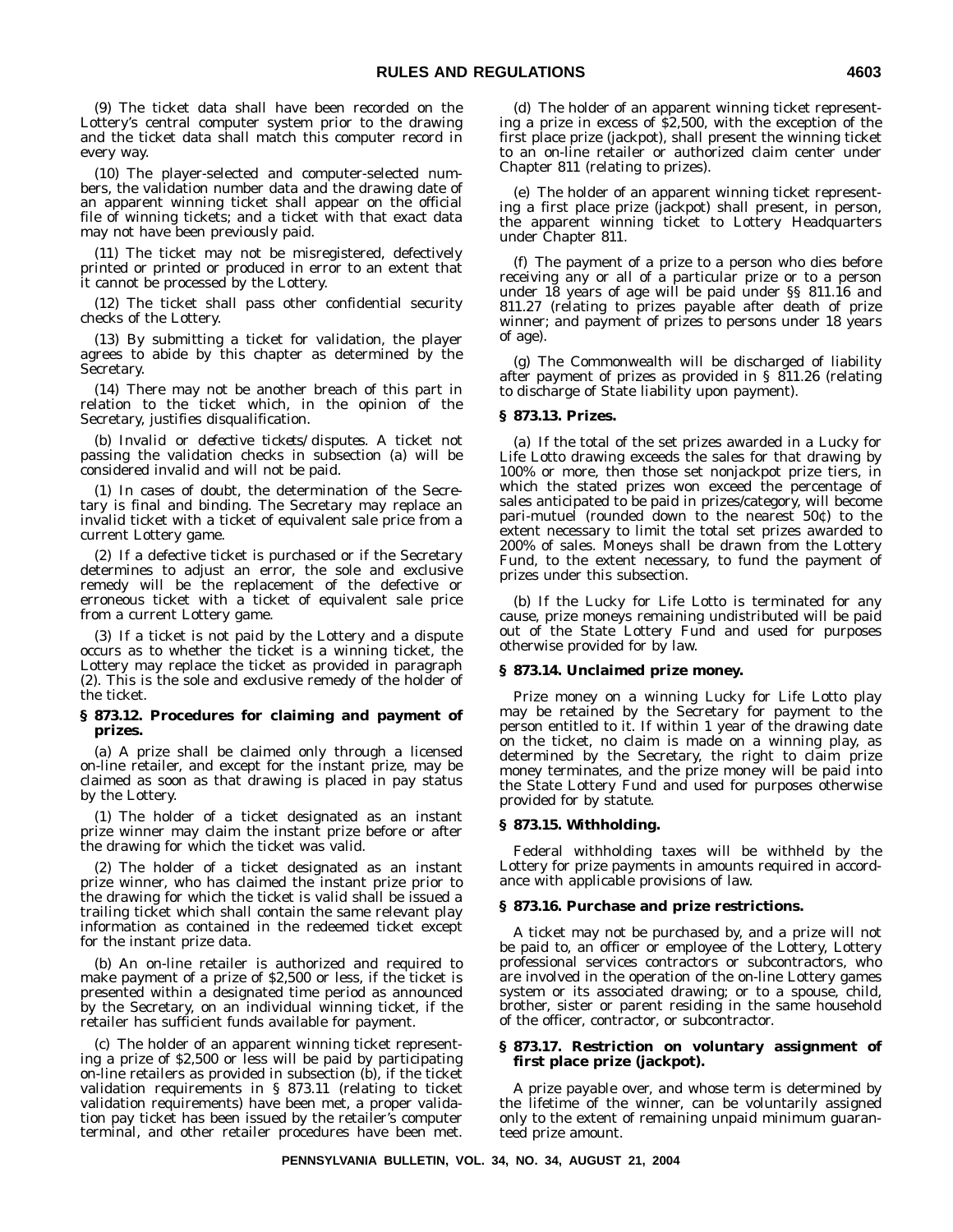#### **§ 873.18. Governing law.**

(a) In purchasing a ticket, the purchaser agrees to comply with and abide by applicable laws, this part, instructions, conditions and final decisions of the Secretary, and procedures established by the Director for the conduct of the Lucky for Life Lotto.

(b) Decisions made by the Director or the Secretary including the declaration of prizes and the payment thereof in interpretation of this part are final and binding on players and persons making a claim in respect thereof.

#### **§ 873.19. Probability of winning.**

| Tickets containing the following<br>numbers in one single game play | <b>Prize Category</b> | Odds of winning | Prize Amount       |
|---------------------------------------------------------------------|-----------------------|-----------------|--------------------|
| All six winning numbers                                             | 1st.                  | 1:2,760,681     | \$3,000/month/life |
| Five winning numbers                                                | 2nd                   | 1:14,378.5      | \$2,000            |
| Four winning numbers                                                | 3rd                   | 1:371.1         | <b>S40</b>         |
| Three winning numbers                                               | 4th                   | 1:27.8          | \$3                |
| Instant winner                                                      | Instant winner        | 1:20            | <b>S10</b>         |

[Pa.B. Doc. No. 04-1546. Filed for public inspection August 20, 2004, 9:00 a.m.]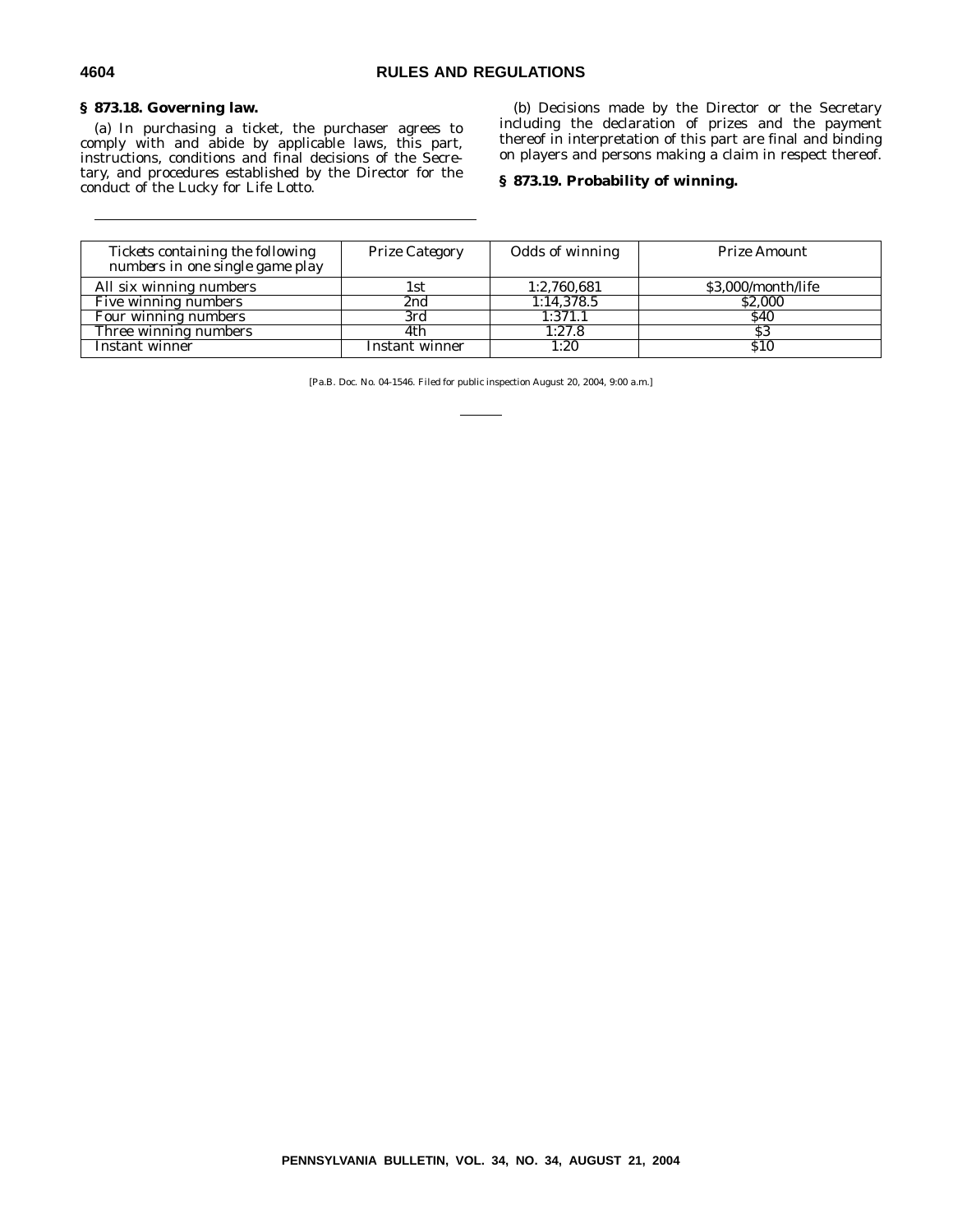# **PROPOSED RULEMAKING**

# **FISH AND BOAT COMMISSION**

**[58 PA. CODE CH. 65]**

**Special Fishing Regulations; Delayed Harvest Artificial Lures Only**

A notice of proposed rulemaking was published by the Fish and Boat Commission (Commission) at 34 Pa.B. 1460 (March 13, 2004) containing proposed amendments to § 65.6 (relating to delayed harvest artificial lures only areas) that would permit all tackle to be used in delayed harvest artificial lures only areas during the harvest season of June 15 through Labor Day. At its meeting on July 27, 2004, the Commission voted not to adopt the proposed amendments.

> DOUGLAS J. AUSTEN, Ph.D., *Executive Director*

[Pa.B. Doc. No. 04-1547. Filed for public inspection August 20, 2004, 9:00 a.m.]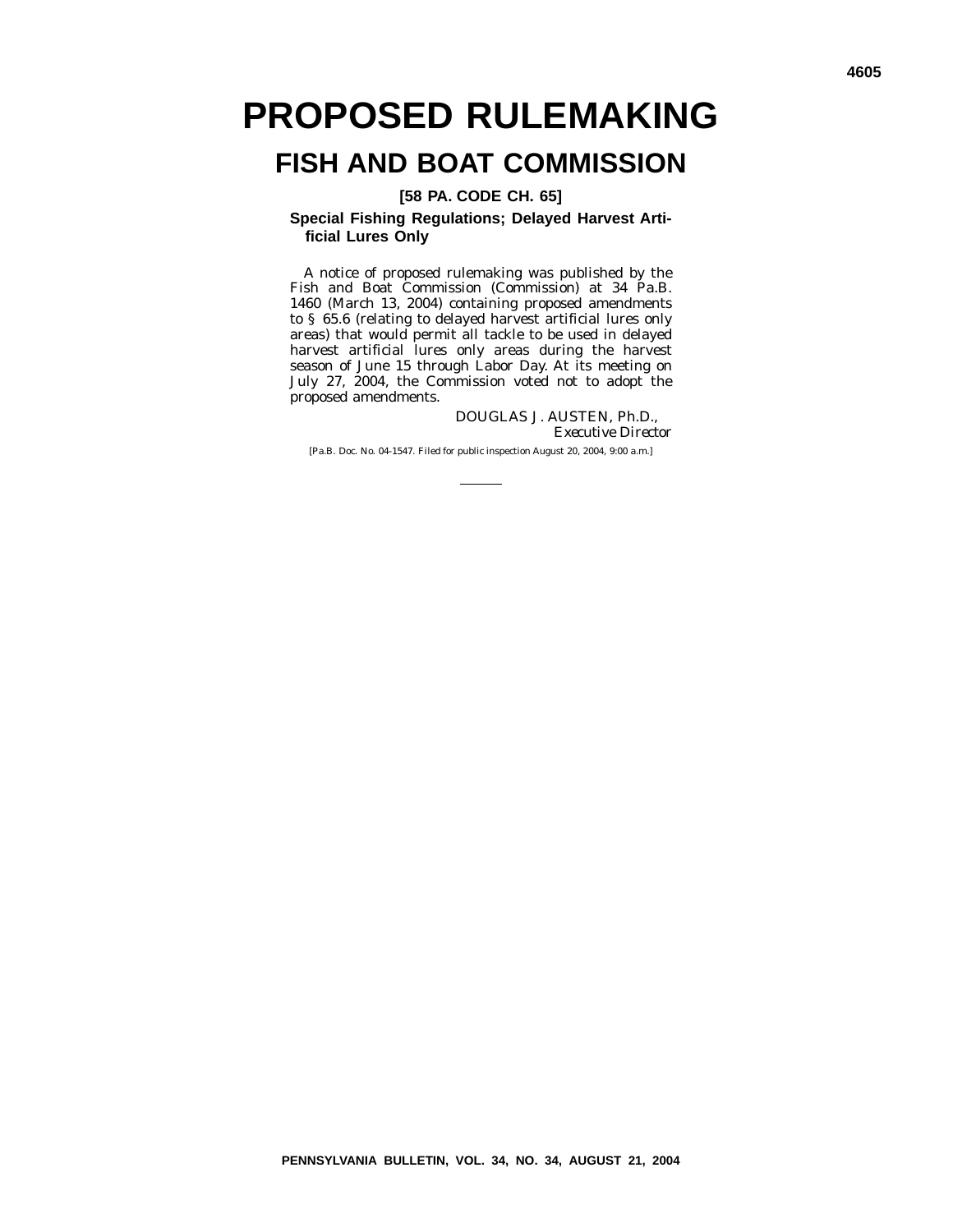# **NOTICES**

# **DELAWARE RIVER BASIN COMMISSION**

#### **Meeting and Public Hearing**

The Delaware River Basin Commission (Commission) will hold an informal conference followed by a public hearing on Wednesday, September 1, 2004. The hearing will be part of the Commission's regular business meeting. Both the conference session and business meeting are open to the public and will be held at the Commission's offices at 25 State Police Drive, West Trenton, NJ.

The conference among the commissioners and staff will begin at 9:30 a.m. Topics of discussion will include: an update on the Water Resources Plan for the Delaware River Basin and the Watershed Summit scheduled for September 13-15, 2004; a proposal to amend the Water Quality Regulations, Water Code and Comprehensive Plan to designate the Lower Delaware River as Special Protection Waters; options available to provide interim water quality protection for the Lower Delaware pending the effective date of the proposed designation; a proposed rule to establish waste minimization plan requirements for point and nonpoint source discharges following issuance of a TMDL or assimilative capacity determination; a proposal to amend Resolution No. 2002-33 regarding the operation of Lake Wallenpaupack during drought watch, drought warning and drought conditions to restore a distinction between drought operation of Lake Wallenpaupack and drought operation of the Mongaup Reservoir System and to insert a reference to flow and temperature targets in the upper Delaware River and in the West Branch Delaware, East Branch Delaware and Neversink Rivers; recommendations of the Toxics Advisory Committee concerning the collection of additional point source data in accordance with Resolution No. 2003-27 for purposes of developing the Stage 2 TMDLs for PCBs in the Delaware Estuary; and a report on the PCB TMDL Implementation Advisory Committee meeting of August 11, 2004.

The subjects of the public hearing to be held during the 2:30 p.m. business meeting include the following dockets:

1. *Exelon Generation Company, LLC D-69-210 CP Final (Revision 12)*. An application for temporary approval to modify the Operating Plan of the Limerick Generating Station (LGS), a nuclear-powered electric generating station in Limerick Township, Montgomery County, regarding surface water withdrawal restrictions related to ambient water temperature in the Schuylkill River. The applicant proposes to demonstrate, under controlled conditions, that the withdrawal of Schuylkill River water can continue without adverse impact when the background water temperature exceeds 59°F, the maximum temperature at which withdrawals can be made under the current docket. In July 2004, an amended application and draft operating and monitoring plan was submitted after discussion with Commission staff, the Commonwealth and stakeholders. The amended application provides:

• A multiyear demonstration period during the remainder of the 2004 season through the 2007 season associated with flow and temperature restrictions in accordance with an approved operating and monitoring plan.

• Withdrawals of approximately 1/2 (not to exceed 60%, 24 million gallons per day (mgd)) of LGS's consumptive water needs during times when the Schuylkill River 24-hour average river ambient water temperature exceeds 59°F and when river flow is at or below 1,791 cubic feet per second (cfs) (but above 560 cfs) at the gaging station at Pottstown.

• Withdrawals of all of LGS's consumptive water needs during times when the Schuylkill River 24-hour average river ambient water temperature exceeds 59°F and when river flow exceeds 1,791 cfs.

• Maintenance of minimum flows below 27 cfs but at least 10 cfs in the East Branch Perkiomen Creek during the effective period of the demonstration.

• Development of flow management procedures to increase flows in the East Branch Perkiomen Creek above 10 cfs to support specific short-term recreational events.

• Allowing consumptive use augmentation credit for augmented Perkiomen Creek flow.

• Establish a restoration and monitoring fund based on \$0.06/1,000 gallons of augmentation water that is not required due to lifting the 59°F temperature requirement.

• The establishment of a list of restoration projects and performing restoration projects during 2005 and future years.

• Developing an adaptive management plan for restoration projects.

• Working with stakeholders regarding the design and implementation of the demonstration and restoration projects.

• Test periods of times with no augmentation (beyond minimum flows in the East Branch Perkiomen Creek).

• The continuation of the Wadesville Mine Pool withdrawal and Stream Flow Augmentation Demonstration Project that was approved under Doc. D-69-210 CP (Final) (Revision 11) and extended for 2 years by Commission Resolution No. 2003-25, adopted December 3, 2003.

2. *Cabot Supermetals D-70-72 (Revision)*. An application to upgrade an industrial wastewater treatment plant (IWTP) and implement manufacturing operation improvements necessary to meet water quality objectives in Swamp Creek, a tributary of Perkiomen Creek in the Schuylkill River Watershed. The applicant produces primary nonferrous metals and alloys plus inorganic chemicals at its Boyertown Facility, which is on the east side of Wilson Avenue and straddles the borders of Douglass Township, Montgomery County, and Colebrookdale Township, Berks County. No expansion of the 0.222 mgd IWTP is proposed. The plant effluent, along with storm water, cooling water and water supply treatment wastewater, will continue to be discharged to Swamp Creek by means of the existing outfall.

3. *UTI Corporation D-93-61 (G)-2*. An application for the renewal of a groundwater withdrawal project to supply up to 3.16 million gallons per 30 days (mg/30 days) of water to the applicant's groundwater remediation system from existing Wells UTM-1 and UTM-11 in the Brunswick Formation. This renewal project represents a decrease in allocation from 6.5 mg/30 days to 3.16 mg/30 days. The project is in the Perkiomen Creek Watershed in the Borough of Trappe, Montgomery County, in the Southeastern Pennsylvania Ground Water Protected Area.

4. *Oley Township Municipal Authority D-2001-36 CP*. An application for approval of a groundwater withdrawal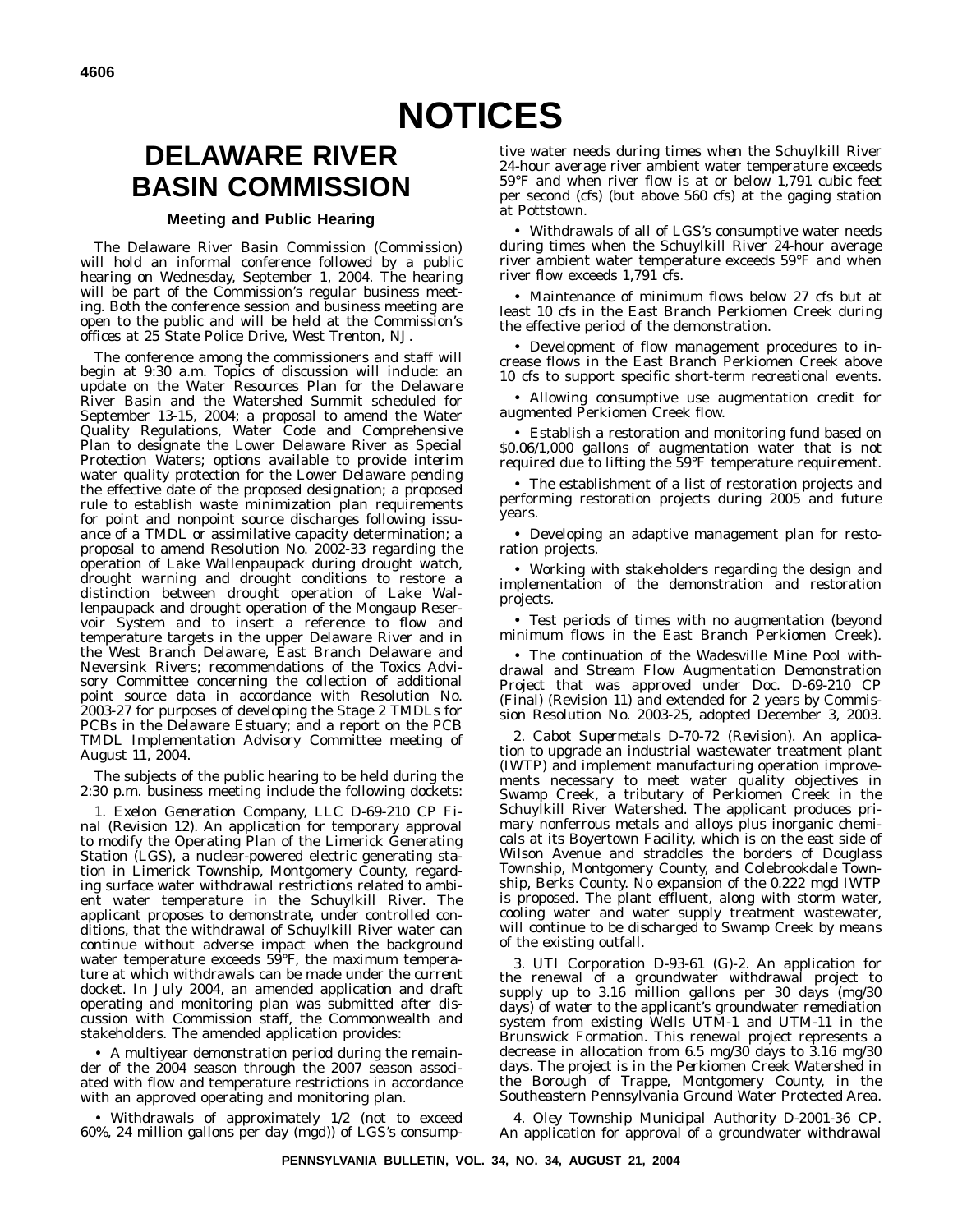project to supply up to 2.16 mg/30 days within the first year of operation from proposed Well 4 in the Granitic Gneiss Formation to the applicant's public water supply system. In subsequent years, and based on the results of a monitoring program, the allocation from Well 4 may be incrementally increased up to 6.48 mg/30 days. The withdrawal from all wells will be limited to 12.94 mg/30 days. The project is in the Little Manatawny Creek Watershed in Oley Township, Berks County.

5. *Penn Estates Utilities, Inc. D-2003-36 CP*. An application for approval of a groundwater withdrawal project to supply up to 3.9 mg/30 days of water to the applicant's Penn Estates development from new Well 7 in the Catskill Formation and to increase the existing withdrawal from all wells to 10.80 mg/30 days. The project is in the Brodhead Creek Watershed in Stroud Township, Monroe County.

6. *Milford Township Water Authority D-2003-37 CP*. An application for approval of a groundwater withdrawal project to supply up to 6.48 mg/30 days of water to the applicant's distribution system from new Well 5 in the Brunswick Formation and to increase the existing withdrawal from all wells to 15.52 mg/30 days. The project is in the Unami-Licking Creeks Watershed in Milford Township, Bucks County, and is in the Southeastern Pennsylvania Ground Water Protected Area.

7. *Bedminster Municipal Authority D-2004-2 CP*. An application for approval of a groundwater withdrawal project to supply up to 7.136 mg/30 days of water to the applicant's public water distribution system from new Wells A and E in the Brunswick Formation and in conjunction with existing Wells 2 and 9, to increase the existing withdrawal from all wells to 10.705 mg/30 days. The project wells are in the Deep Run Watershed in Bedminster Township, Bucks County, in the Southeastern Pennsylvania Ground Water Protected Area.

8. *Telford Borough Authority D-2004-10 CP*. An application for approval of a groundwater withdrawal project to supply up to 2.19 mg/30 days of water to the applicant's public water distribution system from new Well 7 in the Brunswick Formation, and to retain the existing withdrawal from all wells to 38.6 mg/30 days. The project wells are in the East Branch Perkiomen Creek Watershed in Telford Borough, Bucks and Montgomery Counties, and West Rockhill and Hilltown Townships, Bucks County, all located in the Southeastern Pennsylvania Ground Water Protected Area.

9. *Greenbriar Founders, LLC D-2004-26-1*. An application for approval of a groundwater withdrawal project to supply up to 16.5 mg/30 days of water for supplemental irrigation of the applicant's proposed Ledgerock Golf Course from new Well IW-1 and up to 1.77 mg/30 days from new Well IW-2, both in the Hammer Creek Formation and to initially limit the existing withdrawal from all wells to 16.5 mg/30 days. The initial combined allocation of 16.5 mg/30 days is provided to allow for establishment of the golf course turf grasses. Once the turf grasses are established, the combined allocation will be reduced to 8.25 mg/30 days. The project is in the Angelica Creek Watershed in Cumru Township, Berks County.

10. *New York City Department of Environmental Protection D-2004-28 CP-1*. An application to modify a sewage treatment plant (STP) at 4 Neversink Drive, City of Port Jervis, Orange County, NY. The STP has a capacity of 5 mgd and serves the City of Port Jervis. The existing plant provides secondary treatment, and discharges to the Neversink River, upstream from DRBC Special Protection

Waters and the Delaware Water Gap National Recreation Area. The proposed modification, which constitutes Phase I of a multiphase improvement project, involves the demolition of three Imhoff tanks and construction of two sedimentation basins, plus minor facility upgrades. No increase in STP capacity is proposed.

In addition to the public hearing on the previous dockets, the Commission's 2:30 p.m. business meeting will include a public hearing and possible action on a resolution to amend Resolution No. 2002-33 relating to the operation of Lake Wallenpaupack during drought watch, drought warning and drought conditions to restore a distinction between drought operation of Lake Wallenpaupack and drought operation of the Mongaup system reservoirs and to insert a reference to flow and temperature targets in the upper Delaware River and the West Branch Delaware, East Branch Delaware and Neversink Rivers. The business meeting may include resolutions for the minutes to initiate notice and comment rulemakings amending the Water Quality Regulations, Water Code and Comprehensive Plan to: (1) designate the Lower Delaware River as Special Protection Waters; and (2) establish waste minimization plan requirements for point and nonpoint source discharges following issuance of a TMDL or assimilative capacity determination. In addition, the meeting will include: adoption of the minutes of the July 13, 2004, business meeting; announcements; a report on Basin hydrologic conditions; a report by the executive director; a report by the Commission's general counsel; and an opportunity for public dialogue.

Draft dockets and the resolution scheduled for public hearing on September 1, 2004, will be posted on the Commission's website: www.drbc.net (select ''Next DRBC Meeting''). Additional documents relating to the dockets and other items cam be examined at the Commission's offices. Contact William Muszynski at (609) 883-9500 Ext. 221 with docket-related questions.

Individuals in need of an accommodation as provided for in the Americans With Disabilities Act who wish to attend the informational meeting, conference session or hearings should contact the Commission Secretary at (609) 883-9500 Ext. 203 or through the Telecommunications Relay Services at 711, to discuss how the Commission can accommodate their needs.

> PAMELA M. BUSH, *Secretary*

[Pa.B. Doc. No. 04-1548. Filed for public inspection August 20, 2004, 9:00 a.m.]

### **DEPARTMENT OF AGRICULTURE**

#### **Farm Safety and Occupational Health Grant Program Application Period**

The Department of Agriculture (Department) announces the opening of the application period for funding from the Farm Safety and Occupational Health Grant Program (program) for FY 2005. Grant applications will be accepted from August 30, 2004, to October 30, 2004, at the Department of Agriculture, Bureau of Plant Industry, 2301 North Cameron Street, Room G-13, Harrisburg, PA 17110-9408. Applications must be postmarked by October 30, 2004, to be considered for funding.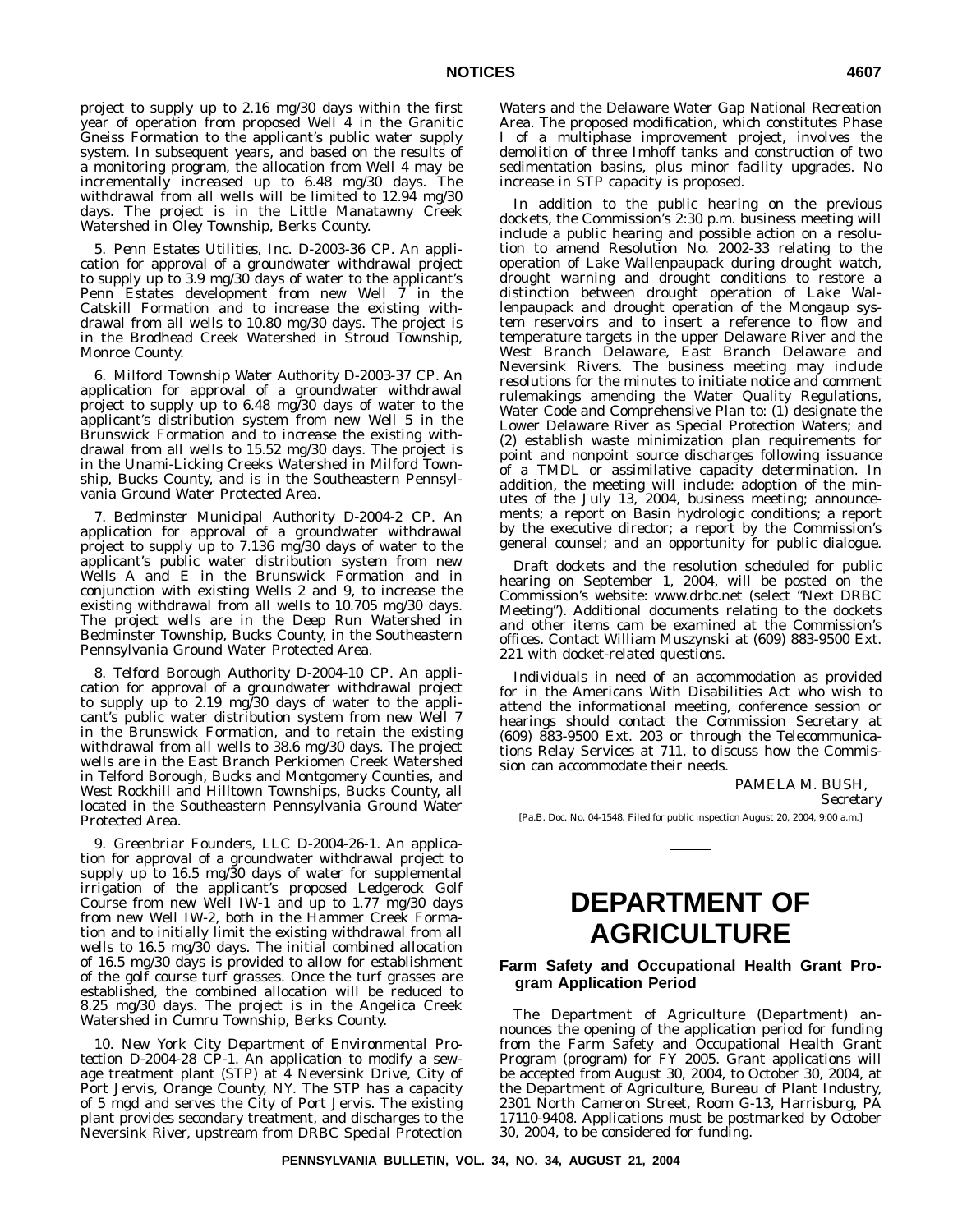The program was created by the General Assembly through the passage of the Farm Safety and Occupational Health Act (act) (3 P. S. §§ 1901—1915). The program is funded through a specific appropriation provided for in the act. For program guidelines, see the Farm Safety and Occupational Health Grant Program Guidelines.

The program will award financial assistance of up to \$2,500 to Statewide farm organizations, volunteer fire companies, ambulance services and rescue squads in this Commonwealth that wish to develop and deliver farm safety, occupational health and emergency response programs. The applications will be evaluated using criteria in 7 Pa. Code Chapter 138k (relating to farm safety and occupational health grant program).

#### *Obtaining Applications*

Applications are available by contacting Shiree Hunter, Department of Agriculture, Bureau of Plant Industry, 2301 North Cameron Street, Harrisburg, PA 17110-9408, (717) 772-5202, fax (717) 783-3275.

For further assistance, contact Phillip Pitzer, Department of Agriculture, Bureau of Plant Industry, 2301 North Cameron Street, Harrisburg, PA 17110-9408, (717) 772-5206.

> DENNIS C WOLFF, *Secretary*

[Pa.B. Doc. No. 04-1549. Filed for public inspection August 20, 2004, 9:00 a.m.]

#### **Order of Quarantine; Plum Pox Virus**

#### *Recitals*

1. Plum Pox Virus (PPV), a serious non-native plant pest that injures and damages stone fruits such as peaches, nectarines, plums and apricots by drastically reducing the fruit yields from these stone fruit trees and by disfiguring the fruit to the point it is unmarketable, has been detected in certain areas of this Commonwealth.

2. The Plant Pest Act (act) (3 P. S. §§ 258.1—258.27) empowers the Department of Agriculture (Department) to

Adams/Huntington Township **Community** October 21, 1999/29 Pa.B. 5735 Cumberland/South Middleton Township June 15, 2000/30 Pa.B. 3269

Adams/Part of Tyrone Township July 27, 2000/30 Pa.B. 4357

Adams/Part of Menallen Township July 27, 2000/30 Pa.B. 4357 Cumberland/Dickinson Township July 27, 2000/30 Pa.B. 4357 Adams/Borough of York Springs The Control of Catalogue of North 2000/30 Pa.B. 5852

Cumberland/Borough of Mount Holly Springs **Cumber 21, 2000/30 Pa.B. 5852** York/Washington Township States and Table 22, 2001/31 Pa.B. 3560

York/Franklin Township 3560 User 22, 2001/31 Pa.B. 3560 Cumberland/Southampton Township June 26, 2001/31 Pa.B. 3559

take various measures to detect, contain and eradicate plant pests in this Commonwealth.

3. The Department has exercised its authority under the act and issued several Orders of Quarantine affecting portions of Adams, Cumberland, Franklin and York Counties in an effort to contain, identify and eradicate PPV.

4. The Department determined it necessary to temporarily prohibit the planting of stone fruit trees and related trees and shrubs in these quarantined areas, and imposed this prohibition through an Order of Quarantine issued on December 13, 2000, and published at 30 Pa.B. 6608 (December 23, 2000).

5. The temporary prohibition has contributed to a rapid decline in numbers of trees found infected with PPV, although it is likely that some small number of infected trees remain.

6. The prohibition has severely affected the ability of stone fruit producers within the quarantined areas to properly maintain existing blocks of trees that lie within those areas or to maintain standard rotational planting of stone fruit blocks within those areas.

#### *Order*

Under authority of section 21 of the act (3 P. S. § 258.21), and with the foregoing recitals incorporated herein, the Department issues the following order:

The Department modifies the prohibition on planting of stone fruit trees (apricot, nectarine, peach and plum) in the areas under PPV-related quarantine to allow the Department to offer controlled options for limited planting of trees within quarantined areas. Planting shall be done under permit, with permits issued by the Department and subject to specific written guidelines to be provided by the Department. These limited planting options shall only be considered for fruit-bearing trees in commercial settings, since the goal of the permitted planting is to allow greater financial stability to commercial growers, without unduly compromising the Department's PPV eradication program. The areas currently under PPV-related quarantine, and with respect to which this order is applicable, are as follows:

*County/Area Date of Order/Pennsylvania Bulletin Reference* Adams/Latimore Township **Containers** October 21, 1999/29 Pa.B. 5735 (November 6, 1999) (July 1, 2000) (August 19, 2000) (November 11, 2000) (July 7, 2001) (July 7, 2001)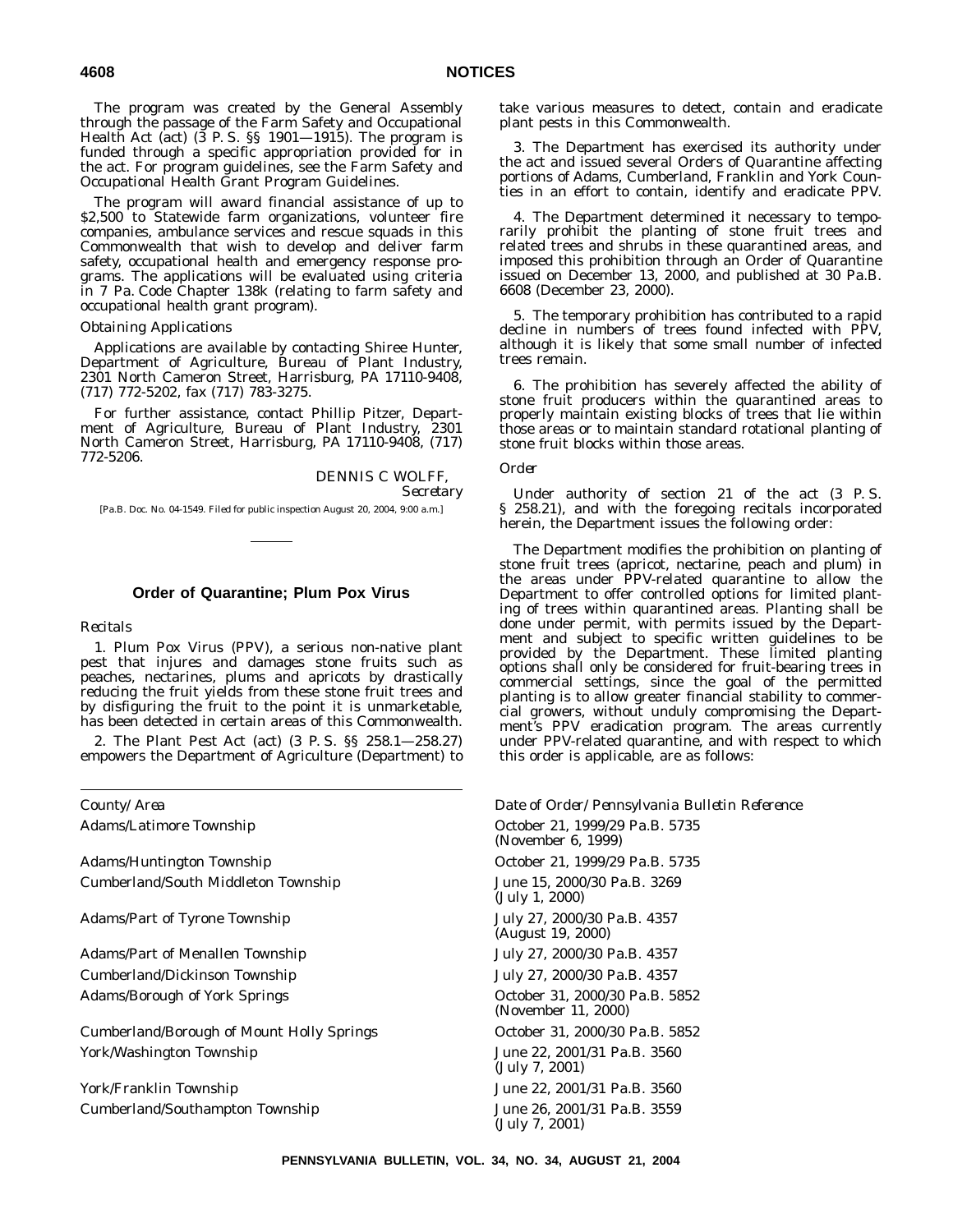York/Conewago Township August 1, 2002/32 Pa.B. 4045

York/Monaghan Township August 1, 2002/32 Pa.B. 4045

Adams/Part of Menallen Township September 26, 2003/33 Pa.B. 5087

*County/Area Date of Order/Pennsylvania Bulletin Reference* Franklin/Quincy Township **August 27, 2001/31 Pa.B. 5117** (September 8, 2001) Franklin/Borough of Mont Alto August 27, 2001/31 Pa.B. 5117 (August 17, 2002) Adams/Part of Butler Township September 26, 2003/33 Pa.B. 5087 (October 11, 2003)

This order is effective as of July 30, 2004, and shall remain in effect until terminated by subsequent order.

DENNIS C WOLFF, *Secretary*

[Pa.B. Doc. No. 04-1550. Filed for public inspection August 20, 2004, 9:00 a.m.]

# **DEPARTMENT OF BANKING**

#### **Action on Applications**

The Department of Banking, under the authority contained in the act of November 30, 1965 (P. L. 847, No. 356), known as the Banking Code of 1965; the act of December 14, 1967 (P. L. 746, No. 345), known as the Savings Association Code of 1967; the act of May 15, 1933 (P. L. 565, No. 111), known as the Department of Banking Code; and the act of December 19, 1990 (P. L. 834, No. 198), known as the Credit Union Code, has taken the following action on applications received for the week ending August 10, 2004.

#### **BANKING INSTITUTIONS**

#### **Holding Company Acquisitions**

| Date         | Name of Corporation                                                                                                                                                          | Location                                                                                                                     | Action        |
|--------------|------------------------------------------------------------------------------------------------------------------------------------------------------------------------------|------------------------------------------------------------------------------------------------------------------------------|---------------|
| $8 - 4 - 04$ | Yardville National Bancorp,<br>Trenton, NJ, to acquire<br>up to 19.9% of the outstanding<br>common stock of Bucks County<br>Bank (In Organization), Doylestown,<br><b>PA</b> | Trenton, NJ                                                                                                                  | Approved      |
| $8 - 5 - 04$ | Leesport Financial Corp., Wyomissing,<br>to acquire 100% of the voting shares<br>of Madison Bancshares Group, Ltd.,<br><b>Blue Bell</b>                                      | Wyomissing                                                                                                                   | Filed         |
|              |                                                                                                                                                                              | <b>Consolidations, Mergers and Absorptions</b>                                                                               |               |
| Date         | Name of Bank                                                                                                                                                                 | Location                                                                                                                     | Action        |
| $8 - 5 - 04$ | Leesport Bank, Wyomissing,<br>and The Madison Bank,<br><b>Blue Bell</b><br>Surviving Institution-<br>Leesport Bank, Wyomissing                                               | Wyomissing                                                                                                                   | Filed         |
|              |                                                                                                                                                                              | <b>Branch Applications</b>                                                                                                   |               |
| Date         | Name of Bank                                                                                                                                                                 | Location                                                                                                                     | Action        |
| $8 - 2 - 04$ | S & T Bank<br>Indiana<br><b>Indiana County</b>                                                                                                                               | <b>30 Towne Center Drive</b><br>Leechburg<br><b>Westmoreland County</b>                                                      | Opened        |
| $8 - 2 - 04$ | <b>Beneficial Mutual Savings Bank</b><br>Philadelphia<br>Philadelphia County                                                                                                 | 2905 Whitehall Road<br><b>Norristown</b><br><b>Montgomery County</b><br>(previously approved as<br>701 West Germantown Pike) | <b>Opened</b> |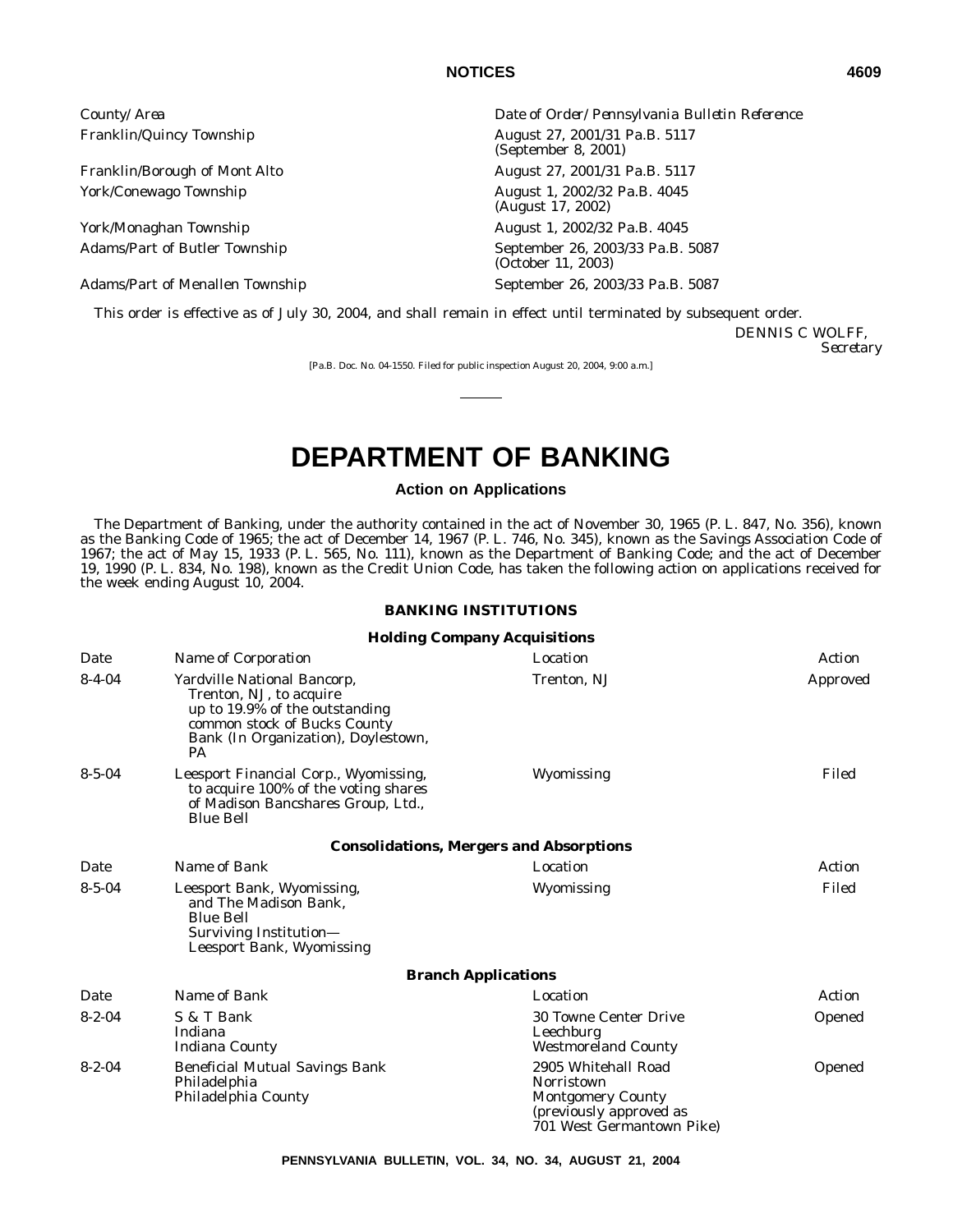### **4610 NOTICES**

| Date          | Name of Bank                                                              |                               | Location                                                                                                                                                                              | Action                                     |
|---------------|---------------------------------------------------------------------------|-------------------------------|---------------------------------------------------------------------------------------------------------------------------------------------------------------------------------------|--------------------------------------------|
| $8 - 4 - 04$  | Citizens Bank of Pennsylvania<br>Philadelphia<br>Philadelphia County      |                               | Parkway Center Giant Eagle<br>1165 McKinney Lane<br>Pittsburgh<br>Allegheny County                                                                                                    | Authorization<br>Rescinded                 |
| $8 - 5 - 04$  | Citizens Bank of Pennsylvania<br>Philadelphia<br>Philadelphia County      |                               | Erie WalMart<br>2711 Elm Street<br>Erie<br><b>Erie County</b>                                                                                                                         | Filed                                      |
| $8 - 6 - 04$  | <b>First Star Savings Bank</b><br><b>Bethlehem</b><br>Lehigh County       |                               | Moravian Village Tower<br><b>Wood Street</b><br><b>Bethlehem</b><br>Northampton County<br>(Limited Service Facility)                                                                  | Filed                                      |
| $8-10-04$     | <b>Reliance Savings Bank</b><br>Altoona<br><b>Blair County</b>            |                               | 1921 Pleasant Valley Road<br>Altoona<br><b>Blair County</b>                                                                                                                           | Filed                                      |
|               |                                                                           | <b>Branch Relocations</b>     |                                                                                                                                                                                       |                                            |
| Date          | Name of Bank                                                              |                               | Location                                                                                                                                                                              | Action                                     |
| $8 - 4 - 04$  | Citizens Bank of Pennsylvania<br>Philadelphia<br>Philadelphia County      |                               | To: 1065 West County Line Road<br>Hatboro<br><b>Montgomery County</b>                                                                                                                 | Filed                                      |
|               |                                                                           |                               | From: 200 Blair Mill Road<br>Horsham<br><b>Montgomery County</b>                                                                                                                      |                                            |
| $8 - 5 - 04$  | Citizens Bank of Pennsylvania<br>Philadelphia<br>Philadelphia County      |                               | To: Giant Eagle<br>400 Northtowne Square<br>Gibsonia<br><b>Allegheny County</b>                                                                                                       | Effective                                  |
|               |                                                                           |                               | From: Giant Eagle<br>5600 Wm. Flynn Highway<br>Gibsonia<br><b>Allegheny County</b>                                                                                                    |                                            |
|               |                                                                           | <b>Branch Discontinuances</b> |                                                                                                                                                                                       |                                            |
| Date          | Name of Bank                                                              |                               | Location                                                                                                                                                                              | Action                                     |
| $7 - 30 - 04$ | S & T Bank<br>Indiana<br><b>Indiana County</b>                            |                               | 109 Grant Avenue<br>Vandergrift<br><b>Westmoreland County</b>                                                                                                                         | Effective                                  |
|               |                                                                           | <b>SAVINGS INSTITUTIONS</b>   |                                                                                                                                                                                       |                                            |
|               |                                                                           | No activity.                  |                                                                                                                                                                                       |                                            |
|               |                                                                           | <b>CREDIT UNIONS</b>          |                                                                                                                                                                                       |                                            |
|               |                                                                           | <b>Articles of Amendment</b>  |                                                                                                                                                                                       |                                            |
| Date          | Name of Credit Union                                                      |                               | Purpose                                                                                                                                                                               | Action                                     |
| $8 - 5 - 04$  | <b>TruMark Financial Credit Union</b><br>Trevose<br><b>Bucks County</b>   |                               | Amendment to Article 1 of<br>the Articles of Incorporation<br>provides for a reduction<br>in the par value of one<br>share from \$50 to \$5.                                          | <b>Approved</b><br>and<br><b>Effective</b> |
| $8 - 5 - 04$  | Pittsburgh Teachers Credit Union<br>Pittsburgh<br><b>Allegheny County</b> |                               | Amendment to Article 8 of<br>the Articles of Incorporation<br>provides for the addition<br>of occupational or associa-<br>tional groups to the credit<br>union's field of membership. | Approved<br>and<br><b>Effective</b>        |
|               |                                                                           |                               |                                                                                                                                                                                       | A. WILLIAM SCHENCK, III,<br>Secretary      |

[Pa.B. Doc. No. 04-1551. Filed for public inspection August 20, 2004, 9:00 a.m.]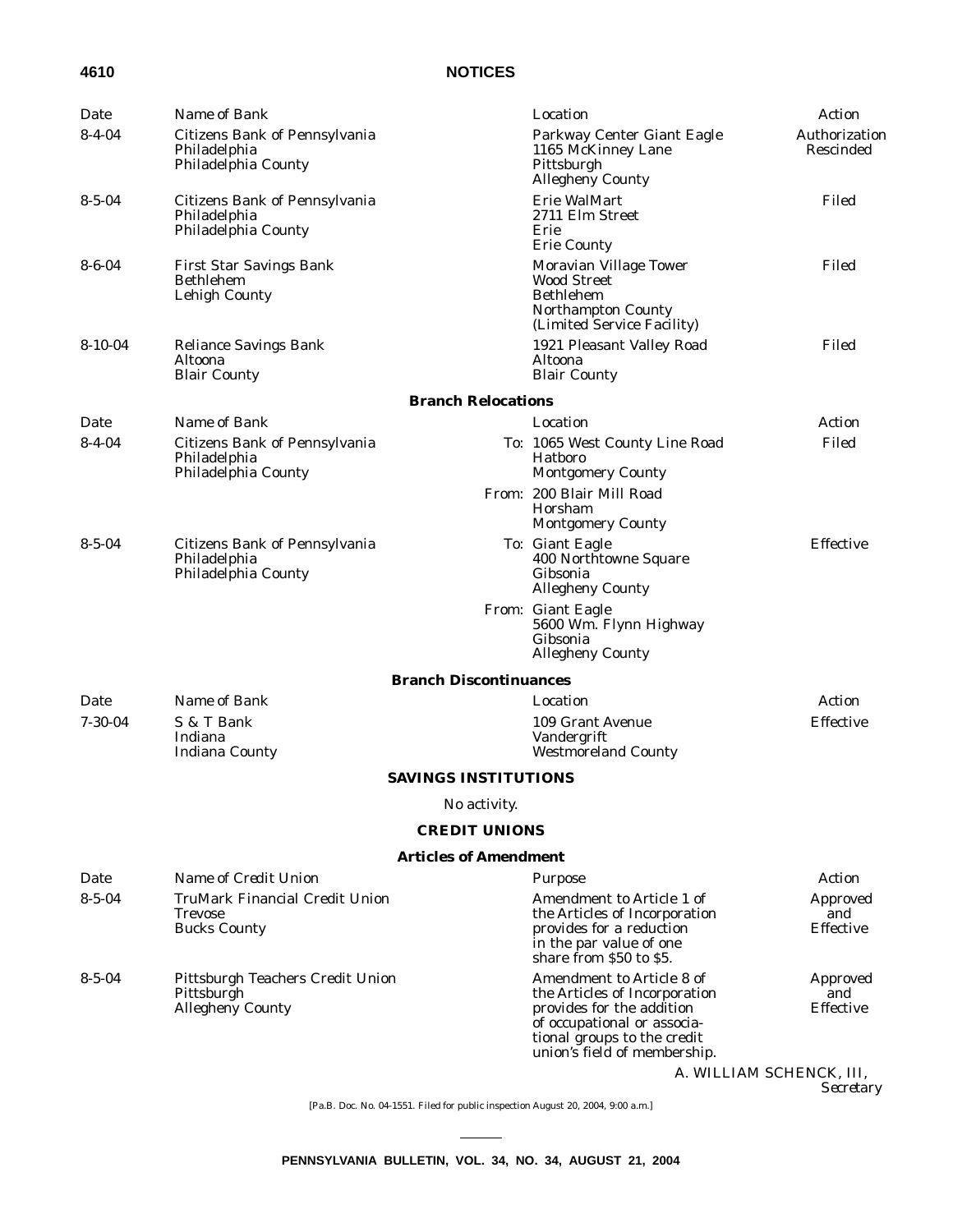#### **Maximum Lawful Rate of Interest for Residential Mortgages for the Month of September 2004**

The Department of Banking (Department), under the authority contained in section 301 of the act of January 30, 1974 (P. L. 13, No. 6) (41 P. S. § 301), hereby determines that the maximum lawful rate of interest for residential mortgages for the month of September 2004 is 7 1/2%.

The interest rate limitations under the State's usury statute were preempted to a great extent by Federal law, the Depository Institutions Deregulation and Monetary Control Act of 1980 (Pub. L. No. 96-221). Further preemption was instituted with the signing of Pub. L. No. 96-399, which overrode State interest rate limitations on an individual who finances the sale or exchange of residential real property which the individual owns and which the individual occupies or has occupied as a principal residence.

Each month the Department is required by State law to compute and announce the ceiling rate on residential mortgages in this Commonwealth. This maximum rate is determined by adding 2.50 percentage points to the yield rate on long-term government bonds as published by the Federal Reserve Board and/or the United States Treasury. The latest yield rate on long-term government securities is 4.83 to which was added 2.50 percentage points for a total of 7.33 that by law is rounded off to the nearest quarter at 7 1/2%.

A. WILLIAM SCHENCK, III,

*Secretary*

[Pa.B. Doc. No. 04-1552. Filed for public inspection August 20, 2004, 9:00 a.m.]

### **DEPARTMENT OF ENVIRONMENTAL PROTECTION**

#### **Applications, Actions and Special Notices**

### **APPLICATIONS**

### **THE CLEAN STREAMS LAW AND THE FEDERAL CLEAN WATER ACT APPLICATIONS FOR NATIONAL POLLUTION DISCHARGE ELIMINATION SYSTEM (NPDES) PERMITS AND WATER QUALITY MANAGEMENT (WQM) PERMITS**

This notice provides information about persons who have applied for a new, amended or renewed NPDES or WQM permit, a permit waiver for certain stormwater discharges or submitted a Notice of Intent (NOI) for coverage under a general permit. The applications concern, but are not limited to, discharges related to industrial, animal or sewage waste, discharges to groundwater, discharges associated with municipal separate storm sewer systems (MS4), stormwater associated with construction activities or concentrated animal feeding operations (CAFOs). This notice is provided in accordance with 25 Pa. Code Chapters 91 and 92 and 40 CFR Part 122, implementing The Clean Streams Law (35 P. S. §§ 691.1-691.1001) and the Federal Clean Water Act.

| Location           | <b>Permit Authority</b> | Application Type or Category                                   |
|--------------------|-------------------------|----------------------------------------------------------------|
| <b>Section I</b>   | <b>NPDES</b>            | Renewals                                                       |
| <b>Section II</b>  | <b>NPDES</b>            | New or amendment                                               |
| <b>Section III</b> | <b>WOM</b>              | Industrial, sewage or animal waste; discharge into groundwater |
| <b>Section IV</b>  | <b>NPDES</b>            | MS4 individual permit                                          |
| <b>Section V</b>   | <b>NPDES</b>            | MS4 permit waiver                                              |
| <b>Section VI</b>  | <b>NPDES</b>            | Individual permit stormwater construction                      |
| <b>Section VII</b> | <b>NPDES</b>            | NOI for coverage under NPDES general permits                   |
|                    |                         |                                                                |

For NPDES renewal applications in Section I, the Department of Environmental Protection (Department) has made a tentative determination to reissue these permits for 5 years subject to effluent limitations and monitoring and reporting requirements in their current permits, with appropriate and necessary updated requirements to reflect new and changed regulations and other requirements.

For applications for new NPDES permits and renewal applications with major changes in Section II, as well as applications for MS4 individual permits and individual stormwater construction permits in Sections IV and VI, the Department, based upon preliminary reviews, has made a tentative determination of proposed effluent limitations and other terms and conditions for the permit applications. These determinations are published as proposed actions for comments prior to taking final actions.

Unless indicated otherwise, the EPA Region III Administrator has waived the right to review or object to proposed NPDES permit actions under the waiver provision in 40 CFR 123.24(d).

Persons wishing to comment on an NPDES application are invited to submit a statement to the regional office noted before an application within 30 days from the date of this public notice. Persons wishing to comment on a WQM permit application are invited to submit a statement to the regional office noted before the application within 15 days from the date of this public notice. Comments received within the respective comment periods will be considered in the final determinations regarding the applications. Comments should include the name, address and telephone number of the writer and a concise statement to inform the Department of the exact basis of a comment and the relevant facts upon which it is based.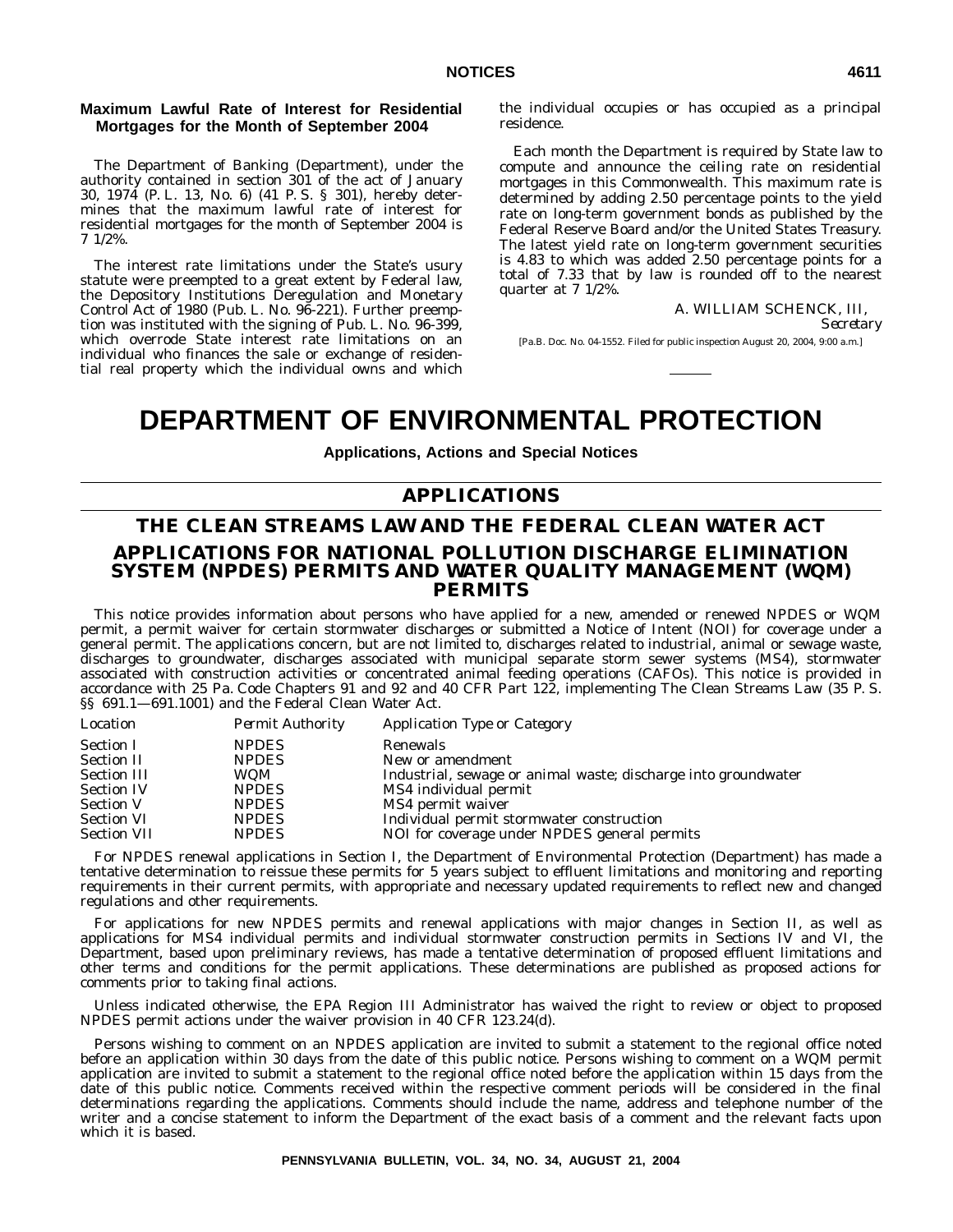#### **4612 NOTICES**

The Department will also accept requests for a public hearing on applications. A public hearing may be held if the responsible office considers the public response significant. If a hearing is scheduled, a notice of the hearing will be published in the *Pennsylvania Bulletin* and a newspaper of general circulation within the relevant geographical area. The Department will postpone its final determination until after a public hearing is held.

Persons with a disability who require an auxiliary aid, service, including TDD users, or other accommodations to seek additional information should contact the Department through the Pennsylvania AT&T Relay Service at (800) 654-5984.

#### **I. NPDES Renewal Applications**

|                                     | Southeast Region: Water Management Program Manager, 2 East Main Street, Norristown, PA 19401.                                       |                                                             |                                                       |                       |
|-------------------------------------|-------------------------------------------------------------------------------------------------------------------------------------|-------------------------------------------------------------|-------------------------------------------------------|-----------------------|
| <b>NPDES</b> Permit<br>$No.$ (Type) | <b>Facility Name and</b><br><b>Address</b>                                                                                          | County and<br>Municipality                                  | <b>Stream Name</b><br>(Watershed No.)                 | EPA Waived<br>$Y/N$ ? |
| PA0031097                           | Radley Run Sewer Association<br>Radley Run Country Club<br>1100 Country Club Road<br>West Chester, PA 19382                         | <b>Chester County</b><br>Birmingham Township                | <b>Radley Run</b>                                     | Y                     |
|                                     | Northeast Region: Water Management Program Manager, 2 Public Square, Wilkes-Barre, PA 18711-0790.                                   |                                                             |                                                       |                       |
| <b>NPDES</b> Permit<br>$No.$ (Type) | <b>Facility Name and</b><br><i>Address</i>                                                                                          | County and<br>Municipality                                  | Stream Name<br>(Watershed No.)                        | EPA Waived<br>$Y/N$ ? |
| PA0060445<br>Renewal                | <b>Historical and Museum</b><br>Commission<br><b>Eckley Miners Village</b><br>R. D. 2, Box 236<br>Weatherly, PA 18255               | <b>Foster Township</b><br><b>Luzerne County</b>             | Unnamed tributary to<br><b>Black Creek</b><br>05D     | Y                     |
| PA0070092<br>Renewal                | John M. Yetter and Van Daniel<br>Yetter<br>Evergreen Village Mobile Home<br>Park<br>R. D. 5, Box 5308<br>East Stroudsburg, PA 18301 | <b>Upper Mount Bethel</b><br>Township<br>Northampton County | Unnamed tributary to<br><b>Allegheny Creek</b><br>01F | Y                     |

|                                     | Northwest Region: Water Management Program Manager, 230 Chestnut Street, Meadville, PA 16335-3481. |                                      |                                  |                       |
|-------------------------------------|----------------------------------------------------------------------------------------------------|--------------------------------------|----------------------------------|-----------------------|
| <b>NPDES Permit</b><br>$No.$ (Type) | <b>Facility Name and</b><br>Address                                                                | County and<br>Municipality           | Stream Name<br>(Watershed No.)   | EPA Waived<br>$Y/N$ ? |
| PA0039225                           | <b>Blaine E. Rhodes Sewer Company</b><br>P. O. Box 397<br>Reno, PA 16343-0397                      | Sugarcreek Borough<br>Venango County | <b>Allegheny River</b><br>$16-E$ |                       |

#### **II. Applications for New or Expanded Facility Permits, Renewal of Major Permits and EPA Nonwaived Permit Applications**

*Southeast Region: Water Management Program Manager, 2 East Main Street, Norristown, PA 19401.*

**PA0031097**, Sewage, **Radley Run Sewer Association, Inc.**, 1100 Country Club Road, West Chester, PA 19382. This facility is in Birmingham Township, **Chester County**.

Description of Proposed Activity: Renewal of an NPDES permit to discharge treated sewage from the Radley Run Country Club sewage treatment plant.

The receiving stream, Radley Run, is in the State Water Plan watershed 3H Brandywine and classified for WWF, aquatic life, water supply and recreation. There are no public water supplies downstream in this Commonwealth. Brandywine Creek crosses the State line into Delaware, approximately 7 miles downstream from the point of discharge. The City of Wilmington, DE has water supply intakes approximately 7 miles downstream from the State line on Brandywine Creek.

The proposed effluent limits for Outfall 001, based on a design flow of 0.017 mgd, are as follows:

|                                | Average                                    | Instantaneous    |  |
|--------------------------------|--------------------------------------------|------------------|--|
| Parameter                      | Monthly $(mg/l)$                           | Maximum $(mg/l)$ |  |
| CBOD <sub>5</sub>              | 25                                         | 50               |  |
| <b>Suspended Solids</b>        | 30                                         | 60               |  |
| Ammonia (as N)                 | 20                                         | 40               |  |
| Phosphorus (as P)              |                                            |                  |  |
| $(4-1 \text{ to } 10-31)$      | 1.5                                        | 3.0              |  |
| <b>Total Residual Chlorine</b> | 0.5                                        | 1.2              |  |
| <b>Fecal Coliform</b>          | 200 colonies/100 ml as a geometric average |                  |  |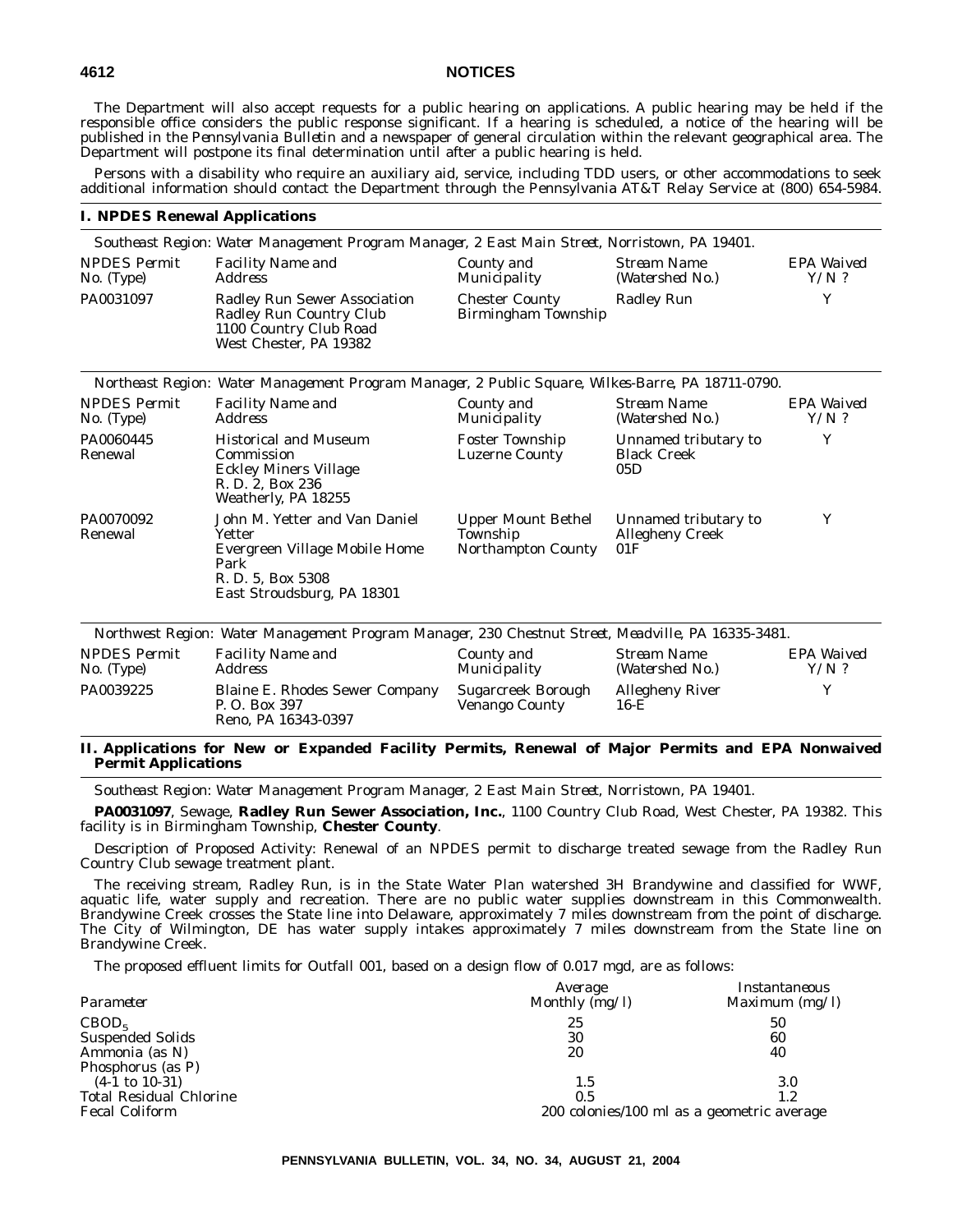|                  | Average                                              | Instantaneous    |
|------------------|------------------------------------------------------|------------------|
| Parameter        | Monthly $(mg/l)$                                     | Maximum $(mg/l)$ |
| Dissolved Oxygen | minimum of $5.0$ mg/l at all times                   |                  |
| pН               | within limits of 6.0–9.0 standard units at all times |                  |

*Northeast Region: Water Management Program Manager, 2 Public Square, Wilkes-Barre, PA 18711-0790.*

**PA0064343**, Industrial, **Pennsylvania American Water Company**, 4 Wellington Road, Wyomissing, PA 19610. This proposed facility is in Wind Gap Borough, **Northampton County**.

Description of Proposed Activity: Issuance of an NPDES permit.

The receiving stream, Ross Common Creek, is in the State Water Plan watershed no. 2B and classified for HQ-CWF and MF. The nearest downstream public water supply intake for the Northampton Borough Water Authority is on the Lehigh River, 33.6 miles below the point of discharge.

The proposed effluent limits for Outfall 001 based on a design flow of 0.025 MGD.

|                                |                    | Mass $(lb/day)$                                     |                    | Concentration $(mg/l)$ |
|--------------------------------|--------------------|-----------------------------------------------------|--------------------|------------------------|
| Parameter                      | Average<br>Monthly | Maximum<br>Daily                                    | Average<br>Monthly | Maximum<br>Daily       |
| Flow                           |                    | <b>Monitor and Report</b>                           |                    |                        |
| <b>Total Suspended Solids</b>  |                    |                                                     | 30.0               | 60.0                   |
| <b>Total Iron</b>              |                    |                                                     | 2.0                | 4.0                    |
| <b>Total Aluminum</b>          |                    |                                                     | 4.0                | 8.0                    |
| <b>Total Manganese</b>         |                    |                                                     | 1.0                | 2.0                    |
| pH                             |                    | not less than 6.0 nor greater than 9.0 at all times |                    |                        |
| <b>Total Residual Chlorine</b> |                    |                                                     | 0.5                | 1.0                    |

*Southwest Region: Water Management Program Manager, 400 Waterfront Drive, Pittsburgh, PA 15222-4745.*

**PA0044971**, Sewage, **B. P. O. E. Lodge**, P. O. Box 2026, 3200 Milligantown Road, Lower Burrell, PA 15068. This application is for renewal of an NPDES permit to discharge treated sewage from the B. P. O. E. Lodge 512 STP in Lower Burrell City, **Westmoreland County**.

The following effluent limitations are proposed for discharge to the receiving waters, known as Little Pucketa Creek, which are classified as a TSF with existing and/or potential uses for aquatic life, water supply and recreation. The first downstream potable water supply intake from this facility is the Oakmont Municipal Water Authority.

*Outfall 001:* existing discharge, design flow of 0.0027 mgd.

| Parameter                                                                      |                                                                       | Concentration $(mg/l)$                 |                  |                          |  |  |
|--------------------------------------------------------------------------------|-----------------------------------------------------------------------|----------------------------------------|------------------|--------------------------|--|--|
|                                                                                | Average<br>Monthly                                                    | Average<br>Weekly                      | Maximum<br>Daily | Instantaneous<br>Maximum |  |  |
| CBOD <sub>5</sub>                                                              | 25                                                                    |                                        |                  | 50                       |  |  |
| <b>Suspended Solids</b>                                                        | 30                                                                    |                                        |                  | 60                       |  |  |
| <b>Fecal Coliform</b><br>$(5-1 \text{ to } 9-30)$<br>$(10-1 \text{ to } 4-30)$ | 200/100 ml as a geometric mean<br>$25,000/100$ ml as a geometric mean |                                        |                  |                          |  |  |
| <b>Total Residual Chlorine</b><br>pH                                           |                                                                       | not less than 6.0 nor greater than 9.0 |                  | 3.3                      |  |  |

The EPA waiver is in effect.

**PA0097047**, Sewage, **Westmoreland County Industrial Park Authority**, 2 North Main Street, Suite 601, Greensburg, PA 15601. This application is for renewal of an NPDES permit to discharge treated sewage from the Nike Site No. 37 Shaner Heights STP in Sewickley Township, **Westmoreland County**.

The following effluent limitations are proposed for discharge to the receiving waters, known as drainage swale to Little Sewickley Creek, which are classified as a TSF with existing and/or potential uses for aquatic life, water supply and recreation. The first downstream potable water supply intake from this facility is the McKeesport Municipal Water Works.

*Outfall 001:* existing discharge, design flow of 0.008 mgd.

|                         |                    |                   | <i>Concentration</i> ( $mg/l$ ) |                          |
|-------------------------|--------------------|-------------------|---------------------------------|--------------------------|
| Parameter               | Average<br>Monthly | Average<br>Weekly | <i>Maximum</i><br>Daily         | Instantaneous<br>Maximum |
| CBOD <sub>5</sub>       | 25                 |                   |                                 | 50                       |
| <b>Suspended Solids</b> | 30                 |                   |                                 | 60                       |
| <b>Fecal Coliform</b>   |                    |                   |                                 |                          |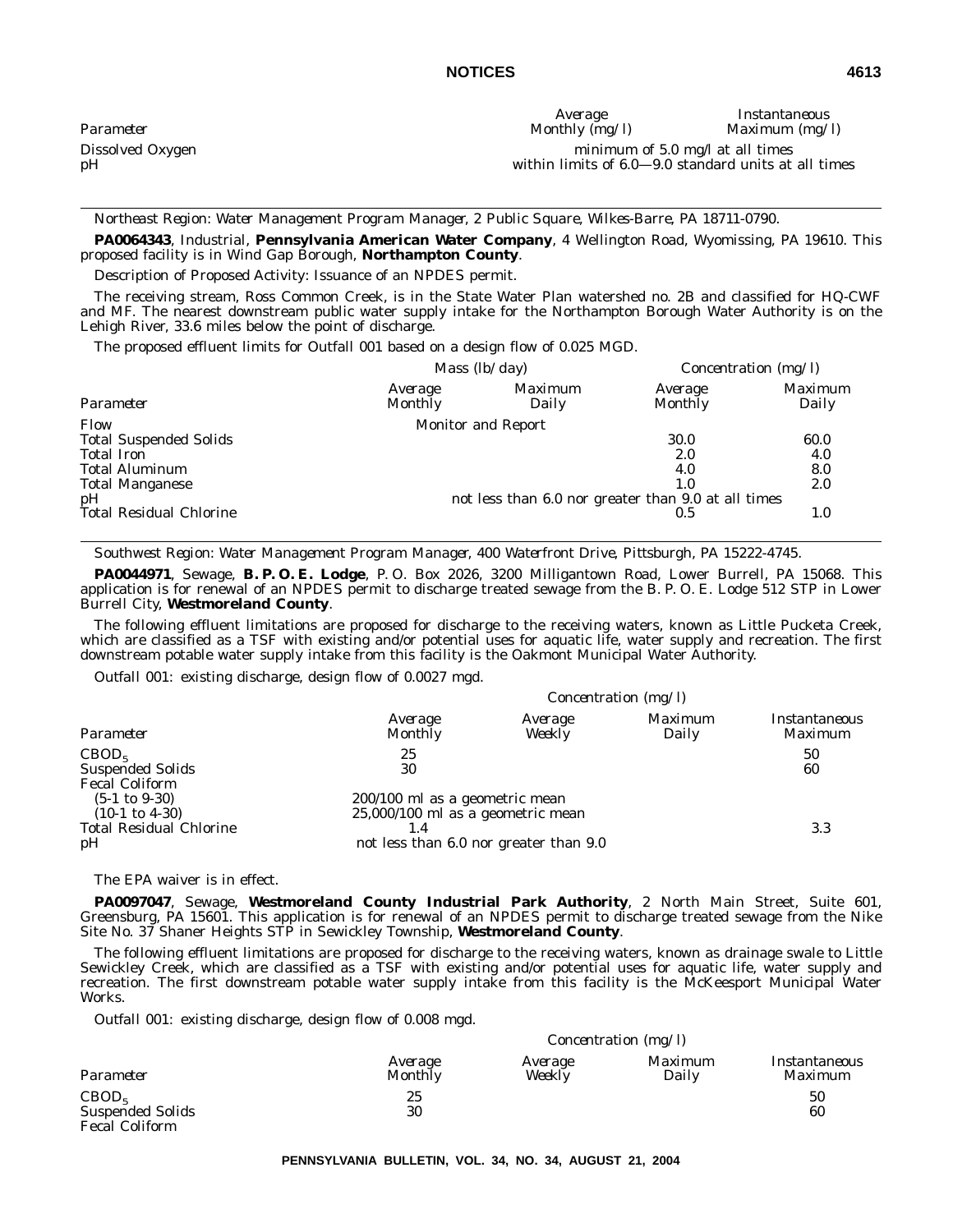| Parameter                                                                                                         |                                                                                                                                          |                   | Concentration $(mg/l)$ |                                        |  |  |
|-------------------------------------------------------------------------------------------------------------------|------------------------------------------------------------------------------------------------------------------------------------------|-------------------|------------------------|----------------------------------------|--|--|
|                                                                                                                   | Average<br><b>Monthly</b>                                                                                                                | Average<br>Weekly | Maximum<br>Daily       | <i>Instantaneous</i><br><i>Maximum</i> |  |  |
| $(5-1 \text{ to } 9-30)$<br>$(10-1 \text{ to } 4-30)$<br><b>Total Residual Chlorine</b><br>Dissolved Oxygen<br>pH | 200/100 ml as a geometric mean<br>$2,000/100$ ml as a geometric mean<br>not less than 3.0 mg/l<br>not less than 6.0 nor greater than 9.0 |                   |                        | 3.3                                    |  |  |

The EPA waiver is in effect.

**PA0098388**, Sewage, **Patusan Trading Company, Inc.**, 5490 Highway 217 North, Blairsville, PA 15717. This application is for renewal of an NPDES permit to discharge treated sewage from the Patusan Trading Company Sewage Treatment Plant in Blacklick Township, **Indiana County**.

The following effluent limitations are proposed for discharge to the receiving waters, known as Greys Run, which are classified as a CWF with existing and/or potential uses for aquatic life, water supply and recreation. The first downstream potable water supply intake from this facility is the Saltsburg Municipal WW on the Conemaugh River.

*Outfall 001:* existing discharge, design flow of 0.00084 mgd.

| Parameter                                                                      |                                                                       | Concentration (mg/l) |                  |                          |  |  |
|--------------------------------------------------------------------------------|-----------------------------------------------------------------------|----------------------|------------------|--------------------------|--|--|
|                                                                                | Average<br><b>Monthly</b>                                             | Average<br>Weekly    | Maximum<br>Daily | Instantaneous<br>Maximum |  |  |
| CBOD <sub>5</sub>                                                              | 25                                                                    |                      |                  | 50                       |  |  |
| <b>Suspended Solids</b>                                                        | 30                                                                    |                      |                  | 60                       |  |  |
| <b>Fecal Coliform</b><br>$(5-1 \text{ to } 9-30)$<br>$(10-1 \text{ to } 4-30)$ | 200/100 ml as a geometric mean<br>$50,000/100$ ml as a geometric mean |                      |                  |                          |  |  |
| <b>Total Residual Chlorine</b>                                                 |                                                                       |                      |                  | 3.3                      |  |  |
| pH                                                                             | not less than 6.0 nor greater than 9.0                                |                      |                  |                          |  |  |

The EPA waiver is in effect.

**PA0216631**, Sewage, **Regis Kraisinger**, 139 Quarry Street, Mount Pleasant, PA 15664. This application is for renewal of an NPDES permit to discharge treated sewage from the Kraisinger Reception Hall Sewage Treatment Plant in East Huntingdon Township, **Westmoreland County**.

The following effluent limitations are proposed for discharge to the receiving waters, known as unnamed tributary of Sherrick Run, which are classified as a WWF with existing and/or potential uses for aquatic life, water supply and recreation. The first downstream potable water supply intake from this facility is the Westmoreland County Municipal Authority—McKeesport.

*Outfall 001:* existing discharge, design flow of 0.0036 mgd.

|                                                                                |                                                                      |                                        | Concentration $(mg/l)$ |                                        |
|--------------------------------------------------------------------------------|----------------------------------------------------------------------|----------------------------------------|------------------------|----------------------------------------|
| Parameter                                                                      | Average<br>Monthly                                                   | Average<br>Weekly                      | Maximum<br>Daily       | <i>Instantaneous</i><br><i>Maximum</i> |
| CBOD <sub>5</sub><br><b>Suspended Solids</b>                                   | 25<br>30                                                             |                                        |                        | 50<br>60                               |
| Ammonia Nitrogen<br>$(5-1 \text{ to } 10-31)$<br>$(11-1 \text{ to } 4-30)$     | 7.0<br>21.0                                                          |                                        |                        | 14.0<br>42.0                           |
| <b>Fecal Coliform</b><br>$(5-1 \text{ to } 9-30)$<br>$(10-1 \text{ to } 4-30)$ | 200/100 ml as a geometric mean<br>$2,000/100$ ml as a geometric mean |                                        |                        |                                        |
| <b>Total Residual Chlorine</b><br>pH                                           | 1.4                                                                  | not less than 6.0 nor greater than 9.0 |                        | 3.3                                    |

The EPA waiver is in effect.

**PA0218154**, Sewage, **Partnership of Robert Gearhart, Deborah Bomberger and Anthony Tommasone**, 610 Midland-Beaver Road, Beaver, PA 15009. This application is for renewal of an NPDES permit to discharge treated sewage from the Lock 6 Landing Restaurant and Lounge Wastewater Treatment Plant in Industry Borough, **Beaver County**.

The following effluent limitations are proposed for discharge to the receiving waters, known as Ohio River, which are classified as a WWF with existing and/or potential uses for aquatic life, water supply and recreation. The first downstream potable water supply intake from this facility is the Midland Borough Municipal Authority.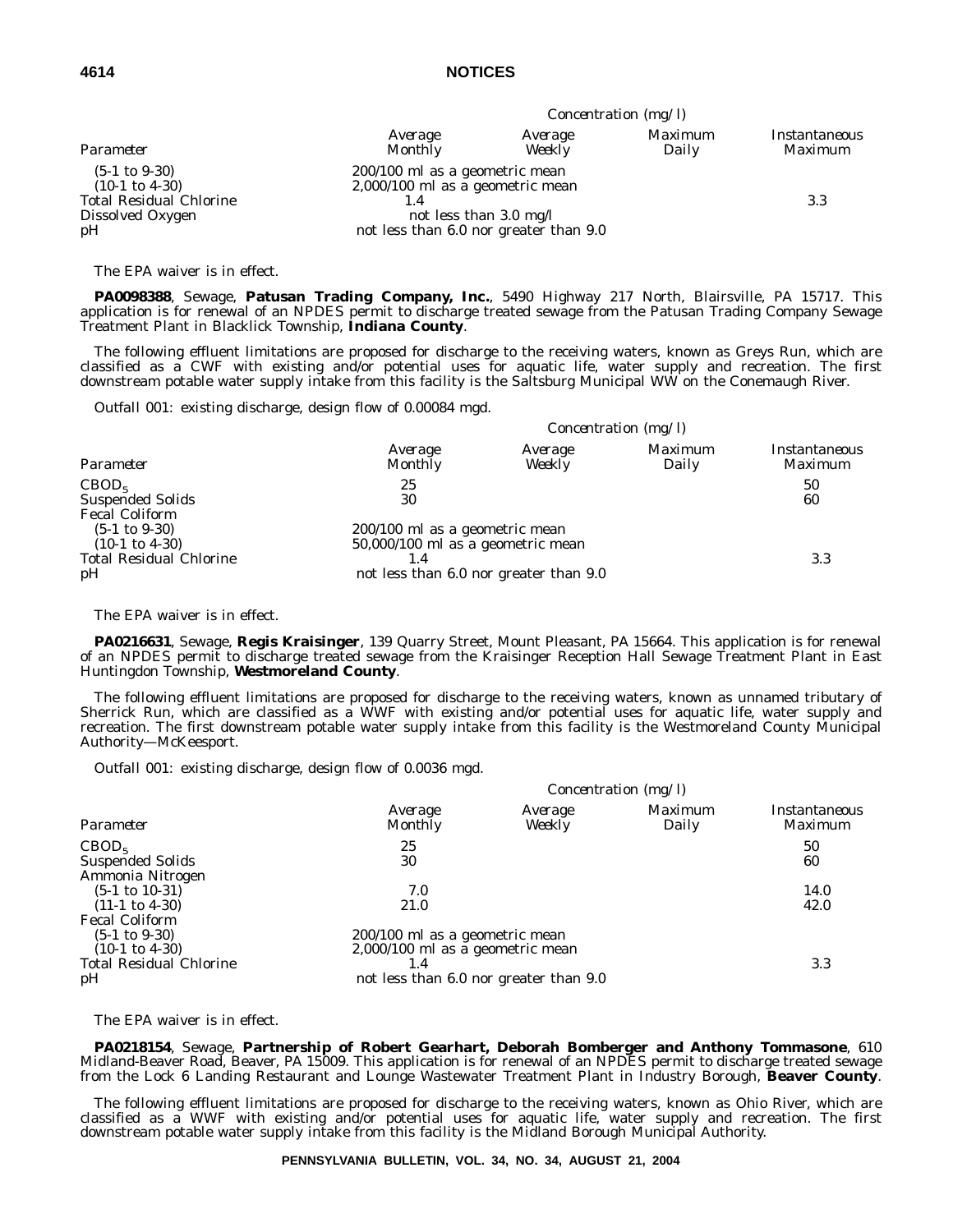*Outfall 001:* existing discharge, design flow of 0.0024 mgd.

| Parameter                                                                                      |                                                                                                              |                   | Concentration (mg/l) |                          |  |  |
|------------------------------------------------------------------------------------------------|--------------------------------------------------------------------------------------------------------------|-------------------|----------------------|--------------------------|--|--|
|                                                                                                | Average<br><b>Monthly</b>                                                                                    | Average<br>Weekly | Maximum<br>Daily     | Instantaneous<br>Maximum |  |  |
| CBOD <sub>5</sub><br><b>Suspended Solids</b><br><b>Fecal Coliform</b>                          | 25<br>30                                                                                                     |                   |                      | 50<br>60                 |  |  |
| $(5-1 \text{ to } 10-31)$<br>$(11-1 \text{ to } 4-30)$<br><b>Total Residual Chlorine</b><br>pH | 200/100 ml as a geometric mean<br>2,000/100 ml as a geometric mean<br>not less than 6.0 nor greater than 9.0 |                   |                      | 3.3                      |  |  |

The EPA waiver is in effect.

**PA0218162**, Sewage, **Indiana County Municipal Services Authority**, 827 Water Street, Indiana, PA 15701. This application is for renewal of an NPDES permit to discharge treated sewage from the Creekside STP in Washington Township, **Indiana County**.

The following effluent limitations are proposed for discharge to the receiving waters, known as Crooked Creek, which are classified as a WWF with existing and/or potential uses for aquatic life, water supply and recreation. The first downstream potable water supply intake from this facility is the Buffalo Township Municipal Authority, Freeport Plant, on the Allegheny River.

*Outfall 001:* existing discharge, design flow of 0.15 mgd.

|                           |                                        | Concentration $(mg/l)$ |                         |                          |  |
|---------------------------|----------------------------------------|------------------------|-------------------------|--------------------------|--|
| Parameter                 | Average<br><b>Monthly</b>              | Average<br>Weekly      | <i>Maximum</i><br>Daily | Instantaneous<br>Maximum |  |
| CBOD <sub>5</sub>         | 25                                     | 38                     |                         | 50                       |  |
| <b>Suspended Solids</b>   | 30                                     | 45                     |                         | 60                       |  |
| Ammonia Nitrogen          |                                        |                        |                         |                          |  |
| $(5-1 \text{ to } 10-31)$ | 19.0                                   | 28.5                   |                         | 38.0                     |  |
| $(11-1 \text{ to } 4-30)$ | 25.0                                   | 37.5                   |                         | 50.0                     |  |
| <b>Fecal Coliform</b>     |                                        |                        |                         |                          |  |
| $(5-1 \text{ to } 9-30)$  | 200/100 ml as a geometric mean         |                        |                         |                          |  |
| $(10-1 \text{ to } 4-30)$ | 18,000/100 ml as a geometric mean      |                        |                         |                          |  |
| Dissolved Oxygen          | not less than $5.0 \text{ mg/l}$       |                        |                         |                          |  |
| pH                        | not less than 6.0 nor greater than 9.0 |                        |                         |                          |  |

Other Conditions: The following effluent limitations will apply when the treatment plant is expanded to a flow of 0.45 mgd.

|                                                                                                          |                                                                                                                                        |                   | Concentration (mg/l) |                          |
|----------------------------------------------------------------------------------------------------------|----------------------------------------------------------------------------------------------------------------------------------------|-------------------|----------------------|--------------------------|
| Parameter                                                                                                | Average<br><b>Monthly</b>                                                                                                              | Average<br>Weekly | Maximum<br>Daily     | Instantaneous<br>Maximum |
| CBOD <sub>5</sub><br>$(5-1 \text{ to } 10-31)$<br>$(11-1 \text{ to } 4-30)$                              | 15<br>25                                                                                                                               | 23<br>38          |                      | 30<br>50                 |
| <b>Suspended Solids</b><br>Ammonia Nitrogen                                                              | 30                                                                                                                                     | 45                |                      | 60                       |
| $(5-1 \text{ to } 10-31)$                                                                                | 7.5                                                                                                                                    | 11.3              |                      | 15.0                     |
| $(11-1 \text{ to } 4-30)$                                                                                | 22.5                                                                                                                                   | 33.8              |                      | 45.0                     |
| <b>Fecal Coliform</b><br>$(5-1 \text{ to } 9-30)$<br>$(10-1 \text{ to } 4-30)$<br>Dissolved Oxygen<br>pH | 200/100 ml as a geometric mean<br>7,000/100 ml as a geometric mean<br>not less than 5.0 mg/l<br>not less than 6.0 nor greater than 9.0 |                   |                      |                          |

The EPA waiver is in effect.

**PA0218251**, Sewage, **Westmoreland Department of Public Works**, R. D. 12, Box 203, Donohoe Road, Greensburg, PA 15601. This application is for renewal of an NPDES permit to discharge treated sewage from the Magistrate Office and Washington Township Firehall STP in Washington Township, **Westmoreland County**.

The following effluent limitations are proposed for discharge to the receiving waters, known as unnamed tributary of Beaver Run, which are classified as a TSF with existing and/or potential uses for aquatic life, water supply and recreation. The first downstream potable water supply intake from this facility is the Buffalo Township Municipal Authority.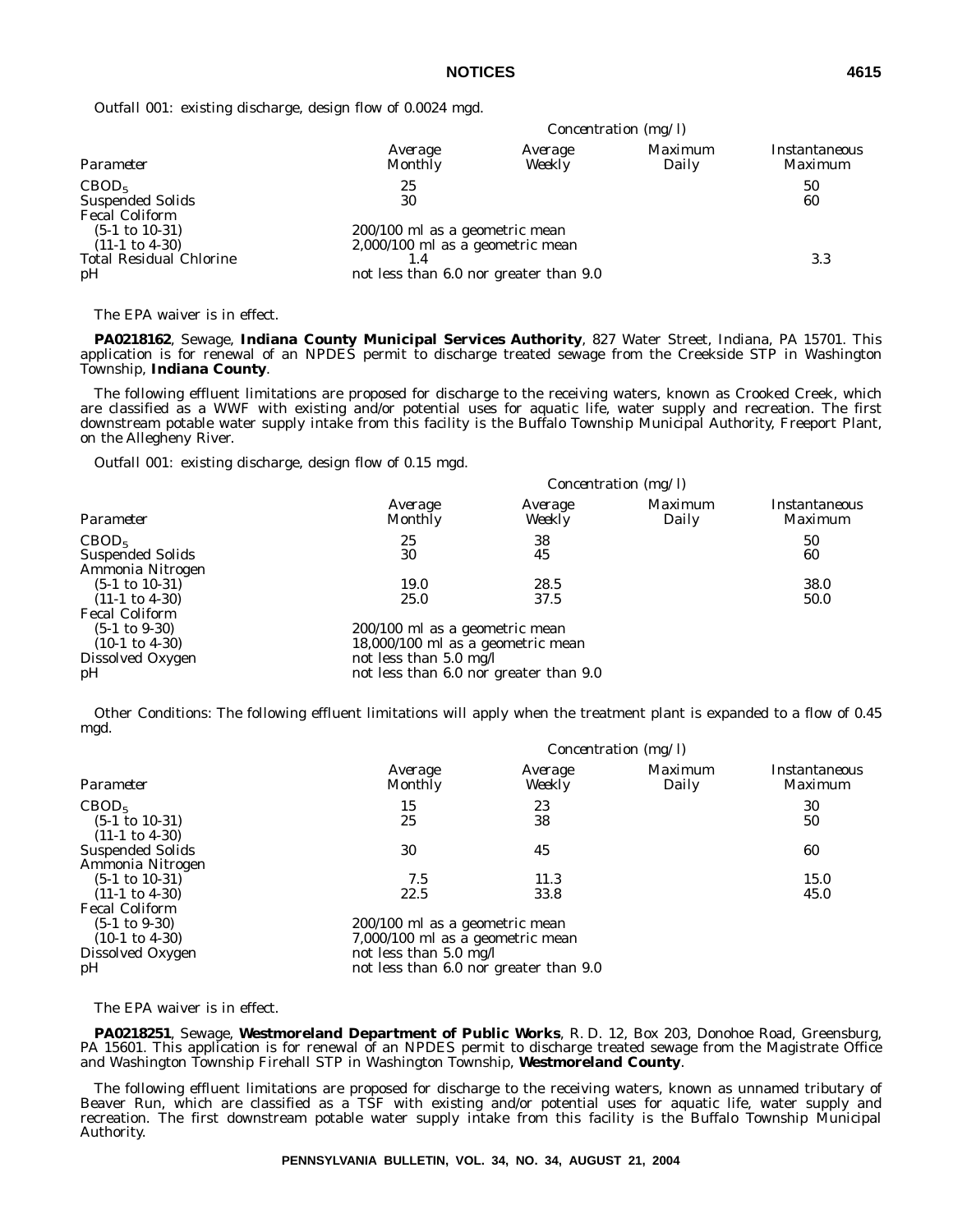*Outfall 001:* existing discharge, design flow of 0.001 mgd.

|                                                                                                                        |                                                                                                                                 |                   | <i>Concentration (mg/l)</i> |                                 |
|------------------------------------------------------------------------------------------------------------------------|---------------------------------------------------------------------------------------------------------------------------------|-------------------|-----------------------------|---------------------------------|
| Parameter                                                                                                              | Average<br>Monthly                                                                                                              | Average<br>Weekly | Maximum<br>Daily            | Instantaneous<br><i>Maximum</i> |
| CBOD <sub>5</sub><br><b>Suspended Solids</b>                                                                           | 25<br>30                                                                                                                        |                   |                             | 50<br>60                        |
| Ammonia Nitrogen<br>$(5-1 \text{ to } 10-31)$<br>$(11-1 \text{ to } 4-30)$                                             | 14.0                                                                                                                            |                   | <b>Monitor and Report</b>   | 28.0                            |
| <b>Fecal Coliform</b><br>$(5-1 \text{ to } 9-30)$<br>$(10-1 \text{ to } 4-30)$<br><b>Total Residual Chlorine</b><br>pH | 200/100 ml as a geometric mean<br>$2,000/100$ ml as a geometric mean<br>$1.4^{\circ}$<br>not less than 6.0 nor greater than 9.0 |                   |                             | 3.3                             |

The EPA waiver is in effect.

**III. WQM Industrial Waste and Sewerage Applications under The Clean Streams Law (35 P. S. §§ 691.1— 691.1001)**

*Southeast Region: Water Management Program Manager, 2 East Main Street, Norristown, PA 19401.*

**WQM Permit No. 2304403**, Sewerage, **Newtown Township Municipal Authority**, 209 Bishop Hollow Road, Newtown Square, PA 19073. This proposed facility is in Newtown Township, **Delaware County**.

Description of Proposed Action/Activity: Construction and operation of a gravity sanitary sewer system.

**WQM Permit No. 4604412**, Sewerage, **Upper Gwynedd Township,** One Parkside Place, Westpoint, PA 19486. This proposed facility is in Upper Gwynedd Township, **Montgomery County**.

Description of Proposed Action/Activity: Modifications to its existing treatment plant from 4.5 mgd to 5.7 mgd.

**WQM Permit No. 0904412**, Sewerage, **James W. Williams**, P. O. Box 222, 809 Township Line Road, Wycombe, PA 18980-0222. This proposed facility is in Wrightstown Township, **Bucks County**.

Description of Proposed Action/Activity: Applicant request approval for the construction and operation of a small flow wastewater treatment plant.

*Southcentral Region: Water Management Program Manager, 909 Elmerton Avenue, Harrisburg, PA 17110, (717) 705-4707.*

**WQM Permit No. 0500407, Amendment 04-1**, Sewerage, **South Woodbury Township**, R. R. 1, Box 246, New Enterprise, PA 16664. This proposed facility is in South Woodbury Township, **Bedford County**.

Description of Proposed Action/Activity: Change in design for construction of their sewage treatment plant.

**WQM Permit No. 2101406, Amendment 04-1**, Sewerage, **William Lamadue, Visaggio's Ristorante**, 6990 Wertzville Road, Enola, PA 17025-1037. This proposed facility is in Silver Spring Township, **Cumberland County**.

Description of Proposed Action/Activity: Amendment to their existing wastewater treatment plant and disposal system to include the permanent installation of a pump tank, pumps, filters and related equipment. These modifications are proposed to alleviate existing operational problems associated with severe filamentous bacteria growth and grease accumulation through the treatment system and bring the wastewater treatment plant into compliance.

**WQM Permit No. 0103403, Amendment 04-1**, Sewerage, **Bonneauville Borough**, 46 East Hanover Street, Gettysburg, PA 17325. This proposed facility is in Bonneauville Borough, **Adams County**.

Description of Proposed Action/Activity: Amendment to permit to relocate the Cedarfield Condo pump station to a point downstream across the road from the condominiums.

**WQM Permit No. 2804403**, Sewerage, **Greene Township Municipal Authority**, 4182 Sunset Pike, Chambersburg, PA 17201. This proposed facility is in Greene Township, **Franklin County**.

Description of Proposed Action/Activity: Construction of pump station no. 9 to serve the Scotland Run residential development.

*Southwest Region: Water Management Program Manager, 400 Waterfront Drive, Pittsburgh, PA 15222-4745.*

**WQM Permit No. 6304202**, Industrial Waste, **U. S. Army Corps of Engineers, Pittsburgh District**, 1000 Liberty Avenue, Pittsburgh, PA 15222-4186. This proposed facility is in Carroll Township, **Washington County**.

Description of Proposed Action/Activity: Application for the construction and operation of a wastewater treatment facility to serve the Victory Hollow offloading and upland placement area.

**WQM Permit No. 0204407**, Sewerage, **Gina Muscante**, 79 Coursin Road, Elizabeth, PA 15037. This proposed facility is in Lincoln Borough, **Allegheny County**.

Description of Proposed Action/Activity: Application for the construction and operation of a small flow sewage treatment facility to serve the Muscante residence.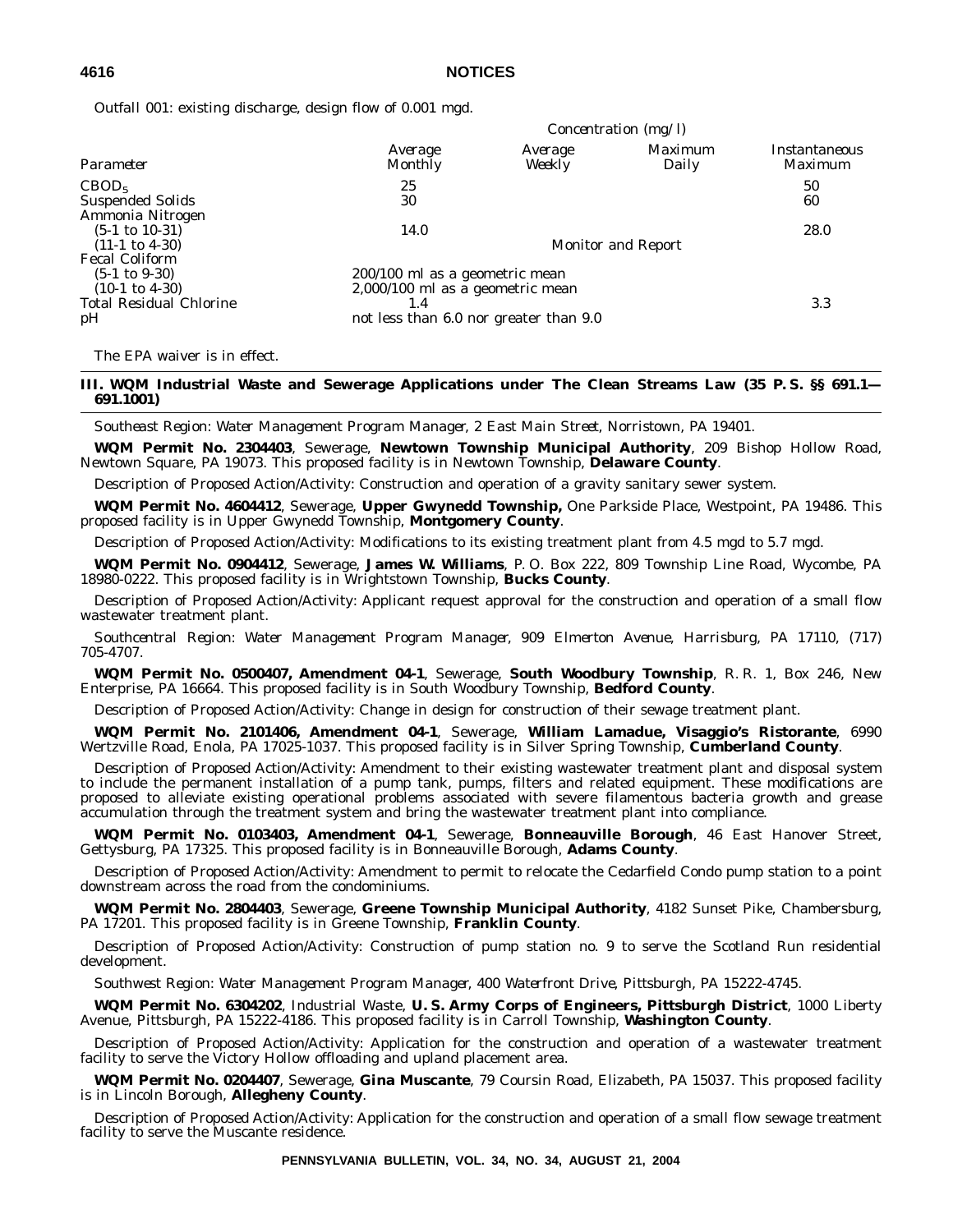**WQM Permit No. 0204408**, Sewerage, **The Mills Corporation**, 2012-A Butler Logan Road, Tarentum, PA 15084. This proposed facility is in Frazer Township, **Allegheny County**.

Description of Proposed Action/Activity: Application for the construction and operation of sewer extensions to serve the Pittsburgh Mills.

**WQM Permit No. 0271412-A3**, Sewerage, **Leetsdale Borough Municipal Authority**, 5 Sixth Street, Leetsdale, PA 15056. This proposed facility is in Leetsdale Borough, **Allegheny County**.

Description of Proposed Action/Activity: Application for the modification and operation of the Leetsdale sewage treatment plant and pump stations.

The Pennsylvania Infrastructure Investment Authority, which administers the Commonwealth's State Revolving Fund, has been identified as a possible funding source. The Department's review of the sewage facilities plan revision has not identified any significant environmental impacts resulting from this proposal.

*Northwest Region: Water Management Program Manager, 230 Chestnut Street, Meadville, PA 16335-3481.*

**WQM Permit No. 2574407**, Sewerage Amendment No. 1, **Municipal Authority of Middleboro**, P. O. Box 189, McKean, PA 16426. This proposed facility is in McKean Borough, **Erie County**.

Description of Proposed Action/Activity: This project is for the construction of a second treatment tank and updates to the existing tank and treatment facility.

**WQM Permit No. 4204401**, Sewerage, **Borough of Eldred**, 3 Bennett Street, Eldred, PA 16731. This proposed facility is in Eldred Borough, **McKean County**.

Description of Proposed Action/Activity: This project is for the replacement of two pump stations.

## **IV. NPDES Applications for Stormwater Discharges from MS4**

## **V. Applications for NPDES Waiver Stormwater Discharges from MS4**

## **VI. NPDES Individual Permit Applications for Discharges of Stormwater Associated with Construction Activities**

| Southeast Region: Water Management Program Manager, 2 East Main Street, Norristown, PA 19401. |                                                                                                                                |                |                                   |                                                  |
|-----------------------------------------------------------------------------------------------|--------------------------------------------------------------------------------------------------------------------------------|----------------|-----------------------------------|--------------------------------------------------|
| <b>NPDES</b><br>Permit No.                                                                    | Applicant Name and<br><b>Address</b>                                                                                           | County         | Municipality                      | Receiving<br>Water/Use                           |
| PAI010904009                                                                                  | <b>Bracalente Manufacturing</b><br><b>Company Development</b><br>20 West Creamery Road<br>P. O. Box 570<br>Trumbauersville, PA | <b>Bucks</b>   | Milford Township                  | Unami Creek<br>HQ-TSF                            |
| PAI011504054                                                                                  | <b>B</b> & <b>B</b> Homes<br>1935 Swedesford Road<br>Development<br>Suite 200, 112 Moores Road<br>Malvern, PA 19355            | <b>Chester</b> | <b>Tredyffrin Township</b>        | <b>Valley Creek</b><br>EV                        |
| PAI011504055                                                                                  | Devault Foods, Inc.<br>Devault Food Filling/Grading Plan<br>1 Devault Lane<br>Devault, PA 19432                                | <b>Chester</b> | Charlestown Township Valley Creek | EV                                               |
| PAI011504056                                                                                  | St. Peter's Church in Great Valley<br>P. O. Box 334<br>Paoli, PA 19301                                                         | <b>Chester</b> | <b>Tredyffrin Township</b>        | <b>Valley Creek</b><br>EV                        |
| PAI011504057                                                                                  | Wawa, Inc.<br><b>Proposed Food Market</b><br>260 West Baltimore Pike<br>Wawa, PA 19063                                         | <b>Chester</b> | <b>North Coventry</b><br>Township | Schuylkill River<br>HQ-TSF                       |
| PAI011504058                                                                                  | <b>Lionville Business Center</b><br>Development<br>502 Gordon Drive<br>Exton, PA 19341                                         | <b>Chester</b> | Uwchlan Township                  | Pine and<br>Pickering<br><b>Creeks</b><br>HQ-TSF |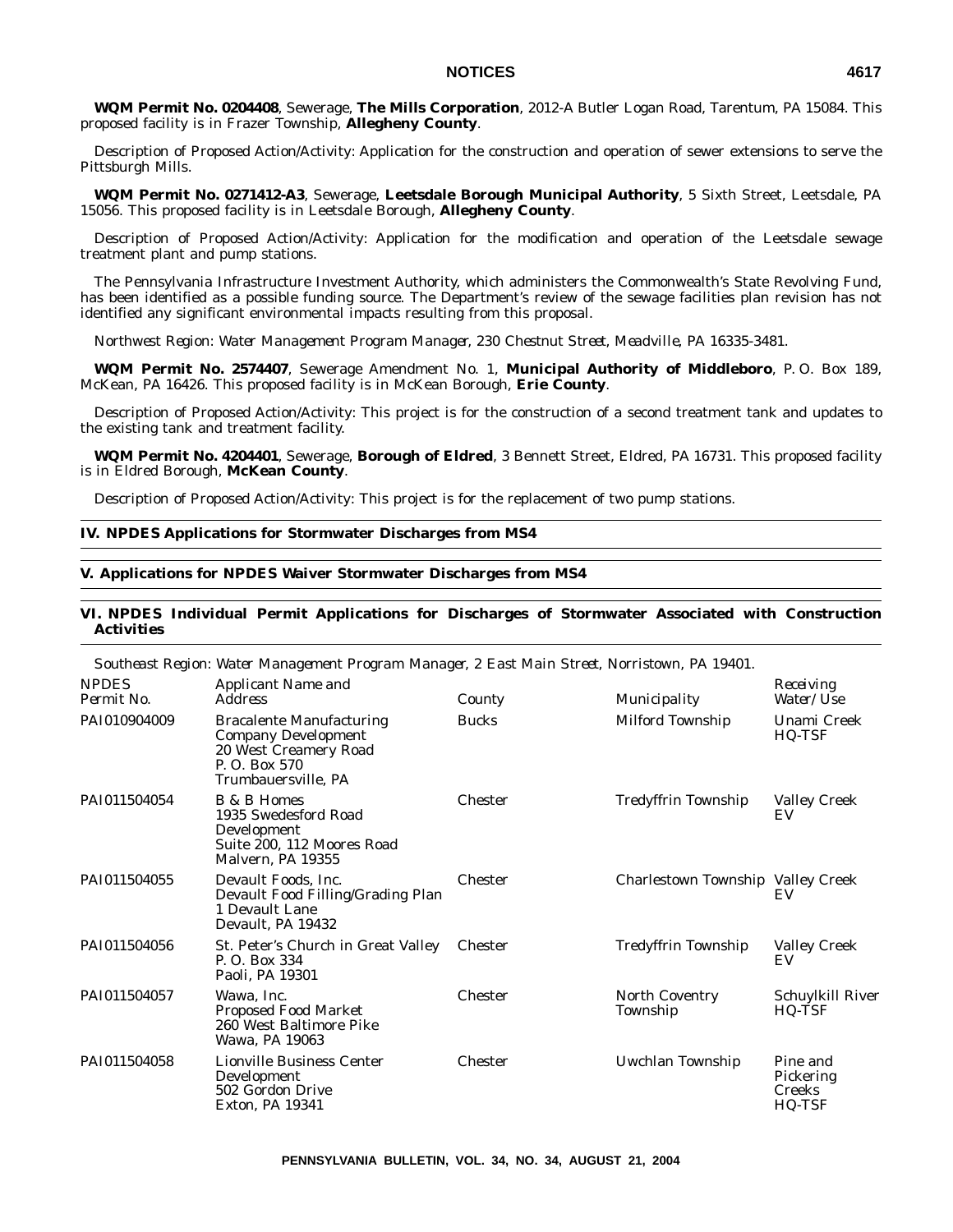*Northeast Region: Water Management Program Manager, 2 Public Square, Wilkes-Barre, PA 18711-0790. Monroe County Conservation District: 8050 Running Valley Road, Stroudsburg, PA 18360, (570) 629-3060.*

| <b>NPDES</b><br>Permit No. | <b>Applicant Name and</b><br><i>Address</i>                               | County | Municipality                         | Receiving<br><i>Water/Use</i>             |
|----------------------------|---------------------------------------------------------------------------|--------|--------------------------------------|-------------------------------------------|
| PAI024504005-1             | <b>Game Commission</b><br>2001 Elmerton Ave.<br>Harrisburg, PA 17110-9797 | Monroe | Coolbaugh and<br>Tobyhanna Townships | <b>UNT</b> Wagner<br>Run<br><b>HQ-CWF</b> |
| PAI024504020               | Romec Inc.<br>P. O. Box 99<br>Pocono Lake, PA 18347                       | Monroe | Middle Smithfield<br>Township        | <b>Michael Creek</b><br><b>HQ-CWF</b>     |

*Northampton County Conservation District: Greystone Building, Gracedale Complex, Nazareth, PA 18064-9211, (610) 746-1971.*

| <b>NPDES</b> | Applicant Name and                                          |             |                | Receiving                              |
|--------------|-------------------------------------------------------------|-------------|----------------|----------------------------------------|
| Permit No.   | Address                                                     | County      | Municipality   | <i>Water/Use</i>                       |
| PAI024804029 | DePalo Builders, LLC<br>107 East Main St.<br>Bath, PA 18014 | Northampton | Moore Township | <b>Monocacy Creek</b><br><b>HO-CWF</b> |

*Northcentral Region: Water Management Program Manager, 208 West Third Street, Williamsport, PA 17701. Clinton Conservation District: 45 Cooperation Lane, Mill Hall, PA 17751, (570) 726-3798.*

| <i>NPDES</i> | <b>Applicant Name and</b>                                                                            |         |                | Receiving                  |
|--------------|------------------------------------------------------------------------------------------------------|---------|----------------|----------------------------|
| Permit No.   | <i>Address</i>                                                                                       | County  | Municipality   | <i>Water/Use</i>           |
| PAI041804003 | <b>Clinton County Economic</b><br>Partnership<br>212 N. Jay St.<br>Lock Haven, PA 17745              | Clinton | Lamar Township | <b>Fishing Creek</b><br>HQ |
|              | Centre County Conservation District, 414 Holmes Ave., Suite 4, Bellefonte, PA 16823, (814) 355-6817. |         |                |                            |

| <b>NPDES</b><br>Permit No. | Applicant Name and<br>Address                                                           | County | Municipality  | Receiving<br><i>Water/Use</i> |
|----------------------------|-----------------------------------------------------------------------------------------|--------|---------------|-------------------------------|
| PAS10F034R                 | Ronald Thompson<br>JARO Development Co. Inc.<br>3816 Wax Myrtle Run<br>Naples, FL 34112 | Centre | Rush Township | Cold Stream<br>HQ             |

## **VII. List of NOIs for NPDES and/or Other General Permit Types**

PAG-12 CAFOs PAG-13 Stormwater Discharges from MS4

# **PUBLIC WATER SUPPLY (PWS) PERMIT**

Under the Pennsylvania Safe Drinking Water Act (35 P. S. §§ 721.1—721.17), the following parties have applied for a PWS permit to construct or substantially modify a public water system.

Persons wishing to comment on a permit application are invited to submit a statement to the office listed before the application within 30 days of this public notice. Comments received within the 30-day comment period will be considered in the formulation of the final determinations regarding the application. Comments should include the name, address and telephone number of the writer and a concise statement to inform the Department of Environmental Protection (Department) of the exact basis of a comment and the relevant facts upon which it is based. A public hearing may be held after consideration of comments received during the 30-day public comment period.

Following the comment period, the Department will make a final determination regarding the proposed permit. Notice of this final determination will be published in the *Pennsylvania Bulletin* at which time this determination may be appealed to the Environmental Hearing Board.

The permit application and any related documents are on file at the office listed before the application and are available for public review. Arrangements for inspection and copying information should be made with the office listed before the application.

Persons with a disability who require an auxiliary aid, service or other accommodations to participate during the 30-day public comment period should contact the office listed before the application. TDD users should contact the Department through the Pennsylvania AT&T Relay Service at (800) 654-5984.

## **SAFE DRINKING WATER**

## **Applications Received under the Pennsylvania Safe Drinking Water Act**

*Northeast Region: Water Supply Management Program Manager, 2 Public Square, Wilkes-Barre, PA 18711-0790.*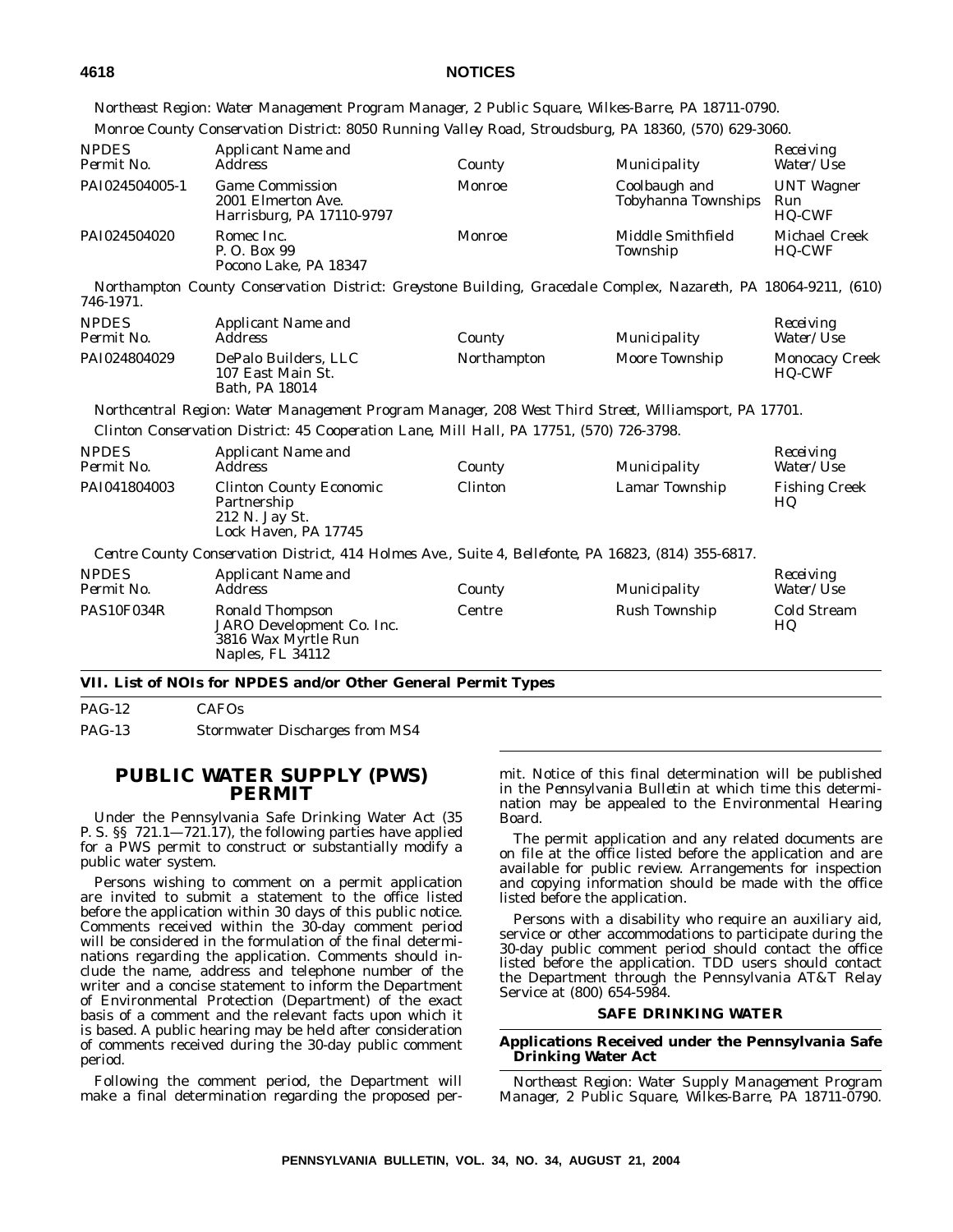|                                                                                                            | Permit No. 1304501, Public Water Supply.                                               |                                         | Application No. 4504502, Minor Amendment.                                                       |  |
|------------------------------------------------------------------------------------------------------------|----------------------------------------------------------------------------------------|-----------------------------------------|-------------------------------------------------------------------------------------------------|--|
| Applicant                                                                                                  | <b>Borough of Jim Thorpe</b>                                                           | Applicant                               | <b>Pleasant Valley School</b>                                                                   |  |
| Township or Borough                                                                                        | Jim Thorpe Borough, Carbon<br>County                                                   |                                         | <b>District</b><br><b>Polk Elementary School</b><br>Route 209                                   |  |
| Responsible Official                                                                                       | Vince Yaich, Superintendent                                                            |                                         | Brodheadsville, PA 18322                                                                        |  |
|                                                                                                            | Borough of Jim Thorpe<br><b>Water Department</b>                                       | <b>Township or Borough</b>              | Polk Township, Monroe County                                                                    |  |
|                                                                                                            | 421 North Street                                                                       | Responsible Official                    | <b>Roger Borger</b>                                                                             |  |
|                                                                                                            | Jim Thorpe, PA 18229-2528                                                              | <b>Type of Facility</b>                 | <b>Water System</b>                                                                             |  |
| <b>Type of Facility</b><br><b>Consulting Engineer</b>                                                      | <b>PWS</b><br>Michael J. Dashbach, P. E.<br>Entech Engineering, Inc.                   | <b>Consulting Engineer</b>              | <b>Quad Three Group</b><br>72 Glenmaura National Blvd.<br><b>Moosic, PA 18507</b>               |  |
|                                                                                                            | 4 South Fourth Street<br>P. O. Box 32<br>Reading, PA 19603                             | <b>Application Received</b><br>Date     | July 12, 2004                                                                                   |  |
| <b>Application Received</b><br>Date                                                                        | August 3, 2004                                                                         | <b>Description of Action</b>            | The addition of pH adjustment,<br>phosphate and hypochlorination<br>for purposes of controlling |  |
| <b>Description of Action</b>                                                                               | This permit amendment consists<br>of the following modifications:                      |                                         | copper, general corrosion and for<br>disinfection.                                              |  |
|                                                                                                            | changing primary coagulant from<br>Alum to Stern PAC; changing                         | <b>Application No. Minor Amendment.</b> |                                                                                                 |  |
|                                                                                                            | the corrosion inhibitor from Aqua                                                      | Applicant                               | Aqua Pennsylvania, Inc.                                                                         |  |
|                                                                                                            | Mag to Calciquest; installing a<br>sodium permanganate feed<br>system; backwash system | Township or Borough                     | Palmyra Township, Pike<br>County                                                                |  |
|                                                                                                            | modifications; and installing an<br>in-line filter/screen.                             | Responsible Official                    | Roswell S. McMullen, Mgr. NE<br>Ops.                                                            |  |
| Northcentral Region: Water Supply Management Pro-<br>gram Manager, 208 West Third Street, Williamsport, PA |                                                                                        |                                         | HC 6, Box 6040<br>Hawley, PA 18428<br>$(570)$ 226-1528                                          |  |
| 17701.                                                                                                     |                                                                                        | <b>Type of Facility</b>                 | <b>Community Water System</b>                                                                   |  |
| Amendment.                                                                                                 | Permit No. 1704502, Public Water Supply-Major                                          | <b>Consulting Engineer</b>              | Douglas E. Berg, P. E.<br>4 South Fourth Street<br>Reading, PA 19603                            |  |
| Applicant                                                                                                  | <b>Clearfield Municipal</b><br><b>Authority</b><br>107 Market Street                   | <b>Application Received</b><br>Date     | <b>August 5, 2004</b>                                                                           |  |
|                                                                                                            | Clearfield, PA 16830-2405                                                              | <b>Description of Action</b>            | Application for approval to                                                                     |  |
| <b>Township or Borough</b>                                                                                 | Lawrence Township                                                                      |                                         | change pH adjustment chemical<br>$0 - 1.501$                                                    |  |

# **LAND RECYCLING AND ENVIRONMENTAL REMEDIATION**

for the Ozark Well at

Tanglewood North Development from soda ash to caustic soda.

**UNDER ACT 2, 1995**

## **PREAMBLE 1**

## **Acknowledgment of Notices of Intent to Remediate Submitted under the Land Recycling and Environmental Remediation Standards Act (35 P. S. §§ 6026.101—6026.908).**

Sections 302—305 of the Land Recycling and Environmental Remediation Standards Act (act) require the Department of Environmental Protection (Department) to publish in the *Pennsylvania Bulletin* an acknowledgment noting receipt of Notices of Intent to Remediate. An acknowledgment of the receipt of a Notice of Intent to Remediate is used to identify a site where a person proposes to, or has been required to, respond to a release of a regulated substance at a site. Persons intending to use the Background Standard, Statewide Health Standard, the Site-Specific Standard or who intend to remediate a site as a special industrial area must file a Notice of Intent to Remediate with the Department. A Notice of

County **Clearfield**

Application Received

**Drinking Water Act**

Date

Responsible Official Jeffrey Williams, Manager

Consulting Engineer Gwin, Dobson & Foreman, Inc.

Description of Action Installation of 3,800 feet of

Type of Facility PWS—Construction.

Clearfield Municipal Authority

8-inch PVC waterline, 2,600 linear feet of 6-inch PVC waterline, a 100,000-gallon water storage tank, one pumping

station and all required

107 Market Street Clearfield, PA 16830-2405

August 3, 2004

appurtenances.

**MINOR AMENDMENT**

**Applications Received under the Pennsylvania Safe**

*Northeast Region: Water Supply Management Program Manager, 2 Public Square, Wilkes-Barre, PA 18711-0790.*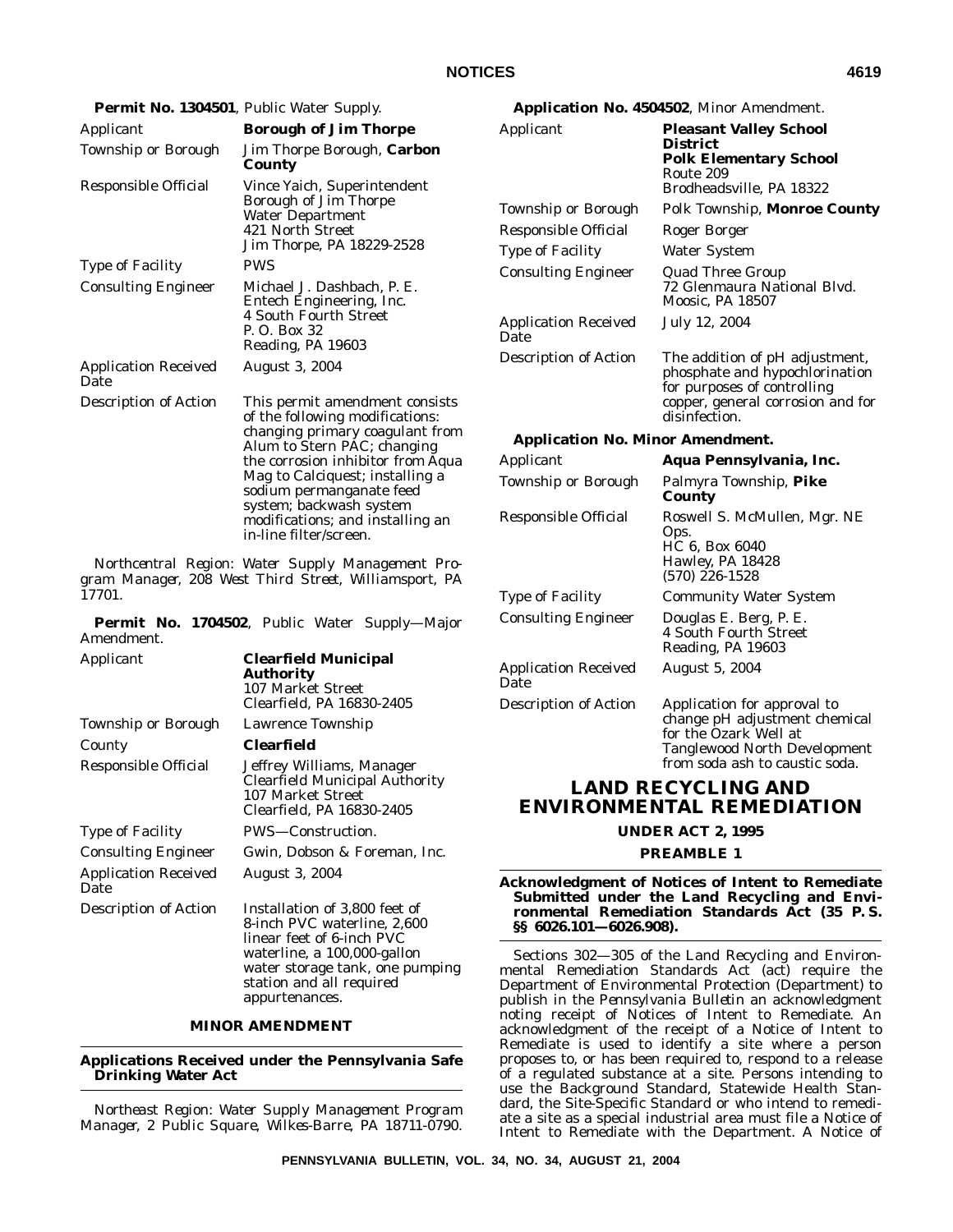Intent to Remediate filed with the Department provides a brief description of the location of the site, a list of known or suspected contaminants at the site, the proposed remediation measures for the site and a description of the intended future use of the site. A person who demonstrates attainment of one, a combination of the cleanup standards or who receives approval of a special industrial area remediation identified under the act will be relieved of further liability for the remediation of the site for any contamination identified in reports submitted to and approved by the Department. Furthermore, the person shall not be subject to citizen suits or other contribution actions brought by responsible persons not participating in the remediation.

Under sections  $304(n)(1)(ii)$  and  $305(c)(2)$  of the act, there is a 30-day public and municipal comment period for sites proposed for remediation using a Site-Specific Standard, in whole or in part, and for sites remediated as a special industrial area. This period begins when a summary of the Notice of Intent to Remediate is published in a newspaper of general circulation in the area of the site. For the sites identified, proposed for remediation to a Site-Specific Standard or as a special industrial area, the municipality within which the site is located may request to be involved in the development of the remediation and reuse plans for the site if the request is made within 30 days of the date specified. During this comment period, the municipality may request that the person identified as the remediator of the site develop and implement a public involvement plan. Requests to be involved and comments should be directed to the remediator of the site.

For further information concerning the content of a Notice of Intent to Remediate, contact the environmental cleanup program manager in the Department regional office before which the notice appears. If information concerning this acknowledgment is required in an alternative form, contact the community relations coordinator at the appropriate regional office. TDD users may telephone the Department through the AT&T Relay Service at (800) 654-5984.

The Department has received the following Notices of Intent to Remediate:

*Southeast Region: Environmental Cleanup Program Manager, 2 East Main Street, Norristown, PA 19401.*

**1400 Calcon Hook Rd. Site**, Darby Borough, **Dela**ware County. Peter Malik, RT Environmental Svc., Inc., 215 W. Church Rd., King of Prussia, PA 19406 on behalf of Dean DiValerio, Republic Svc., Inc., 414 E. Baltimore Pike, 2nd Fl., Media, PA 19063 has submitted a Notice of Intent to Remediate. Incidental impact of VOCs occurred overtime from discharges of wastewater runoff from a former truck wash pad toward the western edge of the pad at the site. The proposed remediation measures are to excavate the impacted soil, treat it onsite, then reuse it per Act 2 protocol and/or dispose of it offsite at a permitted facility.

*Northeast Regional Field Office: Joseph A. Brogna, Environmental Cleanup Program Manager, 2 Public Square, Wilkes-Barre, PA 18711-0790, (570) 826-2511.*

**Former Allentown Paint Property**, City of Allentown, **Lehigh County**. Vincent M. Carbone, P. G., Project Geologist, Lawler, Matusky & Skelly Engineers, LLP, The Sovereign Building, 609 Hamilton Mall, Allentown, PA 18101 has submitted a revised Notice of Intent to Remediate (on behalf of Ramzi Haddad, Allen Street Development, Inc., 1111 Sixth Street, Whitehall, PA

18052) concerning the remediation of soils found or suspected of being contaminated with lead, petroleum hydrocarbons, polycyclic aromatic hydrocarbons and BTEX components. A final report for this site was previously approved on October 12, 2000, after demonstrating attainment of the Nonresidential Statewide Health Standard. The revised Notice of Intent to Remediate reflects a change to propose to meet the Residential Statewide Health Standard. A summary of the Notice of Intent to Remediate is expected to be published in a local newspaper serving the general area sometime in the near future.

*Southcentral Region: Environmental Cleanup Program Manager, 909 Elmerton Avenue, Harrisburg, PA 17110.*

**Hillwood Palmyra, LP, Hetrick Avenue Property, Petroleum-Containing Soils Site**, Palmyra Borough, **Lebanon County**. ARM Group, Inc., 1129 West Governor Road, P. O. Box 797, Hershey, PA 17033-0797, on behalf of Hillwood Palmyra, LP, Three Lincoln Center, 5430 LBJ Freeway, Suite 800, Dallas, TX 75240, submitted a Notice of Intent to Remediate petroleum-containing soils that were encountered during excavation activities at the site. The site has been developed as commercial warehousing.

**Hillwood Palmyra, LP, Hetrick Avenue Property, Soil Mound Site**, Palmyra Borough, **Lebanon County**. ARM Group, Inc., 1129 West Governor Road, P. O. Box 797, Hershey, PA 17033-0797, on behalf of Hillwood Palmyra, LP, Three Lincoln Center, 5430 LBJ Freeway, Suite 800, Dallas, TX 75240, submitted a Notice of Intent to Remediate soils contaminated with lead and copper. The site has been developed as commercial warehousing.

**Hillwood Palmyra, LP, Hetrick Avenue Property, Fill Area Site**, North Londonderry Township and Palmyra Borough, **Lebanon County**. ARM Group, Inc., 1129 West Governor Road, P. O. Box 797, Hershey, PA 17033- 0797, on behalf of Hillwood Palmyra, LP, Three Lincoln Center, 5430 LBJ Freeway, Suite 800, Dallas, TX 75240, submitted a Notice of Intent to Remediate soils contaminated with metals in non-native fill materials. The site has been developed as commercial warehousing.

**RSC 196 Thomasville**, Jackson Township, **York County**. Brown and Caldwell, 110 Commerce Drive, Allendale, NJ 07401, on behalf of RSC 196 Thomasville, 6778 Lincoln Highway, Thomasville, PA 17364, submitted a Notice of Intent to Remediate site soils contaminated with heating fuel. The site will continue to operate as a construction equipment rental facility.

*Northcentral Region: Environmental Cleanup Program, 208 West Third Street, Williamsport, PA 17701.*

**Jersey Shore Coastal**, Jersey Shore Borough, **Lycoming County**, Mountain Research, on behalf of Sunoco, Inc., 5733 Butler Street, Pittsburgh, PA 15201, has submitted a Notice of Intent to Remediate groundwater contaminated with gasoline. This site is being remediated to meet the Statewide Health Standards.

**Tom's Citgo**, Valley Township, **Montour County**, Ralph G. Scharr, on behalf of Tom's Citgo, 30 Sheraton Street, Danville, PA 17821, has submitted a Notice of Intent to Remediate groundwater contaminated with gasoline. This site is being remediated to meet the Site Specific Standards.

# **AIR QUALITY**

## **PLAN APPROVAL AND OPERATING PERMIT APPLICATIONS**

## **NEW SOURCES AND MODIFICATIONS**

The Department of Environmental Protection (Department) has developed an ''integrated'' plan approval, State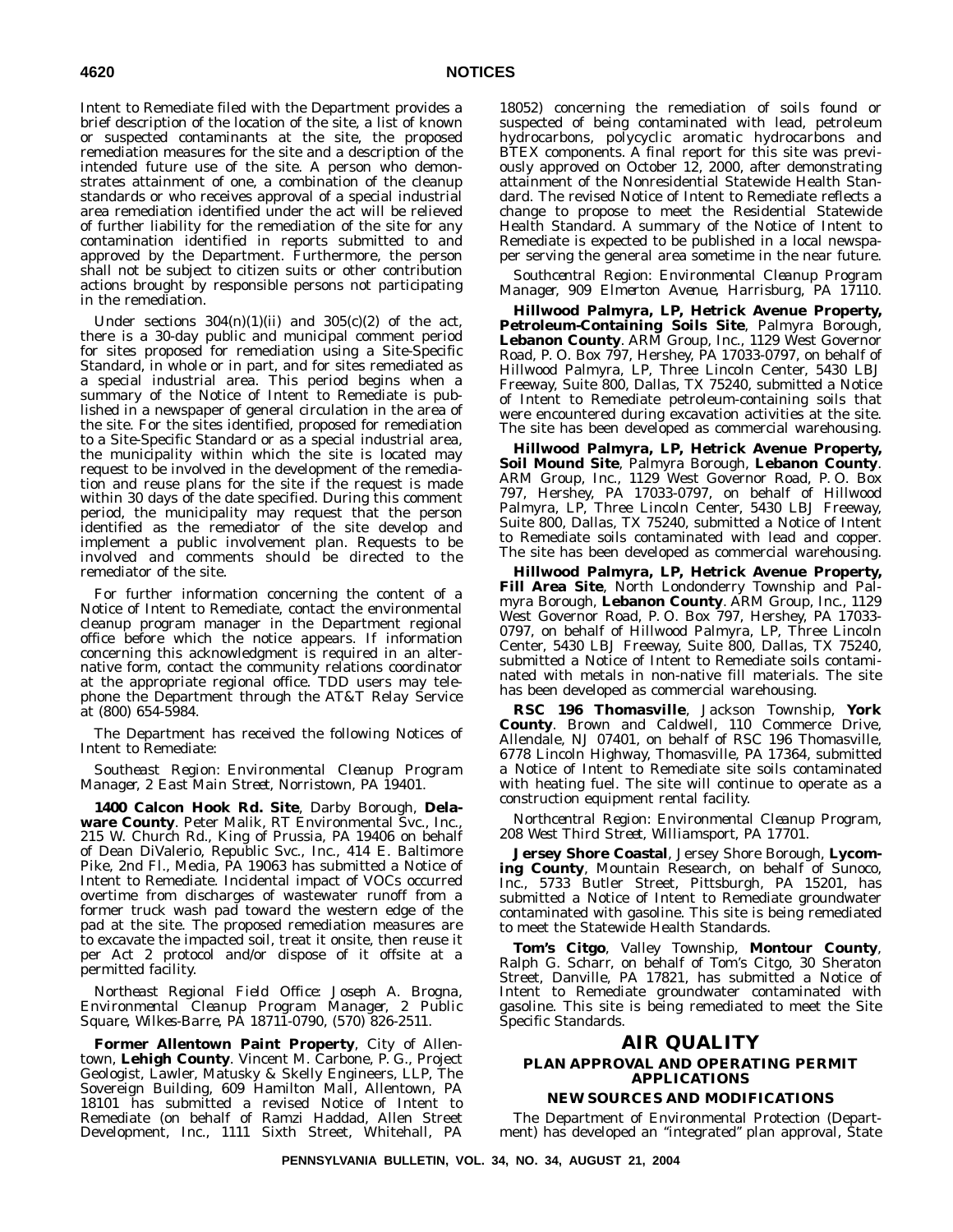operating permit and Title V operating permit program. This integrated approach is designed to make the permitting process more efficient for the Department, the regulated community and the public. This approach allows the owner or operator of a facility to complete and submit all the permitting documents relevant to its application one time, affords an opportunity for public input and provides for sequential issuance of the necessary permits.

The Department has received applications for plan approvals and/or operating permits from the following facilities.

Copies of the applications, subsequently prepared draft permits, review summaries and other support materials are available for review in the regional office identified in this notice. Persons interested in reviewing the application files should contact the appropriate regional office to schedule an appointment.

Persons wishing to receive a copy of a proposed plan approval or operating permit must indicate their interest to the Department regional office within 30 days of the date of this notice and must file protests or comments on a proposed plan approval or operating permit within 30 days of the Department providing a copy of the proposed document to that person or within 30 days of its publication in the *Pennsylvania Bulletin*, whichever comes first. Interested persons may also request that a hearing be held concerning the proposed plan approval and operating permit. Comments or protests filed with the Department regional offices must include a concise statement of the objections to the issuance of the Plan approval or operating permit and relevant facts which serve as the basis for the objections. If the Department schedules a hearing, a notice will be published in the *Pennsylvania Bulletin* at least 30 days prior the date of the hearing.

Persons with a disability who wish to comment and require an auxiliary aid, service or other accommodation to participate should contact the regional office identified before the application. TDD users should contact the Department through the Pennsylvania AT&T Relay Service at (800) 654-5984.

Final plan approvals and operating permits will contain terms and conditions to ensure that the source is constructed and operating in compliance with applicable requirements in 25 Pa. Code Chapters 121—143, the Federal Clean Air Act (act) and regulations adopted under the act.

## **PLAN APPROVALS**

**Plan Approval Applications Received under the Air Pollution Control Act (35 P. S. §§ 4001—4015) and 25 Pa. Code Chapter 127, Subchapter B that may have special public interest. These applications are in review and no decision on disposition has been reached.**

*Northeast Region: Air Quality Program, 2 Public Square, Wilkes-Barre, PA 18711-0790; Mark Wejkszner, New Source Review Chief, (570) 826-2531.*

**40-320-024: Prime Time Rewind, Inc.** (173 Gilligan Street, Wilkes-Barre, PA 18702) to install an air cleaning device (regenerative thermal oxidizer) to control the atmospheric emissions from a printing operation at their facility in Hanover Township, **Luzerne County**.

*Southcentral Region: Air Quality Program, 909 Elmerton Avenue, Harrisburg, PA 17110; Ronald Davis, New Source Review Chief, (717) 705-4702.*

**36-05018A: LASCO Bathware, Inc.** (8101 East Kaiser Blvd., Anaheim, CA 92808) for installation of a new concentrator and replacement of a thermal oxidizer at their existing facility in West Donegal Township, **Lancaster County**.

*Northcentral Region: Air Quality Program, 208 West Third Street, Williamsport, PA 17701; David Aldenderfer, Program Manager, (570) 327-3637.*

**59-301-021: Carleton Funeral Home, Inc.** (11470 Route 6, Wellsboro, PA 16901) for construction of a human crematory incinerator in Charleston Township, **Tioga County**.

**41-313-011C: Lonza, Inc.** (3500 Trenton Avenue, Williamsport, PA 17701) for installation of an air cleaning device (a packed bed scrubber) on a number of formaldehyde-emitting chemical reactors and process vessels currently controlled by different air cleaning devices in the City of Williamsport, **Lycoming County**.

*Southwest Region: Air Quality Program, 400 Waterfront Drive, Pittsburgh, PA 15222-4745; William Charlton, New Source Review Chief, (412) 442-4174.*

**03-00976B: AMFIRE Mining Co.** (One Energy Place, Latrobe, PA 15650) to increase throughput at Ridge Deep Mine in South Bend Township, **Armstrong County**.

*Northwest Region: Air Quality Program, 230 Chestnut Street, Meadville, PA 16335-3481; Devendra Verma, New Source Review Chief, (814) 332-6940.*

**25-994B: Advanced Mold Technologies, Inc.** (2011 East 30th Street, Erie, PA 16510) for installation of a decorative chrome, nickel and copper plating operation in the City of Erie, **Erie County**.

*Department of Public Health, Air Management Services: 321 University Avenue, Philadelphia, PA 19104; Edward Braun, Chief, (215) 823-7584.*

**AMS 04122: Amerada Hess Corp.** (1630 South 51st Street, Philadelphia, PA 19143) for increasing throughput in Philadelphia, **Philadelphia County**.

**AMS 4134: Perfecseal Inc.** (9800 Bustleton Avenue, Philadelphia, PA 19115) for installation of a flexographic press in Philadelphia, **Philadelphia County**.

**AMS 04145: VHA Medical Center** (3900 Woodland Avenue, Philadelphia, PA 19104) for installation of a boiler in Philadelphia, **Philadelphia County**.

**Intent to Issue Plan Approvals and Intent to Issue or Amend Operating Permits under the Air Pollution Control Act and 25 Pa. Code Chapter 127, Subchapter B. These actions may include the administrative amendments of an associated operating permit.**

*Southeast Region: Air Quality Program, 2 East Main Street, Norristown, PA 19401; Thomas McGinley, New Source Review Chief, (484) 250-5920.*

**23-0093: Bryn Hill Industries** (Price and Pine Streets, Holmes, PA 19043) for installation of the urethane foam product line at their Bryn Hill Industries light industrial facility in Ridley Township, **Delaware County**. The installation of the urethane foam product line will result in the emissions of: 0.1 ton per year of NOx; 0.09 ton per year of CO; 24.9 tons per year of VOCs; 0.001 ton per year of SOx; and 2.71 tons per year of PM. The Plan Approval and Operating Permit will contain

**PENNSYLVANIA BULLETIN, VOL. 34, NO. 34, AUGUST 21, 2004**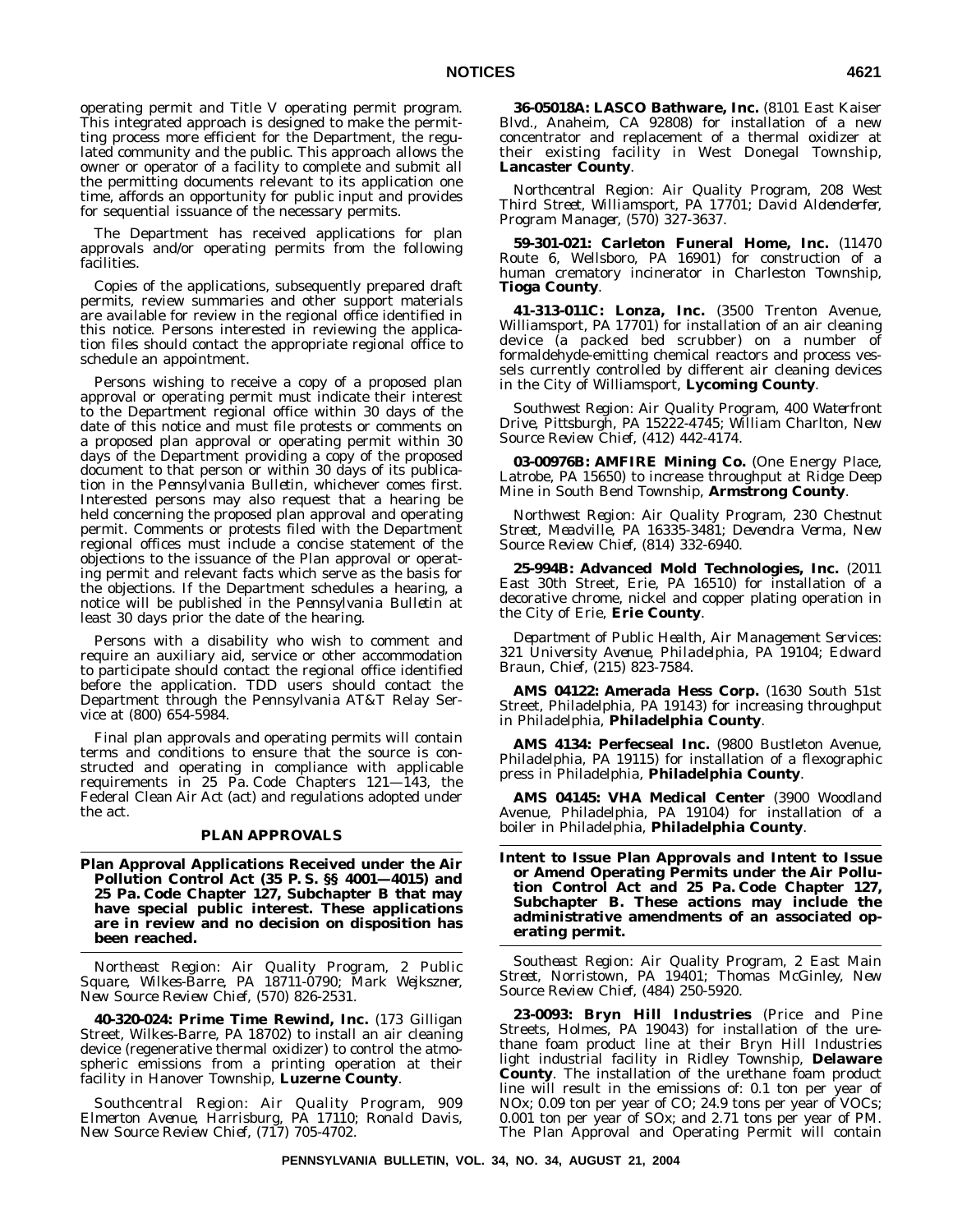additional recordkeeping and operating restrictions designed to keep the facility operating within all applicable air quality requirements.

*Southcentral Region: Air Quality Program, 909 Elmerton Avenue, Harrisburg, PA 17110; Ronald Davis, New Source Review Chief, (717) 705-4702.*

**22-05034B: Pennsy Supply, Inc.** (1001 Paxton Street, P. O. Box 3331, Harrisburg, PA 17104-3331) for construction of a pulverized mineral processing operation, Hummelstown Quarry, in South Hanover Township, **Dauphin County**. This plan approval will include appropriate restrictions and requirements designed to keep the source operating within all applicable air quality requirements. Estimated atmospheric emissions for PM10, SOx, CO, NOx, VOCs and HAPs are projected to be 6.82, 0.85, 30.75, 6.25, 9.50 and 0.05 tpy, respectively. The pulverized mineral processing operation is subject to 40 CFR Part 60—Standards of Performance for New Stationary Sources, Subpart OOO.

**67-03128A: Bookspan, Inc.** (501 Ridge Avenue, Hanover, PA 17331) for construction of a no. 6 oil-fired boiler rated at 8.5 mmBtu/hr at their book distribution facility in Penn Township, **York County**. The facility has the following annual potential emissions: 39.0 tons SOx, 13.5 tons NOx, 2.5 tons PM10 and 1.2 tons CO. The plan approval and subsequent State-only operating permit will include emission restrictions, work practice standards and testing, monitoring, recordkeeping and reporting requirements designed to keep the facility operating within all applicable air quality requirements.

*Northcentral Region: Air Quality Program, 208 West Third Street, Williamsport, PA 17701; Richard Maxwell, New Source Review Chief, (570) 327-3637.*

**17-305-051: Parkwood Resources, Inc.** (P. O. Box 552, Somerset, PA 15501) for construction of a bituminous coal stockpiling and truck loading operation at the Cherry Tree Mine in Burnside Township, **Clearfield County.**

The coal stockpiling and truck loading operation will process up to 700,000 tons per year of coal from an underground mine. Air contaminant emission control will be provided by the inherent moisture content of the coal, the use of a water truck, the use of partial conveyor covers and a screen enclosure, the use of a stacking tube and the implementation of various work practices (truck tarping, vehicle speed limits, minimizing the front end loader bucket-to-truck bed freefall height, and the like).

The Department's review of the information submitted by Parkwood Resources, Inc. indicates that the respective coal stockpiling and truck loading operation will comply with all applicable air quality requirements pertaining to air contamination sources and the emission of air contaminants including the fugitive air contaminant emission requirements of 25 Pa. Code §§ 123.1 and 123.2, the best available technology requirements of 25 Pa. Code §§ 127.1 and 127.12 and the requirements of Subpart Y of the Federal Standards of Performance for New Stationary Sources, 40 CFR 60.250—60.254. Based on this finding, the Department proposes to issue plan approval for the construction of the coal stockpiling and truck loading operation.

The following is a summary of the conditions the Department proposes to place in the plan approval to be issued to ensure compliance with all applicable regulatory requirements:

1. The facility shall not process more than 700,000 tons of coal in any 12 consecutive month period.

2. An operable water truck equipped with a pressurized spray bar and a pressurized spray nozzle or hose connection shall be kept onsite at all times and shall be used, as needed, for the control of fugitive dust emissions from plant roadways, stockpile areas, and the like.

3. The facility's screen shall be completely enclosed except for the coal entrance and exit points.

4. All aboveground conveyors shall be partially or fully enclosed.

5. All 0-inch to 2-inch coal from the screen shall be placed onto the 0-inch to 2-inch stockpile through a stacking tube.

6. All trucks entering or exiting the site through a public roadway shall have their truck beds completely tarped or otherwise covered unless empty.

7. The entrance road and internal plant roadways shall have posted speed limits of 10 miles per hour.

8. The facility's entrance roadway shall be paved.

9. Front end loader bucket-to-truck bed height shall be kept to a minimum during all truck loading.

10. This plan approval does not authorize the construction, installation or operation of any gasoline, natural gas, propane or diesel-fired stationary engines, generators or engine-generator sets.

11. Records shall be maintained of the number of tons of coal loaded out each month. Records shall be retained for at least 5 years and shall be made available to the Department upon request.

*Northwest Region: Air Quality Program, 230 Chestnut Street, Meadville, PA 16335-3481; Devendra Verma, New Source Review Chief, (814) 332-6940.*

**37-290C: Industrial Concerns, Inc.** (526 South Jefferson Street, New Castle, PA 16101) for use of two torches at their scrap metal operation in the City of New Castle, **Lawrence County**.

In accordance with 25 Pa. Code §§ 127.44(b) and 127.424(b), the Department intends to issue a plan approval for a minor modification to use two torches at their scrap metal operation in the City of New Castle, Lawrence County. This plan approval will, in accordance with 25 Pa. Code § 127.450, be incorporated into a Stateonly operating permit through an administrative amendment at a later date.

**24-012D: C/G Electrodes LLC—St. Marys Plant** (800 Theresia Street, St. Marys, PA 15857-1898) for reactivation of the 25-inch Extrusion press and dust collector in their Extrusion Department in St. Marys City, **Elk County**. This is a Title V facility.

The public notice is required for sources required to obtain a Plan Approval at Title V facilities in accordance with 25 Pa. Code § 127.44. This plan approval will, in accordance with 25 Pa. Code § 127.450, be incorporated into the Title V operating permit through an administrative amendment at a later date. The source shall comply with the following conditions, which will satisfy the requirements of 25 Pa. Code § 127.12b (pertaining to plan approval terms and conditions) and will demonstrate Best Available Technology for the source:

The source shall comply with 25 Pa. Code §§ 123.1, 123.31 and 123.41 for fugitive matter, odor and visible emissions.

• PM emissions shall not exceed 0.02 grain per dry standard cubic foot.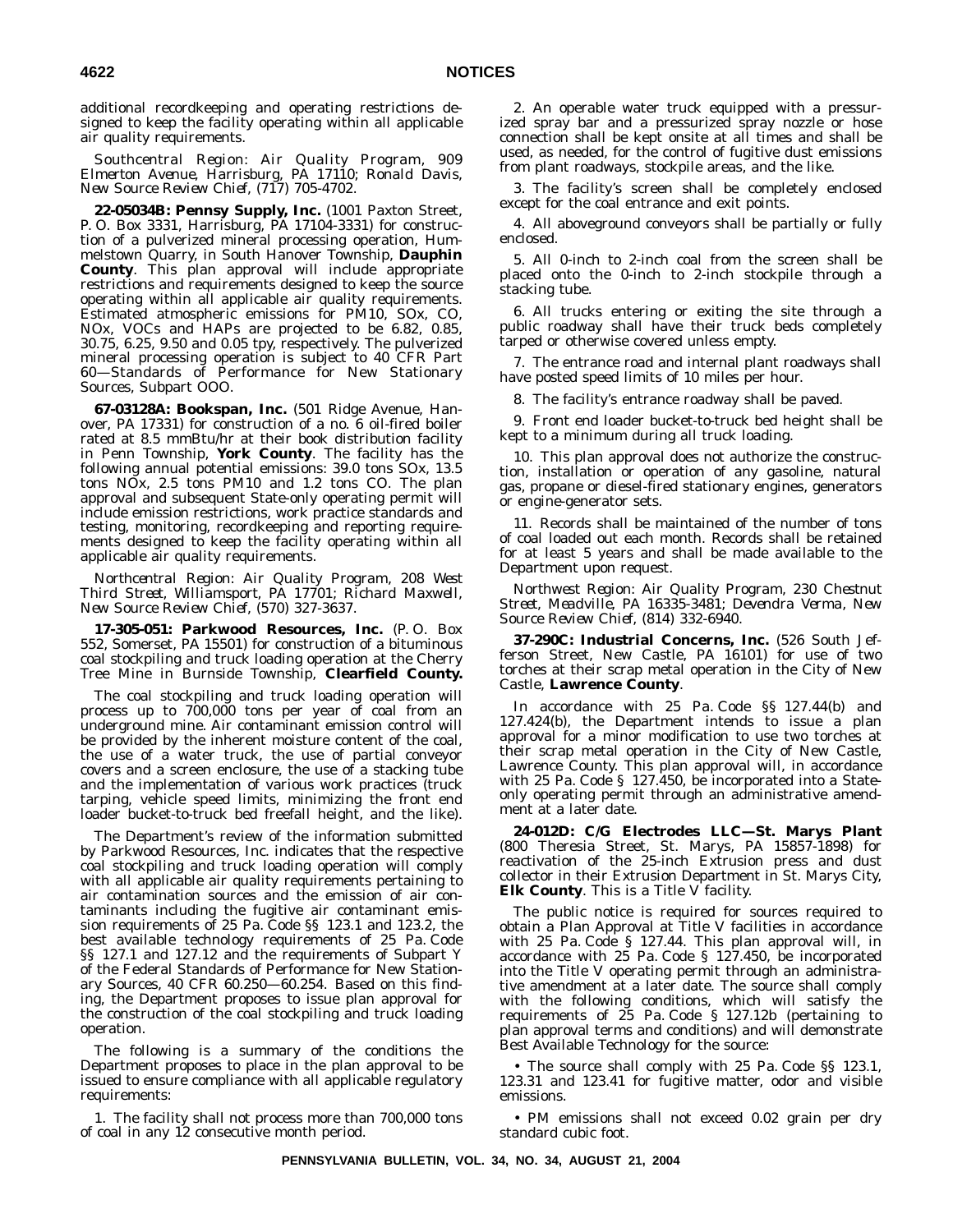• Stack test for PM compliance and for developing CAM.

• The permittee shall perform a daily operational inspection of the control device. The operational inspection shall include, at a minimum, recording the pressure drop across the control device.

• The permittee shall maintain a manometer or similar device to measure the pressure drop across the control device.

• The permittee shall operate the control device at all times that the source is operation.

• The permittee shall maintain and operate the source and control device in accordance with the manufacturer's specifications and in accordance with good air pollution control practices.

The permittee shall maintain a record of all preventative maintenance inspections of the control device. These records shall, at a minimum, contain the dates of the inspections, any problems or defects, the actions taken to correct the problem or defects and any routine maintenance performed.

*Department of Public Health, Air Management Services: 321 University Avenue, Philadelphia, PA 19104; Edward Braun, Chief, (215) 823-7584.*

**AMS 04203: National Greyhound Adoption Program** (10901 Dutton Road, Philadelphia, PA 19154) for installation of a 50-pound per hour animal crematory. The installation permit will contain operating and recordkeeping requirements to ensure operation within all applicable requirements.

## **Intent to Issue Operating Permits under the Air Pollution Control Act and 25 Pa. Code Chapter 127, Subchapter F.**

*Northwest Region: Air Quality Program, 230 Chestnut Street, Meadville, PA 16335-3481; Eric Gustafson, Facilities Permitting Chief, (814) 332-6940.*

**25-00952: Bush Industries, Inc.** (2455 Robison Road, Erie, PA 16509) for a Natural Minor Permit to operate a wood furniture manufacturing plant in Summit Township, **Erie County**.

*Department of Public Health, Air Management Services: 321 University Avenue, Philadelphia, PA 19104; Edward Braun, Chief, (215) 823-7584.*

**N04-006: Smurfit Stone Container Corp.—Philadelphia West** (9820 Blue Grass Road, Philadelphia, PA 19114) for operation of their corrugated paperboard manufacturing facility in the City of Philadelphia, **Philadelphia County**. The facility's air emission sources include two boilers. The facility's air pollution control devices include two cyclones.

The operating permit will be reissued under 25 Pa. Code, Philadelphia Code Title 3 and Air Management Regulation XIII. Permit copies and other supporting information are available for public inspection at the AMS, 321 University Avenue, Philadelphia, PA 19104. For further information, contact Edward Wiener, (215) 685- 9426.

Persons wishing to file protests or comments on the operating permit must submit the protests or comments within 30 days from the date of this notice. Protests or comments filed with the AMS must include a concise statement of the objections to the permit issuance and the relevant facts upon which the objections are based. Based upon the information received during the public comment period, the AMS may modify the operating permit or schedule a public hearing. The hearing notice will be published in the *Pennsylvania Bulletin* and a local newspaper at least 30 days before the hearing.

# **COAL AND NONCOAL MINING ACTIVITY APPLICATIONS**

Applications under the Surface Mining Conservation and Reclamation Act (52 P. S. §§ 1396.1—1396.19a); the Noncoal Surface Mining Conservation and Reclamation Act (52 P. S. §§ 3301—3326); The Clean Streams Law (35 P. S. §§ 691.1—691.1001); the Coal Refuse Disposal Control Act (52 P. S. §§ 30.51—30.66); and The Bituminous Mine Subsidence and Land Conservation Act (52 P. S. §§ 1406.1—1406.21). Mining activity permits issued in response to applications will also address the applicable permitting requirements of the following statutes: the Air Pollution Control Act (35 P. S. §§ 4001—4015); the Dam Safety and Encroachments Act (32 P. S. §§ 693.1— 693.27); and the Solid Waste Management Act (35 P. S. §§ 6018.101—6018.1003).

The following permit applications to conduct mining activities have been received by the Department of Environmental Protection (Department). A copy of an application is available for inspection at the district mining office indicated before an application. Where a 401 Water Quality Certification is needed for any aspect of a particular proposed mining activity, the submittal of the permit application will serve as the request for certification.

Written comments, objections or requests for informal conferences on applications may be submitted by any person or any officer or head of any Federal, State or local government agency or authority to the Department at the district mining office indicated before an application within 30 days of this publication, or within 30 days after the last publication of the applicant's newspaper advertisement, as provided by 25 Pa. Code §§ 77.121— 77.123 and 86.31—86.34.

Where any of the mining activities listed will have discharges of wastewater to streams, the Department will incorporate NPDES permits into the mining activity permits issued in response to these applications. NPDES permits will contain, at a minimum, technology-based effluent limitations as identified in this notice for the respective coal and noncoal applications. In addition, more restrictive effluent limitations, restrictions on discharge volume or restrictions on the extent of mining which may occur will be incorporated into a mining activity permit, when necessary, for compliance with water quality standards (in accordance with 25 Pa. Code Chapters 93 and 95). Persons or agencies who have requested review of NPDES permit requirements for a particular mining activity within the previously mentioned public comment period will be provided with a 30-day period to review and submit comments on the requirements.

Written comments or objections should contain the name, address and telephone number of the person submitting comments or objections; the application number; and a statement of sufficient detail to inform the Department on the basis of comment or objection and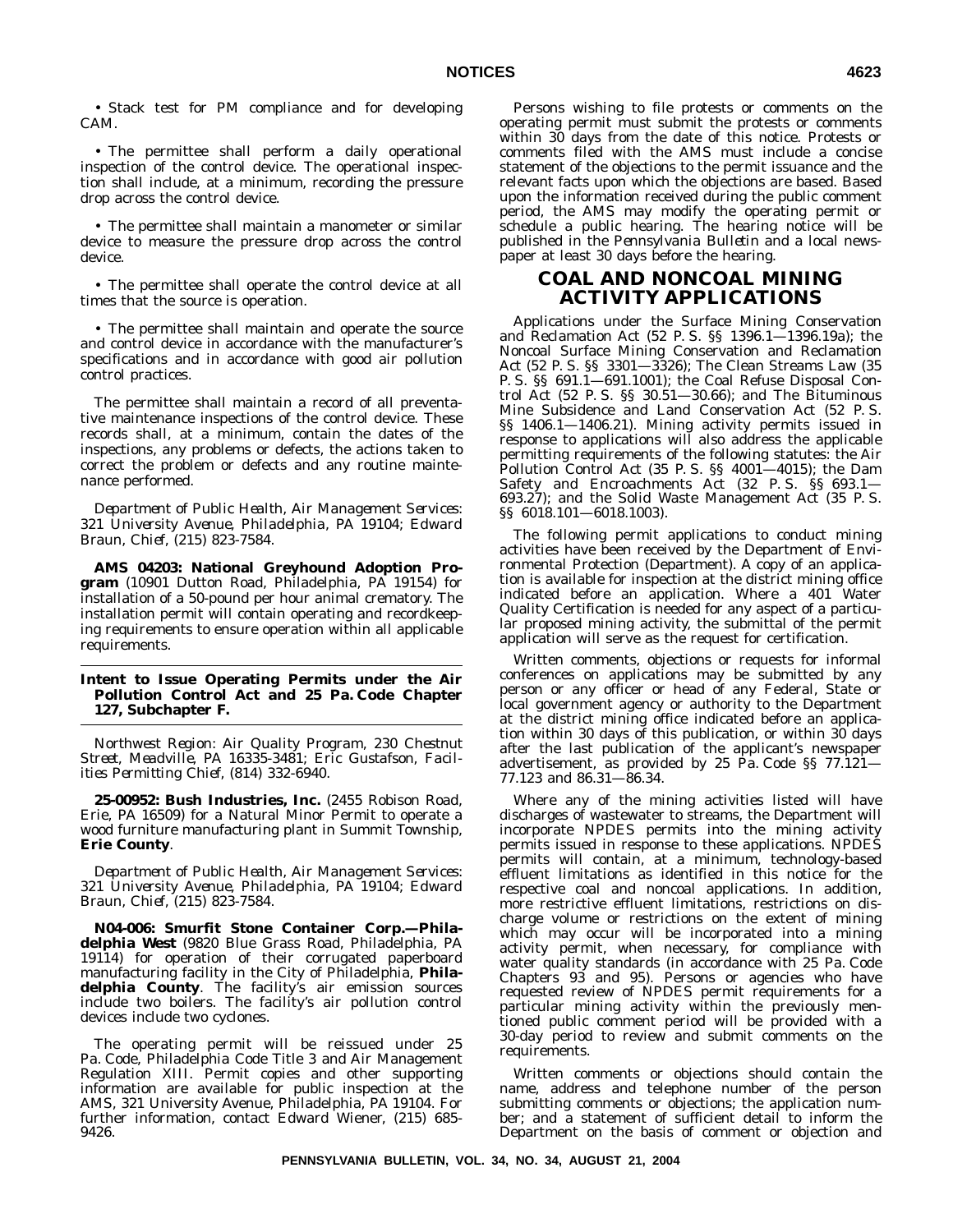relevant facts upon which it is based. Requests for an informal conference must contain the name, address and telephone number of requestor; the application number; a brief summary of the issues to be raised by the requestor at the conference; and a statement whether the requestor wishes to have the conference conducted in the locality of the proposed mining activities.

## *Coal Applications Received*

*Effluent Limits*—The following coal mining applications that include an NPDES permit application will be subject to, at a minimum, the following technology-based effluent limitations for discharges of wastewater to streams:

| Parameter         | $30$ -Day          | Daily              | Instantaneous                        |
|-------------------|--------------------|--------------------|--------------------------------------|
|                   | Average            | Maximum            | <i>Maximum</i>                       |
| Iron (total)      | $3.0 \text{ mg}/l$ | $6.0 \text{ mg/l}$ | $7.0 \text{ mg/l}$                   |
| Manganese (total) | $2.0 \text{ mg}/l$ | $4.0 \text{ mg}/l$ | $5.0 \text{ mg}/l$                   |
| Suspended solids  | $35 \text{ mg}/l$  | $70 \text{ me}/l$  | $90 \text{ mg/l}$                    |
| nH*               |                    |                    | greater than $6.0$ ; less than $9.0$ |

Alkalinity greater than acidity\*

\* The parameter is applicable at all times.

A settleable solids instantaneous maximum limit of 0.5 ml/l applied to: (1) surface runoff (resulting from a precipitation event of less than or equal to a 10-year 24-hour event) from active mining areas, active areas disturbed by coal refuse disposal activities and mined areas backfilled and revegetated; and (2) drainage (resulting from a precipitation event of less than or equal to a 1-year 24-hour event) from coal refuse disposal piles.

*Greensburg District Mining Office: Armbrust Building, R. R. 2 Box 603-C, Greensburg, PA 15601-0982, (724) 925-5500.*

**03980107 and NPDES Permit No. PA0202495. State Industries, Inc.** (P. O. Box 1022, Kittanning, PA 16201). Renewal application for continued operation and reclamation of an existing bituminous surface mine in Washington Township, **Armstrong County**, affecting 355.6 acres. Receiving stream: unnamed tributary to Allegheny River (WWF). The first potable water supply intake within 10 miles downstream from the point of discharge is the Allegheny Power. Renewal application received July 29, 2004.

**03890109 and NPDES Permit No. PA0591700. Rosebud Mining Company** (301 Market Street, Kittanning, PA 16201) renewal application for reclamation only to an existing bituminous surface mine in Perry Township, **Armstrong County**, affecting 56.0 acres. Receiving stream: unnamed tributary to Allegheny River (WWF). The first portable water supply intake within 10 miles downstream from the point of discharge is the Pennsylvania American Water Co. Renewal application received August 5, 2004.

## *Cambria District Mining Office: 286 Industrial Park Road, Ebensburg, PA 15931, (814) 472-1900.*

**56890111 and NPDES Permit No. PA0598577. Ritchie Trucking & Excavating, Inc.**, 19709 Winner View Terrace, Frostburg, MD 21532, surface mining permit renewal in Elk Lick Township, **Somerset County**, affecting 66.3 acres. Receiving streams: Tub Mill Run, unnamed tributaries to Tub Mill Run, unnamed tributaries to Casselman River and Casselman River (CWF and WWF). There are no potable water supply intakes within 10 miles downstream. Application received July 21, 2004.

**56890102 and NPDES Permit No. PA0598372. Svonavec, Inc.**, 150 W. Union Street, Suite 201, Somerset, PA 15501, surface mining permit renewal for reclamation only in Lower Turkeyfoot Township, **Somerset County**, affecting 92.5 acres. Receiving streams: unnamed tributaries to Casselman River and Casselman River (WWF). The first downstream potable water supply intake from the point of discharge is the Ohiopyle Borough Municipal Waterworks Youghiogheny River surface water withdrawal. Application received June 26, 2004.

*California District Mining Office: 2 Technology Drive, Coal Center, PA 15423, (724) 769-1100.*

**17831601. NPDES Permit No. PA0215317, River Hill Coal Company, Inc.** (P. O. Box 141, Kylertown, PA 16847), to renew the permit for Bedford Siding in Karthaus Township, **Clearfield County** and related NPDES Permit. No additional discharges. Application received April 26, 2004

**63841302. Maple Creek Mining, Inc.** (981 Route 917, Bentleyville, PA 15314), to revise the permit for the Maple Creek Mine in Nottingham Township, **Washington County**, ACOE Pittsburgh District (Hackett, PA Quadrangle N: 14.6 inches; W: 10.3 inches to N: 14.4 inches;  $\overline{W}$ : 10.4 inches).

This is a Chapter 105 Water Obstruction and Encroachment permit application (Stream Module 15) and 401 Water Quality Certification request, if applicable, submitted as part of the mining permit revision application to authorize the regarding of approximately 450 feet of unnamed tributary to Mingo Creek to alleviate ponding conditions of the O West longwall panel.

Written comments or objections on the request for section 401 Water Quality Certification or to the issuance of the Water Obstruction and Encroachment Permit (Stream Module 15) may be submitted to the Department within 30 days of the date of this notice to the previous district mining office. Comments should contain the name, address and telephone number of the person commenting, identification of the request for 401 Water Quality Certification and Chapter 105 permit application (Stream Module 15) to which the comments or objections are addressed and a concise statement of comments, objections or suggestions including relevant facts upon which they are based.

The Water Obstruction and Encroachment permit application is available for review at the California District Mining Office, by appointment. Application received May 26, 2004.

**63841302. Maple Creek Mining, Inc.** (981 Route 917, Bentleyville, PA 15314), to revise the permit for the Maple Creek Mine in Nottingham Township, **Washing-**

**PENNSYLVANIA BULLETIN, VOL. 34, NO. 34, AUGUST 21, 2004**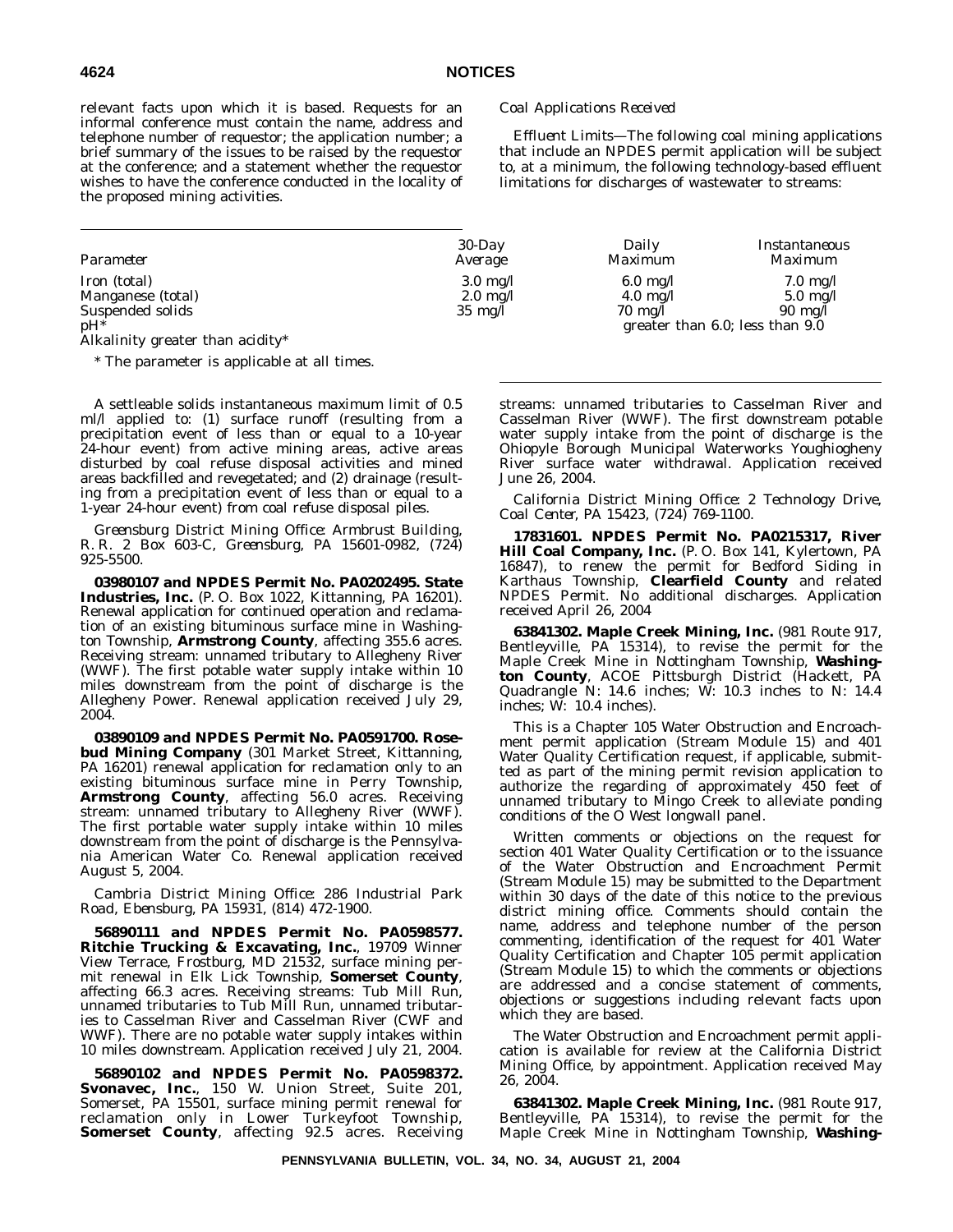**ton County**, ACOE Pittsburgh District (Hackett, PA Quadrangle N: 14.6 inches, W: 10.8 inches to N: 14.3 inches, W: 10.9 inches).

This is a Chapter 105 Water Obstruction and Encroachment permit application (Stream Module 15) and 401 Water Quality Certification request, if applicable, submitted as part of the mining permit revision application to authorize the regarding of approximately 750 feet of unnamed tributary to Mingo Creek to alleviate ponding conditions over the O West longwall panel.

Written comments or objections on the request for section 401 Water Quality Certification or to the issuance of the Water Obstruction and Encroachment Permit (Stream Module 15) may be submitted to the Department within 30 days of the date of this notice to the previous district mining office. Comments should contain the name, address and telephone number of the person commenting, identification of the request for 401 Water Quality Certification and Chapter 105 permit application (Stream Module 15) to which the comments or objections are addressed and a concise statement of comments, objections or suggestions including relevant facts upon which they are based.

The Water Obstruction and Encroachment permit application is available for review at the California District Mining Office, by appointment. Application received May 26, 2004

*Knox District Mining Office: White Memorial Building, P. O. Box 669, Knox, PA 16232-0669, (814) 797-1191.*

**24830103 and NPDES Permit No. PA0601578. Tamburlin Bros. Coal Co., Inc.** (P. O. Box 1419, Clearfield, PA 16830). Renewal of an existing bituminous surface strip and auger operation in Horton Township, **Elk County** affecting 134.0 acres. Receiving streams: Johnson Run (CWF). There are no potable surface water supply intakes within 10 miles downstream. Application for reclamation only. Application received July 29, 2004.

**10030101 and NPDES Permit No. PA0242331. Quality Aggregates, Inc.** (200 Neville Road, Neville Island, PA 15225-0347). Revision to an existing bituminous surface strip and coal ash placement operation in Venango Township, **Butler County** affecting 95.0 acres. Receiving streams: three unnamed tributaries to Seaton Creek (CWF). There are no potable surface water supply intakes within 10 miles downstream. Revisions to add auger mining and acreage. Application received August 2, 2004.

*Moshannon District Mining Office: 186 Enterprise Drive, Philipsburg, PA 16866, (814) 342-8200.*

**17030103 and NPDES Permit No. PA0243442. AMFIRE Mining Co., LLC** (One Energy Place, Latrobe, PA 15650-9628). Transfer of an existing bituminous surface mine-auger permit application from Moravian Run Reclamation Co., Inc. The permit is in Lawrence Township, **Clearfield County** and affects 80.2 acres. Receiving streams: unnamed streams 1—3 to Hogback Run to West Branch Susquehanna River. Application received July 7, 2004.

**17960125 and NPDES Permit No. PA0220531. AMFIRE Mining Co., LLC** (One Energy Place, Latrobe, PA 15650-9628). Transfer of an existing bituminous surface mine permit from Moravian Run Reclamation Co., Inc. The permit is in Beccaria Township, **Clearfield County** and affects 110 acres. Receiving streams: unnamed tributary to Muddy Run and Muddy Run. Application received July 7, 2004.

**17990109 and NPDES Permit No. PA0238325. AMFIRE Mining Co., LLC** (One Energy Place, Latrobe, PA 15650-9628). Transfer of an existing bituminous surface mine-auger permit from Moravian Run Reclamation Co., Inc. The permit is in Beccaria Township, **Clearfield County** and affects 103.3 acres. Receiving streams: unnamed streams to Muddy Run and Muddy Run. Application received July 7, 2004.

**17980123 and NPDES Permit No. PA0238163. AMFIRE Mining Co., LLC** (One Energy Place, Latrobe, PA 15650-9628). Transfer of an existing bituminous surface mine permit from Moravian Run Reclamation Co., Inc. The permit is in Knox Township, **Clearfield County** and affects 66.6 acres. Receiving streams: unnamed streams to Dunlap Run and Cherry Run. Application received July 7, 2004.

## **FEDERAL WATER POLLUTION CONTROL ACT, SECTION 401**

The following permit applications, requests for Environmental Assessment approval and requests for 401 Water Quality Certification have been received by the Department of Environmental Protection (Department). Section 401 of the Federal Water Pollution Control Act (FWPCA) (33 U.S.C.A. § 1341) requires the State to certify that the involved projects will not violate the applicable provisions of sections 301—303, 306 and 307 of the FWPCA (33 U.S.C.A. §§ 1311—1313, 1316 and 1317) as well as relevant State requirements. Persons objecting to approval of a request for certification under section 401 of the FWPCA or to the issuance of a Dam Permit, Water Obstruction and Encroachment Permit or the approval of an Environmental Assessment must submit comments, suggestions or objections within 30 days of the date of this notice, as well as questions, to the regional office noted before the application. Comments should contain the name, address and telephone number of the person commenting, identification of the certification request to which the comments or objections are addressed and a concise statement of comments, objections or suggestions including the relevant facts upon which they are based.

The Department may conduct a fact-finding hearing or an informal conference in response to comments if deemed necessary. Individuals will be notified, in writing, of the time and place of a scheduled hearing or conference concerning the certification request to which the comment, objection or suggestion relates. Maps, drawings and other data pertinent to the certification request are available for inspection between  $8$  a.m. and  $4$  p.m. on each working day at the regional office noted before the application.

Persons with a disability who wish to attend a hearing and require an auxiliary aid, service or other accommodation to participate in the proceedings should contact the specified program. TDD users should contact the Department through the Pennsylvania AT&T Relay Service at (800) 654-5984.

**Applications received under the Dam Safety and Encroachments Act (32 P. S. §§ 693.1—693.27) and section 302 of the Flood Plain Management Act (32 P. S. § 679.302) and requests for certification under section 401 of the FWPCA (33 U.S.C.A. § 1341(a)).**

## **WATER OBSTRUCTIONS AND ENCROACHMENTS**

*Southeast Region: Water Management Program Manager, 2 East Main Street, Norristown, PA 19401.*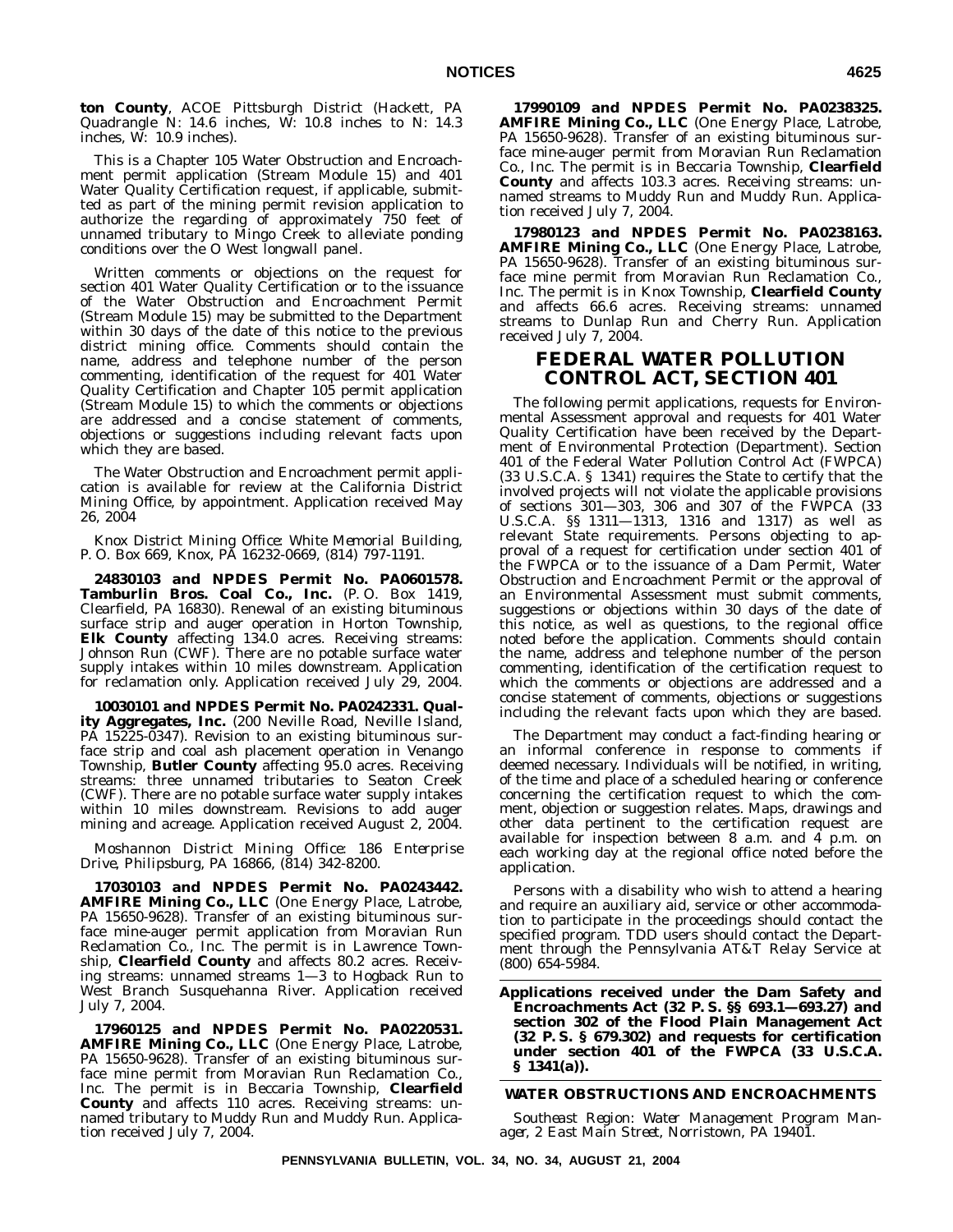**E23-444. Mobil Pipeline Company**, P. O. Box 2220, Houston, TX 77252-2220, Tinicum Township, **Delaware County**, ACOE Philadelphia District.

To perform the following activities associated with the ExxonMobil Delaware River crossing replacement project:

1. To install and maintain a 12-inch diameter pipeline, carrying refined petroleum products beneath the Delaware River (WWF, MF) by directional boring. This pipeline will replace an existing 10/12-inch pipeline that will be cleaned and filled with grout and abandoned in place.

2. To install and maintain an 8-inch diameter pipeline, carrying jet fuel beneath the Delaware River by directional boring. This pipeline will replace an existing 8-inch pipeline that will be cleaned and filed with grout.

3. To temporarily impact 0.37 acre of wetland (PEM) associated with directional drilling operations, equipment storage and laydown.

4. To construct and maintain a temporary road across the South Ponding Ditch (WWF), a tributary to the Delaware River, to facilitate access to the site.

5. To replace a 12-inch pipeline across the South Ponding Ditch.

The site is in just south of the Philadelphia International Airport (Bridgeport NJ-PA USGS Quadrangle N: 20.0 inches; W: 1.5 inches).

*Northeast Region: Water Management Program Manager, 2 Public Square, Wilkes-Barre, PA 18711-0790.*

**E39-442. City of Allentown, Bureau of Parks**, 2700 Parkway Blvd., Allentown, PA 18104-5399 in the City of Allentown, **Lehigh County**, U. S. Army Corps of Engineers, Philadelphia District.

To construct and maintain an 8-foot wide, prefabricated pedestrian bridge (Cedar Beach Crossing) on existing stone masonry abutments, having a 32.75-foot span and a 2.7-foot approximate underclearance across Cedar Creek (HQ-CWF) and to modify and maintain an existing 5-foot wide pedestrian bridge (Rose Garden Crossing) having a 20.5-foot span and a 3-foot approximate underclearance across Cedar Creek with work consisting of replacing the wooden superstructure.

The Rose Garden Crossing is approximately 1,300 feet upstream of Ott Street (Allentown West, PA Quadrangle N: 16.5 inches; W: 2.3 inches) and the Cedar Beach Crossing is approximately 800 feet upstream of Ott Street (Allentown West, PA Quadrangle N: 17.0 inches; W: 1.5 inches) in the City of Allentown, Lehigh County (Allentown West, PA Quadrangle N: 6.5 inches and 17.0 inches; W: 2.3 inches and 1.5 inches).

*Southcentral Region: Water Management Program Manager, 909 Elmerton Avenue, Harrisburg, PA 17110.*

**E29-084: Mason Dixon Council Boy Scouts of America**, 677 Boy Scout Road, Fort Littleton, PA 17223 in Dublin Township, **Fulton County**, ACOE Baltimore District.

To construct and maintain a stream restoration project on an unnamed tributary to Plum Run (Dry Run) (TSF) beginning at the lake at Camp Sinoquipe (Burnt Cabins, PA Quadrangle N: 16.1 inches; W: 13.1 inches) and extending to a point 1,667 feet upstream (Burnt Cabins, PA Quadrangle N: 16.1 inches; W: 13.9 inches) involving permanent impacts to 0.04 acre of palustrine forested wetlands and temporary impacts to 0.02 acre of a palustrine forested wetland; relocation of the stream channel; floodway and floodplain excavation, filling and

grading; the placement of 19 cross vanes; the creation and enhancement of approximately 0.50 acre of forested floodplain wetlands; and the replacement of an existing twin 36-inch culvert crossing with an 11-foot by 3 1/2-foot arch culvert in the channel of the unnamed tributary to Plum Run at a point 440 feet upstream of the lake at Camp Sinoquipe (Burnt Cabins, PA Quadrangle N: 16.1 inches; W: 13.3 inches) in Dublin Township, Fulton County.

The project is proposed to be amended as follows: To construct and maintain a stream rehabilitation project on an unnamed tributary to Plum Run (Dry Run) (TSF) beginning at the lake at Camp Sinoquipe (Burnt Cabins, PA Quadrangle N: 16.1 inches; W: 13.1 inches) and extending to a point 1,506 feet upstream (Burnt Cabins, PA Quadrangle N: 16.1 inches; W: 13.89 inches) using a natural stream channel design approach involving floodway excavation, filling and grading and minor channel modifications along approximately 930 linear feet of the stream channel, the placement of six rock cross vanes and three J-hook log vanes and the replacement of an existing twin 36-inch CMP stream crossing with an 11-foot by 3 1/2-foot arch culvert at a point 440 feet upstream of the lake at Camp Sinoquipe (Burnt Cabins, PA Quadrangle N: 16.1 inches; W: 13.3 inches) all for the purpose of improving channel stability and aquatic habitat in Dublin Township, Fulton County. The project proposes to directly affect 1,506 linear feet of the channel of the unnamed tributary to Plum Run.

*Northcentral Region: Water Management Program Manager, 208 West Third Street, Williamsport, PA 17701, (570) 327-3636.*

**E14-465. Wetlands Habitat Management Inc.**, 2525 Green Tech Drive, Suite D, State College, PA 16803. Phase 2 Bald Eagle Site in Huston Township, **Centre County**, ACOE Baltimore District (Port Matilda, PA Quadrangle N: 4.1 inches; W: 12.6 inches).

Applicant is proposing to create 18.2 acres of palustrine wetlands along the flood plain of Bald Eagle Creek (TSF) and Steel Hollow Run (CWF and WTF). The site is comprised of two tracts lying just east and west of Steel Hollow Run and immediately south of SR 220. Temporary construction impacts (0.1 acre) are also proposed to facilitate access to the site.

**E18-377. Department of Transportation, Engineering District 2-0**, 1924-30 Daisy Street Extension, P. O. Box 342, Clearfield, PA 16830. SR 0120, Section A01, Structure Replacement over Shintown Run in Noyes Township, **Clinton County**, ACOE Baltimore District (Renovo-West, PA Quadrangle N: 10.5 inches; W: 7.10 inches).

To remove the existing bridge and to construct and maintain: (1) a reinforced concrete culvert with a waterway opening of 230 square feet, a normal clear span of 20 feet and a minimum underclearance of 12 feet; (2) a temporary roadway of two 8-foot diameter pipes (minimum hydraulic opening of 83 SF) and clean fill 20 feet downstream of the existing bridge; (3) a 90-foot long by 10-foot wide earthen/sandbag ditch temporary by-pass around the bridge site. This project proposes to permanently impact 142 feet of Shintown Run (CWF) without any wetland impacts.

**E53-401. Oswayo Borough**, 115 Rumsey Street, Oswayo, PA 16915. Depot Street Bridge Replacement Project in Oswayo Borough, **Potter County**, ACOE Baltimore District (Oswayo, PA Quadrangle N: 8.26 inches; W: 2.61 inches).

**PENNSYLVANIA BULLETIN, VOL. 34, NO. 34, AUGUST 21, 2004**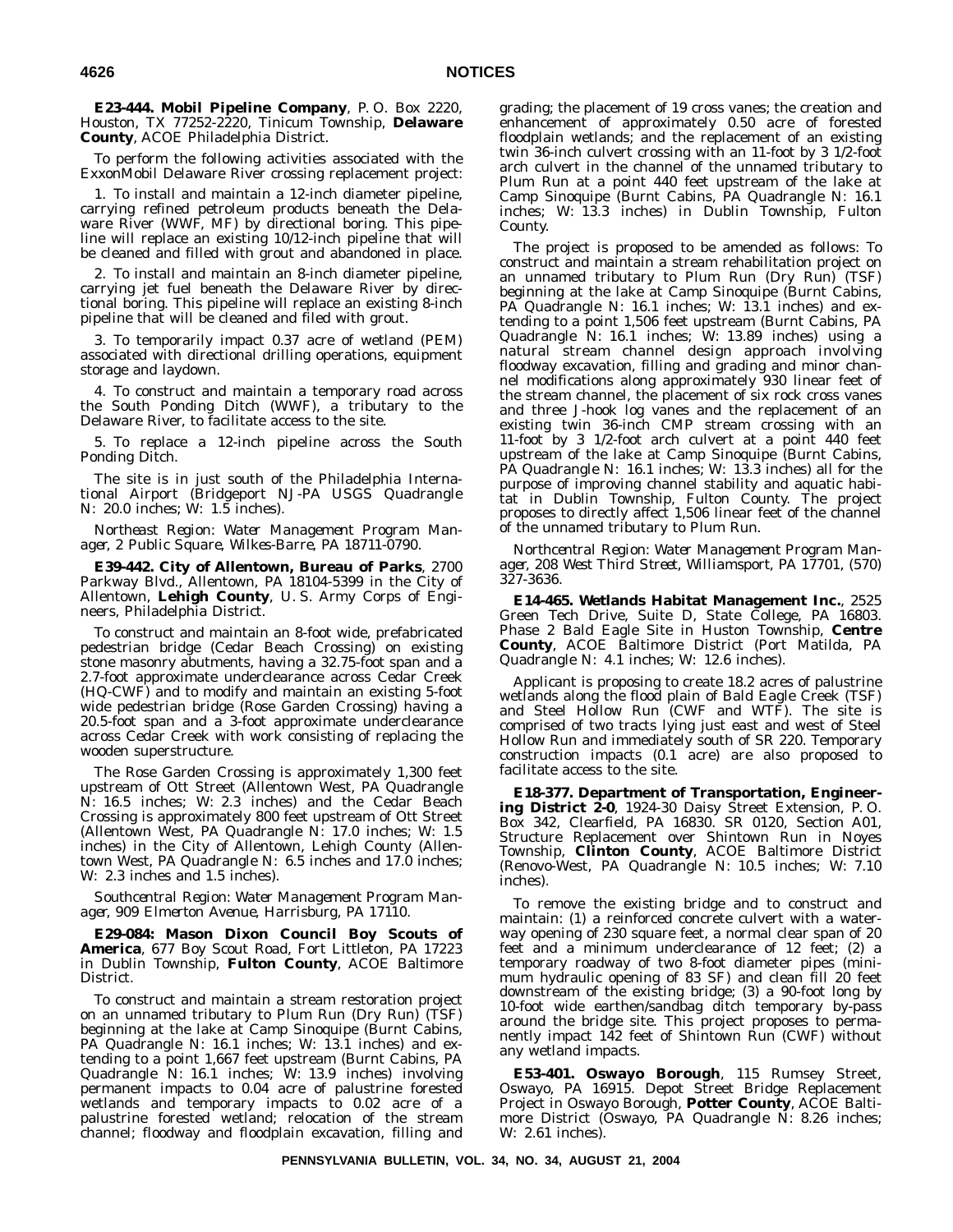To remove an existing structure and construct, operate and maintain a single span prestressed concrete adjacent box beam bridge to carry Depot Street across Oswayo Creek (HQ-CWF). The single span bridge shall be constructed with a minimum span of 42 feet, underclearance of 6.24 feet and curb-to-curb width of 21 feet. All construction and future maintenance work shall be completed during stream low flow and dry work conditions by dams and pumping or fluming stream flow around work areas. Since Oswayo Creek is a wild trout fishery, no maintenance work shall be conducted in or along the unnamed tributary channel between October 1 and December 31, without prior written permission from the Fish and Boat Commission. The project will not impact wetlands, while impacting 110 feet of waterways that is along the eastern right-of-way of SR 0244 approximately at the intersection of Depot Street and SR 0244.

*Southwest Region: Water Management Program Manager, 400 Waterfront Drive, Pittsburgh, PA 15222-4745.*

**E04-305. Emmanuel Panagiotakas**, 103 Rosewood Drive, Aliquippa, PA 15001. Stream crossing over Shafers Run in Center Township, **Beaver County**, Pittsburgh ACOE District (Beaver, PA Quadrangle N: 2.2 inches; W: 5.6 inches—Latitude: 40° 38' 14" and Longitude: 80° 17' 23"). The applicant proposes to construct and maintain a 24-foot by 5-foot concrete box culvert depressed 6 inches approximately 25 feet long in Shafers Run to provide access to a proposed multifamily housing development. The project is on the south side of East Shaffer Road approximately 500 feet west of Chapel Road. The total proposed impact to Shafers Run is 25 feet of culvert.

*Northwest Region: Water Management Program Manager, 230 Chestnut Street, Meadville, PA 16335-3481.*

**E42-311, Department of Conservation and Natural Resources, Bureau of State Parks**, P. O. Box 8451, Harrisburg, PA 17105-8451. Kinzua Bridge State Park viaduct site in Hamlin and Keating Townships, **McKean County**, ACOE Pittsburgh District (Cyclone, PA Quadrangle N: 2.3 inches; W: 12.1 inches).

To repair and maintain the existing foundations, abutments and railroad towers/bents and to maintain the debris field as a result of the Kinzua Viaduct Bridge collapse within the floodway/floodplain of Kinzua Creek (CWF) at a point within the Kinzua Bridge State Park.

## **ENVIRONMENTAL ASSESSMENTS**

*Central Office: Bureau of Waterways Engineering, Rachel Carson State Office Building, Floor 3, 400 Market Street, Harrisburg, PA 17105.*

**D02-083EA Nicassio Corporation**, 24 South 18th Street, Pittsburgh, PA 15203. Plum Borough, **Allegheny County**, ACOE Pittsburgh District.

Project proposes to breach and remove Johnston Pond Dam across a tributary to Aber's Creek (TSF) to eliminate a threat to public safety and to restore the stream to a free flowing condition. The dam is classified as a high hazard dam and is in poor condition due to inadequate maintenance. The dam is approximately 700 feet south of the intersection of SR 286 and SR 2075 (Murrysville, PA Quadrangle N: 13.8 inches; W: 12.7 inches).

**EA17-001CO. City of DuBois**, P. O. Box 408, DuBois, PA 15801. City of DuBois, **Clearfield County**, ACOE Baltimore District.

Project proposes to breach and remove McCracken Run Dam across Beaver Run (CWF) for the purpose of restoring the stream to a free flowing condition. The dam is approximately 4,000 feet east of the intersection of U. S. 219 and SR 255 in the City of DuBois (Luthersburg, PA Quadrangle N: 22.6 inches; W: 16.0 inches).

# **ACTIONS**

# **THE CLEAN STREAMS LAW AND THE FEDERAL CLEAN WATER ACT FINAL ACTIONS TAKEN FOR NATIONAL POLLUTION DISCHARGE ELIMINATION SYSTEM (NPDES) PERMITS AND WATER QUALITY MANAGEMENT (WQM) PERMITS**

The Department of Environmental Protection (Department) has taken the following actions on previously received applications for new, amended and renewed NPDES and WQM permits, applications for permit waivers and Notices of Intent (NOI) for coverage under general permits. This notice is provided in accordance with 25 Pa. Code Chapters 91 and 92 and 40 CFR Part 122, implementing provisions of The Clean Streams Law (35 P. S. §§ 691.1—691.1001) and the Federal Clean Water Act.

| Location           | <b>Permit Authority</b> | Application Type or Category                                   |
|--------------------|-------------------------|----------------------------------------------------------------|
| <b>Section I</b>   | <b>NPDES</b>            | Renewals                                                       |
| <b>Section II</b>  | <b>NPDES</b>            | New or amendment                                               |
| <b>Section III</b> | WOM                     | Industrial, sewage or animal wastes; discharges to groundwater |
| <b>Section IV</b>  | <b>NPDES</b>            | MS4 individual permit                                          |
| <b>Section V</b>   | <b>NPDES</b>            | MS4 permit waiver                                              |
| <b>Section VI</b>  | <b>NPDES</b>            | Individual permit stormwater construction                      |
| <b>Section VII</b> | <b>NPDES</b>            | NOI for coverage under NPDES general permits                   |

Sections I—VI contain actions related to industrial, animal or sewage wastes discharges, discharges to groundwater and discharges associated with municipal separate storm sewer systems (MS4), stormwater associated with construction activities and concentrated animal feeding operations (CAFOs). Section VII contains notices for parties who have submitted NOIs for coverage under general NPDES permits. The approval for coverage under general NPDES permits is subject to applicable effluent limitations, monitoring, reporting requirements and other conditions set forth in each general permit. The approval of coverage for land application of sewage sludge or residential septage under applicable general permit is subject to pollutant limitations, pathogen and vector attraction reduction requirements, operational standards, general requirements, management practices and other conditions set forth in the respective permit. Permits and related documents, effluent limitations, permitting requirements and other information are on file and may be inspected and arrangements made for copying at the contact office noted before the action.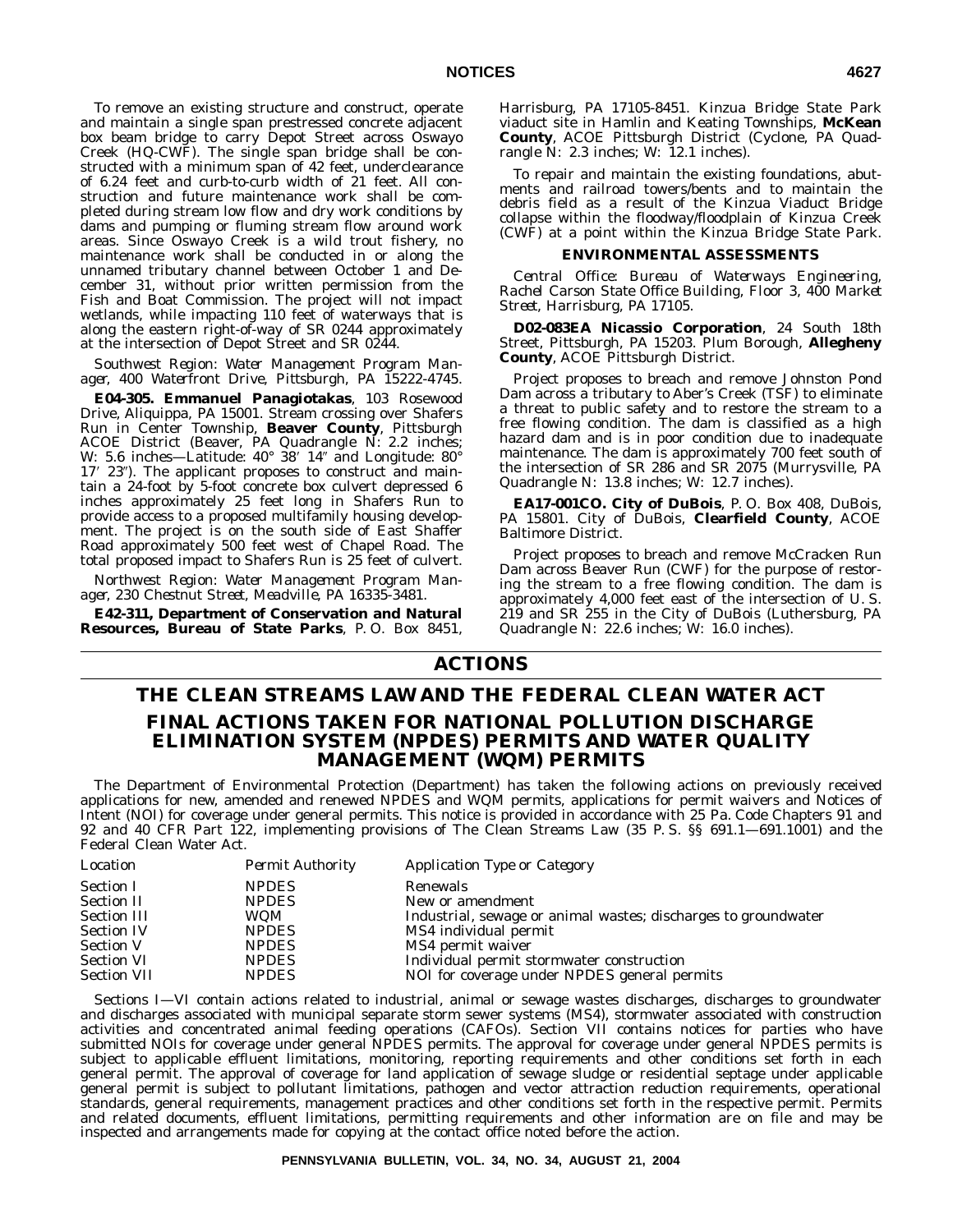Persons aggrieved by an action may appeal, under section 4 of the Environmental Hearing Board Act (35 P. S. § 7514) and 2 Pa.C.S. §§ 501—508 and 701—704 (relating to the Administrative Agency Law), to the Environmental Hearing Board, Second Floor, Rachel Carson State Office Building, 400 Market Street, P. O. Box 8457, Harrisburg, PA 17105-8457, (717) 787-3483. TDD users should contact the Environmental Hearing Board (Board) through the Pennsylvania Relay Service, (800) 654-5984. Appeals must be filed with the Board within 30 days of publication of this notice in the *Pennsylvania Bulletin*, unless the appropriate statute provides a different time period. Copies of the appeal form and the Board's rules of practice and procedure may be obtained from the Board. The appeal form and the Board's rules of practice and procedure are also available in Braille or on audiotape from the Secretary of the Board at (717) 787-3483. This paragraph does not, in and of itself, create any right of appeal beyond that permitted by applicable statutes and decision law.

For individuals who wish to challenge an action, appeals must reach the Board within 30 days. A lawyer is not needed to file an appeal with the Board.

Important legal rights are at stake, however, so individuals should show this notice to a lawyer at once. Persons who cannot afford a lawyer may qualify for free pro bono representation. Call the Secretary to the Board at (717) 787-3483 for more information.

## **I. NPDES Renewal Permit Actions**

*Southwest Region: Water Management Program Manager, 400 Waterfront Drive, Pittsburgh, PA 15222-4745.*

| <i>NPDES Permit</i> | <b>Facility Name and Address</b>                                                                                   | County and                                          | Stream Name            | EPA Waived |
|---------------------|--------------------------------------------------------------------------------------------------------------------|-----------------------------------------------------|------------------------|------------|
| No. (Type)          |                                                                                                                    | Municipality                                        | (Watershed No.)        | Y/N?       |
| PA0038181           | Hempfield Township Municipal<br>Authority<br>R. D. 6, Box 501<br><b>Municipal Building</b><br>Greensburg, PA 15601 | Westmoreland<br>County<br><b>Hempfield Township</b> | <b>Sewickley Creek</b> | N          |

## **II. New or Expanded Facility Permits, Renewal of Major Permits and EPA Nonwaived Permit Actions**

*Southeast Region: Water Management Program Manager, 2 East Main Street, Norristown, PA 19401.*

**NPDES Permit No. PA0011002**, Industrial Waste, **American Inks and Coatings Corporation**, P. O. Box 803. This proposed facility is in Schuylkill Township, **Chester County**.

Description of Proposed Action/Activity: Approval for the renewal to discharge into the Schuylkill River in Watershed 3D.

**NPDES Permit No. PA0051071**, Industrial Waste, **Schramm Incorporated**, 800 East Virginia Avenue, West Chester, PA 19380-4206. This proposed facility is in West Goshen Township, **Chester County**.

Description of Proposed Action/Activity: Approval for the renewal to discharge in Goose Creek in Watershed 3H.

**NPDES Permit No. PA0053376**, Sewage, **Strawberry Family Restaurant**, 3773 Layfield Road, Pennsburg, PA 18073. This proposed facility is in Upper Hanover Township, **Montgomery County**.

Description of Proposed Action/Activity: Approval for the renewal to discharge into an unnamed tributary to West Branch to Perkiomen Creek in Watershed 3E.

**NPDES Permit No. PA0058343**, Sewage, **Bedminster Municipal Authority**, P. O. Box 92, Bedminster, PA 18910-0092. This proposed facility is in Pennsbury Township, **Chester County**.

Description of Proposed Action/Activity: Approval for the renewal to discharge into an unnamed tributary to Deep Run in Watershed 2D-Three Mile.

*Southcentral Region: Water Management Program Manager, 909 Elmerton Avenue, Harrisburg, PA 17110, (717) 705-4707.*

**NPDES Permit No. PA0043052**, Sewage, **Municipal Authority of the Township of Spring**, 2800 Shillington Road, Sinking Spring, PA 19608. This proposed facility is in Spring Township, **Berks County**.

Description of Proposed Action/Activity: Authorization to discharge to Cacoosing Creek in Watershed 3-C.

**NPDES Permit No. PA0042137**, Industrial Waste, **The Glidden Company**, 301 Bern Street, Reading, PA 19601-1252. This proposed facility is in Reading City, **Berks County**.

Description of Proposed Action/Activity: Authorization to discharge to Bernhart Creek in Watershed 3-C.

## **III. WQM Industrial Waste and Sewerage Actions under The Clean Streams Law (35 P. S. §§ 691.1—691.1001)**

*Southeast Region: Water Management Program Manager, 2 East Main Street, Norristown, PA 19401.*

**WQM Permit No. 0904411**, Sewerage, **Warrington Township**, 1585 Turk Road, Warrington, PA 18976. This proposed facility is in Warrington Township, **Bucks County**.

Description of Proposed Action/Activity: Approval for the construction and operation of an 8-inch gravity sewer to serve the proposed Valley Square Development.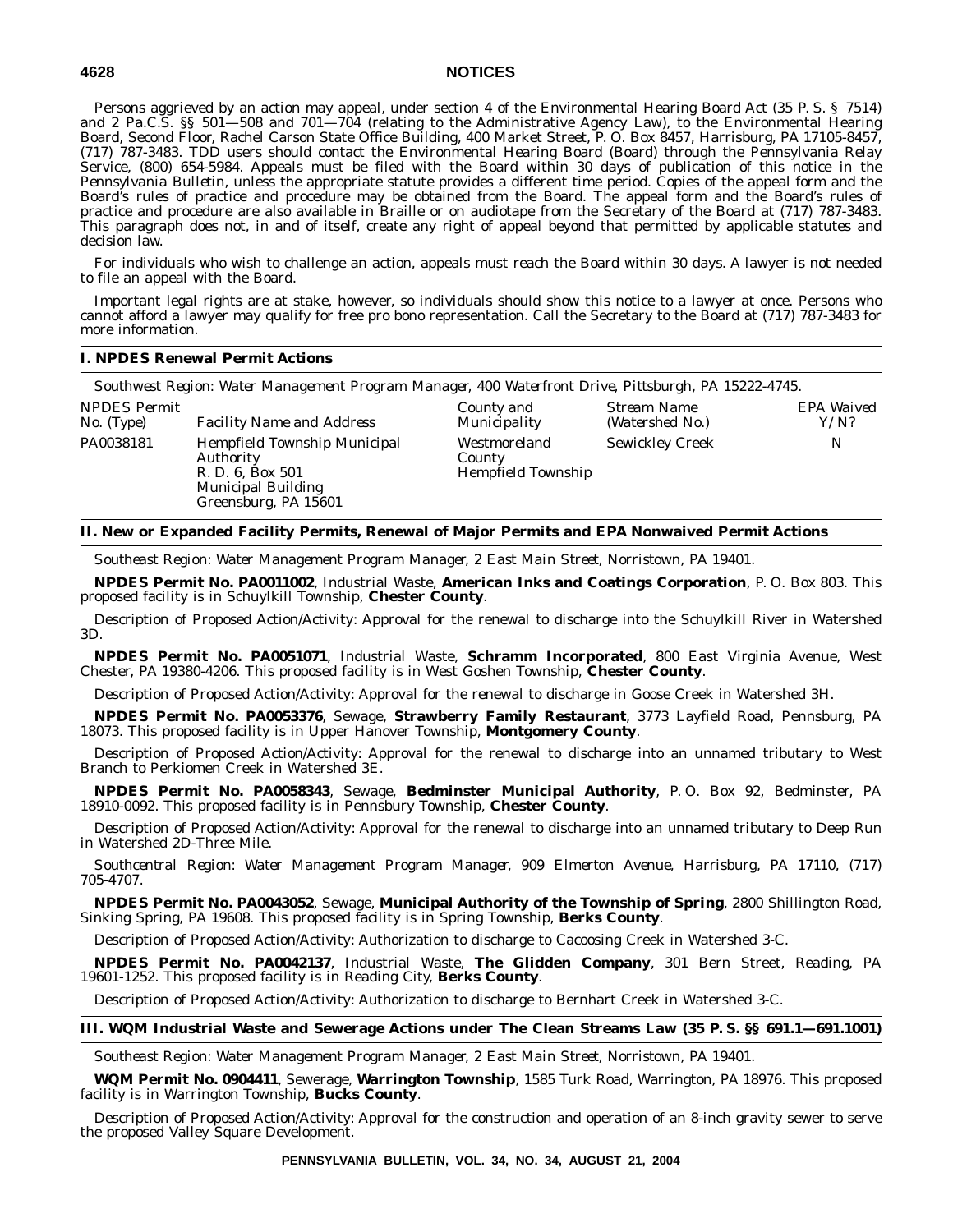**WQM Permit No. 1503427**, Sewerage, **Stanley Wannop and Elaine Gerwig**, 196 Springton Road, Glenmoore, PA 19343. This proposed facility is in West Brandywine Township, **Chester County**.

Description of Proposed Action/Activity: Approval for the construction and operation of single residential sewage treatment plant.

**WQM Permit No. 23044017**, Sewerage, **Upper Providence Township Sewer Authority**, 935 North Providence Road, Media, PA 19063-1499. This proposed facility is in Upper Providence Township, **Delaware County**.

Description of Proposed Action/Activity: Approval for the construction and operation of two sanitary sewer extensions utilizing individual grinder pumps.

*Southcentral Region: Water Management Program Manager, 909 Elmerton Avenue, Harrisburg, PA 17110, (717) 705-4707.*

**WQM Permit No. 0603407**, Sewerage, **Bern Township Municipal Authority**, 1069 Old Bernville Road, Reading, PA 19605-9632. This proposed facility is in Bern Township, **Berks County**.

Description of Proposed Action/Activity: Approval for construction/operation of a gravity collection system for the conveyance of sewage to the Reading Municipal Airport STP.

*Southwest Region: Water Management Program Manager, 400 Waterfront Drive, Pittsburgh, PA 15222-4745.*

**WQM Permit No. 0204403**, Sewerage, **Upper Allegheny Joint Sanitary Authority**, 320 Fourth Avenue, Tarentum, PA 15084. This proposed facility is in Frazer Township, **Allegheny County**.

Description of Proposed Action/Activity: Construct approximately 7,200 feet of 18-inch diameter ductile iron sanitary interceptor sewer to serve the Pittsburgh Mills Development.

*Northwest Region: Water Management Program Manager, 230 Chestnut Street, Meadville, PA 16335-3481.*

**WQM Permit No. 518690**, Sewerage, **Barbara A. and John R. Miles**, 6366 Heidler Road, Fairview, PA 16415. This proposed facility is in Beaver Township, **Crawford County**.

Description of Proposed Action/Activity: Sewage discharge for a single residence.

**WQM Permit No. 521167**, Sewerage, **Richard A. and Tambra W. Sabatini**, 349 Turkey Farm Road, Titusville, PA 16354. This proposed facility is in Cherrytree Township, **Venango County**.

Description of Proposed Action/Activity: Sewage discharge for a single residence.

## **IV. NPDES Stormwater Discharges from MS4 Permit Actions**

*Northeast Region: Water Management Program Manager, 2 Public Square, Wilkes-Barre, PA 18711-0790.*

| PAI132238<br>Nescopeck Creek (Basin)<br><b>Butler Township</b><br><b>Butler</b><br>Luzerne<br>415 West Butler Drive<br>Township<br><b>HQ-CWF</b>                       | Y |
|------------------------------------------------------------------------------------------------------------------------------------------------------------------------|---|
| Nescopeck Creek (Main Stem)<br>Drums, PA 18222<br><b>CWF</b><br>UNT to Nescopeck Creek<br><b>CWF</b><br>Long Run<br><b>CWF</b><br>Little Nescopeck Creek<br><b>CWF</b> |   |

## **V. NPDES Waiver Stormwater Discharges from MS4 Actions**

### **VI. NPDES Discharges of Stormwater Associated with Construction Activities Individual Permit Actions**

*Northeast Region: Water Management Program Manager, 2 Public Square, Wilkes-Barre, PA 18711-0790. NPDES Permit*

| No.                | <b>Applicant Name and Address</b>                                     | County | Municipality                                      | Receiving Water/Use                  |
|--------------------|-----------------------------------------------------------------------|--------|---------------------------------------------------|--------------------------------------|
| PAI023904020       | Lower Macungie Township<br>3400 Brookside Rd.<br>Macungie, PA 18062   | Lehigh | Lower Macungie Township                           | Little Lehigh Creek<br><b>HO-CWF</b> |
| <b>PAS10Q157-R</b> | JDN Development Co.<br>3300 Enterprise Parkway<br>Beachwood, OH 44122 | Lehigh | Lower Macungie Township Little Lehigh Creek       | <b>HO-CWF</b>                        |
| PAI023904022       | Lehigh Valley Hospital<br>P.O. Box 689<br>Allentown, PA 18105-1556    | Lehigh | South Whitehall and<br><b>Salisbury Townships</b> | Little Lehigh Creek<br><b>HQ-CWF</b> |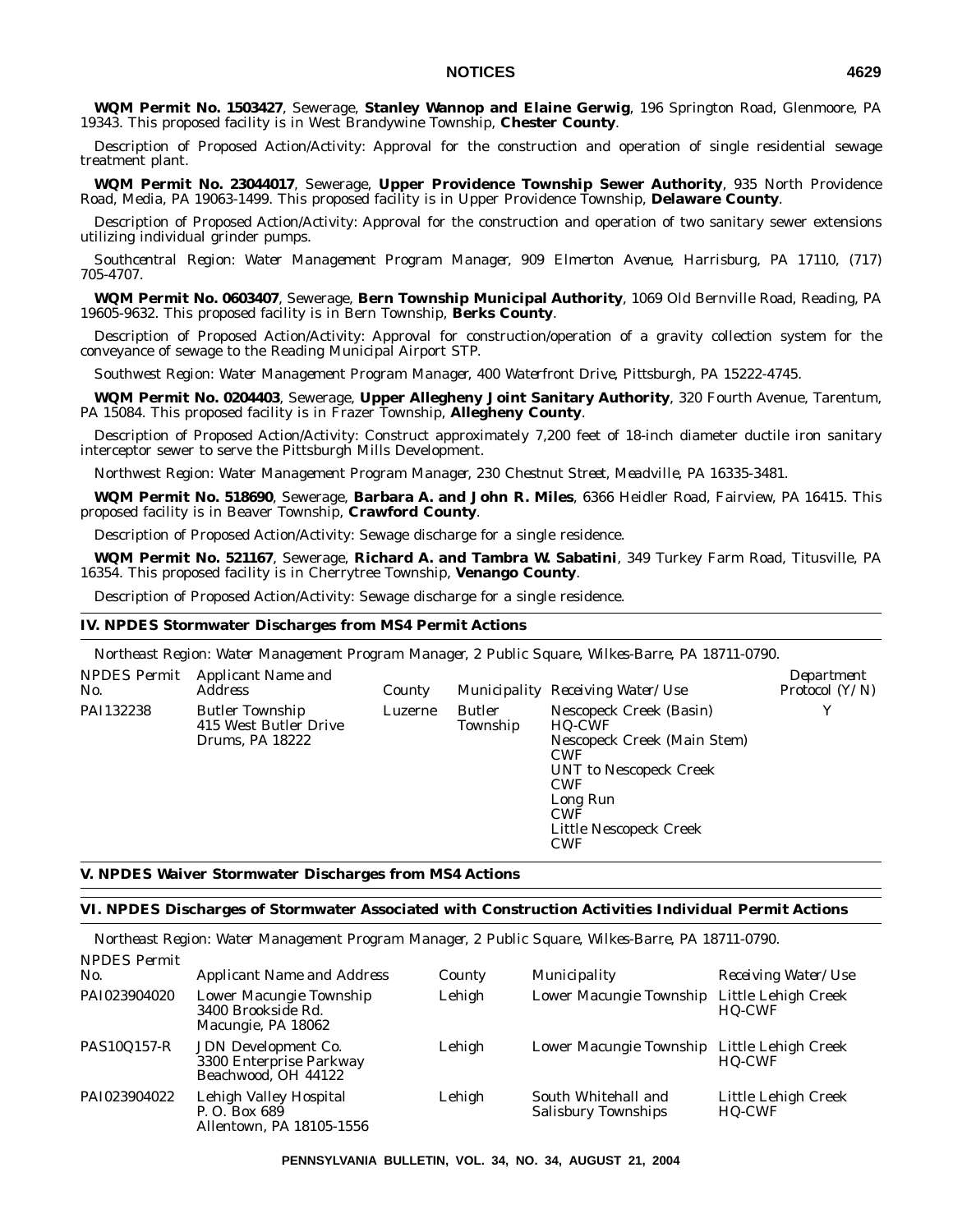| <b>NPDES Permit</b> |                                                                                                     |               |                               |                                                                           |
|---------------------|-----------------------------------------------------------------------------------------------------|---------------|-------------------------------|---------------------------------------------------------------------------|
| No.                 | <b>Applicant Name and Address</b>                                                                   | County        | Municipality                  | Receiving Water/Use                                                       |
| PAI023904021        | <b>Liberty Property Limited</b><br>Partnership<br>1510 Valley Center Parkway<br>Bethlehem. PA 18017 | Lehigh        | Upper Macungie Township       | Little Lehigh Creek<br><b>HQ-CWF</b>                                      |
| PAI024504003        | Ireland Hotels, Inc.<br>Pocono Manor<br>Route 314<br>Pocono Manor. PA 18349                         | Monroe        | Pocono Township               | <b>Scot Run</b><br>HQ-CWF                                                 |
| PAI024503025        | Resort Beverage, Inc.<br>P. O. Box 143<br>Tannersville, PA 18372                                    | <b>Monroe</b> | Pocono Township               | Pocono Creek<br><b>HQ-CWF</b>                                             |
| PAI024803025        | Stewart Associates, L. P.<br>8108 E. Buckspark Lane<br>Potomac, MD 20854-4267                       |               | Northampton Williams Township | Frya Run<br><b>HQ-CWF, MF</b>                                             |
| PAI024804017        | DePaulo Builders, LLC<br>231 Moorestown Dr.<br>Bath, PA 18014                                       |               | Northampton Moore Township    | East Branch<br><b>Monocacy Creek</b><br><b>HQ-CWF</b>                     |
| PAI025203014        | Woodloch Spa Resort, LLC<br>R. R. 1, Box 280<br>Hawley, PA 18428                                    | Pike          | Lackawaxen Township           | <b>West Falls Creek</b><br><b>HQ-CWF, MF</b>                              |
| PAI025204001        | Lowe's Home Centers, Inc.<br>927 Wakefield Dr.<br>Havre De Grace, MD 21078                          | Pike          | <b>Westfall Township</b>      | <b>Tributary to Delaware</b><br>River<br><b>HQ-CWF</b>                    |
| PAI026404002        | Duck Harbor Co., Inc.<br>R. R. 1, Box 214C<br>Equinunk, PA 18417                                    | Wayne         | Lebanon Township              | <b>Alder Marsh Brook</b><br>HQ-CWF, MF<br>Little Equinunk Creek<br>HQ-CWF |

*Northwest Region: Water Management Program Manager, 230 Chestnut Street, Meadville, PA 16335-3481. NPDES Permit*

| PAI062003001<br>Oil Creek Township<br>Wal Mart Stores, Inc.<br>Crawford<br>Oil Creek<br>Wal Mart Supercenter Titusville<br><b>WWF</b><br><b>Skyline Drive</b><br>Titusville, PA 16354 | <i>NPDES Permit</i><br>No. | <b>Applicant Name and Address</b> | County | Municipality | <i>Receiving Water/Use</i> |
|---------------------------------------------------------------------------------------------------------------------------------------------------------------------------------------|----------------------------|-----------------------------------|--------|--------------|----------------------------|
|                                                                                                                                                                                       |                            |                                   |        |              |                            |

## **VII. Approvals to Use NPDES and/or Other General Permits**

The EPA Region III Administrator has waived the right to review or object to this permit action under the waiver provision 40 CFR 123.23(d).

|  |  | List of NPDES and/or Other General Permit Types |  |
|--|--|-------------------------------------------------|--|
|  |  |                                                 |  |

| $PAG-1$       | General Permit for Discharges from Stripper Oil Well Facilities                                                                                                                 |
|---------------|---------------------------------------------------------------------------------------------------------------------------------------------------------------------------------|
| $PAG-2$       | General Permit for Discharges of Stormwater Associated with Construction Activities (PAR)                                                                                       |
| $PAG-3$       | General Permit for Discharges of Stormwater from Industrial Activities                                                                                                          |
| $PAG-4$       | General Permit for Discharges from Single Residence Sewage Treatment Plants                                                                                                     |
| $PAG-5$       | General Permit for Discharges from Gasoline Contaminated Ground Water Remediation Systems                                                                                       |
| $PAG-6$       | General Permit for Wet Weather Overflow Discharges from Combined Sewer Systems                                                                                                  |
| $PAG-7$       | General Permit for Beneficial Use of Exceptional Quality Sewage Sludge by Land Application                                                                                      |
| PAG-8         | General Permit for Beneficial Use of Nonexceptional Quality Sewage Sludge by Land Application to<br>Agricultural Land, Forest, a Public Contact Site or a Land Reclamation Site |
| PAG-8 (SSN)   | Site Suitability Notice for Land Application under Approved PAG-8 General Permit Coverage                                                                                       |
| PAG-9         | General Permit for Beneficial Use of Residential Septage by Land Application to Agricultural Land,<br>Forest or a Land Reclamation Site                                         |
| PAG-9 (SSN)   | Site Suitability Notice for Land Application under Approved PAG-9 General Permit Coverage                                                                                       |
| <b>PAG-10</b> | General Permit for Discharge Resulting from Hydrostatic Testing of Tanks and Pipelines                                                                                          |
| $PAG-11$      | (To Be Announced)                                                                                                                                                               |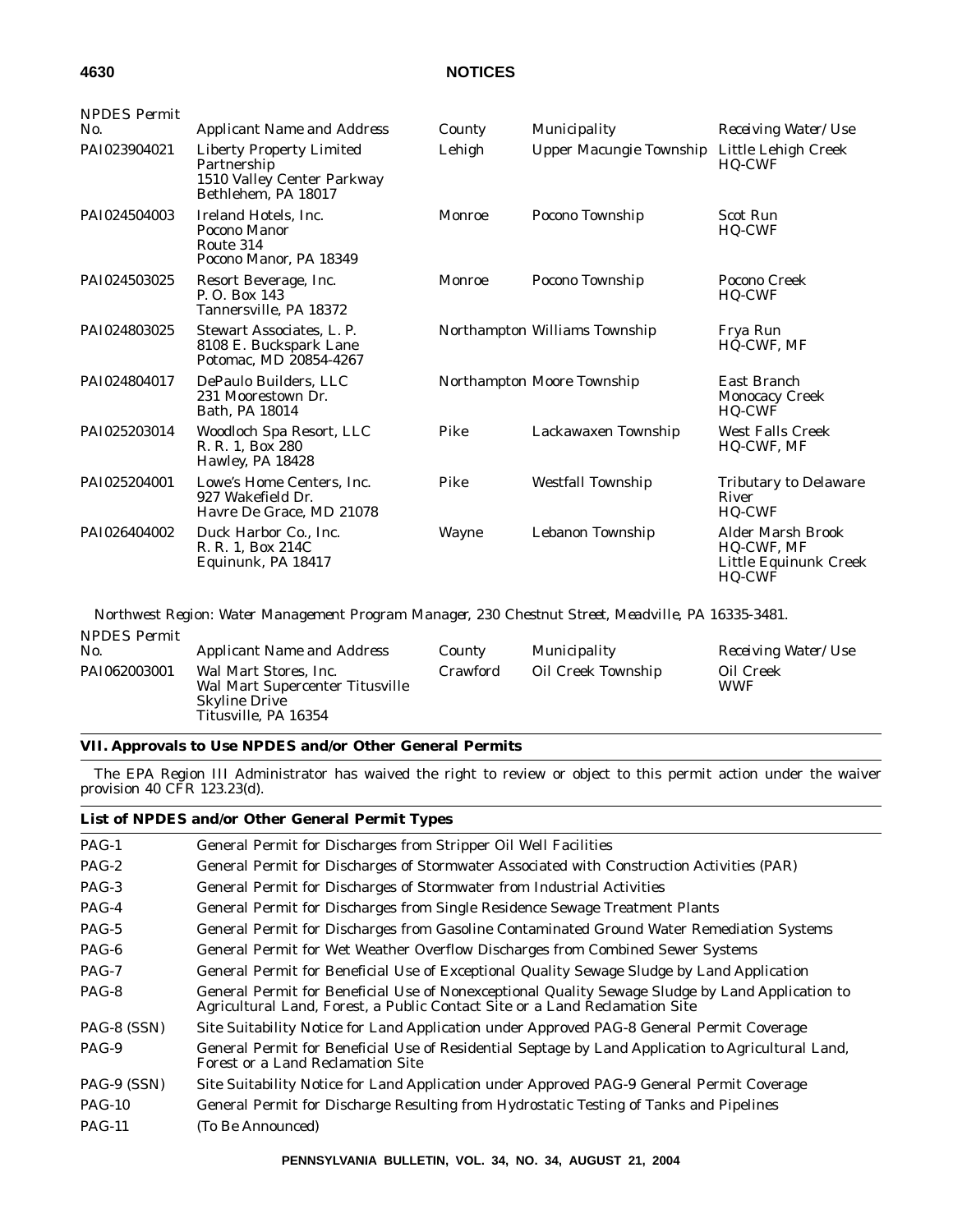# PAG-12 CAFOs PAG-13 Stormwater Discharges from MS4

# *General Permit Type—PAG-2*

| <b>Facility Location and</b><br>Municipality                 | Permit No.    | <b>Applicant Name and Address</b>                                                                                            | Receiving Water/Use                                              | Contact Office and<br>Telephone No.                                                                          |
|--------------------------------------------------------------|---------------|------------------------------------------------------------------------------------------------------------------------------|------------------------------------------------------------------|--------------------------------------------------------------------------------------------------------------|
| Thornbury Township<br><b>Delaware County</b>                 | PAG2002304021 | Michael McCabe<br>5 East Elm Avenue<br>Aston, PA 19014                                                                       | <b>Chester Creek</b><br>TSF                                      | <b>Southeast Regional</b><br><b>Office</b><br>2 East Main Street<br>Norristown, PA 19401<br>$(484)$ 250-5900 |
| City of Chester<br><b>Delaware County</b>                    | PAG2002304026 | <b>Brian Crimmins</b><br>1 Medical Center Blvd.<br>Upland, PA 19013                                                          | <b>Chester Creek</b><br>WWF, MF                                  | <b>Southeast Regional</b><br><b>Office</b><br>2 East Main Street<br>Norristown, PA 19401<br>$(484)$ 250-5900 |
| <b>Bethel Township</b><br><b>Delaware County</b>             | PAG2002303080 | Zebley Company, LP<br>130 Lancaster Road<br>Berwyn, PA 19312                                                                 | Naaman's Creek<br><b>WWF</b>                                     | <b>Southeast Regional</b><br>Office<br>2 East Main Street<br>Norristown, PA 19401<br>$(484)$ 250-5900        |
| Perkiomen Township<br><b>Montgomery County</b>               | PAG2004604049 | Mask Trust, Inc.<br>11 West Skippack Pike<br>Broad Axe, PA 19002                                                             | Landis Run<br>TSF                                                | <b>Southeast Regional</b><br><b>Office</b><br>2 East Main Street<br>Norristown, PA 19401<br>$(484)$ 250-5900 |
| <b>Upper Hanover</b><br>Township<br><b>Montgomery County</b> | PAG2004603182 | Heritage Building Group, Inc.<br><b>Kistler Tract</b><br>3326 Old York Rd.<br>Suite A100<br>Furlong, PA 18925                | <b>Macoby Creek</b><br>TSF                                       | <b>Southeast Regional</b><br>Office<br>2 East Main Street<br>Norristown, PA 19401<br>$(484)$ 250-5900        |
| <b>Upper Hanover</b><br>Township<br><b>Montgomery County</b> | PAG2004604081 | Ike Heckler<br>Brook Run Phases 6 and 7<br>2278 East Buck Road<br>Pennsburg, PA 18073                                        | Unnamed tributary<br><b>Macoby Creek</b><br>TSF                  | Southeast Regional<br>Office<br>2 East Main Street<br>Norristown, PA 19401<br>$(484)$ 250-5900               |
| Cheltenham<br>Township<br><b>Montgomery County</b>           | PAG2004604043 | East Cedarbrook Plaza, LLC<br>370 Seventh Avenue<br><b>Suite 1700</b><br>New York, NY 10001                                  | <b>Unnamed tributary</b><br><b>Frankford Creek</b><br><b>WWF</b> | <b>Southeast Regional</b><br>Office<br>2 East Main Street<br>Norristown, PA 19401<br>$(484)$ 250-5900        |
| Horsham Township<br><b>Montgomery County</b>                 | PAG2004604031 | Horsham Township<br><b>Horsham Municipal Complex</b><br>1025 Horsham Road<br>Horsham, PA 19044                               | Park Creek<br>WWF, MF                                            | Southeast Regional<br>Office<br>2 East Main Street<br>Norristown, PA 19401<br>$(484)$ 250-5900               |
| Lower Gwynedd<br>Township<br><b>Montgomery County</b>        | PAG2004604044 | William MacNair, Jr.<br>1417 Sumneytown Pike Dev.<br>2716 Allison Lane<br>Allentown, PA 18104                                | <b>Trewyllyn Creek</b><br><b>WWF</b>                             | Southeast Regional<br>Office<br>2 East Main Street<br>Norristown, PA 19401<br>$(484)$ 250-5900               |
| <b>Limerick Township</b><br><b>Montgomery County</b>         | PAG2004603009 | Heritage Building Group, Inc.<br>Evans Track a/k/a Evans Brooke WWF<br>3326 Old York Road<br>Suite A100<br>Furlong, PA 18925 | <b>Brooke Evans Creek</b>                                        | <b>Southeast Regional</b><br>Office<br>2 East Main Street<br>Norristown, PA 19401<br>$(484)$ 250-5900        |
| <b>East Norriton</b><br>Township<br><b>Montgomery County</b> | PAG2004604048 | 40 Scully Company<br><b>DeKalb Apartments Pool</b><br>801 Old York Road, Noble Plaza<br>Jenkintown, PA 19046                 | Unnamed tributary<br><b>Stony Creek</b><br>TSF                   | <b>Southeast Regional</b><br>Office<br>2 East Main Street<br>Norristown, PA 19401<br>$(484)$ 250-5900        |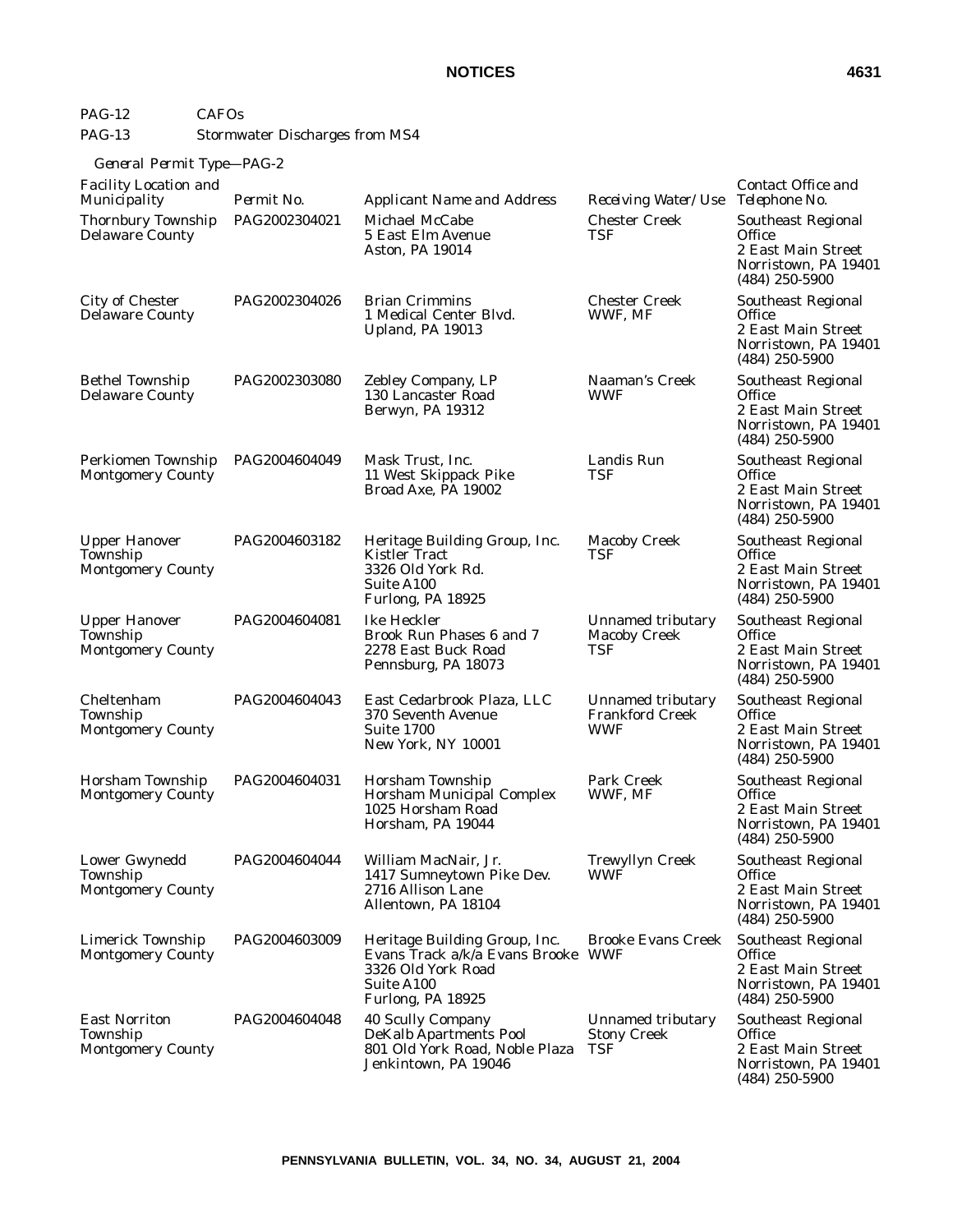| <b>Facility Location and</b><br>Municipality                    | Permit No.                            | <b>Applicant Name and Address</b>                                                                                                  | Receiving Water/Use                        | Contact Office and<br>Telephone No.                                                                                         |
|-----------------------------------------------------------------|---------------------------------------|------------------------------------------------------------------------------------------------------------------------------------|--------------------------------------------|-----------------------------------------------------------------------------------------------------------------------------|
| Abington Township<br><b>Montgomery County</b>                   | PAG2004604110<br>f/k/a<br>PAR10T774-1 | <b>Presby Homes and Services</b><br><b>Rydal Park Improvements</b><br>2000 Joshua Road<br>Lafayette Hill, PA 19444                 | Pennypack Creek<br>WWF                     | Southeast Regional<br>Office<br>2 East Main Street<br>Norristown, PA 19401<br>$(484)$ 250-5900                              |
| <b>Upper Dublin</b><br>Township<br><b>Montgomery County</b>     | PAG2004603201                         | Congregations Beth Or<br>700 Pennlyn/Blue Bell Pk.<br>Springhouse, PA 19477                                                        | Unnamed tributary<br>Park Creek<br>WWF, MF | <b>Southeast Regional</b><br>Office<br>2 East Main Street<br>Norristown, PA 19401<br>$(484)$ 250-5900                       |
| <b>Limerick Township</b><br><b>Montgomery County</b>            | PAG2004603235                         | Rotelle Development<br>Dise Subdivision<br>219 Niantic Road<br>Barto, PA 19504                                                     | Mine Run<br>TSF                            | <b>Southeast Regional</b><br><b>Office</b><br>2 East Main Street<br>Norristown, PA 19401<br>$(484)$ 250-5900                |
| Perkiomen Township<br><b>Montgomery County</b>                  | PAG2004603180                         | Heritage Building Group<br><b>Carson/Barr Tract</b><br>3326 Old York Road<br>Suite A100<br>Furlong, PA 18925                       | <b>Landis Creek</b><br>TSF                 | <b>Southeast Regional</b><br>Office<br>2 East Main Street<br>Norristown, PA 19401<br>$(484)$ 250-5900                       |
| Montgomery<br>Township<br><b>Montgomery County</b>              | PAG2004604056                         | <b>Nappen Associates</b><br>Montgomeryville Industrial<br>Center Lot 5<br>119 Keystone Drive<br>Montgomeryville, PA 18936          | <b>Tributary Park</b><br>Creek<br>WWF, MF  | <b>Southeast Regional</b><br>Office<br>2 East Main Street<br>Norristown, PA 19401<br>$(484)$ 250-5900                       |
| Conshohocken<br><b>Borough</b><br><b>Montgomery County</b>      | PAG2004604023                         | <b>Ten Tower Bridge Associates</b><br><b>Ten Tower Bridge</b><br>300 Barr Harbor Drive<br>Suite 750<br>West Conshohocken, PA 19428 | Schuylkill River<br><b>CWF</b>             | <b>Southeast Regional</b><br><b>Office</b><br>2 East Main Street<br>Norristown, PA 19401<br>$(484)$ 250-5900                |
| <b>Upper Salford</b><br>Township<br><b>Montgomery County</b>    | PAG2004603211                         | Dennis Godshall<br>Damiani Property<br>2131 Hendricks Station Road<br>Harleysville, PA 19438                                       | <b>Perkiomen Creek</b><br>TSF              | Southeast Regional<br><b>Office</b><br>2 East Main Street<br>Norristown, PA 19401<br>$(484)$ 250-5900                       |
| <b>Upper Providence</b><br>Township<br><b>Montgomery County</b> | PAG2004603236                         | <b>Toll Brothers Inc.</b><br><b>Rivercrest Phase II-Malickson</b><br>3103 Philmont Avenue<br>Huntingdon Valley, PA 19006           | Schuylkill River<br><b>WWF</b>             | Southeast Regional<br><b>Office</b><br>2 East Main Street<br>Norristown, PA 19401<br>$(484)$ 250-5900                       |
| <b>Hatfield Township</b><br><b>Montgomery County</b>            | PAG2004603189                         | Site Development, Inc.<br>Snyder Square Shopping Center Neshaminy Creek<br>17000 Horizon Way<br>Mt. Laurel, NJ 08054               | West Branch<br>WWF, MF                     | <b>Southeast Regional</b><br>Office<br>2 East Main Street<br>Norristown, PA 19401<br>$(484)$ 250-5900                       |
| Limerick Township<br><b>Montgomery County</b>                   | PAG2004604055                         | Ambler Savings & Loan Assoc.<br>155 East Butler Pike<br>Ambler, PA 19002                                                           | Landis/Lodal Creek<br>TSF                  | <b>Southeast Regional</b><br>Office<br>2 East Main Street<br>Norristown, PA 19401<br>$(484)$ 250-5900                       |
| <b>Plymouth Township</b><br><b>Montgomery County</b>            | PAG2004603055                         | <b>M/D Development Company</b><br><b>Belvoir Estates</b><br>770 Crooked Lane<br>King of Prussia, PA 19406                          | Unnamed tributary                          | Diamond Run<br><b>Southeast Regional</b><br><b>Office</b><br>2 East Main Street<br>Norristown, PA 19401<br>$(484)$ 250-5900 |
| Whitpain Township<br><b>Montgomery County</b>                   | PAG2004604097                         | <b>Gambone Brothers</b><br>Amberley at Blue Bell<br>1030 West Germantown Pike<br>Fairview Village, PA 19409                        | Wissahickon Creek<br>TSF                   | <b>Southeast Regional</b><br><b>Office</b><br>2 East Main Street<br>Norristown, PA 19401<br>$(484)$ 250-5900                |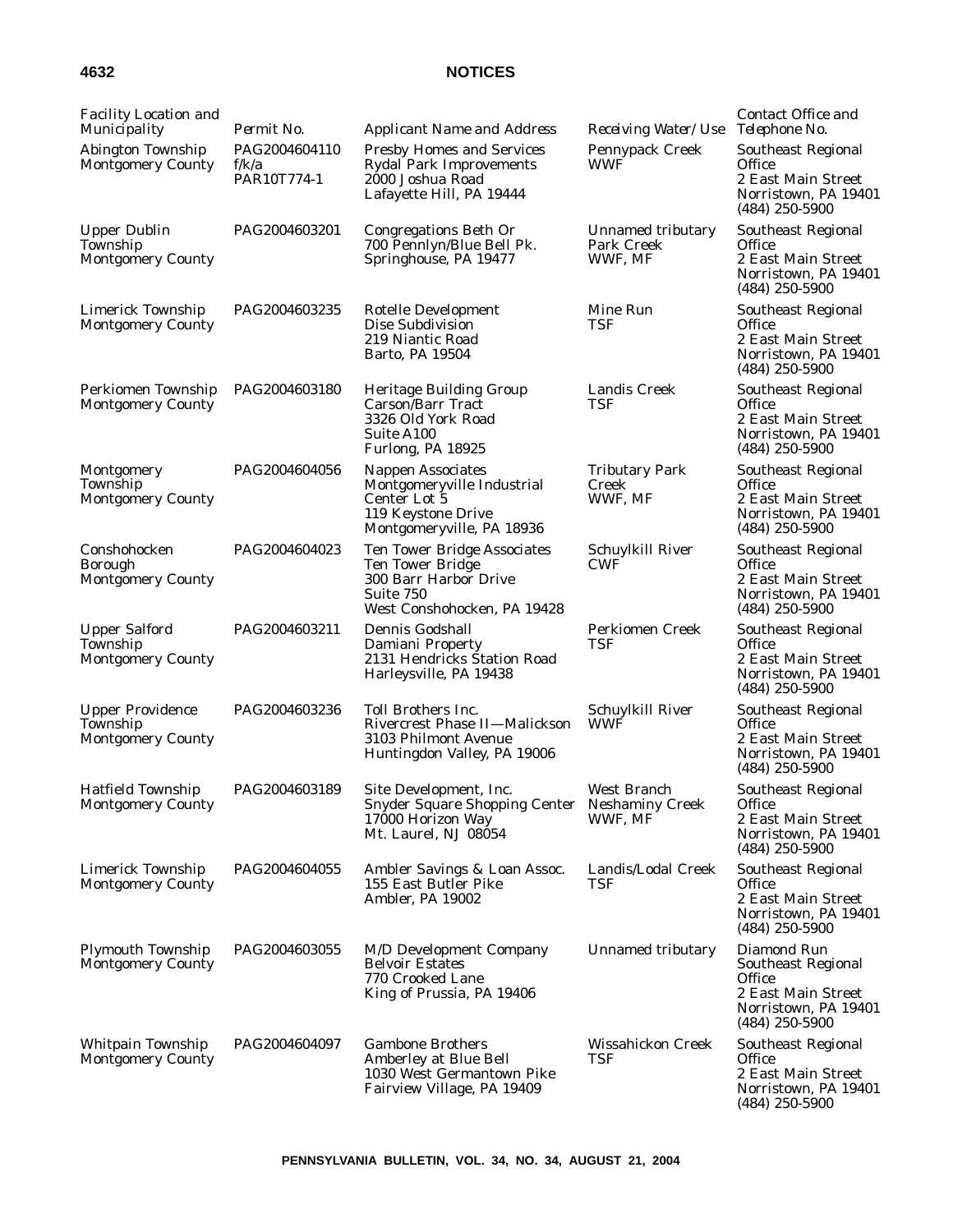| ×<br>×<br>I |
|-------------|
|-------------|

| <b>Facility Location and</b><br>Municipality                          | Permit No.    | <b>Applicant Name and Address</b>                                                                                                    | Receiving Water/Use                             | Contact Office and<br>Telephone No.                                                                                                          |
|-----------------------------------------------------------------------|---------------|--------------------------------------------------------------------------------------------------------------------------------------|-------------------------------------------------|----------------------------------------------------------------------------------------------------------------------------------------------|
| <b>Lower Merion</b><br>Township<br><b>Montgomery County</b>           | PAG2004604122 | <b>Haverford School</b><br>450 West Lancaster Avenue<br>Haverford, PA 19041                                                          | <b>Cobbs Creek</b><br>WWF, MF                   | <b>Southeast Regional</b><br><b>Office</b><br>2 East Main Street<br>Norristown, PA 19401<br>$(484)$ 250-5900                                 |
| City of Philadelphia<br>Philadelphia County                           | PAG2015104012 | School District of Philadelphia<br>Northeast High School Athletic<br>Site Phase I<br>734 Schuylkill Avenue<br>Philadelphia, PA 19146 | Tacony<br>Creek/Delaware<br>River<br><b>WWF</b> | <b>Southeast Regional</b><br>Office<br>2 East Main Street<br>Norristown, PA 19401<br>$(484)$ 250-5900                                        |
| <b>Taylor Borough</b><br>Lackawanna County                            | PAG2003504022 | Daniel Zeleniak<br>122 Union St.<br><b>Taylor, PA 18517</b>                                                                          | Lackawanna River<br><b>CWF</b>                  | Lackawanna County<br><b>Conservation District</b><br>$(570)$ 281-9495                                                                        |
| <b>Taylor Borough</b><br>Lackawanna County                            | PAG2003504027 | Francis Mickavicz<br>214 N. Main St.<br><b>Taylor, PA 18517</b>                                                                      | Lackawanna River<br><b>CWF</b>                  | Lackawanna County<br><b>Conservation District</b><br>$(570)$ 281-9495                                                                        |
| Apolacon Township<br>Susquehanna County                               | PAG2005804005 | <b>Gregory Harris</b><br>R. R. 2, Box 2425<br>Brackney, PA 18812                                                                     | Unnamed tributary<br>to Apalachin Creek<br>CWF  | Susquehanna County<br><b>Conservation District</b><br>$(570)$ 278-4600                                                                       |
| Wright Township<br><b>Luzerne County</b>                              | PAG2004004012 | <b>Mountaintop Youth Soccer</b><br>Complex<br>P.O. Box 102<br>Mountaintop, PA 18707                                                  | <b>Big Wapwallopen</b><br>Creek<br><b>CWF</b>   | <b>Luzerne County</b><br><b>Conservation District</b><br>$(570)$ 674-7991                                                                    |
| Lehigh and Moore<br>Townships<br>Northampton County                   | PAG2004804019 | <b>Larry Kemmerer</b><br>Kemmerer Corp.<br>3220 Valley View Dr.<br>Bath, PA 18014                                                    | Hokendauqua Creek<br><b>CWF</b>                 | <b>Northampton County</b><br><b>Conservation District</b><br>$(610)$ 746-1971                                                                |
| <b>Lower Towamensing</b><br>Township<br><b>Carbon County</b>          | PAG2001304003 | <b>Guy Seifert</b><br>GSZC, LP<br>8015 Pohopoco Dr.<br>Kunkletown, PA 18058                                                          | Aquashicola Creek<br>TSF, MF                    | <b>Carbon County</b><br><b>Conservation District</b><br>$(610)$ 377-4894                                                                     |
| <b>Dunmore Borough</b><br>Lackawanna County                           | PAG2003504026 | <b>Sister Mary Persico</b><br>2300 Adams Ave.<br>Scranton, PA 18509                                                                  | <b>Meadow Brook</b><br><b>CWF</b>               | Lackawanna County<br><b>Conservation District</b><br>$(570)$ 281-9495                                                                        |
| <b>City of Scranton</b><br><b>Taylor Borough</b><br>Lackawanna County | PAG2003504020 | Eugene Kane, Jr.<br>P. O. Box 931<br>Scranton, PA 18501                                                                              | <b>Keyser Creek</b><br><b>CWF</b>               | Lackawanna County<br><b>Conservation District</b><br>$(570)$ 281-9495                                                                        |
| <b>Centre County</b><br><b>Rush Township</b>                          | PAG2001404009 | <b>Cory Miller</b><br>2622 Black Moshannon Rd.<br>Philipsburg, PA 16866                                                              | Moshannon Creek<br><b>CWF</b>                   | <b>Centre County</b><br><b>Conservation District</b><br>414 Holmes Ave.<br>Suite 4<br>Bellefonte, PA 16823<br>(814) 355-6817                 |
| <b>Lycoming County</b><br>Muncy Borough                               | PAG2004103011 | <b>Blaise Alexander</b><br>933 Broad St.<br>Montoursville, PA 17754                                                                  | <b>Turkey Run</b><br><b>WWF</b>                 | <b>Lycoming County</b><br><b>Conservation District</b><br>542 County Farm Rd.<br>Suite 202<br>Montoursville, PA<br>17754<br>$(570)$ 433-3003 |
| Northumberland<br>County<br>Coal Township                             | PAG2004904009 | Hakes St. Commercial<br>Development<br>Hakes St.<br>Coal Township, PA 17866                                                          | Coal Run<br><b>CWF</b>                          | Northumberland<br><b>County Conservation</b><br><b>District</b><br>R. R. 3, Box 238C<br>Sunbury, PA 17801<br>$(570)$ 286-7114, Ext. 4        |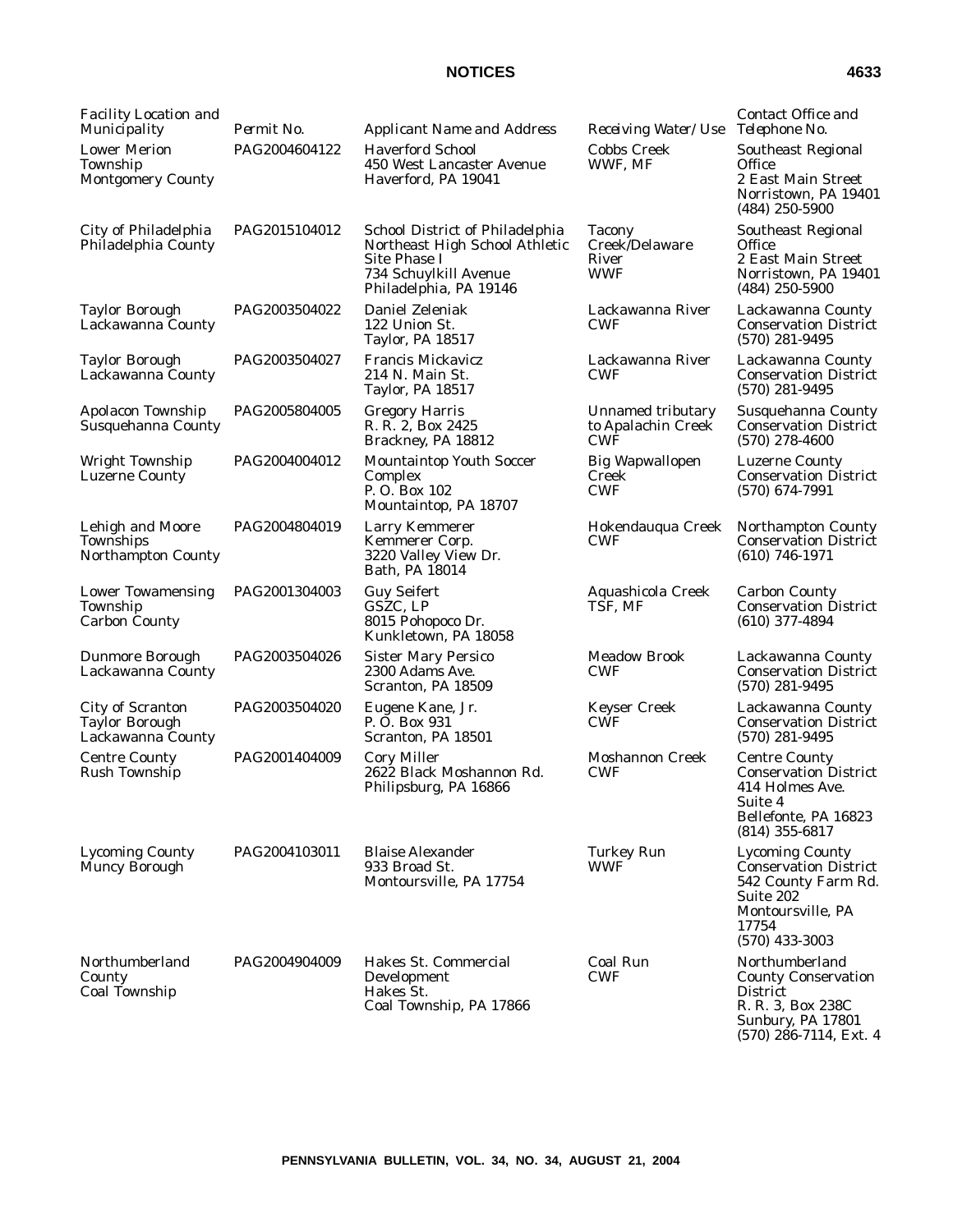| <b>Facility Location and</b><br>Municipality                                                                                 | Permit No.    | <b>Applicant Name and Address</b>                                                                                     | Receiving Water/Use                                                 | Contact Office and<br>Telephone No.                                                                                            |
|------------------------------------------------------------------------------------------------------------------------------|---------------|-----------------------------------------------------------------------------------------------------------------------|---------------------------------------------------------------------|--------------------------------------------------------------------------------------------------------------------------------|
| <b>Centre County</b><br><b>Rush Township</b>                                                                                 | PAG2001404010 | <b>Bill Tafuto</b><br>ARM Group Inc.<br>P.O. Box 797<br>Hershey, PA 17033                                             | Tributary to<br><b>Moshannon Creek</b><br><b>CWF</b>                | <b>Centre County</b><br><b>Conservation District</b><br>414 Holmes Ave.<br>Suite 4<br>Bellefonte, PA 16823<br>$(814)$ 355-6817 |
| <b>Tioga County</b><br>Tioga and Lawrence<br>Townships<br>Lawrenceville<br><b>Borough</b>                                    | PAG2005904003 | Department of Transportation<br>District 3-0<br>P.O. Box 218<br>Montoursville, PA 17754                               | Tioga and<br><b>Cowanesque Rivers</b><br><b>WWF</b>                 | <b>Tioga County</b><br><b>Conservation District</b><br>29 East Avenue<br>Wellsboro, PA 16901<br>$(570)$ 724-1801               |
| <b>Beaver County</b><br><b>Center Township</b>                                                                               | PAG2000404008 | Jason Welch<br>Beaver Valley Lodging, LLC<br>1910 8th Avenue N. E.<br>Aberdeen, SD 57140                              | Rag Run<br><b>WWF</b>                                               | <b>Beaver County</b><br><b>Conservation District</b><br>$(724)$ 774-7090                                                       |
| <b>Cambria County</b><br>Cresson Borough                                                                                     | PAG2001104011 | Sister Servants of the Most<br><b>Sacred Heart of Jesus</b><br>866 Cambria Street<br>Cresson, PA 16630-1713           | Little Conemaugh<br>River<br><b>CWF</b>                             | Cambria County<br><b>Conservation District</b><br>$(814)$ 472-2120                                                             |
| <b>Indiana County</b><br><b>North Mahoning</b><br>Township                                                                   | PAG2003204009 | <b>Timothy Jablunovsky</b><br>Department of Transportation<br>District 10<br>2550 Oakland Avenue<br>Indiana, PA 15701 | <b>Tributaries of Dutch</b><br>Run and Canoe<br>Creek<br><b>CWF</b> | <b>Indiana County</b><br><b>Conservation District</b><br>$(724)$ 463-8547                                                      |
| <b>Somerset County</b><br>Milford Township                                                                                   | PAG2005604009 | Huston Farms, LLC<br>626 Cross Road<br>Rockwood, PA 15557                                                             | <b>South Glade Creek</b><br><b>WWF</b>                              | <b>Somerset County</b><br><b>Conservation District</b><br>$(814)$ 445-4652                                                     |
| Westmoreland<br>County<br><b>Hempfield Township</b>                                                                          | PAG2006504020 | Gene Rayman<br>2249 Northview Drive<br>North Huntingdon, PA 15642                                                     | <b>Brush Creek</b><br><b>WWF</b>                                    | Westmoreland<br><b>County Conservation</b><br><b>District</b><br>$(724)$ 837-5271                                              |
| Westmoreland<br>County<br>Hempfield Township                                                                                 | PAG2006504025 | Hempfield Township Municipal<br>Authority<br>R. D. 6 Box 501<br>Greensburg, PA 15601                                  | <b>Slate Creek</b><br><b>WWF</b>                                    | Westmoreland<br><b>County Conservation</b><br><b>District</b><br>$(724)$ 837-5271                                              |
| <b>Butler County</b><br><b>Cranberry Township</b>                                                                            | PAG2001004019 | Hannibal Land Investments,<br>Inc.<br>P.O. Box 420500<br>Summer Key, FL 33042-0500                                    | <b>Brush Creek</b><br><b>WWF</b>                                    | <b>DEP</b><br>230 Chestnut Street<br>Meadville, PA 16335                                                                       |
|                                                                                                                              |               | <b>Hannabal Land Investment</b><br>Dutilh Road<br>Cranberry, PA 16319                                                 |                                                                     |                                                                                                                                |
| General Permit Type-PAG-3                                                                                                    |               |                                                                                                                       |                                                                     |                                                                                                                                |
| <b>Facility Location and</b><br>Municipality                                                                                 | Permit No.    | <b>Applicant Name and Address</b>                                                                                     | Receiving Water/Use                                                 | Contact Office and<br>Telephone No.                                                                                            |
| Moosic Borough<br>Lackawanna County<br>Dupont Borough<br><b>Luzerne County</b><br>Pittston Township<br><b>Luzerne County</b> | PAR802210     | Wilkes-Barre/Scranton<br><b>International Airport</b><br>100 Terminal Road<br>Avoca, PA 18641                         | Lidy and Mill Creeks NERO<br><b>CWF</b>                             | Water Mgmt.<br>Program<br>2 Public Square<br>Wilkes-Barre, PA<br>18711-0790<br>$(570)$ 826-2511                                |
| <b>West Hazleton</b><br>Borough<br><b>Luzerne County</b>                                                                     | PAR232242     | <b>Graham Packaging Company,</b><br>LP<br>75 Jaycee Drive<br>West Hazleton, PA 18202-1247                             | <b>Black Creek</b><br><b>WWF</b>                                    | <b>NERO</b><br>Water Mgmt.<br>Program<br>2 Public Square<br>Wilkes-Barre, PA<br>18711-0790<br>$(570)$ 826-2511                 |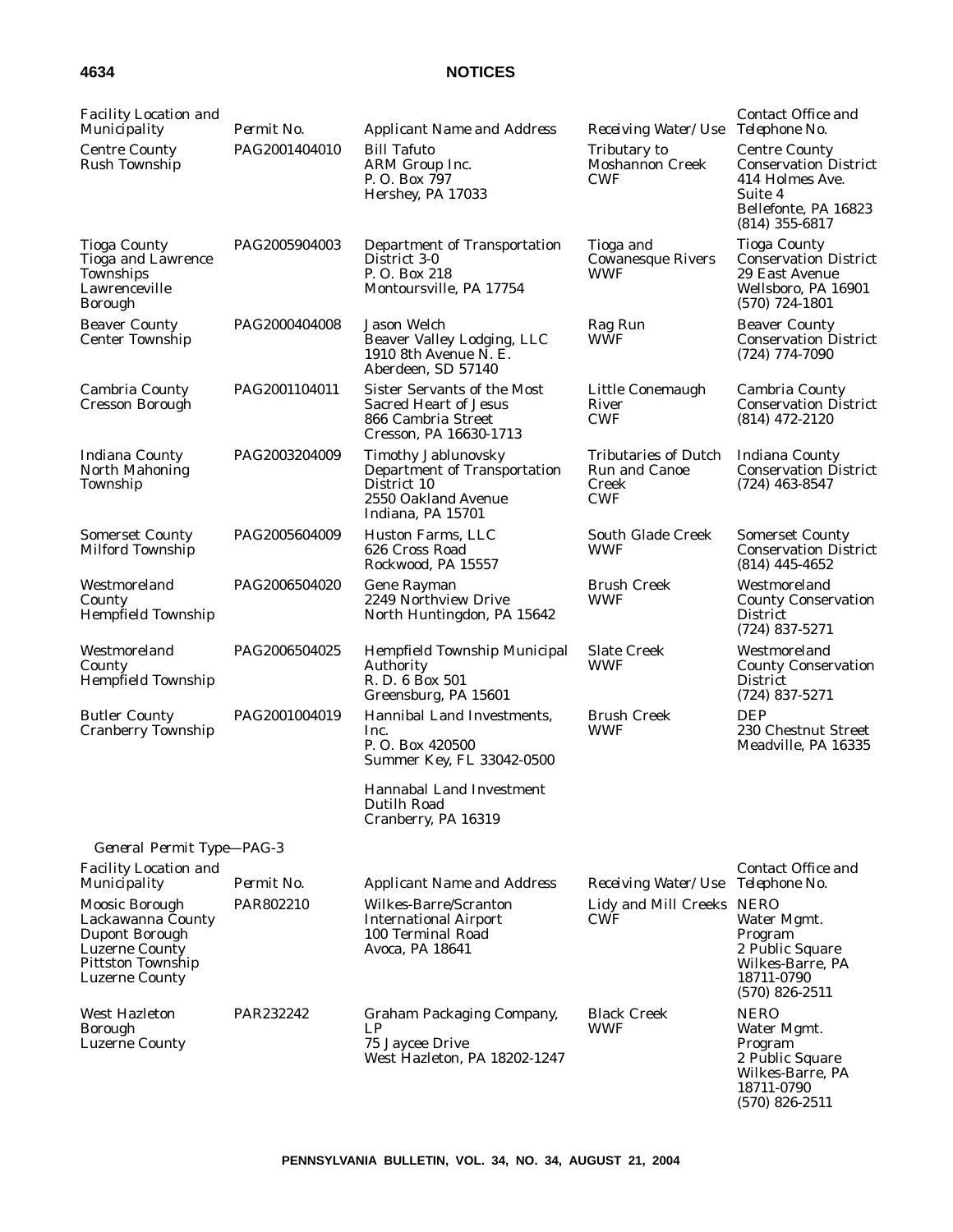|--|--|

(484) 250-5970

| <b>Facility Location and</b><br>Municipality         | Permit No.       | <b>Applicant Name and Address</b>                                                                            | Receiving Water/Use                                                     | Contact Office and<br>Telephone No.                                                                              |
|------------------------------------------------------|------------------|--------------------------------------------------------------------------------------------------------------|-------------------------------------------------------------------------|------------------------------------------------------------------------------------------------------------------|
| <b>Berks County</b><br><b>Kutztown Borough</b>       | PAR213506        | <b>Berks Products Corporation</b><br><b>Kutztown Building Materials</b><br>P.O. Box 421<br>Reading, PA 19603 | <b>Sacony Creek</b><br>through stormwater<br>sewer system<br><b>TSF</b> | <b>SCRO</b><br>909 Elmerton Avenue<br>Harrisburg, PA 17110<br>$(717)$ 705-4707                                   |
| <b>Berks County</b><br>Muhlenberg<br>Township        | PAR803585        | <b>Berks Products Corporation</b><br><b>Fuel Oil Truck Terminal</b><br>P.O. Box 421<br>Reading, PA 19603     | <b>Bernharts Creek</b><br><b>WWF</b>                                    | <b>SCRO</b><br>909 Elmerton Avenue<br>Harrisburg, PA 17110<br>$(717)$ 705-4707                                   |
| General Permit Type-PAG-4                            |                  |                                                                                                              |                                                                         |                                                                                                                  |
| <b>Facility Location and</b><br>Municipality         | Permit No.       | <b>Applicant Name and Address</b>                                                                            | Receiving Water/Use                                                     | Contact Office and<br>Telephone No.                                                                              |
| North Shenango<br>Township<br><b>Crawford County</b> | PAG048625        | David S. Graham<br>3984 Savannah Lane<br>Jamestown, PA 16134-2914                                            | <b>Unnamed tributary</b><br>of Bennett Creek                            | <b>NWRO</b><br><b>Water Management</b><br>230 Chestnut Street<br>Meadville, PA<br>16335-3481<br>$(814)$ 332-6942 |
| <b>Beaver Township</b><br>Crawford County            | PAG048984        | Barbara A. and John R. Miles<br>6366 Heidler Road<br>Fairview, PA 16415                                      | Unnamed tributary<br>to Mud Creek                                       | <b>NWRO</b><br><b>Water Management</b><br>230 Chestnut Street<br>Meadville, PA<br>16335-3481<br>$(814)$ 332-6942 |
| Cherrytree Township<br><b>Venango County</b>         | PAG048989        | Richard A. and Tambra W.<br>Sabatini<br>349 Turkey Farm Road<br>Titusville, PA 16354                         | Unnamed tributary<br>to Prather Creek                                   | <b>NWRO</b><br><b>Water Management</b><br>230 Chestnut Street<br>Meadville, PA<br>16335-3481<br>$(814)$ 332-6942 |
| Summit Township<br><b>Erie County</b>                | PAG048964        | Kris Risto<br>9595 Donation Road<br>Waterford, PA 16441                                                      | Unnamed tributary<br>to Walnut Creek                                    | <b>NWRO</b><br><b>Water Management</b><br>230 Chestnut Street<br>Meadville, PA<br>16335-3481<br>(814) 332-6942   |
| Conewango Township PAG049002<br><b>Warren County</b> |                  | Carl L. and James M. Lopez<br>191 Scott Run Road<br>Warren, PA 16365                                         | <b>Scott Run</b>                                                        | <b>NWRO</b><br><b>Water Management</b><br>230 Chestnut Street<br>Meadville, PA<br>16335-3481<br>(814) 332-6942   |
| Cussewago Township<br><b>Crawford County</b>         | <b>PAG049000</b> | Thomas E. Mook<br>P.O. Box 1077<br>Saegertown, PA 16433                                                      | Unnamed tributary<br>to Cussewago Creek                                 | <b>NWRO</b><br><b>Water Management</b><br>230 Chestnut Street<br>Meadville, PA<br>16335-3481<br>$(814)$ 332-6942 |
| General Permit Type-PAG-5                            |                  |                                                                                                              |                                                                         |                                                                                                                  |
| <b>Facility Location and</b><br><i>Municipality</i>  | Permit No.       | <b>Applicant Name and Address</b>                                                                            | Receiving Water/Use                                                     | <i>Contact Office and</i><br>Telephone No.                                                                       |
| Doylestown Borough<br><b>Bucks County</b>            | PAG050056        | MEA Inc.<br>1365 Ackermanville Road<br>Bangor, PA 1013                                                       | <b>Neshaminy Creek</b><br>Neshaminy-2F                                  | <b>Southeast Regional</b><br><b>Office</b><br>2 East Main Street<br>Norristown, PA 19401                         |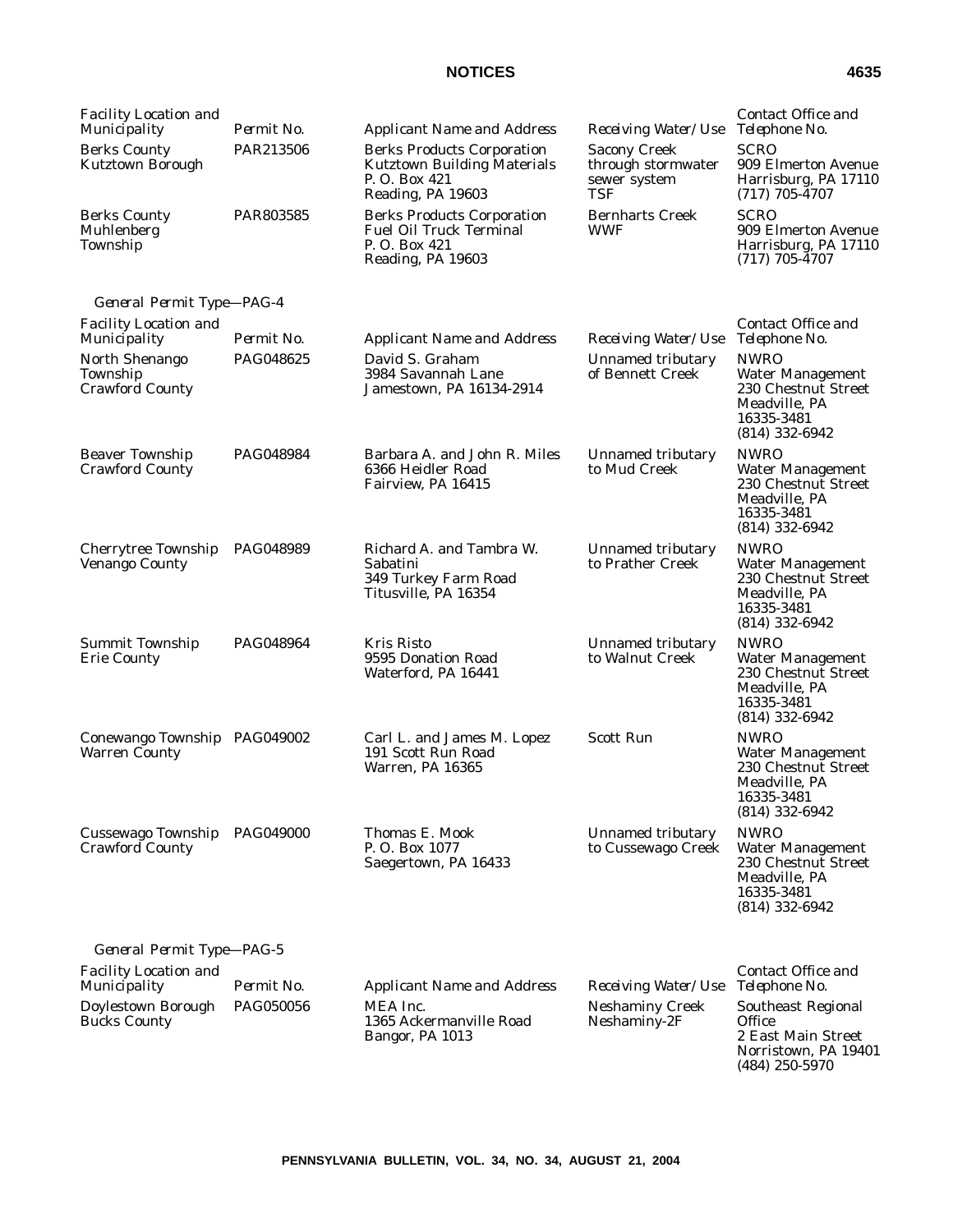| <b>Facility Location and</b><br>Municipality                 | Permit No.                                                    | <b>Applicant Name and Address</b>                                                              | Receiving Water/Use             | Contact Office and<br>Telephone No.                                                                                                                    |
|--------------------------------------------------------------|---------------------------------------------------------------|------------------------------------------------------------------------------------------------|---------------------------------|--------------------------------------------------------------------------------------------------------------------------------------------------------|
| <b>East Huntingdon</b><br>Township<br>Westmoreland<br>County | PAG056110                                                     | Groomes Transit Inc.<br>R. R. 2 Box 87<br>Scottsdale, PA 15683                                 | <b>Jacobs Creek</b>             | Southwest Regional<br>Office<br><b>Water Management</b><br>Program Manager<br>400 Waterfront Drive<br>Pittsburgh, PA<br>15222-4745<br>$(412)$ 442-4000 |
| General Permit Type-PAG-8 (SSN)                              |                                                               |                                                                                                |                                 |                                                                                                                                                        |
| <b>Facility Location and</b><br>Municipality                 | Permit No.                                                    | <b>Applicant Name and Address</b>                                                              | Site Name and<br>Location       | Contact Office and<br>Telephone No.                                                                                                                    |
| Richmond Township<br><b>Berks County</b>                     | PAG080002<br>PAG080011<br>PAG080013<br>PAG083522<br>PAG083551 | Jesse Baro, Inc.<br>4 Quarry Rd.<br>Douglasville, PA 19518                                     | Ker-Min (Schlegel)<br>Farm      | <b>SCRO</b><br>909 Elmerton Avenue<br>Harrisburg, PA<br>17110-8200<br>$(717)$ 705-4707                                                                 |
| Mt. Pleasant<br>Township<br><b>Adams County</b>              | PAG083588                                                     | Abbottstown-Paradise Joint<br><b>Sewer Authority</b><br>P.O. Box 505<br>Abbottstown, PA 17301  | Kenneth<br>Leatherman Farm      | <b>SCRO</b><br>909 Elmerton Avenue<br>Harrisburg, PA<br>17110-8200<br>$(717)$ 705-4707                                                                 |
| General Permit Type-PAG-9 (SSN)                              |                                                               |                                                                                                |                                 |                                                                                                                                                        |
| <b>Facility Location and</b><br>Municipality                 | Permit No.                                                    | <b>Applicant Name and Address</b>                                                              | Site Name and<br>Location       | Contact Office and<br>Telephone No.                                                                                                                    |
| <b>Bratton Township</b><br><b>Mifflin County</b>             | PAG093544                                                     | Renno's Custom Spreading and<br>Vacuum Service<br>23 Mountain View Lane<br>McVeytown, PA 17051 | Craig Swigart Farm              | <b>SCRO</b><br>909 Elmerton Avenue<br>Harrisburg, PA<br>17110-8200<br>$(717)$ 705-4707                                                                 |
| General Permit Type-PAG-12                                   |                                                               |                                                                                                |                                 |                                                                                                                                                        |
| <b>Facility Location and</b><br>Municipality                 | Permit No.                                                    | <b>Applicant Name and Address</b>                                                              | Receiving Water/Use             | Contact Office and<br>Telephone No.                                                                                                                    |
| <b>Lancaster County</b><br>Clay Township                     | PAG123583                                                     | <b>Jarad Rottmund</b><br>1030 Girl Scout Road<br>Denver, PA 17517                              | <b>India River</b><br>TSF<br>7J | <b>SCRO</b><br>909 Elmerton Avenue<br>Harrisburg, PA 17110<br>$(717)$ 705-4707                                                                         |

# **PUBLIC WATER SUPPLY (PWS) PERMITS**

The Department of Environmental Protection has taken the following actions on applications received under the Pennsylvania Safe Drinking Water Act (35 P. S. §§ 721.1—721.17) for the construction, substantial modification or operation of a public water system.

Persons aggrieved by an action may appeal, under section 4 of the Environmental Hearing Board Act (35 P. S. § 7514) and 2 Pa.C.S. §§ 501—508 and 701—704 (relating to the Administrative Agency Law), to the Environmental Hearing Board, Second Floor, Rachel Carson State Office Building, 400 Market Street, P. O. Box 8457, Harrisburg, PA 17105-8457, (717) 787-3483. TDD users should contact the Environmental Hearing Board (Board) through the Pennsylvania Relay Service, (800) 654-5984. Appeals must be filed with the Board within 30 days of publication of this notice in the *Pennsylvania Bulletin*, unless the appropriate statute provides a different time period. Copies of the appeal form and the Board's rules of practice and procedure may be obtained from the Board. The appeal form and the Board's rules of practice and procedure are also available in Braille or on audiotape from the Secretary of the Board at (717) 787-3483. This paragraph does not, in and of itself, create any right of appeal beyond that permitted by applicable statutes and decision law.

For individuals who wish to challenge an action, appeals must reach the Board within 30 days. A lawyer is not needed to file an appeal with the Board.

Important legal rights are at stake, however, so individuals should show this notice to a lawyer at once. Persons who cannot afford a lawyer may qualify for free pro bono representation. Call the Secretary to the Board at (717) 787-3483 for more information.

**PENNSYLVANIA BULLETIN, VOL. 34, NO. 34, AUGUST 21, 2004**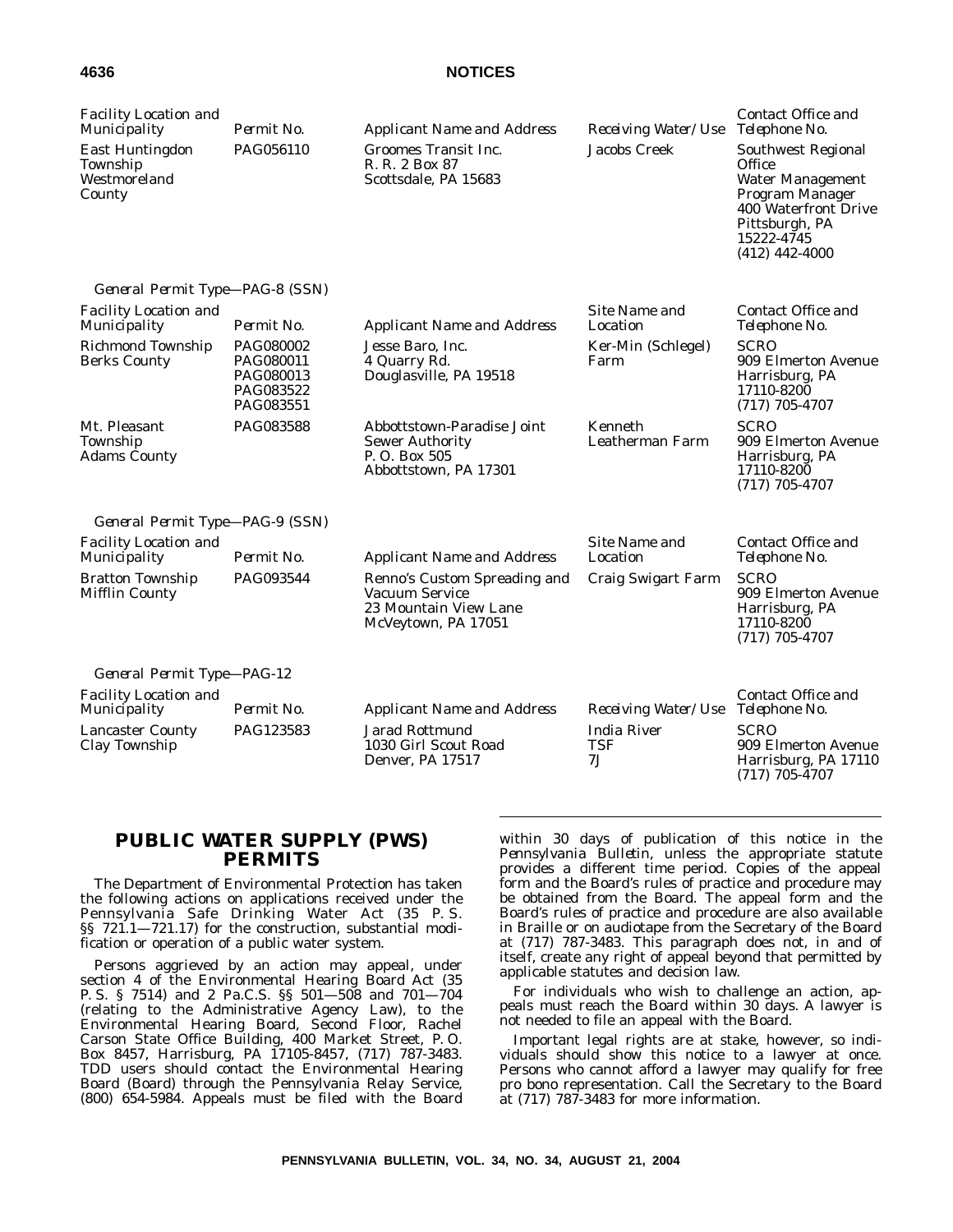## **SAFE DRINKING WATER**

## **Actions taken under the Pennsylvania Safe Drinking Water Act.**

*Southeast Region: Water Supply Management Program Manager, 2 East Main Street, Norristown, PA 19401.*

**Operations Permit** issued to **Aqua Pennsylvania, Inc.**, 762 W. Lancaster Avenue, Bryn Mawr, PA 19010, PWS ID 1460068, Collegeville Borough, **Montgomery County** on August 3, 2004, for the operation of facilities approved under Construction Permit No. 4604501.

*Northeast Region: Water Supply Management Program Manager, 2 Public Square, Wilkes-Barre, PA 18711-0790.*

**Operations Permit** issued to **Hazleton Water Company**, 410 West Mine Street, Hazleton, PA 18201, PWS ID 2406524, Black Creek and Sugarloaf Townships, **Luzerne County** on July 22, 2004, for the operation of facilities approved under Construction Permit No. 4004502.

**Operations Permit** issued to **Big Boulder Corp.**, P. O. Box 707, Blakeslee, PA 18610, PWS ID 3130306, Kidder Township, **Carbon County** on July 22, 2004, for the operation of facilities approved under Construction Permit N/A.

**Operations Permit** issued to **Nature's Way Pure Water Systems, Inc.**, 164 Commerce Road, Dupont, PA 18641, PWS ID 2406411, Dupont Borough, **Luzerne County** on July 23, 2004, for the operation of facilities approved under Construction Permit N/A.

**Operations Permit** issued to **Hazleton Water Company**, 410 West Mine Street, Hazleton, PA 18201, PWS ID 2406524, Black Creek and Sugarloaf Townships, **Luzerne County** on July 30, 2004, for the operation of facilities approved under Construction Permit No. 4004502.

**Operations Permit** issued to **Aqua Pennsylvania, Inc.**, 762 West Lancaster Avenue, Bryn Mawr, PA 19010, PWS ID 2640020, Canaan Township, **Wayne County** on August 5, 2004, for the operation of facilities approved under Construction Permit Minor Amendment issued on March 28, 2002.

**Operations Permit** issued to **Nature's Way Pure Water Systems, Inc.**, 164 Commerce Road, Dupont, PA 18641, PWS ID 2406411, Dupont Borough, **Luzerne County** on August 5, 2004, for the operation of facilities approved under Construction Permit N/A.

*Southcentral Region: Water Supply Management Program Manager, 909 Elmerton Avenue, Harrisburg, PA 17110.*

**Permit No. 2804503 MA, Minor Amendment**, Public Water Supply.

| Applicant                  | <b>Guilford Water Authority</b>                                                                        |
|----------------------------|--------------------------------------------------------------------------------------------------------|
| Municipality               | Greene Township                                                                                        |
| County                     | Franklin                                                                                               |
| <b>Type of Facility</b>    | This permit approves the<br>construction of a new<br>64,000-gallon water storage tank<br>at Knob Hill. |
| <b>Consulting Engineer</b> | Diana Young, P. E.<br>Buchart-Horn, Inc.<br>P. O. Box 15040<br>York. PA 17405-7040                     |

Permit to Construct Issued August 10, 2004

*Northwest Region: Water Supply Management Program Manager, 230 Chestnut Street, Meadville, PA 16335-3481.*

**Permit No. 4393505-MA1**, Minor Amendment.

| Applicant                                   | <b>Buhl Community Water</b><br>Company                                                                      |
|---------------------------------------------|-------------------------------------------------------------------------------------------------------------|
| Borough or Township                         | Springfield Township                                                                                        |
| County                                      | Mercer                                                                                                      |
| <b>Type of Facility</b>                     | <b>PWS</b>                                                                                                  |
| <b>Consulting Engineer</b>                  | Daniel F. Schmitt, P. E.<br>Gibson-Thomas Engineering Co.<br>Inc.<br>1004 Ligonier St.<br>Latrobe, PA 15650 |
| <b>Permit to Construct</b><br><b>Issued</b> | <b>August 6, 2004</b>                                                                                       |

**Permit No. 363W8-T2-MA1**, Minor Amendment.

| Applicant                            | <b>West Hickory Water Company</b> |
|--------------------------------------|-----------------------------------|
| Borough or Township                  | <b>Harmony Township</b>           |
| County                               | Forest                            |
| <b>Type of Facility</b>              | <b>PWS</b>                        |
| <b>Permit to Construct</b><br>Issued | <b>August 6, 2004</b>             |

# **HAZARDOUS SITES CLEANUP UNDER THE ACT OF OCTOBER 18, 1988**

## **Administrative Record Reopening**

## **Mangan Property HSCA Site, Moore Township, Northampton County**

The Department of Environmental Protection (Department), under the authority of the Hazardous Sites Cleanup Act (HSCA) (35 P. S. §§ 6020.101—6020.1305) reopens the administrative record in the previously referenced matter on the date of publication of this notice, August 21, 2004, under section 506(h) of the HSCA (35 P. S. § 6020.506(h)), to provide the public the opportunity to comment on the costs incurred in conducting a prompt interim response at the Mangan Property HSCA Site (Site). The original public comment period expired on March 14, 2000. The Department closed the administrative record on that date after filing the Statement of Decision and the Response to Public Comments under section 506(g) of the HSCA.

The Department now reopens the administrative record under section  $506(g)(3)$  and (h) of the HSCA to document the costs incurred during the prompt interim response.

This cost information is available for public review and comment from 8 a.m. to 4:30 p.m., Monday through Friday at the Department's Northeast Regional Office, 2 Public Square, Wilkes-Barre, PA 18711.

The cost information will be available for public review and comment for 60 days from the date of receipt or publication of this notice. Persons may submit written comments regarding the cost information during the 60 day period by sending or delivering comments to Karen Unruh, Northeast Regional Office, 2 Public Square, Wilkes-Barre, PA 18711.

The Department may hold a public hearing if a written request is received within 30 days of receipt or publica-

**PENNSYLVANIA BULLETIN, VOL. 34, NO. 34, AUGUST 21, 2004**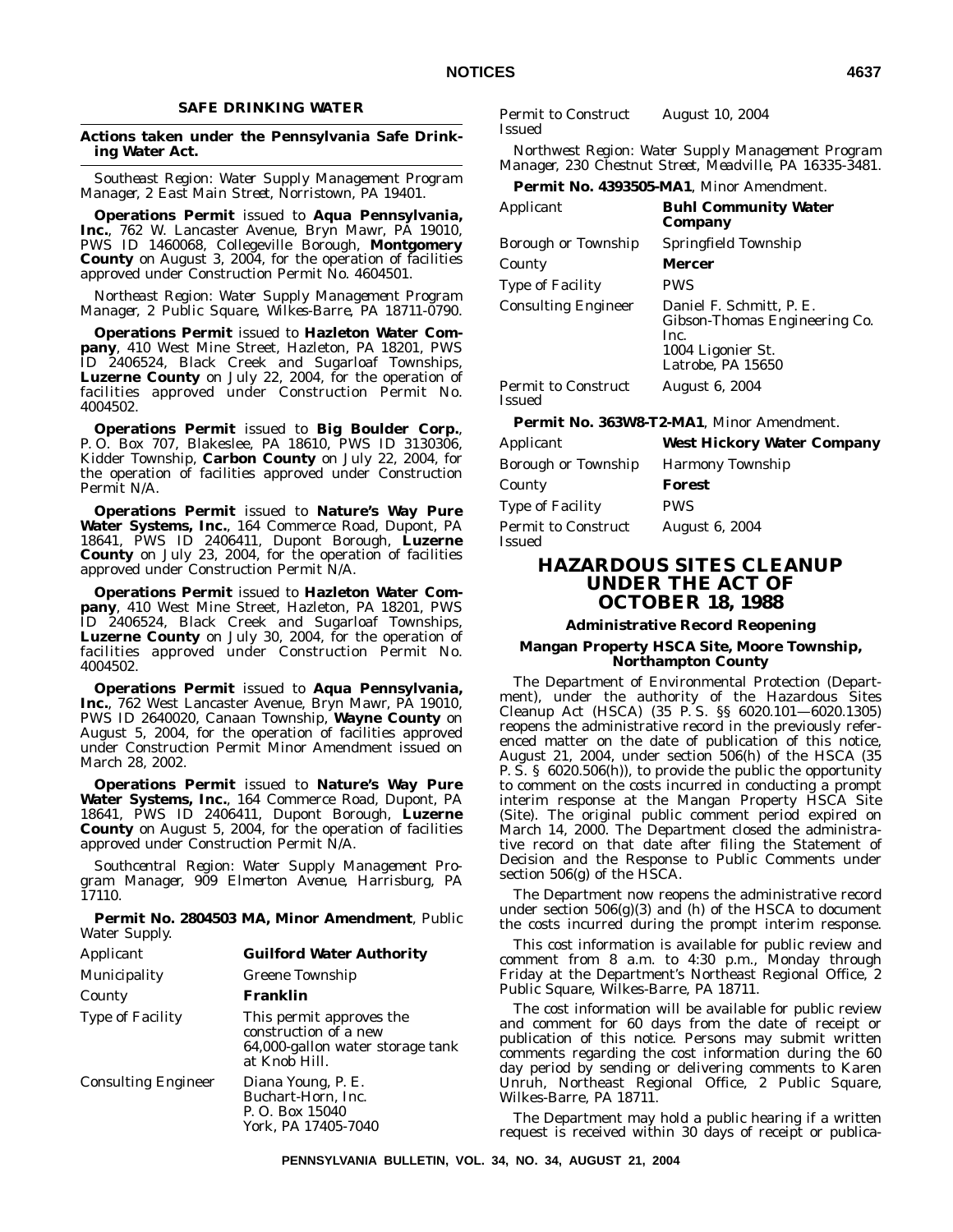tion of the notice. Should the Department decide to conduct a public hearing, persons may present oral comments regarding the cost information for inclusion in the administrative record. The request should be mailed or delivered to Karen Unruh, Northeast Regional Office, 2 Public Square, Wilkes-Barre, PA 18711. A public hearing will not be held if the Department does not receive a written request within 30 days of publication of this notice.

Once the 60-day public comment period ends and a public hearing is held, should one be requested and deemed necessary by the Department, the Department will respond to any comments received and close the administrative record.

## **Prompt Interim Response**

## **Interlectric Mercury Site, Clarendon Borough, Warren County**

The Department, under the authority of the HSCA, has determined a response action is necessary for the Interlectric Mercury Site (Site), Clarendon Borough, Warren County at the former Interlectric Company manufacturing facility on the south side of U. S. Route 6. Specifically, the Site is a shed-like room on the northeastern side of the manufacturing facility where mercurycontaminated materials and soils were found, within and just outside of that room.

For this prompt interim response, the Department considered two alternatives for the Site: (1) no action; and (2) excavation and removal of the mercury containing materials and adjacent mercury contaminated soils for off-Site recycling or disposal.

Each alternative was evaluated with respect to four comparison criteria of: (1) the extent to which each alternative protects the public health and the environment; (2) the extent to which each alternative complies with or otherwise addresses Applicable or Relevant and Appropriate Requirements; (3) the extent to which each alternative is feasible, effective, implementable and permanent; and (4) the relative cost of each alternative.

Furthermore, this comparative analysis evaluated the relative performance of each alternative in relation to each specific comparison criterion. The comparative analysis identified advantages and disadvantages of each alternative, so that tradeoffs between the alternatives could be determined.

Based on the comparative analysis, the Department determined that Alternative 2 was the appropriate prompt interim response for the Site. This alternative was selected because it would, in the more cost-effective manner, protect the public and environmental receptors from direct contact with mercury contaminated materials and soils and eliminate the ongoing release and threat of release of mercury into the environment.

This notice is being provided under section 506(b) of the HSCA. The administrative record, which contains the information that forms the basis and documents the selection of this response, is available for public review and comment Monday through Friday from 8 a.m. to 4 p.m. at the Department's Northwest Regional Office, 230 Chestnut Street, Meadville, PA 16335. To make an appointment, call (814) 332-6648.

The administrative record will be open for comment from August 21, 2004, until November 19, 2004. Persons may submit written comments into the record during this time only by sending or delivering them to James W.

Weaver, Project Manager, Northwest Regional Office, 230 Chestnut Street, Meadville, PA 16335.

In addition, persons may present oral comments, for inclusion in the administrative record, at a public hearing. Persons wishing to present comments must register with James W. Weaver before September 21, 2004, by telephone or in writing. Persons interested in finding out if anyone has registered should contact James W. Weaver. If no one registers to present oral comments before September 21, 2004, the public meeting will not be held.

Persons with a disability who wish to attend the hearing and require auxiliary aid, service or other accommodations to participate in the proceedings should call James W. Weaver at (814) 332-6648 or through the Pennsylvania AT&T Relay Service at (800) 654-5984 (TDD) to discuss how the Department may accommodate their needs.

# **LAND RECYCLING AND ENVIRONMENTAL REMEDIATION**

**UNDER ACT 2, 1995**

## **PREAMBLE 2**

**The following plans and reports were submitted under the Land Recycling and Environmental Remediation Standards Act (35 P. S. §§ 6026.101— 6026.908).**

Provisions of Chapter 3 of the Land Recycling and Environmental Remediation Standards Act (act) require the Department of Environmental Protection (Department) to publish in the *Pennsylvania Bulletin* a notice of submission of plans and reports. A final report is submitted to document cleanup of a release of a regulated substance at a site to one of the act's remediation standards. A final report provides a description of the site investigation to characterize the nature and extent of contaminants in environmental media, the basis for selecting the environmental media of concern, documentation supporting the selection of residential or nonresidential exposure factors, a description of the remediation performed and summaries of sampling analytical results which demonstrate that remediation has attained the cleanup standard selected. Submission of plans and reports, other than the final report, shall also be published in the *Pennsylvania Bulletin*. These include the remedial investigation report, risk assessment report and cleanup plan for a site-specific standard remediation. A remedial investigation report includes conclusions from the site investigation, concentration of regulated substances in environmental media; benefits of refuse of the property and, in some circumstances, a fate and transport analysis. If required, a risk assessment report describes potential adverse effects caused by the presence of regulated substances. If required, a cleanup plan evaluates the abilities of potential remedies to achieve remedy requirements.

For further information concerning plans or reports, contact the Environmental Cleanup Program manager in the Department regional office after which the notice of receipt of plans or reports appears. If information concerning plans or reports is required in an alternative form, contact the Community Relations Coordinator at the appropriate regional office. TDD users may telephone the Department through the AT&T Relay Service at (800) 654-5984.

The Department has received the following plans and reports: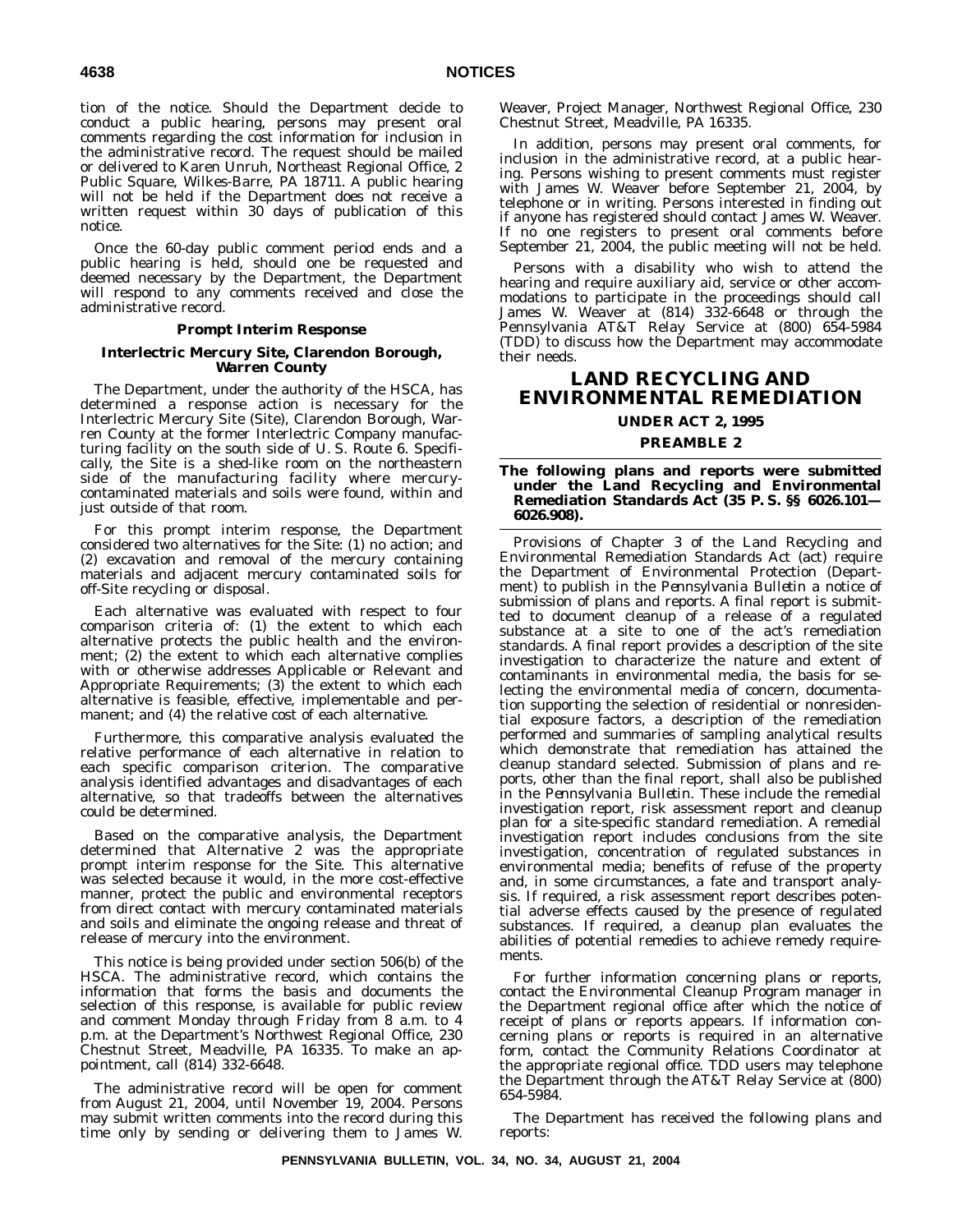## *Southeast Region: Environmental Cleanup Program Manager, 2 East Main Street, Norristown, PA 19401.*

**Narberth Main Post Office**, Narberth Borough, **Montgomery County**. Bruce R. Cushing, P. G., URS Corp., 1400 Union Meeting Rd., Suite 202, Blue Bell, PA 19422-1972 on behalf of USPS, Elizabeth Ann Carter, 22 W. Maple Ave., 2nd Fl., Merchantville, NJ 08109-5100, has submitted a Final Report concerning remediation of site groundwater contaminated with no. 2 fuel oil. The report is intended to document remediation of the site to meet the Statewide Health Standard.

**Passyunk Property**, City of Philadelphia, **Philadelphia County**. Trevor King, ARCADIS, 3000 Cabot Blvd., West, Suite 3004, Langhorne, PA 19047, on behalf of Rodd W. Bender, Attorney for Mary T. Bosco, Manko, Gold, Katcher & Fox, LLP, 401 City Ave., Bala Cynwyd, PA 19004 has submitted a Final Report concerning remediation of site soil contaminated with no. 2 fuel oil. The report is intended to document remediation of the site to meet the Statewide Health and Site-Specific Standards.

*Northeast Regional Field Office, Joseph A. Brogna, Environmental Cleanup Program Manager, 2 Public Square, Wilkes-Barre, PA 18711-0790, (570) 826-2511.*

**Viewmont Mall**, Borough of Dickson City and City of Scranton, **Lackawanna County**. Joseph Ozog, Jr., Environmental Scientist II, Mountain Research, LLC, 825 25th Street, Altoona, PA 16601 has submitted a combined Remedial Investigation and Final Report (on behalf of Pennsylvania Real Estate Investment Trust, Pasquerilla Plaza, Johnstown, PA 15907) concerning the characterization and remediation of site soils and groundwater found or suspected to have been contaminated with BTEX constituents, naphthalene, lead and other petroleum hydrocarbons. The reports were submitted in fulfillment of a combination of Statewide Health and Site-Specific Standards.

**Douze Corporation**, South Whitehall Township, **Lehigh County**. Andrew Meadows, The Cardinal Group, Inc., 828 North Hanover Street, Pottstown, PA 19464, has submitted a Final Report (on behalf of David Gendal, Douze Corporation, 18669 Long Lake Drive, Boca Raton, FL 33496) concerning the remediation of soils found or suspected to have been contaminated by an accidental release of no. 2 fuel oil. The report was submitted to demonstrate attainment of the site to the Residential Statewide Health Standard. The report was submitted within 90 days of the release.

*Southcentral Region: Environmental Cleanup Program Manager, 909 Elmerton Avenue, Harrisburg, PA 17110.*

**Hanover Shoe Farms**, Union Township, **Adams County**. Marshall Miller & Associates, Inc., 3913 Hartzdale Drive, Suite 1306, Camp Hill, PA 17011, on behalf of Hanover Shoe Farms, Inc., P. O. Box 339, Hanover, PA 17331-0339, submitted a Final Report concerning remediation of site soils contaminated with no. 2 fuel oil. The report is intended to document remediation of the site to the Statewide Health Standard.

**Linden Hall School for Girls**, Borough of Lititz, **Lancaster County**. GCI Environmental Services, 1250 East King Street, Lancaster, PA 17602, on behalf of Linden Hall School for Girls, 212 East Main Street, Lititz, PA 17543, submitted a Final Report concerning remediation of site soils and groundwater contaminated with no. 2 fuel oil. The report is intended to document remediation of the site to the Statewide Health Standard.

**Hillwood Palmyra, LP, Hetrick Avenue Property, Petroleum-Containing Soils Site**, Palmyra Borough, **Lebanon County**. ARM Group, Inc., 1129 West Governor Road, P. O. Box 797, Hershey, PA 17033-0797, on behalf of Hillwood Palmyra, LP, Three Lincoln Center, 5430 LBJ Freeway, Suite 800, Dallas, TX 75240, submitted a Final Report concerning remediation of petroleum-containing soils that were encountered during excavation activities at the site. The report is intended to document remediation of the site to the Statewide Health Standard.

**Hillwood Palmyra, LP, Hetrick Avenue Property, Soil Mound Site**, Palmyra Borough, **Lebanon County**. ARM Group, Inc., 1129 West Governor Road, P. O. Box 797, Hershey, PA 17033-0797, on behalf of Hillwood Palmyra, LP, Three Lincoln Center, 5430 LBJ Freeway, Suite 800, Dallas, TX 75240, submitted a Final Report concerning remediation of soils contaminated with lead and copper. The report is intended to document remediation of the site to the Statewide Health Standard.

**Hillwood Palmyra, LP, Hetrick Avenue Property, Fill Area Site**, North Londonderry Township and Palmyra Borough, **Lebanon County**. ARM Group, Inc., 1129 West Governor Road, P. O. Box 797, Hershey, PA 17033- 0797, on behalf of Hillwood Palmyra, LP, Three Lincoln Center, 5430 LBJ Freeway, Suite 800, Dallas, TX 75240, submitted a Final Report concerning remediation of site soils contaminated with metals in non-native fill materials. The report is intended to document remediation of the site to the Statewide Health Standard.

**Precision Offset Printing Company**, Centre Township, **Berks County**. UAI Environmental, Inc., 607 Commerce Drive, Reading, PA 19607, on behalf of Precision Offset Printing Company, P. O. Box 675, Leesport, PA 19533, submitted a Final Report concerning remediation of site groundwater contaminated with leaded and unleaded gasoline. The report is intended to document remediation of the site to the Statewide Health Standard.

# **LAND RECYCLING AND ENVIRONMENTAL REMEDIATION**

## **UNDER ACT 2, 1995**

## **PREAMBLE 3**

**The Department has taken action on the following plans and reports under the Land Recycling and Environmental Remediation Standards Act (35 P. S. §§ 6026.101—6026.908).**

Provisions of 25 Pa. Code § 250.8, administration of the Land Recycling and Environmental Remediation Standards Act (act), require the Department of Environmental Protection (Department) to publish in the *Pennsylvania Bulletin* a notice of final actions on plans and reports. A final report is submitted to document cleanup of a release of a regulated substance at a site to one of the remediation standards of the act. A final report provides a description of the site investigation to characterize the nature and extent of contaminants in environmental media, the basis of selecting the environmental media of concern, documentation supporting the selection of residential or nonresidential exposure factors, a description of the remediation performed and summaries of sampling methodology and analytical results which demonstrate that the remediation has attained the cleanup standard selected. Plans and reports required by provisions of the act for compliance with selection of remediation to a site-specific standard, in addition to a final report, include a remedial investigation report, risk assessment report and cleanup plan. A remedial investigation report includes conclusions from the site investigation, concentra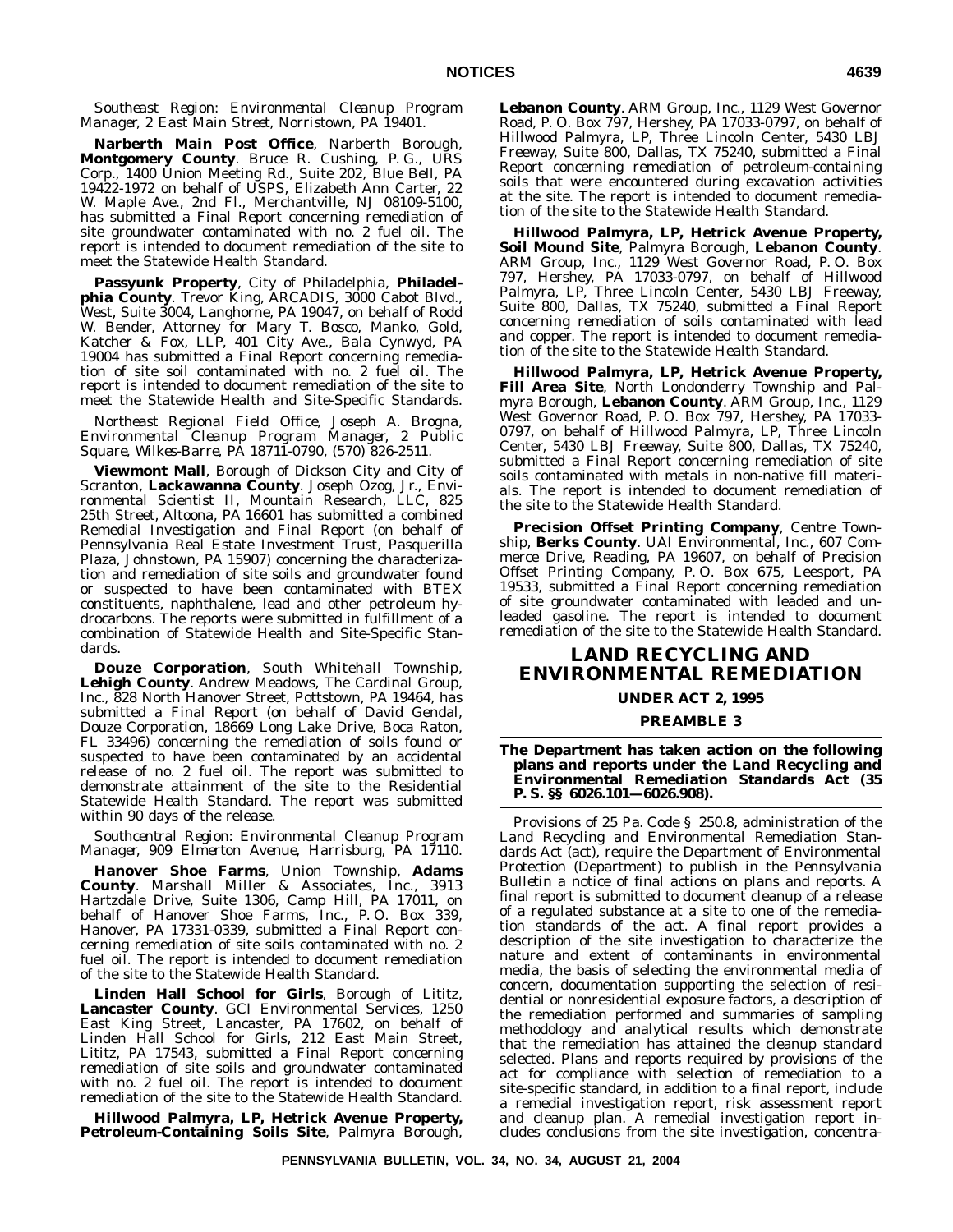tion of regulated substances in environmental media, benefits of refuse of the property and, in some circumstances, a fate and transport analysis. If required, a risk assessment report describes potential adverse effects caused by the presence of regulated substances. If required, a cleanup plan evaluates the abilities of potential remedies to achieve remedy requirements. A work plan for conducting a baseline remedial investigation is required by provisions of the act for compliance with selection of a special industrial area remediation. The baseline remedial investigation, based on the work plan, is compiled into the baseline environmental report to establish a reference point to show existing contamination, describe proposed remediation to be done and include a description of existing or potential public benefits of the use or reuse of the property. The Department may approve or disapprove plans and reports submitted. This notice provides the Department's decision and, if relevant, the basis for disapproval.

For further information concerning the plans and reports, contact the Environmental Cleanup Program manager in the Department regional office before which the notice of the plan or report appears. If information concerning a final report is required in an alternative form, contact the Community Relations Coordinator at the appropriate regional office. TDD users may telephone the Department through the AT&T Relay Service at (800) 654-5984.

The Department has received the following plans and reports:

*Southeast Region: Environmental Cleanup Program Manager, 2 East Main Street, Norristown, PA 19401.*

**Gilbertsville CVS**, New Hanover Township, **Montgomery County**. Craig Herr, RT Environmental Svc., Inc., 215 W. Church Rd., King of Prussia, PA 19406, has submitted a Final Report concerning the remediation of site soil contaminated with lead and site groundwater contaminated with lead and MTBE. The Final Report demonstrated attainment of the Statewide Health Standard and was approved by the Department on July 21, 2004.

**Melchiorre Const. Co. Park Site**, Phoenixville, Borough, **Chester County**. Lawrence W. Bily, RT Environmental Svc., Inc., 215 W. Church Rd., King of Prussia, PA 19406, on behalf of Peter Melchiorre, Melchiorre Construction Co., P. O. Box 14, R. D. 5, Malvern, PA 19355 has submitted a Final Report concerning the remediation of site soil contaminated with heavy metal. The Final Report demonstrated attainment of the Site-Specific Standard and was approved by the Department on August 3, 2004.

**Darby Creek Joint Authority Former Sewage Treatment Plant**, Darby Township, **Delaware County**. Edward R. Kashdan, P. E., Gannett Fleming, Inc., P. O. Box 80794, Valley Forge, PA 194840794 on behalf of Darby Creek Joint Authority, DELCORA, 100 E. Fifth St., P. O. Box 999, Chester, PA 19016-0999 has submitted a Remedial Investigation/Risk Assessment Report concerning the remediation of site soil contaminated with inorganics, PAH, PCB and groundwater contaminated with inorganics. The Remedial Investigation/Risk Assessment Report was approved by the Department on July 27, 2004.

**Rosemont Estates**, Upper Providence Township, **Montgomery County**. Christopher Orzechowski, RT Environmental Svc., Inc., 215 W. Church Rd., King of Prussia, PA 19406 on behalf of Penn International Land Co., 900 E. 8th Ave., Suite 300, King of Prussia, PA 19406 has submitted a Final Report concerning the remediation of site soil contaminated with arsenic. The Final report demonstrated attainment of the Site-Specific Standard and was approved by the Department on August 6, 2004.

*Northeast Region: Joseph A. Brogna, Environmental Cleanup Program Manager, 2 Public Square, Wilkes-Barre, PA 18711-0790, (570) 826-2511.*

**Former Alliance America Facility**, Borough of Port Carbon, **Schuylkill County**. Chris Orzechowski, RT Environmental Services, Inc., 215 West Church Road, King of Prussia, PA 19406, submitted a combined Remedial Investigation and Final Report (on behalf of JDSW Real Estate Limited Partnership, Fifth and Mahantango Streets, Pottsville, PA 17901) concerning the remediation of groundwater suspected to have been contaminated by solvents related to historical operations involving lamination of porcelain steel on final products. The reports demonstrated attainment of a combination of groundwater standards including the nonuse aquifer Statewide Health Standard and Site-Specific Standard through pathway elimination and were approved on August 4, 2004.

**Corporate Real Estate, Ltd.—Former Werner Street Site**, Washington Township, **Northampton County**. Vincent Carbone, P. G., Lawler, Matusky & Skelly Engineers LLP Management, Inc., 609 Hamilton Mall, Allentown, PA 18101 submitted a combined Remedial Investigation and Final Report (on behalf of Jeff Green, 100 Majestic Way, Bangor, PA 18013) concerning the remediation of groundwater suspected to have been contaminated with chlorinated solvents, lead and other inorganics by previous industrial operations and disposal practices. The report demonstrated attainment of the Site-Specific Standard through pathway elimination and was approved on July 26, 2004.

**Estate of Pauline Kime (12 Oteyakwa Lake Drive)**, Franklin Township, **Susquehanna County**. Kevin Van Kuren, P. G., Hydrocon Services, Inc., 16 East Minor Street, Emmaus, PA 18049 submitted a Final Report (on behalf of Attorney Myron DeWitt, 249 Main Street, Susquehanna, PA 18847) concerning the remediation of soils and/or groundwater found or suspected to have been contaminated with no. 2 fuel oil constituents as the result of an underground storage tank release. The report demonstrated attainment of the Residential Statewide Health Standard and was approved on July 15, 2004.

**Viewmont Mall**, Borough of Dickson City and City of Scranton, **Lackawanna County**. Joseph Ozog, Jr., Environmental Scientist II, Mountain Research, LLC, 825 25th Street, Altoona, PA 16601 submitted a combined Remedial Investigation and Final Report (on behalf of Pennsylvania Real Estate Investment Trust, Pasquerilla Plaza, Johnstown, PA 15907) concerning the characterization and remediation of site soils and groundwater found or suspected to have been contaminated with BTEX constituents, naphthalene, lead and other petroleum hydrocarbons. The reports were submitted in fulfillment of a combination of Statewide Health and Site-Specific Standards and were approved on August 2, 2004.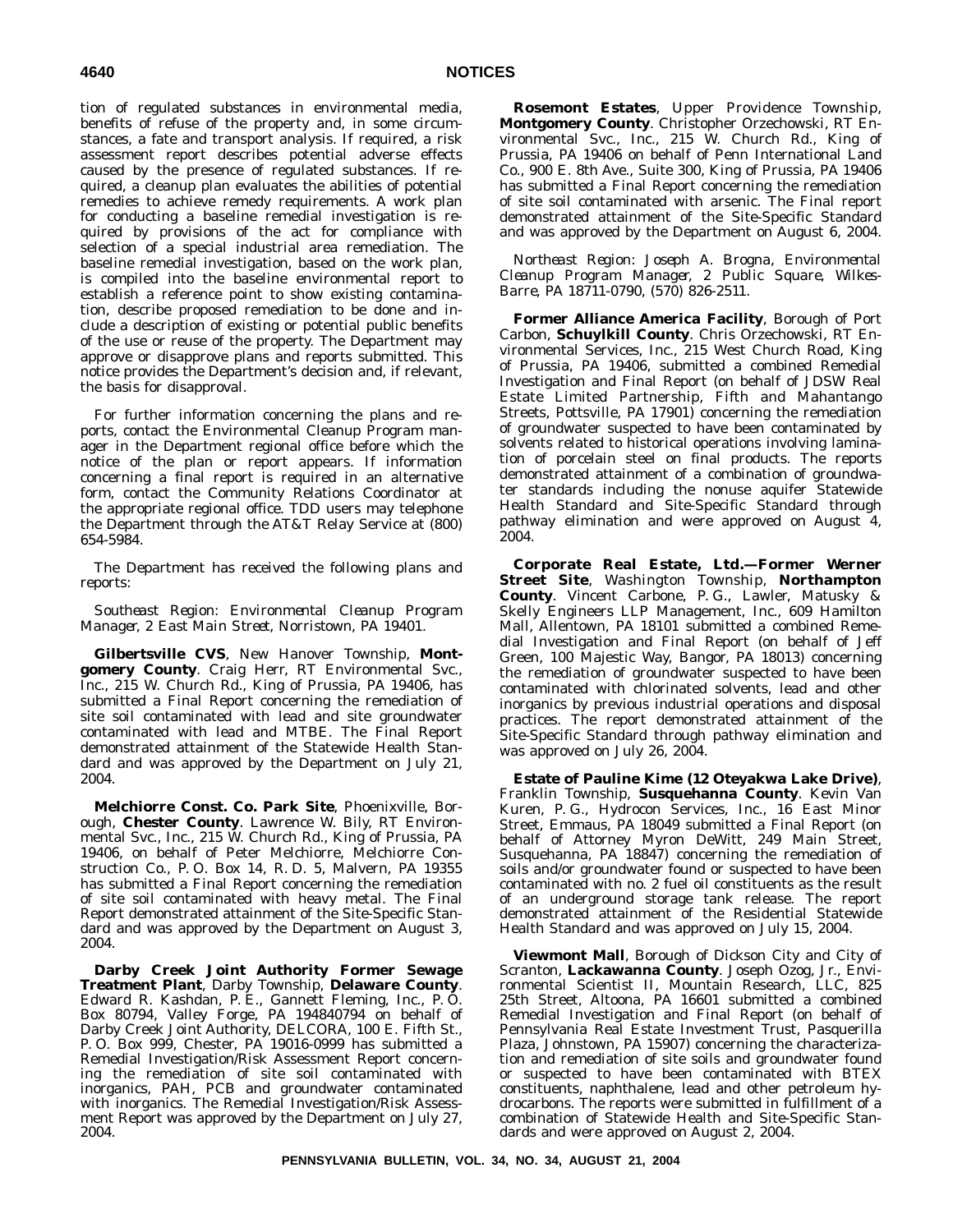**Douze Corporation**, South Whitehall Township, **Lehigh County**. Andrew Meadows, The Cardinal Group, Inc., 828 North Hanover Street, Pottstown, PA 19464, submitted a Final Report (on behalf of David Gendal, Douze Corporation, 18669 Long Lake Drive, Boca Raton, FL 33496) concerning the remediation of soils found or suspected to have been contaminated by an accidental release of no. 2 fuel oil. The report was submitted to demonstrate attainment of the site to the Residential Statewide Health Standard. The report was originally submitted within 90 days of the release and was approved on July 30, 2004.

*Southcentral Region: Environmental Cleanup Program Manager, 909 Elmerton Avenue, Harrisburg, PA 17110.*

**Hillwood Palmyra, LP, Hetrick Avenue Property, Petroleum-Containing Soils Site**, Palmyra Borough, **Lebanon County**. ARM Group, Inc., 1129 West Governor Road, P. O. Box 797, Hershey, PA 17033-0797, on behalf of Hillwood Palmyra, LP, Three Lincoln Center, 5430 LBJ Freeway, Suite 800, Dallas, TX 75240, submitted a Final Report concerning remediation of petroleum-containing soils. The final report demonstrated attainment of the Statewide Health Standard and was approved by the Department on August 4, 2004.

*Northwest Region: Environmental Cleanup Program Manager, 230 Chestnut Street, Meadville, PA 16335-3481.*

**Stackpole Center Industrial Site Northeast Area**, City of St. Marys, **Elk County**. Edward B. Burkett, Burkett Env. Svc., 1218 Brusselles St., P. O. Box 1017, St. Marys, PA 15857 has submitted a Risk Assessment Report concerning the remediation of site soil, groundwater and surface water contaminated with PCBs, lead, heavy metals, BTEX, PHCs, PAHs and solvents. The Risk Assessment Report was approved by the Department on July 16, 2004. This is a correction to the notice published at 34 Pa.B. 4064 (July 31, 2004).

## **REGISTRATION FOR GENERAL PERMIT—MUNICIPAL WASTE**

**Registration Approved under the Solid Waste Management Act (35 P. S. §§ 6018.101—6018.1003), the Municipal Waste Planning, Recycling and Waste Reduction Act (53 P. S. §§ 4000.101—4000.1904) and municipal waste regulations for a general permit to operate municipal waste processing facilities and the beneficial use of municipal waste.**

*Central Office: Division of Municipal and Residual Waste, Rachel Carson State Office Building, 14th Floor, 400 Market Street, Harrisburg, PA 17105-8472.*

**General Permit Application No. WMGM025R001. Kennedy & Company, Inc.**, 4910 Simpson Ferry Road, Mechanicsburg, PA 17055. General Permit No. WMGM025 authorizes the processing and beneficial use of unpainted and untreated wood waste, gypsum board, brick, block and concrete waste from new residential and commercial construction. The approved uses are: (1) mulch for landscaping purposes; (2) soil erosion control; and/or (3) temporary walkway material at new residential home or commercial building construction sites or distributed to wholesale outlets. The Central Office approved this registration for coverage under the general permit on August 6, 2004.

## **DETERMINATION OF APPLICABILITY FOR RESIDUAL WASTE GENERAL PERMITS**

**Applications for Determination of Applicability Accepted under the Solid Waste Management Act (35 P. S. §§ 6018.101—6018.1003), the Municipal Waste Planning, Recycling and Waste Reduction Act (53 P. S. §§ 4000.101—4000.1904) and residual waste regulations for a general permit to operate residual waste processing facilities and/or the beneficial use of residual waste other than coal ash.**

*Southeast Region: Regional Solid Waste Manager, 2 East Main Street, Norristown, PA 19401.*

**General Permit Application No. WMGR038SE007. SPC Corp.**, 26th and Penrose Avenue, Philadelphia, PA 19145. Application submitted for processing of tires into tire chips and recover metals for beneficial use at the SPC Corp. site in the City of Philadelphia. The application for determination of applicability was determined to be administratively complete by the Southeast Regional Office on August 4, 2004.

**General Permit Application No. WMGM020SE004. SPC Corp.**, 26th and Penrose Avenue, Philadelphia, PA 19145. The application for determination of applicability under the scrap metal for recycling general permit to process ferrous/nonferrous metal coated with ash residue for beneficial use in the City of Philadelphia. The application for determination of applicability was determined to be administratively complete by the Southeast Regional Office on August 4, 2004.

# **MUNICIPAL AND RESIDUAL WASTE TRANSPORTER AUTHORIZATION**

**Issued applications for Municipal and Residual Waste Transporter Interim Authorization received under the Waste Transportation Safety Act (27** Pa.C.S. §§ 6201-6209) and regulations to trans**port municipal or residual waste.**

*Central Office: Bureau of Land Recycling and Waste Management, Division of Municipal and Residual Waste, P. O. Box 8472, Harrisburg, PA 17105-8472.*

**Gertrude Hawk Chocolates, Inc.**, 9 Keystone Industrial Park, Dunmore, PA 18512-1516. Authorization No. WH3586. Effective July 22, 2004.

**M & B Truck Line, Inc.**, 509 73rd St., North Bergen, NJ 07047. Authorization No. WH5874. Effective August 3, 2004.

**Kunning Hauling & Disposal**, 2027 Reis Run Rd., Pittsburgh, PA 15237. Authorization No. WH6146. Effective July 27, 2004.

**Heath Oil Co.**, P. O. Box 1128, Oil City, PA 16301- 0628. Authorization No. WH6236. Effective July 02, 2004.

**Jeffery S. Sargent**, 960-A State Highway 173, Bloomsburg, NJ 08804. Authorization No. WH6354. Effective July 12, 2004.

**Vin-Zam Enterprises, Inc.**, 50 Union St., Newark, NJ 07105. Authorization No. WH6382. Effective July 19, 2004.

**HP Trucking**, 608 W. Elm St., Linden, NY 07036. Authorization No. WH6383. Effective July 19, 2004.

**Balsharn Singh**, 11 Beverly Ct., Robbinsville, NJ 08691. Authorization No. WH6384. Effective July 27, 2004.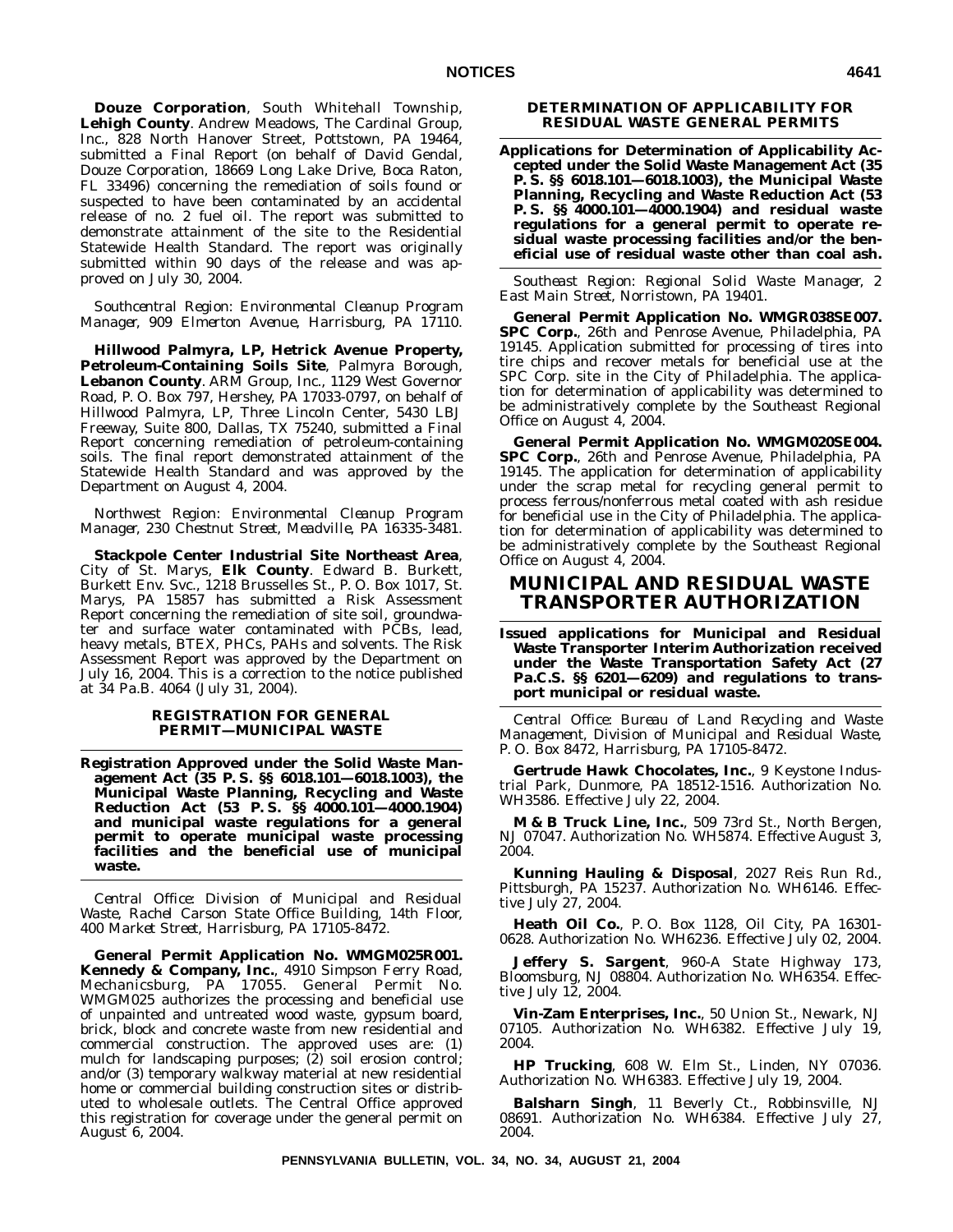**City Recycling Corp.**, 151 Anthony St., Brooklyn, NY 11222. Authorization No. WH6386. Effective July 19, 2004.

**Pennsy Supply, Inc.**, P. O. Box 3331, Harrisburg, PA 17105-3331. Authorization No. WH6388. Effective July 20, 2004.

**Penn Township Public Works**, 3000 Commercial Ct., Irwin, PA 15642. Authorization No. WH6389. Effective July 20, 2004.

**BAJWA Transport, Inc.**, 22026 Hyde Park Dr., Ashburn, VA 20147. Authorization No. WH6390. Effective July 20, 2004.

**PSC Industrial Outsourcing, Inc.**, 31 Waldron Way, Portland, ME 04103. Authorization No. WH6391. Effective July 20, 2004.

**Orejano Transport**, 722 Essex Ave., Linden, NJ 07036. Authorization No. WH6392. Effective July 20, 2004.

**James A. Scrhiver Excavating, Inc.**, 680 Clarks Ln., West Chester, PA 19382-6807. Authorization No. WH6393. Effective July 20, 2004.

**Sarbjit Singh**, 119 B Orchard Apts., Cranbury, NJ 08512. Authorization No. WH6394. Effective July 20, 2004.

**Robert J. Campion**, 34 Ann St., Pottsville, PA 17501. Authorization No. WH6395. Effective July 20, 2004.

**Marcy Hauling**, 1206 Whitney Ave., Easton, PA 18045. Authorization No. WH6396. Effective July 20, 2004.

**MPB Trucking, Inc.**, 74 Lincoln Ave., Cliffside Park, NJ 07010. Authorization No. WH6397. Effective July 20, 2004.

**Myrmar Al Corporation**, 58 Madison Ave., Apt. 2, Jersey City, NJ 07304. Authorization No. WH6398. Effective July 20, 2004.

**Saltarin Trucking, Inc.**, 1312 Morrison Ave., Bronx, NY 10472. Authorization No. WH6399. Effective July 20, 2004.

**Carlos Tome**, 238 Ivy St., No. 2, Kearny, NJ 07032. Authorization No. WH6400. Effective July 21, 2004.

**C. E. Environmental Services, LLC**, 15 Weldon Rd., Lake Hopatcong, NJ 07849. Authorization No. WH6401. Effective July 21, 2004.

**Pluchino Trucking**, 8 Palmer Dr., Wayne, NJ 07470. Authorization No. WH6402. Effective July 21, 2004.

**S & G Carting, LLC**, P. O. Box 113, Beltsville, NJ 07109. Authorization No. WH6403. Effective August 6, 2004.

**Brocklehurst Drop Boxes**, 54 Kimberly Dr., Grove City, PA 16127-9037. Authorization No. WH6404. Effective July 21, 2004.

**Custom Craft Contractors, Inc.**, 2224 Bustard Rd., Lansdale, PA 19446. Authorization No. WH6405. Effective July 21, 2004.

**Reliable Construction**, 153 Treasure Dr., DuBois, PA 15801. Authorization No. WH6406. Effective July 27, 2004.

**Tung Carrier, Inc.**, 114 Wynewood Ln. E., Easton, PA 18040. Authorization No. WH6407. Effective July 26, 2004.

**Juan Jufre**, 102-29 Nichols Ave., Corona, NY 11368. Authorization No. WH6408. Effective July 27, 2004.

**R R Transportation, Inc.**, 319 5th St., Fairview, NJ 07022. Authorization No. WH6409. Effective July 27, 2004.

**Francisco R. C. Neto**, P. O. Box 2262, New Burgh, NY 10550. Authorization No. WH6410. Effective July 27, 2004.

**McKees Rocks Borough**, 340 Bell Ave., McKees Rocks, PA 15136-3514. Authorization No. WH6411. Effective July 27, 2004.

**Segundo A. Siguencia**, 219 Pacifica St., Newark, NJ 07114. Authorization No. WH6412. Effective August 3, 2004.

**Accredited Excavating & Paving, Inc.**, 119 Harding Dr., Brick, NJ 08724. Authorization No. WH6413. Effective July 23, 2004.

**R. L. Brubaker Trucking**, R. R. 1 Box 2935, McAlisterville, PA 17048. Authorization No. WH6414. Effective July 27, 2004.

**Earthworks Excavating**, 1219 S. Main St., Old Forge, PA 18518. Authorization No. WH6415. Effective July 27, 2004.

**MAS Trucking**, 184 S. Greenview Rd., Schuylkill Haven, PA 17972. Authorization No. WH6416. Effective July 27, 2004.

**Jaswant Singh**, 15 St. Ann St., Carteret, NJ 07008. Authorization No. WH6417. Effective July 27, 2004.

**David Zuidema, Inc.**, 90 Midland Ave., Midland Park, NJ 07432. Authorization No. WH6419. Effective July 30, 2004.

**L. G. Fisher, Inc.**, P. O. Box 308, Oak Hall, VA 23416. Authorization No. WH6420. Effective July 30, 2004.

**K H & Sons Trucking, Inc.**, 10913 121st St., South Ozone Park, NJ 11420. Authorization No. WH6421. Effective July 30, 2004.

**Daniel Castro**, 39 Hamilton Ave., Brentwood, NY 11717. Authorization No. WH6422. Effective July 30, 2004.

**ABK Constructors, Inc.**, 818 Green Hills Rd., Birdsboro, PA 19508. Authorization No. WH6424. Effective July 30, 2004.

**John D. Piercy**, 207 Roseland Ave., P. O. Box 572, Seneca, PA 16346-0572. Authorization No. WH6424. Effective July 30, 2004.

**Precise Plumbing, Inc.**, 73 Porete Ave., North Arlington, NJ 07031. Authorization No. WH6425. Effective July 30, 2004.

**Crowley Roll Off Service**, 2440 Saranac Ave., Pittsburgh, PA 15216-3428. Authorization No. WH6426. Effective July 30, 2004.

**P. Wilbur Trucking**, R. R. 1, Box 126, Tioga, PA 16946. Authorization No. WH6428. Effective July 30, 2004.

**All American Sewer Service, Inc.**, 61 Miller St., Wallington, NJ 07057-2020. Authorization No. WH6429. Effective July 30, 2004.

**Central Jersey Septic, Inc.**, 3168 Bordentown Ave., Oldbridge, NJ 08857. Authorization No. WH6430. Effective July 30, 2004.

**David E. Ritzman**, 1144 W. Shamokin, Trenvatton, PA 17881. Authorization No. WH6431. Effective July 30, 2004.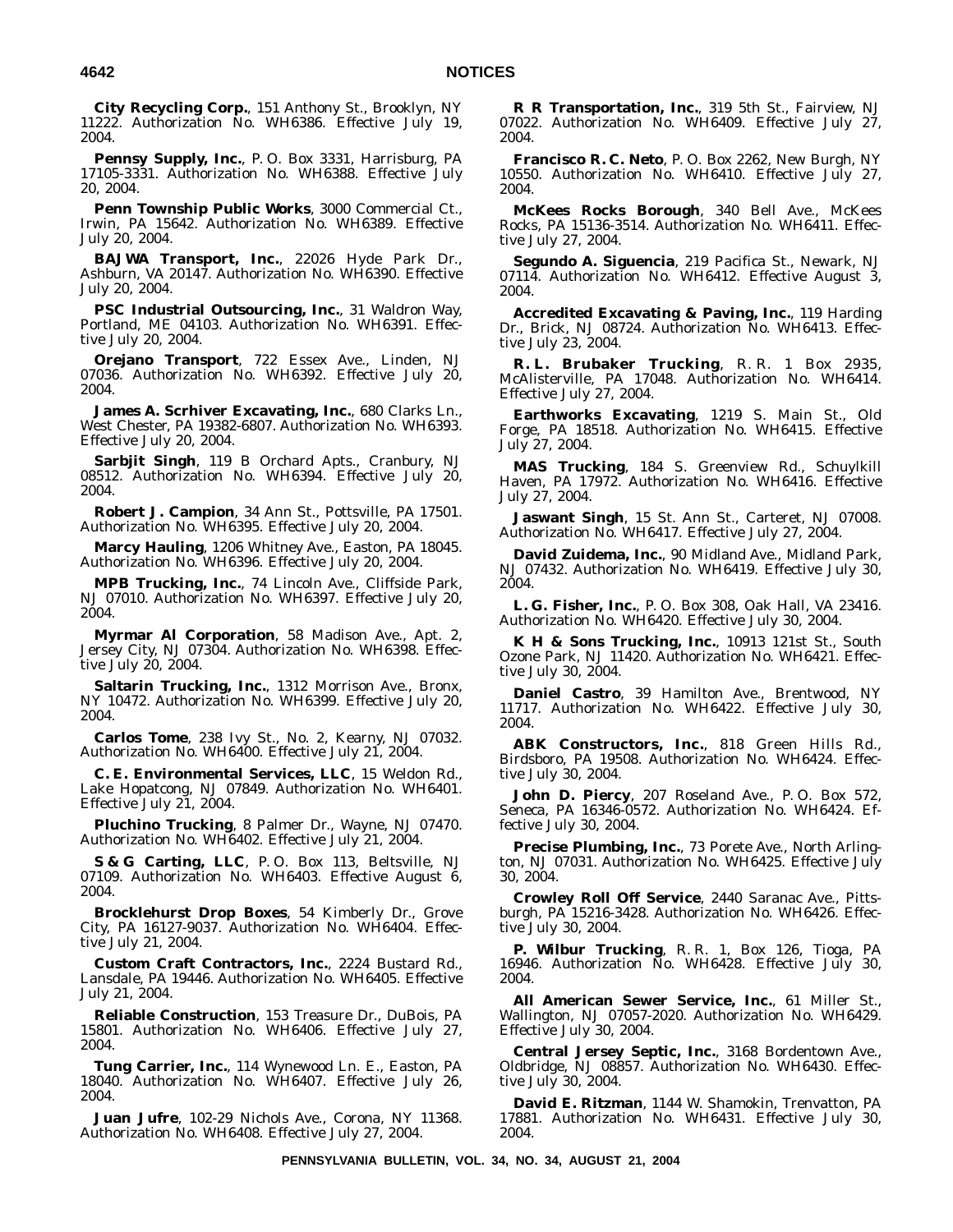**JCS Contracting**, 102 Pocono Heights, East Stroudsburg, PA 18301-8786. Authorization No. WH6432. Effective July 30, 2004.

**Crider's Excavating, Inc.**, 555 Bosler Ave., Lemoyne, PA 17043. Authorization No. WH6433. Effective July 30, 2004.

**Norman J. Mundis**, 679 Potts Hill Rd., Lewisberry, PA 17339. Authorization No. WH6434. Effective July 30, 2004.

**Barrett Trucking**, P. O. Box 2603, Weirton, WV 26062. Authorization No. WH6436. Effective August 3, 2004.

**Greg Martin**, 143 Meadow Court, Scotrun, PA 18355. Authorization No. WH6437. Effective August 3, 2004.

**Poole Anderson Construction, LLC**, Industrial Park Rd., P. O. Box 576, Huntingdon, PA 16652. Authorization No. WH6439. Effective August 3, 2004.

**A. Apollo Sewer and Plumbing**, 110 W Front St., Keyport, NJ 07735. Authorization No. WH6440. Effective August 3, 2004.

**Da Silva Line Transport System, Inc.**, 404 Ainsworth St., Linden, NJ 07036. Authorization No. WH6441. Effective August 2, 2004.

**Big Mike Drain & Septic Cleaning, Inc.**, 96 Schoolhouse Rd., Somerset, NJ 08873. Authorization No. WH6442. Effective August 3, 2004.

**Bates Tires & Auto Salvage**, 134 Bates Rd., Markleysburg, PA 15459. Authorization No. WH6443. Effective August 3, 2004.

**Murry Construction Associates, Inc.**, 22A East Roseville, Lancaster, PA 17601-6518. Authorization No. WH6444. Effective August 3, 2004.

**Sequoia Supply, Inc.**, 335 NW Bristol Rd., Warminster, PA 18974. Authorization No. WH6445. Effective August 6, 2004.

**William Pena**, 20 Clent Rd., Apt. 1N, Great Neck, NY 11021. Authorization No. WH6446. Effective August 6, 2004.

**Lakewood Automotive, LLC**, 4 Beechtree Rd., Roseland, NJ 07066. Authorization No. WH6447. Effective August 6, 2004.

## **AIR QUALITY**

**General Plan Approval and Operating Permit Usage Authorized under the Air Pollution Control Act (35 P. S. §§ 4001—4015) and 25 Pa. Code Chapter 127 to construct, modify, reactivate or operate air contamination sources and associated air cleaning devices.**

*Southeast Region: Air Quality Program, 2 East Main Street, Norristown, PA 19401; Thomas McGinley, New Source Review Chief, (484) 250-5920.*

**23-302-138GP: Elwyn, Inc.** (111 Elwyn Road, Elwyn, PA 19063) on August 3, 2004, to operate two 600 hp boilers in Middletown Township, **Delaware County**.

*Southcentral Region: Air Quality Program, 909 Elmerton Avenue, Harrisburg, PA 17110; Ronald Davis, New Source Review Chief, (717) 705-4702.*

**GP3-21-03064: Brubacher Excavating, Inc.** (825 Reading Road, P. O. Box 528, Bowmansville, PA 17507) on August 3, 2004, for portable nonmetallic mineral processing plants under GP3 in South Middleton Township, **Cumberland County**.

**GP3-22-03031: Department of the Army—99th Regional Support Command** (99 Soldiers Way, Coraopolis, PA 15108-2550) on August 2, 2004, for portable nonmetallic mineral processing plants under GP3 in East Hanover Township, **Dauphin County**.

**GP7-67-03033B: The Sheridan Press** (450 Fame Avenue, Hanover, PA 17331-9581) on August 2, 2004, for sheetfed offset lithographic printing press under GP7 in Penn Township, **York County**.

## **Plan Approvals Issued under the Air Pollution Control Act and regulations in 25 Pa. Code Chapter 127, Subchapter B relating to construction, modification and reactivation of air contamination sources and associated air cleaning devices.**

*Southeast Region: Air Quality Program, 2 East Main Street, Norristown, PA 19401; Thomas McGinley, New Source Review Chief, (484) 250-5920.*

**23-0024D: Hanson Aggregates Pennsylvania, Inc.** (523 West Forge Road, Glen Mills, PA 19342) on August 3, 2004, to operate two baghouses in Middletown Township, **Delaware County**.

*Southcentral Region: Air Quality Program, 909 Elmerton Avenue, Harrisburg, PA 17110; Ronald Davis, New Source Review Chief, (717) 705-4702.*

**01-05016F: ISP Minerals, Inc.** (P. O. Box O, Blue Ridge Summit, PA 17214) on August 3, 2004, to install a portable dryer and associated conveyors controlled by a portable fabric filter baghouse at their Charmian facility in Hamiltonban Township, **Adams County**

**06-05079B: United Corrstack, LLC** (720 Laurel Street, Reading, PA 19602) on August 4, 2004, to modify a boiler controlled by a low NOx burner in the City of Reading, **Berks County**.

**22-03055A: Kimmel's Coal and Packaging, Inc.** (Machamer Avenue, P. O. Box 1, Wiconisco, PA 17097) on August 2, 2004, to replace the fluidized bed dryer with a rotary dryer and to change the venting of two baghouses at their coal preparation facility in Wiconisco Township, **Dauphin County**.

**22-05012A: ISG Steelton, LLC** (215 South Front Street, Steelton, PA 17113) on August 3, 2004, to construct a natural gas fired boiler, rated at 99.33 mmBtu/hr, to replace central boiler 2 rated at 200 mmBtu/hr at their Steelton Plant in the Borough of Steelton, **Dauphin County**.

**36-03019A: Flury Foundry Co.** (1160 Elizabeth Avenue, Lancaster, PA 17601) on August 3, 2004, to construct a molding line controlled by a fabric filter in Manheim Township, **Lancaster County**.

**36-05015C: Dart Container Corp.** (P. O. Box 546, Leola, PA 17540) on August 2, 2004, to use landfill gas as a fuel in the facility's boilers at their Leola plant in Upper Leacock Township, **Lancaster County**.

**38-05019B: AES Ironwood, LLC** (305 Prescott Road, Lebanon, PA 17042) on August 4, 2004, to modify the plan approval definitions for start-up and shutdown of two combustion turbines at their facility in South Lebanon Township, **Lebanon County**.

**67-05012A: Transcontinental Gas Pipeline Corp.** (P. O. Box 1396, Houston, TX 77251-1396) on August 2,

**PENNSYLVANIA BULLETIN, VOL. 34, NO. 34, AUGUST 21, 2004**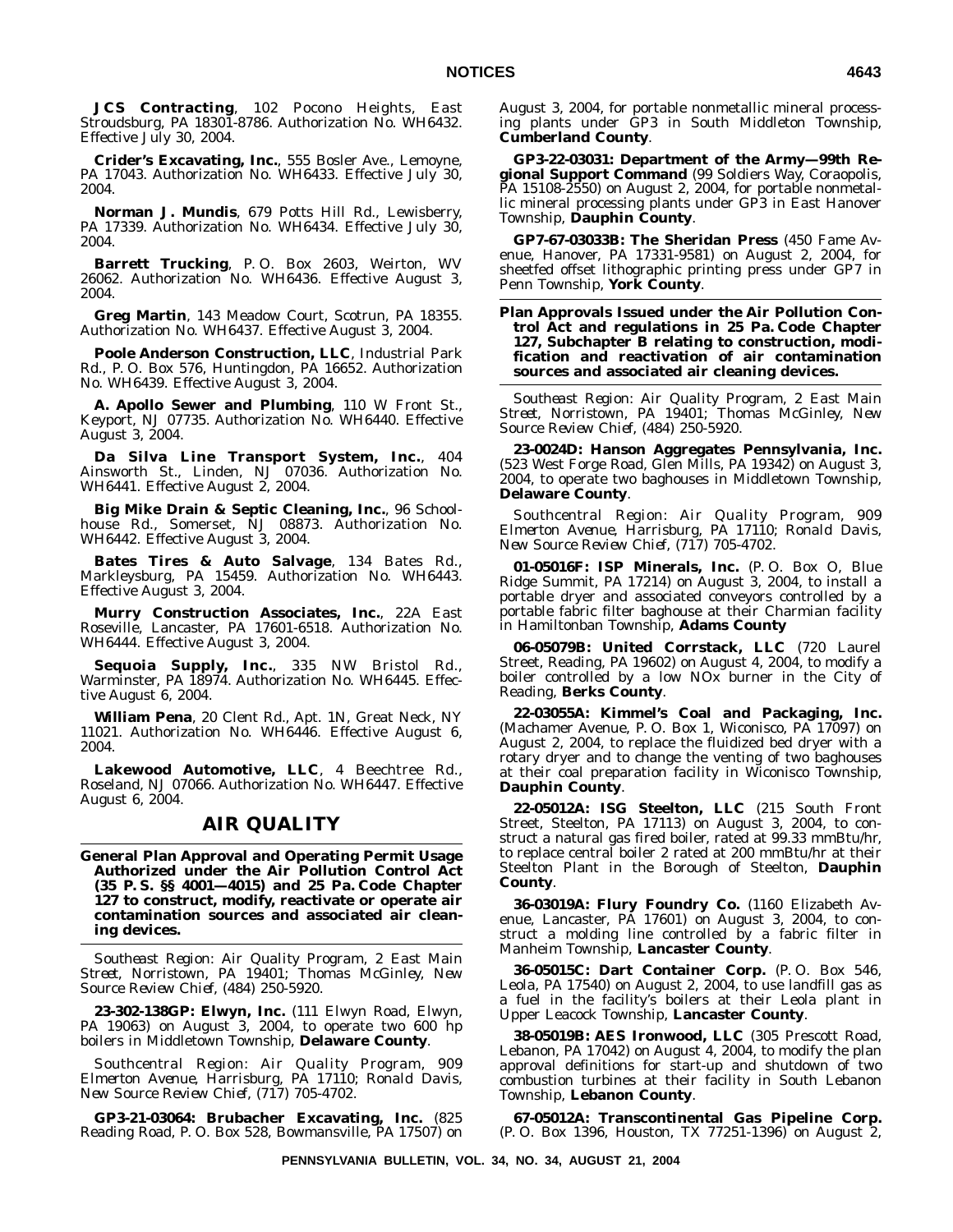2004, to install NOx controls on two Nordberg FSE-16 engines in Peach Bottom Township, **York County**.

*Department of Public Health, Air Management Services: 321 University Avenue, Philadelphia, PA 19104; Edward Braun, Chief, (215) 823-7584.*

**AMS 03007: Clean Earth of Philadelphia Inc.** (3201 South 61st Street, Philadelphia, PA 19153) on August 5, 2004, to authorize use of no. 2 fuel oil in their thermal destruction unit and to carry out process modifications in Philadelphia, **Philadelphia County.**

**AMS 03200: Wayne Industries** (130 W. Berkley Street, Philadelphia, PA 1914) on August 5, 2004, to install a 200 hp no. 4 oil fired boiler in Philadelphia, **Philadelphia County**.

**AMS 03236: Park Plaza Condominium** (3900 Ford Road, Philadelphia, PA 1913) on August 5, 2004, to install two 400 hp no. 4 oil fired boilers in Philadelphia, **Philadelphia County**.

**AMS 04043: Philadelphian Condominium** (2401 Pennsylvania Avenue, Philadelphia, PA 19130) on August 5, 2004, to use 100% no. 2 fuel oil for 90 days in a 2,200 hp dual fuel IC engine and use natural gas in two existing boilers in Philadelphia, **Philadelphia County**.

**AMS 04072: Naval Surface Warfare Center** (5001 South Broad Street, Philadelphia, PA 19112) on August 5, 2004, to transfer 30.5 tons of NOx and 249.66 tons of VOC emission reduction credits for use as offsets for the P-104 project in Philadelphia, **Philadelphia County**.

**AMS 04088: City of Philadelphia Capital Programs Office** (1515 Arch Street, Philadelphia, PA 19101) on August 5, 2004, to install two chillers in Philadelphia, **Philadelphia County**.

## **Plan Approval Revisions Issued including Extensions, Minor Modifications and Transfers of Ownership under the Air Pollution Control Act and 25 Pa. Code §§ 127.13, 127.13a and 127.32.**

*Southeast Region: Air Quality Program, 2 East Main Street, Norristown, PA 19401; Thomas McGinley, New Source Review Chief, (484) 250-5920.*

**09-0123: Better Materials Corp.** (P. O. Box 231, Easton, PA 18044) on August 5, 2004, to operate a batch asphalt plant in Nockamixon Township, **Bucks County**.

**09-0124B: Fairless Energy, LLC** (5000 Dominion Blvd., Glen Allen, VA 01742) on August 10, 2004, to operate a combined cycle combustion turbine in Falls Township, **Bucks County**.

**09-0124E: Fairless Energy, LLC** (5000 Dominion Blvd., Glen Allen, VA 01742) on August 10, 2004, to operate a two natural gas preheater in Falls Township, **Bucks County**.

**46-0232: Cemco Lift, Inc.** (P. O. Box 500, 2801 Township Line Road, Hatfield, PA 19440) on August 6, 2004, to operate a spray paint booth in Hatfield Township, **Montgomery County**.

**46-0232A: Cemco Lift, Inc.** (P. O. Box 500, 2801 Township Line Road, Hatfield, PA 19440) on August 6, 2004, to operate two spray booths and manual brush painting in Hatfield Township, **Montgomery County**.

*Southcentral Region: Air Quality Program, 909 Elmerton Avenue, Harrisburg, PA 17110; Ronald Davis, New Source Review Chief, (717) 705-4702.*

**36-03145: NTN-BCA Corp.** (401 West Lincoln Avenue, P. O. Box 1400, Lititz, PA 17543-7020) on August 1, 2004, to install a batch vapor-cleaning machine (degreaser) in Lititz Borough, **Lancaster County**. This plan approval was extended.

*Northcentral Region: Air Quality Program, 208 West Third Street, Williamsport, PA 17701; David Aldenderfer, Program Manager, (570) 327-3637.*

**60-310-006A: Eastern Industries, Inc.** (P. O. Box 177, Winfield, PA 17889) on August 3, 2004, to operate a stone crushing operation and associated air cleaning devices (two water spray dust suppression systems) on a temporary basis, until December 1, 2004, in Buffalo Township, **Union County**. The plan approval has been extended.

*Northwest Region: Air Quality Program, 230 Chestnut Street, Meadville, PA 16335-3481; Devendra Verma, New Source Review Chief, (814) 332-6940.*

**37-013E: Cemex, Inc.** (2001 Portland Park, Wampum, PA 16157) on June 30, 2004, to change the slag feeding equipment in Wampum, **Lawrence County**.

**43-277B: George and Thomas Cone Co.—Joy Cone** (3435 Lamor Road, Hermitage, PA 16148) on July 31, 2004, for an incinerator in Hermitage, **Mercer County**.

*Department of Public Health, Air Management Services: 321 University Avenue, Philadelphia, PA 19104; Edward Braun, Chief, (215) 823-7584.*

**AMS 03159: Bro-Tech Corp.** (150 Monument Road, Bala Cynwyd, PA 19004) on August 5, 2004, was terminated upon notification by the company that they do not intend to proceed with modifications as authorized in the City of Philadelphia, **Philadelphia County**. The plan approval was issued on November 28, 2003.

## **Title V Operating Permits Issued under the Air Pollution Control Act and 25 Pa. Code Chapter 127, Subchapter G.**

*Southeast Region: Air Quality Program, 2 East Main Street, Norristown, PA 19401; Edward Jurdones Brown, Facilities Permitting Chief, (484) 250-5920.*

**46-00013: Hatfield Quality Meats, Inc.—Sub Clemens Family Corp.** (2700 Funks Road, P. O. Box 902, Hatfield, PA 19440) on August 4, 2004, a renewal to operate a facility Title V Operating Permit in Hatfield Township, **Montgomery County**.

**Operating Permits for Non-Title V Facilities Issued under the Air Pollution Control Act and 25 Pa. Code Chapter 127, Subchapter F.**

*Southeast Region: Air Quality Program, 2 East Main Street, Norristown, PA 19401; Edward Jurdones Brown, Facilities Permitting Chief, (484) 250-5920.*

**46-00118: Ursinus College** (P. O. Box 1000, Collegeville, PA 19426) on August 3, 2004, to operate a Synthetic Minor Operating Permit in Collegeville Borough, **Montgomery County**.

*Southwest Region: Air Quality Program, 400 Waterfront Drive, Pittsburgh, PA 15222-4745; Mark Wayner, Facilities Permitting Chief, (412) 442-4174.*

**63-00883: PA Transformer Technology, Inc.** (P. O. Box 440, Canonsburg, PA 15317) on August 2, 2004, for operation of transformer manufacturing at Canonsburg Facility in Canonsburg Borough, **Washington County**. This is a Synthetic Minor Facility.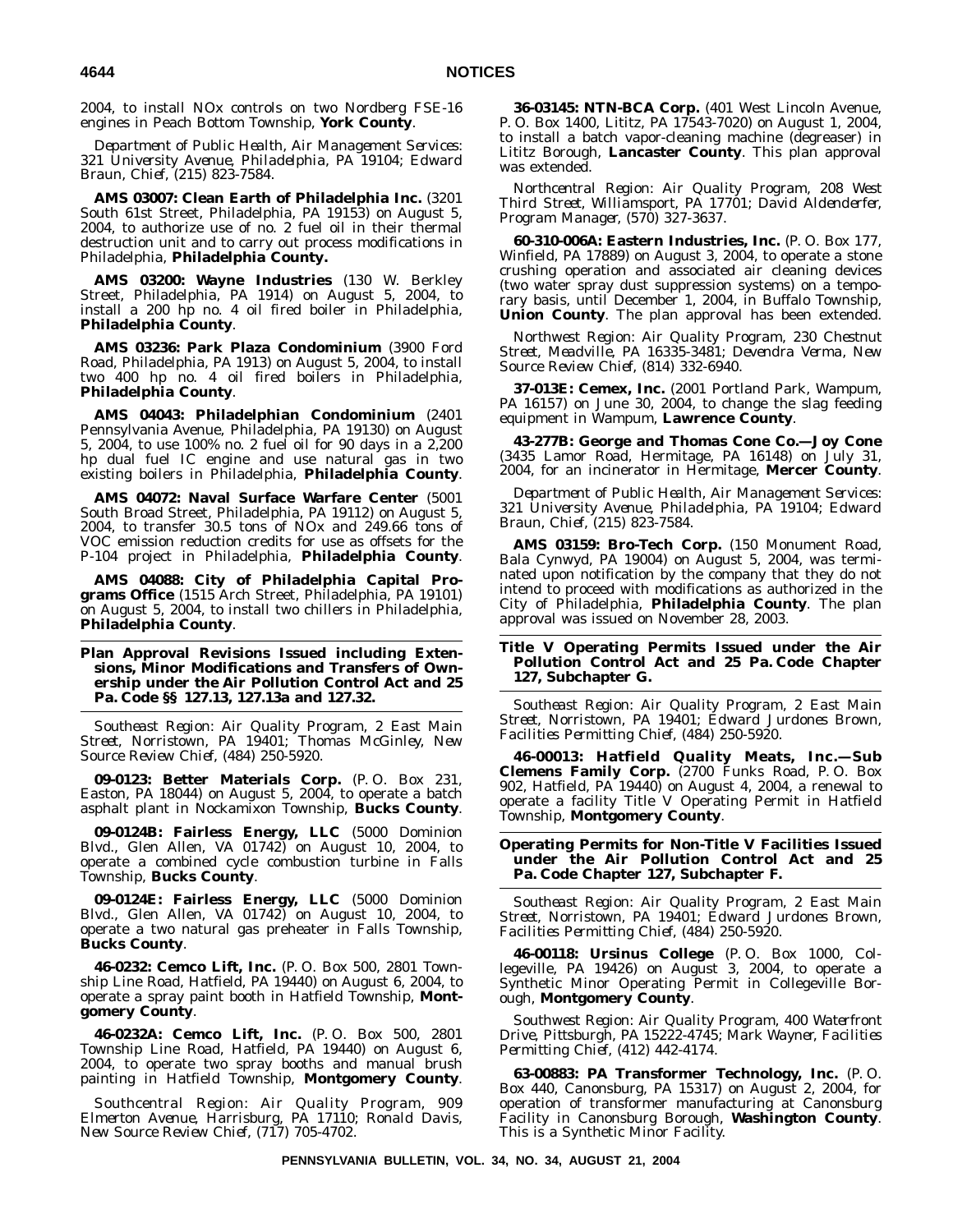**63-00899: Pleiger Plastics Co.—Washington Plant** (P. O. Box 1271, Crile Road, Washington, PA 15301-1271) on July 29, 2004, for their Washington Plant, **Washington County**. The facility's sources of emissions include polyurethane molding operations that primarily emit nonmajor levels of VOC compounds.

*Northwest Region: Air Quality Program, 230 Chestnut Street, Meadville, PA 16335-3481; Eric Gustafson, Facilities Permitting Chief, (814) 332-6940.*

**10-00287: Minteq International, Inc.** (395 Grove City Road, Slippery Rock, PA 16057) on August 4, 2004, for a Natural Minor Permit to operate nonclay refectories in Slippery Rock Township, **Butler County**. Emissions sources associated with this facility include mixers, dryers and mold shop.

**37-00307: Slippery Rock Salvage** (214 Gardner Avenue, New Castle, PA 16107) on August 5, 2004, for a Natural Minor Operating Permit for a scrap steel cutting facility in the City of New Castle, **Lawrence County**.

## **Operating Permit Revisions Issued including Administrative Amendments, Minor Modifications or Transfers of Ownership under the Air Pollution Control Act and 25 Pa. Code §§ 127.412, 127.450, 127.462 and 127.464.**

*Southcentral Region: Air Quality Program, 909 Elmerton Avenue, Harrisburg, PA 17110; Ronald Davis, New Source Review Chief, (717) 705-4702.*

**38-05028: Curwood Specialty Films** (5 Keystone Drive, Lebanon Valley Business Park, Lebanon, PA 17042) on August 4, 2004, to operate a flexible packaging printing facility in South Lebanon Township, **Lebanon County**. The State-only operating permit was administratively amended to incorporate the conditions of Plan Approval 38-05028A. This is Revision No. 1 of the operating permit.

*Department of Public Health, Air Management Services: 321 University Avenue, Philadelphia, PA 19104; Edward Braun, Chief, (215) 823-7584.*

**N96-021: The Curtis Center** (625 Walnut Street, Philadelphia, PA 19106) on July 29, 2004, administratively amended to add conditions for one emergency generator and one fire pump in the City of Philadelphia, **Philadelphia County**. The Natural Minor Operating Permit was originally issued September 4, 2001.

# **ACTIONS ON COAL AND NONCOAL MINING ACTIVITY APPLICATIONS**

**Actions on applications under the Surface Mining Conservation and Reclamation Act (52 P. S. §§ 1396.1—1396.19a); the Noncoal Surface Mining Conservation and Reclamation Act (52 P. S. §§ 3301—3326); The Clean Streams Law (35 P. S. §§ 691.1—691.1001); the Coal Refuse Disposal Control Act (52 P. S. §§ 30.51—30.66); and The Bituminous Mine Subsidence and Land Conservation Act (52 P. S. §§ 1406.1—1406.21). The final action on each application also constitutes action on the request for 401 Water Quality Certification and the NPDES permit application. Mining activity permits issued in response to the applications will also address the application permitting requirements of the following statutes: the Air Quality Control Act (35 P. S. §§ 4001—4015); the Dam Safety and Encroachments Act (32 P. S. §§ 693.1—693.27); and the Solid Waste Management Act (35 P. S. §§ 6018.101—6018.1003).**

## *Coal Permits Actions*

*Greensburg District Mining Office: Armbrust Building, R. R. 2 Box 603-C, Greensburg, PA 15601-0982, (724) 925-5500.*

**03930108 and NPDES Permit No. PA0200816. Mears Enterprises, Inc.** (P. O. Box 157, Clymer, PA 15728). Permit revised to change the land use from forestland to pastureland at an existing bituminous surface mine in Wayne and Cowanshannock Townships, **Armstrong County**, affecting 281.7 acres. Receiving streams: unnamed tributaries to South Fork Pine Creek. Application received May 11, 2004. Revised permit issued August 3, 2004.

**03990109 and NPDES Permit No. PA0202673. Mears Enterprises, Inc.** (P. O. Box 157, Clymer, PA 15728). Permit revised to change the land use from forestland to pastureland at an existing bituminous surface mine in Wayne Township, **Armstrong County**, affecting 58 acres. Receiving streams: unnamed tributaries to South Fork Pine Creek and South Fork Pine Creek. Application received May 11, 2004. Revised permit issued August 3, 2004.

**03990107 and NPDES Permit No. PA0202622. AMFIRE Mining Co., LLC** (One Energy Place, Latrobe, PA 15650). Application received to add 60 acres to an existing bituminous surface mining site in Washington and East Franklin Townships, **Armstrong County**, now affecting 263.8 acres. Receiving streams: unnamed tributaries of Limestone Run to Limestone Run. Application received July 9, 2003. Revised permit issued August 5, 2004.

*Knox District Mining Office: P. O. Box 669, Knox, PA 16232, (814) 797-1191.*

**33980110. Original Fuels, Inc.** (P. O. Box 343, Punxsutawney, PA 15767). Revision to an existing bituminous strip operation to change the post mining land use from forestland to unmanaged natural habitat on the Benjamin Z. Means property in Perry Township, **Jefferson County**. Receiving streams: unnamed tributary to Mahoning Creek. Application received April 29, 2004. Permit issued July 28, 2004.

**24930101 and NPDES Permit No. PA0211770. Fairview Coal Company** (P. O. Box R, Ridgway, PA 15853). Renewal of an existing bituminous strip, auger and beneficial use of residual waste operation in Horton Township, **Elk County** affecting 65.3 acres. Receiving streams: Johnson Run. Application received June 10, 2004. Permit issued July 27, 2004.

**1465-24880103-E-1. Energy Resources, Inc.** (P. O. Box 259, Brockway, PA 15824). Application for a stream encroachment to allow for the construction and maintenance of a retention pond within the drainage course and floodway of unnamed tributary no. 19 to Vineyard Run in Horton Township, **Elk County**. Receiving streams: unnamed tributary to Mead Run, unnamed tributary to Vineyard Run, two unnamed tributaries to Laurel Run and two unnamed tributaries to West Branch Walburn Run. Application received July 7, 2003. Permit issued July 29, 2004.

**16880104 and NPDES Permit No. PA0104710. Terry Coal Sales, Inc.** (P. O. Box 58, Distant, PA 16223). Renewal of an existing bituminous strip and tipple refuse disposal operation in Limestone, Porter and Monroe Townships, **Clarion County** affecting 156.2 acres. Receiving streams: one unnamed tributary to Sloan Run, one unnamed tributary to Parsons Run, three unnamed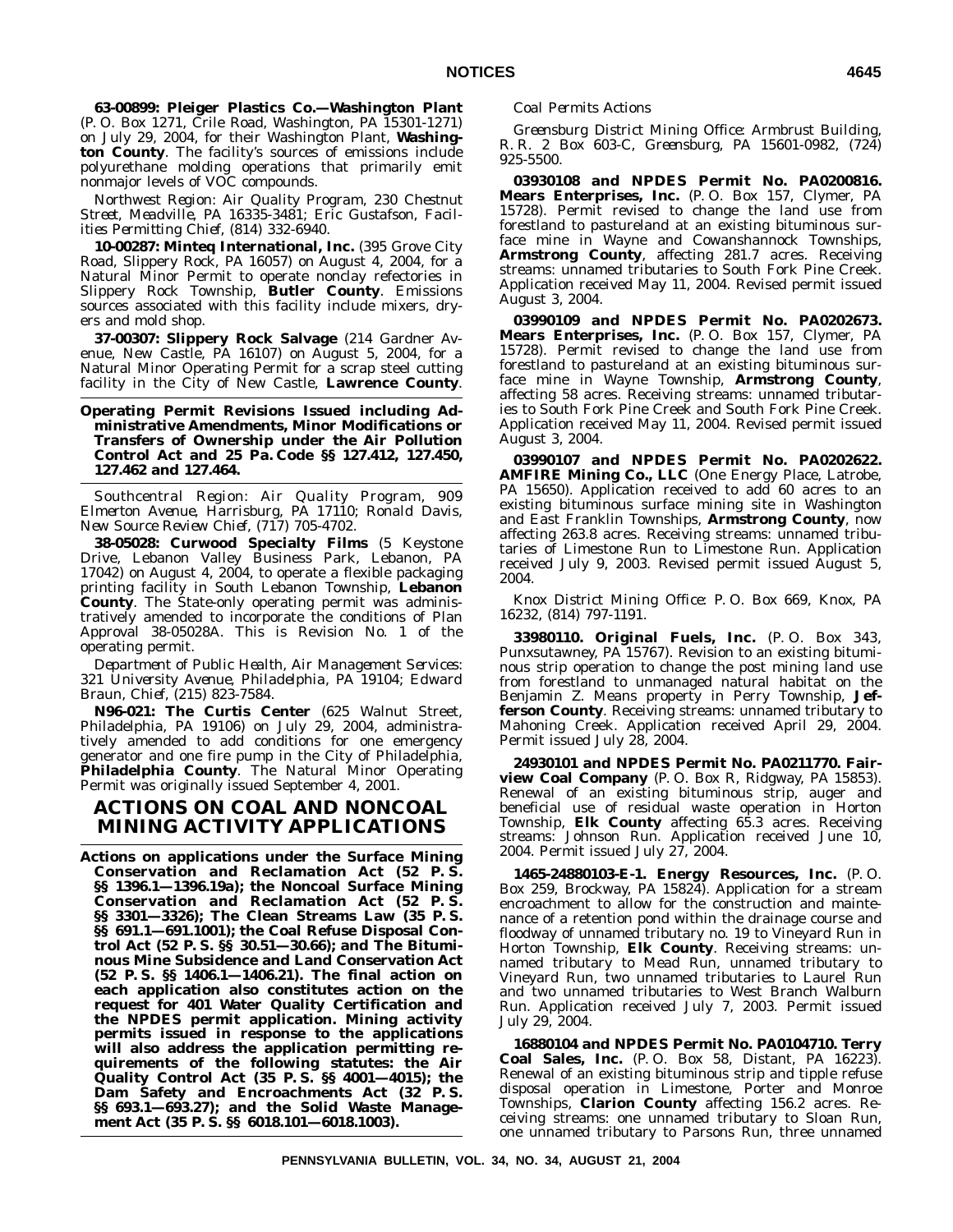tributaries to Leatherwood Creek. This renewal issued for reclamation only. Application received June 7, 2004. Permit issued August 4, 2004.

*California District Mining Office: 25 Technology Drive, Coal Center, PA 15423, (724) 769-1100.*

**56971301. NPDES Permit No. PA0214973, GM&S Coal Corporation** (P. O. Box 99, Boswell, PA 15531), to revise the permit for the Geronimo Mine in Jenner Township, **Somerset County** to add permit and subsidence control plan acres, Underground Acres Proposed 41.80, SCP Acres Proposed 41.80. No additional discharges. Permit issued July 30, 2004.

**03851303. NPDES Permit No. PA0213462, McVille Mining Company** (301 Market Street, Kittanning, PA 16201-9642), to revise the permit for the Clementine No. 1 Mine in North Buffalo and South Buffalo Townships, **Armstrong County** to add underground permit and subsidence control plan acres, Underground Acres Proposed 2192, SCP Acres Proposed 2,192. No additional discharges. The first downstream potable water supply intake from the point of discharge is the Buffalo Township Municipal Authority at Freeport. Permit issued August 3, 2004.

*Moshannon District Mining Office: 186 Enterprise Drive, Philipsburg, PA 16866.*

**17030110 and NPDES Permit No. PA020243540. Swisher Contracting, Inc.** (P. O. Box 1223, Clearfield, PA 16830). Commencement, operation and restoration of a bituminous surface mine-auger permit in Lawrence Township, **Clearfield County** affecting 116.8 acres. Receiving streams: unnamed tributaries to Montgomery Creek and West Branch Susquehanna River. Application received August 7, 2003. Permit issued July 28, 2004.

**17-03-01. Junior Coal Contracting, Inc.** (2330 Six Mile Road, Philipsburg, PA 16866). The Moshannon District Mining Office awarded a Government Financed Construction Contract to Junior Coal Contracting, Inc. on June 17, 2004, that will result in incidental coal removal necessary to accomplish reclamation of an abandoned mine land site affecting 3 acres in Decatur Township, **Clearfield County**. Under the terms of the contract, no reprocessing of the coal refuse may take place and no coal refuse materials may be returned to the site once removed. The contract requires total reclamation and revegetation of the project area. This project was made possible under a program developed by the Department which allows for expedited removal and reclamation of old coal refuse piles which are generally eyesores as well as major sources of siltation and pollution to the streams of this Commonwealth. Application received August 29, 2004. Permit issued June 17, 2004.

**17-03-02. Junior Coal Contracting, Inc.** (2330 Six Mile Road, Philipsburg, PA 16866). The Moshannon District Mining Office awarded a Government Financed Construction Contract to Junior Coal Contracting, Inc. on June 17, 2004, that will result in incidental coal removal necessary to accomplish reclamation of an abandoned mine land site affecting 5.4 acres in Decatur Township, **Clearfield County**. Under the terms of the contract no reprocessing of the coal refuse may take place and no coal refuse materials may be returned to the site once removed. The contract requires total reclamation and revegetation of the project area. This project was made possible under a program developed by the Department which allows for expedited removal and reclamation of old coal refuse piles which are generally eyesores as well as major sources of siltation and pollution to the streams of

this Commonwealth. Application received August 29, 2003. Permit issued June 17, 2004.

**17-03-07. Larson Enterprises, Inc.** (P. O. Box 96, Kylertown, PA 16847). The Moshannon District Mining Office awarded a Government Financed Construction Contract to Larson Enterprises, Inc. on July 21, 2004, that will result in incidental coal removal necessary to accomplish reclamation of an abandoned mine land site affecting 3.7 acres in Graham Township, **Clearfield County**. Under the terms of the contract no reprocessing of the coal refuse may take place and no coal refuse materials may be returned to the site once removed. The contract requires total reclamation and revegetation of the project area. This project was made possible under a program developed by the Department which allows for expedited removal and reclamation of old coal refuse piles which are generally eyesores as well as major sources of siltation and pollution to the streams of this Commonwealth. Application received February 24, 2004. Permit issued July 21, 2004.

*Noncoal Permits Actions*

*Pottsville District Mining Office: 5 West Laurel Blvd., Pottsville, PA 17901-2454, (570) 621-3118.*

**58040824. G. K. Flagstone, Inc.** (R. R. 1 Box 1132, Nicholson, PA 18446), commencement, operation and restoration of a quarry operation in Lenox Township, **Susquehanna County** affecting 5.0 acres. Receiving stream: East Branch of Tunkhannock Creek. Application received April 19, 2004. Permit issued August 6, 2004.

**09890301C10 and NPDES Permit No. PA0594466. Naceville Materials** (1371 West Street Road, P. O. Box 161, Warminster, PA 18974), renewal of NPDES Permit for discharge of treated mine drainage in West Rockhill Township, **Bucks County**, receiving stream: unnamed tributary to Ridge Valley Creek. Application received May 27, 2004. Renewal issued August 6, 2004.

**58010803T and NPDES Permit No. PA0224171. Reading Materials, Inc.** (P. O. Box 1467, Skippack, PA 19474), transfer of an existing quarry operation in Bridgewater Township, **Susquehanna County** affecting 41.96 acres, receiving stream: unnamed tributary to South Branch Creek. Application received March 12, 2004. Transfer issued August 6, 2004.

*Knox District Mining Office: White Memorial Building, P. O. Box 669, Knox, PA 16232-0669, (814) 797-1191.*

**33042803. Glenn Brothers Quarry** (P. O. Box 281, Corsica, PA 15829) Commencement, operation and restoration of a small noncoal sandstone operation in Union Township, **Jefferson County** affecting 7.3 acres. Receiving streams: Simpson Run. Application received April 15, 2004. Permit issued August 3, 2004.

## **ACTIONS ON BLASTING ACTIVITY APPLICATIONS**

**Actions on applications under the Explosives Acts of 1937 and 1957 (73 P. S. §§ 151—161) and 25 Pa. Code § 211.124. Blasting activity performed as part of a coal or noncoal mining activity will be regulated by the mining permit for that coal or noncoal mining activity.**

*Pottsville District Mining Office: 5 West Laurel Blvd., Pottsville, PA 17901-2454, (570) 621-3118.*

**28044032. David H. Martin, Inc.** (4961 Cumberland Highway, Chambersburg, PA 17201), construction blasting at Penn National Development Lot Q31 in Guilford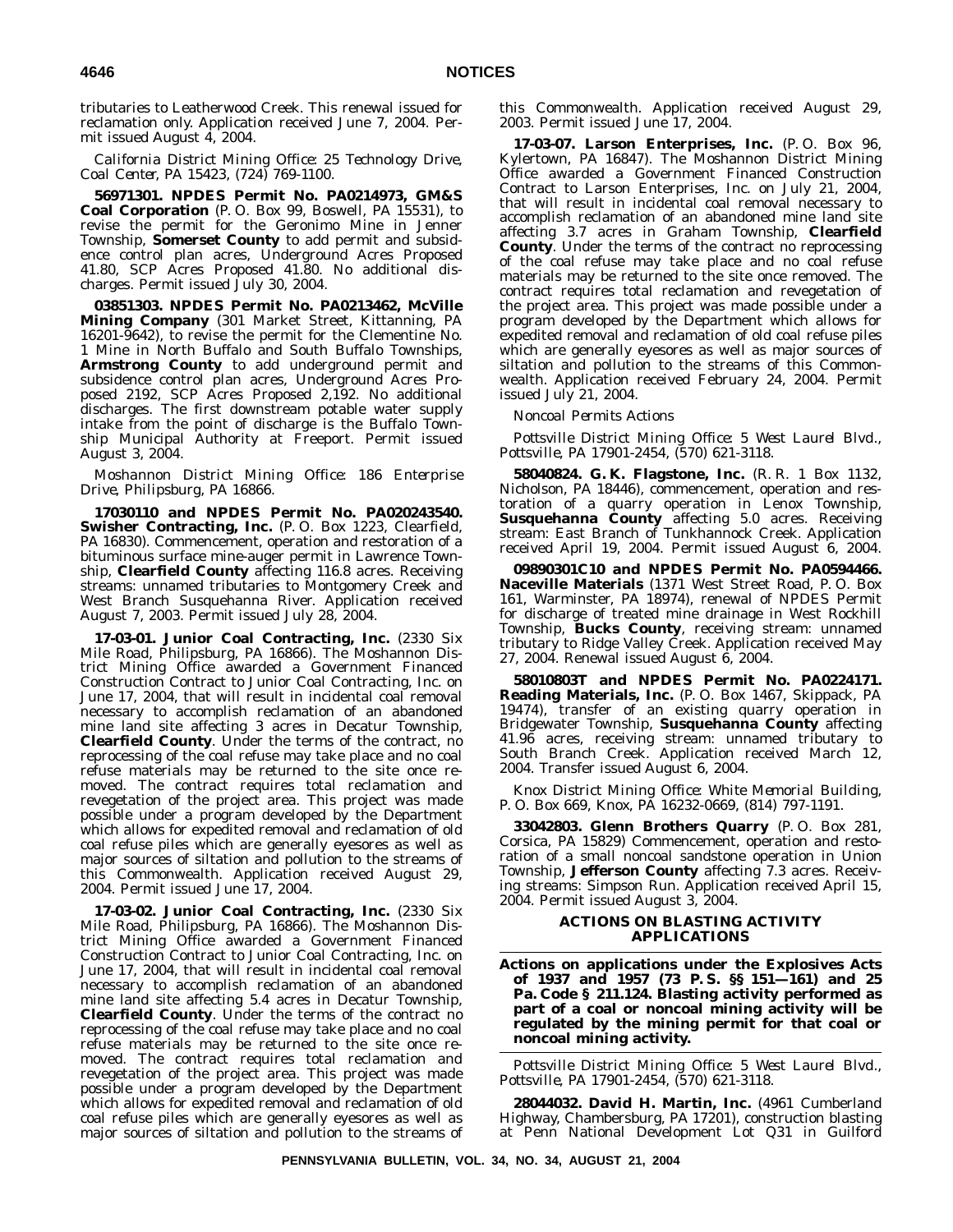Township, **Franklin County** with an expiration date of July 31, 2005. Permit issued August 3, 2004.

**01044011. Brubacher Excavating, Inc.** (P. O. Box 528, 825 Reading Road, Bowmansville, PA 17507), construction blasting at Drummer Boy Campground in Straban Township, **Adams County** with an expiration date of July 31, 2005. Permit issued August 3, 2004.

**01044012. Brubacher Excavating, Inc.** (P. O. Box 528, 825 Reading Road, Bowmansville, PA 17507), construction blasting at Links at Gettysburg in Mount Joy Township, **Adams County** with an expiration date of July 31, 2005. Permit issued August 3, 2004.

**22044025. Hall Explosives, Inc.** (2981 Elizabethtown Road, Hershey, PA 17033), construction blasting at Milton Hershey Schools in Derry Township, **Dauphin County** with an expiration date of July 30, 2005. Permit issued August 3, 2004.

**06044035. Doli Construction Corporation** (120 Independence Lane, Chalfont, PA 18914), construction blasting at Steever's Glen Sewer Project in Cumru Township, **Berks County** with an expiration date of February 27, 2005. Permit issued August 3, 2004.

**54044007. J. Roy's, Inc.** (Box 125, Bowmansville, PA 17507), construction blasting at Delaware Valley Subdivision in Wayne Township, **Schuylkill County** with an expiration date of July 30, 2005. Permit issued August 3, 2004.

**15044031. J. Roy's, Inc.** (Box 125, Bowmansville, PA 17507), construction blasting at Hidden Way Subdivision in Tredyffrin Township, **Chester County** with an expiration date of July 30, 2005. Permit issued August 3, 2004.

**67044039. Hall Explosives, Inc.** (2981 Elizabethtown Road, Hershey, PA 17033), construction blasting for Equilibrium Equities for a warehouse in Fairview Township, **York County** with an expiration date of August 31, 2005. Permit issued August 5, 2004.

**01044010. Geological Technologies, Inc.** (715 Baltimore Street, Martinsburg, WV 25401), construction in Gettysburg Borough and Cumberland Township, **Adams County** with an expiration date of August 31, 2004. Permit issued August 5, 2004.

**67044038. ABEL Construction Co., Inc.** (3925 Columbia Avenue, Mountville, PA 17554), construction blasting for Stone Hill in York Township, **York County** with an expiration date of July 31, 2005. Permit issued August 5, 2004.

*Moshannon District Mining Office: 186 Enterprise Drive, Philipsburg, PA 16866, (814) 342-8200.*

**14034002. Paradise Contracting** (223 Paradise Road, Bellefonte, PA 16823), for construction blasting in Spring Township, **Centre County**, with an extended duration of 34 days. Permit issued July 27, 2004.

**14044003. C. D. G. Properties, LLC** (P. O. Box 11172, State College, PA 16805), for construction blasting in Benner Township, **Centre County**, with an extended duration of 59 days. Permit issued July 27, 2004.

*Cambria District Mining Office: 286 Industrial Park Road, Ebensburg, PA 15931-4119, (814) 472-1900.*

**56044005. Sheehan Pipe Line Construction** (P. O. Box 950, Waynesburg, PA 15370). Blasting activity permit issued for a pipeline construction project in Brothersvalley and Allegheny Townships, **Somerset County**. Duration of blasting is 180 days. Permit issued July 30, 2004.

# **FEDERAL WATER POLLUTION CONTROL ACT SECTION 401**

The Department of Environmental Protection (Department) has taken the following actions on previously received permit applications, requests for Environmental Assessment approval and requests for Water Quality Certification under section 401 of the Federal Water Pollution Control Act (FWPCA) (33 U.S.C.A. § 1341).

Except as otherwise noted, the Department has granted 401 Water Quality Certification certifying that the construction and operation described will comply with the applicable provisions of sections 301—303, 306 and 307 of the FWPCA (33 U.S.C.A. §§ 1311—1313, 1316 and 1317) and that the construction will not violate applicable Federal and State water quality standards.

Persons aggrieved by an action may appeal, under section 4 of the Environmental Hearing Board Act (35 P. S. § 7514) and 2 Pa.C.S. §§ 501—508 and 701—704 (relating to the Administrative Agency Law), to the Environmental Hearing Board, Second Floor, Rachel Carson State Office Building, 400 Market Street, P. O. Box 8457, Harrisburg, PA 17105-8457, (717) 787-3483. TDD users should contact the Environmental Hearing Board (Board) through the Pennsylvania Relay Service, (800) 654-5984. Appeals must be filed with the Board within 30 days of publication of this notice in the *Pennsylvania Bulletin*, unless the appropriate statute provides a different time period. Copies of the appeal form and the Board's rules of practice and procedure may be obtained from the Board. The appeal form and the Board's rules of practice and procedure are also available in Braille or on audiotape from the Secretary of the Board at (717) 787-3483. This paragraph does not, in and of itself, create any right of appeal beyond that permitted by applicable statutes and decision law.

For individuals who wish to challenge an action, appeals must reach the Board within 30 days. A lawyer is not needed to file an appeal with the Board.

Important legal rights are at stake, however, so individuals should show this notice to a lawyer at once. Persons who cannot afford a lawyer may qualify for free pro bono representation. Call the Secretary to the Board at (717) 787-3483 for more information.

**Actions on applications for the following activities filed under the Dam Safety and Encroachments Act (32 P. S. §§ 693.1—693.27), section 302 of the Flood Plain Management Act (32 P. S. § 679.302) and The Clean Streams Law (35 §§ 691.1—691.702) and Notice of Final Action for Certification under section 401 of the FWPCA (33 U.S.C.A. § 1341).**

*Permits, Environmental Assessments and 401 Water Quality Certifications Issued*

## **WATER OBSTRUCTIONS AND ENCROACHMENTS**

*Southeast Region: Water Management Program Manager, 2 East Main Street, Norristown, PA 19401.*

**E15-692. Upper Uwchlan Township**, 140 Pottstown Pike, Chester Springs, PA 19425, Upper Uwchlan Township, **Chester County**, ACOE Philadelphia District.

To construct and maintain the water obstructions and encroachments associated with the construction of a 1.01-mile three-lane loop road by-pass and to extend Park Road 0.23 mile to improve traffic flows in the vicinity of the Village of Eagle. The Eagle Loop Road will intersect Pottstown Pike (SR 0100) south of the Wolfington Tract

**PENNSYLVANIA BULLETIN, VOL. 34, NO. 34, AUGUST 21, 2004**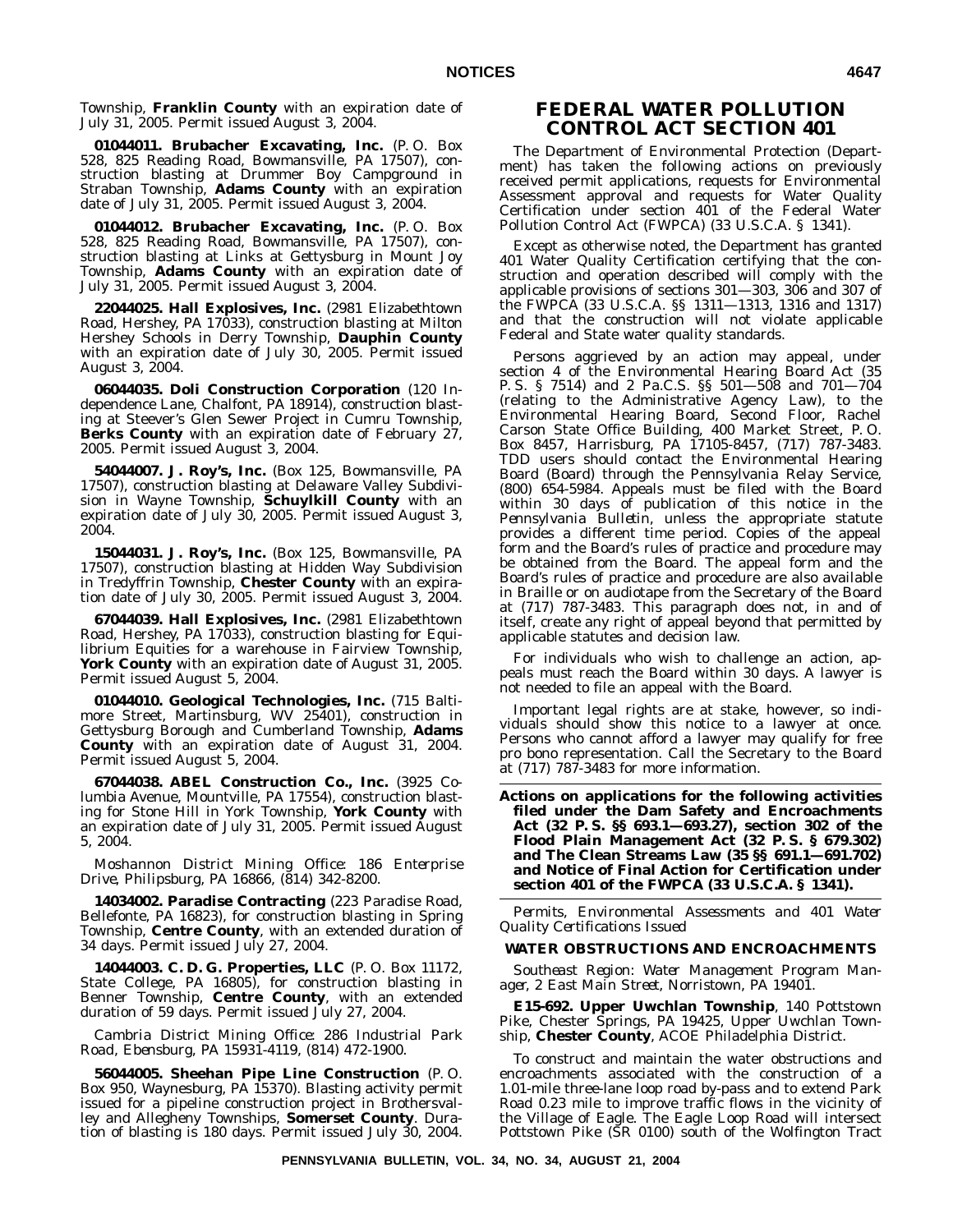(Downingtown, PA Quadrangle N: 13.3 inches; W: 8.3 inches), traverse east and parallel Pottstown Pike rejoining it north of the intersection with Park Road (Downingtown, PA Quadrangle N: 16.2 inches; W: 9.5 inches) in Upper Uwchlan Township, Chester County.

The work involves the following:

1. To relocate 450 linear feet of an intermittent reach of an unnamed tributary of Pickering Creek (HQ-TSF) by constructing 540 linear feet of new stream channel along station 34+00 to 38+50 of the proposed Eagle Loop Road.

2. To construct and maintain approximately 32 linear feet of twin 29-inch by 42-inch CMP arch culverts in the relocated channel referenced in Item 1 associated with the construction of a pedestrian trail.

3. To relocate and modify approximately 1,170 linear feet of an intermittent reach of an unnamed tributary of Pickering Creek associated with the construction of the Park Road extension to connect Pottstown Pike (SR 0100) with the proposed Eagle Loop Road.

4. To construct and maintain approximately 94 linear feet of a 78-inch CMP culvert crossing of an intermittent reach of an unnamed tributary of Pickering Creek which will be relocated as referenced in Item 3 at station 38+40 of the proposed Eagle Loop Road. In addition to the 78-inch CMP culvert, an energy dissipation apron will be placed with the extents of Endwall 3.

5. To construct and maintain approximately 99 linear feet of 54-inch CMP culvert conveying stormwater runoff from the north and west of the intersection of Park Road and the Eagle Loop Road. In addition to the 54-inch CMP culvert, R-3 riprap will be placed within the extents of Endwall 4 for energy dissipation.

6. To place and maintain fill in 0.17 acre of wetland (PFO) at road station  $19+50$  to  $21+50$ .

The project proposes to temporarily impact approximately 1,620 linear feet of stream, permanently impact approximately 200 linear feet of intermittent reaches of an unnamed tributary of Pickering Creek and 0.17 acre of adjacent wetland (PFO). The permittee will compensate for wetland losses by providing the construction of 0.34 acre of replacement wetlands (PEM/FO) offsite.

The issuance of this permit also constitutes approval of a Water Quality Certification under section 401 of the Federal Water Pollution Control Act.

*Northeast Region: Water Management Program Manager, 2 Public Square, Wilkes-Barre, PA 18711-0790.*

**E48-350. Department of Conservation and Natural Resources, Bureau of State Parks**, P. O. Box 8451, Harrisburg, PA 17105-8451. City of Easton, **Northampton County**, Army Corps of Engineers Philadelphia District, Subbasin 2C.

To remove the existing structures and to construct and maintain a visitor center and associated parking areas in the 100-year, right side floodplain of the Delaware River at the site of the former Canal Museum. The project is in Delaware Canal State Park, southwest of the confluence of the Lehigh and Delaware Rivers (Easton, PA-NJ Quadrangle N: 12.0 inches; W: 11.7 inches).

*Southcentral Region: Water Management Program Manager, 909 Elmerton Avenue, Harrisburg, PA 17110.*

**E07-386: Department of Transportation, District 9-0**, 1620 North Juniata Street, Hollidaysburg, PA 16648 in Freedom Township, **Blair County**, ACOE Baltimore District.

To remove the existing bridges and then to construct and maintain: (1) a single clear span bridge of 45.32 feet on a 60 degree skew with an underclearance of 5.0 feet across Poplar Run (CWF) and related outfalls; and (2) a single clear span bridge of 41.0 feet on a 60 degree skew with an underclearance of 4.13 feet across Blue Knob Run (CWF) and related outfalls on SR 3010, Section 002, Segment 0140, Offsets 0446 and 0670, to improve the traffic safety conditions at the Village of Puzzletown (Hollidaysburg, PA Quadrangle N: 0.5 inch; W: 16.0 inches) in Freedom Township, Blair County.

**E29-090: Department of Transportation, District 9-0**, 1620 North Juniata Street, Hollidaysburg, PA 16648 in Wells Township, **Fulton County**, ACOE Baltimore District.

To remove the existing bridge and then to construct and maintain: (1) a 21.3-foot by 5.25-foot concrete box culvert on a 70 degree skew at the channel of Roaring Run  $(HQ-CWF)$  on SR 4010, Segment 0060, Offset 0000 to improve the roadway condition; and (2) temporarily relocate the channel of same stream and construct a 36-inch diameter pipe and a twin 48-inch diameter temporary road crossing. Described activities are about 2.2 miles northeast of Wells Tannery Village (Wells Tannery, PA Quadrangle N: 20.3 inches; W: 1.0 inch) in Wells Township, Fulton County.

**E38-135: Department of Transportation, Engineering District 8-0**, 2140 Herr Street, Harrisburg, PA 17103 in South Londonderry Township, **Lebanon County**, ACOE Baltimore District.

To remove the existing bridge and then to construct and maintain a 20-foot by 7-foot box culvert at the channel of Conewago Creek (TSF) on SR 0241, Section 005, Segment 0060, Offset 0000, to improve the condition of the roadway, about 0.75 mile north of the Village of Lawn (Elizabethtown, PA Quadrangle N: 19.3 inches; W: 4.8 inches) in South Londonderry Township, Lebanon County.

**E22-476: Department of Transportation, District 8-0**, 2140 Herr Street, Harrisburg, PA 17103 in Upper Paxton Township, **Dauphin County**, ACOE Baltimore District.

To remove the existing bridge and then to construct and maintain a new single span bridge of 91.5 feet on a 35 degree skew with a minimum underclearance of 6 feet across Little Wiconisco Creek (WWF) to be 35 feet downstream of the existing bridge to improve roadway alignment and safety of SR 4008, Section 012, Segment 0010, Offset 0843, 0.3 mile south of Killinger Village (Millersburg, PA Quadrangle N: 10.2 inches; W: 6.53 inches) in Upper Paxton Township, Dauphin County.

**E22-478: Mary Esquivel**, 1630 Fishing Creek Valley Road, Harrisburg, PA 17112 in Middle Paxton Township, **Dauphin County**, ACOE Baltimore District.

To construct and maintain a 208 square foot addition to an existing dwelling within the floodway of Fishing Creek East (WWF), for the purpose of enlarging livable space, approximately 700 feet north of Route 443 (Harrisburg East, PA Quadrangle N: 21.4 inches; W: 16.2 inches) in Middle Paxton Township, Dauphin County.

**E36-775: Centerville Associates Limited, Baron's Ridge Subdivision**, 987 Chapel Forge Court, Lancaster, PA 17601 in Penn and Rapho Townships, **Lancaster County**, ACOE Baltimore District.

To construct and maintain: (1) a wetland road crossing; (2) an educational nature trail crossing wetlands; and (3) a sewer line crossing over a UNT, all tributaries to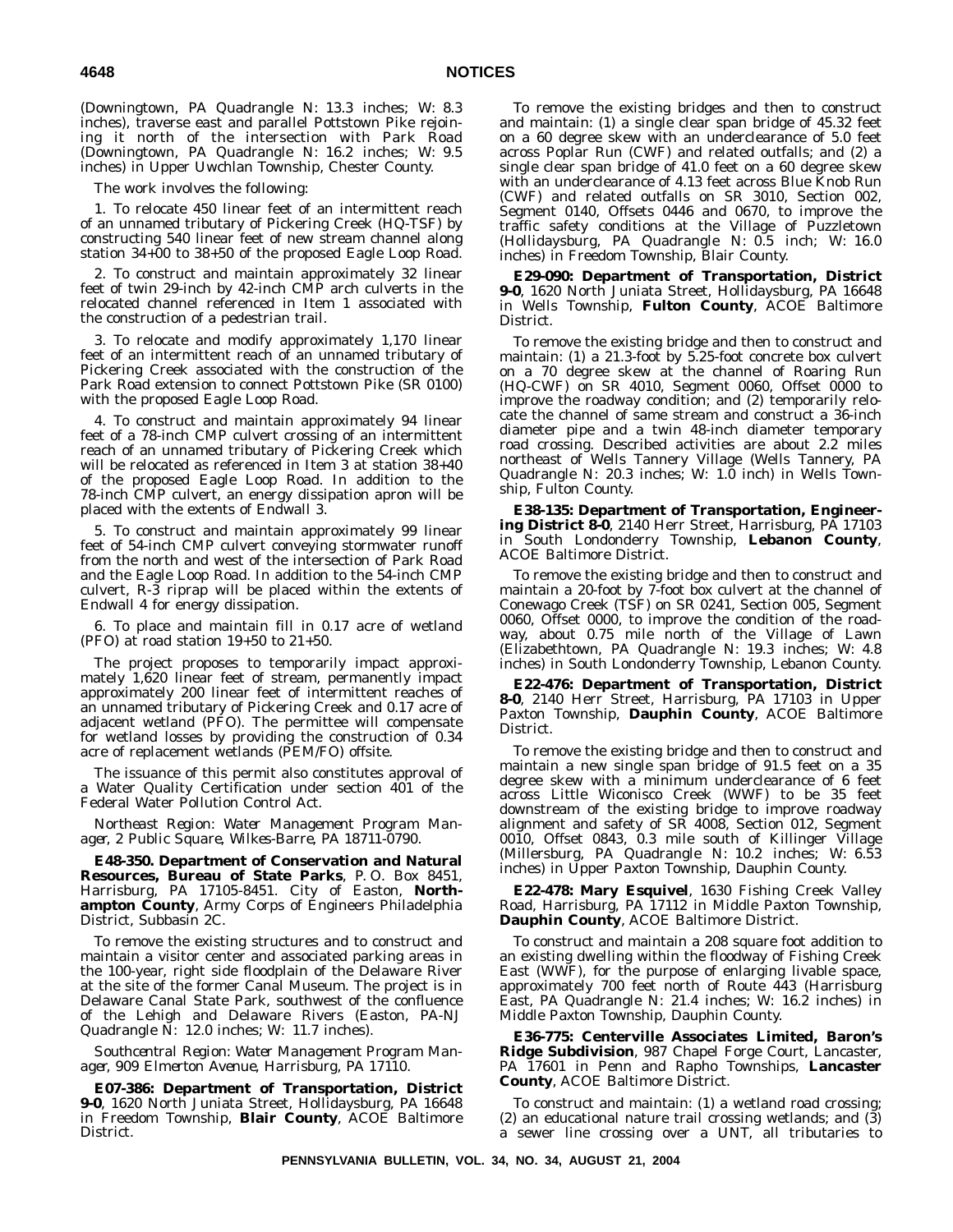Chickies Creek (WWF), for the purpose of constructing the proposed Baron's Ridge residential subdivision on the Manheim, PA Quadrangle (Latitude—40°10'46", Longitude—76°23′12″) in Penn and Rapho Townships, Lancaster County. The permittee is required to provide a minimum of 0.38 acre of replacement wetlands.

*Northcentral Region: Water Management Program Manager, 208 West Third Street, Williamsport, PA 17701.*

**E18-374. Steven S. Sanders**, 208 Green Street, Lock Haven, PA 17745. Sanders deck in Woodward Township, **Clinton County**, ACOE Baltimore District (Lock Haven, PA Quadrangle N: 5.55 inches; W: 12.77 inches).

To construct and maintain a 25-foot by 20-foot wooden deck, covered by a metal clad roof on top of four 6-inch by 6-inch, 8-foot high wooden posts, extending from an existing 30-foot by 30-foot at-grade concrete pad on an upper bench of ground out over the lower bench of ground onto two 6-inch by 6-inch wooden posts in the left 100-year floodway of the West Branch Susquehanna River, 220 feet downstream from the intersection of the Monsey Drive and Water Valley Road. This permit was issued under section 105.13(e) ''Small Projects.''

**E19-240. Mifflin Township Supervisors**, P. O. Box 170, Mifflinville, PA 18631. Sewer line river crossing in Mifflin Township, **Columbia County**, ACOE Baltimore District (Mifflinville, PA Quadrangle N: 6.00 inches; W: 8.50 inches).

To construct and maintain: (1) approximately 1,250 linear feet of 6-inch diameter ductile iron pipe force main a minimum of 3 feet below the streambed across the Susquehanna River (WWF) on the downstream side of the Market Street Bridge; (2) approximately 10 linear feet of 8-inch diameter sewer line a minimum of 3 feet below the streambed of an unnamed tributary to the Susquehanna River (WWF) approximately at the intersection of a point 600 feet north of Kline Street and 200 feet east of West Street; and (3) 225 linear feet of 8-inch diameter sewer line under a PEM/SS wetland system along the west side of John Street. The project will temporarily impact approximately 0.1 acre of wetland while impacting approximately 1,270 feet of waterway.

**E41-537. Edward and Janet Newman**, 166 Kendal Avenue, Jersey Shore, PA 17740. Small Projects Water Obstruction and Encroachment Joint Permit Application in Watson Township, **Lycoming County**, ACOE Susquehanna River Basin District (Jersey Shore, PA Quadrangle N: 20.2 inches; W: 11.9 inches).

To remove two existing structures totaling 541 square feet of enclosed area and construct and maintain a two story addition totaling 1,026 square feet of enclosed area in the floodway of Pine Creek, which is 5.0 miles north of the intersection of SR 0220 and SR 0044 along Torbert Lane in Watson Township, Lycoming County. This permit was issued under section 105.13(e) ''Small Projects.''

**E55-198. Kenneth E. Wright**, Box 334, Shamokin Dam, PA 17876. Water Obstruction and Encroachment Permit application in Monroe Township, **Snyder County**, ACOE Susquehanna River Basin District (Sunbury, PA Quadrangle N: 17.68 inches; W: 8.75 inches).

To construct and maintain an 18-foot by 21-foot metal carport in the floodway of the Susquehanna River in Monroe Township, Snyder Township. This permit was issued under section 105.13(e) "Small Projects.

*Northwest Region: Water Management Program Manager, 230 Chestnut Street, Meadville, PA 16335-3481.*

**E43-311, David B. Aldridge**, 137 Briar Hill Road, Zelienople, PA 16063-9661. Aldridge Property Dam on Indian Run Road in Springfield Township, **Mercer County**, ACOE Pittsburgh District (Greenfield, PA Quadrangle N: 1.3 inches; W: 0.7 inch).

To maintain approximately 0.48 acre of fill material placed within a palustrine emergent/palustrine scrubshrub wetland area during the construction of a dam along the east side of Indian Run Road, 3,100 feet southeast of the intersection of Indian Run Road and Leesburg Station Road. The permittee is required to provide 1.0 acre of replacement wetlands.

#### **DAM SAFETY**

*Central Office: Bureau of Waterways Engineering, 400 Market Street, Floor 3, P. O. Box 8554, Harrisburg, PA 17105-8554.*

**D11-047A. West Carroll Water and Sewer Authority**, P. O. Box 328, Elmora, PA 15737-0374. To modify, operate and maintain Bakerton Dam across West Branch Susquehanna River (CWF), impacting approximately 2.7 acres of the reservoir by dredging to increase storage volume and approximately 200 feet of stream channel for the purpose of water supply (Carrolltown, PA Quadrangle N: 16.5 inches; W: 14.5 inches), West Carroll Township **Cambria County**.

# **SPECIAL NOTICES**

#### **Pennsylvania Wetland Replacement Project**

The Department of Environmental Protection (Department) has approved the following wetland restoration project for funding under the Pennsylvania Wetland Replacement Project (PWRP). The PWRP is a jointly managed fund between the Department and the National Fish and Wildlife Foundation established to offset wetland losses. Construction for the following project is anticipated to begin in the fall 2004. For further information, contact Alissa Myers, Department of Environmental Protection, Division of Waterways, Wetlands and Erosion Control, P. O. Box 8775, Harrisburg, PA 17105-8775, (717) 787-6827, almyers@state.pa.us.

Project No. D03G23-002. Sponsored by Radnor Township, the primary objective of this two-phase, 1.0+ acre emergent wetland creation in the Valley Run Watershed of the Delaware River drainage is wildlife habitat and education. The project is in Radnor Township, Delaware County.

# **BUREAU OF DEEP MINE SAFETY**

#### **Approval of Request for Variance**

The Department of Environmental Protection, Bureau of Deep Mine Safety (Bureau) has approved AMFIRE Mining Company's request for a variance from the requirements of section 242(c) of the Pennsylvania Bituminous Coal Mine Act (act) at the Madison Mine. This notification contains a summary of this request and the basis for the Department's approval. A complete copy of the variance request may be obtained from Allison Gaida, (724) 439-7469 or from the Bureau's website: www.dep. state.pa.us/dep/deputate/minres/dms/dms.htm.

*Summary of the Request:* AMFIRE Mining Company, LLC requested a variance from section 242(c) of the act to allow for the common ventilation of belt conveyor entry with other entries at the Madison Mine. The proposal accords protections to persons and property substantially equal to or greater than the requirements set forth in the act.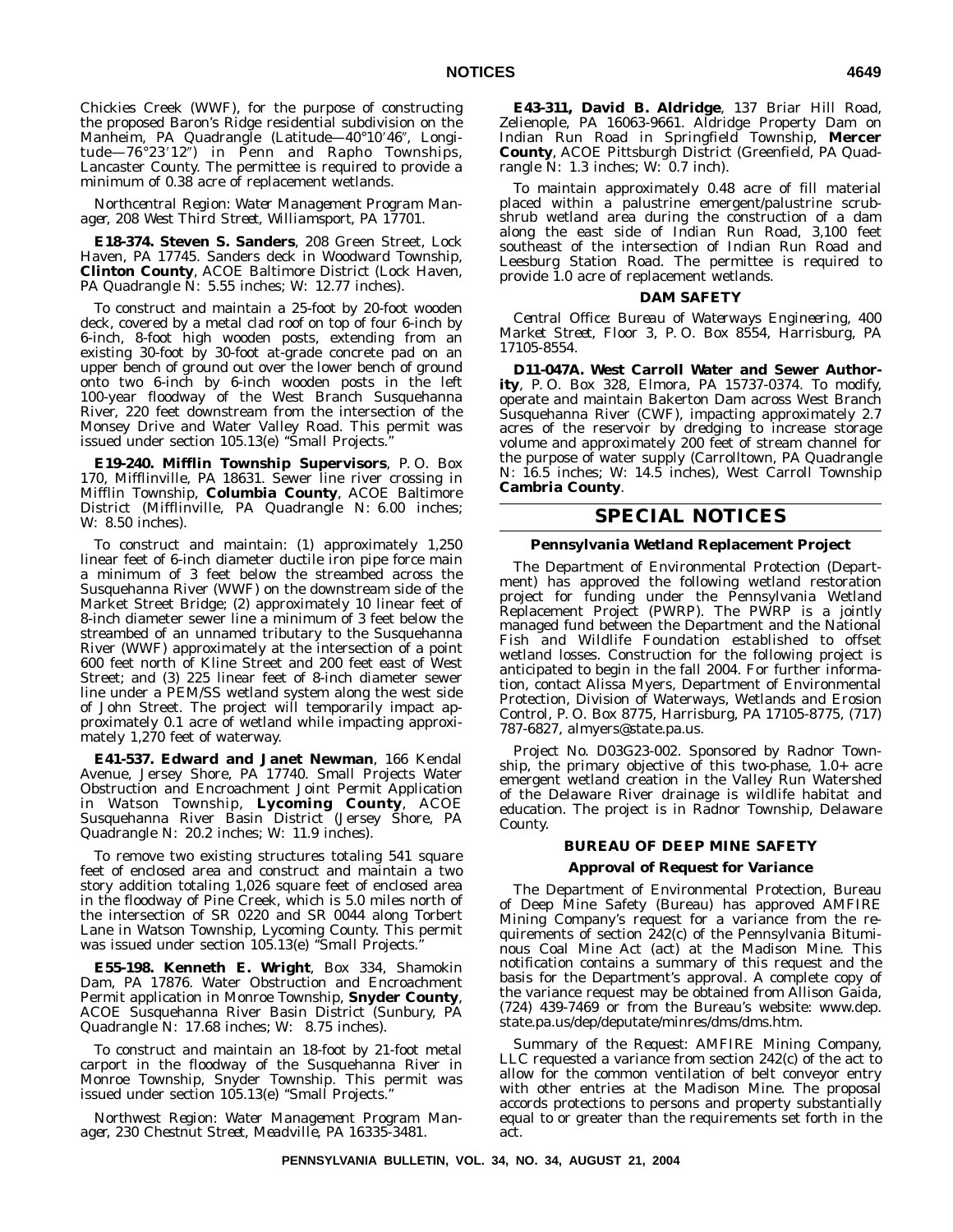The basis for the Bureau's tentative approval is summarized as follows:

1. The Pyott-Boone 9500 CO Monitoring System will provide advance warning of a developing mine fire originating in the conveyor belt entry. When maintained and operating correctly, this system provides warnings much earlier than the point type heat sensors.

2. Common entries would permit the larger section mantrip and scoops access to belt entry for transportation of personnel and supplies.

3. The operator will maintain a separate isolated intake escapeway that is at a higher air pressure than the belt and common entries.

4. The plan provides for the common entries to serve as an alternate intake escapeway. There will be a total of three separate, isolated escape routes.

This approval is limited to a variance from section 242(c) of the act requiring that the belt entry is isolated from other entries. All other terms and requirements of section 242(c) of the act shall remain in effect. Continued authorization for operation under the approval is contingent upon compliance with the measures described in the plan and the following conditions:

1. All mine employees shall be task trained in the Pyott Boone Model 9500 CO monitoring system alert and alarm response procedures. These procedures shall also be included in the 8-hour annual retraining.

2. A test button shall be installed to allow a daily function check of the outside surface alarm system. A competent person shall make this daily function test and a record of this test shall be maintained on file at the mine.

3. As part of the requirements of section 228 of the act, all belt entries, common entries and unfenced roadways shall be preshifted in their entirety.

4. A preshift date board should be placed at each CO sensor location.

5. Designated areas shall be established at strategic locations along the belt entry and common entry to determine whether the air is traveling in the proper course and normal volume. This air reading shall be taken by a scientific means (anemometer, chemical smoke tube and velometer).

[Pa.B. Doc. No. 04-1553. Filed for public inspection August 20, 2004, 9:00 a.m.]

# **Availability of General NPDES Permit for Discharges from Hydrostatic Testing of Tanks and Pipelines (PAG-10)**

The Department of Environmental Protection (Department) announces the availability of the renewed National Pollutant Discharge Elimination System General Permit for Discharges from Hydrostatic Testing of Tanks and Pipelines (PAG-10). This General Permit is issued under the authority of The Clean Streams Law (35 P. S. §§ 691.1—691.101) and sections 1905-A, 1917-A and 1920-A of The Administrative Code of 1929 (71 P. S. §§ 510-5, 510-17 and 510-20). The renewed General Permit will be effective immediately and will expire 5 years from the date of its issuance.

The General Permit package is available upon request by contacting the Department of Environmental Protection, Bureau of Water Supply and Wastewater Management, Division of Wastewater Management, Rachel Carson State Office Building, P. O. Box 8774, 11th Floor, Harrisburg, PA 17105-8774, (717) 787-8184, gmaduka@ state.pa.us. The final General Permit package, including the comment and response document, is also available on the Department's website: www.dep.state.pa.us (DEP Keyword: NPDES Permits; choose ''General Permits''). KATHLEEN A. MCGINTY,

*Secretary*

[Pa.B. Doc. No. 04-1554. Filed for public inspection August 20, 2004, 9:00 a.m.]

# **Coastal Zone Management Program; Coastal Zone Grants for Federal Fiscal Year 2005**

The Coastal Zone Management Program's (program) mission is to ''protect and enhance fragile natural resources by reducing conflicts between competing land and water uses while representing a comprehensive approach to managing the impacts of development and other activities on coastal areas.'' Applications for Federal Fiscal Year 2005 Coastal Zone grants (grants) will be accepted from August 23, 2004, through October 25, 2004. Grants are available for planning, design, engineering and research projects as authorized by the Federal Coastal Zone Management Act (act). Grants are also available for certain construction and acquisition projects as authorized by section 306A of the act and for various Coastal Nonpoint Source Pollution Program projects. These funds would be available for projects that support the program's mission, beginning October 1, 2005.

The use and availability of these funds is subject to Federal and State statutes, rules and applicable regulations. Federal funding is provided through the National Oceanic and Atmospheric Administration.

To request an application or to obtain more information concerning grants, visit the Department of Environmental Protection's website: www.dep.state.pa.us (DEP Keyword: Coastal Zone) or contact the Department of Environmental Protection, Water Planning Office, 15th Floor, Rachel Carson State Office Building, 400 Market Street, P. O. Box 2063, Harrisburg, PA 17105-2063, (717) 772-4785.

> KATHLEEN A. MCGINTY, *Secretary*

[Pa.B. Doc. No. 04-1555. Filed for public inspection August 20, 2004, 9:00 a.m.]

# **DEPARTMENT OF HEALTH**

**Application of Brookville Hospital for Exception**

Under 28 Pa. Code § 51.33 (relating to requests for exceptions), the Department of Health (Department) gives notice that Brookville Hospital has requested an exception to the requirements of 28 Pa. Code § 51.6(b) (relating to identification of personnel).

The request is on file with the Department. Persons may receive a copy of a request for exception by requesting a copy from the Department of Health, Division of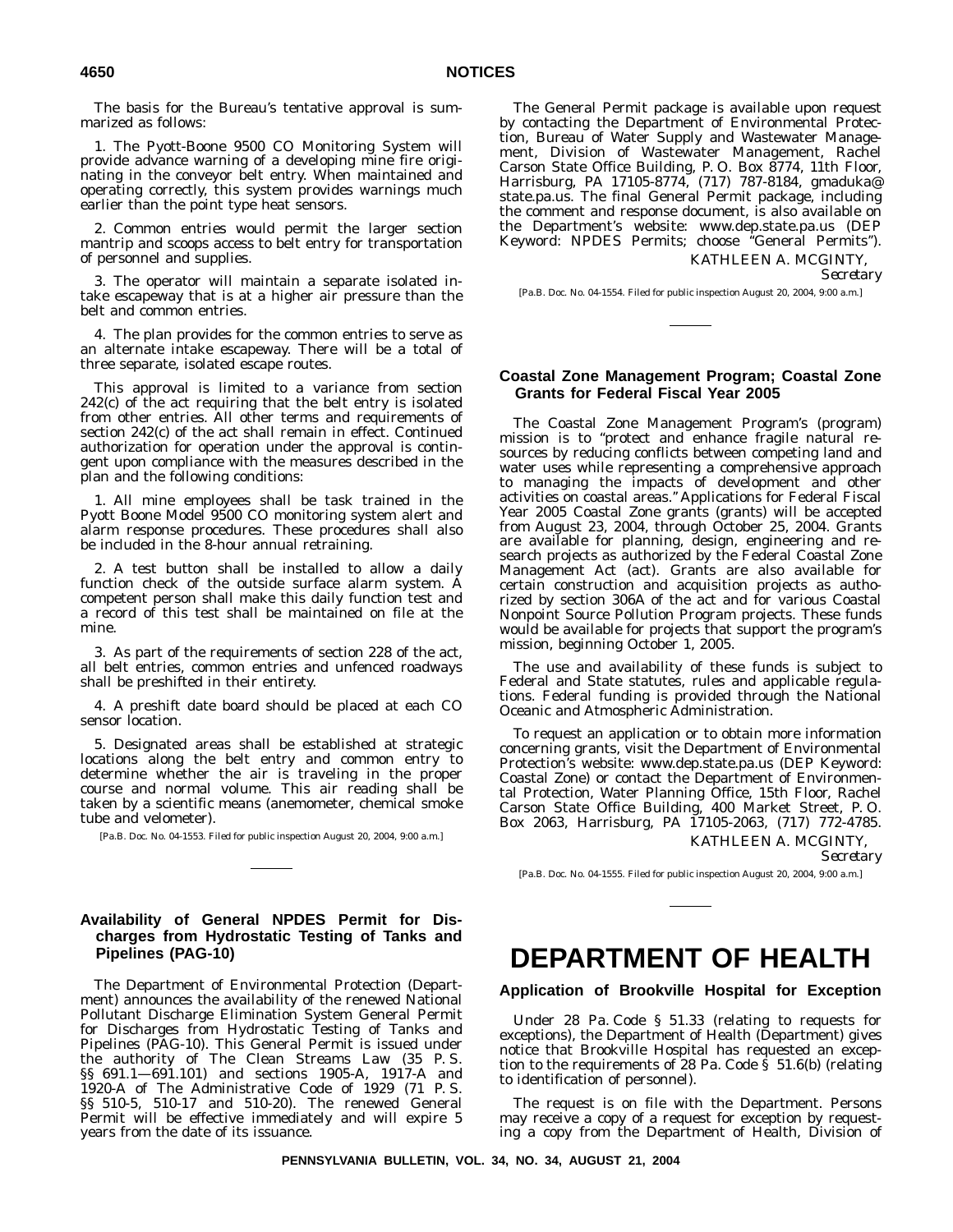Acute and Ambulatory Care, Room 532, Health and Welfare Building, Harrisburg, PA 17120, (717) 783-8980, fax (717) 772-2163, paexcept@health.state.pa.us.

Persons who wish to comment on an exception request may do so by sending a letter by mail, e-mail or facsimile to the Division and address previously listed.

Comments received by the Department within 10 days after the date of publication of this notice will be reviewed by the Department before it decides whether to approve or disapprove the request for exception.

Persons with a disability who wish to obtain a copy of a request and/or provide comments to the Department and require an auxiliary aid, service or other accommodation to do so should contact the Division at the previously listed address or phone number, for speech and/or hearing impaired persons V/TT (717) 783-6154 or the Pennsylvania AT&T Relay Services at (800) 654-5984.

> CALVIN B. JOHNSON, M.D., M.P.H., *Secretary*

[Pa.B. Doc. No. 04-1556. Filed for public inspection August 20, 2004, 9:00 a.m.]

### **Application of Lancaster General Hospital for Exception**

Under 28 Pa. Code § 51.33 (relating to requests for exceptions), the Department of Health (Department) gives notice that Lancaster General Hospital has requested an exception to the requirements of 28 Pa. Code § 153.1 (relating to minimum standards), which requires compliance with minimum standards in the *Guidelines for Design and Construction of Hospital and Healthcare Facilities*. The facility specifically requests exception from the following standard contained in this publication: 7.10.H2 (relating to cardiac catheterization procedure).

The request is on file with the Department. Persons may receive a copy of a request for exception by requesting a copy from the Department of Health, Division of Acute and Ambulatory Care, Room 532, Health and Welfare Building, Harrisburg, PA 17120, (717) 783-8980, fax (717) 772-2163, ra-paexcept@state.pa.us.

Persons who wish to comment on an exception request may do so by sending a letter by mail, e-mail or facsimile to the Division and address previously listed.

Comments received by the Department within 10 days after the date of publication of this notice will be reviewed by the Department before it decides whether to approve or disapprove the request for exception.

Persons with a disability who wish to obtain a copy of a request and/or provide comments to the Department and require an auxiliary aid, service or other accommodation to do so should contact the Director, Division of Acute and Ambulatory Care, (717) 783-8980, for speech and/or hearing impaired persons V/TT: (717) 783-6154 or the Pennsylvania AT&T Relay Service at (800) 654-5984 (TT).

> CALVIN B. JOHNSON, M.D., M.P.H., *Secretary*

[Pa.B. Doc. No. 04-1557. Filed for public inspection August 20, 2004, 9:00 a.m.]

# **Application of UPMC Monroeville Surgery Center for Exception**

Under 28 Pa. Code § 51.33 (relating to requests for exceptions), the Department of Health (Department) gives notice that UPMC Monroeville Surgery Center has requested an exception to the requirements of 28 Pa. Code § 571.2(d) (relating to modifications to HHS requirements).

The request is on file with the Department. Persons may receive a copy of a request for exception by requesting a copy from the Department of Health, Division of Acute and Ambulatory Care, Room 532, Health and Welfare Building, Harrisburg, PA 17120, (717) 783-8980, fax (717) 772-2163, paexcept@health.state.pa.us.

Persons who wish to comment on an exception request may do so by sending a letter by mail, e-mail or facsimile to the Division and address previously listed.

Comments received by the Department within 10 days after the date of publication of this notice will be reviewed by the Department before it decides whether to approve or disapprove the request for exception.

Persons with a disability who wish to obtain a copy of a request and/or provide comments to the Department and require an auxiliary aid, service or other accommodation to do so should contact the Division at the previously listed address or phone number, for speech and/or hearing impaired persons V/TT (717) 783-6154 or the Pennsylvania AT&T Relay Services at (800) 654-5984.

#### CALVIN B. JOHNSON, M.D., M.P.H., *Secretary*

[Pa.B. Doc. No. 04-1558. Filed for public inspection August 20, 2004, 9:00 a.m.]

#### **Application of UPMC Passavant for Exception**

Under 28 Pa. Code § 51.33 (relating to requests for exceptions), the Department of Health (Department) gives notice that UPMC Passavant has requested an exception to the requirements of 28 Pa. Code § 107.2 (relating to medical staff membership).

The request is on file with the Department. Persons may receive a copy of a request for exception by requesting a copy from the Department of Health, Division of Acute and Ambulatory Care, Room 532, Health and Welfare Building, Harrisburg, PA 17120, (717) 783-8980, fax (717) 772-2163, paexcept@health.state.pa.us.

Persons who wish to comment on an exception request may do so by sending a letter by mail, e-mail or facsimile to the Division and address previously listed.

Comments received by the Department within 10 days after the date of publication of this notice will be reviewed by the Department before it decides whether to approve or disapprove the request for exception.

Persons with a disability who wish to obtain a copy of a request and/or provide comments to the Department and require an auxiliary aid, service or other accommodation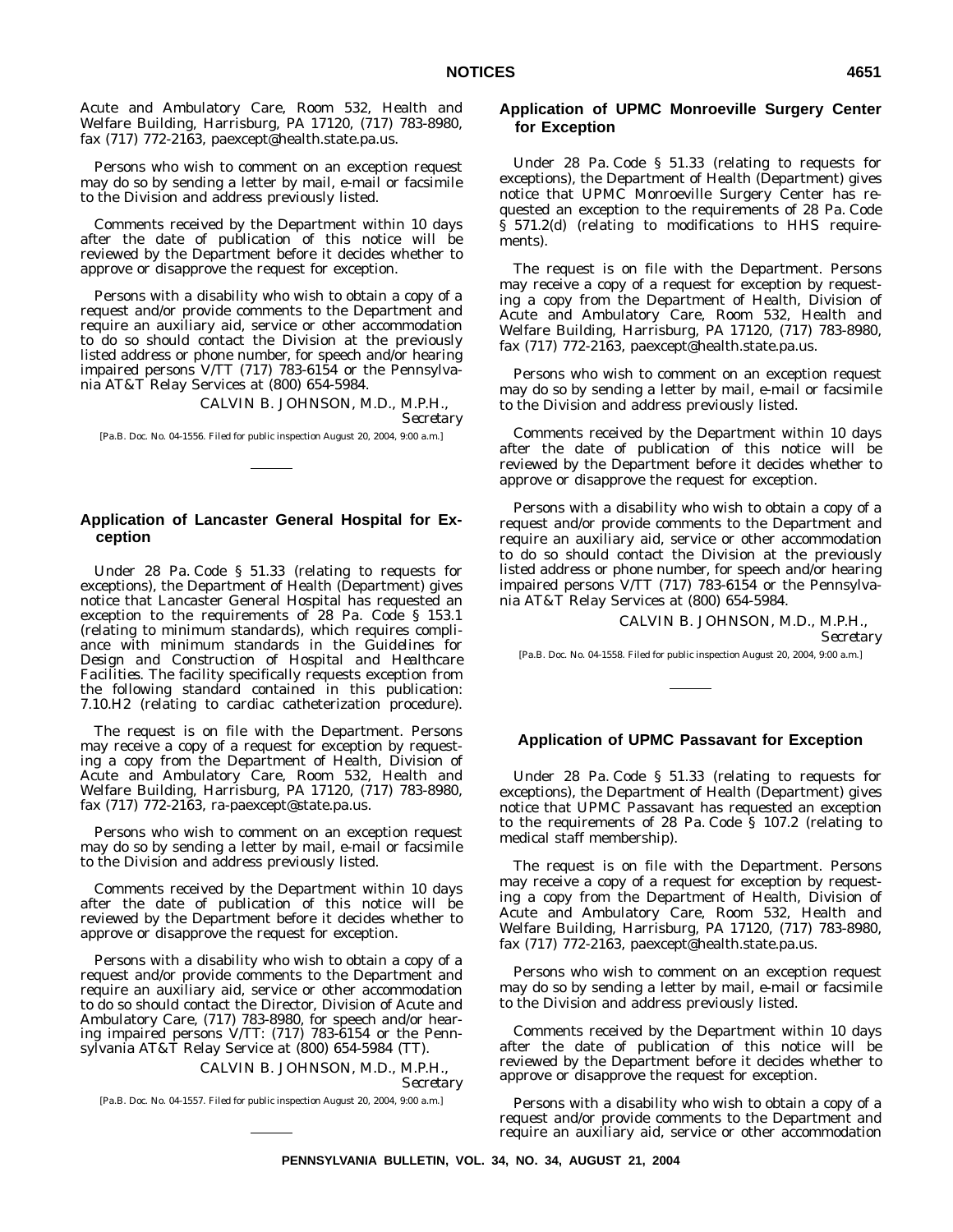to do so should contact the Division at the previously listed address or phone number, for speech and/or hearing impaired persons V/TT (717) 783-6154 or the Pennsylvania AT&T Relay Services at (800) 654-5984.

CALVIN B. JOHNSON, M.D., M.P.H.,

*Secretary*

[Pa.B. Doc. No. 04-1559. Filed for public inspection August 20, 2004, 9:00 a.m.]

#### **Application of York Hospital for Exception**

Under 28 Pa. Code § 51.33 (relating to requests for exceptions), the Department of Health (Department) gives notice that York Hospital has requested an exception to the requirements of 28 Pa. Code § 51.6(b) (relating to identification of personnel).

The request is on file with the Department. Persons may receive a copy of a request for exception by requesting a copy from the Department of Health, Division of Acute and Ambulatory Care, Room 532, Health and Welfare Building, Harrisburg, PA 17120, (717) 783-8980, fax (717) 772-2163, paexcept@health.state.pa.us.

Persons who wish to comment on an exception request may do so by sending a letter by mail, e-mail or facsimile to the Division and address previously listed.

Comments received by the Department within 10 days after the date of publication of this notice will be reviewed by the Department before it decides whether to approve or disapprove the request for exception.

Persons with a disability who wish to obtain a copy of a request and/or provide comments to the Department and require an auxiliary aid, service or other accommodation to do so should contact the Division at the previously listed address or phone number, for speech and/or hearing impaired persons V/TT (717) 783-6154 or the Pennsylvania AT&T Relay Services at (800) 654-5984.

> CALVIN B. JOHNSON, M.D., M.P.H., *Secretary*

[Pa.B. Doc. No. 04-1560. Filed for public inspection August 20, 2004, 9:00 a.m.]

# **Governor's Council on Physical Fitness and Sports Meeting**

The Governor's Council on Physical Fitness and Sports will hold a meeting on Wednesday, September 15, 2004, from 9 a.m. to 12 p.m. in Room 427, Health and Welfare Building, 7th and Forster Streets, Harrisburg, PA.

For additional information or persons with a disability who wish to attend the meeting and require an auxiliary aid, service or other accommodation to do so, contact Kevin Alvarnaz, Chief, Cardiovascular Health Section, Room 1011, Health and Welfare Building, Harrisburg, PA, (717) 787-2957, for speech and/or hearing impaired persons, V/TT (717) 783-6514 or the Pennsylvania AT&T Relay Services at (800) 654-5984.

This meeting is subject to cancellation without notice. CALVIN B. JOHNSON, M.D., M.P.H., *Secretary*

[Pa.B. Doc. No. 04-1561. Filed for public inspection August 20, 2004, 9:00 a.m.]

### **Hearing Aid Advisory Council Meeting**

The Hearing Aid Advisory Council, established by section 201 of the Hearing Aid Sales Registration Law (35 P. S. § 6700-201), is scheduled to hold a meeting on September 17, 2004, from 9:30 a.m. to 12 p.m. at 132 Kline Plaza, Suite A, Harrisburg, PA 17104.

For additional information or persons with a disability who wish to attend the meeting and require an auxiliary aid, service or other accommodations to do so, contact Carol Williams, Director, Bureau of Community Program Licensure and Certification, (717) 783-8665. Speech and/or hearing impaired persons should call V/TT (717) 783-6514 or the Pennsylvania AT&T Relay Services at (800) 654-5984 (TT).

This meeting is subject to cancellation without notice. CALVIN B. JOHNSON, M.D., M.P.H.,

*Secretary*

[Pa.B. Doc. No. 04-1562. Filed for public inspection August 20, 2004, 9:00 a.m.]

#### **Requests for Exception; Long-Term Care Nursing Facilities**

The following long-term care nursing facility is seeking an exception to 28 Pa. Code § 201.2(9) (relating to requirements):

Bloomsburg Health Care Center 211 East First Street Bloomsburg, PA 17815

The following long-term care nursing facility is seeking an exception to 28 Pa. Code § 201.3 (relating to definitions):

Broad Mountain Nursing & Rehab. Center 50 West Laurel Street Frackville, PA 17931

The following long-term care nursing facility is seeking an exception to 28 Pa. Code § 201.22(k) (relating to prevention, control and surveillance of tuberculosis (TB)):

HRH Transitional Care Unit 1648 Huntingdon Pike Meadowbrook, PA 19046 FAC ID 083902

The following long-term care nursing facility is seeking an exception to 28 Pa. Code § 205.6(a) (relating to function of building):

Saint Mary's East 607 East 26th Street Erie, PA 16504

The following long-term care nursing facility is seeking an exception to 28 Pa. Code § 205.36(h) (relating to bathing facilities):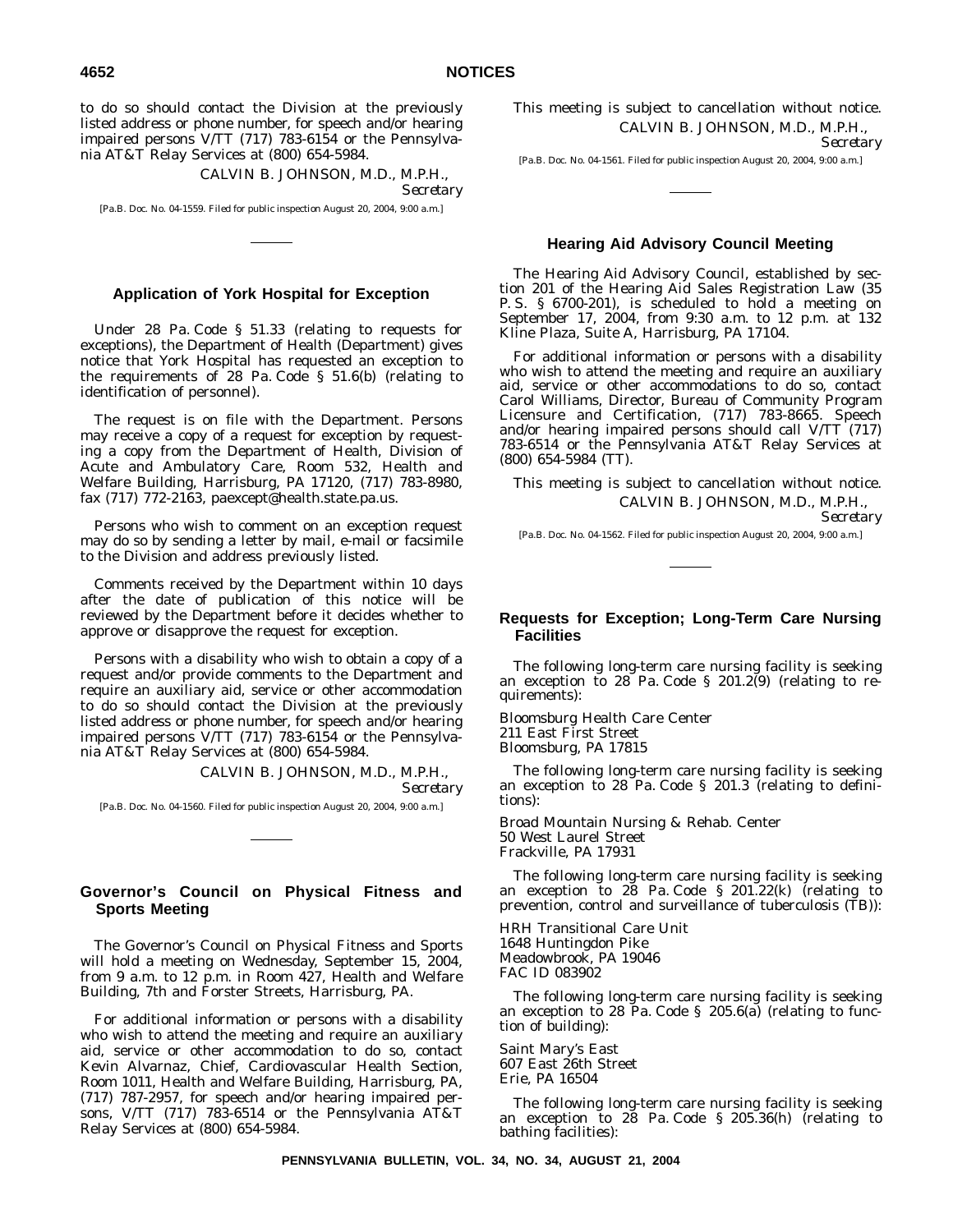The Jewish Home of Eastern Pennsylvania 1101 Vine Street Scranton, PA 18510

The following long-term care nursing facility is seeking an exception to 28 Pa. Code §§ 205.21, 205.36(h) and 205.38 (relating to special care room; bathing facilities; and toilet facilities):

Bethany Village Retirement Center 325 Wesley Drive Mechanicsburg, PA 17055

These requests are on file with the Department of Health (Department). Persons may receive a copy of a request for exception by requesting a copy from the Division of Nursing Care Facilities, Room 526, Health and Welfare Building, Harrisburg, PA 17120, (717) 787- 1816, fax (717) 772-2163, ra-paexcept@state.pa.us.

Persons who wish to comment on an exception request may do so by sending a letter by mail, e-mail or facsimile to the division and address previously listed.

Comments received by the Department within 15 days after the date of publication of this notice will be reviewed by the Department before it decides whether to approve or disapprove the request for exception.

Persons with a disability who require an alternative format of this document or who wish to comment in an alternative format (for example, large print, audiotape or Braille) should contact the Division of Nursing Care Facilities at the previous address, for speech and/or hearing impaired persons, V/TT: (717) 783-6514 or the Pennsylvania AT&T Relay Service at (800) 654-5984 (TT).

> CALVIN B. JOHNSON, M.D., M.P.H., *Secretary*

[Pa.B. Doc. No. 04-1563. Filed for public inspection August 20, 2004, 9:00 a.m.]

# **DEPARTMENT OF PUBLIC WELFARE**

### **Ongoing List of Behavioral Health Managed Care Organizations**

The Department of Public Welfare (Department) is maintaining an ongoing list of qualified behavioral health managed care organizations (BH-MCO) as potential contractors for the HealthChoices Behavioral Health Program (HCBHP). New submissions are being requested from MCOs which are not currently on the list. The development of this list was introduced at 31 Pa.B. 888 (February 10, 2001) as the first step in a two-step process for obtaining a behavioral health contractor, should the need arise. The HCBHP is a mandatory managed care program for Medicaid recipients in this Commonwealth. Additional information about the HCBHP is available on the Department's website: www.dpw.state.pa.us/omhsas/ dpwmh.asp.

The list of qualified BH-MCOs would be utilized in the following circumstances, including:

Contract negotiations with a potential contractor selected through a Request for Proposal (RFP) process fail.

\* A potential contractor selected through an RFP process fails the Readiness Review process.

\* An existing contractor terminates the contract or is terminated by the Department.

As stated at 31 Pa.B. 888, the list of qualified BH-MCOs will be opened periodically to new submissions which are not currently on the list. MCOs selected for the list of qualified bidders will remain active on the list for 2 years. After 2 years they will be required to resubmit information for consideration to remain on the list.

The following is a list of requirements necessary to qualify as a potential HCBHP contractor:

\* One year experience with a State behavioral health Medicaid program.

\* Not currently under suspension or debarment by the Commonwealth or any other state or the Federal government.

\* Licensed by the Department of Health and the Insurance Department.

\* Management Information System (MIS) experience in processing HIPAA-compliant 837 files.

To apply as a potential HCBHP contractor, submit a letter of interest on official corporate letterhead by September 10, 2004, to Mike Root, Office of Mental Health and Substance Abuse Services, Room 238, Beechmont Building, P. O. Box 2675, Harrisburg, PA 17105, fax (717) 772-7964.

Submit the following information by 2 p.m. on September 24, 2004, to the Department of Public Welfare, Attn: Daniel Boyd, Division of Procurement, Room 106, Health and Welfare Building, Commonwealth and Forster Sts., Harrisburg, PA 17120.

#### *List of Deliverables*

1. Describe experience in providing services to Medicaid recipients including:

\* Type of behavioral health (mental health and drug and alcohol) services covered.

\* Description of categories of aid/population covered.

\* Number of years experience with Medicaid programs.

2. Provide a report on the number of claims processed (for Medicaid population) in the most recent 6-month period, including timeliness of processing clean claims and the number of claims paid/rejected.

3. Provide a flow chart of the MIS.

4. Provide evidence of capacity to submit HIPAAcompliant 837 files.

5. Provide a copy of current Commonwealth license from the Department of Health and the Insurance Department.

6. Provide a copy of the most recent audited, annual filing with a state insurance department.

7. Provide a copy of the most recent annual audited company financial statement.

8. Outline a plan to start up or expand (if currently operating in this Commonwealth) operations in this Commonwealth.

9. Provide the name, address and phone number of three references familiar with the MCO operations (one must provide reference from a State Medicaid program).

Department staff will verify the information submitted by the MCOs. As part of the verification process, the Department may conduct an onsite visit. Each MCO will be notified of its qualification status.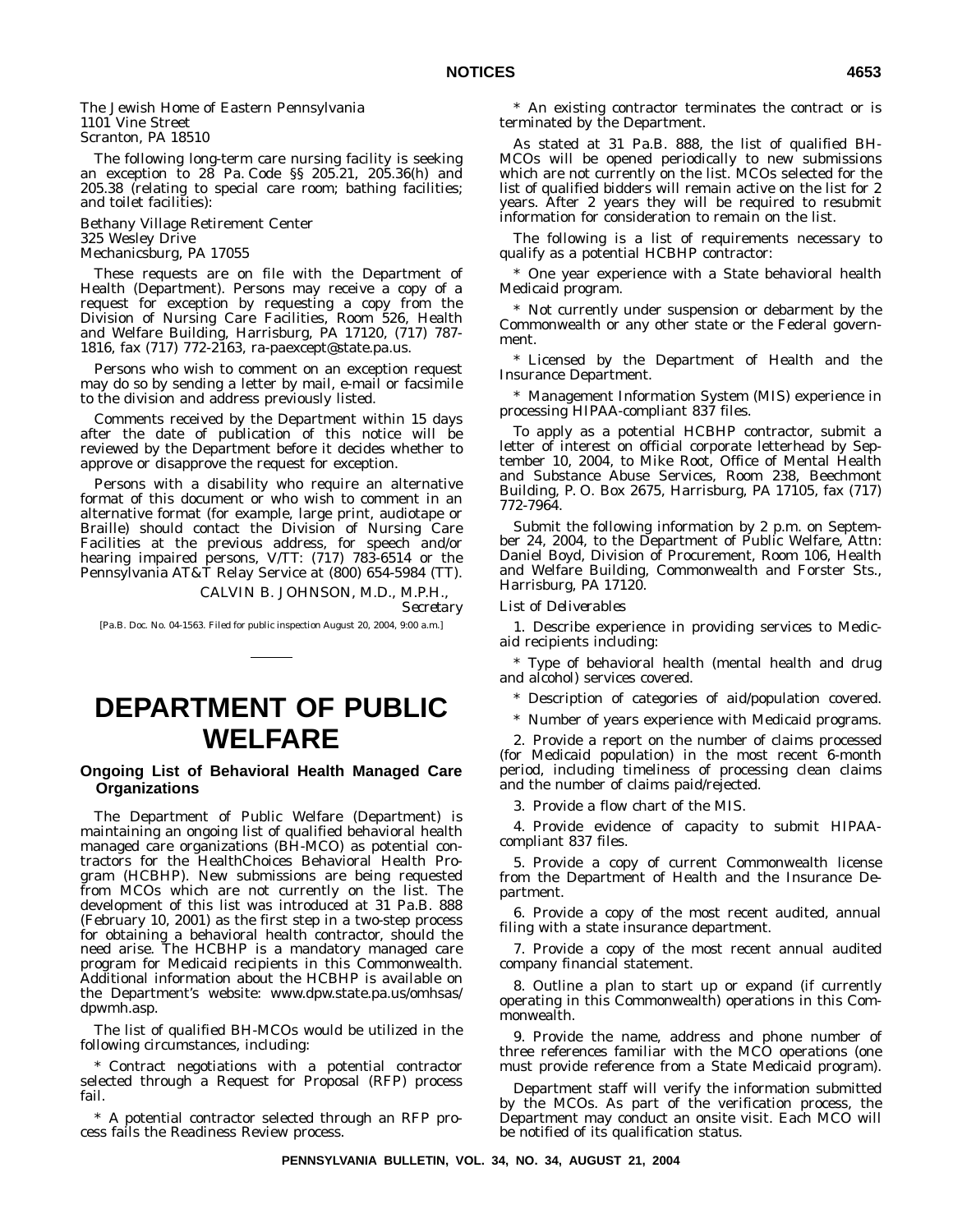The second step of the process is outlined in the event that the list is utilized to obtain a contractor. The Department will:

\* Contact the vendors on the list and verify their continued interest in obtaining an HCBHP contract.

\* Inform the vendors of the county or counties requiring a BH-MCO contractor.

Release a procurement document that contains the requirements for the HCBHP to the interested vendors on the list along with instructions on how to submit a bid.

\* Evaluate all responses to the procurement document and select a contractor.

The previous two-step process will not replace the RFP process to obtain a HCBHP contract in the remainder of this Commonwealth. The procurement process for the expansion of the HCBHP into future zones will follow a similar procedure as established in the Southeast, Southwest and Lehigh/Capital Zones, which required a response to an RFP.

Questions should be directed to Karen Ulp, Office of Mental Health and Substance Abuse Services, Room 236, Beechmont Building, P. O. Box 2675, Harrisburg, PA 17105, (717) 705-8297, fax (717) 772-7964. Persons with a disability who require an auxiliary aid or service should submit comments using the AT&T Relay Service at (800) 654-5984 (TDD users) or (800) 654-5988 (voice users).

> ESTELLE B. RICHMAN, *Secretary*

[Pa.B. Doc. No. 04-1564. Filed for public inspection August 20, 2004, 9:00 a.m.]

#### **2004 Group One Exception Requests; Medical Assistance Long Term Care Participation Review**

By this notice, published under 55 Pa. Code § 1187.21a(e)(4) (relating to nursing facility exception requests—statement of policy), the Department of Public Welfare (Department) announces the 2004 Group One Exception Requests covering the submission period of January 1, 2004, through June 30, 2004.

|                |                                                   | <b>New Facility Requests</b>                        |                |      |
|----------------|---------------------------------------------------|-----------------------------------------------------|----------------|------|
| <b>Number</b>  | Facility                                          | <i>Address</i>                                      | County         | Beds |
| JJ04002        | <b>Fox Subacute–Hershey</b>                       | Hershey, PA 17033                                   | Dauphin        | 60   |
| JJ04004        | <b>Lutheran Social Services</b><br>Luther Ridge   | 2735 Luther Drive<br>Chambersburg, PA 17201         | Franklin       | 40   |
| JJ04006        | <b>Devon Manor</b>                                | 235 Lancaster Avenue<br>Devon, PA 19333             | <b>Chester</b> | 131  |
|                |                                                   | <b>Expansion Requests</b>                           |                |      |
| Number         | Facility                                          | <b>Address</b>                                      | County         | Beds |
| JJ04001        | Fox Subacute at<br>Clara Burke                    | 251 Stenton Avenue<br>Plymouth Meeting, PA 19462    | Montgomery     | 30   |
| JJ04003        | <b>Jameson Care Center</b>                        | 3349 Wilmington Road<br>New Castle, PA 16105        | Lawrence       | 22   |
| JJ04005        | Pinnacle Health Skilled<br>Nursing Unit at Seidle | 120 South Filbert Street<br>Mechanicsburg, PA 17055 | Cumberland     | 21   |
| JJ04007        | Manorcare Health<br>Services—York South           | 200 Pauline Drive<br>York, PA 17402                 | York           | 9    |
| <b>JJ04008</b> | Manorcare Health<br>Services—Lebanon              | 900 Tuck Street<br>Lebanon, PA 17042                | Lebanon        | 13   |

Copies of the previously listed exception requests are available for review by the public during regular business hours. To schedule an appointment to review a request, call (717) 705-3705.

#### *Fiscal Impact*

This notice will have no fiscal impact.

#### *Public Comment*

Interested persons are invited to submit written comments related to this notice within 30 days of publication to the Department of Public Welfare, Bureau of LTC Programs, Attention: Gail Weidman, P. O. Box 2675, Harrisburg, PA 17105. Persons with a disability may use the Pennsylvania AT&T Relay Service, (800) 654-5984 (TDD users) or (800) 654-5988 (voice users).

> ESTELLE B. RICHMAN, *Secretary*

[Pa.B. Doc. No. 04-1565. Filed for public inspection August 20, 2004, 9:00 a.m.]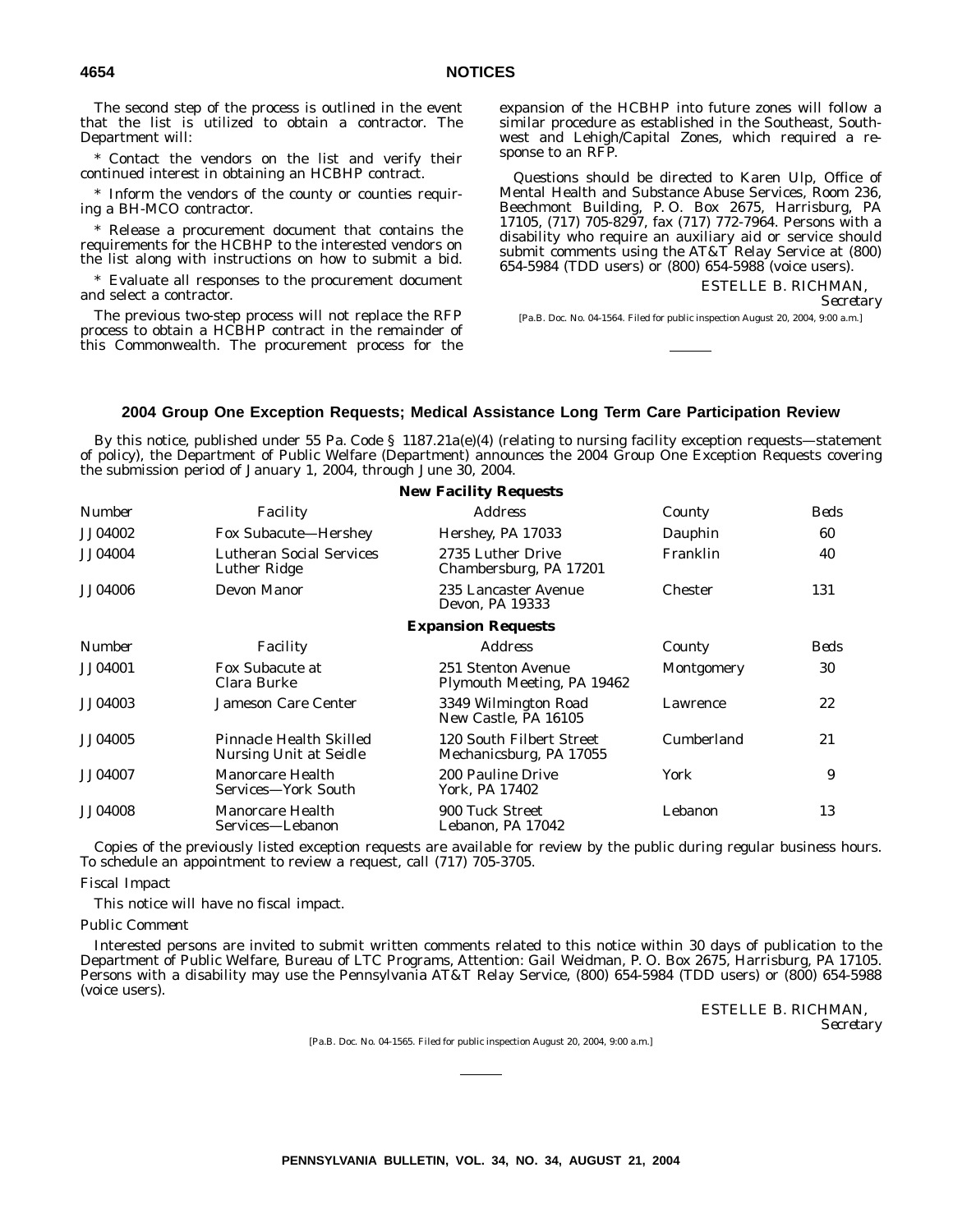# **FISH AND BOAT COMMISSION**

# **Opening of Tacony Access Area, Philadelphia County**

By notice published at 31 Pa.B. 3370 (June 23, 2001), the Executive Director of the Fish and Boat Commission (Commission) temporarily closed the Tacony Access Area, Philadelphia County, to all public access and use, effective 12 a.m. on June 30, 2001. The Executive Director of the Commission will reopen the Tacony Access Area to the public subject to the following restrictions. Acting under the authority of 58 Pa. Code  $\frac{1}{5}$  53.4(a) (relating to limiting access to Commission property and other restrictions), the Executive Director will close the Tacony Access Area to the public from 10 p.m. to 5 a.m. and will annually close it to the public during the winter season when posted. These restrictions are effective when posted at the site. It is unlawful for persons to enter or remain upon Commission property during the times it is closed to public use without the express written consent of the Executive Director or a designee.

The Executive Director, acting under the authority of 58 Pa. Code § 53.4(c), has prohibited the use or possession of beer and alcoholic beverages at the Tacony Access Area. This restriction is effective when posted at the site. It is unlawful to violate restrictions imposed by the Executive Director on behalf of the Commission under 58 Pa. Code § 53.4(c).

> DOUGLAS J. AUSTEN, Ph.D., *Executive Director*

[Pa.B. Doc. No. 04-1566. Filed for public inspection August 20, 2004, 9:00 a.m.]

# **Proposed Change to the List of Class A Wild Trout Waters; Young Womans Creek**

The Fish and Boat Commission (Commission) is considering a change to the list of Class A Wild Trout Streams. Under 58 Pa. Code § 57.8a (relating to Class A wild trout streams), it is the Commission's policy to manage selfsustaining Class A wild trout populations as a renewable natural resource to conserve that resource and the angling it provides. Class A wild trout populations represent the best of this Commonwealth's naturally reproducing trout fisheries. The Commission manages these stream sections solely for the perpetuation of the wild trout fishery with no stocking.

Criteria developed for Class A Wild Trout fisheries are species specific. Wild Trout Abundance Class Criteria include provisions for:

(i) *Wild Brook Trout Fisheries.*

(A) Total brook trout biomass of at least 30 kg/ha (26.7 lb/acre).

(B) Total biomass of brook trout less than 15 cm (5.9 inches) in total length of at least 0.1 kg/ha (0.089 lb/acre).

(C) Brook trout biomass must comprise at least 75% of the total trout biomass.

(ii) *Wild Brown Trout Fisheries.*

(A) Total brown trout biomass of at least 40 kg/ha (35.6 lbs/acre).

(B) Total biomass of brown trout less than 15 cm (5.9 inches) in total length of at least 0.1 kg/ha (0.089 lb/acre).

(C) Brown trout biomass must comprise at least 75% of the total trout biomass.

(iii) *Mixed Wild Brook and Brown Trout Fisheries.*

(A) Combined brook and brown trout biomass of at least 40 kg/ha (35.6 lbs/acre).

(B) Total biomass of brook trout less than 15 cm (5.9 inches) in total length of at least 0.1 kg/ha (0.089 lb/acre).

(C) Total biomass of brown trout less than 15 cm (5.9 inches) in total length of at least 0.1 kg/ha (0.089 lb/acre).

(D) Brook trout biomass must comprise less than 75% of the total trout biomass.

(E) Brown trout biomass must comprise less than 75% of the total trout biomass.

(iv) *Wild Rainbow Trout Fisheries.*

Total biomass of rainbow trout less than 15 cm (5.9 inches) in total length of at least 2.0 kg/ha (1.78 lbs/acre).

For a water to be removed from the Class A Wild Trout Streams designation, total trout biomass must be documented below the set criteria for two consecutive stream examinations. At its meeting on October 4 and 5, 2004, the Commission intends to consider removing the following water from the current list of Class A Wild Trout Streams: Young Womans Creek, Section 02, Clinton County, from Beechwood Trail downstream to 1.2 km upstream of the confluence with the Left Branch of Young Womans Creek, a distance of 5.7 miles. This stream is currently listed as a Class A wild brown trout water. The Commission is considering removing Young Womans Creek from the list because the Commission has documented the total brown trout biomass to be below the criterion of at least 40 kg/hg for two consecutive stream examinations.

The Commission surveyed the stream in September 2000 and July 2003. In September 2000, the total brown trout biomass was 24.6 kg/ha. The total brown trout biomass in July 2003 was 26.84 kg/ha. By removing this water from the Class A wild trout streams list, the Commission will increase its flexibility in how it manages the stream.

Persons with comments, objections or suggestions concerning the removal are invited to submit comments in writing to Executive Director, Fish and Boat Commission, P. O. Box 67000, Harrisburg, PA 17106-7000 within 30 days after publication of this notice in the *Pennsylvania Bulletin*. Comments submitted by facsimile will not be accepted. Comments also may be submitted to rapfbcregs@state.pa.us. A subject heading of the proposal and a return name and address must be included in each transmission. In addition, electronic comments must be contained in the text of the transmission, not in an attachment. If an acknowledgment of electronic comments is not received by the sender within 2 working days, the comments should be retransmitted to ensure receipt.

The Commission also intends to hold a public meeting regarding this issue on August 26, 2004, from 7 p.m. to  $\overline{9}$ p.m. in the Chapman Township Volunteer Fire Company, Park Avenue, North Bend, PA (a short distance off Route 120 at North Bend).

> DOUGLAS J. AUSTEN, Ph.D., *Executive Director*

[Pa.B. Doc. No. 04-1567. Filed for public inspection August 20, 2004, 9:00 a.m.]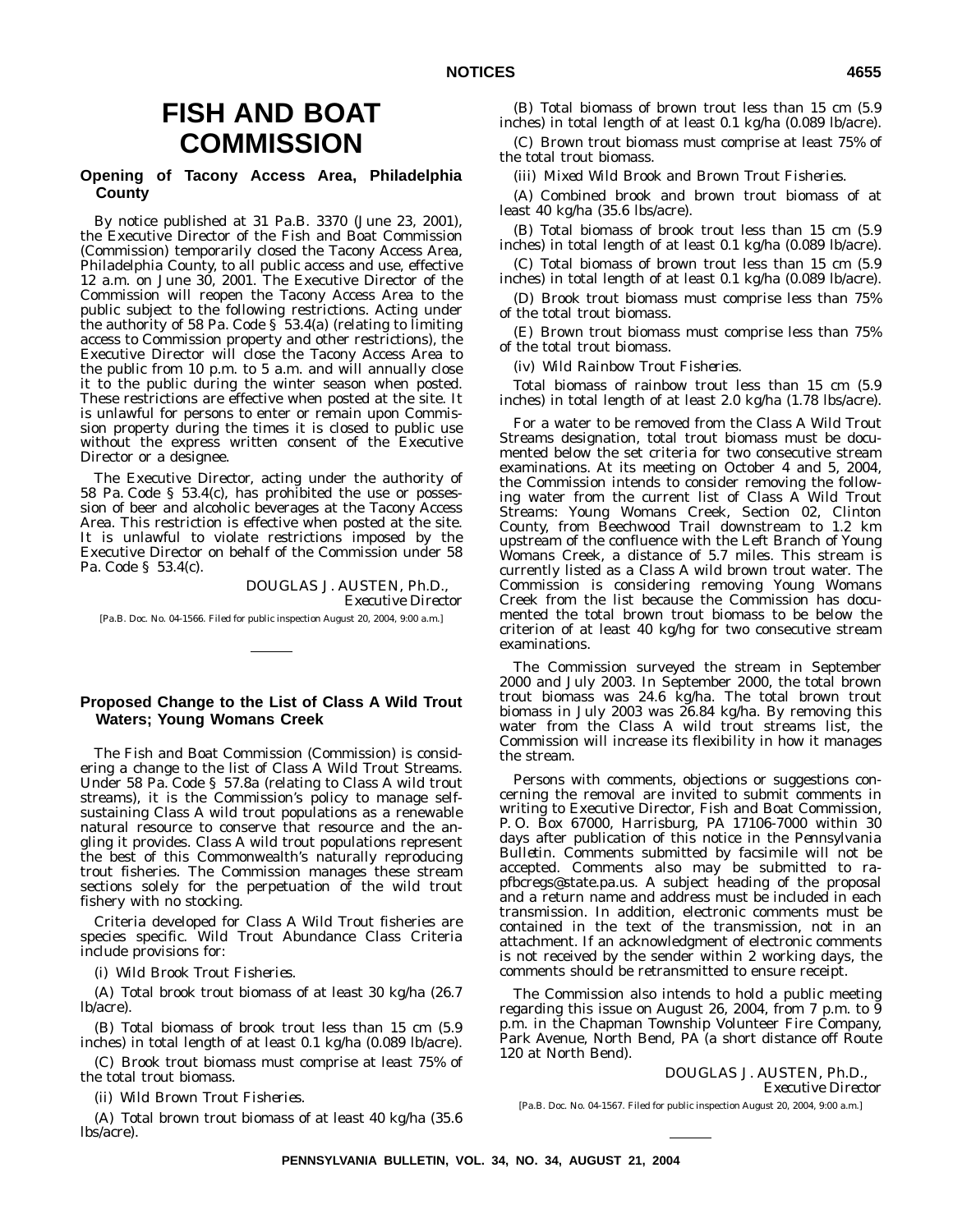# **INDEPENDENT REGULATORY REVIEW COMMISSION**

# **Notice of Comments Issued**

Section 5(g) of the Regulatory Review Act (71 P.S. § 745.5(g)) provides that the Independent Regulatory Review Commission (Commission) may issue comments within 30 days of the close of the public comment period. The Commission comments are based upon the criteria contained in section 5.2 of the Regulatory Review Act (71 P. S. § 745.5b).

The Commission has issued comments on the following proposed regulation. The agency must consider these comments in preparing the final-form regulation. The final-form regulation must be submitted within 2 years of the close of the public comment period or it will be deemed withdrawn.

| Reg. No. | <i>Agency/Title</i>                                                                                                                                                                    | Close of the Public<br>Comment Period | <i>IRRC</i><br>Comments<br><i>Issued</i> |
|----------|----------------------------------------------------------------------------------------------------------------------------------------------------------------------------------------|---------------------------------------|------------------------------------------|
| $19-6$   | Department of Corrections Administration, State Correctional<br>Institutions and Facilities and Release and Prerelease Programs<br>$(34 \text{ Pa.B. } 3010 \text{ (June } 12, 2004))$ | 7/12/04                               | 8/11/04                                  |

#### **Department of Corrections Regulation # 19-6 (IRRC # 2403)**

#### **Administration, State Correctional Institutions and Facilities and Release and Prerelease Programs**

#### **August 11, 2004**

We submit for consideration the following comments that include references to the criteria in the Regulatory Review Act (71 P. S. § 745.5b) which have not been met. The Department of Corrections (Department) must respond to these comments when it submits the final-form regulation. The public comment period for this regulation closed on July 12, 2004. If the final-form regulation is not delivered within 2 years of the close of the public comment period, the regulation will be deemed withdrawn.

#### **1. Section 91.6. Use of force and restraints.— Reasonableness; Clarity.**

#### *Subsection (a)*

Subsection  $(a)(2)(i)$  allows for the use of deadly force if an inmate attempts to "escape from a correctional facility or while in immediate pursuit of an inmate escaping from a correctional facility." The term "correctional facility" is not defined. The term ''facility'' is defined under § 91.6 as ''An institution, motivational boot camp or community corrections center operated or contracted by the Department.'' The Department has indicated that this provision does not apply to an escape from a community corrections center. For clarity, the final-form regulation should define the term ''correctional facility'' and it should not include the term community corrections center. Alternatively, the defined term "facility" should be substituted for "correctional facility'' and subsection (a)(2)(i) should be amended to specifically exempt community corrections centers.

Subsection  $(a)(2)(ii)$  allows the use of deadly force if an inmate who has been convicted of a forcible felony attempts to ''escape from a work detail, transport or other approved temporary absence when deadly force is necessary to prevent the escape . . . ." The term "forcible felony" is not defined in regulation or statute. However, it is defined in Department Policy Statement No. DC ADM-201—Use of Force as ''an offense involving the threat of physical force or violence against any individual.'' The Department should include this definition in the finalform regulation.

#### *Subsection (c)*

This subsection establishes the procedures for the use of chemical munitions. It requires staff to follow procedures in Administrative Directives. The Department should include the name and form number of the applicable documents in the final-form regulation.

#### **2. Section 93.2. Inmate correspondence.—Clarity.**

Subsection (f) relates to the rejection of correspondence. It states, in part, ''The letter may be held for at least 7 business days after mailing of the notification to permit reasonable opportunity to protest the decision.'' The word ''may'' suggests that this provision is optional. The Department has indicated that they routinely hold letters for 7 business days. The final-form regulation should make this provision a requirement by changing the word "may" to "will."

#### **3. Section 93.3. Inmate visiting privileges.—Reasonableness; Clarity.**

#### *Subsection (a)*

This subsection relates to the approved list of visitors. We have three areas of concern.

First, the opening sentence is being amended to state ''A list of approved visitors may contain at least 20 names or more if permitted by the Department.'' This change seems to require an inmate to have at least 20 visitors on the list. To avoid this confusion, the Department should retain the existing language that stated, in part, "A list of approved visitors may contain up to 20 names . . . .

Second, under the existing regulation, a child under 12 years of age may visit an inmate when accompanied by an adult. The proposed amendment would require a child under 18 years of age to be accompanied by a parent, legal guardian or county children/youth services agency staff. The Department's current policy statement and handbook are inconsistent with this provision in the proposed regulation.

Section  $(VI)(A)(2)(f)$  of Department Policy Statement No. DC ADM-812—Inmate Visiting Privileges provides that an immediate family member approved by the parent or legal guardian may accompany a minor when visiting an inmate. In addition, section  $(VI)(C)(2)$  allows a minor to visit only when accompanied by a parent/legal guardian, county children/youth services agency staff or an adult approved by the parent/legal guardian.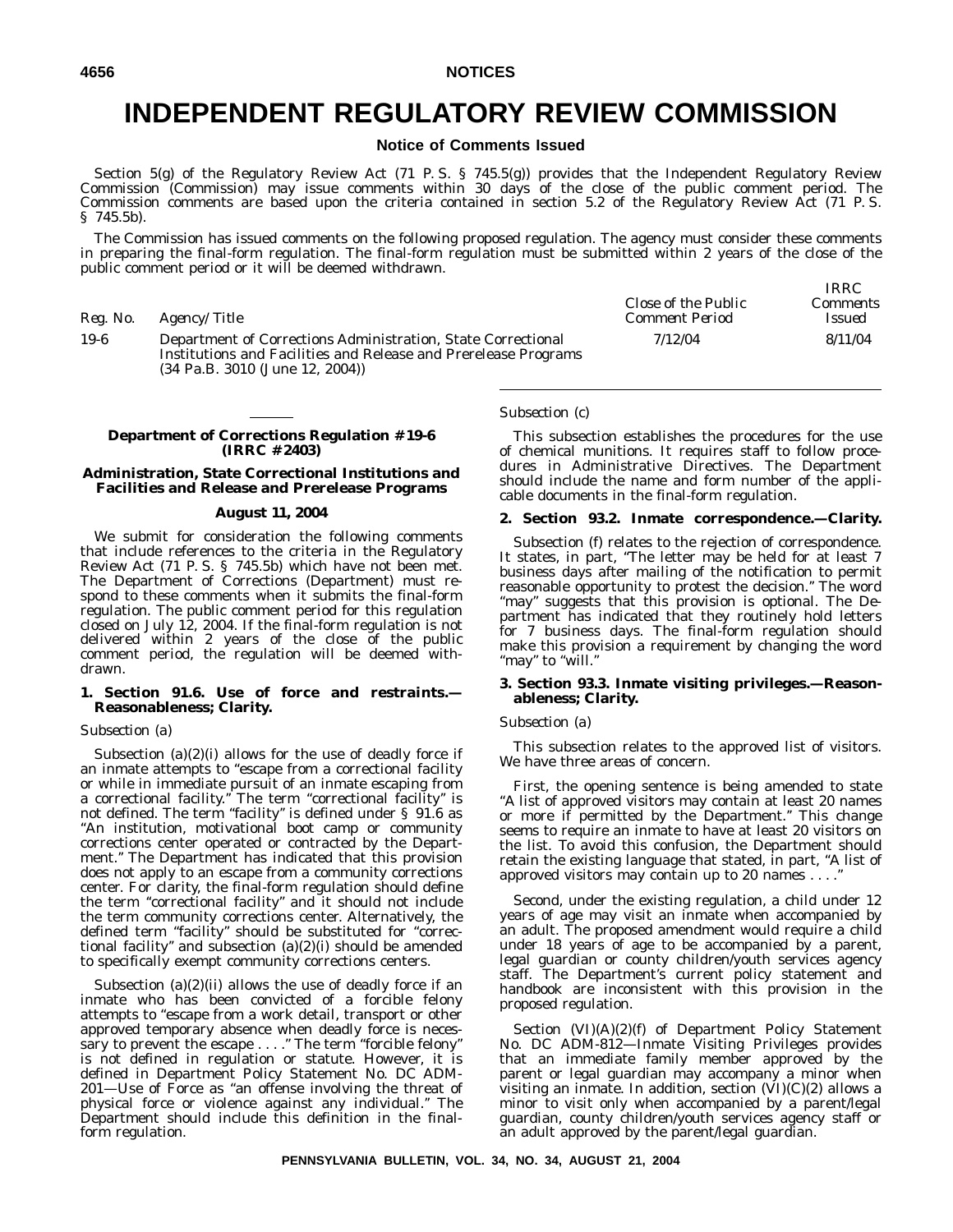The *Handbook for the Families and Friends of Pennsylvania Department of Corrections Prison Inmates* permits an adult on an inmate's approved visiting list to accompany a child visiting an inmate. The Department should explain the inconsistencies between the proposed regulation and the documents previously noted.

Third, the provision regarding the removal of visitors from an approved list is being amended by deleting the phrase ''for good cause.'' The Department should retain this phrase, or explain the basis on which the facility manager will remove the name of a visitor.

#### *Subsections (b), (c) and (j)*

These subsections relate to visitations by religious advisers, attorneys and media representatives. They all contain the phrase "... the total designated by the Department.'' The Department has indicated that they do not "designate" lists of visitors. Instead, they approve lists of visitors. These subsections should be amended to read ... the total approved by the Department."

#### *Subsection (h)*

Subsection (h)(1) and (2) provides that visiting days and hours will be "at the discretion of the facility manager.'' Representative Kathy Manderino, a member of the House Judiciary Committee, is concerned that this new language would make it more difficult for family members to visit inmates who are confined to facilities far from their homes. She suggests the Department establish minimum standards for all facilities that would allow reasonable access for family visits. We agree that visiting days and hours should reasonably accommodate family members.

#### **4. Section 93.6. Religious activities.—Reasonableness; Clarity.**

#### *Subsection (a)*

This subsection is being amended to delete language which permits inmates to ''possess approved religious items'' and be granted ''reasonable accommodation for dietary restrictions.'' The Department should explain the reason for deleting this language.

#### *Subsection (b)*

This subsection relates to religious advisers. The rulemaking is deleting a provision that allows qualified representatives of a faith from the outside community to hold regular services in the correctional facility if the facility contains a sufficient number of inmates of the same faith. This provision is being replaced with the following sentence: ''Staff or volunteers will be permitted to hold services that are consistent with the security needs and orderly administration of the facility.'' The Department has indicated that qualified representatives who have received endorsement from their faith group will still be allowed to hold services. The final-form regulation should be amended to reflect this fact.

#### *Subsection (c)*

This subsection in the existing regulation specifies how requests for accommodations of faith will be handled. Why is this subsection being deleted?

#### **5. Section 93.7. Telephone calls.—Clarity.**

Subsection (a) references 18 Pa.C.S. Chapter 57 (relating to wiretapping and electronic surveillance). The Department has indicated that the applicable provision is 18 Pa.C.S. § 5704. The final-form regulation should be amended to include a reference to 18 Pa.C.S. § 5704.

#### **6. Section 93.9. Inmate complaints.—Reasonableness; Clarity.**

This section has been amended to add that an inmate who submits a "frivolous" grievance may be subject to appropriate disciplinary procedures. The definition of ''frivolous grievance'' is in DC-ADM 804—Inmate Grievance System. The final-form regulation should include this definition. Also, the Department should reference DC-ADM 804, which explains who determines if a grievance is frivolous and when that determination is made.

#### **7. Section 93.10. Inmate discipline.—Reasonableness; Clarity.**

#### *Subsection (a)*

This subsection states, in part, that ''Rules which define expectations and prohibitions for inmate behavior will be established by the Department and *made available* to the inmate population.'' (Emphasis added.) This sentence implies that rules will be established sometime in the future. However, the Department indicated that rules have been established and are contained in the *Department of Corrections Inmate Handbook (Handbook)*. The final-form regulation should include a reference to that document.

Representative Manderino has expressed concern over the insertion of the phrase ''made available'' which replaces the existing term "distributed." The concern is that since inmates will be held responsible for complying with the rules and may be disciplined for infractions, they should receive a complete copy of the rules. We agree.

Additionally, we note that the phrase ''made available'' or ''available'' appears in subsection (b)(2), as well as the following sections of the proposed regulation: the definition of "contraband" in  $\S$  91.1;  $\S$  93.2(e)(1);  $\S$  93.3(h)(6); and  $§$  94.3(a)(1) and (6). The same concern applies to these sections. The final-form regulation should specify when the complete *Handbook* will be provided to inmates and how inmates will be informed of updates to the *Handbook* and other Department policy statements.

#### *Subsection (b)*

Subsection (b)(2) adds language pertaining to an "informal resolution process'' for inmate misconduct charges. The Department should explain how this process will be implemented.

Under existing subsection (b)(5), written statements of a decision and the reasoning of the hearing body must be based on the "preponderance of the evidence." The Department is proposing to replace ''preponderance of the evidence'' with ''some evidence.'' However, ''some evidence'' is not a legal standard for basing a finding of guilt. The Department should explain why it is not substituting another legal standard, such as ''substantial evidence,'' on which a finding of guilt will be based.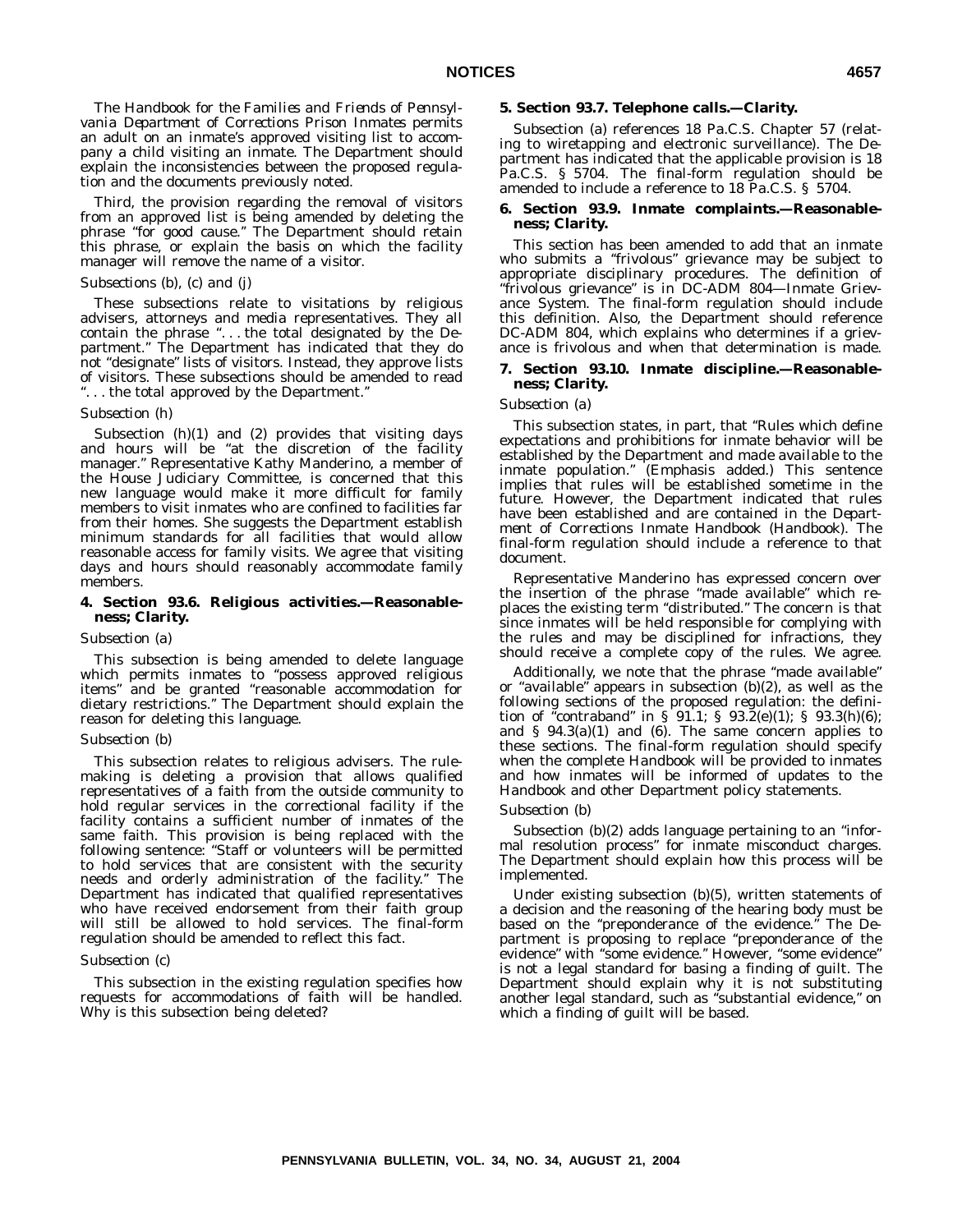#### **8. Section 93.12. Prison Medical Services Program.—Need; Reasonableness; Clarity.**

#### *Subsection (d)*

This subsection lists medical services that will be provided to an inmate without charge. Subsection (d)(8) states that ''Infirmary care in a Department facility excluding organ transplantation.'' Based on discussion with Department staff, we understand that this provision was intended to address organ donation by an inmate. However, this procedure would not take place in a Department facility. Therefore, the exclusion listed in this subsection is unnecessary and should be deleted.

#### *Subsection (e)*

Under this subsection, the fee for medical services is being increased from \$2 to \$3 with subsequent increases of an additional \$1 on July 1, 2005, and July 1, 2007. The Department should explain the basis for the fee increases.

#### **9. Section 94.3. Procedures for participating in prerelease programs.—Clarity**

Subsection (a) establishes the criteria for eligibility for prerelease programs. Subsection (a)(1) is being amended to add that inmates sentenced to ''other offenses as specified in State or Federal statutes or specified by the Department in the Commonwealth of Pennsylvania *Department of Corrections Inmate Handbook*'' are not eligible. The final-form regulation should include references to the applicable State and Federal statutes.

#### **10. Section 94.5. Notification process.—Clarity.**

Subsection (b) establishes the procedures to be followed if a judge or court objects to the prerelease of an inmate. If the Department and the judge or court cannot reach an agreement, the Department will refer the matter to the Board for ''a hearing.'' The existing regulation uses the word ''arbitration.'' Why has ''arbitration'' been replaced with "a hearing"? Also, what does the arbitration process entail?

> JOHN R. MCGINLEY, Jr., *Chairperson*

[Pa.B. Doc. No. 04-1568. Filed for public inspection August 20, 2004, 9:00 a.m.]

# **INSURANCE DEPARTMENT**

# **Conseco Senior Health Insurance Company; Rate Increase Filing for Long Term Care Policy Forms ATL-FQ-LTC, ATL-FQ-NH and ATL-FQ-HHC; Rate Filing**

Conseco Senior Health Insurance Company is requesting approval to increase the premium 25% for the Long Term Care Forms ATL-FQ-LTC, ATL-FQ-NH, ATL-FQ-HHC and the associated riders. The American Travelers Life Insurance Company originally issued these forms. The average premium will increase from \$1,668 to \$2,060 and will affect 1,657 policyholders in this Commonwealth.

Unless formal administrative action is taken prior to November 4, 2004, the subject filing may be deemed approved by operation of law.

A copy of the filing is available on the Insurance Department's (Department) website: www.ins.state.pa.us. To access the filing, select ''Consumer Information'' on the left side. Under "General Information," click on "Notices." The pdf copy is at the "Filing.pdf" link following the name of the filing.

Copies of the filing are also available for public inspection, by appointment, during normal working hours at the Department's regional office in Harrisburg.

Interested parties are invited to submit written comments, suggestions or objections to James Laverty, Actuary, Insurance Department, Insurance Product Regulation and Market Enforcement, Room 1311, Strawberry Square, Harrisburg, PA 17120, jlaverty@state.pa.us within 30 days after publication of this notice in the *Pennsylvania Bulletin*.

> M. DIANE KOKEN, *Insurance Commissioner*

[Pa.B. Doc. No. 04-1569. Filed for public inspection August 20, 2004, 9:00 a.m.]

### **Erie Insurance Exchange; Private Passenger Rules and Rates Filing**

On August 6, 2004, the Insurance Department (Department) received from Erie Insurance Exchange a filing for a rate level change for private passenger automobile insurance.

The company requests an overall 1.0% increase amounting to \$9.397 million annually, to be effective January 1, 2005.

Unless formal administrative action is taken prior to October 5, 2004, the subject filing may be deemed approved by operation of law.

The filing is available for review on the Department's website: www.ins.state.pa.us. To access the filing, under ''Quick Links,'' click ''Rate filings published in the PA Bulletin.''

Copies of the filing are also available for public inspection, by appointment, during normal working hours at the Department's regional offices in Harrisburg, Philadelphia and Pittsburgh.

Interested parties are invited to submit written comments, suggestions or objections to Ken Creighton, ACAS, Insurance Department, Insurance Product Regulation and Market Enforcement, 1311 Strawberry Square, Harrisburg, PA 17120, kcreighton@state.pa.us within 30 days after publication of this notice in the *Pennsylvania Bulletin*.

> M. DIANE KOKEN, *Insurance Commissioner*

[Pa.B. Doc. No. 04-1570. Filed for public inspection August 20, 2004, 9:00 a.m.]

#### **Notice to Medical Malpractice Insurance Carriers and Self-Insured Health Care Providers**

Insurance companies that offer basic limits medical malpractice coverage are required to report medical malpractice claims information to the Insurance Department (Department) for insureds who are subject to the Medical Care Availability and Reduction of Error (MCARE) Act (act) (40 P. S. §§ 1303.101—1303.910). Organizations and physicians that self-insure their medical malpractice ex-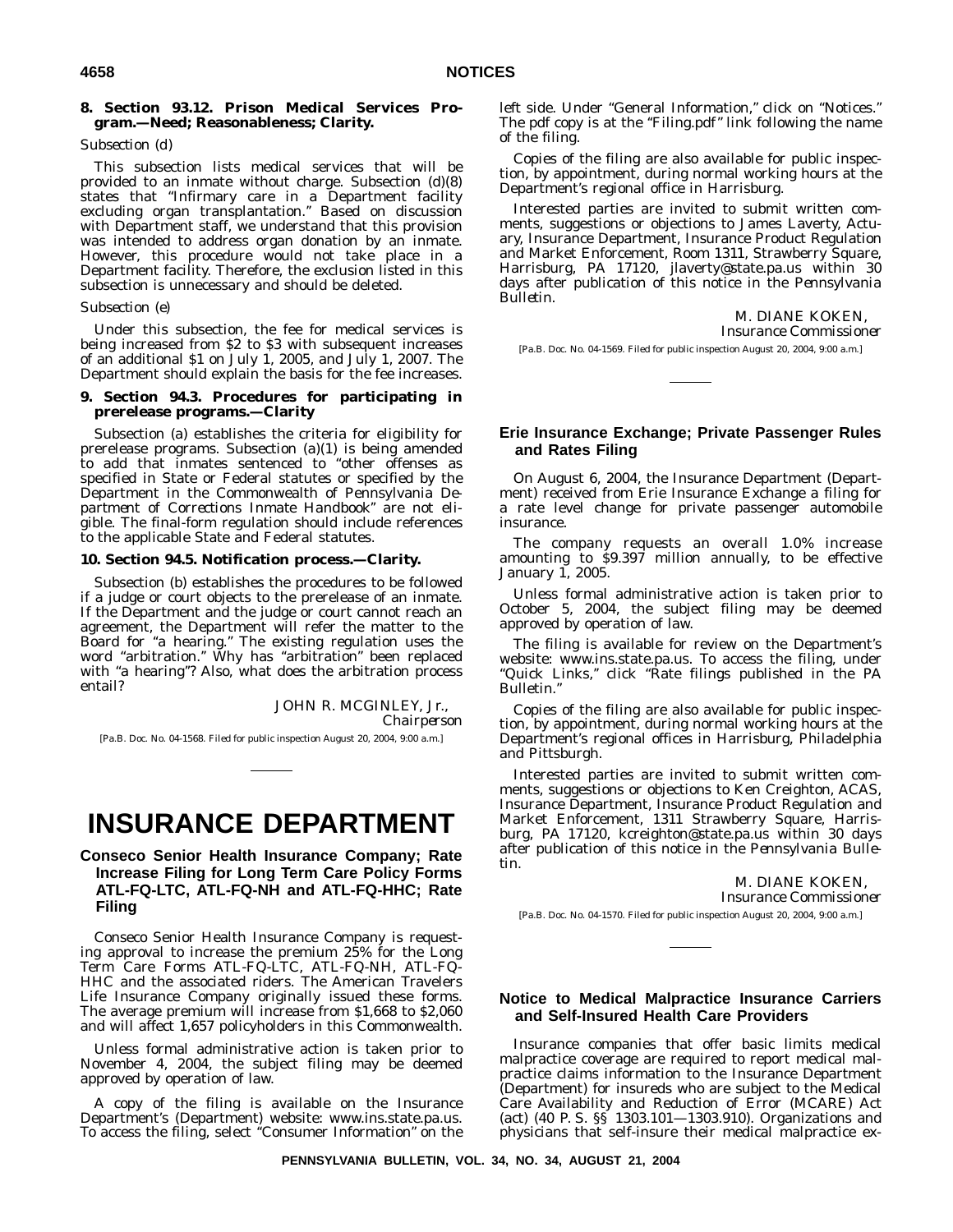posures are also required to report this claims information. These reports are required under section 743 of the act (40 P. S. § 1303.743).

The claims information must be reported to the Fund and to the Department. The following calendar year 2003 claims information is due to the Fund and the Insurance Department by October 15, 2004:

• The aggregate amount of premium earned.

- The aggregate amount of losses paid.
- The aggregate amount of losses incurred.
- The aggregate amount of loss reserves outstanding.

• The aggregate amount of loss adjustment expenses paid.

• The aggregate amount of loss adjustment expenses incurred.

• The aggregate amount of loss adjustment expense reserves outstanding.

• A table showing separately by accident year and county the number of claims first reported (or arising) in 2003.

• A table showing separately by accident year and disposition (that is, judgement of arbitration panel, judgment of court, settlement or other) the number of claims closed by county (or disposed) in 2003.

• A separate table for each type of disposition previously identified showing for claims closed (or disposed) in 2003 separately by accident year: the number of claims closed (or disposed) with payment; the total losses incurred for those claims closed with payment; and the basic coverage premiums collected.

Reports must be submitted as an Excel spreadsheet. A letter has been mailed instructing medical malpractice carriers to submit their 2003 data.

Medical malpractice carriers who have not received a letter should contact Brenna Murphy, Actuarial Associate, 1311 Strawberry Square, Harrisburg, PA 17120, (717) 783-2114, brmurphy@state.pa.us. Questions should be directed to Brenna Murphy.

> M. DIANE KOKEN, *Insurance Commissioner*

[Pa.B. Doc. No. 04-1571. Filed for public inspection August 20, 2004, 9:00 a.m.]

#### **Pennsylvania Compensation Rating Bureau; Temporary Staffing Classifications Filing**

On August 4, 2004, the Insurance Department (Department) received from the Pennsylvania Compensation Rating Bureau (PCRB) a filing to revise the procedures used in determining loss cost values for temporary staffing classifications. This filing is made in accordance with section 705 of the act of July 2, 1993 (P. L. 190, No. 44). The PCRB requests these changes to be effective April 1, 2005, on a new and renewal basis.

Twenty-four temporary staffing classifications are currently in use, each being a one-to-one equivalent of a counterpart direct employment classification. Each temporary staffing classification has been using its counterpart direct employment classification's rating value until sufficient data had been collected and developed to allow meaningful comparison of temporary staffing and direct

employment experience. The PCRB has now collected 5 full policy years of data for those temporary staffing classifications allowing comparisons to be made with direct employment experience.

The filing is available for review on the Department's website: www.ins.state.pa.us. To access the filing, under "Quick Links," click "Rate filings published in the PA Bulletin.''

The filing is also available for review on the PCRB's website: www.pcrb.com (click "Filings").

Copies of the filing are also available for public inspection during normal working hours, by appointment, at the Department's regional offices in Harrisburg, Philadelphia and Pittsburgh.

Interested parties are invited to submit written comments, suggestions or objections to Ken Creighton, ACAS, Insurance Department, Insurance Product Regulation and Market Enforcement, 1311 Strawberry Square, Harrisburg, PA 17120, kcreighton@state.pa.us within 30 days after publication of this notice in the *Pennsylvania Bulletin*.

M. DIANE KOKEN,

*Insurance Commissioner*

[Pa.B. Doc. No. 04-1572. Filed for public inspection August 20, 2004, 9:00 a.m.]

# **Review Procedure Hearings; Cancellation or Refusal of Insurance**

The following insureds have requested a hearing as authorized by the act of June 17, 1998 (P. L. 464, No. 68), in connection with the termination of the insureds' automobile policies. The hearings will be held in accordance with the requirements of the act; 1 Pa. Code Part II (relating to the General Rules of Administrative Practice and Procedure); and 31 Pa. Code §§ 56.1—56.3 (relating to Special Rules of Administrative Practice and Procedure). The administrative hearings will be held in the Insurance Department's regional offices in Harrisburg and Philadelphia, PA. Failure by an appellant to appear at a scheduled hearing may result in dismissal with prejudice.

The following hearing will be held in the Administrative Hearings Office, Capitol Associates Building, Room 200, 901 N. Seventh Street, Harrisburg, PA 17102.

Appeal of Grant L. Hess; file no. 04-124-06320; Erie Insurance Group; doc. no. P04-08-003; September 21, 2004, 1:30 p.m.

The following hearing will be held in the Philadelphia Regional Office, Room 1701 State Office Building, 1400 Spring Garden Street, Philadelphia, PA 19130.

Appeal of Lena Panich; file no. 04-210-02780; Nationwide Mutual Insurance Company; doc. no. PH04-08-002; September 14, 2004, 11:30 a.m.

Parties may appear with or without counsel and offer relevant testimony or evidence. Each party must bring documents, photographs, drawings, claims files, witnesses, and the like, necessary to support the party's case. A party intending to offer documents or photographs into evidence shall bring enough copies for the record and for each opposing party.

In some cases, the Insurance Commissioner (Commissioner) may order that the company reimburse an insured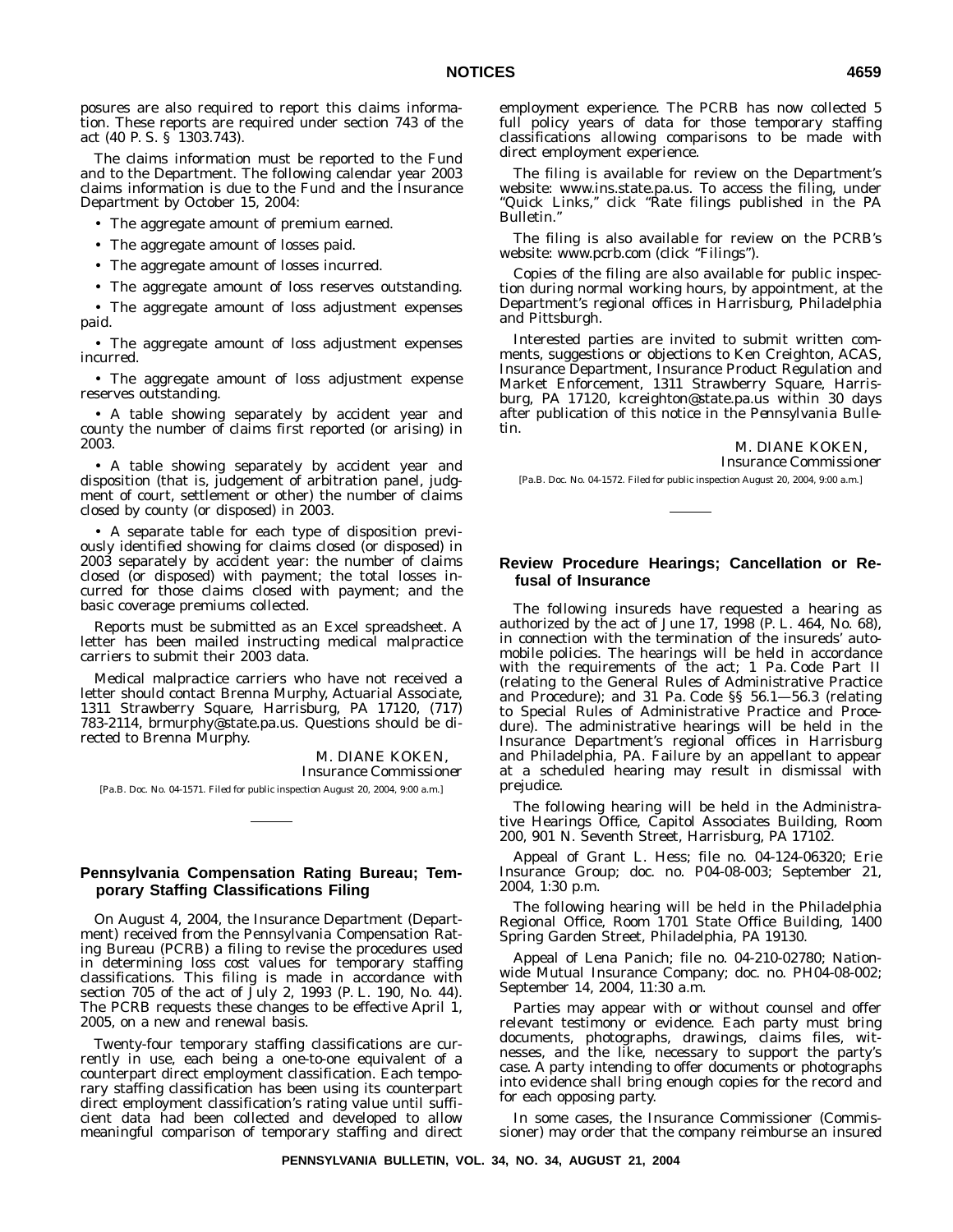for the higher cost of replacement insurance coverage obtained while the appeal is pending. Reimbursement is available only when the insured is successful on appeal, and may not be ordered in all instances. If an insured wishes to seek reimbursement for the higher cost of replacement insurance, the insured must produce documentation at the hearing which will allow comparison of coverages and costs between the original policy and the replacement policy.

Following the hearing and receipt of the stenographic transcript, the Commissioner will issue a written order resolving the factual issues presented at the hearing and stating what remedial action, if any, is required. The Commissioner's Order will be sent to those persons participating in the hearing or their designated representatives. The Order of the Commissioner may be subject to judicial review by the Commonwealth Court.

Persons with a disability who wish to attend an administrative hearing and require an auxiliary aid, service or other accommodation to participate in the hearing should contact Jeffrey Wallace, Agency Coordinator, (717) 787-4298.

> M. DIANE KOKEN *Insurance Commissioner*

[Pa.B. Doc. No. 04-1573. Filed for public inspection August 20, 2004, 9:00 a.m.]

# **Review Procedure Hearings under the Unfair Insurance Practices Act**

The following insureds have requested a hearing as authorized by section 8 of the Unfair Insurance Practices Act (40 P. S. § 1171.8) in connection with their companies' termination of the insureds' policies. The administrative hearings will be held in the Insurance Department's regional offices in Philadelphia and Pittsburgh, PA. Failure by an appellant to appear at a scheduled hearing may result in dismissal with prejudice.

The following hearing will be held in the Philadelphia Regional Office, Room 1701 State Office Building, 1400 Spring Garden Street, Philadelphia, PA 19130.

Appeal of A. T. Ormai, S. Ormai Flinn and Christina Ormai Osb; file no. 04-210-80301; State Auto Property and Casualty Insurance; doc. no. PH04-08-001; September 14, 2004, 10 a.m.

The following hearing will be held in the Pittsburgh Regional Office, Room 304 State Office Building, 300 Liberty Avenue, Pittsburgh, PA 15222.

Appeal of Rena F. Venditti; file no. 04-308-71423; Allstate Insurance Company; doc. no. PI04-08-004; September 9, 2004, 2:30 p.m.

Each party may appear with or without counsel and offer relevant testimony and/or other relevant evidence. Each party must bring documents, photographs, drawings, claims files, witnesses, and the like, necessary to support the party's case. A party intending to offer documents or photographs into evidence shall bring enough copies for the record and for each opposing party.

Following the hearing and receipt of the stenographic transcript, the Insurance Commissioner (Commissioner) will issue a written order resolving the factual issues presented at the hearing and stating what remedial action, if any, is required. The Commissioner's Order will be sent to those persons participating in the hearing or

their designated representatives. The Order of the Commissioner may be subject to judicial review by the Commonwealth Court.

Persons with a disability who wish to attend an administrative hearing and require an auxiliary aid, service or other accommodation to participate in the hearing should contact Jeffrey Wallace, Agency Coordinator, (717) 787-4298.

> M. DIANE KOKEN, *Insurance Commissioner*

[Pa.B. Doc. No. 04-1574. Filed for public inspection August 20, 2004, 9:00 a.m.]

# **LIQUOR CONTROL BOARD**

### **Expiration of Leases**

The following Liquor Control Board leases will expire:

Allegheny County, Wine & Spirits Shoppe # 0263, 418 East Ohio Street, Pittsburgh, PA 15212.

*Lease Expiration Date:* June 30, 2005

Lease retail commercial space to the Commonwealth. Proposals are invited to provide the Liquor Control Board with approximately 4,000 to 4,500 net useable square feet of new or existing retail commercial space on East Ohio Street serving the lower north side section of the City of Pittsburgh.

*Proposals due:* September 10, 2004, at 12 p.m.

| <b>Department:</b> | Liquor Control Board                                              |
|--------------------|-------------------------------------------------------------------|
| <b>Location:</b>   | Real Estate Division, State Office                                |
|                    | Building, Room 408, 300 Liberty Av-<br>enue, Pittsburgh, PA 15222 |
| <b>Contact:</b>    | George Danis, (412) 565-5130                                      |

Bedford County, Wine & Spirits Shoppe # 0501, 409 East Pitt Street, Bedford, PA 15522.

*Lease Expiration Date:* May 31, 2005

Lease retail commercial space to the Commonwealth. Proposals are invited to provide the Liquor Control Board with approximately 3,300 net useable square feet of new or existing retail commercial space serving the Town of Bedford. The site must provide free off-street parking and rear access for tractor-trailer deliveries.

*Proposals due:* September 10, 2004, at 12 p.m.

|                  | <b>Department:</b> Liquor Control Board |
|------------------|-----------------------------------------|
| <b>Location:</b> | Real Estate Division, State Office      |
|                  | Building, Room 408, 300 Liberty Av-     |
|                  | enue, Pittsburgh, PA 15222              |
| <b>Contact:</b>  | Bruce VanDyke, (412) 565-5130           |

Blair County, Wine & Spirits Shoppe # 0701, Station Mall, 1613 9th Avenue, Altoona, PA 16602.

*Lease Expiration Date:* May 31, 2005

Lease retail commercial space to the Commonwealth. Proposals are invited to provide the Liquor Control Board with approximately 4,000 net useable square feet of new or existing retail commercial space serving downtown Altoona. The site must have free parking with rear-door loading facilities.

*Proposals due:* September 10, 2004, at 12 p.m.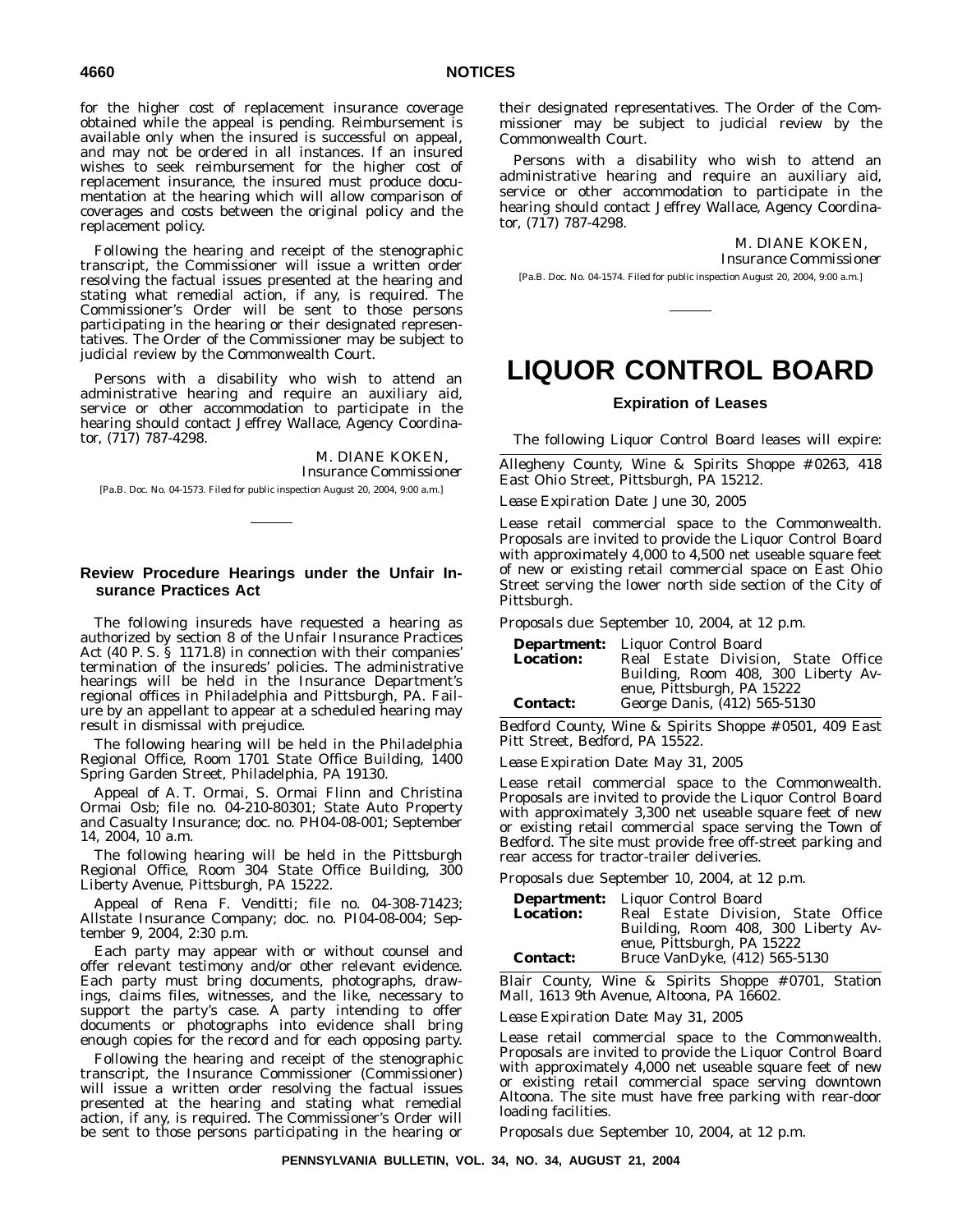|                  | <b>Department:</b> Liquor Control Board                           |
|------------------|-------------------------------------------------------------------|
| <b>Location:</b> | Real Estate Division, State Office                                |
|                  | Building, Room 408, 300 Liberty Av-<br>enue, Pittsburgh, PA 15222 |
| <b>Contact:</b>  | George Danis, (412) 565-5130                                      |

Erie County, Wine & Spirits Shoppe # 2506, Corry Plaza, 350 W. Columbus Avenue, Corry, PA 16407.

*Lease Expiration Date:* June 30, 2005

Lease retail commercial space to the Commonwealth. Proposals are invited to provide the Liquor Control Board with approximately 2,000 to 2,500 net useable square feet of new or existing retail commercial space serving the Town of Corry. The site must have free parking and rear-door loading facilities.

*Proposals due:* September 10, 2004, at 12 p.m.

|                  | <b>Department:</b> Liquor Control Board |
|------------------|-----------------------------------------|
| <b>Location:</b> | Real Estate Division, State Office      |
|                  | Building, Room 408, 300 Liberty Av-     |
|                  | enue, Pittsburgh, PA 15222              |
| <b>Contact:</b>  | George Danis, (412) 565-5130            |

Indiana County, Wine & Spirits Shoppe # 3203, 560 Franklin Street, Clymer, PA 15728.

*Lease Expiration Date:* July 31, 2005

Lease retail commercial space to the Commonwealth. Proposals are invited to provide the Liquor Control Board with approximately 1,500 net useable square feet of new or existing retail commercial space serving the Town of Clymer.

*Proposals due:* September 10, 2004, at 12 p.m.

|                  | <b>Department:</b> Liquor Control Board                           |
|------------------|-------------------------------------------------------------------|
| <b>Location:</b> | Real Estate Division, State Office                                |
|                  | Building, Room 408, 300 Liberty Av-<br>enue, Pittsburgh, PA 15222 |
| <b>Contact:</b>  | George Danis, (412) 565-5130                                      |

Potter County, Wine & Spirits Shoppe # 5301, 14 E. Second Street, Coudersport, PA 16915.

*Lease Expiration Date:* May 31, 2005

Lease retail commercial space to the Commonwealth. Proposals are invited to provide the Liquor Control Board with approximately 1,800 net useable square feet of new or existing retail commercial space serving the Town of Coudersport. The site must provide rear access for tractor-trailer deliveries.

*Proposals due:* September 10, 2004, at 12 p.m.

|                  | <b>Department:</b> Liquor Control Board |
|------------------|-----------------------------------------|
| <b>Location:</b> | Real Estate Division, State Office      |
|                  | Building, Room 408, 300 Liberty Av-     |
|                  | enue, Pittsburgh, PA 15222              |
| <b>Contact:</b>  | Bruce VanDyke, (412) 565-5130           |

Somerset County, Wine & Spirits Shoppe # 5601, 686 Market Square, Meyersdale, PA 15552.

*Lease Expiration Date:* May 31, 2005

Lease retail commercial space to the Commonwealth. Proposals are invited to provide the Liquor Control Board with approximately 1,500 net useable square feet of new or existing retail commercial space serving the Meyersdale area. Facilities with off-street parking and good loading are preferred.

*Proposals due:* September 10, 2004, at 12 p.m.

| Location:       | <b>Department:</b> Liquor Control Board<br>Real Estate Division, State Office<br>Building, Room 408, 300 Liberty Av-<br>enue, Pittsburgh, PA 15222 |
|-----------------|----------------------------------------------------------------------------------------------------------------------------------------------------|
| <b>Contact:</b> | Joseph Molhoek, (412) 565-5130                                                                                                                     |

Philadelphia County, Wine & Spirits Shoppe # 5133, 401 Franklin Mills Circle, Philadelphia, PA 19154.

*Lease Expiration Date:* December 31, 2011

Lease retail commercial space to the Commonwealth. Proposals are invited to provide the Liquor Control Board with approximately 15,000 net useable square feet of new or existing retail commercial space in a 1/2-mile radius of the intersection of Route 95 and Route 63, Philadelphia.

*Proposals due:* September 10, 2004, at 12 p.m.

| <b>Department:</b> | Liquor Control Board                                         |
|--------------------|--------------------------------------------------------------|
| <b>Location:</b>   | Real Estate Division, 8305 Ridge Av-                         |
| <b>Contact:</b>    | enue, Philadelphia, PA 19128<br>Robert Jolly, (215) 482-9671 |

Lancaster County, Wine & Spirits Shoppe # 3614, Hawthorne Centre Shopping Center, 2076 Fruitville Pike, Lancaster, PA 17601.

*Lease Expiration Date:* August 31, 2008

Lease retail commercial space to the Commonwealth. Proposals are invited to provide the Liquor Control Board with approximately 15,000 to 17,000 net useable square feet of new or existing retail commercial space within the proximity of the intersection of Fruitville Pike and Roseville Road, north of U. S. Route 30, Manheim Township.

*Proposals due:* September 10, 2004, at 12 p.m.

|                  | <b>Department:</b> Liquor Control Board |
|------------------|-----------------------------------------|
| <b>Location:</b> | Real Estate Division, Brandywine        |
|                  | Plaza, 2223 Paxton Church Road, Har-    |
|                  | risburg, PA 17110-9661                  |
| <b>Contact:</b>  | Charles D. Mooney, (717) 657-4228       |
|                  | JONATHAN H. NEWMAN,                     |

*Chairperson*

[Pa.B. Doc. No. 04-1575. Filed for public inspection August 20, 2004, 9:00 a.m.]

# **PENNSYLVANIA PUBLIC UTILITY COMMISSION**

**Insurance Coverage Requirements for Motor Carriers**

> Public Meeting held August 5, 2004

*Commissioners Present:* Terrance J. Fitzpatrick, Chairperson; Robert K. Bloom, Vice Chairperson; Glen R. Thomas; Kim Pizzingrilli; Wendell F. Holland

*Insurance Coverage Requirements for Motor Carriers; Doc. No. M-00041816*

#### **Order**

*By the Commission:*

In 1995, we issued a declaratory order delineating various insurance requirements mandated by our regulations. *Petition of Thomas Redfield*, Doc. No. P-00950951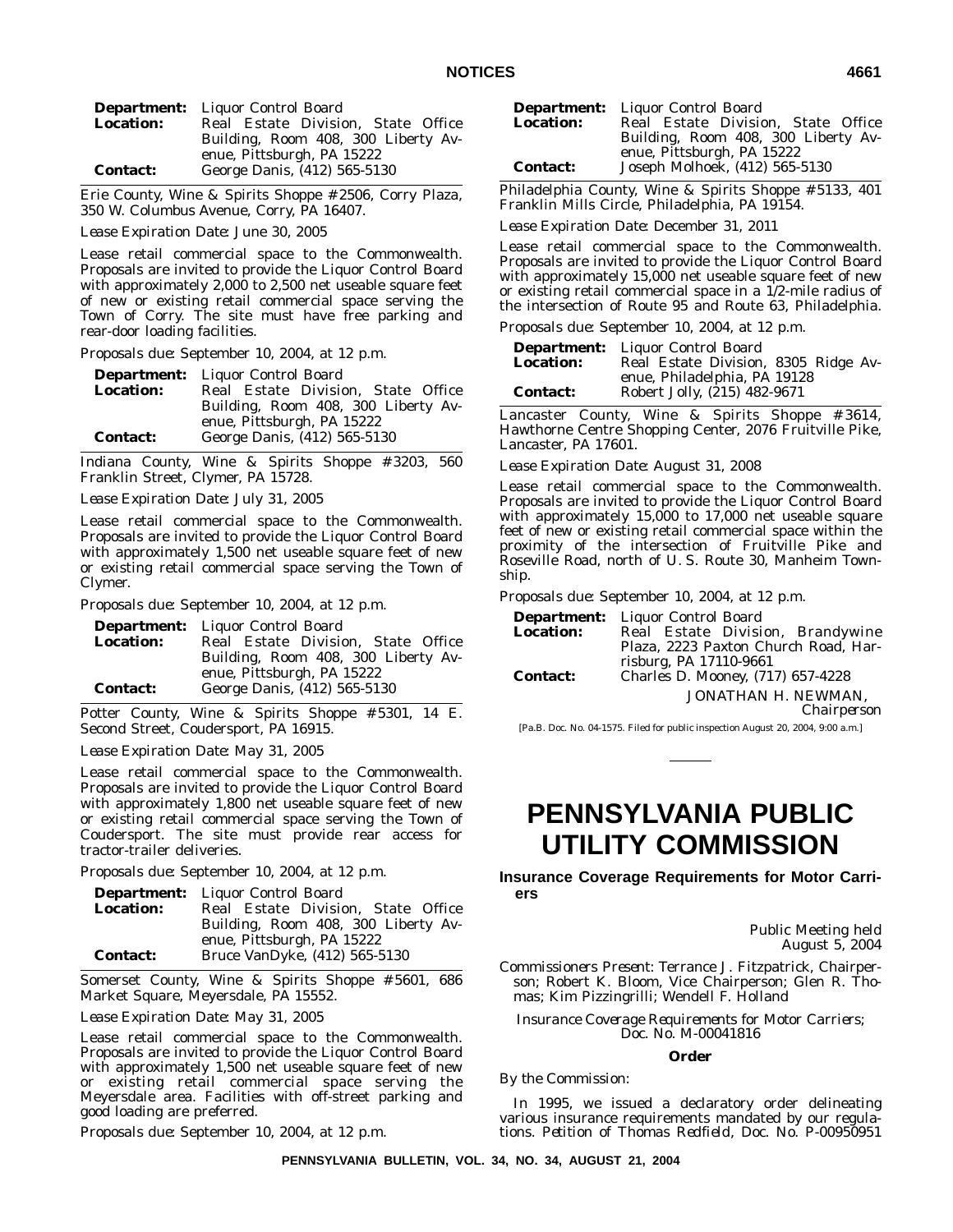(Order entered October 4, 1995). Specifically, we determined that when a claimant is involved in an accident with a motor carrier, the motor carrier's insurance coverage is available to the claimant, even if the particular carrier vehicle involved in the accident was not listed on the insurance policy. We based our decision mandating coverage on the requirements of State law and our regulations, $\frac{1}{1}$  as well as the Certificate of Insurance<sup>2</sup> filed with the Commission by the motor carrier's insurer (the Form E certificate), along with the endorsement<sup>3</sup> to the motor carrier's insurance policy referenced in Form E. That certification and endorsement to the insurance policy, coupled with the statutory and regulatory provisions governing insurance requirements for motor carriers, led us to conclude that coverage was available to claimants, regardless of whether the particular carrier vehicle was listed on the insurance policy.

Notwithstanding our *Redfield* order, we are aware that an insurer providing coverage to motor carriers may be denying coverage based on the unlisted vehicle theory previously rejected in *Redfield*. In addition, we are also aware that an insurer may be denying coverage based on a similar unlisted driver theory. Apparently, this insurer is relying on recent case law, *Lebanon Coach Co. v. Carolina Casualty Insurance Co.*, 675 A. 2d 279 (Pa. Super., 1996), to support a result contrary to our decision in *Redfield*.

Given our paramount concern that insurance coverage is available to individuals involved in accidents with motor carriers, as required by State law and Commission regulations, we will take this opportunity to readdress the *Redfield* issue. We find that this matter may merit issuance of a declaratory order in light of the significant public protection issues involved and the apparent uncertainty that exists. 66 Pa.C.S. § 331(f). Specifically, we will address the issue of claims being denied based on exclusionary language, such as vehicle and driver lists, allegedly found in insurance policies issued to motor carriers. Notwithstanding our prior decision in *Redfield*, we will invite comment from the insurance industry, the motor carrier industry, the public and any other interested party to address alleged uncertainties and legal controversies; *Therefore*,

#### *It Is Ordered That:*

1. A declaratory order proceeding is hereby initiated to address the effect of exclusionary clauses possibly found in insurance policies issued to motor carriers, and the effect of those clauses on coverage mandated by statute and regulation.

2. This order shall be served on all motor carrier insurers actively providing coverage in this Commonwealth.

3. This order shall be published in the *Pennsylvania Bulletin*.

4. Comments are to be filed within 20 days of the date of publication. An original and nine copies of comments must be filed with the Secretary, Pennsylvania Public Utility Commission, P. O. Box 3265, Harrisburg, PA, 17105-3265.

> JAMES J. MCNULTY, *Secretary*

[Pa.B. Doc. No. 04-1576. Filed for public inspection August 20, 2004, 9:00 a.m.]

#### **Order**

Public Meeting held August 5, 2004

*Commissioners Present:* Terrance J. Fitzpatrick; Robert K. Bloom, Vice Chairperson; Glen R. Thomas; Kim Pizzingrilli; Wendell F. Holland

*Pennsylvania Public Utility Commission v. Verizon Pennsylvania Inc. Tariff No. 216 Revisions Regarding Four Line Carve-Out; Doc. No. R-00049524*

# **Order**

*By the Commission:*

On June 8, 2004, Verizon Pennsylvania Inc. (Verizon) filed a tariff revision to its Services for Other Telephone Companies Tariff-Pa. PUC No. 216, effective August 7, 2004, to eliminate Unbundled Network Elements (UNE) for switching and transport, including UNE-Platforms  $(UNE-P)$ , for four or more lines.<sup>1</sup> Verizon indicates that it is seeking to implement the Federal Communications Commission's (FCC) Four Line Carve-Out Rule<sup>2</sup> in the areas served by the 12 central offices in Density Cell 1 (Philadelphia and Pittsburgh).

Specifically, Verizon's instant filing adds language to Tariff No. 216 to cease provisioning new orders from Competitive Local Exchange Carriers (CLEC) after September 9, 2004, for the following UNEs in Density Cell 1:

1) Four or More Lines Switching Line Ports.

2) Four or More Lines Local Switching Line Port Features.

3) Local Switching (End Office) Trunk Ports for use with Four or More lines Local Switching Line Ports.

4) Common (Shared) Transport for use with Four or More Lines Local Switching Line Ports.

5) Platforms that include Four or More Lines Local Switching Line Ports.

6) Combinations that include Four or More Lines local Switching Line Ports.

Verizon provided notice to CLECs under existing interconnection agreements that after September 9, 2004, Verizon will offer CLECs the option to receive these UNEs on a resale basis under 47 U.S.C.A. § 251(c)(4) or under commercially-negotiated agreements.

Verizon claims its filing complies with the FCC's Trien-<br>nial Review Order (TRO)<sup>3</sup> and in particular removes an

<sup>&</sup>lt;sup>1</sup>66 Pa.C.S. § 512 (pertaining to power of Commission to require insurance) and 52<br>Pa. Code §§ 32.2 and 32.11 (pertaining to motor carrier insurance requirements).<br><sup>2</sup>Uniform Motor Carrier Bodily Injury and Property Dama

Insurance, Form E.<br><sup>3</sup>Uniform Motor Carrier Bodily Injury and Property Damage Liability Insurance Endorsement, Form F.

<sup>&</sup>lt;sup>1</sup> Verizon also made a separate filing on the same date to eliminate enterprise<br>switching for high capacity loops and related UNE-Ps, docketed at R-00049425.<br><sup>2</sup> 47 CFR 53.319(c)(2)<br><sup>3</sup> Review of the Section 251 Unbundli

*Carriers,* 18 FCC Rcd 16978, FCC 03-36, as corrected by FCC 03-227, CC Doc. No.<br>01-338, Report and Order (rel. Aug. 21, 2003), vacated in part, remanded in part and<br>affirmed in part by *USTA v. FCC*, 359 F.3d 554 (D.C. Ci pending.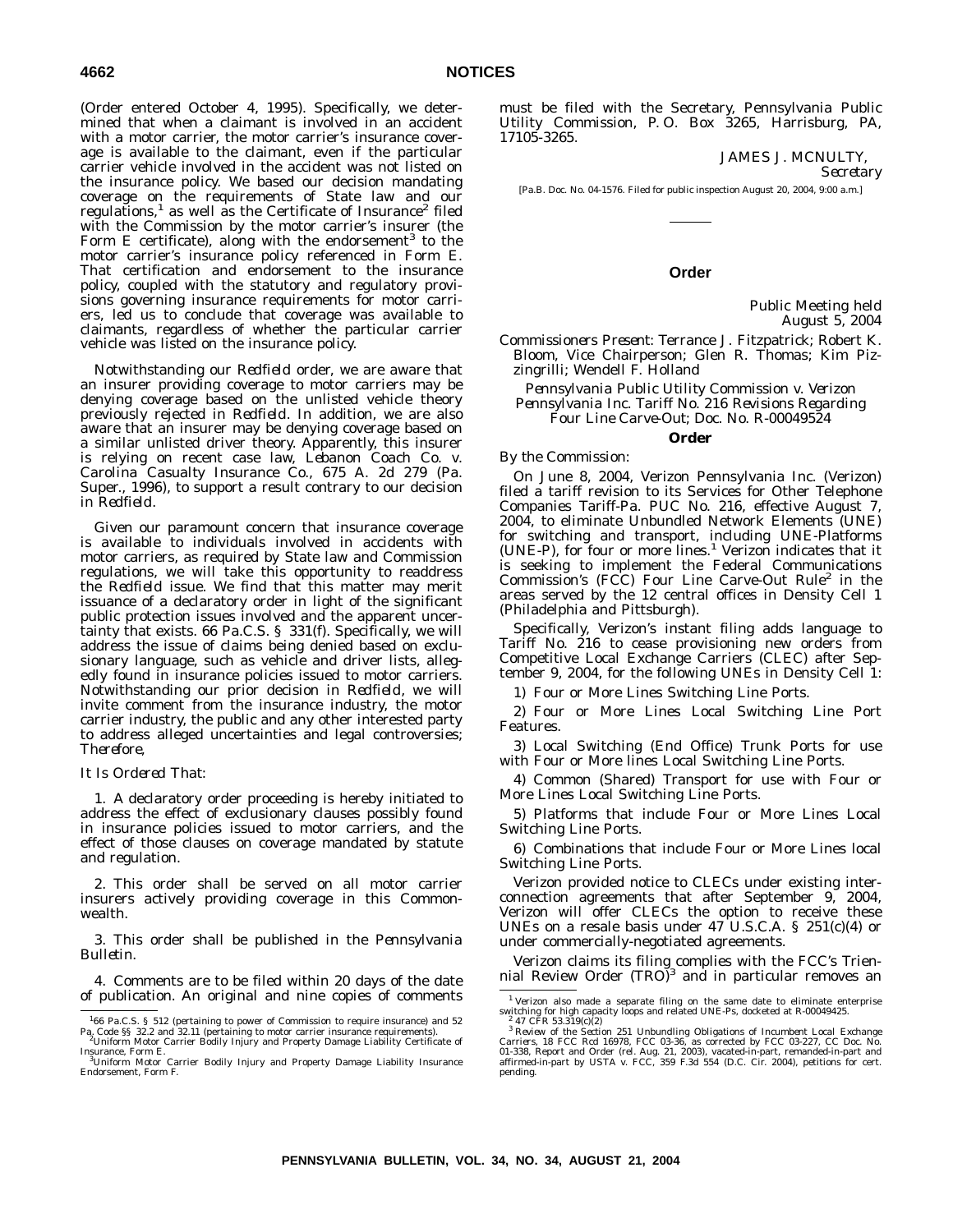existing conflict with Federal law. Verizon also refers to the Commission's May 28, 2004, Order: In re: *Investigation into the Obligations of Incumbent Local Exchange Carriers to Unbundled Local Circuit Switching for the Enterprise Market*, Doc. No. I-00030100 (May 28th Order).

On June 24, 2004, the Office of Small Business Advocate (OSBA) filed a complaint against Verizon's filing. The OSBA alleges that Verizon's tariff filing is misleading because they omit pertinent information putting into context procedural steps to be taken to resolve the alleged conflict with Federal law. The OSBA also states the tariff filing is contrary to the Commission's existing Orders and against Commission's latest mandate in the Reconsideration Order to maintain status quo established in its Global Order.

The OSBA claims that the proper venue for contesting the alleged conflict between State and Federal law and the Commission's interpretation of Section 271 is in the Federal courts. Accordingly, the OSBA requests Verizon's tariff revisions be denied and to direct Verizon to seek relief from the Federal district court or, in the alternative, suspend the tariff revisions for an investigation.

On July 2, 2004, AT&T filed on behalf of its affiliated CLECs, AT&T Communications of Pennsylvania, LLC, TCG Pittsburgh and TCG Delaware Valley, a complaint against the proposed tariff revision. In its complaint, AT&T avers that implementing a Four Line Carve-Out rule would preclude CLECs from obtaining or continuing to lease local circuit switching to serve four or more lines and is aimed at inhibiting competitive choice for small and medium business customers in the Philadelphia and Pittsburgh areas.

AT&T states that the Commission, in its Global Order, required Verizon to make UNE-P available in this Commonwealth without limitation to residential customers and to business customers generating less than \$80,000 annual total billed revenue. Moreover, Verizon's effort to limit the availability of UNE-P through the imposition of the Four Line Carve-Out rule violates the prior decision of the Commission.

AT&T claims Verizon's suggestion that the FCC's TRO authorizes the Four Line Carve Out rule is without merit as the FCC explicitly recognized that specific market factors could result in a different cut-off threshold than the four line proxy. AT&T asserts that the FCC required the status quo be maintained until the states establish new thresholds for defined markets. AT&T argues that while the FCC expected states might elect to reapply the four line limit, there could be significant evidence to the contrary that would justify a higher limit. According to AT&T, the FCC expressly recognized a cross over point may exist where it makes economic sense for a multi-line customer to be served by a DS1 loop. AT&T claims the economically efficient cross-over point in this Commonwealth is between 14 and 16 lines, not the 4 lines proposed by Verizon. Therefore, AT&T states Verizon's proposed tariff is not authorized by the TRO.

On July 12, 2004, in response to Verizon's instant filing, the Pennsylvania Carriers Coalition (PCC) filed a Complaint and Request for Suspension of Tariff Supple-<br>ments (Complaint).<sup>5</sup> In its Motion to Dismiss, PCC claims that the instant filings eliminate certain services or regulatory obligations and, as indicated by Verizon, that the revisions are filed in response to the Commission's May 28th Order which directed Verizon to file non-TELRLIC rates for enterprise switching under 66 Pa.C.S. §§ 1301 and 1308. However, although described differently by Verizon, the tariff revisions do nothing more than request the Commission to relieve Verizon from certain of the Global Order's unbundling obligations. PCC contends the proper procedural vehicle for Verizon to seek relief from its unbundling obligations is an application to abandon service under  $66$  Pa.C.S. § 1102(a)(2), and that accordingly, the tariff revisions should be dismissed. Specifically, PCC feels that rather than filing tariff supplements under 66 Pa.C.S. § 1308, Verizon should have filed a pleading seeking relief from the Global Order's unbundling obligations.

PCC's Complaint states that Verizon's instant filing disregards recent Commission Orders wherein Verizon's request was denied to relieve it of the Global Order obligations and, therefore, Verizon must continue to offer UNE-P to CLECs for all customers having less than \$80,000 in total billed revenue. PCC also asserts that the FCC Four Line Carve-Out rule is not binding on the states and should be treated as a presumption not a requirement and that the tariff revision should be summarily rejected.

Further, PCC claims that Verizon has continued obligation to offer unbundling local switching under 47 U.S.C.A.  $\S$  271(c)(2)(B)(vi). PCC adds Verizon is bound by the just and reasonable and nondiscriminatory rate standard provided in 47 U.S.C.A. § 202 which is the same standard the Commission applied under State law in approving Verizon's existing Tariff 216 rates, and to charge anything above cost-based rates would be discriminatory under both 47 U.S.C.A. § 202 and 66 Pa.C.S. § 1304. Furthermore, Verizon has agreed to similar unbundling obligations as a condition of its merger with GTE Inc.

PCC also claims the Commonwealth Court upheld the \$80,000 TBR rule and specifically found that there was nothing to suggest that the classification was a ''mismatch'' or otherwise conflict with Federal law. PCC also contends that the Commission, in its December 18, 2003, Order, which was further reiterated in the May 28th, Order made legal determinations that under Federal law, local circuit switching must continue to be unbundled by Verizon under 47 U.S.C.A. § 271, that under State law and the Global Order UNE-P must continue to be offered to serve all customers at or below the \$80,000 TBR threshold, and that Verizon must continue to offer network elements and UNE-P to CLECs at the current rates contained in Verizon Tariff 216.

The PCC professes that the Commission in its DS1 Switching Order and the Reconsideration Order has envisioned the filing of a pleading in the form of a Petition which would be followed by a development of a full evidentiary record in seeking a relief from its Global Order unbundling obligation. PCC further states that Verizon's tariff revisions under 66 Pa.C.S. §§ 1301 and 1308, which are reserved for rate changes, should be dismissed and required to file a pleading requesting relief from the Global Order's unbundling obligations under the Global Order standards for relief.

In its Complaint, PCC claims that since Verizon has not proposed a change of rates and that it is proposing to abandon certain services to its CLEC customers, that the

<sup>&</sup>lt;sup>4</sup> This order disposed of Verizon's Petition for Reconsideration of that Section of Commission's December 18, 2003, Order distinguishing Verizon's distinct access obligation stemming from Global Order, the Pennsylvania 2 R-00049524.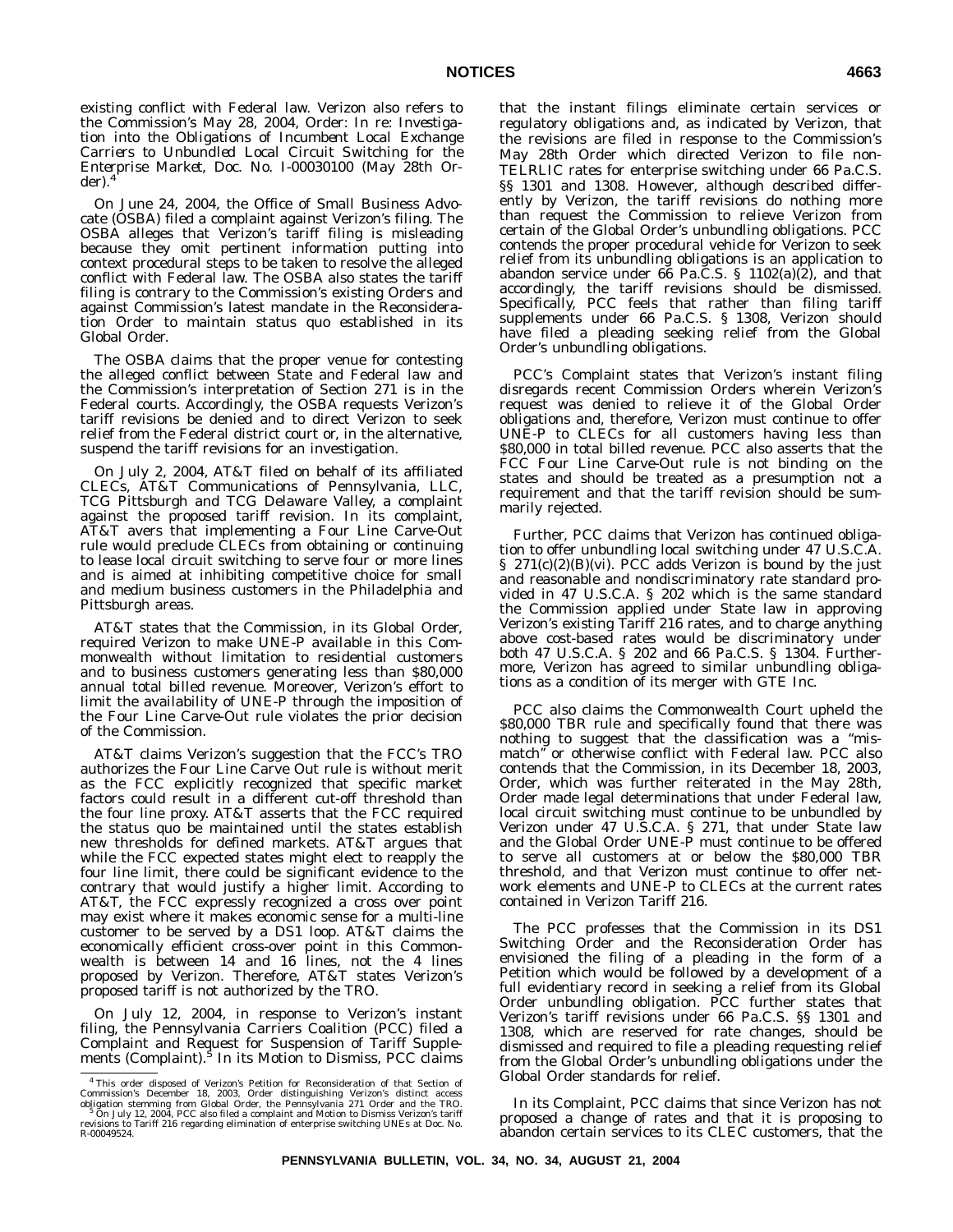proper procedural vehicle for Verizon to seek relief from its unbundling obligations is an application under 66 Pa.C.S. § 1102(a)(2).

Our review of the proposed tariff filing indicates that it may be unlawful, unjust, unreasonable and contrary to the public interest. Further, in a related filing of Verizon at Doc. No. R-00049525, filed concurrently with the instant filing, we are ordering a new proceeding providing an opportunity for Verizon to demonstrate whether it can be relived of its Global Order obligation to provision UNE-P to CLECs. The decision we make in that proceeding will invariably have an effect in the final determination in this case. Accordingly, we will suspend this filing for investigation and for the purposes of a Recommended Decision on the relevant factual and legal issues. To expedite resolution of this proceeding, the recommended decision should be issued by December 2, 2004, if practicable; *Therefore*,

#### *It Is Ordered That:*

1. An investigation on Commission motion be, and hereby is, instituted to determine the lawfulness, justness and reasonableness of the rates, rules and regulations contained in the revision to Verizon's Tariff-Telephone Pa. PUC No. 216, filed on June 8, 2004, to become effective on August 7, 2004.

2. The proposed revision to Verizon's Tariff-Telephone Pa. PUC No. 216, filed on June 8, 2004, to become effective on August 7, 2004, to remove UNEs for switching and transport including UNE-Ps for four or more lines from the available UNEs in Density Cell 1 (Philadelphia and Pittsburgh), is suspended for a period not to exceed 6 months, or until February 6, 2005, under 66 Pa.C.S. § 1308(b), but without prejudice to Pennsylvania Carrier Coalition's Motion to Dismiss, pending the outcome of this investigation, unless otherwise directed by Order of the Commission.

3. Verizon shall file the appropriate tariff suspension supplements and shall continue to apply the existing rates, rules and regulations in Tariff-Telephone Pa. PUC No. 216 during the suspension period.

4. The Office of Administrative Law Judge (OALJ) shall assign this matter to an Administrative Law Judge for proceedings as shall be deemed necessary and the issuance of a Recommended Decision to be issued by December 2, 2004, if practicable. The OALJ shall coordinate, and if appropriate consolidate, this matter with the proceeding at Doc. No. R-00049525.

5. The Administrative Law Judge's Recommended Decision shall include an analysis of the relationship, if any, between the disposition of this case and disposition of the issue pending in Doc. No. R-00049525 as to whether Verizon can be relieved from the Global Order obligation to provision UNE-P to CLECs.

6. The Motion to Dismiss Tariff Revision filed by the Pennsylvania Carriers Coalition shall be addressed by the Administrative Law Judge in limine.

7. If it becomes clear that a final Commission order disposing of the proposed tariff revision will not be entered by the end of the 6-month suspension period established in ordering paragraph 2, the Administrative Law Judge assigned to this case shall issue an Interim Order suspending this filing for an additional 3 months or until May 6, 2005.

8. A copy of this Order be served upon Verizon, AT&T, the PCC, the Office of Consumer Advocate, the OSBA, the Office of Trial Staff, the OALJ and published in the *Pennsylvania Bulletin*.

JAMES J. MCNULTY,

*Secretary*

[Pa.B. Doc. No. 04-1577. Filed for public inspection August 20, 2004, 9:00 a.m.]

#### **Order**

Public Meeting held August 5, 2004

*Commissioners Present:* Terrance J. Fitzpatrick; Robert K. Bloom, Vice Chairperson; Glen R. Thomas; Kim Pizzingrilli; Wendell F. Holland

*Pennsylvania Public Utility Commission v. Verizon Pennsylvania Inc. Tariff No. 216 Revisions Regarding Switching, Transport and Platform for High Capacity Loops; Doc. No. R-00049525*

#### **Order**

#### *By the Commission:*

On June 8, 2004, Verizon Pennsylvania Inc. (Verizon) filed a tariff revision to its Services for Other Telephone Companies Tariff-Pa. PUC No. 216, effective August 7, 2004, to eliminate Unbundled Network Elements (UNE) for switching and transport, including UNE-Platforms (UNE-P) for high capacity loops<sup>1</sup> for the enterprise market.

Specifically, Verizon's instant filing adds language to Tariff No. 216 to cease provisioning new orders from Competitive Local Exchange Carriers (CLEC) after September 9, 2004, for the following UNEs:

1) ISDN-PRI Local Switching Port.

2) ISDN-PRI Local Switching Port Features.

3) Local Switching (End Office) Trunk Ports for use with ISDN-PRI Local Switching Port.

4) Common (Shared) Transport for use with ISDN-PRI Local Switching Port.

5) UNE Primary Rate Interface (PRI) ISDN Platform.

6) UNE Primary Rate Interface (PRI) ISDN Foreign Exchange Platform.

7) Switched DS1 Local Switching Port Features.

8) Switched DS1 Local Switching Port Features.

9) Local Switching (End Office) Trunk Ports for use with Switched DS1 Local Switching Port.

10) Common (Shared) Transport for use with Switched DS1 Local Switching Port.

11) UNE DS1 DID/DOD/PBX Platform.

12) UNE DS1 DID/DOD/PBX Foreign Exchange Platform.

Verizon provided notice to CLECs under existing interconnection agreements that after September 9, 2004, Verizon will offer CLECs the option to receive these UNEs on a resale basis under  $47$  U.S.C.A. §  $251(c)(4)$  or under commercially-negotiated agreements.

<sup>1</sup> ISDN-PRI, DS1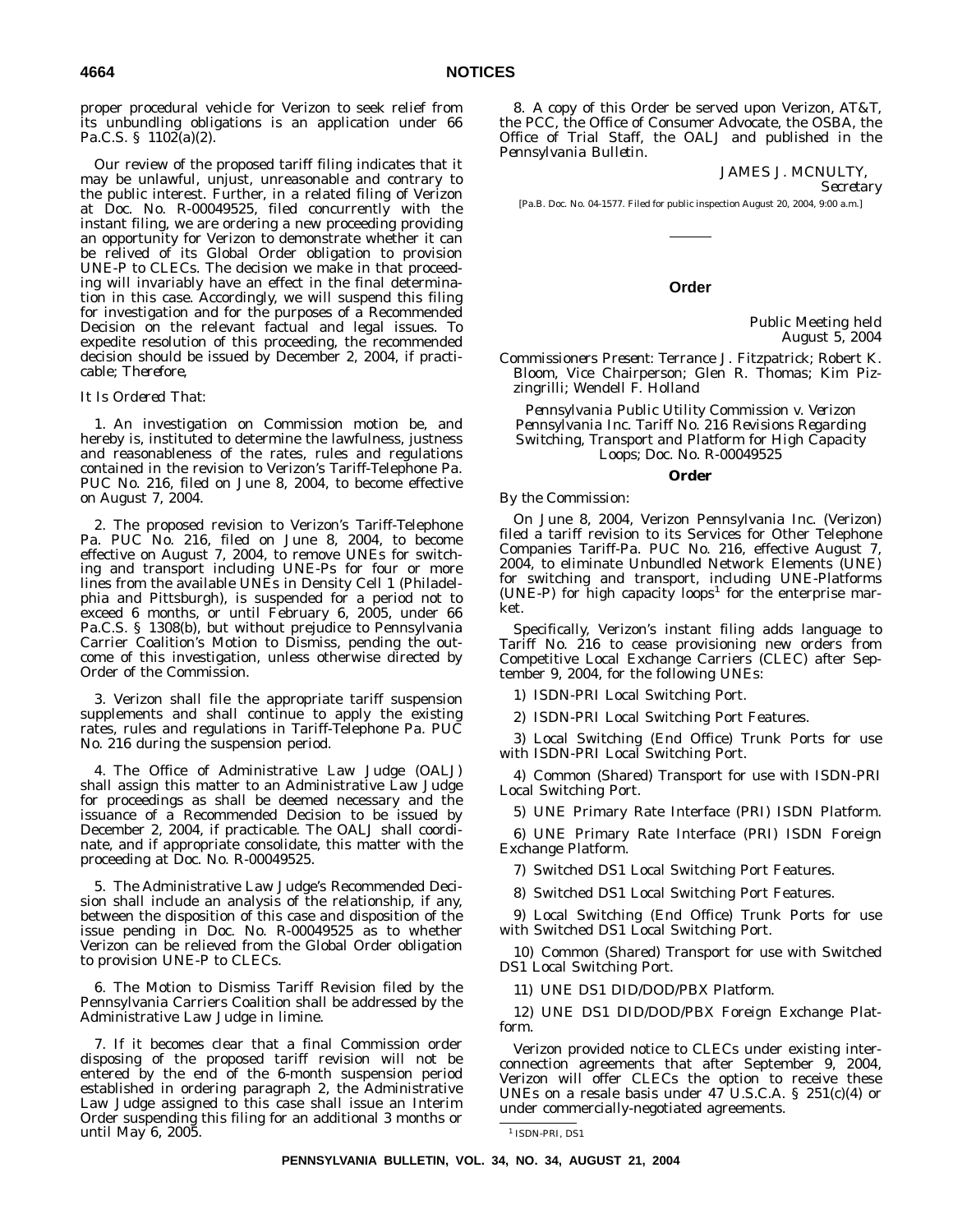Verizon claims its filing complies with the Federal Communications Commission's (FCC) Triennial Review Order  $(TRO)^2$  and in particular removes an existing conflict with Federal law. Verizon also refers to the Commission's May 28, 2004, Order: In re: *Investigation into the Obligations of Incumbent Local Exchange Carriers to Unbundled Local Circuit Switching for the Enter-prise Market*, Doc. No. I-00030100 (May 28th Order).3 Verizon requests the instant tariff revision be considered as a request for the elimination of the current tariff provisions and rates for enterprise switching.

On June 24, 2004, the Office of Small Business Advocate (OSBA) filed a complaint against Verizon's filing. The OSBA alleges that Verizon's tariff filing is misleading because they omit pertinent information putting into context procedural steps to be taken to resolve the alleged conflict with Federal law. The OSBA also states the tariff filing is contrary to the Commission's existing Orders and against Commission's latest mandate in the Reconsideration Order to maintain status quo established in its Global Order.

The OSBA claims that the proper venue for contesting the alleged conflict between State and Federal law and the Commission's interpretation of Section 271 is in the Federal courts. Accordingly, the OSBA requests Verizon's tariff revisions be denied and to direct Verizon to seek relief from the Federal district court or, in the alternative, suspend the tariff revisions for an investigation.

On July 12, 2004, the Pennsylvania Carriers Coalition (PCC) filed a Compliant and Request for Suspension Tariff Supplements (Compliant) and a Motion to Dismiss Tariff Supplements (Motion to Dismiss) Verizon's filing to eliminate Enterprise Switching. PCC claims the instant filings eliminate certain services or regulatory obligations and as indicated by Verizon that the revisions are filed in response to the Commission's Reconsideration Order of May 28, 2004. Further, according to PCC, the proper procedure for Verizon to seek relief from its unbundling obligations is an application to abandon service under 66 Pa.C.S. § 1102(a)(2).

PCC's Complaint states that Verizon's filing to eliminate the availability of UNE-P to CLECs to serve various business customers in its territory is in disregard to recent Commission Orders that refused Verizon's request to relieve it of the Global Order requirements to continue to offer UNE-P to CLECs to serve all customers with under \$80,000 in total billed revenue (TBR rule). PCC requests that Verizon's filing be summarily rejected, or at least suspended, for the conduct of hearings to apply the Global Order standard for modifying Verizon's unbundling requirements.

PCC also claims the Commonwealth Court upheld the \$80,000 TBR rule and specifically found that there was nothing to suggest that the classification was a ''mismatch'' or otherwise conflict with Federal law. PCC asserts that the Commission, in its December 18, 2003, Order, which was further reiterated in the May 27, 2004, Reconsideration Order, made legal determinations that under Federal law, local circuit switching must continue to be unbundled by Verizon under 47 U.S.C.A. § 271; that under State law and the Global Order UNE-P must continue to be offered to serve all customers at or below the \$80,000 TBR threshold; and that Verizon must continue to offer network elements and UNE-P to CLECs at the current rates contained in Verizon Tariff 216.

PCC also claims that Verizon continues to have an unbundling obligation pertaining to local switching and transport under 47 U.S.C.A. § 271 wherein its wholesale service to CLECs must be provided at just and reasonable rates and in a nondiscriminatory manner. Furthermore, that Verizon agreed to similar unbundling obligations as a condition of its merger with GTE Inc.

Consistent with our decision in our July 8, 2004, Order at R-00038871C0001 (addressing the material the question as to whether this Commission lacks independent authority under section 271 of the act to relieve Verizon's line sharing requirement), we conclude that it is premature to eliminate the UNEs that are still required under Section 271. If the FCC makes a determination as to Verizon's ongoing obligation as part of its Section 271 commitment, Verizon may then petition the Commission for such further action as may be appropriate.<sup>4</sup>

Meanwhile, we shall initiate a proceeding to provide an opportunity for Verizon to make its case as to why it should be relieved of its obligation to provide UNE-P to CLECs. In the Global Order we set the following requirements to eliminate UNE-P:

Thereafter UNE-P and EELs will continue to be offered to CLECS, except where BA-PA can demonstrate to the Commission, by a preponderance of the evidence, that collocation space is available that it can be provisioned in a timely manner, and that considerations of the number of customers and revenues from the customers served by the CLEC from a collocation in that central office represents a valid reasonable economic alternative to the provision of UNE-P and/or EELs to that CLEC.

#### (Global Order Pg. 90)

Accordingly, we shall treat Verizon's instant filing as its request for a proceeding to determine whether Verizon can meet its burden to demonstrate, consistent with our Global Order entered September 30, 1999, at Nos. P-00991648 and P-00991649, that collocation space is available, that it can be provisioned in a timely manner and that considerations of the number of customers and revenues from the customers served by the CLEC from a collocation in that central office represents a valid reasonable economic alternative to the provision of UNE-P to that CLEC.

Our review of the proposed tariff filing indicates that it may be unlawful, unjust, unreasonable and contrary to the public interest. Further, the proceeding we are instituting today will provide Verizon with the opportunity to demonstrate whether there are valid reasonable economic alternatives for CLECs to the provisioning of UNE-P as was required in the Commission's Global Order. Verizon shall continue to offer UNEs for switching and transport, including UNE-P for high capacity loops, for the enterprise market at tariffed rates until otherwise ordered. Accordingly, we will suspend this filing for investigation and for the purposes of a Recommended Decision on the relevant factual and legal issues. To expedite resolution of this proceeding, the recommended decision should be issued by December 2, 2004, if practicable; *Therefore*,

<sup>&</sup>lt;sup>2</sup> Review of the Section 251 Unbundling Obligations of Incumbent Local Exchange Carriers, 18 FCC Rcd 16978, FCC 03-36, as corrected by FCC 03-227, CC Doc. No. 01-338, Report and Order (rel. Aug. 21, 2003), vacated in-par

pending.<br><sup>3</sup> This Order disposed of Verizon's Petition for Reconsideration of that Section of<br>Commission's December 18, 2003, Order distinguishing Verizon's distinct access<br>obligation stemming from Global Order, the Pennsy

<sup>4</sup> As noted that on October 24, 2003, the Verizon telephone companies filed a petition asking the FCC to forebear from Section 271 obligations. See Petition for Forbearance<br>of the Verizon Telephone Companies Pursuant to 47 U.S.C. § 160(c); CC Doc. No.<br>01-338. The matter is pending further FCC action from Fed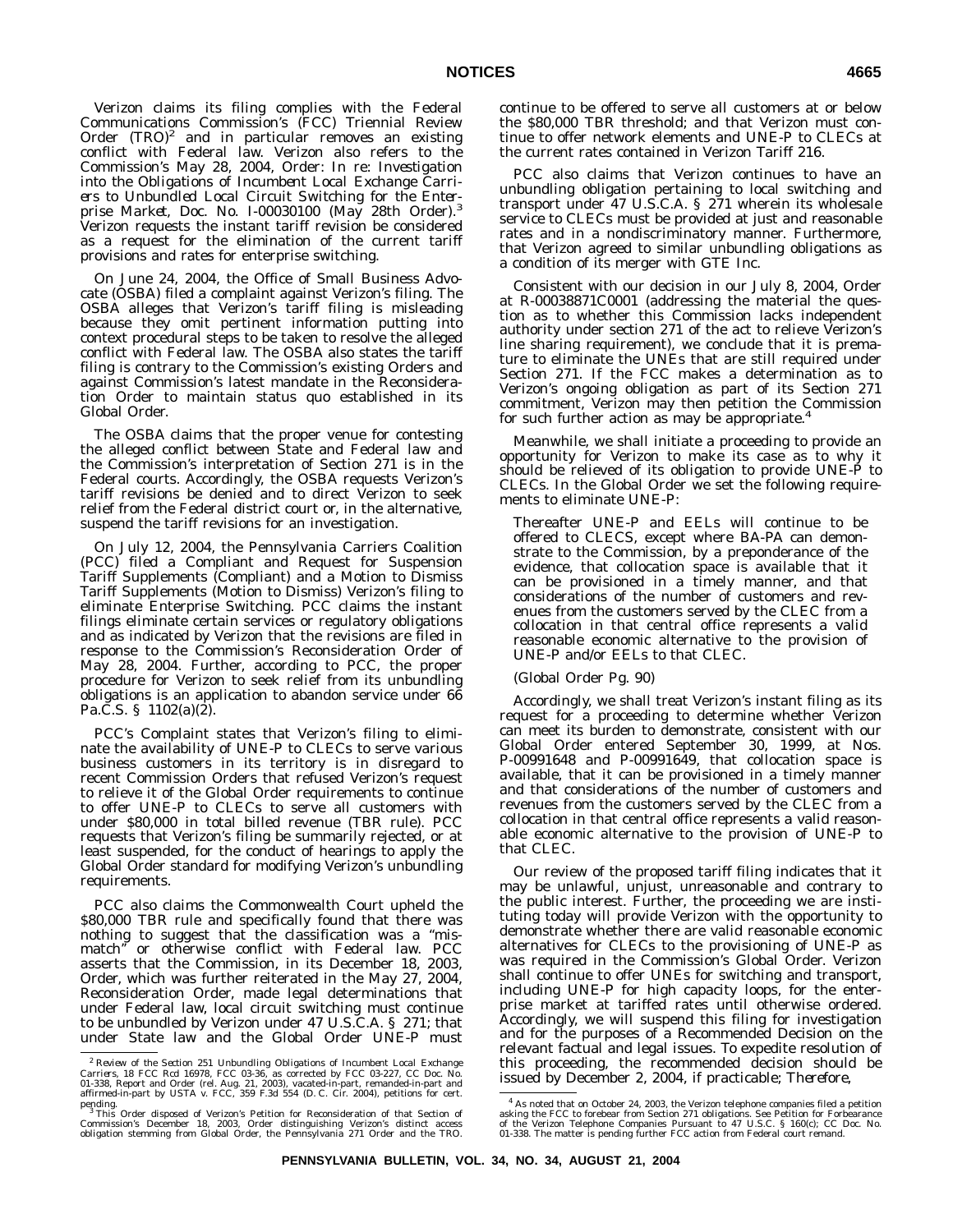#### *It Is Ordered That:*

1. An investigation on Commission motion be, and hereby is, instituted to determine the lawfulness, justness and reasonableness of the rates, rules and regulations contained in the revision to Verizon's Tariff-Telephone Pa. PUC No. 216, filed on June 8, 2004, to become effective on August 7, 2004.

2. The proposed revision to Verizon's Tariff-Telephone Pa. PUC No. 216, filed on June 8, 2004, to become effective on August 7, 2004, to eliminate enterprise switching including Platforms from the available UNEs in Pennsylvania, is suspended for a period not to exceed 6 months, or until February 6, 2005, under 66 Pa.C.S. § 1308(b), but without prejudice to PCC's Motion to Dismiss, pending the outcome of this investigation, unless otherwise directed by Order of the Commission.

3. This investigation shall include, inter alia, consideration of whether Verizon can meet its burden to demonstrate, consistent with our Global Order entered September 30, 1999, at Nos. P-00991648 and P-00991649, that collocation space is available, that it can be provisioned in a timely manner and that considerations of the number of customers and revenues from the customers served by the CLEC from a collocation in that central office represents a valid reasonable economic alternative to the provision of UNE-P to that CLEC.

4. Verizon shall file the appropriate tariff suspension supplements and shall continue to apply the existing rates, rules and regulations in Tariff-Telephone Pa. PUC No. 216 during the suspension period.

5. The Office of Administrative Law Judge (OALJ) shall assign this matter to an Administrative Law Judge for proceedings as shall be deemed necessary and the issuance of a Recommended Decision to be issued by December 2, 2004, if practicable. The OALJ shall coordinate, and if appropriate consolidate, this matter with the proceeding at Doc. No. R-00049524.

6. The Motion to Dismiss Tariff Revision filed by the PCC shall be addressed by the Administrative Law Judge in limine.

7. If it becomes clear that a final Commission order disposing of the proposed tariff revision will not be entered by the end of the 6-month suspension period established in Ordering Paragraph No. 2, the Administrative Law Judge assigned to this case shall issue an Interim Order suspending this filing for an additional 3 months or until May 6, 2005.

8. A copy of this Order be served upon Verizon, the PCC, the Office of Consumer Advocate, the OSBA, the Office of Trial Staff, the OALJ and published in the *Pennsylvania Bulletin*.

JAMES J. MCNULTY, *Secretary* [Pa.B. Doc. No. 04-1578. Filed for public inspection August 20, 2004, 9:00 a.m.]

### **Service of Notice of Motor Carrier Applications**

The following temporary authority and/or permanent authority applications for the right to render service as a common carrier or contract carrier in this Commonwealth have been filed with the Pennsylvania Public Utility

Commission. Formal protests and petitions to intervene must be filed in accordance with 52 Pa. Code (relating to public utilities). A protest shall indicate whether it applies to the temporary authority application, the permanent authority application, or both. Filings must be made with the Secretary, Pennsylvania Public Utility Commission, P. O. Box 3265, Harrisburg, PA 17105-3265, with a copy served on the applicant by September 13, 2004. Documents filed in support of the applications are available for inspection and copying at the Office of the Secretary between 8 a.m. and 4:30 p.m., Monday through Friday, and at the business address of the respective applicant.

#### **Application of the following for approval to** *begin* **operating as** *common carriers* **for transportation of** *persons* **as described under the application.**

**A-00120986. A Classy Limousine Service, LLC** (655 Mountain Street, Enola, Cumberland County, PA 17025), a limited liability company of the Commonwealth persons, in limousine service, between points in the Counties of Dauphin, York, Cumberland and Perry, and from points in said counties, to points in Pennsylvania, and return.

**Application of the following for certificate of public convenience approving the operation of motor vehicles as** *common carriers* **for the transportation of** *household goods* **by transfer as described under the application.**

**A-00120984. Sigmund Transfer Company, LLC** (2606 Fifth Avenue, McKeesport, Allegheny County, PA 15132), a limited liability company of the Commonwealth—(1) household goods in use: (a) between points in the County of Allegheny; and (b) from points in the County of Allegheny, to points in Pennsylvania, and vice versa; and (2) property, excluding household goods in use, between points in Pennsylvania; which is to be a transfer of all the rights authorized under the certificate issued at A-00105669 to B. H. Stumpf, Co., Inc., subject to the same limitations and conditions. *Attorney:* William A. Gray, 2310 Grant Building, Pittsburgh, PA 15219.

**Application of the following for approval of the** *beginning* **of the exercise of the right and privilege of operating motor vehicles as** *contract carriers* **for the transportation of** *household goods* **as described under the application.**

**A-00115326, Folder 3. Galil Moving & Storage, Inc.** (111 Linnet Street, Bayonne, NJ 07002), a corporation of the State of Delaware—household goods in use, for REO Allegiance, Inc., between points in Pennsylvania; subject to the following condition: that all service shall be limited to transportation performed under eviction and foreclosure services. *Attorney:* Joel B. Albert, Two Bala Plaza, Suite 300, Bala Cynwyd, PA 19004.

**Application of the following for the approval of the** *transfer of stock* **as described under the application.**

**A-00108299, Folder 5000. J. E. T. Enterprises, Inc. t/d/b/a Londonderry Limousines, Ltd.** (320 Plaza Drive, Palmyra, Lebanon County, PA 17078), a corporation of the Commonwealth—for the approval of the transfer of 100 shares of issued and outstanding shares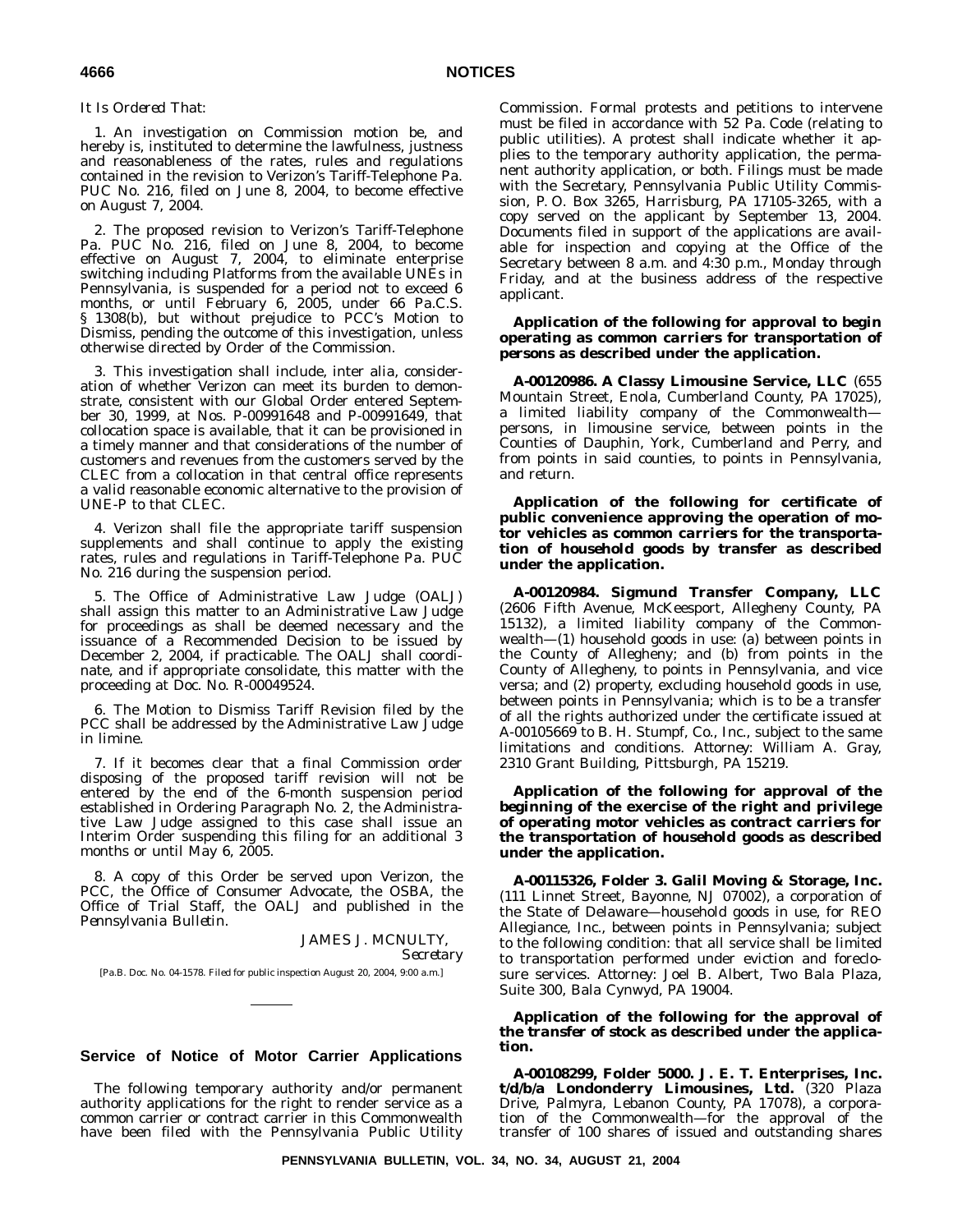held by Eric G. Shank and 30 shares of issued and outstanding shares held by E. Wilfred Light to John J. Gross. *Attorney:* Keith D. Wagner, 6 E. Main Street, P. O. Box 323, Palmyra, PA 17078.

> JAMES J. MCNULTY, *Secretary*

[Pa.B. Doc. No. 04-1579. Filed for public inspection August 20, 2004, 9:00 a.m.]

# **PHILADELPHIA REGIONAL PORT AUTHORITY**

# **Request for Bids**

The Philadelphia Regional Port Authority (PRPA) will accept sealed bids for Project #04-109.1, Install Concrete Floor at Tioga Marine Terminal (TMT), until 2 p.m. on Thursday, September 9, 2004. The bid documents can be obtained from the Director of Procurement, PRPA, 3460 N. Delaware Ave., 2nd Floor, Philadelphia, PA 19134, (215) 426-2600 and will be available August 24, 2004. Additional information and project listings can be found at www.philaport.com. The cost of the bid document is \$35 (includes 7% Pennsylvania sales tax). The cost is nonrefundable. PRPA is an equal opportunity employer. Contractors must comply with all applicable equal opportunity laws and regulations.

A mandatory prebid job site meeting will be held on September 2, 2004, at 10 a.m. at the TMT (inside the gate), Delaware Ave. and Tioga Street, Philadelphia, PA 19134. Bidders must provide the Procurement Department, in writing, with the names of individuals that will be attending the prebid meeting. The information must be faxed, 24 hours prior to the meeting, to (215) 426-6800, Attn: Procurement Department.

> JAMES T. MCDERMOTT, Jr., *Executive Director*

[Pa.B. Doc. No. 04-1580. Filed for public inspection August 20, 2004, 9:00 a.m.]

# **STATE BOARD OF MEDICINE**

**Commonwealth of Pennsylvania Bureau of Professional and Occupational Affairs v. Gregory Alan Johnson, M.D., Respondent; Doc. No. 0892-49- 02; File No. 01-49-04770**

#### **Notice**

Formal disciplinary action has been filed against you. You may lose your license, certificate, registration or permit to practice your profession or occupation. You may be subject to civil penalties of up to \$1,000 for each violation.

If you wish to defend against the charges in the order to show cause or to present evidence to mitigate any penalty that may be imposed, the procedures for doing so are explained in the order to show cause.

You have the right to retain an attorney. Although you may represent yourself without an attorney, you are advised to seek the help of an attorney.

All proceedings are conducted under the Administrative Agency Law and the General Rules of Administrative Practice and Procedures.

You are directed to respond to the charges by filing a written answer within 30 days of the date on the order to show cause. IF YOU DO NOT FILE AN ANSWER, DISCIPLINARY ACTION MAY BE TAKEN AGAINST YOU WITHOUT A HEARING. To file your answer, you must bring or send an original and three copies of your answer and any pleadings or other documents related to this matter to the following address:

Deanna S. Walton, Prothonotary Bureau of Professional and Occupational Affairs 124 Pine Street, Suite 200 Harrisburg, PA 17101

You must also send a separate copy of your answer and any other pleadings or documents related to this case to the prosecuting attorney named in the order to show cause.

#### **Order to Show Cause**

*And Now*, this 22nd day of July, 2002, Gregory Alan Johnson, M.D. (Respondent) is hereby *Ordered to Show Cause* why the State Board of Medicine (Board), upon consideration of the Factual Allegations and the applicable law, should not suspend, revoke or otherwise restrict Respondent's license, certificate, registration or permit, or impose a civil penalty. This action is brought pursuant to the Medical Practice Act, Act of December 20, 1985, P. L. 457, No. 112, as amended, (Act), 63 P. S. § 422.1 et seq., and will be conducted in accordance with the Administrative Agency Law, 2 Pa.C.S. §§ 501—508, 701—704, 63 P. S. §§ 2201—2207; and the General Rules of Administrative Practice and Procedure, 1 Pa. Code §§ 31.1—35.251.

*It Is Further Ordered* that Respondent file an Answer to this Order to Show Cause in writing within thirty (30) days of the date of this Order stated above, in accordance with 1 Pa. Code § 35.37.

> CHARLES D. HUMMER, Jr., M.D., *Chairperson*

[Pa.B. Doc. No. 04-1581. Filed for public inspection August 20, 2004, 9:00 a.m.]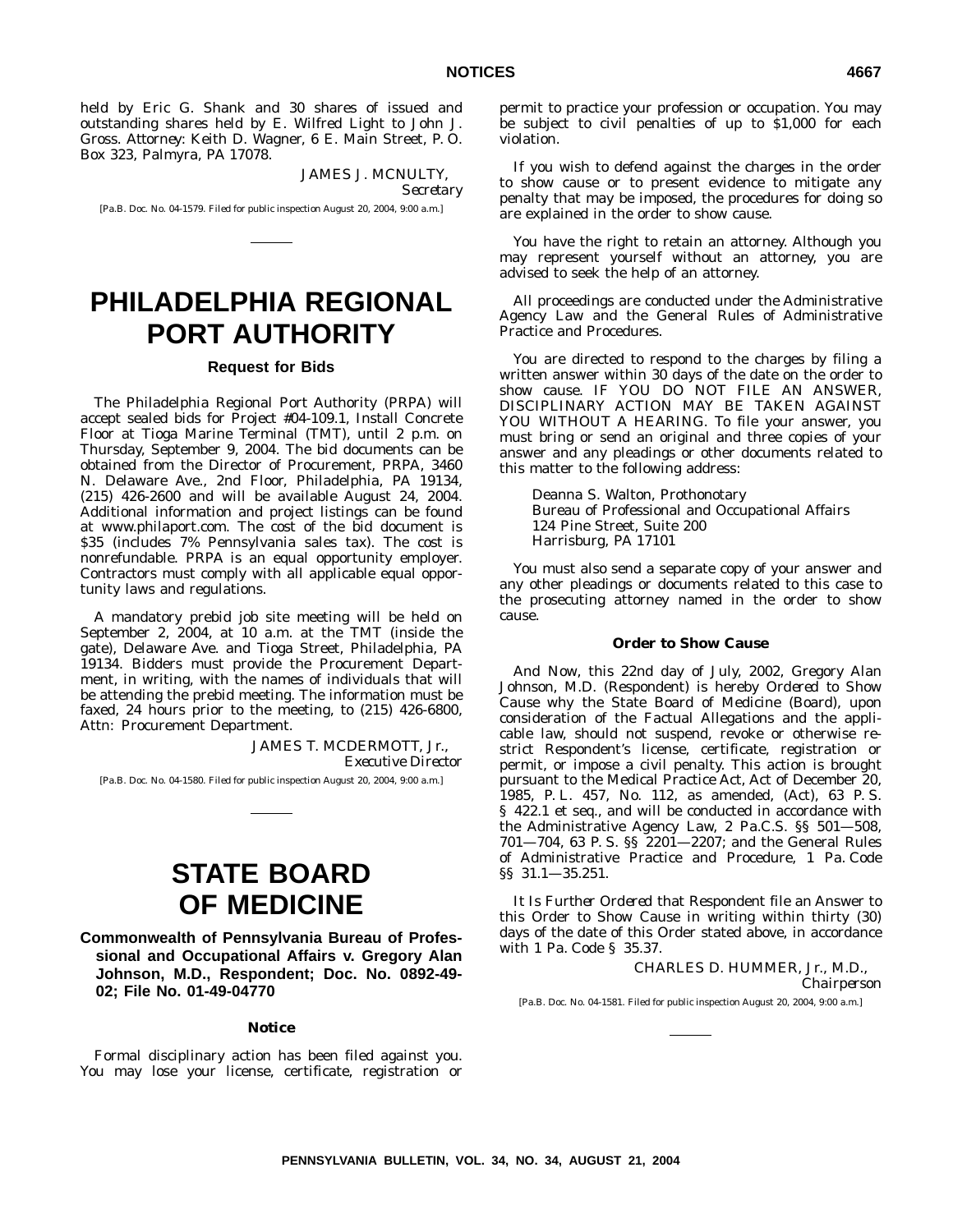# **STATE CONTRACTS INFORMATION DEPARTMENT OF GENERAL SERVICES**

Act 266 of 1982 provides for the payment of interest penalties on certain invoices of ''qualified small business concerns''. The penalties apply to invoices for goods or services when payments are not made by the required payment date or within a 15 day grace period thereafter.

Act 1984-196 redefined a ''qualified small business concern'' as any independently owned and operated, for-profit business concern employing 100 or fewer employees. See 4 Pa. Code § 2.32. The business must include the following statement on every invoice submitted to the Commonwealth: ''(name of business) is a qualified small business concern as defined in 4 Pa. Code 2.32.''

- A business is eligible for payments when the required payment is the latest of:
- The payment date specified in the contract.
- 30 days after the later of the receipt of a proper invoice or receipt of goods or services.
- The net payment date stated on the business' invoice.
- A 15-day grace period after the required payment date is provided to the Commonwealth by the Act.
- For more information: contact: Small Business Resource Center
	- PA Department of Community and Economic Development 374 Forum Building Harrisburg, PA 17120
	- 800-280-3801 or (717) 783-5700

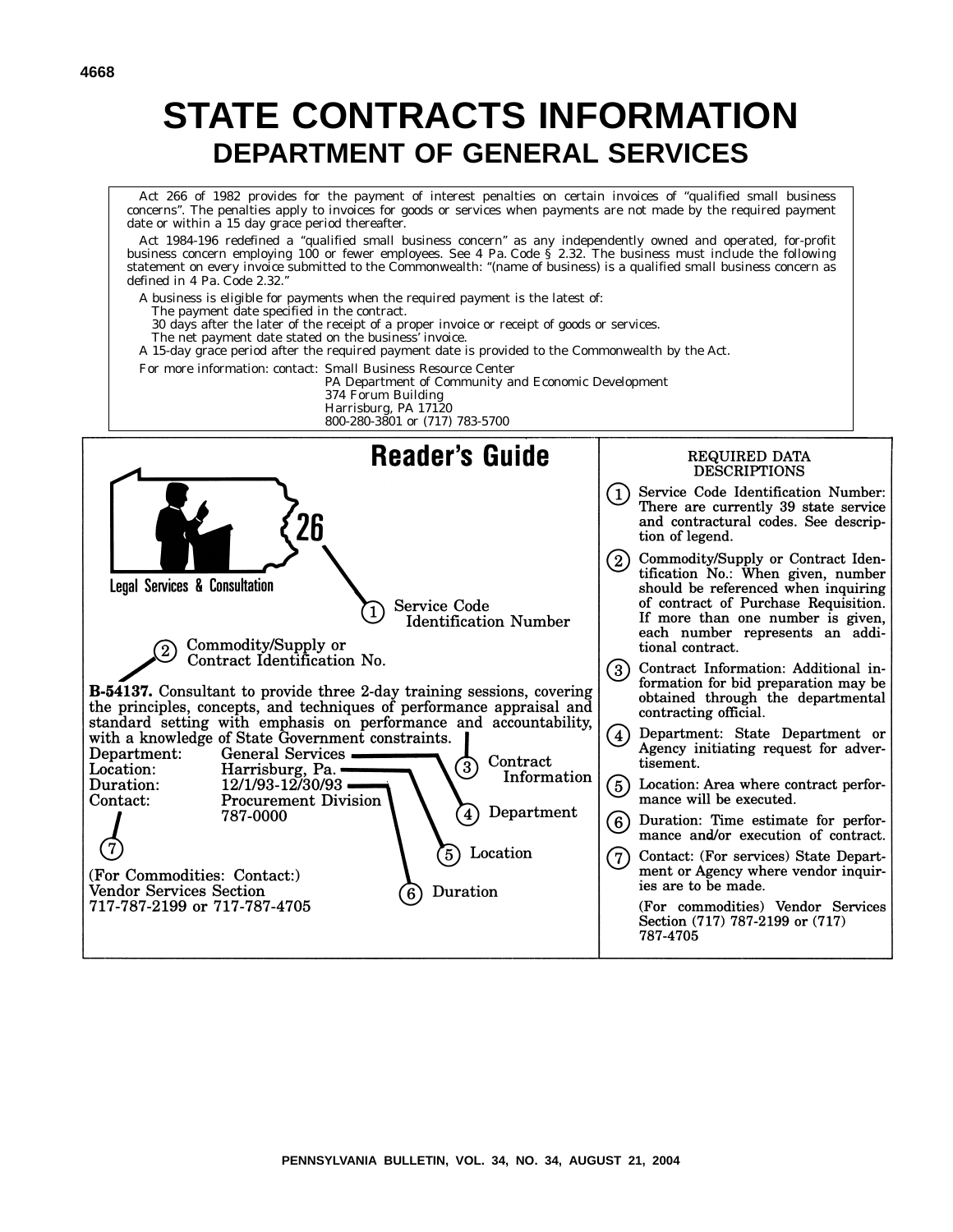# **PA TREASURY BUSINESS OUTLET—PLUG INTO IT!**

The Treasury Department's Bureau of Contracts and Public Records can help you do business with state government agencies. Our efforts focus on guiding the business community through the maze of state government offices. The bureau is, by law, the central repository for all state contracts over \$5,000. Services are free except for the cost of photocopying contracts (15 cents per page); postage; redaction, and certified copies. The bureau may assess reasonable fees for labor and other expenses necessary to comply with the request. A free brochure explains how to take advantage of available services.

#### Contact: **Bureau of Contracts and Public Records**

Pennsylvania State Treasury Room 201 Finance Building Harrisburg, PA 17120 717-787-4586 1-800-252-4700 BizOutlet@patreasury.org

> BARBARA HAFER, *State Treasurer*

# **SERVICES**



**Construction & Construction Maintenance** 

**cn00010249** This contract will provide manpower, equipment and incidental guiderail<br>material for installation of approximately 17,000 linear feet of strong post and<br>approximately 35,000 linear feet of weak post guiderail

| Department:     | Transportation                     |
|-----------------|------------------------------------|
| Location:       | Various locations in McKean County |
| Duration:       | One Year                           |
| <b>Contact:</b> | Warren Buchanan, (814) 465-7754    |



#### Demolition-Structural Only

**0065-A11** The Pennsylvania Department of Transportation will be accepting sealed bids for the sale and removal of both commercial and residential dwellings located<br>along State Route 65 (also known as Ohio River Boulevard) in the Borough of Avalon,<br>Allegheny County. Contractors will be required to demol with FHWA and State regulations. For bid information, specifications, and further information, please contact Mr. Michael Sudar, District Property Manager at (412) 429-4830.

| Department:      | Transportation                 |
|------------------|--------------------------------|
| <b>Location:</b> | <b>Borough of Avalon</b>       |
| <b>Duration:</b> | 30 days from Notice to Proceed |
| Contact:         | Michael Sudar (419) 420-4830   |

**0019-A27** The Pennsylvania Department of Transportation will be accepting sealed<br>bids for the sale and removal of both industrial, commercial and residential dwellings<br>located along State Route 0019 (also known as the Wes

| Department:      | Transportation                 |
|------------------|--------------------------------|
| Location:        | City of Pittsburgh             |
| <b>Duration:</b> | 30 days from Notice to Proceed |
| <b>Contact:</b>  | Michael Sudar. (412) 429-4830  |

**0008-A05** The Pennsylvania Department of Transportation will be accepting sealed bids for the sale and removal of both commercial and residential dwellings located along State Route 0008 (also known as William Flynn Highway) in the Borough of Etna and Shaler Township, Allegheny County. Contractors will be required to demolish<br>or remove all structures, outbuildings and site improvements. They will also be<br>required to comply with FHWA and State regulations. For b

Manager at (412) 429-4830. **Department:** Transportation **Location:** Borough of Etna and Shaler Township<br> **Duration:** 30 days from Notice to Proceed<br> **Contact:** Michael Sudar, (412) 429-4830 **Duration:** 30 days from Notice to Proceed **Contact:** Michael Sudar, (412) 429-4830



Food

**L-2-04** Frozen fruits and vegetables: Interested vendors should fax Request for Bid<br>L-2-04 to (570) 443-4177. Tentative bid opening date is scheduled for Tuesday<br>September 7, 2004 at 2:00 PM EST. Please include vendor nam phone number and SAP Vendor Number.

**Department:** Public Welfare **Location:** White Haven Center, 827 Oley Valley Road, White Haven, PA 18661 **Duration:** October 1, 2004 through December 31, 2004 **Contact:** Sandra Repak, A03, (570) 443-4232

**M-891** Fresh/frozen/chilled meats and meat products; poultry and poultry products; fish; and, cheeses, to be delivered only at request of facility.

- **Department:** Labor and Industry **Location:** Hiram G. Andrews Center (FOB Shipping Platform), 727 Goucher St., Johnstown, PA 15905
- **Duration:** October, November, December 2004 **Contact:** Christine A. Sloan, Pur. Agt., (814) 255-8228
-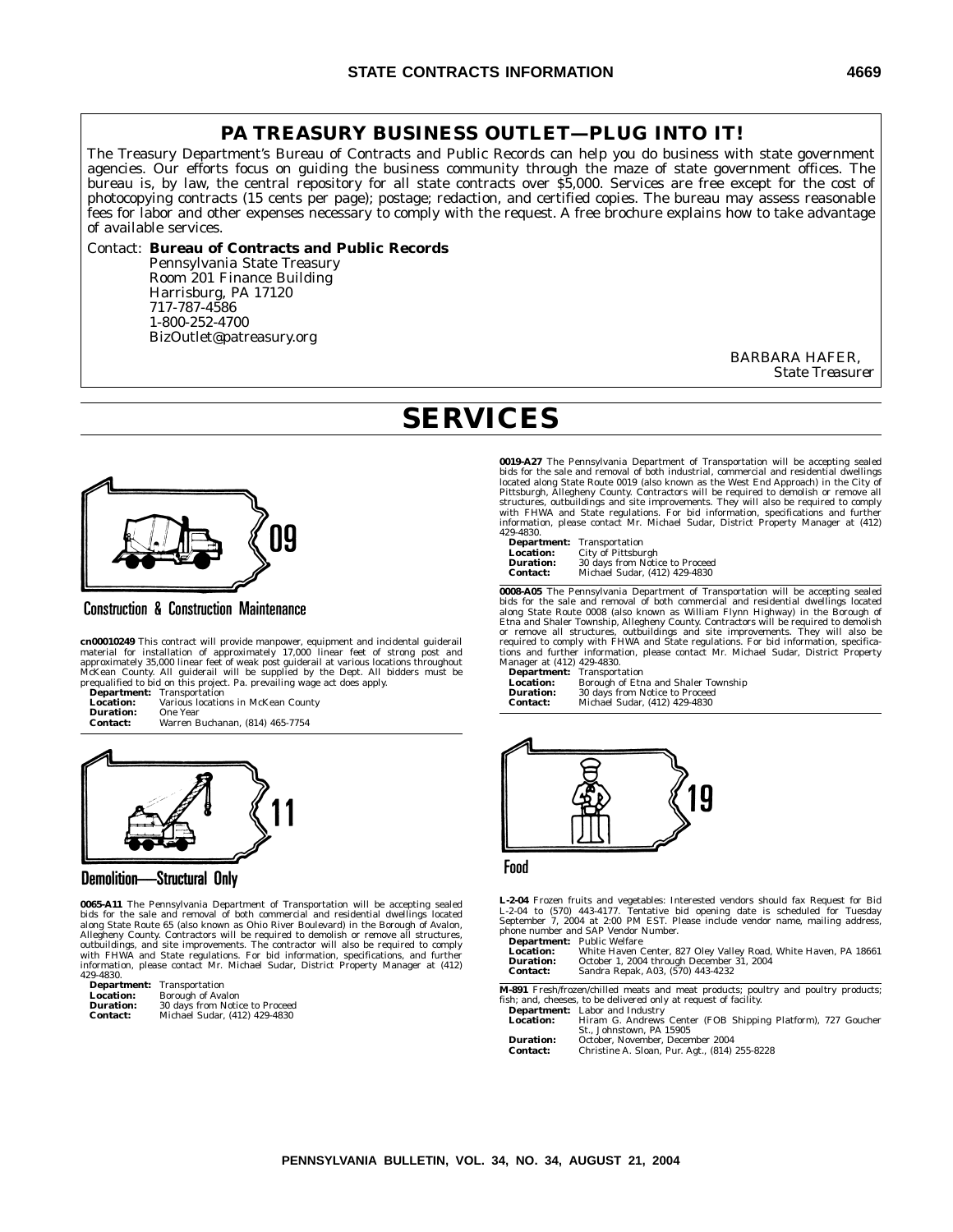

### **HVAC Services**

**FM8831** Provide emergency and routine repair work for the heating, air-conditioning, electrical, and plumbing systems. Contractor must respond to the call within four (4) hours of receipt either directly or via a recordin days. Materials and parts are to be charged at cost. Remarks: bidding to be done on labor rate per hour for mechanic and helper plus travel.

**Department:** State Police **Location:** Troop N, Hazleton Headquarters and Garage, 250 Dessen Drive, Hazleton, PA 18201 **Duration:** September 1, 2004 through June 30, 2007 **Contact:** Helen Fuhrman, (717) 705-5952

**Property Maintenance** 

**SSHE 401-BL-746** Work included under this project consists of supplying all labor,<br>tools, materials, equipment, services and appurtenances to accomplish disassembling<br>Boiler #4, Williamson McClve Chain Grate Stoker, and r prime contract. To obtain a copy of the bid documents send a request by fax to Diann<br>Shamburg at 570-389-2017. The pre-bid conference will be held on September 1, 2004<br>at 10:00 am in Waller Administration Building, Room 38

Room 38, Bloomsburg, PA 17815. **Department:** State System of Higher Education

**Location:** Bloomsburg University, Heating Plant, 400 East Second Street, Bloomsburg, PA 17815

| <b>Duration:</b> | 90 days from Notice to Proceed |
|------------------|--------------------------------|
| <b>Contact:</b>  | Diann Shamburg, (570) 389-4312 |



# **Real Estate Services**

**098459** Application for the lease of right-of-way. Notice is hereby given pursuant to 67<br>Pa. Code § 495.4(d), an application to lease highway right-of-way has been submitted<br>to the Department by Picking Trecee-Bennett Mor from the publication of this notice in the *Pennsylvania Bulletin*, written comments,<br>suggestions and/or objections regarding the approval of this application to Thomas A.<br>Prestash, P. E., Acting District Executive, Engine Street, Hollidaysburg, PA 16648

**Department:** Transportation **Location:** Somerset St., Peden Alley, City of Johnstown **Duration:** 25 Years<br>**Contact:** Barry Cl. **Contact:** Barry Clancy, (814) 696-7211





**CN000010205/NOTIFIER FIRE ALARM SYSTEM** The State Correctional Institution at Somerset will be soliciting bids for SCI Forest, a new correctional facility, for<br>Notifier Fire Alarm System Maintenance. Vendors are required to make a site visit to<br>the institution prior to submitting a bid. Only Commonwealth so that they have the ability to receive bids and purchase orders. Vendors should contact the individual listed below for a bid package or for information on how to become registered.

**Department:** Corrections<br> **Location:** State Corre

**Location:** State Correctional Institution at Forest, 1 Woodland Drive, P. O. Box 307, Marienville, PA 16239-0307 **Duration:** 8/5/04 through 12/31/04

**Contact:** Theresa Solarczyk, Purchasing Agent II, (814) 443-8100, x311

**2004-ACS-2** PennSERVE: The Governor's Office of Citizen Service is accepting applications for grants to operate an AmeriCorps National service program. AmeriCorps provides Federal funding to help communities engage volunteers who will address needs related to education, public safety, homeland security, human services, and the environment. Eligible applicants include not-for-profit agencies, higher education institutions, and government entities. A loca

p.m., Friday, Sept. 17, 2004. **Department:** Labor and Industry **Location:** 1306 Labor and Industry Bldg., Seventh and Forster Streets, Harrisburg, PA 17120

**Duration:** One year **Contact:** Renee Johnson, 717-772-4426

[Pa.B. Doc. No. 04-1582. Filed for public inspection August 20, 2004, 9:00 a.m.]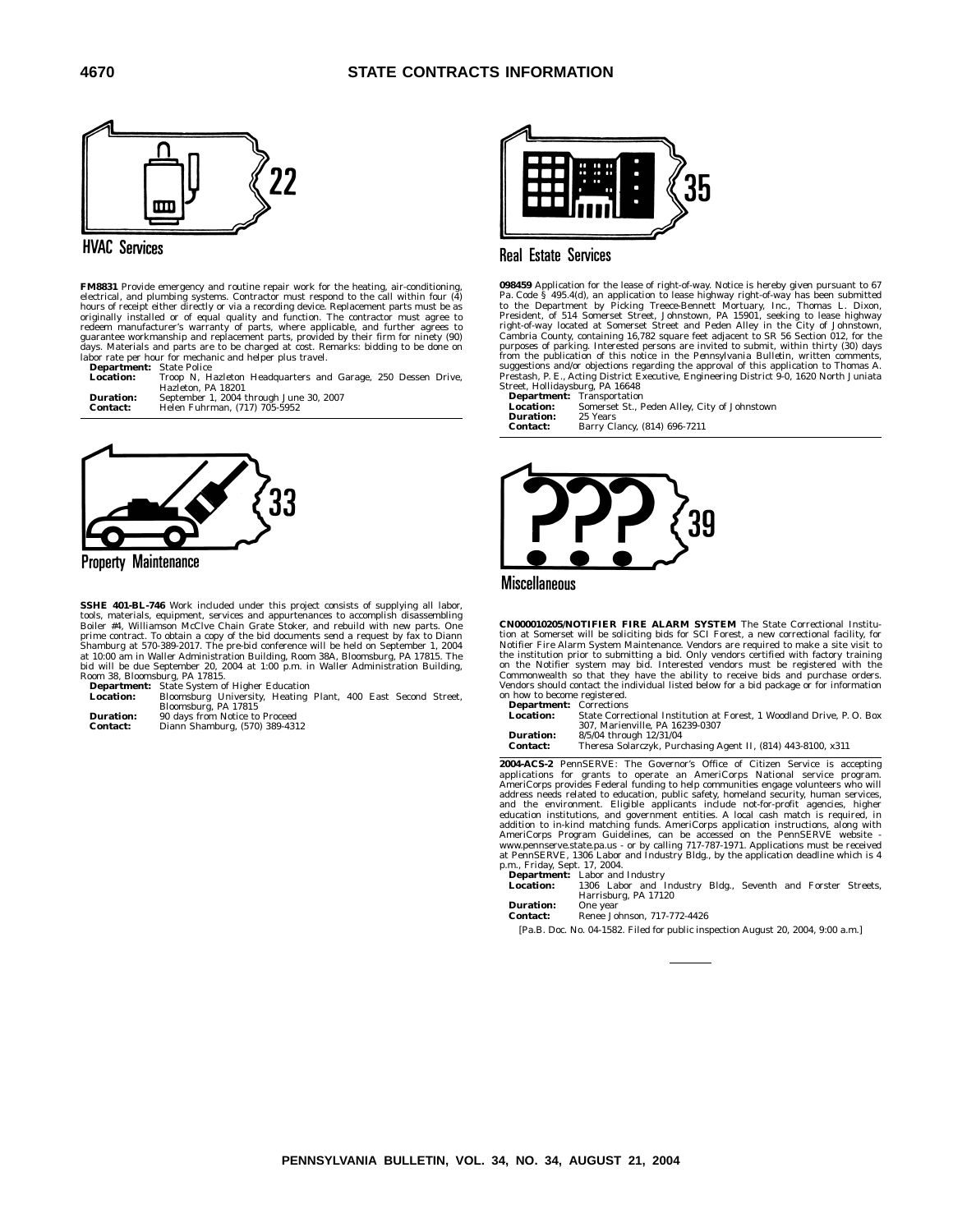# **DESCRIPTION OF LEGEND**

- **1** Advertising, Public Relations, Promotional **Materials**
- **2** Agricultural Services, Livestock, Equipment, Supplies & Repairs: Farming Equipment Rental & Repair, Crop Harvesting & Dusting, Animal Feed, etc.
- **3** Auctioneer Services
- **4** Audio/Video, Telecommunications Services, Equipment Rental & Repair
- **5** Barber/Cosmetology Services & Equipment
- **6** Cartography Services
- **7** Child Care
- **8** Computer Related Services & Equipment Repair: Equipment Rental/Lease, Programming, Data Entry, Payroll Services, Consulting
- **9** Construction & Construction Maintenance: Buildings, Highways, Roads, Asphalt Paving, Bridges, Culverts, Welding, Resurfacing, etc.
- **10** Court Reporting & Stenography Services
- **11** Demolition—Structural Only
- **12** Drafting & Design Services
- **13** Elevator Maintenance
- **14** Engineering Services & Consultation: Geologic, Civil, Mechanical, Electrical, Solar & Surveying
- **15** Environmental Maintenance Services: Well Drilling, Mine Reclamation, Core & Exploratory Drilling, Stream Rehabilitation Projects and Installation Services
- **16** Extermination Services
- **17** Financial & Insurance Consulting & Services
- **18** Firefighting Services
- **19** Food
- **20** Fuel Related Services, Equipment & Maintenance to Include Weighing Station Equipment, Underground & Above Storage Tanks
- **21** Hazardous Material Services: Abatement, Disposal, Removal, Transportation & **Consultation**
- **22** Heating, Ventilation, Air Conditioning, Electrical, Plumbing, Refrigeration Services, Equipment Rental & Repair
- **23** Janitorial Services & Supply Rental: Interior
- **24** Laboratory Services, Maintenance & Consulting
- **25** Laundry/Dry Cleaning & Linen/Uniform Rental
- **26** Legal Services & Consultation
- **27** Lodging/Meeting Facilities
- **28** Mailing Services
- **29** Medical Services, Equipment Rental and Repairs & Consultation
- **30** Moving Services
- **31** Personnel, Temporary
- **32** Photography Services (includes aerial)
- **33** Property Maintenance & Renovation—Interior & Exterior: Painting, Restoration, Carpentry Services, Snow Removal, General Landscaping (Mowing, Tree Pruning & Planting, etc.)
- **34** Railroad/Airline Related Services, Equipment & Repair
- **35** Real Estate Services—Appraisals & Rentals
- **36** Sanitation—Non-Hazardous Removal, Disposal & Transportation (Includes Chemical Toilets)
- **37** Security Services & Equipment—Armed Guards, Investigative Services & Security Systems
- **38** Vehicle, Heavy Equipment & Powered Machinery Services, Maintenance, Rental, Repair & Renovation (Includes ADA Improvements)
- **39** Miscellaneous: This category is intended for listing all bids, announcements not applicable to the above categories

DONALD T. CUNNINGHAM, Jr. *Secretary*